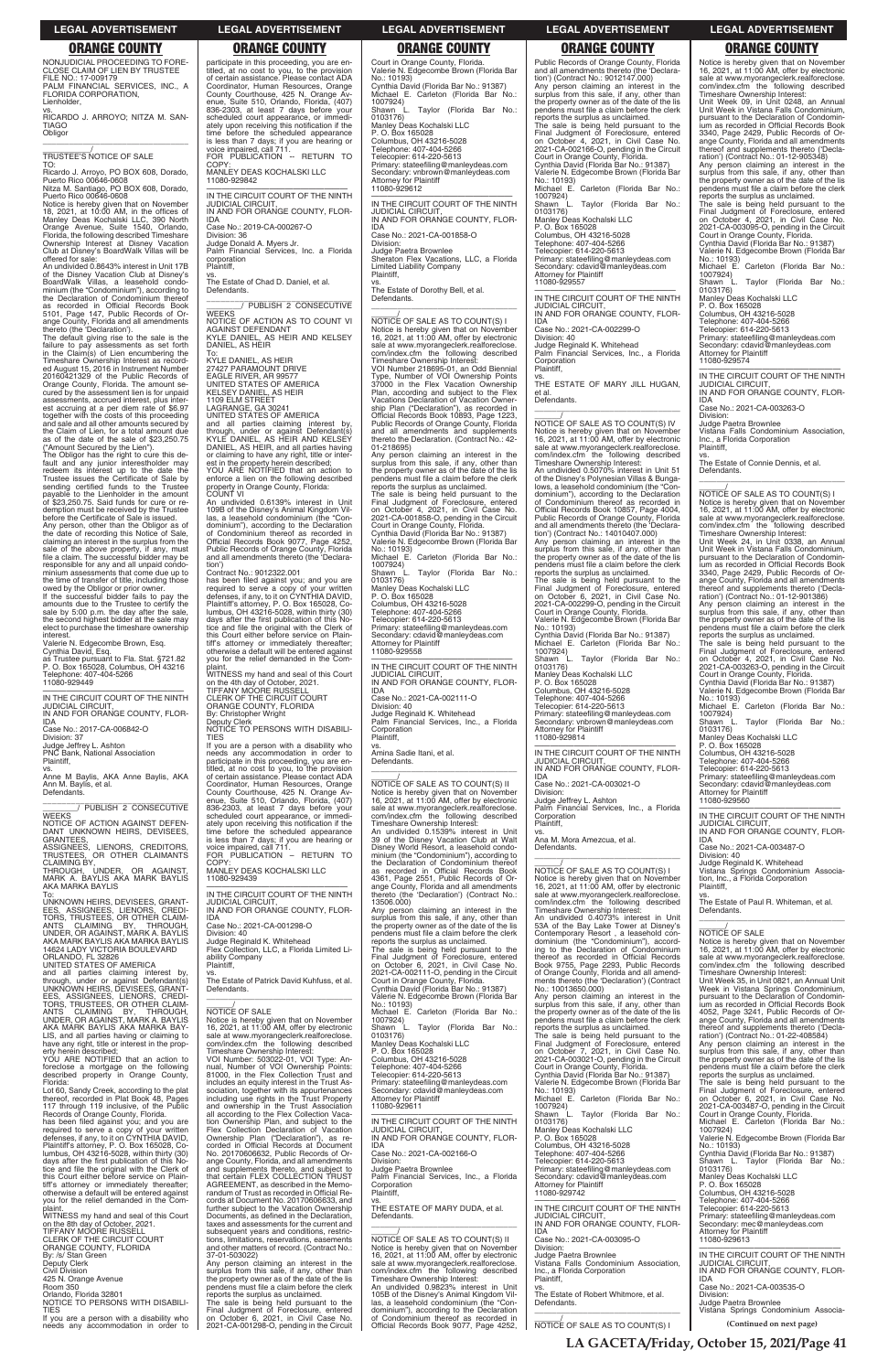ERN 80 WEST PARK DRIVE

BLACKPOOL, Bpl FY3 9HU UNITED KINGDOM and all parties claiming interest by, through, under or against Defendant(s) SAMANTHA SOUTHERN, AS POTEN-TIAL HEIR TO GLEN ERNEST SOUTH-ERN, and all parties having or claiming to have any right, title or interest in the property herein described;

YOU ARE NOTIFIED that an action to enforce a lien on the following described property in Orange County, Florida: An undivided 0.2366% interest in Unit 1L

has been filed against you; and you are<br>required to serve a copy of your written<br>defenses, if any, to it on CYNTHIA DAVID,<br>Plaintiff's attorney, P. O. Box 165028, Co-<br>lumbus, OH 43216-5028, within thirty (30)<br>days after th tice and file the original with the Clerk of this Court either before service on Plaintiff's attorney or immediately thereafter; otherwise a default will be entered against you for the relief demanded in the Com-

plaint. WITNESS my hand and seal of this Court on the 24 day of September, 2021. TIFFANY MOORE RUSSELL CLERK OF THE CIRCUIT COURT ORANGE COUNTY, FLORIDA By: Maytee Moxley Deputy Clerk

of Disney's Riviera Resort, according to the Declaration of Condominium thereof as recorded as Instrument Number 20190114799, in the Public Records of Orange County, Florida, and all amend-ments thereto. Contract No.: 15010573.001

COPY MANLEY DEAS KOCHALSKI LLC 11080-929709

and all parties claiming interest by, through, under or against Defendant(s) JULIA A. FOURNIER, and all parties having or claiming to have any right, title or interest in the property herein described; YOU ARE NOTIFIED that an action to enforce a lien on the following described property in Orange County, Florida:<br>An undivided 0.8147% interest in Unit An undivided 0.8147% interest in Unit 13C of the Bay Lake Tower at Disney's Contemporary Resort , a leasehold con-dominium (the "Condominium"), according to the Declaration of Condominium thereof as recorded in Official Records Book 9755, Page 2293, Public Records of Orange County, Florida and all amendments thereto (the 'Declaration') Contract No.: 10000909.000

NOTICE TO PERSONS WITH DISABILI-TIES

has been filed against you; and you are required to serve a copy of your written defenses, if any, to it on CYNTHIA DAVID, Plaintiff's attorney, P. O. Box 165028, Co-lumbus, OH 43216-5028, within thirty (30) days after the first publication of this Notice and file the original with the Clerk of this Court either before service on Plaintiff's attorney or immediately thereafter; otherwise a default will be entered against you for the relief demanded in the Com-.<br>nlaint

If you are a person with a disability who needs any accommodation in order to participate in this proceeding, you are en-titled, at no cost to you, to the provision of certain assistance. Please contact ADA Coordinator, Human Resources, Orange County Courthouse, 425 N. Orange Av-enue, Suite 510, Orlando, Florida, (407) 836-2303, at least 7 days before your scheduled court appearance, or immediately upon receiving this notification if the time before the scheduled appearance is less than 7 days; if you are hearing or voice impaired, call 711. FOR PUBLICATION – RETURN TO

WITNESS my hand and seal of this Court on the 4th day of October, 2021. TIFFANY MOORE RUSSELL CLERK OF THE CIRCUIT COURT ORANGE COUNTY, FLORIDA

—————————————————— IN THE CIRCUIT COURT OF THE NINTH JUDICIAL CIRCUIT, IN AND FOR ORANGE COUNTY, FLOR-

IDA Case No.: 2021-CA-007796-O

Division: Judge Paetra Brownlee Palm Financial Services, Inc., a Florida **Corporation** Plaintiff,

vs. Julia A. Fournier, et al.

Defendants. \_\_\_\_\_\_\_\_\_\_\_\_\_\_\_\_\_\_\_\_\_\_\_\_\_\_\_\_\_\_\_ \_\_\_\_\_\_\_\_/ PUBLISH 2 CONSECUTIVE

WEEKS NOTICE OF ACTION AS TO COUNT AGAINST DEFENDANT JULIA A. FOURNIER

To: JULIA A. FOURNIER 4 BOISE ROAD CHELSEA, QC J9B1Z5

tion, Inc., a Florida Corporation **Plaintiff** 

CANADA

vs. The Estate of Loren Donavan Hammer, et al. Defendants.

 $\overline{\phantom{a}}$  , and the set of the set of the set of the set of the set of the set of the set of the set of the set of the set of the set of the set of the set of the set of the set of the set of the set of the set of the s

 $\frac{1}{\text{NOTICE}}$  OF SALE AS TO COUNT(S) I Notice is hereby given that on November 16, 2021, at 11:00 AM, offer by electronic sale at www.myorangeclerk.realforeclose. com/index.cfm the following described Timeshare Ownership Interest:

reports the surplus as unclaimed. The sale is being held pursuant to the<br>Final Judgment of Foreclosure, entered<br>on October 4, 2021, in Civil Case No.<br>2021-CA-003535-O, pending in the Circuit<br>Court in Orange County, Florida.<br>Cynthia David (Florida Bar No.:

0103176) Manley Deas Kochalski LLC

Florida Corporation **Plaintiff** 

NOTICE OF SALE<br>Notice is hereby given that on November<br>16, 2021, at 11:00 AM, offer by electronic<br>sale at www.myorangeclerk.realforeclose.<br>com/index.cfm the following described Timeshare Ownership Interest:

—————————————————— IN THE CIRCUIT COURT OF THE NINTH JUDICIAL CIRCUIT, IN AND FOR ORANGE COUNTY, FLOR-

Deputy Clerk NOTICE TO PERSONS WITH DISABILI-TIES

If you are a person with a disability who needs any accommodation in order to participate in this proceeding, you are en-titled, at no cost to you, to the provision of certain assistance. Please contact ADA Coordinator, Human Resources, Orange County Courthouse, 425 N. Orange Av-enue, Suite 510, Orlando, Florida, (407) 836-2303, at least 7 days before your<br>scheduled court appearance, or immedi-<br>ately upon receiving this notification if the<br>time before the scheduled appearance<br>is less than 7 days; if you are hearing or<br>voice impaired, cal

Unit Week 39, in Unit 0915, an Annual Unit Week in Vistana Springs Condominium, pursuant to the Declaration of Condominium as recorded in Official Records Book 4052, Page 3241, Public Records of Orange County, Florida and all amendments thereof and supplements thereto ('Declaration') (Contract No.: 01-22-411348) Any person claiming an interest in the surplus from this sale, if any, other than the property owner as of the date of the lis pendens must file a claim before the clerk

> COPY MANLEY DEAS KOCHALSKI LLC 11080-929706

MATILDE L. GONZALEZ DE CANELON 5028 INDIGO WAY MELBOURNE, FL 32940 UNITED STATES OF AMERICA

Valerie N. Edgecombe Brown (Florida Bar

No.: 10193) Michael E. Carleton (Florida Bar No.:

1007924) Shawn L. Taylor (Florida Bar No.:

P. O. Box 165028

Columbus, OH 43216-5028 Telephone: 407-404-5266

Telecopier: 614-220-5613 Primary: stateefiling@manleydeas.com Secondary: cdavid@manleydeas.com Attorney for Plaintiff 11080-929569

—————————————————— IN THE CIRCUIT COURT OF THE NINTH JUDICIAL CIRCUIT, IN AND FOR ORANGE COUNTY, FLOR-

IDA Case No.: 2021-CA-003799-O Division: 40 Judge Reginald K. Whitehead Vistana Condominium Association, Inc., a

vs. The Estate of Virgina Wooten, et al. Defendants.

### $\overline{\text{NOTICF}}$  OF SALE

\_\_\_\_\_\_\_\_\_\_\_\_\_\_\_\_\_\_\_\_\_\_\_\_\_\_\_\_\_\_\_\_\_

Unit Week 25, in Unit 0017, an Annual Unit Week in Vistana Condominium, pursuant to the Declaration of Condominium as recorded in Official Records Book 3167, Page 1201, Public Records of Orange County, Florida and all amendments thereof and supplements thereto ('Decla-ration') (Contract No.: 01-01-001048)

DANT 9237-6789 QUEBEC INC. A CANADA **CORPORATION** 

ROSEMERE, Quebec J7A 1Z9 **CANADA** 

Any person claiming an interest in the surplus from this sale, if any, other than the property owner as of the date of the lis pendens must file a claim before the clerk reports the surplus as unclaimed.

and all parties claiming interest by,<br>through, under or against Defendant(s)<br>9237-6789 QUEBEC INC. A CANADA<br>CORPORATION, and all parties having or<br>claiming to have any right, title or interest in the property herein described; YOU ARE NOTIFIED that an action to

The sale is being held pursuant to the Final Judgment of Foreclosure, entered on October 6, 2021, in Civil Case No. 2021-CA-003799-O, pending in the Circuit Court in Orange County, Florida. Cynthia David (Florida Bar No.: 91387)

Valerie N. Edgecombe Brown (Florida Bar No.: 10193) Michael E. Carleton (Florida Bar No.:

1007924) Shawn L. Taylor (Florida Bar No.:

0103176)

Manley Deas Kochalski LLC P. O. Box 165028

Columbus, OH 43216-5028 Telephone: 407-404-5266 Telecopier: 614-220-5613 Primary: stateefiling@manleydeas.com Secondary: cdavid@manleydeas.com Attorney for Plaintiff 11080-929614

ORANGE COUNTY, FLORIDA By: Maria Rodriguez Castillo

IDA Case No.: 2021-CA-006235-O

Division: Judge Paetra Brownlee Palm Financial Services, Inc., a Florida

Corporation Plaintiff,

vs. Any and All Unknown Parties who claim an interest as spouse, heirs, devisees, grantees, assignees, lienors, trustees, personal representatives, ad-ministrators or as other claimants, by, COPY MANLEY DEAS KOCHALSKI LLC

Judge Reginald K. Whitehead Sheraton Flex Vacations, LLC, a Florida Limited Liability Company Plaintiff,

**JOHNSON** To:

# 3964, Public Records of Orange County, Florida and all amendments thereto (the

—————————————————— NONJUDICIAL PROCEEDING TO FORE-CLOSE MORTGAGE BY TRUSTEE FILE NO.: 21-000490 PALM FINANCIAL SERVICES, INC., A

'Declaration') Contract No.: 4030309.001 has been filed against you; and you are required to serve a copy of your written defenses, if any, to it on VALERIE N. EDGECOMBE BROWN, Plaintiff's attorney, P. O. Box 165028, Columbus, OH 43216-5028, within thirty (30) days after the first publication of this Notice and file the original with the Clerk of this Court either before service on Plaintiff's attorney or immediately thereafter; otherwise default will be entered against you for the relief demanded in the Complaint.

WITNESS my hand and seal of this Court on the 1st day of October, 2021. TIFFANY MOORE RUSSELL

CLERK OF THE CIRCUIT COURT ORANGE COUNTY, FLORIDA By: Lisa Geib

—————————————————— IN THE CIRCUIT COURT OF THE NINTH JUDICIAL CIRCUIT, IN AND FOR ORANGE COUNTY, FLOR-IDA

Case No.: 2021-CA-007566-O Division:

Judge Paetra Brownlee Vistana Cascades Condominium Association, Inc., a Florida Corporation

> GELLA **Obligor**

Plaintiff, vs. Jose Luis Canelon Perez, et al. Defendants.

\_\_\_\_\_\_\_\_\_\_\_\_\_\_\_\_\_\_\_\_\_\_\_\_\_\_\_\_\_\_\_ \_\_\_\_\_\_\_\_/ PUBLISH 2 CONSECUTIVE **WEEKS** NOTICE OF ACTION AGAINST DEFEN-

DANT JOSE LUIS CANELON PEREZ AND MATILDE L. GONZALEZ DE CANELON

To: JOSE LUIS CANELON PEREZ P.O. BOX 9000

INL/MEX BROWNSVILLE, TX 75820 UNITED STATES OF AMERICA

and all parties claiming interest by, through, under or against Defendant(s) JOSE LUIS CANELON PEREZ AND MATILDE L. GONZALEZ DE CANELON, and all parties having or claiming to have any right, title or interest in the property herein described; YOU ARE NOTIFIED that an action to

enforce a lien on the following described property in Orange County, Florida: Unit Week 50, in Unit 2249, an Even Biennial Unit Week in Vistana Cascades Condominium, pursuant to the Declaration of Condominium as recorded in Official Records Book 5312, Page 2312, Public Records of Orange County, Florida and all amendments thereof and supplements

thereto ('Declaration') Contract No.: 224948-50EP-009053 has been filed against you; and you are required to serve a copy of your written defenses, if any, to it on VALERIE N.<br>EDGECOMBE BROWN, Plaintiff's attor-<br>ney, P. O. Box 165028, Columbus, OH<br>43216-5028, within thirty (30) days after<br>the first publication of this Notice and file the original with the Clerk of this Court either before service on Plaintiff's attorney or immediately thereafter; otherwise a default will be entered against you for the relief demanded in the Complaint. WITNESS my hand and seal of this Court on the 24 day of September 2021. TIFFANY MOORE RUSSELL CLERK OF THE CIRCUIT COURT

ORANGE COUNTY, FLORIDA By: Maytee Moxley Deputy Clerk NOTICE TO PERSONS WITH DISABILI-

TIES<br>If you are a person with a disability who

If you are a person with a disability who needs any accommodation in order to participate in this proceeding, you are en-titled, at no cost to you, to the provision of certain assistance. Please contact ADA Coordinator, Human Resources, Orange County Courthouse, 425 N. Orange Av-

| trustees, personal representatives, ad-                                           | Coordinator, Human Resources, Orange                                             | CLERK OF THE CIRCUIT COURT                    | Number of VOI Ownership Points 25800          | Records of Orange County, Florida and all                                              |
|-----------------------------------------------------------------------------------|----------------------------------------------------------------------------------|-----------------------------------------------|-----------------------------------------------|----------------------------------------------------------------------------------------|
| ministrators or as other claimants, by,                                           | County Courthouse, 425 N. Orange Av-                                             | ORANGE COUNTY, FLORIDA                        | in the Flex Vacations Ownership Plan, ac-     | amendments thereto (the 'Declaration').                                                |
| through, under or against Robert J. San-                                          | enue, Suite 510, Orlando, Florida, (407)                                         | By: Christopher Wright                        | cording and subject to the Flex Vacations     | The default giving rise to the sale is the                                             |
| doval, deceased, et al.                                                           | 836-2303, at least 7 days before your                                            | Deputy Clerk                                  | Declaration of Vacation Ownership Plan        | failure to make payments as set forth in                                               |
| Defendants.                                                                       | scheduled court appearance, or immedi-                                           | NOTICE TO PERSONS WITH DISABILI-              | ("Declaration"), as recorded in Official      | the Mortgage encumbering the Timeshare                                                 |
|                                                                                   | ately upon receiving this notification if the                                    | <b>TIES</b>                                   | Records Book 10893, Page 1223, Public         | Ownership Interest as recorded May 29                                                  |
| PUBLISH 2 CONSECUTIVE                                                             | time before the scheduled appearance                                             | If you are a person with a disability who     | Records of Orange County, Florida and all     | 2018 in Instrument Number 20180316482                                                  |
| <b>WEEKS</b>                                                                      | is less than 7 days; if you are hearing or                                       | needs any accommodation in order to           | amendments and supplements thereto the        | of the Public Records of Orange County,                                                |
| NOTICE OF ACTION AGAINST DEFEN-                                                   | voice impaired, call 711.                                                        | participate in this proceeding, you are en-   | Declaration.                                  | Florida (the "Lien"). The amount secured                                               |
| DANT JANET LODUCA, AS POTENTIAL                                                   | FOR PUBLICATION - RETURN TO                                                      | titled, at no cost to you, to the provision   | Contract No.: 42-01-266413                    | by the Lien is the principal of the mortgage                                           |
| <b>HEIR TO ROBERT</b>                                                             | COPY:                                                                            | of certain assistance. Please contact ADA     | has been filed against you; and you are       | due in the amount of \$27,194.92, togeth-                                              |
| J. SANDOVAL AND REBECCA CONTR-                                                    | MANLEY DEAS KOCHALSKI LLC                                                        | Coordinator, Human Resources, Orange          | required to serve a copy of your written      | er with interest accruing on the principal                                             |
| ARAS, AS POTENTIAL HEIR TO ROB-                                                   | 11080-929711                                                                     | County Courthouse, 425 N. Orange Av-          | defenses, if any, to it on CYNTHIA DAVID,     | amount due at a per diem of \$8.57, and                                                |
| ERT J. SANDOVAL                                                                   |                                                                                  | enue, Suite 510, Orlando, Florida, (407)      | Plaintiff's attorney, P. O. Box 165028, Co-   | together with the costs of this proceeding                                             |
| To:                                                                               | IN THE CIRCUIT COURT OF THE NINTH                                                | 836-2303, at least 7 days before your         | lumbus, OH 43216-5028, within thirty (30)     | and sale, for a total amount due as of the                                             |
| JANET LODUCA, AS POTENTIAL HEIR                                                   | <b>JUDICIAL CIRCUIT</b>                                                          | scheduled court appearance, or immedi-        | days after the first publication of this No-  | date of the sale of \$32,129.75 ("Amount"                                              |
| TO ROBERT J. SANDOVAL                                                             | IN AND FOR ORANGE COUNTY, FLOR-                                                  | ately upon receiving this notification if the | tice and file the original with the Clerk of  | Secured by the Lien").                                                                 |
| <b>419 PINENUT STREET</b>                                                         | <b>IDA</b>                                                                       | time before the scheduled appearance          | this Court either before service on Plain-    | The Obligor has the right to cure this de-                                             |
| OAKLEY, CA 94561                                                                  | Case No.: 2021-CA-007792-O                                                       | is less than 7 days; if you are hearing or    | tiff's attorney or immediately thereafter;    | fault and any junior interestholder may                                                |
| UNITED STATES OF AMERICA                                                          | Division: 35                                                                     | voice impaired, call 711.                     | otherwise a default will be entered against   | redeem its interest up to the date the                                                 |
| REBECCA CONTRARAS. AS POTEN-                                                      | Judge Kevin B. Weiss                                                             | FOR PUBLICATION - RETURN TO                   | you for the relief demanded in the Com-       | Trustee issues the Certificate of Sale,                                                |
| TIAL HEIR TO ROBERT J. SANDOVAL                                                   | Palm Financial Services, Inc., a Florida                                         | COPY:                                         | plaint.                                       | by sending certified funds to the Trustee                                              |
| 3879 MCDOUGALD BOULEVARD                                                          | Corporation                                                                      | MANLEY DEAS KOCHALSKI LLC                     | WITNESS my hand and seal of this Court        | payable to the Lienholder in the amount                                                |
| STARKTON, CA 95206                                                                | Plaintiff,                                                                       | 11080-929707                                  | on the 4th day of October, 2021.              | of \$32,129.75. Said funds for cure or re-                                             |
| UNITED STATES OF AMERICA                                                          |                                                                                  |                                               | <b>TIFFANY MOORE RUSSELL</b>                  | demption must be received by the Trustee                                               |
| and all parties claiming interest by,                                             | VS.<br>Any and All Unknown Parties who claim                                     | IN THE CIRCUIT COURT OF THE NINTH             | CLERK OF THE CIRCUIT COURT                    | before the Certificate of Sale is issued.                                              |
| through, under or against Defendant(s)                                            | an interest as spouse, heirs, devisees,                                          | <b>JUDICIAL CIRCUIT</b>                       | ORANGE COUNTY, FLORIDA                        |                                                                                        |
| JANET LODUCA, AS POTENTIAL HEIR                                                   | grantees, assignees, lienors, creditors,                                         | IN AND FOR ORANGE COUNTY, FLOR-               | By: Christopher Wright                        | Any person, other than the Obligor as of<br>the date of recording this Notice of Sale, |
| TO ROBERT J. SANDOVAL AND RE-                                                     | trustees, personal representatives, ad-                                          | IDA                                           | Deputy Clerk                                  | claiming an interest in the surplus from the                                           |
| BECCA CONTRARAS, AS POTENTIAL                                                     |                                                                                  | Case No.: 2021-CA-008068-O                    | NOTICE TO PERSONS WITH DISABILI-              | sale of the above property, if any, must                                               |
| HEIR TO ROBERT J. SANDOVAL, and                                                   | ministrators or as other claimants, by,<br>through, under or against Glen Ernest | Division:                                     | <b>TIES</b>                                   | file a claim. The successful bidder may be                                             |
| all parties having or claiming to have any                                        | Southern, deceased, et al.                                                       | Judge Vincent Falcone III                     | If you are a person with a disability who     | responsible for any and all unpaid condo-                                              |
| right, title or interest in the property herein                                   | Defendants.                                                                      | Sheraton Flex Vacations, LLC, a Florida       | needs any accommodation in order to           | minium assessments that come due up to                                                 |
| described:                                                                        |                                                                                  | <b>Limited Liability Company</b>              | participate in this proceeding, you are en-   | the time of transfer of title, including those                                         |
| YOU ARE NOTIFIED that an action to                                                | PUBLISH 2 CONSECUTIVE                                                            | Plaintiff.                                    | titled, at no cost to you, to the provision   | owed by the Obligor or prior owner.                                                    |
| enforce a lien on the following described                                         | <b>WEEKS</b>                                                                     |                                               | of certain assistance. Please contact ADA     | If the successful bidder fails to pay the                                              |
| property in Orange County, Florida:                                               | NOTICE OF ACTION AGAINST DEFEN-                                                  | 9237-6789 Quebec Inc. A Canada Corpo-         | Coordinator, Human Resources, Orange          | amounts due to the Trustee to certify the                                              |
| An undivided 0.1423% interest in Unit 1C                                          | DANT SAMANTHA SOUTHERN.                                                          |                                               | County Courthouse, 425 N. Orange Av-          |                                                                                        |
|                                                                                   | AS POTENTIAL HEIR TO GLEN ERNEST                                                 | ration, et al.<br>Defendants.                 | enue, Suite 510, Orlando, Florida, (407)      | sale by 5:00 p.m. the day after the sale,<br>the second highest bidder at the sale may |
| of the Villas at Disney's Grand Floridian<br>Resort, a leasehold condominium (the | <b>SOUTHERN</b>                                                                  |                                               |                                               | elect to purchase the timeshare ownership                                              |
| "Condominium"), according to the Decla-                                           | To:                                                                              | PUBLISH 2 CONSECUTIVE                         | 836-2303, at least 7 days before your         | interest.                                                                              |
| ration of Condominium thereof as record-                                          | SAMANTHA SOUTHERN. AS POTEN-                                                     | <b>WEEKS</b>                                  | scheduled court appearance, or immedi-        |                                                                                        |
|                                                                                   | TIAL HEIR TO GLEN ERNEST SOUTH-                                                  | NOTICE OF ACTION AGAINST DEFEN-               | ately upon receiving this notification if the |                                                                                        |
| ed in Official Records Book 10545, Page                                           |                                                                                  |                                               | time before the scheduled appearance          | (Continued on next page)                                                               |

To: 9237-6789 QUEBEC INC. A CANADA CORPORATION 484 RUE BROADWAY

enforce a lien on the following described property in Orange County, Florida: VOI Number 241080-01, an Annual Type,

Number of VOI Ownership Points 81000 and VOI Number 241080-02, an Annual Type, Number of VOI Ownership Points 81000 and VOI Number 241080-03, an Annual Type, Number of VOI Ownership Points 81000 in the Flex Vacations Ownership Plan, according and subject to the Flex Vacations Declaration of Vacation Ownership Plan ("Declaration"), as recorded in Official Records Book 10893, Page 1223, Public Records of Orange County, Florida and all amendments and supplements thereto the Declaration. Contract No.: 42-01-241080

has been filed against you; and you are required to serve a copy of your written defenses, if any, to it on MICHAEL E. CARLETON, Plaintiff's attorney, P. O. Box 165028, Columbus, OH 43216-5028, within thirty (30) days after the first publication of this Notice and file the original with the Clerk of this Court either before service on Plaintiff's attorney or immediately thereafter; otherwise a default will be entered against you for the relief demanded in the

Complaint. WITNESS my hand and seal of this Court on the 30 day of 09, 2021. TIFFANY MOORE RUSSELL CLERK OF THE CIRCUIT COURT

Deputy Clerk NOTICE TO PERSONS WITH DISABILI-TIES

If you are a person with a disability who needs any accommodation in order to participate in this proceeding, you are en-titled, at no cost to you, to the provision of certain assistance. Please contact ADA Coordinator, Human Resources, Orange County Courthouse, 425 N. Orange Av-enue, Suite 510, Orlando, Florida, (407) 836-2303, at least 7 days before your scheduled court appearance, or immediately upon receiving this notification if the time before the scheduled appearance is less than 7 days; if you are hearing or voice impaired, call 711. FOR PUBLICATION – RETURN TO

11080-929437 —————————————————— IN THE CIRCUIT COURT OF THE NINTH

JUDICIAL CIRCUIT, IN AND FOR ORANGE COUNTY, FLOR-

IDA Case No.: 2021-CA-008076-O Division: 40

vs.

**SON** 

**SON** 

Khambrel Philano A. Ferguson, et al. **Defendants** \_\_\_\_\_\_\_\_\_\_\_\_\_\_\_\_\_\_\_\_\_\_\_\_\_\_\_\_\_\_\_ \_\_\_\_\_\_\_\_/ PUBLISH 2 CONSECUTIVE WEEKS

NOTICE OF ACTION AGAINST DEFEN-DANT KHAMBREL PHILANO A. FERGU-

AND JAMES MATCHETT, AS POTEN-TIAL HEIR TO FLORA LINTISHAS I.

UNIT 2<br>OPA LOCKA, FL 33054<br>UNITED STATES OF AMERICA<br>JAMES MATCHETT, AS POTENTIAL<br>HEIR TO FLORA LINTISHAS I. JOHN-

and all parties claiming interest by,<br>through, under or against Defendant(s)<br>KHAMBREL PHILANO A. FERGUSON<br>AND JAMES MATCHETT, AS POTEN-<br>TIAL HEIR TO FLORA LINTISHAS I.

KHAMBREL PHILANO A. FERGUSON 4108 NORTHWEST 135TH STREET

11783 HIGH PLAINS DRIVE EAST JACKSONVILLE, FL 32218 UNITED STATES OF AMERICA

JOHNSON, and all parties having or claiming to have any right, title or interest in the property herein described; YOU ARE NOTIFIED that an action to enforce a lien on the following described property in Orange County, Florida: VOI Number 266413-01, an Annual Type, Number of VOI Ownership Points 25800 in the Flex Vacations Ownership Plan, acis less than 7 days; if you are hearing or voice impaired, call 711. FOR PUBLICATION – RETURN TO COPY:

MANLEY DEAS KOCHALSKI LLC

11080-929438

FLORIDA CORPORATION,

Lienholder, vs.

JOSEPH E. BUCKMASTER; NANCY BUCKMASTER

Obligor

\_\_\_\_\_\_\_\_\_\_\_\_\_\_\_\_\_\_\_\_\_\_\_\_\_\_\_\_\_\_\_\_\_ \_\_\_\_\_\_\_\_\_\_\_/ TRUSTEE'S NOTICE OF SALE

TO:

Joseph E. Buckmaster, 743 Baltimore Road, Valparaiso, IN 46385-8617 Nancy Buckmaster, 743 Baltimore Road, Valparaiso, IN 46385-8617

Notice is hereby given that on November 18, 2021, at 10:00 AM, in the offices of Manley Deas Kochalski LLC, 390 North Orange Avenue, Suite 1540, Orlando, Florida, the following described Timeshare Ownership Interest at Disney's Polynesian Villas & Bungalows will be offered for sale: An undivided 0.2535% interest in Unit 64 of the Disney's Polynesian Villas & Bungalows, a leasehold condominium (the "Condominium"), according to the Declaration of Condominium thereof as recorded in Official Records Book 10857, Page 4004, Public Records of Orange County, Florida and all amendments thereto (the 'Declara-

tion').

The default giving rise to the sale is the

failure to make payments as set forth in<br>the Mortgage encumbering the Time-<br>share Ownership Interest as recorded<br>February 10, 2017 in Instrument Number<br>20170078240 of the Public Records of<br>Orange County, Florida (the "Lien

cipal of the mortgage due in the amount of \$13,448.04, together with interest accruing on the principal amount due at a per diem of \$6.63, and together with the costs of this proceeding and sale, for a to-tal amount due as of the date of the sale of \$17,784.03 ("Amount Secured by the Lien"). The Obligor has the right to cure this default and any junior interestholder may redeem its interest up to the date the Trustee issues the Certificate of Sale, by sending certified funds to the Trustee payable to the Lienholder in the amount of \$17,784.03. Said funds for cure or redemption must be received by the Trustee before the Certificate of Sale is issued. Any person, other than the Obligor as of the date of recording this Notice of Sale, claiming an interest in the surplus from the sale of the above property, if any, must file a claim. The successful bidder may be responsible for any and all unpaid condominium assessments that come due up to the time of transfer of title, including those owed by the Obligor or prior owner. If the successful bidder fails to pay the amounts due to the Trustee to certify the sale by 5:00 p.m. the day after the sale, the second highest bidder at the sale may elect to purchase the timeshare ownership

interest.

Valerie N. Edgecombe Brown, Esq. Cynthia David, Esq. as Trustee pursuant to Fla. Stat. §721.82 P. O. Box 165028, Columbus, OH 43216

Telephone: 407-404-5266 11080-929516

—————————————————— NONJUDICIAL PROCEEDING TO FORE-CLOSE MORTGAGE BY TRUSTEE FILE NO.: 21-002587 PALM FINANCIAL SERVICES, INC., A

FLORIDA CORPORATION,

Lienholder,

vs. DEAN A. LANGELLA; CECELIA M. LAN-

\_\_\_\_\_\_\_\_\_\_\_\_\_\_\_\_\_\_\_\_\_\_\_\_\_\_\_\_\_\_\_\_\_ \_\_\_\_\_\_\_\_\_\_\_/ TRUSTEE'S NOTICE OF SALE

TO:

Dean A. Langella, 117 Monterey Drive, Brick, NJ 08723-7010 Cecelia M. Langella, 117 Monterey Drive, Brick, NJ 08723-7010 Notice is hereby given that on November 18, 2021, at 10:00 AM, in the offices of Manley Deas Kochalski LLC, 390 North Orange Avenue, Suite 1540, Orlando, Florida, the following described Timeshare Ownership Interest at Disney's Saratoga Springs Resort will be offered for sale: An undivided 0.4927% interest in Unit 85C of the Disney's Saratoga Springs Resort, a leasehold condominium (the "Condominium"), according to the Declaration of Condominium thereof as recorded in Official Records Book 7419, Page 4659, Public

### **LEGAL ADVERTISEMENT LEGAL ADVERTISEMENT LEGAL ADVERTISEMENT LEGAL ADVERTISEMENT LEGAL ADVERTISEMENT**

### **ORANGE COUNTY ORANGE COUNTY ORANGE COUNTY ORANGE COUNTY ORANGE COUNTY**

**Page 42/LA GACETA/Friday, October 15, 2021**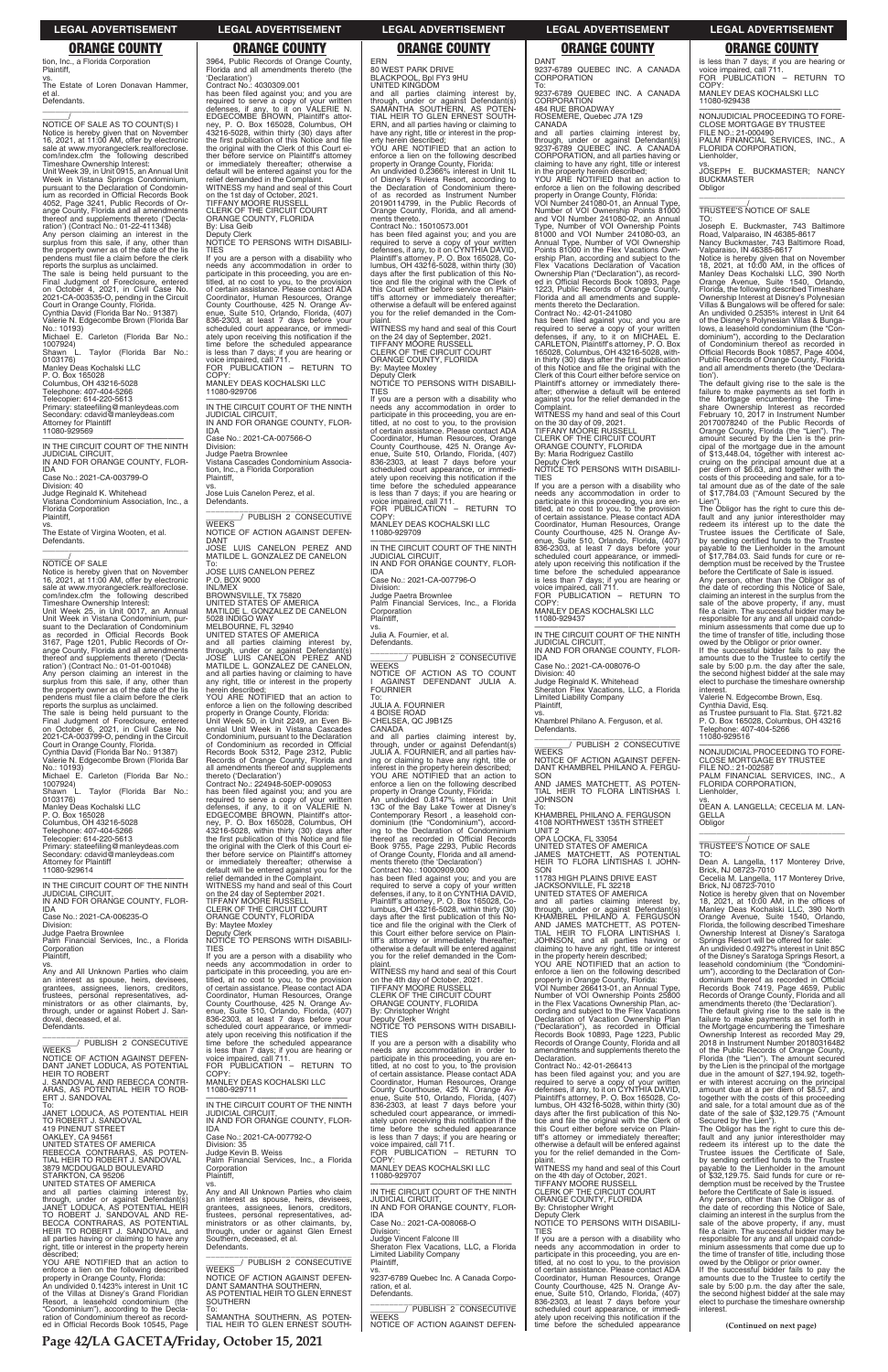interest.

Valerie N. Edgecombe Brown, Esq. Cynthia David, Esq. as Trustee pursuant to Fla. Stat. §721.82 P. O. Box 165028, Columbus, OH 43216

Telephone: 407-404-5266

PANY, Lienholder.

11080-929755

—————————————————— NONJUDICIAL PROCEEDING TO FORE-CLOSE MORTGAGE BY TRUSTEE

FILE NO.: 21-006769

SHERATON FLEX VACATIONS, LLC, A FLORIDA LIMITED LIABILITY COM-

vs. PAMELA ABU-HAKIM

Obligor

\_\_\_\_\_\_\_\_\_\_\_\_\_\_\_\_\_\_\_\_\_\_\_\_\_\_\_\_\_\_\_\_\_ \_\_\_\_\_\_\_\_\_\_\_/ TRUSTEE'S NOTICE OF SALE

TO:

Pamela Abu-Hakim, 2601 Lawinda Road, Baltimore, MD 21216 Flex Vacations Owners Association, Inc., a Florida Corporation not-for-profit, 1200

Bartow Road, Lakeland, FL 33801 Notice is hereby given that on December 2, 2021, at 11:00 AM, in the offices of Manley Deas Kochalski LLC, 390 North Orange Avenue, Suite 1540, Orlando,

Florida, the following described Timeshare Ownership Interest at Flex Vacations Con-dominium will be offered for sale:

The Obligor has the right to cure this de-fault and any junior interestholder may redeem its interest up to the date the Trustee issues the Certificate of Sale, by sending certified funds to the Trustee

VOI Number 219233-01, an Odd Biennial Type, Number of VOI Ownership Points 51700 in the Flex Vacations Ownership

Plan, according and subject to the Flex Vacations Declaration of Vacation Owner-ship Plan ("Declaration"), as recorded in Official Records Book 10893, Page 1223,

Public Records of Orange County, Florida and all amendments and supplements

thereto the Declaration.

The default giving rise to the sale is the failure to make payments as set forth in the Mortgage encumbering the Timeshare Ownership Interest as recorded August 8, 2016 in Instrument Number 20160408495

of the Public Records of Orange County, Florida (the "Lien"). The amount secured by the Lien is the principal of the mortgage due in the amount of \$8,722.01, together with interest accruing on the principal amount due at a per diem of \$3.12, and together with the costs of this proceeding and sale, for a total amount due as of the date of the sale of \$13,091.30 ("Amount

Secured by the Lien").

the second highest bidder at the sale may elect to purchase the timeshare ownership

interest.

Michael E. Carleton, Esq. as Trustee pursuant to Fla. Stat. §721.82 P. O. Box 165028, Columbus, OH 43216

Telephone: 407-404-5266

11080-929631

—————————————————— NONJUDICIAL PROCEEDING TO FORE-CLOSE CLAIM OF LIEN BY TRUSTEE FILE NO.: 21-007272 FLEX VACATIONS OWNERS ASSOCIA-TION, INC., A FLORIDA CORPORATION,

Lienholder,

vs. JON KARLTON LOWDERMILK, AKA JON K. LOWDERMILK

Obligor

\_\_\_\_\_\_\_\_\_\_\_\_\_\_\_\_\_\_\_\_\_\_\_\_\_\_\_\_\_\_\_\_\_ \_\_\_\_\_\_\_\_\_\_\_/ TRUSTEE'S NOTICE OF SALE TO: Jon Karlton Lowdermilk, AKA Jon K. Lowdermilk, 1507 US 70 WEST, Morgan-<br>ton, NC 28655 ton, NC 28655 Notice is hereby given that on November 18, 2021, at 11:00 AM, in the offices of Manley Deas Kochalski LLC, 390 North Orange Avenue, Suite 1540, Orlando,

Notice is hereby given that on November<br>18, 2021, at 11:00 AM, in the offices of<br>Manley Deas Kochalski LLC, 390 North<br>Orange Avenue, Suite 1540, Orlando,<br>Florida, the following described Timeshare Ownership Interest at Vistana Cascades Condominium will be offered for sale: Unit Week 49, in Unit 2292, an Even Biennial Unit Week in Vistana Cascades Condominium, pursuant to the Declaration of Condominium as recorded in Official Records Book 5312, Page 2312, Public Records of Orange County, Florida and all amendments thereof and supplements thereto ('Declaration').

Florida, the following described Timeshare Ownership Interest at Flex Vacations Con-dominium will be offered for sale:

VOI Number 221810-01, an Odd Biennial Type, Number of VOI Ownership Points 95700 in the Flex Vacations Ownership

Plan, according and subject to the Flex Vacations Declaration of Vacation Owner-ship Plan ("Declaration"), as recorded in Official Records Book 10893, Page 1223,

Public Records of Orange County, Florida and all amendments and supplements thereto the Declaration.

PANY, Lienholder,

> The default giving rise to the sale is the failure to pay assessments as set forth in the Claim(s) of Lien encumbering the<br>Timeshare Ownership Interest as record-Timeshare Ownership Interest as record-ed January 22, 2021 in Instrument Number 20210042426 of the Public Records of Orange County, Florida. The amount se-cured by the assessment lien is for unpaid assessments, accrued interest, plus interest accruing at a per diem rate of \$0.41 together with the costs of this proceeding and sale and all other amounts secured by the Claim of Lien, for a total amount due as of the date of the sale of \$1,564.05

vs. MAGGIE CAMELLIA PERSON **Obligor** 

> ("Amount Secured by the Lien"). The Obligor has the right to cure this de-fault and any junior interestholder may redeem its interest up to the date the Trustee issues the Certificate of Sale by sending certified funds to the Trustee payable to the Lienholder in the amount of \$1,564.05. Said funds for cure or redemption must be received by the Trustee before the Certificate of Sale is issued.

> Any person, other than the Obligor as of the date of recording this Notice of Sale, claiming an interest in the surplus from the sale of the above property, if any, must file a claim. The successful bidder may be responsible for any and all unpaid condominium assessments that come due up to the time of transfer of title, including those

owed by the Obligor or prior owner. If the successful bidder fails to pay the amounts due to the Trustee to certify the sale by 5:00 p.m. the day after the sale, the second highest bidder at the sale may elect to purchase the timeshare ownership interest.

Michael E. Carleton, Esq.

Valerie N. Edgecombe Brown, Esq. Cynthia David, Esq. as Trustee pursuant to Fla. Stat. §721.82 P. O. Box 165028, Columbus, OH 43216 Telephone: 407-404-5266 11080-929525

—————————————————— NONJUDICIAL PROCEEDING TO FORE-CLOSE CLAIM OF LIEN BY TRUSTEE FILE NO.: 21-004142 VISTANA CASCADES CONDOMINIUM ASSOCIATION, INC., A FLORIDA COR-PORATION, Lienholder,

vs. KATHRYN E. HOWISON; DAN Y. HOWI-SON **Obligor** \_\_\_\_\_\_\_\_\_\_\_\_\_\_\_\_\_\_\_\_\_\_\_\_\_\_\_\_\_\_\_\_\_

# \_\_\_\_\_\_\_\_\_\_\_/ TRUSTEE'S NOTICE OF SALE

TO: Kathryn E. Howison, 4700 Ridgecrest Lane, Colonial Heights, VA 23834 Dan Y. Howison, 4700 Ridgecrest Lane, Colonial Heights, VA 23834

> the Trustee before the Certificate of Sale is issued. Michael E. Carleton, Esq. Valerie N. Edgecombe Brown, Esq. Cynthia David, Esq. as Trustee pursuant to Fla. Stat. §721.82 Columbus, OH 43216-5028 Telephone: 407-404-5266 Telecopier: 614-220-5613 11080-929601

The default giving rise to the sale is the failure to pay assessments as set forth in the Claim(s) of Lien encumbering the Timeshare Ownership Interest as record-ed June 10, 2019 in Instrument Number 20190353989 of the Public Records of Orange County, Florida. The amount se-cured by the assessment lien is for unpaid assessments, accrued interest, plus interest accruing at a per diem rate of \$0.42 together with the costs of this proceeding and sale and all other amounts secured by the Claim of Lien, for a total amount due as of the date of the sale of \$1,471.00

> cruing on the principal amount due at a per diem of \$5.51, and together with the costs of this proceeding and sale, for a total amount due as of the date of the sale of \$20,328.06 ("Amount Secured by the Lien")

("Amount Secured by the Lien"). The Obligor has the right to cure this de-fault and any junior interestholder may redeem its interest up to the date the Trustee issues the Certificate of Sale by sending certified funds to the Trustee payable to the Lienholder in the amount of \$1,471.00. Said funds for cure or redemption must be received by the Trustee before the Certificate of Sale is issued.

payable to the Lienholder in the amount of \$13,091.30. Said funds for cure or re-demption must be received by the Trustee before the Certificate of Sale is issued. Any person, other than the Obligor as of the date of recording this Notice of Sale, claiming an interest in the surplus from the sale of the above property, if any, must file a claim. The successful bidder may be responsible for any and all unpaid condominium assessments that come due up to the time of transfer of title, including those owed by the Obligor or prior owner. If the successful bidder fails to pay the amounts due to the Trustee to certify the sale by 5:00 p.m. the day after the sale P. O. Box 165028

Any person, other than the Obligor as of the date of recording this Notice of Sale, claiming an interest in the surplus from the sale of the above property, if any, must file a claim. The successful bidder may be responsible for any and all unpaid condo-minium assessments that come due up to the time of transfer of title, including those

owed by the Obligor or prior owner. If the successful bidder fails to pay the amounts due to the Trustee to certify the sale by 5:00 p.m. the day after the sale, the second highest bidder at the sale may elect to purchase the timeshare ownership interest.

PANY Lienholder,

\_\_\_\_\_\_\_\_\_\_\_/<br>TRUSTEE'S NOTICE OF FORECLO-<br>SURE PROCEEDING TO: Jamie S. Arute

Michael E. Carleton, Esq. as Trustee pursuant to Fla. Stat. §721.82 P. O. Box 165028, Columbus, OH 43216 Telephone: 407-404-5266 11080-929458

—————————————————— NONJUDICIAL PROCEEDING TO FORE-CLOSE MORTGAGE BY TRUSTEE FILE NO.: 21-006768 SHERATON FLEX VACATIONS, LLC, A FLORIDA LIMITED LIABILITY COM-

\_\_\_\_\_\_\_\_\_\_\_\_\_\_\_\_\_\_\_\_\_\_\_\_\_\_\_\_\_\_\_\_\_

\_\_\_\_\_\_\_\_\_\_\_/ TRUSTEE'S NOTICE OF SALE TO:

Maggie Camellia Person, 415 Albemarle Avenue, Rocky Mount, NC 27801 Flex Vacations Owners Association, Inc., a Florida Corporation not-for-profit, 1200 Bartow Road, Lakeland, FL 33801 Notice is hereby given that on December 2, 2021, at 11:00 AM, in the offices of Manley Deas Kochalski LLC, 390 North Orange Avenue, Suite 1540, Orlando, Florida, the following described Timeshare Ownership Interest at Flex Vacations Con-dominium will be offered for sale:

\_\_\_\_\_\_\_\_\_\_\_\_/<br>TRUSTEE'S NOTICE OF FORECLO-<br>SURE PROCEEDING TO:

VOI Number 218733-01, an Annual Type, Number of VOI Ownership Points 37000 and VOI Number 218733-02, an Annual Type, Number of VOI Ownership Points 37000 in the Flex Vacations Ownership Plan, according and subject to the Flex Vacations Declaration of Vacation Ownership Plan ("Declaration"), as recorded in Official Records Book 10893, Page 1223,

Public Records of Orange County, Florida and all amendments and supplements thereto the Declaration.

The default giving rise to the sale is the failure to make payments as set forth in the Mortgage encumbering the Timeshare Ownership Interest as recorded August 1, 2016 in Instrument Number 20160393698 of the Public Records of Orange County, Florida (the "Lien"). The amount secured by the Lien is the principal of the mortgage due in the amount of \$17,994.61, together with interest accruing on the principal amount due at a per diem of \$5.21, and together with the costs of this proceeding and sale, for a total amount due as of the date of the sale of \$24,035.66 ("Amount Secured by the Lien").

The Obligor has the right to cure this de-fault and any junior interestholder may redeem its interest up to the date the Trustee issues the Certificate of Sale, by sending certified funds to the Trustee payable to the Lienholder in the amount of \$24,035.66. Said funds for cure or redemption must be received by the Trustee before the Certificate of Sale is issued.

Any person, other than the Obligor as of the date of recording this Notice of Sale, claiming an interest in the surplus from the sale of the above property, if any, must file a claim. The successful bidder may be responsible for any and all unpaid condominium assessments that come due up to the time of transfer of title, including those owed by the Obligor or prior owner.

If the successful bidder fails to pay the amounts due to the Trustee to certify the sale by 5:00 p.m. the day after the sale, the second highest bidder at the sale may elect to purchase the timeshare ownership

as Trustee pursuant to Fla. Stat. §721.82 P. O. Box 165028, Columbus, OH 43216 Telephone: 407-404-5266 11080-929460

—————————————————— NONJUDICIAL PROCEEDING TO FORE-CLOSE MORTGAGE BY TRUSTEE CONTRACT NO.: 42-01-200804 FILE NO.: 21-011500 SHERATON FLEX VACATIONS, LLC, A FLORIDA LIMITED LIABILITY COM-PANY, Lienholder,

vs. TERESA WAGNER, AKA TERESA JEAN WAGNER; JOHN WAGNER, AKA JOHN STEPHEN WAGNER Obligor(s) \_\_\_\_\_\_\_\_\_\_\_\_\_\_\_\_\_\_\_\_\_\_\_\_\_\_\_\_\_\_\_\_\_

\_\_\_\_\_\_\_\_\_\_\_/ TRUSTEE'S NOTICE OF FORECLO-SURE PROCEEDING

TO: Teresa Wagner, AKA Teresa Jean Wagner 115 South 9th Street Miamisburg, OH 45342

John Wagner, AKA John Stephen Wagner 115 South 9th Street Miamisburg, OH 45342 YOU ARE NOTIFIED that a TRUSTEE'S NON-JUDICIAL PROCEEDING to enforce a Lien has been instituted on the following

Timeshare Ownership Interest at Flex Va-cations Condominium described as: VOI Number 200804-01, an Odd Biennial Type, Number of VOI Ownership Points 44000 in the Flex Vacations Ownership Plan, according and subject to the Flex Vacations Declaration of Vacation Owner-ship Plan ("Declaration"), as recorded in Official Records Book 10893, Page 1223, Public Records of Orange County, Florida and all amendments and supplements thereto the Declaration.

The default giving rise to these proceed-ings is the failure to make payments as set forth in the Mortgage encumbering the Timeshare Ownership Interest as re-corded in the Official Records of Orange County, Florida. The Obligor has the right to object to this Trustee proceeding by serving written objection on the Trustee named below. The Obligor has the right to cure the default and any junior inter-estholder may redeem its interest, for a minimum period of forty-five (45) days until the Trustee issues the Certificate of Sale. The Lien may be cured by sending certified funds to the Trustee payable to the Lienholder in the amount of \$7,194.05, plus interest (calculated by multiplying \$1.45 times the number of days that have elapsed since October 6, 2021), plus the costs of this proceeding. Said funds for cure or redemption must be received by

> **(Continued on next page)** before the Certificate of Sale is issued. Any person, other than the Obligor as of the date of recording this Notice of Sale, claiming an interest in the surplus from the sale of the above property, if any, must file a claim. The successful bidder may be responsible for any and all unpaid condo-minium assessments that come due up to the time of transfer of title, including those owed by the Obligor or prior owner. If the successful bidder fails to pay the amounts due to the Trustee to certify the sale by 5:00 p.m. the day after the sale, the second highest bidder at the sale may elect to purchase the timeshare ownership Valerie N. Edgecombe Brown, Esq. Cynthia David, Esq. as Trustee pursuant to Fla. Stat. §721.82 P. O. Box 165028, Columbus, OH 43216 Telephone: 407-404-5266 —————————————————— NONJUDICIAL PROCEEDING TO FORE-CLOSE MORTGAGE BY TRUSTEE CONTRACT NO.: 42-01-217300 FILE NO.: 21-011614 SHERATON FLEX VACATIONS, LLC, A FLORIDA LIMITED LIABILITY COM-\_\_\_\_\_\_\_\_\_\_\_\_\_\_\_\_\_\_\_\_\_\_\_\_\_\_\_\_\_\_\_\_\_ \_\_\_\_\_\_\_\_\_\_\_/ TRUSTEE'S NOTICE OF FORECLO-El Paso, TX 79934 YOU ARE NOTIFIED that a TRUSTEE'S NON-JUDICIAL PROCEEDING to enforce a Lien has been instituted on the following Timeshare Ownership Interest at Flex Vacations Condominium described as: VOI Number 217300-01, an Annual Type, Number of VOI Ownership Points 51700

—————————————————— NONJUDICIAL PROCEEDING TO FORE-CLOSE MORTGAGE BY TRUSTEE FILE NO.: 21-011513 SHERATON FLEX VACATIONS, LLC, A FLORIDA LIMITED LIABILITY COM-A FLC<br>PANY, Lienholder,

Obligor

vs. STEPHANIE HEUER \_\_\_\_\_\_\_\_\_\_\_\_\_\_\_\_\_\_\_\_\_\_\_\_\_\_\_\_\_\_\_\_\_ \_\_\_\_\_\_\_\_\_\_\_/ TRUSTEE'S NOTICE OF SALE

TO: Stephanie Heuer, PO BOX 2199, San German, Puerto Rico 00683 Notice is hereby given that on December 2, 2021, at 11:00 AM, in the offices of Manley Deas Kochalski LLC, 390 North Orange Avenue, Suite 1540, Orlando, Florida, the following described Timeshare Ownership Interest at Flex Vacations Condominium will be offered for sale: VOI Number 266402-01, an Annual Type, Number of VOI Ownership Points 44000

in the Flex Vacations Ownership Plan, ac-cording and subject to the Flex Vacations Declaration of Vacation Ownership Plan

("Declaration"), as recorded in Official Records Book 10893, Page 1223, Public Records of Orange County, Florida and all amendments and supplements thereto the Declaration. The default giving rise to the sale is the

failure to make payments as set forth in the Mortgage encumbering the Timeshare Ownership Interest as recorded Sep-tember 14, 2019 in Instrument Number 20190570697 of the Public Records of Orange County, Florida (the "Lien"). The amount secured by the Lien is the prin-cipal of the mortgage due in the amount of \$15,436.78, together with interest ac-

The Obligor has the right to cure this de-fault and any junior interestholder may redeem its interest up to the date the Trustee issues the Certificate of Sale, by sending certified funds to the Trustee payable to the Lienholder in the amount of \$20,328.06. Said funds for cure or re-demption must be received by the Trustee before the Certificate of Sale is issued. Any person, other than the Obligor as of the date of recording this Notice of Sale, claiming an interest in the surplus from the sale of the above property, if any, must file a claim. The successful bidder may be responsible for any and all unpaid condominium assessments that come due up to the time time of transfer of title, including those owed by the Obligor or prior owner.

If the successful bidder fails to pay the amounts due to the Trustee to certify the sale by 5:00 p.m. the day after the sale, the second highest bidder at the sale may elect to purchase the timeshare ownership interest.

Valerie N. Edgecombe Brown, Esq. Cynthia David, Esq. as Trustee pursuant to Fla. Stat. §721.82 P. O. Box 165028, Columbus, OH 43216 Telephone: 407-404-5266 11080-929819

—————————————————— NONJUDICIAL PROCEEDING TO FORE-CLOSE MORTGAGE BY TRUSTEE CONTRACT NO.: 42-01-205304 FILE NO.: 21-011530 SHERATON FLEX VACATIONS, LLC,

# A FLORIDA LIMITED LIABILITY COM-

vs. JAMIE S. ARUTE; DEANNA D. ARUTE Obligor(s) \_\_\_\_\_\_\_\_\_\_\_\_\_\_\_\_\_\_\_\_\_\_\_\_\_\_\_\_\_\_\_\_\_

11 Bradford Drive Cheshire, CT 06410 Deanna D. Arute

11 Bradford Drive

Cheshire, CT 06410 YOU ARE NOTIFIED that a TRUSTEE'S NON-JUDICIAL PROCEEDING to enforce

a Lien has been instituted on the following Timeshare Ownership Interest at Flex Vacations Condominium described as:

VOI Number 205304-01, an Odd Biennial Type, Number of VOI Ownership Points 81000 in the Flex Vacations Ownership Plan, according and subject to the Flex Vacations Declaration of Vacation Ownership Plan ("Declaration"), as recorded in Official Records Book 10893, Page 1223, Public Records of Orange County, Florida and all amendments and supplements

thereto the Declaration. The default giving rise to these proceed-ings is the failure to make payments as set forth in the Mortgage encumbering the Timeshare Ownership Interest as re-corded in the Official Records of Orange County, Florida. The Obligor has the right to object to this Trustee proceeding by serving written objection on the Trustee named below. The Obligor has the right to cure the default and any junior inter-estholder may redeem its interest, for a minimum period of forty-five (45) days until the Trustee issues the Certificate of Sale. The Lien may be cured by sending certified funds to the Trustee payable to the<br>Lienholder in the amount of \$15,145.44, plus interest (calculated by multiplying \$3.92 times the number of days that have elapsed since October 6, 2021), plus the costs of this proceeding. Said funds for cure or redemption must be received by the Trustee before the Certificate of Sale is issued.

Michael E. Carleton, Esq. Valerie N. Edgecombe Brown, Esq. Cynthia David, Esq. as Trustee pursuant to Fla. Stat. §721.82 P. O. Box 165028 Columbus, OH 43216-5028 Telephone: 407-404-5266 Telecopier: 614-220-5613 11080-929600

—————————————————— NONJUDICIAL PROCEEDING TO FORE-CLOSE MORTGAGE BY TRUSTEE CONTRACT NO.: 42-01-210558 FILE NO.: 21-011547 SHERATON FLEX VACATIONS, LLC, FLORIDA LIMITED LIABILITY COM-A FLC<br>PANY, Lienholder,

vs. ELSO RIBEIRO; MARIA NOELI SANTA-NA RIBEIRO Obligor(s) \_\_\_\_\_\_\_\_\_\_\_\_\_\_\_\_\_\_\_\_\_\_\_\_\_\_\_\_\_\_\_\_\_

Elso Ribeiro AV. INTERLAGOS 492 BLOCO 11 APTO

Sao Paulo 04660-000

22 Brazil

Maria Noeli Santana Ribeiro

AV. INTERLAGOS 492 BLOCO 11 APTO 22 Sao Paulo 04660-000

Brazil Flex Vacations Owners Association, Inc., a Florida Corporation not-for-profit

1200 Bartow Road Lakeland, FL 33801 YOU ARE NOTIFIED that a TRUSTEE'S NON-JUDICIAL PROCEEDING to enforce a Lien has been instituted on the following Timeshare Ownership Interest at Flex Vacations Condominium described as: VOI Number 210558-01, an Even Biennial

Type, Number of VOI Ownership Points 44000 in the Flex Vacations Ownership Plan, according and subject to the Flex Vacations Declaration of Vacation Ownership Plan ("Declaration"), as recorded in Official Records Book 10893, Page 1223, Public Records of Orange County, Florida and all amendments and supplements thereto the Declaration. Rocha 6276 Halbison Road Brookshire, TX 77423

Flex Vacations Owners Association, Inc., a Florida corporation not-for-profit

1200 Bartow Road

Lakeland, FL 33801 YOU ARE NOTIFIED that a TRUSTEE'S NON-JUDICIAL PROCEEDING to enforce a Lien has been instituted on the following Timeshare Ownership Interest at Flex Va-cations Condominium described as:

VOI Number 219710-01, an Annual Type, Number of VOI Ownership Points 117000 in the Flex Vacations Ownership Plan, according and subject to the Flex Vacations<br>Declaration of Vacation Ownership Plan<br>("Declaration"), as recorded in Official<br>Records Book 10893, Page 1223, Public<br>Records of Orange County, Florida and all<br>amendments and suppl Declaration.

The default giving rise to these proceed-ings is the failure to make payments as set forth in the Mortgage encumbering the Timeshare Ownership Interest as re-corded in the Official Records of Orange County, Florida. The Obligor has the right to object to this Trustee proceeding by serving written objection on the Trustee named below. The Obligor has the right to cure the default and any junior inter-estholder may redeem its interest, for a minimum period of forty-five (45) days until the Trustee issues the Certificate of Sale. The Lien may be cured by sending certified funds to the Trustee payable to the Lienholder in the amount of \$25,651.75, plus interest (calculated by multiplying \$6.93 times the number of days that have elapsed since October 7, 2021), plus the costs of this proceeding. Said funds for cure or redemption must be received by the Trustee before the Certificate of Sale is issued.

The default giving rise to these proceed-ings is the failure to make payments as set forth in the Mortgage encumbering the Timeshare Ownership Interest as recorded in the Official Records of Orange County, Florida. The Obligor has the right to object to this Trustee proceeding by serving written objection on the Trustee named below. The Obligor has the right to cure the default and any junior inter-estholder may redeem its interest, for a minimum period of forty-five (45) days until the Trustee issues the Certificate of Sale. The Lien may be cured by sending certified funds to the Trustee payable to the Lienholder in the amount of \$5,830.30, plus interest (calculated by multiplying \$0.87 times the number of days that have elapsed since October 4, 2021), plus the costs of this proceeding. Said funds for cure or redemption must be received by the Trustee before the Certificate of Sale is issued. Cynthia David, Esq. Valerie N. Edgecombe Brown, Esq. Michael E. Carleton, Esq. as Trustee pursuant to Fla. Stat. §721.82 P. O. Box 165028 Columbus, OH 43216-5028 Telephone: 407-404-5266 Telecopier: 614-220-5613 11080-929536 —————————————————— NONJUDICIAL PROCEEDING TO FORE-CLOSE MORTGAGE BY TRUSTEE CONTRACT NO.: 42-01-219710 FILE NO.: 21-011586 SHERATON FLEX VACATIONS, LLC, A FLORIDA LIMITED LIABILITY COM-A FLU<br>PANY, Lienholder, vs. ARACELI ALMAGUER ROCHA, AKA ARACELI A. ROCHA Obligor(s) \_\_\_\_\_\_\_\_\_\_\_\_\_\_\_\_\_\_\_\_\_\_\_\_\_\_\_\_\_\_\_\_\_ \_\_\_\_\_\_\_\_\_\_\_/<br>TRUSTEE'S NOTICE OF FORECLO-<br>SURE PROCEEDING TO: Araceli Almaguer Rocha, AKA Araceli A. interest. 11080-929820 A FLO<br>PANY, Lienholder, vs. SHANA P. CAVER Obligor(s) SURE PROCEEDING TO: Shana P. Caver 4628 LOMA BONITA DRIVE

Michael E. Carleton, Esq. Valerie N. Edgecombe Brown, Esq. Cynthia David, Esq. as Trustee pursuant to Fla. Stat. §721.82 P. O. Box 165028 Columbus, OH 43216-5028 Telephone: 407-404-5266 Telecopier: 614-220-5613 11080-929674

—————————————————— NONJUDICIAL PROCEEDING TO FORE-CLOSE MORTGAGE BY TRUSTEE FILE NO.: 21-011597 SHERATON FLEX VACATIONS, LLC, A FLORIDA LIMITED LIABILITY COM-

PANY, Lienholder,

vs. KARLA JUDITH HUGHES Obligor

\_\_\_\_\_\_\_\_\_\_\_\_\_\_\_\_\_\_\_\_\_\_\_\_\_\_\_\_\_\_\_\_\_ \_\_\_\_\_\_\_\_\_\_\_/ TRUSTEE'S NOTICE OF SALE TO: Karla Judith Hughes, 1736 Delchester

Drive, Charlotte, NC 28210 Notice is hereby given that on December 2, 2021, at 11:00 AM, in the offices of Manley Deas Kochalski LLC, 390 North Orange Avenue, Suite 1540, Orlando, Florida, the following described Timeshare

Ownership Interest at Flex Vacations Con-dominium will be offered for sale: VOI Number 266562-01, an Even Biennial Type, Number of VOI Ownership Points 67100 in the Flex Vacations Ownership Plan, according and subject to the Flex Vacations Declaration of Vacation Owner-ship Plan ("Declaration"), as recorded in Official Records Book 10893, Page 1223, Public Records of Orange County, Florida and all amendments and supplements thereto the Declaration.

The default giving rise to the sale is the failure to make payments as set forth in the Mortgage encumbering the Timeshare Ownership Interest as recorded Sep-tember 19, 2019 in Instrument Number 20190584623 of the Public Records of Orange County, Florida (the "Lien"). The amount secured by the Lien is the prin-cipal of the mortgage due in the amount of \$13,811.00, together with interest ac-cruing on the principal amount due at a per diem of \$4.90, and together with the costs of this proceeding and sale, for a to-tal amount due as of the date of the sale of \$18,442.57 ("Amount Secured by the

Lien"). The Obligor has the right to cure this default and any junior interestholder may redeem its interest up to the date the Trustee issues the Certificate of Sale, by sending certified funds to the Trustee payable to the Lienholder in the amount of \$18,442.57. Said funds for cure or re-demption must be received by the Trustee

### **LEGAL ADVERTISEMENT LEGAL ADVERTISEMENT LEGAL ADVERTISEMENT LEGAL ADVERTISEMENT LEGAL ADVERTISEMENT**

**LA GACETA/Friday, October 15, 2021/Page 43**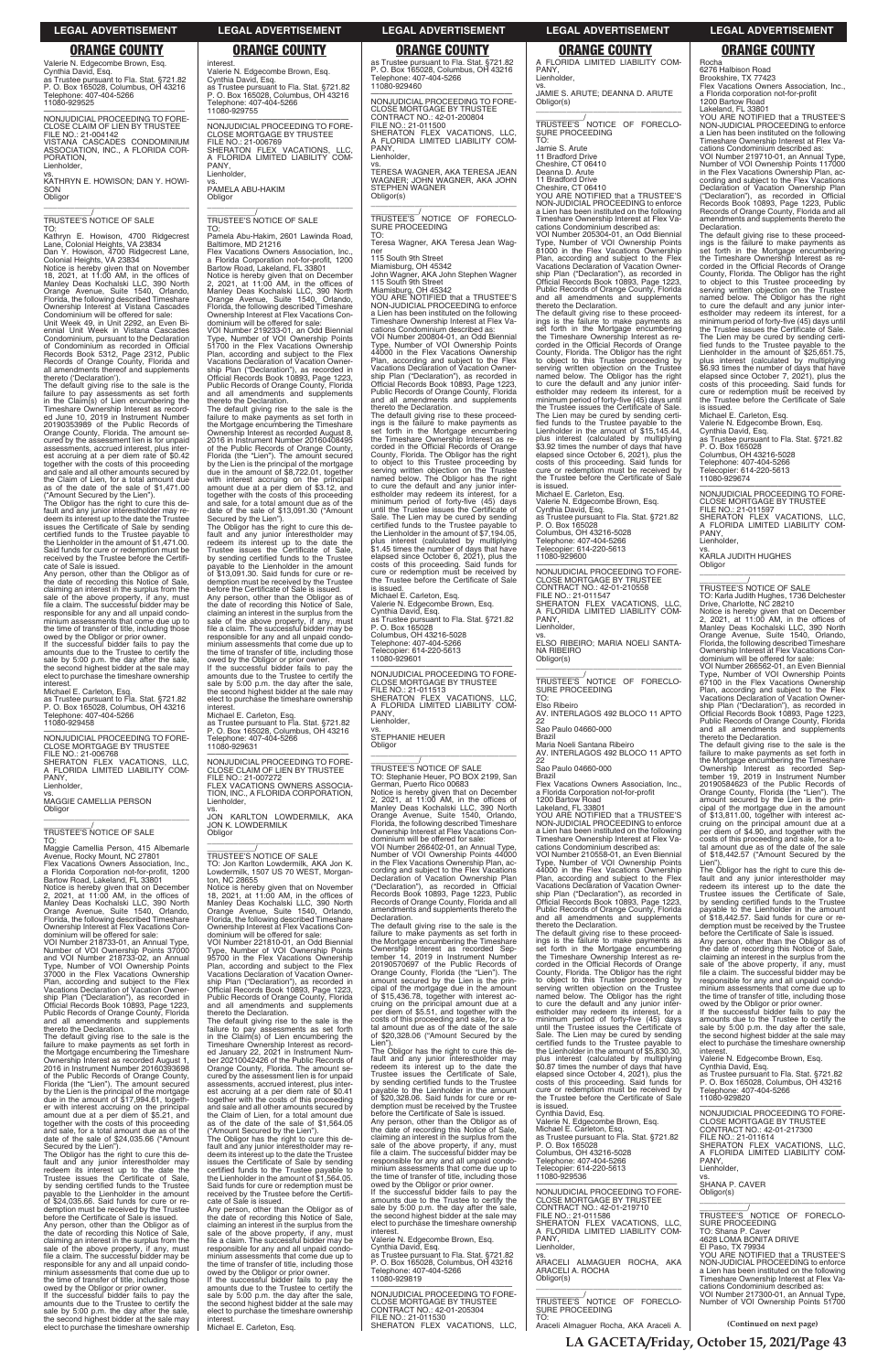**(Continued on next page)**

in the Flex Vacations Ownership Plan, according and subject to the Flex Vacations Declaration of Vacation Ownership Plan ("Declaration"), as recorded in Official Records Book 10893, Page 1223, Public Records of Orange County, Florida and all amendments and supplements thereto the Declaration.

The default giving rise to these proceed-ings is the failure to make payments as set forth in the Mortgage encumbering the Timeshare Ownership Interest as re-corded in the Official Records of Orange County, Florida. The Obligor has the right to object to this Trustee proceeding by serving written objection on the Trustee named below. The Obligor has the right to cure the default and any junior inter-estholder may redeem its interest, for a minimum period of forty-five (45) days until the Trustee issues the Certificate of Sale. The Lien may be cured by sending certified funds to the Trustee payable to the<br>Lienholder in the amount of \$15,602.26, plus interest (calculated by multiplying \$3.53 times the number of days that have elapsed since October 6, 2021), plus the costs of this proceeding. Said funds for cure or redemption must be received by the Trustee before the Certificate of Sale is issued.

VOI Number 219121-01, an Annual Type, Number of VOI Ownership Points 70000 in the Flex Vacations Ownership Plan, according and subject to the Flex Vacations Declaration of Vacation Ownership Plan ("Declaration"), as recorded in Official Records Book 10893, Page 1223, Public Records of Orange County, Florida and all amendments and supplements thereto the Declaration.

Michael E. Carleton, Esq. Valerie N. Edgecombe Brown, Esq. Cynthia David, Esq. symma David, Esq.<br>as Trustee pursuant to Fla. Stat. §721.82<br>P. O. Box 165028 P. O. Box 165028 Columbus, OH 43216-5028 Telephone: 407-404-5266 Telecopier: 614-220-5613 11080-929599

—————————————————— NONJUDICIAL PROCEEDING TO FORE-CLOSE MORTGAGE BY TRUSTEE CONTRACT NO.: 42-01-219121 FILE NO.: 21-011625 SHERATON FLEX VACATIONS, LLC, **FLORIDA LIMITED LIABILITY COM-**A FLC Lienholder,

vs. PEGGY WALCOTT THOMPSON Obligor(s) \_\_\_\_\_\_\_\_\_\_\_\_\_\_\_\_\_\_\_\_\_\_\_\_\_\_\_\_\_\_\_\_\_

\_\_\_\_\_\_\_\_\_\_\_/ TRUSTEE'S NOTICE OF FORECLO-SURE PROCEEDING TO: Peggy Walcott Thompson

302 Paxton Circle

Marietta, GA 30066 YOU ARE NOTIFIED that a TRUSTEE'S NON-JUDICIAL PROCEEDING to enforce a Lien has been instituted on the following Timeshare Ownership Interest at Flex Vacations Condominium described as:

The default giving rise to these proceedings is the failure to make payments as set forth in the Mortgage encumbering the Timeshare Ownership Interest as recorded in the Official Records of Orange County, Florida. The Obligor has the right to object to this Trustee proceeding by serving written objection on the Trustee named below. The Obligor has the right to cure the default and any junior inter-estholder may redeem its interest, for a minimum period of forty-five (45) days until the Trustee issues the Certificate of Sale. The Lien may be cured by sending certified funds to the Trustee payable to the<br>Lienholder in the amount of \$17,911.83, plus interest (calculated by multiplying \$3.93 times the number of days that have elapsed since October 4, 2021), plus the costs of this proceeding. Said funds for cure or redemption must be received by the Trustee before the Certificate of Sale is issued.

Michael E. Carleton, Esq. Valerie N. Edgecombe Brown, Esq. Cynthia David, Esq.

as Trustee pursuant to Fla. Stat. §721.82 P. O. Box 165028 Columbus, OH 43216-5028 Telephone: 407-404-5266 Telecopier: 614-220-5613 11080-929543

—————————————————— NONJUDICIAL PROCEEDING TO FORE-CLOSE MORTGAGE BY TRUSTEE FILE NO.: 21-011639 SHERATON FLEX VACATIONS, LLC, A FLORIDA LIMITED LIABILITY COM-PANY Lienholder,

vs. LAURA GUZMAN BARRIENTOS Obligor

\_\_\_\_\_\_\_\_\_\_\_\_\_\_\_\_\_\_\_\_\_\_\_\_\_\_\_\_\_\_\_\_\_

("Declaration"), as recorded in Official<br>Records Book 10893, Page 1223, Public Records of Orange County, Florida and all amendments and supplements thereto the Declaration.

\_\_\_\_\_\_\_\_\_\_\_/ TRUSTEE'S NOTICE OF SALE TO:

Laura Guzman Barrientos, 713 Southeast 60 Terrace, Oklahoma City, OK 73149 Flex Vacations Owners Association, Inc. a Florida Corporation not-for-profit, 1200 Bartow Road, Lakeland, FL 33801 Notice is hereby given that on December 2, 2021, at 11:00 AM, in the offices of Manley Deas Kochalski LLC, 390 North Orange Avenue, Suite 1540, Orlando, Florida, the following described Timeshare Ownership Interest at Flex Vacations Condominium will be offered for sale:

VOI Number 263519-01, an Annual Type, Number of VOI Ownership Points 67100 in the Flex Vacations Ownership Plan, according and subject to the Flex Vacations Declaration of Vacation Ownership Plan ("Declaration"), as recorded in Official Records Book 10893, Page 1223, Public Records of Orange County, Florida and all amendments and supplements thereto the Declaration.

The default giving rise to the sale is the failure to make payments as set forth in the Mortgage encumbering the Timeshare Ownership Interest as recorded July 12, 2019 in Instrument Number 20190426712 of the Public Records of Orange County, Florida (the "Lien"). The amount secured by the Lien is the principal of the mortgage due in the amount of \$22,139.30, together with interest accruing on the principal amount due at a per diem of \$7.39, and together with the costs of this proceeding and sale, for a total amount due as of the date of the sale of \$28,960.04 ("Amount

Secured by the Lien"). The Obligor has the right to cure this de-fault and any junior interestholder may redeem its interest up to the date the Trustee issues the Certificate of Sale, thereto the Declaration.<br>The default giving rise to the sale is the<br>failure to make payments as set forth in<br>the Mortgage encumbering the Timeshare<br>Ownership Interest as recorded July 23,<br>2019 in Instrument Number 20190452 of the Public Records of Orange County, Florida (the "Lien"). The amount secured by the Lien is the principal of the mortgage due in the amount of \$8,268.25, together with interest accruing on the principal amount due at a per diem of \$2.92, and together with the costs of this proceeding and sale, for a total amount due as of the

payable to the Lienholder in the amount of \$28,960.04. Said funds for cure or redemption must be received by the Trustee before the Certificate of Sale is issued. Any person, other than the Obligor as of the date of recording this Notice of Sale, claiming an interest in the surplus from the sale of the above property, if any, must file a claim. The successful bidder may be responsible for any and all unpaid condominium assessments that come due up to the time of transfer of title, including those owed by the Obligor or prior owner. If the successful bidder fails to pay the

amounts due to the Trustee to certify the sale by 5:00 p.m. the day after the sale, the second highest bidder at the sale may elect to purchase the timeshare ownership interest.

Valerie N. Edgecombe Brown, Esq. Cynthia David, Esq. as Trustee pursuant to Fla. Stat. §721.82 P. O. Box 165028, Columbus

11080-929818

—————————————————— NONJUDICIAL PROCEEDING TO FORE-CLOSE MORTGAGE BY TRUSTEE FILE NO.: 21-011643 SHERATON FLEX VACATIONS, LLC, A FLORIDA LIMITED LIABILITY COM-PANY Lienholder, vs.

RUBEN MENDEZ BENABE; CARMEN G. RIVERA DIAZ **Obligor** \_\_\_\_\_\_\_\_\_\_\_\_\_\_\_\_\_\_\_\_\_\_\_\_\_\_\_\_\_\_\_\_\_

\_\_\_\_\_\_\_\_\_\_\_/ TRUSTEE'S NOTICE OF SALE

TO: Ruben Mendez Benabe, BO RINCON, CARR 171 RAMAL 709 KM 0.2, Cidra, Puerto Rico 00739 Carmen G. Rivera Diaz, BO RINCON, CARR 171 RAMAL 709 KM 0.2, Cidra,

Puerto Rico 00739 Flex Vacations Owners Association, Inc., a Florida Corporation not-for-profit, 1200

Bartow Road, Lakeland, FL 33801 Notice is hereby given that on November 18, 2021, at 11:00 AM, in the offices of Manley Deas Kochalski LLC, 390 North Orange Avenue, Suite 1540, Orlando, Florida, the following described Timeshare Ownership Interest at Flex Vacations Con-dominium will be offered for sale: VOI Number 263546-01, an Annual Type, Number of VOI Ownership Points 81000 in the Flex Vacations Ownership Plan, according and subject to the Flex Vacations Declaration of Vacation Ownership Plan ("Declaration"), as recorded in Official

The default giving rise to the sale is the failure to make payments as set forth in the Mortgage encumbering the Timeshare Ownership Interest as recorded July 12, 2019 in Instrument Number 20190427057 of the Public Records of Orange County, Florida (the "Lien"). The amount secured by the Lien is the principal of the mortgage due in the amount of \$19,235.12, together with interest accruing on the principal amount due at a per diem of \$6.50, and together with the costs of this proceeding and sale, for a total amount due as of the date of the sale of \$24,813.68 ("Amount

Secured by the Lien"). The Obligor has the right to cure this default and any junior interestholder may redeem its interest up to the date the Trustee issues the Certificate of Sale, by sending certified funds to the Trustee payable to the Lienholder in the amount of \$24,813.68. Said funds for cure or re-demption must be received by the Trustee before the Certificate of Sale is issued.

The Obligor has the right to cure this default and any junior interestholder may re-deem its interest up to the date the Trustee issues the Certificate of Sale by sending certified funds to the Trustee payable to the Lienholder in the amount of \$2,127.04. Said funds for cure or redemption must be received by the Trustee before the Certificate of Sale is issued.

Any person, other than the Obligor as of the date of recording this Notice of Sale, claiming an interest in the surplus from the sale of the above property, if any, must file a claim. The successful bidder may be responsible for any and all unpaid condo-minium assessments that come due up to the time of transfer of title, including those owed by the Obligor or prior owner.

If the successful bidder fails to pay the amounts due to the Trustee to certify the sale by 5:00 p.m. the day after the sale, the second highest bidder at the sale may elect to purchase the timeshare ownership interest.

Valerie N. Edgecombe Brown, Esq. Cynthia David, Esq. as Trustee pursuant to Fla. Stat. §721.82 P. O. Box 165028, Columbus, OH 43216 Telephone: 407-404-5266 11080-929409

—————————————————— NONJUDICIAL PROCEEDING TO FORE-CLOSE MORTGAGE BY TRUSTEE FILE NO.: 21-011644 SHERATON FLEX VACATIONS, LLC, A FLORIDA LIMITED LIABILITY COM-PANY Lienholder, vs.

KIMBERLY STAR ALBRENT Obligor

\_\_\_\_\_\_\_\_\_\_\_\_\_\_\_\_\_\_\_\_\_\_\_\_\_\_\_\_\_\_\_\_\_

### \_\_\_\_\_\_\_\_\_\_\_/ TRUSTEE'S NOTICE OF SALE TO:

Kimberly Star Albrent, N168 W21700 Main Street, #330, Jackson, WI 53037 Flex Vacations Owners Association, Inc. a Florida Corporation not-for-profit, 1200 Bartow Road, Lakeland, FL 33801 Notice is hereby given that on December 2, 2021, at 11:00 AM, in the offices of Manley Deas Kochalski LLC, 390 North Orange Avenue, Suite 1540, Orlando, Florida, the following described Timeshare Ownership Interest at Flex Vacations Condominium will be offered for sale:

Valerie N. Edgecombe Brown, Esq. Cynthia David, Esq. as Trustee pursuant to Fla. Stat. §721.82 P. O. Box 165028 Columbus, OH 43216-5028 Telephone: 407-404-5266 copier: 614-220-5613

—————————————————— NONJUDICIAL PROCEEDING TO FORE-CLOSE CLAIM OF LIEN BY TRUSTEE FILE NO.: 21-011677 VISTANA FOUNTAINS II CONDOMIN-IUM ASSOCIATION, INC., A FLORIDA CORPORATION, Lienholder,

VOI Number 263559-01, an Even Biennial Type, Number of VOI Ownership Points 37000 in the Flex Vacations Ownership Plan, according and subject to the Flex Vacations Declaration of Vacation Ownership Plan ("Declaration"), as recorded in Official Records Book 10893, Page 1223, Public Records of Orange County, Florida and all amendments and supplements

date of the sale of \$11,356.20 ("Amount Secured by the Lien"). The Obligor has the right to cure this de-

fault and any junior interestholder may redeem its interest up to the date the Trustee issues the Certificate of Sale, by sending certified funds to the Trustee payable to the Lienholder in the amount of \$11,356.20. Said funds for cure or redemption must be received by the Trustee before the Certificate of Sale is issued. Any person, other than the Obligor as of

the date of recording this Notice of Sale, claiming an interest in the surplus from the sale of the above property, if any, must file a claim. The successful bidder may be responsible for any and all unpaid condominium assessments that come due up to the time of transfer of title, including those

> VOI Number 225886-01, an Annual Type, Number of VOI Ownership Points 67100 in the Flex Vacations Ownership Plan, according and subject to the Flex Vacations Declaration of Vacation Ownership Plan ("Declaration"), as recorded in Official Records Book 10893, Page 1223, Public Records of Orange County, Florida and all amendments and supplements thereto the **Declaration**

owed by the Obligor or prior owner. If the successful bidder fails to pay the amounts due to the Trustee to certify the sale by 5:00 p.m. the day after the sale, the second highest bidder at the sale may elect to purchase the timeshare ownership interest. Valerie N. Edgecombe Brown, Esq.

Cynthia David, Esq. as Trustee pursuant to Fla. Stat. §721.82 P. O. Box 165028, Columbus, OH 43216 Telephone: 407-404-5266 11080-929731

—————————————————— NONJUDICIAL PROCEEDING TO FORE-CLOSE CLAIM OF LIEN BY TRUSTEE FILE NO.: 21-011664 VISTANA LAKES CONDOMINIUM AS-SOCIATION, INC., A FLORIDA CORPO-RATION, Lienholder,

vs. JULIAN K. MATHEW; MABLE J. MATHEW **Obligor** \_\_\_\_\_\_\_\_\_\_\_\_\_\_\_\_\_\_\_\_\_\_\_\_\_\_\_\_\_\_\_\_\_

\_\_\_\_\_\_\_\_\_\_\_/ TRUSTEE'S NOTICE OF SALE

TO:

Julian K. Mathew, P.O. BOX 21102, Bontleng, Botswana Mable J. Mathew, P.O. BOX 21102, Bontleng, Botswana

Notice is hereby given that on December 2, 2021, at 11:00 AM, in the offices of Manley Deas Kochalski LLC, 390 North Orange Avenue, Suite 1540, Orlando, Florida, the following described Timeshare Ownership Interest at Vistana Lakes Con-

dominium will be offered for sale: Unit Week 43, in Unit 1831, an Annual Unit Week in Vistana Lakes Condominium, pursuant to the Declaration of Con-dominium as recorded in Official Records Book 4859, Page 3789, Public Records of Orange County, Florida and all amend-ments thereof and supplements thereto ('Declaration').

The default giving rise to the sale is the failure to pay assessments as set forth in the Claim(s) of Lien encumbering the Timeshare Ownership Interest as record-ed May 22, 2020 in Instrument Number 20200293261 of the Public Records of Orange County, Florida. The amount secured by the assessment lien is for unpaid assessments, accrued interest, plus interest accruing at a per diem rate of \$0.92 together with the costs of this proceeding and sale and all other amounts secured by the Claim of Lien, for a total amount due as of the date of the sale of \$2,127.04

("Amount Secured by the Lien"). The Obligor has the right to cure this de-fault and any junior interestholder may redeem its interest up to the date the Trustee issues the Certificate of Sale by sending certified funds to the Trustee payable to the Lienholder in the amount of \$2,127.04. Said funds for cure or redemption must be received by the Trustee before the Certifi-cate of Sale is issued.

Any person, other than the Obligor as of the date of recording this Notice of Sale, claiming an interest in the surplus from the sale of the above property, if any, must file a claim. The successful bidder may be responsible for any and all unpaid condo-minium assessments that come due up to the time of transfer of title, including those owed by the Obligor or prior owner.

If the successful bidder fails to pay the amounts due to the Trustee to certify the sale by 5:00 p.m. the day after the sale. the second highest bidder at the sale may elect to purchase the timeshare ownership interest.

Valerie N. Edgecombe Brown, Esq. Cynthia David, Esq. as Trustee pursuant to Fla. Stat. §721.82 P. O. Box 165028, Columbus, OH 43216 Telephone: 407-404-5266 11080-929837

—————————————————— NONJUDICIAL PROCEEDING TO FORE-CLOSE CLAIM OF LIEN BY TRUSTEE CONTRACT NO.: 1845-17A-824484 FILE NO.: 21-011666 VISTANA LAKES CONDOMINIUM AS-SOCIATION, INC., A FLORIDA CORPO-RATION, Lienholder,

vs. JOHN CONNOR; ARECITA CONNOR Obligor(s) \_\_\_\_\_\_\_\_\_\_\_\_\_\_\_\_\_\_\_\_\_\_\_\_\_\_\_\_\_\_\_\_\_ \_\_\_\_\_\_\_\_\_\_\_/ TRUSTEE'S NOTICE OF SALE TO: John Connor, ST. PETERS RD #8, Phil-ipsburg, Sint Maarten (Dutch part) Arecita Connor, ST. PETERS RD #8, Phil-ipsburg, Sint Maarten (Dutch part) Notice is hereby given that on December 2, 2021, at 11:00 AM, in the offices of Manley Deas Kochalski LLC, 390 North Orange Avenue, Suite 1540, Orlando, Florida, the following described Timeshare Ownership Interest at Vistana Lakes Condominium will be offered for sale: Unit Week 17, in Unit 1845, an Annual Unit Week in Vistana Lakes Condomin-ium, pursuant to the Declaration of Condominium as recorded in Official Records Book 4859, Page 3789, Public Records of Orange County, Florida and all amend-ments thereof and supplements thereto ('Declaration'). The default giving rise to the sale is the failure to pay assessments as set forth in the Claim(s) of Lien encumbering the Timeshare Ownership Interest as recorded May 22, 2020 in Instrument Number 20200293257 of the Public Records of Orange County, Florida. The amount secured by the assessment lien is for unpaid assessments, accrued interest, plus interest accruing at a per diem rate of \$0.92 together with the costs of this proceeding and sale and all other amounts secured by the Claim of Lien, for a total amount due as of the date of the sale of \$2,127.04 ("Amount Secured by the Lien").

### by sending certified funds to the Trustee **ORANGE COUNTY ORANGE COUNTY ORANGE COUNTY ORANGE COUNTY ORANGE COUNTY**

Any person, other than the Obligor as of the date of recording this Notice of Sale, claiming an interest in the surplus from the sale of the above property, if any, must file a claim. The successful bidder may be responsible for any and all unpaid condominium assessments that come due up to the time of transfer of title, including those owed by the Obligor or prior owner. If the successful bidder fails to pay the

amounts due to the Trustee to certify the sale by 5:00 p.m. the day after the sale, the second highest bidder at the sale may elect to purchase the timeshare ownership interest.

Valerie N. Edgecombe Brown, Esq.

Cynthia David, Esq. as Trustee pursuant to Fla. Stat. §721.82 P. O. Box 165028, Columbus, OH 43216 Telephone: 407-404-5266 11080-929727

—————————————————— NONJUDICIAL PROCEEDING TO FORE-CLOSE MORTGAGE BY TRUSTEE CONTRACT NO.: 42-01-225767

FILE NO.: 21-011672 SHERATON FLEX VACATIONS, LLC, A FLORIDA LIMITED LIABILITY COM-PANY Lienholder,

vs.

CARLOS ALBERTO BUSTAMANTE; AN-GELICA CELINA MUNOZ Obligor(s) \_\_\_\_\_\_\_\_\_\_\_\_\_\_\_\_\_\_\_\_\_\_\_\_\_\_\_\_\_\_\_\_\_

\_\_\_\_\_\_\_\_\_\_\_/ TRUSTEE'S NOTICE OF FORECLO-SURE PROCEEDING TO:

Carlos Alberto Bustamante

JOSE INGENIEROS 240 San Carlos De Bariloche, RIO NEGRO 8400

Argentina Angelica Celina Munoz JOSE INGENIEROS 240 San Carlos De Bariloche 8400

Argentina Flex Vacations Owners Association, Inc., a Florida Corporation not-for-profit

1200 Bartow Road

Lakeland, FL 33801 YOU ARE NOTIFIED that a TRUSTEE'S NON-JUDICIAL PROCEEDING to enforce a Lien has been instituted on the following Timeshare Ownership Interest at Flex Vacations Condominium described as:

VOI Number 225767-01, an Even Biennial Type, Number of VOI Ownership Points 51700 in the Flex Vacations Ownership Plan, according and subject to the Flex Vacations Declaration of Vacation Ownership Plan ("Declaration"), as recorded in Official Records Book 10893, Page 1223, Public Records of Orange County, Florida and all amendments and supplements thereto the Declaration.

The default giving rise to these proceed-ings is the failure to make payments as set forth in the Mortgage encumbering the Timeshare Ownership Interest as re-corded in the Official Records of Orange County, Florida. The Obligor has the right to object to this Trustee proceeding by serving written objection on the Trustee named below. The Obligor has the right to cure the default and any junior inter-estholder may redeem its interest, for a minimum period of forty-five (45) days until the Trustee issues the Certificate of Sale. The Lien may be cured by sending certified funds to the Trustee payable to the Lienholder in the amount of \$8,101.82, plus interest (calculated by multiplying \$1.39 times the number of days that have elapsed since October 7, 2021), costs of this proceeding. Said funds for cure or redemption must be received by the Trustee before the Certificate of Sale

is issued. Michael E. Carleton, Esq.

11080-929671

vs. SU-PING TIEN, AKA SUSAN SU-PING TIEN

\_\_\_\_\_\_\_\_\_\_\_\_\_\_\_\_\_\_\_\_\_\_\_\_\_\_\_\_\_\_\_\_\_

**Obligor** 

\_\_\_\_\_\_\_\_\_\_\_/ TRUSTEE'S NOTICE OF SALE TO: Su-Ping Tien, AKA Susan Su-Ping Tien, 421 SHIN-SHENG RD, SECTION 2ND, CHUNGLI, Taoyuan, 320 Taiwan, Province of China Notice is hereby given that on December 2, 2021, at 11:00 AM, in the offices of Manley Deas Kochalski LLC, 390 North Orange Avenue, Suite 1540, Orlando, Florida, the following described Timeshare Ownership Interest at Vistana Fountains II Condominium will be offered for sale: Unit Week 31, in Unit 1723, an Even Bi-ennial Unit Week in Vistana Fountains II Condominium, pursuant to the Declaration of Condominium as recorded in Official Records Book 4598, Page 3299, Public Records of Orange County, Florida and all amendments thereof and supplements thereto ('Declaration'). The default giving rise to the sale is the failure to pay assessments as set forth in the Claim(s) of Lien encumbering the Timeshare Ownership Interest as record-ed May 21, 2020 in Instrument Number 20200291191 of the Public Records of Orange County, Florida. The amount se-cured by the assessment lien is for unpaid assessments, accrued interest, plus interest accruing at a per diem rate of \$0.44 together with the costs of this proceeding and sale and all other amounts secured by the Claim of Lien, for a total amount due as of the date of the sale of \$1,305.04 ("Amount Secured by the Lien"). The Obligor has the right to cure this default and any junior interestholder may redeem its interest up to the date the Trustee issues the Certificate of Sale by sending certified funds to the Trustee payable to

the Lienholder in the amount of \$1,305.04. Said funds for cure or redemption must be received by the Trustee before the Certificate of Sale is issued.

Any person, other than the Obligor as of the date of recording this Notice of Sale, claiming an interest in the surplus from the sale of the above property, if any, must file a claim. The successful bidder may be responsible for any and all unpaid condominium assessments that come due up to the time of transfer of title, including those

owed by the Obligor or prior owner. If the successful bidder fails to pay the amounts due to the Trustee to certify the sale by 5:00 p.m. the day after the sale. the second highest bidder at the sale may elect to purchase the timeshare ownership interest. Valerie N. Edgecombe Brown, Esq. Cynthia David, Esq. as Trustee pursuant to Fla. Stat. §721.82

P. O. Box 165028, Columbus, OH 43216 Telephone: 407-404-5266

11080-929636

—————————————————— NONJUDICIAL PROCEEDING TO FORE-CLOSE MORTGAGE BY TRUSTEE CONTRACT NO.: 42-01-225886 FILE NO.: 21-011678 SHERATON FLEX VACATIONS, LLC, A FLORIDA LIMITED LIABILITY COM-PANY,

Lienholder,

vs. FRANCIS EDWARD DOUGAN

Obligor(s)

\_\_\_\_\_\_\_\_\_\_\_\_\_\_\_\_\_\_\_\_\_\_\_\_\_\_\_\_\_\_\_\_\_ \_\_\_\_\_\_\_\_\_\_\_/ TRUSTEE'S NOTICE OF FORECLO-

SURE PROCEEDING TO: Francis Edward Dougan 1683 Walden Pond Drive

Fort Pierce, FL 34945 YOU ARE NOTIFIED that a TRUSTEE'S NON-JUDICIAL PROCEEDING to enforce a Lien has been instituted on the following Timeshare Ownership Interest at Flex Vacations Condominium described as:

The default giving rise to these proceedings is the failure to make payments as set forth in the Mortgage encumbering the Timeshare Ownership Interest as recorded in the Official Records of Orange County, Florida. The Obligor has the right to object to this Trustee proceeding by serving written objection on the Trustee named below. The Obligor has the right to cure the default and any junior inter-estholder may redeem its interest, for a minimum period of forty-five (45) days until the Trustee issues the Certificate of Sale. The Lien may be cured by sending certified funds to the Trustee payable to the<br>Lienholder in the amount of \$15,360.36, plus interest (calculated by multiplying \$3.37 times the number of days that have elapsed since October 7, 2021), plus the costs of this proceeding. Said funds for cure or redemption must be received by the Trustee before the Certificate of Sale is issued.

Michael E. Carleton, Esq. Valerie N. Edgecombe Brown, Esq. Cynthia David, Esq. as Trustee pursuant to Fla. Stat. §721.82 P. O. Box 165028 Columbus, OH 43216-5028

Telephone: 407-404-5266 Telecopier: 614-220-5613 11080-929670

—————————————————— NONJUDICIAL PROCEEDING TO FORE-CLOSE CLAIM OF LIEN BY TRUSTEE FILE NO.: 21-011681 VISTANA CASCADES CONDOMINIUM ASSOCIATION, INC., A FLORIDA COR-PORATION,

Lienholder,

vs. JANETH Y. PACIFICO **Obligor** \_\_\_\_\_\_\_\_\_\_\_\_\_\_\_\_\_\_\_\_\_\_\_\_\_\_\_\_\_\_\_\_\_

\_\_\_\_\_\_\_\_\_\_\_/ TRUSTEE'S NOTICE OF SALE TO: Janeth Y. Pacifico, 10 GOVERNOR F SALES ST., Davao City, Philippines Notice is hereby given that on December 2, 2021, at 11:00 AM, in the offices of Manley Deas Kochalski LLC, 390 North Orange Avenue, Suite 1540, Orlando, Florida, the following described Timeshare Ownership Interest at Vistana Cascades Condominium will be offered for sale: Unit Week 21, in Unit 2233, an Annual Unit

Week in Vistana Cascades Condominium, pursuant to the Declaration of Condominium as recorded in Official Records Book 5312, Page 2312, Public Records of Or-ange County, Florida and all amendments thereof and supplements thereto ('Decla-

ration'). The default giving rise to the sale is the failure to pay assessments as set forth in the Claim(s) of Lien encumbering the Timeshare Ownership Interest as recorded May 21, 2020 in Instrument Number 20200291952 of the Public Records of Orange County, Florida. The amount secured by the assessment lien is for unpaid assessments, accrued interest, plus inter-est accruing at a per diem rate of \$0.42 together with the costs of this proceeding and sale and all other amounts secured by the Claim of Lien, for a total amount due as of the date of the sale of \$1,289.52 ("Amount Secured by the Lien").

The Obligor has the right to cure this default and any junior interestholder may redeem its interest up to the date the Trustee issues the Certificate of Sale by sending certified funds to the Trustee payable to the Lienholder in the amount of \$1,289.52. Said funds for cure or redemption must be received by the Trustee before the Certificate of Sale is issued.

Any person, other than the Obligor as of the date of recording this Notice of Sale, claiming an interest in the surplus from the sale of the above property, if any, must file a claim. The successful bidder may be responsible for any and all unpaid condominium assessments that come due up to the time of transfer of title, including those

owed by the Obligor or prior owner. If the successful bidder fails to pay the amounts due to the Trustee to certify the sale by 5:00 p.m. the day after the sale, the second highest bidder at the sale may elect to purchase the timeshare ownership

### **LEGAL ADVERTISEMENT LEGAL ADVERTISEMENT LEGAL ADVERTISEMENT LEGAL ADVERTISEMENT LEGAL ADVERTISEMENT**

**Page 44/LA GACETA/Friday, October 15, 2021**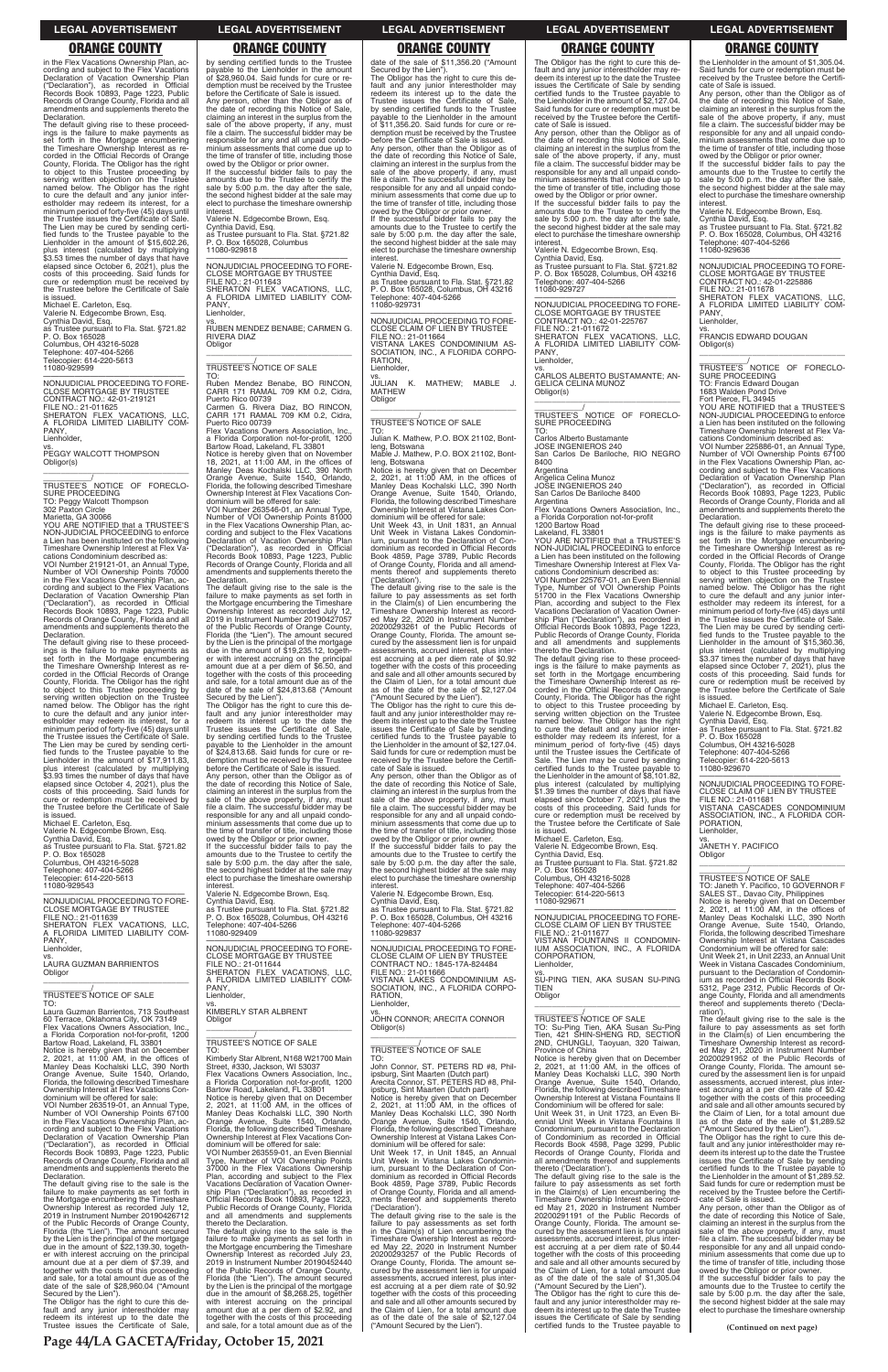**(Continued on next page)**

interest. Valerie N. Edgecombe Brown, Esq. Cynthia David, Esq. as Trustee pursuant to Fla. Stat. §721.82 P. O. Box 165028, Columbus, OH 43216 Telephone: 407-404-5266 11080-929754

**Obligor** \_\_\_\_\_\_\_\_\_\_\_\_\_\_\_\_\_\_\_\_\_\_\_\_\_\_\_\_\_\_\_\_\_

—————————————————— NONJUDICIAL PROCEEDING TO FORE-CLOSE MORTGAGE BY TRUSTEE **FILE NO** : 21-011701 SHERATON FLEX VACATIONS, LLC, A FLORIDA LIMITED LIABILITY COM-PANY, Lienholder,

vs. MICHAEL V. CHIRICHELLO

Notice is hereby given that on November<br>18, 2021, at 11:00 AM, in the offices of<br>Manley Deas Kochalski LLC, 390 North<br>Orange Avenue, Suite 1540, Orlando,<br>Florida, the following described Timeshare<br>Ownership Interest at Fle dominium will be offered for sale:

\_\_\_\_\_\_\_\_\_\_\_/ TRUSTEE'S NOTICE OF SALE TO: Michael V. Chirichello, 49 EAST 31ST STREET, Bayonne, NJ 07002

VOI Number 268318-01, an Odd Biennial Number of VOI Ownership Points 37000 in the Flex Vacations Ownership Plan, according and subject to the Flex Vacations Declaration of Vacation Owner-ship Plan ("Declaration"), as recorded in Official Records Book 10893, Page 1223, Public Records of Orange County, Florida and all amendments and supplements thereto the Declaration.

amounts due to the Trustee to certify the sale by 5:00 p.m. the day after the sale the second highest bidder at the sale may elect to purchase the timeshare ownership **interest** 

The default giving rise to the sale is the failure to make payments as set forth in the Mortgage encumbering the Time-share Ownership Interest as recorded October 22, 2019 in Instrument Number 20190661366 of the Public Records of Orange County, Florida (the "Lien"). The amount secured by the Lien is the principal of the mortgage due in the amount of \$7,301.79, together with interest accruing on the principal amount due at a per diem of \$2.59, and together with the costs of this proceeding and sale, for a total amount due as of the date of the sale of \$9,932.30

("Amount Secured by the Lien"). The Obligor has the right to cure this de-fault and any junior interestholder may redeem its interest up to the date the Trustee issues the Certificate of Sale, by sending certified funds to the Trustee payable to the Lienholder in the amount of \$9,932.30. Said funds for cure or redemption must be received by the Trustee before the Certifi-cate of Sale is issued.

Any person, other than the Obligor as of the date of recording this Notice of Sale, claiming an interest in the surplus from the sale of the above property, if any, must file a claim. The successful bidder may be responsible for any and all unpaid condo-minium assessments that come due up to the time of transfer of title, including those owed by the Obligor or prior owner. If the successful bidder fails to pay the

The Obligor has the right to cure this default and any junior interestholder may re-deem its interest up to the date the Trustee issues the Certificate of Sale by sending certified funds to the Trustee payable to the Lienholder in the amount of \$2,408.39. Said funds for cure or redemption must be received by the Trustee before the Certifi-cate of Sale is issued.

Valerie N. Edgecombe Brown, Esq.

Telephone: 407-404-5266 11080-020822

Cynthia David, Esq. as Trustee pursuant to Fla. Stat. §721.82 P. O. Box 165028, Columbus, OH 43216 Telephone: 407-404-5266 11080-929520

—————————————————— NONJUDICIAL PROCEEDING TO FORE-CLOSE CLAIM OF LIEN BY TRUSTEE<br>FILE NO.: 21-011731<br>VISTANA CASCADES CONDOMINIUM<br>ASSOCIATION, INC., A FLORIDA COR-PORATION,

Lienholder,

vs. AMADA IBANEZ AGUILERA, AKA AMA-DA I. DE MIERES, AKA AMADA IBANEZ Obligor \_\_\_\_\_\_\_\_\_\_\_\_\_\_\_\_\_\_\_\_\_\_\_\_\_\_\_\_\_\_\_\_\_

\_\_\_\_\_\_\_\_\_\_\_/ TRUSTEE'S NOTICE OF SALE

TO: Amada Ibanez Aguilera, AKA Amada I. De Mieres, AKA Amada Ibanez, SANTA ANA 1880 DEPTO C-VITACURA, Santiago, Chile

Notice is hereby given that on December 2, 2021, at 11:00 AM, in the offices of Manley Deas Kochalski LLC, 390 North Orange Avenue, Suite 1540, Orlando, Florida, the following described Timeshare Ownership Interest at Vistana Cascades Condominium will be offered for sale:

Unit Week 38, in Unit 2335, an Annual Unit Week in Vistana Cascades Condominium, pursuant to the Declaration of Condominium as recorded in Official Records Book 5312, Page 2312, Public Records of Orange County, Florida and all amendments thereof and supplements thereto ('Declaration').

The default giving rise to the sale is the

failure to pay assessments as set forth in the Claim(s) of Lien encumbering the Timeshare Ownership Interest as recorded May 21, 2020 in Instrument Number 20200291953 of the Public Records of Orange County, Florida. The amount secured by the assessment lien is for unpaid assessments, accrued interest, plus interest accruing at a per diem rate of \$1.14 together with the costs of this proceeding and sale and all other amounts secured by the Claim of Lien, for a total amount due as of the date of the sale of \$2,408.39 ("Amount Secured by the Lien").

Notice is hereby given that on December<br>2, 2021, at 11:00 AM, in the offices of<br>Manley Deas Kochalski LLC, 390 North<br>Orange Avenue, Suite 1540, Orlando,<br>Florida, the following described Timeshare Ownership Interest at Vistana Fountains II Condominium will be offered for sale: Unit Week 10, in Unit 1649, an Annual Unit Week in Vistana Fountains II Condominium, pursuant to the Declaration of Condominium as recorded in Official Records Book 4598, Page 3299, Public Records of Orange County, Florida and all amendments thereof and supplements thereto

Any person, other than the Obligor as of the date of recording this Notice of Sale, claiming an interest in the surplus from the sale of the above property, if any, must file a claim. The successful bidder may be responsible for any and all unpaid condominium assessments that come due up to the time of transfer of title, including those owed by the Obligor or prior owner.

If the successful bidder fails to pay the amounts due to the Trustee to certify the sale by 5:00 p.m. the day after the sale, the second highest bidder at the sale may elect to purchase the timeshare ownership interest.

Valerie N. Edgecombe Brown, Esq.

Cynthia David, Esq. as Trustee pursuant to Fla. Stat. §721.82 P. O. Box 165028, Columbus, OH 43216

—————————————————— NONJUDICIAL PROCEEDING TO FORE-CLOSE CLAIM OF LIEN BY TRUSTEE FILE NO.: 21-011735 VISTANA CASCADES CONDOMINIUM ASSOCIATION, INC., A FLORIDA COR-

PORATION, Lienholder,

**KENAU Obligor** 

vs. FERNANDO LANKENAU, AKA F. LAN-

\_\_\_\_\_\_\_\_\_\_\_\_\_\_\_\_\_\_\_\_\_\_\_\_\_\_\_\_\_\_\_\_\_ \_\_\_\_\_\_\_\_\_\_\_/ TRUSTEE'S NOTICE OF SALE

TO: Fernando Lankenau, AKA F. Lan-kenau, GRIJALVA 200 SUR, COL. DEL VALLE, Garza Garcia, 66220 Mexico Notice is hereby given that on December 2, 2021, at 11:00 AM, in the offices of Manley Deas Kochalski LLC, 390 North Orange Avenue, Suite 1540, Orlando, Florida, the following described Timeshare Ownership Interest at Vistana Cascades Condominium will be offered for sale: Unit Week 39, in Unit 2170, an Annual Unit Week in Vistana Cascades Condominium, pursuant to the Declaration of Condominium as recorded in Official Records Book 5312, Page 2312, Public Records of Orange County, Florida and all amendments thereof and supplements thereto ('Decla-

ration').

The default giving rise to the sale is the failure to pay assessments as set forth in the Claim(s) of Lien encumbering the

> the date of recording this Notice of Sale,<br>claiming an interest in the surplus from the<br>sale of the above property, if any, must<br>file a claim. The successful bidder may be responsible for any and all unpaid condo-minium assessments that come due up to the time of transfer of title, including those

> Notice is hereby given that on November<br>18, 2021, at 11:00 AM, in the offices of<br>Manley Deas Kochalski LLC, 390 North<br>Orange Avenue, Suite 1540, Orlando,<br>Florida, the following described Timeshare<br>Ownership Interest at Fle dominium will be offered for sale:

Timeshare Ownership Interest as record-ed May 21, 2020 in Instrument Number 20200291953 of the Public Records of Orange County, Florida. The amount secured by the assessment lien is for unpaid assessments, accrued interest, plus interest accruing at a per diem rate of \$1.14 together with the costs of this proceeding and sale and all other amounts secured by the Claim of Lien, for a total amount due as of the date of the sale of \$2,425.92 ("Amount Secured by the Lien"). The Obligor has the right to cure this default and any junior interestholder may re-deem its interest up to the date the Trustee issues the Certificate of Sale by sending certified funds to the Trustee payable to the Lienholder in the amount of \$2,425.92. Said funds for cure or redemption must be received by the Trustee before the Certifi-cate of Sale is issued. Any person, other than the Obligor as of the date of recording this Notice of Sale, claiming an interest in the surplus from the sale of the above property, if any, must file a claim. The successful bidder may be responsible for any and all unpaid condominium assessments that come due up to the time of transfer of title, including those owed by the Obligor or prior owner. If the successful bidder fails to pay the amounts due to the Trustee to certify the sale by 5:00 p.m. the day after the sale, the second highest bidder at the sale may elect to purchase the timeshare ownership

The default giving rise to the sale is the failure to make payments as set forth in the Mortgage encumbering the Time-share Ownership Interest as recorded December 17, 2019 in Instrument Number 20190786705 of the Public Records of Orange County, Florida (the "Lien"). The amount secured by the Lien is the principal of the mortgage due in the amount of \$15,451.75, together with interest accruing on the principal amount due at a per diem of \$5.51, and together with the costs of this proceeding and sale, for a to-tal amount due as of the date of the sale of \$20,174.91 ("Amount Secured by the  $\sum_{n=1}^{\infty}$ 

interest.

Valerie N. Edgecombe Brown, Esq. Cynthia David, Esq. as Trustee pursuant to Fla. Stat. §721.82 P. O. Box 165028, Columbus, OH 43216

Telephone: 407-404-5266 11080-929830

—————————————————— NONJUDICIAL PROCEEDING TO FORE-CLOSE CLAIM OF LIEN BY TRUSTEE CONTRACT NO.: 1649-10A-720218 FILE NO.: 21-011745 VISTANA FOUNTAINS II CONDOMIN-IUM ASSOCIATION, INC., A FLORIDA CORPORATION, Lienholder, vs. JOSE RENATO DACACHE BALIEIRO; LILIAN NOGUEIRA BARROTE D. BALIE-IRO Obligor(s) \_\_\_\_\_\_\_\_\_\_\_\_\_\_\_\_\_\_\_\_\_\_\_\_\_\_\_\_\_\_\_\_\_

\_\_\_\_\_\_\_\_\_\_\_/ TRUSTEE'S NOTICE OF SALE

TO:

Jose Renato Dacache Balieiro, R PLINIO PINHEIRO, 160, B BOM PASTOR, Man-huacu, 36900-000 Brazil Lilian Nogueira Barrote D. Balieiro, R PLINIO PINHEIRO, 160, B BOM PAS-TOR, Manhuacu, 36900-000 Brazil

('Declaration').

The default giving rise to the sale is the

failure to pay assessments as set forth in the Claim(s) of Lien encumbering the Timeshare Ownership Interest as record-ed June 13, 2019 in Instrument Number 20190364604 of the Public Records of Orange County, Florida. The amount secured by the assessment lien is for unpaid assessments, accrued interest, plus interest accruing at a per diem rate of \$1.71 together with the costs of this proceeding and sale and all other amounts secured by the Claim of Lien, for a total amount due as of the date of the sale of \$4,200.53 ("Amount Secured by the Lien").

PANY Lienholder,

\_\_\_\_\_\_\_\_\_\_\_/<br>TRUSTEE'S NOTICE OF FORECLO-<br>SURE PROCEEDING TO:

The Obligor has the right to cure this default and any junior interestholder may re-deem its interest up to the date the Trustee issues the Certificate of Sale by sending certified funds to the Trustee payable to the Lienholder in the amount of \$4,200.53. Said funds for cure or redemption must be received by the Trustee before the Certifi-cate of Sale is issued.

Any person, other than the Obligor as of the date of recording this Notice of Sale, claiming an interest in the surplus from the sale of the above property, if any, must file a claim. The successful bidder may be responsible for any and all unpaid condominium assessments that come due up to the time of transfer of title, including those owed by the Obligor or prior owner.

If the successful bidder fails to pay the amounts due to the Trustee to certify the sale by 5:00 p.m. the day after the sale, the second highest bidder at the sale may elect to purchase the timeshare ownership<br>interest

interest. Michael E. Carleton, Esq. as Trustee pursuant to Fla. Stat. §721.82 P. O. Box 165028, Columbus, OH 43216 Telephone: 407-404-5266

TO: Alberto Echavarria, Ave Argentina 576, Barrio Golf, Villa Allende, Cordoba, 5105 **Argentina** 

11080-929717

—————————————————— NONJUDICIAL PROCEEDING TO FORE-CLOSE MORTGAGE BY TRUSTEE FILE NO.: 21-011750 SHERATON FLEX VACATIONS, LLC, A FLORIDA LIMITED LIABILITY COM-PANY, Lienholder,

vs. DEWEY VERNON COX; JULIE ANN COX Obligor \_\_\_\_\_\_\_\_\_\_\_\_\_\_\_\_\_\_\_\_\_\_\_\_\_\_\_\_\_\_\_\_\_

# \_\_\_\_\_\_\_\_\_\_\_/ TRUSTEE'S NOTICE OF SALE

TO: Dewey Vernon Cox, 996 Nagle Drive, Rockledge, FL 32955 Julie Ann Cox, 996 Nagle Drive, Rock-

ledge, FL 32955 Notice is hereby given that on November 18, 2021, at 11:00 AM, in the offices of Manley Deas Kochalski LLC, 390 North Orange Avenue, Suite 1540, Orlando, Florida, the following described Timeshare Ownership Interest at Flex Vacations Condominium will be offered for sale:

> Any person, other than the Obligor as of the date of recording this Notice of Sale, claiming an interest in the surplus from the<br>sale of the above property, if any, must<br>file a claim. The successful bidder may be responsible for any and all unpaid condominium assessments that come due up to the time of transfer of title, including those

VOI Number 265530-01, an Annual Type, Number of VOI Ownership Points 51700 in the Flex Vacations Ownership Plan, according and subject to the Flex Vacations Declaration of Vacation Ownership Plan<br>
("Declaration"), as recorded in Official ("Declaration"), as recorded in Official Records Book 10893, Page 1223, Public Records of Orange County, Florida and all amendments and supplements thereto the Declaration.

> owed by the Obligor or prior owner. If the successful bidder fails to pay the amounts due to the Trustee to certify the sale by 5:00 p.m. the day after the sale. the second highest bidder at the sale may elect to purchase the timeshare ownership **interest**

The default giving rise to the sale is the failure to make payments as set forth in the Mortgage encumbering the Timeshare Ownership Interest as recorded August 21, 2019 in Instrument Number 20190519620 of the Public Records of Orange County, Florida (the "Lien"). The amount secured by the Lien is the principal of the mortgage due in the amount of \$19,221.98, together with interest accruing on the principal amount due at a per diem of \$6.46, and together with the costs of this proceeding nd sale, for a total amount due as of th date of the sale of \$25,141.60 ("Amount Secured by the Lien").

> Notice is hereby given that on December<br>2, 2021, at 11:00 AM, in the offices of<br>Manley Deas Kochalski LLC, 390 North<br>Orange Avenue, Suite 1540, Orlando,<br>Florida, the following described Timeshare Ownership Interest at Vistana Fountains II Condominium will be offered for sale:

The Obligor has the right to cure this de-fault and any junior interestholder may redeem its interest up to the date the Trustee issues the Certificate of Sale, by sending certified funds to the Trustee payable to the Lienholder in the amount of \$25,141.60. Said funds for cure or re-demption must be received by the Trustee before the Certificate of Sale is issued. Any person, other than the Obligor as of

owed by the Obligor or prior owner. If the successful bidder fails to pay the amounts due to the Trustee to certify the sale by 5:00 p.m. the day after the sale the second highest bidder at the sale may elect to purchase the timeshare ownership

interest. Valerie N. Edgecombe Brown, Esq. Cynthia David, Esq. as Trustee pursuant to Fla. Stat. §721.82 P. O. Box 165028, Columbus, OH 43216 Telephone: 407-404-5266 11080-929403

—————————————————— NONJUDICIAL PROCEEDING TO FORE-CLOSE MORTGAGE BY TRUSTEE FILE NO.: 21-011761 SHERATON FLEX VACATIONS, LLC, A FLORIDA LIMITED LIABILITY COM-PANY, Lienholder,

vs. JESSICA LYNN MCELROY; KYLE N. M.C. MCELROY **Obligor** \_\_\_\_\_\_\_\_\_\_\_\_\_\_\_\_\_\_\_\_\_\_\_\_\_\_\_\_\_\_\_\_\_

# \_\_\_\_\_\_\_\_\_\_\_/ TRUSTEE'S NOTICE OF SALE

TO: Jessica Lynn McElroy, 603 Caldwell Street, Jacksonville, IL 62650 Kyle N. M.C. McElroy, 603 Caldwell Street, Jacksonville, IL 62650

VOI Number 265596-01, an Even Biennial Type, Number of VOI Ownership Points 37000 and VOI Number 229364-01, an Even Biennial Type, Number of Owner-ship Points 44000 in the Flex Vacations Ownership Plan, according and subject to the Flex Vacations Declaration of Vacation Ownership Plan ("Declaration"), as record-ed in Official Records Book 10893, Page 1223, Public Records of Orange County, Florida and all amendments and supple-

ments thereto the Declaratio

The Obligor has the right to cure this default and any junior interestholder may redeem its interest up to the date the Trustee issues the Certificate of Sale, by sending certified funds to the Trustee payable to the Lienholder in the amount of \$20,174.91. Said funds for cure or redemption must be received by the Trustee before the Certificate of Sale is issued. Any person, other than the Obligor as of the date of recording this Notice of Sale, claiming an interest in the surplus from the sale of the above property, if any, must file a claim. The successful bidder may be responsible for any and all unpaid condominium assessments that come due up to the time of transfer of title, including those owed by the Obligor or prior owner. If the successful bidder fails to pay the

amounts due to the Trustee to certify the sale by 5:00 p.m. the day after the sale the second highest bidder at the sale may elect to purchase the timeshare ownership interest.

Valerie N. Edgecombe Brown, Esq.

Cynthia David, Esq.

as Trustee pursuant to Fla. Stat. §721.82 P. O. Box 165028, Columbus, OH 43216 Telephone: 407-404-5266

11080-929408

—————————————————— NONJUDICIAL PROCEEDING TO FORE-

CLOSE MORTGAGE BY TRUSTEE FILE NO.: 21-011786 SHERATON FLEX VACATIONS, LLC, A FLORIDA LIMITED LIABILITY COM-

PANY, Lienholder,

vs. STEPHEN GONZALEZ; TRACY V. CER-

VANTES Obligor

Lakeland, FL 33801

\_\_\_\_\_\_\_\_\_\_\_\_\_\_\_\_\_\_\_\_\_\_\_\_\_\_\_\_\_\_\_\_\_ \_\_\_\_\_\_\_\_\_\_\_/ TRUSTEE'S NOTICE OF SALE

TO:

Stephen Gonzalez, 807 Avondale, San Antonio, TX 78223 Tracy V. Cervantes, 807 Avondale, San Antonio, TX 78223 Flex Vacations Owners Association, Inc. a Florida Corporation, 1200 Bartow Road,

Notice is hereby given that on December<br>2, 2021, at 11:00 AM, in the offices of<br>Manley Deas Kochalski LLC, 390 North<br>Orange Avenue, Suite 1540, Orlando,<br>Florida, the following described Timeshare

Ownership Interest at Flex Vacations Condominium will be offered for sale: VOI Number 264583-01, an Annual Type, Number of VOI Ownership Points 25800 in the Flex Vacations Ownership Plan, according and subject to the Flex Vacations Declaration of Vacation Ownership Plan ("Declaration"), as recorded in Official Records Book 10893, Page 1223, Public Records of Orange County, Florida and all amendments and supplements thereto the

Declaration.

The default giving rise to the sale is the failure to make payments as set forth in the Mortgage encumbering the Timeshare Ownership Interest as recorded July 30, 2019 in Instrument Number 20190469262 of the Public Records of Orange County, Florida (the "Lien"). The amount secured by the Lien is the principal of the mortgage due in the amount of \$9,931.00, together with interest accruing on the principal amount due at a per diem of \$3.52, and together with the costs of this proceeding and sale, for a total amount due as of the date of the sale of \$13,527.51 ("Amount Secured by the Lien"). The Obligor has the right to cure this de-fault and any junior interestholder may redeem its interest up to the date the Trustee issues the Certificate of Sale, by sending certified funds to the Trustee payable to the Lienholder in the amount of \$13,527.51. Said funds for cure or redemption must be received by the Trustee before the Certificate of Sale is issued. Any person, other than the Obligor as of the date of recording this Notice of Sale, claiming an interest in the surplus from the sale of the above property, if any, must file a claim. The successful bidder may be responsible for any and all unpaid condominium assessments that come due up to the time of transfer of title, including those owed by the Obligor or prior owner. If the successful bidder fails to pay the amounts due to the Trustee to certify the sale by 5:00 p.m. the day after the sale, the second highest bidder at the sale may elect to purchase the timeshare ownership

interest.

Valerie N. Edgecombe Brown, Esq. Cynthia David, Esq. as Trustee pursuant to Fla. Stat. §721.82 P. O. Box 165028, Columbus, OH 43216

Telephone: 407-404-5266 11080-929732

—————————————————— NONJUDICIAL PROCEEDING TO FORE-CLOSE MORTGAGE BY TRUSTEE CONTRACT NO.: 42-01-226733

FILE NO.: 21-011803 SHERATON FLEX VACATIONS, LLC, A FLORIDA LIMITED LIABILITY COM-

vs. STACY M. DUGGAN Obligor(s) \_\_\_\_\_\_\_\_\_\_\_\_\_\_\_\_\_\_\_\_\_\_\_\_\_\_\_\_\_\_\_\_\_

Stacy M. Duggan 213 Reservoir Avenue

Revere, MA 02151 Flex Vacations Owners Association, Inc., a Florida Corporation not-for-profit

1200 Bartow Road Lakeland, FL 33801 YOU ARE NOTIFIED that a TRUSTEE'S

NON-JUDICIAL PROCEEDING to enforce a Lien has been instituted on the following Timeshare Ownership Interest at Flex Va-

cations Condominium described as: VOI Number 226733-01, an Even Biennial

Type, Number of VOI Ownership Points 37000 in the Flex Vacations Ownership Plan, according and subject to the Flex Vacations Declaration of Vacation Ownership Plan ("Declaration"), as recorded in Official Records Book 10893, Page 1223, Public Records of Orange County, Florida and all amendments and supplements thereto the Declaration.

The default giving rise to these proceed-ings is the failure to make payments as set forth in the Mortgage encumbering the Timeshare Ownership Interest as recorded in the Official Records of Orange County, Florida. The Obligor has the right to object to this Trustee proceeding by serving written objection on the Trustee named below. The Obligor has the right to cure the default and any junior inter-estholder may redeem its interest, for a minimum period of forty-five (45) days until the Trustee issues the Certificate of Sale. The Lien may be cured by sending certified funds to the Trustee payable to the Lienholder in the amount of \$7,954.39, plus interest (calculated by multiplying \$2.00 times the number of days that have elapsed since October 7, 2021), plus the costs of this proceeding. Said funds for cure or redemption must be received by the Trustee before the Certificate of Sale<br>is issued is issued. Michael E. Carleton, Esq. Valerie N. Edgecombe Brown, Esq. Cynthia David, Esq. as Trustee pursuant to Fla. Stat. §721.82 P. O. Box 165028 Columbus, OH 43216-5028 Telephone: 407-404-5266 Telecopier: 614-220-5613 11080-929669

——————————————————

NONJUDICIAL PROCEEDING TO FORE-CLOSE CLAIM OF LIEN BY TRUSTEE CONTRACT NO.: 1777-02E-801287 FILE NO.: 21-011828 VISTANA LAKES CONDOMINIUM AS-SOCIATION, INC., A FLORIDA CORPO-RATION,

Lienholder, vs. ALBERTO ECHAVARRIA; GRACIELA ESCOBAR Obligor(s)

\_\_\_\_\_\_\_\_\_\_\_\_\_\_\_\_\_\_\_\_\_\_\_\_\_\_\_\_\_\_\_\_\_

\_\_\_\_\_\_\_\_\_\_\_/ TRUSTEE'S NOTICE OF SALE

Graciela Escobar, Ave Argentina 576, Barrio Golf, Villa Allende, Cordoba, 5105 Argentina

Notice is hereby given that on December 2, 2021, at 11:00 AM, in the offices of Manley Deas Kochalski LLC, 390 North Orange Avenue, Suite 1540, Orlando, Florida, the following described Timeshare Ownership Interest at Vistana Lakes Condominium will be offered for sale:

Unit Week 02, in Unit 1777, an Even Biennial Unit Week in Vistana Lakes Condominium, pursuant to the Declaration of Condominium as recorded in Official Records Book 4859, Page 3789, Public Records of Orange County, Florida and all amendments thereof and supplements thereto ('Declaration').

The default giving rise to the sale is the failure to pay assessments as set forth<br>Timeshare Ownership Interest as record-<br>ed May 21, 2020 in Instrument Number<br>20200292894 of the Public Records of Orange County, Florida. The amount se-cured by the assessment lien is for unpaid assessments, accrued interest, plus interest accruing at a per diem rate of \$0.37 together with the costs of this proceeding and sale and all other amounts secured by the Claim of Lien, for a total amount due as of the date of the sale of \$1,093.45

("Amount Secured by the Lien"). The Obligor has the right to cure this default and any junior interestholder may redeem its interest up to the date the Trustee issues the Certificate of Sale by sending certified funds to the Trustee payable to the Lienholder in the amount of \$1,093.45. Said funds for cure or redemption must be received by the Trustee before the Certificate of Sale is issued.

Valerie N. Edgecombe Brown, Esq.

Cynthia David, Esq. as Trustee pursuant to Fla. Stat. §721.82 P. O. Box 165028, Columbus, OH 43216

Telephone: 407-404-5266 11080-929738 —————————————————— NONJUDICIAL PROCEEDING TO FORE-CLOSE CLAIM OF LIEN BY TRUSTEE FILE NO.: 21-011831 VISTANA FOUNTAINS II CONDOMIN-IUM ASSOCIATION, INC., A FLORIDA **CORPORATION** Lienholder,

vs. MARIETH A. MITCHELL; JAMES R.

**Obligor** 

MITCHELL \_\_\_\_\_\_\_\_\_\_\_\_\_\_\_\_\_\_\_\_\_\_\_\_\_\_\_\_\_\_\_\_\_

\_\_\_\_\_\_\_\_\_\_\_/ TRUSTEE'S NOTICE OF SALE

TO:

Marieth A. Mitchell, 1234 East 98th Street, Chicago, IL 60628 James R. Mitchell, 1234 East 98th Street, Chicago, IL 60628

Unit Week 35, in Unit 1712, an Odd Biennial Unit Week in Vistana Fountains II Condominium, pursuant to the Declaration of Condominium as recorded in Official Records Book 4598, Page 3299, Public Records of Orange County, Florida and all amendments thereof and supplements thereto ('Declaration').

The default giving rise to the sale is the failure to pay assessments as set forth in the Claim(s) of Lien encumbering the Timeshare Ownership Interest as recorded May 21, 2020 in Instrument Number 20200291191 of the Public Records of Orange County, Florida. The amount se-cured by the assessment lien is for unpaid assessments, accrued interest, plus interest accruing at a per diem rate of \$0.44 together with the costs of this proceeding and sale and all other amounts secured by the Claim of Lien, for a total amount due as of the date of the sale of \$1,284.92 ("Amount Secured by the Lien"). The Obligor has the right to cure this de-fault and any junior interestholder may re-deem its interest up to the date the Trustee issues the Certificate of Sale by sending certified funds to the Trustee payable to the Lienholder in the amount of \$1,284.92. Said funds for cure or redemption must be received by the Trustee before the Certificate of Sale is issued. Any person, other than the Obligor as of the date of recording this Notice of Sale, claiming an interest in the surplus from the sale of the above property, if any, must file a claim. The successful bidder may be responsible for any and all unpaid condominium assessments that come due up to the time of transfer of title, including those owed by the Obligor or prior owner. If the successful bidder fails to pay the amounts due to the Trustee to certify the sale by 5:00 p.m. the day after the sale, the second highest bidder at the sale may elect to purchase the timeshare ownership interest. Valerie N. Edgecombe Brown, Esq.

Cynthia David, Esq. as Trustee pursuant to Fla. Stat. §721.82 P. O. Box 165028, Columbus, OH 43216

**LA GACETA/Friday, October 15, 2021/Page 45**

### **LEGAL ADVERTISEMENT LEGAL ADVERTISEMENT LEGAL ADVERTISEMENT LEGAL ADVERTISEMENT LEGAL ADVERTISEMENT**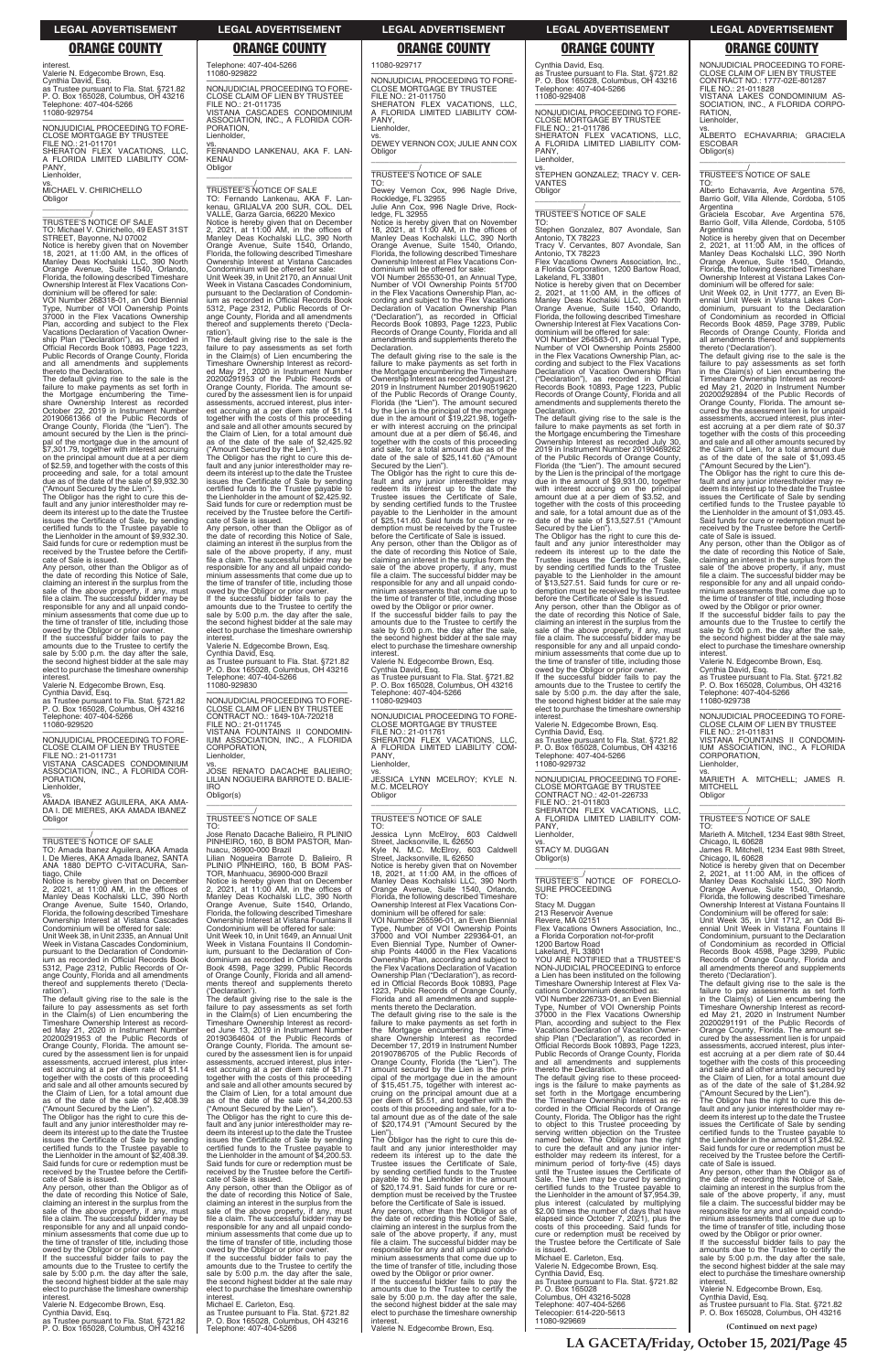**Page 46/LA GACETA/Friday, October 15, 2021**

—————————————————— NONJUDICIAL PROCEEDING TO FORE-CLOSE CLAIM OF LIEN BY TRUSTEE CONTRACT NO.: 1842-34O-807292 FILE NO.: 21-011881 VISTANA LAKES CONDOMINIUM AS-SOCIATION, INC., A FLORIDA CORPO-RATION, **Lienholder** 

Cynthia David, Esq. as Trustee pursuant to Fla. Stat. §721.82 P. O. Box 165028, Columbus, OH 43216 Telephone: 407-404-5266 11080-929562

vs. RICARDO GIESECKE; CECILIA ISRAEL Obligor(s) \_\_\_\_\_\_\_\_\_\_\_\_\_\_\_\_\_\_\_\_\_\_\_\_\_\_\_\_\_\_\_\_\_

# \_\_\_\_\_\_\_\_\_\_\_/ TRUSTEE'S NOTICE OF SALE

TO: Ricardo Giesecke, AV AREQUIPA 4279 - 103, MIRAFLORES, Lima, 15046 Peru Cecilia Israel, ANTONIO ROCA 154, STA

BEATRIZ, Lima 01, Peru Notice is hereby given that on December 2, 2021, at 11:00 AM, in the offices of Manley Deas Kochalski LLC, 390 North

Orange Avenue, Suite 1540, Orlando, Florida, the following described Timeshare Ownership Interest at Vistana Lakes Condominium will be offered for sale: Unit Week 34, in Unit 1842, an Odd Bi-

ennial Unit Week in Vistana Lakes Con-dominium, pursuant to the Declaration of Condominium as recorded in Official Records Book 4859, Page 3789, Public Records of Orange County, Florida and all amendments thereof and supplements

thereto ('Declaration'). The default giving rise to the sale is the failure to pay assessments as set forth in the Claim(s) of Lien encumbering the Timeshare Ownership Interest as record-ed May 22, 2020 in Instrument Number 20200293259 of the Public Records of Orange County, Florida. The amount se-cured by the assessment lien is for unpaid assessments, accrued interest, plus inter-est accruing at a per diem rate of \$0.45 together with the costs of this proceeding and sale and all other amounts secured by the Claim of Lien, for a total amount due as of the date of the sale of \$1,349.73

("Amount Secured by the Lien"). The Obligor has the right to cure this de-fault and any junior interestholder may redeem its interest up to the date the Trustee issues the Certificate of Sale by sending certified funds to the Trustee payable to the Lienholder in the amount of \$1,349.73. Said funds for cure or redemption must be received by the Trustee before the Certifi-

cate of Sale is issued. Any person, other than the Obligor as of the date of recording this Notice of Sale, claiming an interest in the surplus from the sale of the above property, if any, must file a claim. The successful bidder may be responsible for any and all unpaid condo-minium assessments that come due up to the time of transfer of title, including those

owed by the Obligor or prior owner. If the successful bidder fails to pay the amounts due to the Trustee to certify the sale by 5:00 p.m. the day after the sale, the second highest bidder at the sale may elect to purchase the timeshare ownership interest.

Valerie N. Edgecombe Brown, Esq. Cynthia David, Esq.

as Trustee pursuant to Fla. Stat. §721.82 P. O. Box 165028, Columbus, OH 43216 Telephone: 407-404-5266 11080-929789

vs.<br>LAZARUS SHEEFENI UAANDJA; RAUHA NANGULA UAANDJA **Obligor** \_\_\_\_\_\_\_\_\_\_\_\_\_\_\_\_\_\_\_\_\_\_\_\_\_\_\_\_\_\_\_\_\_

> —————————————————— NONJUDICIAL PROCEEDING TO FORE-CLOSE CLAIM OF LIEN BY TRUSTEE CONTRACT NO.: 1792-12O-823020 FILE NO.: 21-011895

VISTANA LAKES CONDOMINIUM AS-SOCIATION, INC., A FLORIDA CORPO-RATION, Lienholder,

 $\overline{\phantom{a}}$  , and the set of the set of the set of the set of the set of the set of the set of the set of the set of the set of the set of the set of the set of the set of the set of the set of the set of the set of the s

vs. ANN C. SIMMS; GARY M. SIMMS Obligor(s)

# \_\_\_\_\_\_\_\_\_\_\_/ TRUSTEE'S NOTICE OF SALE

TO: Ann C. Simms, 55 Branthaven Drive, Stoney Creek, L8J 2M2 Canada Gary M. Simms, 2140 Turnberry Road, Unit 1, Burlington, L7M4L8 Canada

Notice is hereby given that on December 2, 2021, at 11:00 AM, in the offices of Manley Deas Kochalski LLC, 390 North Orange Avenue, Suite 1540, Orlando, Florida, the following described Timeshare Ownership Interest at Vistana Lakes Con-

dominium will be offered for sale: Unit Week 12, in Unit 1792, an Odd Bi-ennial Unit Week in Vistana Lakes Condominium, pursuant to the Declaration of Condominium as recorded in Official Records Book 4859, Page 3789, Public Records of Orange County, Florida and all amendments thereof and supplements

thereto ('Declaration'). The default giving rise to the sale is the failure to pay assessments as set forth in the Claim(s) of Lien encumbering the Timeshare Ownership Interest as record-ed May 22, 2020 in Instrument Number 20200293256 of the Public Records of Orange County, Florida. The amount se-cured by the assessment lien is for unpaid assessments, accrued interest, plus interest accruing at a per diem rate of \$0.46 together with the costs of this proceeding and sale and all other amounts secured by the Claim of Lien, for a total amount due as of the date of the sale of \$1,363.02 ("Amount Secured by the Lien"). The Obligor has the right to cure this de-fault and any junior interestholder may re-deem its interest up to the date the Trustee issues the Certificate of Sale by sending certified funds to the Trustee payable to the Lienholder in the amount of \$1,363.02. Said funds for cure or redemption must be received by the Trustee before the Certifi-cate of Sale is issued. Any person, other than the Obligor as of the date of recording this Notice of Sale, claiming an interest in the surplus from the sale of the above property, if any, must file a claim. The successful bidder may be responsible for any and all unpaid condominium assessments that come due up to the time of transfer of title, including those owed by the Obligor or prior owner. If the successful bidder fails to pay the amounts due to the Trustee to certify the sale by 5:00 p.m. the day after the sale, the second highest bidder at the sale may elect to purchase the timeshare ownership interest.

Telephone: 407-404-5266 11080-929839

—————————————————— NONJUDICIAL PROCEEDING TO FORE-CLOSE CLAIM OF LIEN BY TRUSTEE FILE NO.: 21-011836 VISTANA LAKES CONDOMINIUM AS-SOCIATION, INC., A FLORIDA CORPO-RATION, Lienholder,

> $\overline{\phantom{a}}$  , and the set of the set of the set of the set of the set of the set of the set of the set of the set of the set of the set of the set of the set of the set of the set of the set of the set of the set of the s \_\_\_\_\_\_\_\_\_\_\_/ TRUSTEE'S NOTICE OF SALE

# \_\_\_\_\_\_\_\_\_\_\_/ TRUSTEE'S NOTICE OF SALE

TO:

Lazarus Sheefeni Uaandja, 1 NISSEN LASS STREET, PIONEERSPARK, Windhoek, Namibia

Rauha Nangula Uaandja, 1 NISSEN LASS STREET, PIONEERSPARK, Windhoek, Namibia

Notice is hereby given that on November 18, 2021, at 11:00 AM, in the offices of Manley Deas Kochalski LLC, 390 North Orange Avenue, Suite 1540, Orlando, Florida, the following described Timeshare Ownership Interest at Vistana Lakes Con-

dominium will be offered for sale: Unit Week 35, in Unit 1989, an Annual Unit Week in Vistana Lakes Condominium, pursuant to the Declaration of Con-dominium as recorded in Official Records Book 4859, Page 3789, Public Records of Orange County, Florida and all amend-ments thereof and supplements thereto ('Declaration').

The default giving rise to the sale is the failure to pay assessments as set forth in the Claim(s) of Lien encumbering the Timeshare Ownership Interest as record-ed May 22, 2020 in Instrument Number 20200293260 of the Public Records of Orange County, Florida. The amount se-cured by the assessment lien is for unpaid assessments, accrued interest, plus interest accruing at a per diem rate of \$0.00 together with the costs of this proceeding and sale and all other amounts secured by the Claim of Lien, for a total amount due as of the date of the sale of \$932.67 ("Amount Secured by the Lien").

> —————————————————— NONJUDICIAL PROCEEDING TO FORE**interest**

JOAQUIN G. RAMIREZ CORREA; CLARA INES GARCIA B., AKA CLARA INES GARCIA BETANCUR Obligor(s)  $\overline{\phantom{a}}$  , and the set of the set of the set of the set of the set of the set of the set of the set of the set of the set of the set of the set of the set of the set of the set of the set of the set of the set of the s

The Obligor has the right to cure this de-fault and any junior interestholder may re-deem its interest up to the date the Trustee issues the Certificate of Sale by sending certified funds to the Trustee payable to the Lienholder in the amount of \$932.67. Said funds for cure or redemption must be received by the Trustee before the Certifi-cate of Sale is issued.

Any person, other than the Obligor as of the date of recording this Notice of Sale, claiming an interest in the surplus from the sale of the above property, if any, must file a claim. The successful bidder may be responsible for any and all unpaid condominium assessments that come due up to the time of transfer of title, including those owed by the Obligor or prior owner.

If the successful bidder fails to pay the amounts due to the Trustee to certify the sale by 5:00 p.m. the day after the sale, the second highest bidder at the sale may elect to purchase the timeshare ownership interest.

Valerie N. Edgecombe Brown, Esq. Cynthia David, Esq. as Trustee pursuant to Fla. Stat. §721.82 P. O. Box 165028, Columbus, OH 43216 Telephone: 407-404-5266 11080-929433

interest Valerie N. Edgecombe Brown, Esq. Cynthia David, Esq.

—————————————————— NONJUDICIAL PROCEEDING TO FORE-CLOSE CLAIM OF LIEN BY TRUSTEE CONTRACT NO.: 1960-36AO-816475 FILE NO.: 21-011840 VISTANA LAKES CONDOMINIUM AS-SOCIATION, INC., A FLORIDA CORPO-RATION, Lienholder,

vs. MOISES E. ABAD Obligor(s)

\_\_\_\_\_\_\_\_\_\_\_\_\_\_\_\_\_\_\_\_\_\_\_\_\_\_\_\_\_\_\_\_\_

TO:<br>Jorge<br>3812 A. Perez, CAMINO A MELIPILLA 3812 PARCELA 85, COMUNA PADRE HURTADO, Santiago, Chile Ximena S. Retamales, PASAJE DON MARCELINO, 634 MAIPU, Santiago, Chile

\_\_\_\_\_\_\_\_\_\_\_/ TRUSTEE'S NOTICE OF SALE TO: Moises E. Abad, ARENALES 2276, PRIMER PISO, Buenos Aires, 1124 Argentina

Notice is hereby given that on December 2, 2021, at 11:00 AM, in the offices of Manley Deas Kochalski LLC, 390 North Orange Avenue, Suite 1540, Orlando, Florida, the following described Timeshare Ownership Interest at Vistana Lakes Con-

dominium will be offered for sale: Unit Week 36, in Unit 1960, an Annual Unit Week in Vistana Lakes Condominium, pursuant to the Declaration of Con-dominium as recorded in Official Records Book 4859, Page 3789, Public Records of Orange County, Florida and all amend-ments thereof and supplements thereto ('Declaration').

The default giving rise to the sale is the failure to pay assessments as set forth in the Claim(s) of Lien encumbering the

Timeshare Ownership Interest as record-ed May 22, 2020 in Instrument Number 20200293260 of the Public Records of Orange County, Florida. The amount se-cured by the assessment lien is for unpaid assessments, accrued interest, plus interest accruing at a per diem rate of \$0.40 together with the costs of this proceeding and sale and all other amounts secured by the Claim of Lien, for a total amount due as of the date of the sale of \$1,175.69 ("Amount Secured by the Lien").

The Obligor has the right to cure this de-fault and any junior interestholder may re-deem its interest up to the date the Trustee issues the Certificate of Sale by sending certified funds to the Trustee payable to the Lienholder in the amount of \$1,175.69. Said funds for cure or redemption must be received by the Trustee before the Certifi-cate of Sale is issued.

Any person, other than the Obligor as of the date of recording this Notice of Sale, claiming an interest in the surplus from the sale of the above property, if any, must file a claim. The successful bidder may be responsible for any and all unpaid condominium assessments that come due up to the time of transfer of title, including those owed by the Obligor or prior owner.

If the successful bidder fails to pay the amounts due to the Trustee to certify the sale by 5:00 p.m. the day after the sale, the second highest bidder at the sale may elect to purchase the timeshare ownership interest.

Valerie N. Edgecombe Brown, Esq. Cynthia David, Esq. as Trustee pursuant to Fla. Stat. §721.82

P. O. Box 165028, Columbus, OH 43216 Telephone: 407-404-5266

ereto ('Declaration').

11080-929748

Valerie N. Edgecombe Brown, Esq. Cynthia David, Esq. as Trustee pursuant to Fla. Stat. §721.82 P. O. Box 165028, Columbus, OH 43216 Telephone: 407-404-5266 Telephone: 407<br>11080-929633

—————————————————— NONJUDICIAL PROCEEDING TO FORE-CLOSE CLAIM OF LIEN BY TRUSTEE FILE NO.: 21-011845 VISTANA FOUNTAINS CONDOMINIUM ASSOCIATION, INC., A FLORIDA COR-

PORATION, Lienholder,

vs. ADILSON DE VASCONCELLOS LEAL; CRISTINA ALVES LABRUJO

Obligor

TO: Adilson De Vasconcellos Leal, RUA JORGE ANGEL LIVRAGA, 67, Rio De Janeiro, 22790745 Brazil Cristina Alves Labrujo, RUA JORGE ANGEL LIVRAGA, 67, Rio De Janeiro,

22790745 Brazil

Notice is hereby given that on December 2, 2021, at 11:00 AM, in the offices of Manley Deas Kochalski LLC, 390 North Orange Avenue, Suite 1540, Orlando,

Florida, the following described Timeshare Ownership Interest at Vistana Fountains Condominium will be offered for sale: Unit Week 06, in Unit 1566, an Annual Unit Week in Vistana Fountains Condominium, pursuant to the Declaration of Condominium as recorded in Official Records Book 4155, Page 0509, Public Records of Or-ange County, Florida and all amendments thereof and supplements thereto ('Declaration'). The default giving rise to the sale is the failure to pay assessments as set forth in the Claim(s) of Lien encumbering the Timeshare Ownership Interest as recorded May 26, 2020 in Instrument Number 20200296073 of the Public Records of Orange County, Florida. The amount secured by the assessment lien is for unpaid assessments, accrued interest, plus inter-est accruing at a per diem rate of \$0.87 together with the costs of this proceeding and sale and all other amounts secured by the Claim of Lien, for a total amount due as of the date of the sale of \$2,027.73 ("Amount Secured by the Lien"). The Obligor has the right to cure this default and any junior interestholder may re-deem its interest up to the date the Trustee issues the Certificate of Sale by sending certified funds to the Trustee payable to the Lienholder in the amount of \$2,027.73. Said funds for cure or redemption must be received by the Trustee before the Certifi-

> TO: Melissa Cobb-Roark, 2074 Silvercrest Drive, Unit E, Myrtle Beach, SC 29579 Kenneth Roark, 2074 Silvercrest Drive,<br>Unit E, Myrtle Beach, SC 29579<br>Notice is hereby given that on November<br>18, 2021, at 11:00 AM, in the offices of<br>Manley Deas Kochalski LLC, 390 North<br>Orange Avenue, Suite 1540, Orlando

Unit Week 37, in Unit 1759, an Odd Bi-ennial Unit Week in Vistana Lakes Con-dominium, pursuant to the Declaration of Condominium as recorded in Official Records Book 4859, Page 3789, Public Records of Orange County, Florida and ants thereof an

cate of Sale is issued.

Any person, other than the Obligor as of the date of recording this Notice of Sale, claiming an interest in the surplus from the sale of the above property, if any, must file a claim. The successful bidder may be responsible for any and all unpaid condominium assessments that come due up to the time of transfer of title, including those owed by the Obligor or prior owner. If the successful bidder fails to pay the amounts due to the Trustee to certify the sale by 5:00 p.m. the day after the sale, the second highest bidder at the sale may elect to purchase the timeshare ownership interest. Valerie N. Edgecombe Brown, Esq. Cynthia David, Esq. as Trustee pursuant to Fla. Stat. §721.82 P. O. Box 165028, Columbus, OH 43216

> Any person, other than the Obligor as of the date of recording this Notice of Sale, claiming an interest in the surplus from the sale of the above property, if any, must file a claim. The successful bidder may be responsible for any and all unpaid condo-minium assessments that come due up to the time of transfer of title, including those

Telephone: 407-404-5266

11080-929831

CLOSE CLAIM OF LIEN BY TRUSTEE CONTRACT NO.: 1920-21AO-811237 FILE NO.: 21-011848 VISTANA LAKES CONDOMINIUM AS-SOCIATION, INC., A FLORIDA CORPO-RATION, ienholder, vs.

\_\_\_\_\_\_\_\_\_\_\_/ TRUSTEE'S NOTICE OF SALE

TO: Joaquin G. Ramirez Correa, CARRERA

70B # 44B-09, APTO. # 1002, ED. GIRA-SOLES, Medellin, 04 Colombia Clara Ines Garcia B., AKA Clara Ines Gar-

cia Betancur, CALLE 48C #67-33 APTO 801 EDIFIC, TORRENTA 1, Medellin, Colombia

Notice is hereby given that on December 2, 2021, at 11:00 AM, in the offices of Manley Deas Kochalski LLC, 390 North Orange Avenue, Suite 1540, Orlando, Florida, the following described Timeshare Ownership Interest at Vistana Lakes Con-

dominium will be offered for sale: Unit Week 21, in Unit 1920, an Annual Unit Week in Vistana Lakes Condominium, pursuant to the Declaration of Con-dominium as recorded in Official Records Book 4859, Page 3789, Public Records of Orange County, Florida and all amend-ments thereof and supplements thereto ('Declaration'). The default giving rise to the sale is the failure to pay assessments as set forth in the Claim(s) of Lien encumbering the Timeshare Ownership Interest as record-ed May 22, 2020 in Instrument Number 20200293258 of the Public Records of Orange County, Florida. The amount se-cured by the assessment lien is for unpaid assessments, accrued interest, plus interest accruing at a per diem rate of \$0.43 together with the costs of this proceeding and sale and all other amounts secured by the Claim of Lien, for a total amount due as of the date of the sale of \$1,318.43 ("Amount Secured by the Lien"). The Obligor has the right to cure this de-fault and any junior interestholder may re-deem its interest up to the date the Trustee issues the Certificate of Sale by sending certified funds to the Trustee payable to the Lienholder in the amount of \$1,318.43. Said funds for cure or redemption must be received by the Trustee before the Certificate of Sale is issued. Any person, other than the Obligor as of the date of recording this Notice of Sale, claiming an interest in the surplus from the sale of the above property, if any, must file a claim. The successful bidder may be responsible for any and all unpaid condominium assessments that come due up to the time of transfer of title, including those owed by the Obligor or prior owner. If the successful bidder fails to pay the amounts due to the Trustee to certify the sale by 5:00 p.m. the day after the sale, the second highest bidder at the sale may elect to purchase the timeshare ownership

as Trustee pursuant to Fla. Stat. §721.82 P. O. Box 165028, Columbus, OH 43216 Telephone: 407-404-5266 11080-929726

—————————————————— NONJUDICIAL PROCEEDING TO FORE-CLOSE CLAIM OF LIEN BY TRUSTEE CONTRACT NO.: 1933-48AO-814523 FILE NO.: 21-011849 VISTANA LAKES CONDOMINIUM AS-SOCIATION, INC., A FLORIDA CORPO-RATION, Lienholder,

vs. JORGE A. PEREZ; XIMENA S. RETAMA-LES

Obligor(s) \_\_\_\_\_\_\_\_\_\_\_\_\_\_\_\_\_\_\_\_\_\_\_\_\_\_\_\_\_\_\_\_\_

# \_\_\_\_\_\_\_\_\_\_\_/ TRUSTEE'S NOTICE OF SALE

Notice is hereby given that on December 2, 2021, at 11:00 AM, in the offices of Manley Deas Kochalski LLC, 390 North Orange Avenue, Suite 1540, Orlando, Florida, the following described Timeshare Ownership Interest at Vistana Lakes Con-

dominium will be offered for sale: Unit Week 48, in Unit 1933, an Annual Unit Week in Vistana Lakes Condominium, pursuant to the Declaration of Con-dominium as recorded in Official Records Book 4859, Page 3789, Public Records of Orange County, Florida and all amend-ments thereof and supplements thereto ('Declaration').

The default giving rise to the sale is the failure to pay assessments as set forth in the Claim(s) of Lien encumbering the Timeshare Ownership Interest as record-ed May 22, 2020 in Instrument Number 20200293262 of the Public Records of Orange County, Florida. The amount se-cured by the assessment lien is for unpaid assessments, accrued interest, plus interest accruing at a per diem rate of \$0.43 together with the costs of this proceeding and sale and all other amounts secured by the Claim of Lien, for a total amount due as of the date of the sale of \$1,317.43 ("Amount Secured by the Lien").

The Obligor has the right to cure this de-fault and any junior interestholder may re-deem its interest up to the date the Trustee issues the Certificate of Sale by sending certified funds to the Trustee payable to the Lienholder in the amount of \$1,317.43. Said funds for cure or redemption must be received by the Trustee before the Certifi-cate of Sale is issued.

Any person, other than the Obligor as of the date of recording this Notice of Sale, claiming an interest in the surplus from the sale of the above property, if any, must file a claim. The successful bidder may be responsible for any and all unpaid condominium assessments that come due up to the time of transfer of title, including those owed by the Obligor or prior owner.

If the successful bidder fails to pay the amounts due to the Trustee to certify the sale by 5:00 p.m. the day after the sale, the second highest bidder at the sale may elect to purchase the timeshare ownership

Valerie N. Edgecombe Brown, Esq. Cynthia David, Esq. as Trustee pursuant to Fla. Stat. §721.82 P. O. Box 165028, Columbus, OH 43216 Telephone: 407-404-5266 11080-929725

—————————————————— NONJUDICIAL PROCEEDING TO FORE-CLOSE CLAIM OF LIEN BY TRUSTEE CONTRACT NO.: 1370-29A-623299 FILE NO.: 21-011859 VISTANA FOUNTAINS CONDOMINIUM ASSOCIATION, INC., A FLORIDA COR-ORATION, Lienholder,

vs. KASTYTIS SILEIKA Obligor(s)

\_\_\_\_\_\_\_\_\_\_\_\_\_\_\_\_\_\_\_\_\_\_\_\_\_\_\_\_\_\_\_\_\_

# \_\_\_\_\_\_\_\_\_\_\_/ TRUSTEE'S NOTICE OF SALE

TO: Kastytis Sileika, 2250 ELMSIDE CRESCENT, Burlington, L7L 6Y7 Canada Notice is hereby given that on December 2, 2021, at 11:00 AM, in the offices of Manley Deas Kochalski LLC, 390 North Orange Avenue, Suite 1540, Orlando, Florida, the following described Timeshare Ownership Interest at Vistana Fountains Condominium will be offered for sale: Unit Week 29, in Unit 1370, an Annual Unit Week in Vistana Fountains Condominium, pursuant to the Declaration of Condominium as recorded in Official Records Book 4155, Page 0509, Public Records of Or-ange County, Florida and all amendments thereof and supplements thereto ('Declaration'). The default giving rise to the sale is the failure to pay assessments as set forth in the Claim(s) of Lien encumbering the Timeshare Ownership Interest as recorded May 26, 2020 in Instrument Number 20200296073 of the Public Records of Orange County, Florida. The amount secured by the assessment lien is for unpaid assessments, accrued interest, plus inter-est accruing at a per diem rate of \$0.87 together with the costs of this proceeding and sale and all other amounts secured by the Claim of Lien, for a total amount due as of the date of the sale of \$2,003.48 ("Amount Secured by the Lien"). The Obligor has the right to cure this default and any junior interestholder may re-deem its interest up to the date the Trustee issues the Certificate of Sale by sending certified funds to the Trustee payable to the Lienholder in the amount of \$2,003.48. Said funds for cure or redemption must be received by the Trustee before the Certifi-cate of Sale is issued. Any person, other than the Obligor as of the date of recording this Notice of Sale, claiming an interest in the surplus from the sale of the above property, if any, must file a claim. The successful bidder may be responsible for any and all unpaid condominium assessments that come due up to the time of transfer of title, including those owed by the Obligor or prior owner. If the successful bidder fails to pay the amounts due to the Trustee to certify the sale by 5:00 p.m. the day after the sale, the second highest bidder at the sale may elect to purchase the timeshare ownership interest.

—————————————————— NONJUDICIAL PROCEEDING TO FORE-CLOSE CLAIM OF LIEN BY TRUSTEE FILE NO.: 21-011866 VISTANA FOUNTAINS CONDOMINIUM ASSOCIATION, INC., A FLORIDA COR-PORATION, Lienholder,

vs. VERNAL COLLIE; LINDA D. COLLIE, AKA LINDA DARNELL COLLIE Obligor \_\_\_\_\_\_\_\_\_\_\_\_\_\_\_\_\_\_\_\_\_\_\_\_\_\_\_\_\_\_\_\_\_

# \_\_\_\_\_\_\_\_\_\_\_/ TRUSTEE'S NOTICE OF SALE

TO: Vernal Collie, SKYLINE LAKES, P.O. BOX N745, Nassau, Bahamas Linda D. Collie, AKA Linda Darnell Collie, SKYLINE LAKES, P.O. BOX N745, Nassau, Bahamas

Notice is hereby given that on November 18, 2021, at 11:00 AM, in the offices of Manley Deas Kochalski LLC, 390 North Orange Avenue, Suite 1540, Orlando, Florida, the following described Timeshare Ownership Interest at Vistana Fountains

Condominium will be offered for sale: Unit Week 34, in Unit 1527, an Annual Unit Week in Vistana Fountains Condominium, pursuant to the Declaration of Condomin ium as recorded in Official Records Book 4155, Page 0509, Public Records of Orange County, Florida and all amendments thereof and supplements thereto ('Declaration').

The default giving rise to the sale is the failure to pay assessments as set forth in the Claim(s) of Lien encumbering the Timeshare Ownership Interest as record-ed May 26, 2020 in Instrument Number 20200296073 of the Public Records of Orange County, Florida. The amount se-cured by the assessment lien is for unpaid assessments, accrued interest, plus interest accruing at a per diem rate of \$0.87 together with the costs of this proceeding and sale and all other amounts secured by the Claim of Lien, for a total amount due as of the date of the sale of \$2,016.55 ("Amount Secured by the Lien").

The Obligor has the right to cure this de-fault and any junior interestholder may redeem its interest up to the date the Trustee issues the Certificate of Sale by sending certified funds to the Trustee payable to the Lienholder in the amount of \$2,016.55. Said funds for cure or redemption must be received by the Trustee before the Certificate of Sale is issued.

Any person, other than the Obligor as of the date of recording this Notice of Sale, claiming an interest in the surplus from the sale of the above property, if any, must file a claim. The successful bidder may be responsible for any and all unpaid condominium assessments that come due up to the time of transfer of title, including those owed by the Obligor or prior owner.

If the successful bidder fails to pay the amounts due to the Trustee to certify the sale by 5:00 p.m. the day after the sale, the second highest bidder at the sale may elect to purchase the timeshare ownership interest.

Valerie N. Edgecombe Brown, Esq. Cynthia David, Esq. as Trustee pursuant to Fla. Stat. §721.82 P. O. Box 165028, Columbus, OH 43216 Telephone: 407-404-5266 11080-929522

—————————————————— NONJUDICIAL PROCEEDING TO FORE-CLOSE CLAIM OF LIEN BY TRUSTEE FILE NO.: 21-011880 VISTANA LAKES CONDOMINIUM AS-SOCIATION, INC., A FLORIDA CORPO-

RATION, Lienholder,

vs. MELISSA COBB-ROARK; KENNETH ROARK Obligor \_\_\_\_\_\_\_\_\_\_\_\_\_\_\_\_\_\_\_\_\_\_\_\_\_\_\_\_\_\_\_\_\_

# \_\_\_\_\_\_\_\_\_\_\_/ TRUSTEE'S NOTICE OF SALE

Florida, the following described Timeshare Ownership Interest at Vistana Lakes Con-dominium will be offered for sale:

The default giving rise to the sale is the failure to pay assessments as set forth in the Claim(s) of Lien encumbering the Timeshare Ownership Interest as recorded May 22, 2020 in Instrument Number 20200293260 of the Public Records of Orange County, Florida. The amount secured by the assessment lien is for unpaid assessments, accrued interest, plus inter-est accruing at a per diem rate of \$0.46 together with the costs of this proceeding and sale and all other amounts secured by the Claim of Lien, for a total amount due as of the date of the sale of \$1,324.72 ("Amount Secured by the Lien"). The Obligor has the right to cure this de-

fault and any junior interestholder may re-deem its interest up to the date the Trustee issues the Certificate of Sale by sending certified funds to the Trustee payable to the Lienholder in the amount of \$1,324.72. Said funds for cure or redemption must be received by the Trustee before the Certifi-cate of Sale is issued.

owed by the Obligor or prior owner. If the successful bidder fails to pay the amounts due to the Trustee to certify the sale by 5:00 p.m. the day after the sale, the second highest bidder at the sale may elect to purchase the timeshare ownership interest. Valerie N. Edgecombe Brown, Esq. **(Continued on next page)**

### **LEGAL ADVERTISEMENT LEGAL ADVERTISEMENT LEGAL ADVERTISEMENT LEGAL ADVERTISEMENT LEGAL ADVERTISEMENT**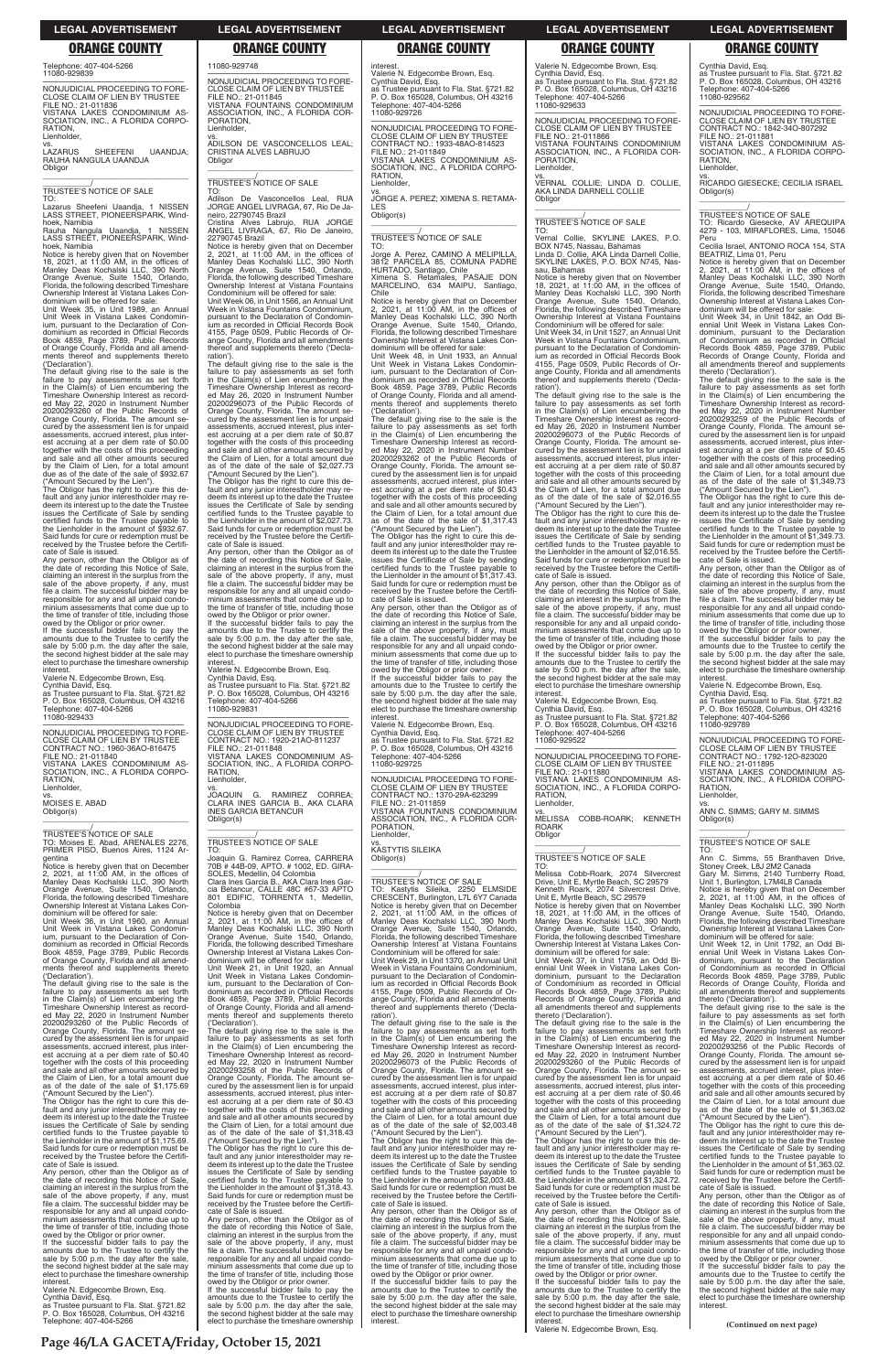**(Continued on next page)**

Valerie N. Edgecombe Brown, Esq. Cynthia David, Esq. as Trustee pursuant to Fla. Stat. §721.82 P. O. Box 165028, Columbus, OH 43216 Telephone: 407-404-5266 11080-929723

### **Obligor** \_\_\_\_\_\_\_\_\_\_\_\_\_\_\_\_\_\_\_\_\_\_\_\_\_\_\_\_\_\_\_\_\_

TO: Borhanuddin Osman, 62, MEDAN ATHI-NAHAPAN 2, TAMAN TUN DR. ISMAIL,<br>Kuala Lumpur, 60000 Malaysia<br>Juwizah Idris, 62, MEDAN ATHINAHA-<br>PAN 2, TAMAN TUN DR. ISMAIL, Kuala

### —————————————————— NONJUDICIAL PROCEEDING TO FORE-CLOSE CLAIM OF LIEN BY TRUSTEE FILE NO.: 21-011904 VISTANA SPA CONDOMINIUM ASSO-CIATION, INC., A FLORIDA CORPORA-TION, Lienholder,

vs. BORHANUDDIN OSMAN; JUWIZAH ID-RIS

\_\_\_\_\_\_\_\_\_\_\_/ TRUSTEE'S NOTICE OF SALE

Lumpur, 60000 Malaysia Notice is hereby given that on December 2, 2021, at 11:00 AM, in the offices of Manley Deas Kochalski LLC, 390 North

Orange Avenue, Suite 1540, Orlando, Florida, the following described Timeshare Ownership Interest at Vistana Spa Condominium will be offered for sale:

Unit Week 06, in Unit 0470, an Annual Unit Week in Vistana Spa Condominium, pursuant to the Declaration of Condominium as recorded in Official Records Book 3677, Page 0335, Public Records of Orange County, Florida and all amend-ments thereof and supplements thereto ('Declaration').

—————————————————— NONJUDICIAL PROCEEDING TO FORE-CLOSE CLAIM OF LIEN BY TRUSTEE FILE NO.: 21-011906 VISTANA SPA CONDOMINIUM ASSO-CIATION, INC., A FLORIDA CORPORA-TION, **Lienholder** 

The default giving rise to the sale is the failure to pay assessments as set forth in the Claim(s) of Lien encumbering the Timeshare Ownership Interest as recorded June 2, 2020 in Instrument Number 20200307965 of the Public Records of Orange County, Florida. The amount se-cured by the assessment lien is for unpaid assessments, accrued interest, plus interest accruing at a per diem rate of \$0.81 together with the costs of this proceeding and sale and all other amounts secured by the Claim of Lien, for a total amount due as of the date of the sale of \$1,915.11 ("Amount Secured by the Lien").

The Obligor has the right to cure this de-fault and any junior interestholder may re-deem its interest up to the date the Trustee issues the Certificate of Sale by sending certified funds to the Trustee payable to the Lienholder in the amount of \$1,915.11. Said funds for cure or redemption must be received by the Trustee before the Certifi-cate of Sale is issued.

Any person, other than the Obligor as of the date of recording this Notice of Sale, claiming an interest in the surplus from the sale of the above property, if any, must file a claim. The successful bidder may be responsible for any and all unpaid condominium assessments that come due up to the time of transfer of title, including those owed by the Obligor or prior owner.

cate of Sale is issued. Any person, other than the Obligor as of the date of recording this Notice of Sale, claiming an interest in the surplus from the sale of the above property, if any, must file a claim. The successful bidder may be responsible for any and all unpaid condo-minium assessments that come due up to the time of transfer of title, including those owed by the Obligor or prior owner

If the successful bidder fails to pay the amounts due to the Trustee to certify the sale by 5:00 p.m. the day after the sale, the second highest bidder at the sale may elect to purchase the timeshare ownership

interest. Valerie N. Edgecombe Brown, Esq. Cynthia David, Esq. as Trustee pursuant to Fla. Stat. §721.82 P. O. Box 165028, Columbus, OH 43216 Telephone: 407-404-5266 11080-929750

 $\overline{\phantom{a}}$  ,  $\overline{\phantom{a}}$  ,  $\overline{\phantom{a}}$  ,  $\overline{\phantom{a}}$  ,  $\overline{\phantom{a}}$  ,  $\overline{\phantom{a}}$  ,  $\overline{\phantom{a}}$  ,  $\overline{\phantom{a}}$  ,  $\overline{\phantom{a}}$  ,  $\overline{\phantom{a}}$  ,  $\overline{\phantom{a}}$  ,  $\overline{\phantom{a}}$  ,  $\overline{\phantom{a}}$  ,  $\overline{\phantom{a}}$  ,  $\overline{\phantom{a}}$  ,  $\overline{\phantom{a}}$ \_\_\_\_\_\_\_\_\_\_\_/ TRUSTEE'S NOTICE OF SALE

vs. MANUEL HUMBERTO MEDINA VER-GARA; MARIA LUISA GREENHILL UR-RUTIA; MARIA ELENA MEDINA GREEN-HILL Obligor

\_\_\_\_\_\_\_\_\_\_\_\_\_\_\_\_\_\_\_\_\_\_\_\_\_\_\_\_\_\_\_\_\_

\_\_\_\_\_\_\_\_\_\_\_/ TRUSTEE'S NOTICE OF SALE

TO: Manuel Humberto Medina Vergara, PE-DRO CANISIO 1213 DPTO. 141, Santiago, Chile

Maria Luisa Greenhill Urrutia, PEDRO CA-NISIO 1213 DPTO. 141, Vitacura, Chile Maria Elena Medina Greenhill, PEDRO CANISSIO 1213, DEPT 141, VITACURA,

Santiago, Chile Notice is hereby given that on December 2, 2021, at 11:00 AM, in the offices of Manley Deas Kochalski LLC, 390 North Orange Avenue, Suite 1540, Orlando, Florida, the following described Timeshare Ownership Interest at Vistana Spa Condo-minium will be offered for sale:

Any person, other than the Obligor as of the date of recording this Notice of Sale, claiming an interest in the surplus from the sale of the above property, if any, must file a claim. The successful bidder may be responsible for any and all unpaid condominium assessments that come due up to the time of transfer of title, including those owed by the Obligor or prior owner. If the successful bidder fails to pay the amounts due to the Trustee to certify the sale by 5:00 p.m. the day after the sale, the second highest bidder at the sale may elect to purchase the timeshare ownership

Unit Week 14, in Unit 0694, an Annual Unit Week in Vistana Spa Condominium, pursuant to the Declaration of Condominium as recorded in Official Records Book 3677, Page 0335, Public Records of Orange County, Florida and all amendments thereof and supplements thereto ('Declaration').

The default giving rise to the sale is the failure to pay assessments as set forth in the Claim(s) of Lien encumbering the Timeshare Ownership Interest as recorded June 2, 2020 in Instrument Number 20200307965 of the Public Records of Orange County, Florida. The amount secured by the assessment lien is for unpaid assessments, accrued interest, plus inter-est accruing at a per diem rate of \$0.81 together with the costs of this proceeding and sale and all other amounts secured b the Claim of Lien, for a total amount as of the date of the sale of \$1,940.36

("Amount Secured by the Lien"). The Obligor has the right to cure this default and any junior interestholder may re-deem its interest up to the date the Trustee issues the Certificate of Sale by sending certified funds to the Trustee payable to the Lienholder in the amount of \$1,940.36. Said funds for cure or redemption must be received by the Trustee before the Certifi-

The default giving rise to the sale is the failure to pay assessments as set forth in the Claim(s) of Lien encumbering the Timeshare Ownership Interest as record-ed June 2, 2020 in Instrument Number 20200307965 of the Public Records of Orange County, Florida. The amount se-cured by the assessment lien is for unpaid assessments, accrued interest, plus interest accruing at a per diem rate of \$0.81 together with the costs of this proceeding and sale and all other amounts secured by the Claim of Lien, for a total amount due as of the date of the sale of \$1,890.86 ("Amount Secured by the Lien").

elect to purchase the timeshare ownership **interest** 

If the successful bidder fails to pay the amounts due to the Trustee to certify the sale by 5:00 p.m. the day after the sale, the second highest bidder at the sale may elect to purchase the timeshare ownership

> vs. SIOBHAN A. OWEN **Obligor**

Valerie N. Edgecombe Brown, Esq. Cynthia David, Esq. as Trustee pursuant to Fla. Stat. §721.82 P. O. Box 165028, Columbus, OH 43216

Telephone: 407-404-5266 11080-929638

**interest** 

—————————————————— NONJUDICIAL PROCEEDING TO FORE-CLOSE CLAIM OF LIEN BY TRUSTEE FILE NO.: 21-011909 VISTANA SPA CONDOMINIUM ASSO-CIATION, INC., A FLORIDA CORPORA-

TION, Lienholder,

vs. ASAAD B. GHANI; AZIZAH M. AMIN

Obligor

TO: Asaad B. Ghani, LOT 451 DEMAK BARU JALAN BAKO, Kuching, 93050 Malaysia Azizah M. Amin, LOT 451 DEMAK BARU JALAN BAKO, Kuching, 93050 Malaysia

Notice is hereby given that on December 2, 2021, at 11:00 AM, in the offices of Manley Deas Kochalski LLC, 390 North

Orange Avenue, Suite 1540, Orlando, Florida, the following described Timeshare Ownership Interest at Vistana Spa Condo-

minium will be offered for sale:

Unit Week 16, in Unit 0604, an Annual Unit Week in Vistana Spa Condominium, pursuant to the Declaration of Condominium as recorded in Official Records Book 3677, Page 0335, Public Records of Orange County, Florida and all amendments thereof and supplements thereto

> the date of recording this Notice of Sale,<br>claiming an interest in the surplus from the<br>sale of the above property, if any, must<br>file a claim. The successful bidder may be responsible for any and all unpaid condo-minium assessments that come due up to the time of transfer of title, including those owed by the Obligor or prior owner. If the successful bidder fails to pay the

> amounts due to the Trustee to certify the sale by 5:00 p.m. the day after the sale, the second highest bidder at the sale may elect to purchase the timeshare ownership interest

('Declaration').

The default giving rise to the sale is the failure to pay assessments as set forth in the Claim(s) of Lien encumbering the Timeshare Ownership Interest as record-<br>ed June 2, 2020 in Instrument Number ed June 2, 2020 in Instrument Number 20200307965 of the Public Records of Orange County, Florida. The amount se-cured by the assessment lien is for unpaid assessments, accrued interest, plus inter-

> CLOSE CLAIM OF LIEN BY TRUSTEE CONTRACT NO.: 1771-04A-801434 VISTANA LAKES CONDOMINIUM AS-SOCIATION, INC., A FLORIDA CORPO-Lienholder

> vs. JUAN M. GARCIA; MARIA L. VILLAR-**ROEL**

1896 Argentina Maria L. Villarroel, 62 St. #1291 -1/2, Piso 2 Apt. "B", La Plata, Buenos Aires, 1900 **Argentina** 

est accruing at a per diem rate of \$0.81 together with the costs of this proceeding and sale and all other amounts secured by the Claim of Lien, for a total amount due as of the date of the sale of \$1,915.11 ("Amount Secured by the Lien"). The Obligor has the right to cure this de-fault and any junior interestholder may re-deem its interest up to the date the Trustee

issues the Certificate of Sale by sending certified funds to the Trustee payable to the Lienholder in the amount of \$1,915.11. Said funds for cure or redemption must be received by the Trustee before the Certifi-

cate of Sale is issued.

vs. JUAN C. MAC DONNELL **Obligor** 

P. O. Box 165028, Columbus, OH 43216 Telephone: 407-404-5266 11080-929815

—————————————————— NONJUDICIAL PROCEEDING TO FORE-CLOSE CLAIM OF LIEN BY TRUSTEE FILE NO.: 21-011910 VISTANA SPA CONDOMINIUM ASSO-CIATION, INC., A FLORIDA CORPORA-TION, Lienholder,

Notice is hereby given that on November<br>18, 2021, at 11:00 AM, in the offices of<br>Manley Deas Kochalski LLC, 390 North<br>Orange Avenue, Suite 1540, Orlando,<br>Florida, the following described Timeshare<br>Ownership Interest at Vis dominium will be offered for sale:

vs. SIOBHAN A. OWEN Obligor \_\_\_\_\_\_\_\_\_\_\_\_\_\_\_\_\_\_\_\_\_\_\_\_\_\_\_\_\_\_\_\_\_

\_\_\_\_\_\_\_\_\_\_\_/ TRUSTEE'S NOTICE OF SALE TO: Siobhan A. Owen, C/O SARAH WAD-DINGTON SOLICITORS, FIRST FLOOR EXTENSION, WIDBURY BARNS, WID-BURY HILL WARE, Hertfordshire, SC12 7QE United Kingdom

Notice is hereby given that on December 2, 2021, at 11:00 AM, in the offices of Manley Deas Kochalski LLC, 390 North Orange Avenue, Suite 1540, Orlando, Florida, the following described Timeshare Ownership Interest at Vistana Spa Condominium will be offered for sale:

The default giving rise to the sale is the failure to pay assessments as set forth in the Claim(s) of Lien encumbering the Timeshare Ownership Interest as recorded May 22, 2020 in Instrument Number 20200293261 of the Public Records of Orange County, Florida. The amount secured by the assessment lien is for unpaid assessments, accrued interest, plus interest accruing at a per diem rate of \$0.92 together with the costs of this proceeding and sale and all other amounts secured by the Claim of Lien, for a total amount due as of the date of the sale of \$2,070.98 ("Amount Secured by the Lien").

Unit Week 26, in Unit 0424, an Annual Unit Week in Vistana Spa Condominium, pursuant to the Declaration of Condo-minium as recorded in Official Records Book 3677, Page 0335, Public Records

of Orange County, Florida and all amend-ments thereof and supplements thereto ('Declaration').

If the successful bidder fails to pay the amounts due to the Trustee to certify the sale by 5:00 p.m. the day after the sale, the second highest bidder at the sale may elect to purchase the timeshare ownership u.<br>interest

VISTANA LAKES CONDOMINIUM AS-SOCIATION, INC., A FLORIDA CORPO-RATION, Lienholder

The Obligor has the right to cure this de-fault and any junior interestholder may redeem its interest up to the date the Trustee issues the Certificate of Sale by sending certified funds to the Trustee payable to the Lienholder in the amount of \$1,890.86. Said funds for cure or redemption must be received by the Trustee before the Certificate of Sale is issued.

Any person, other than the Obligor as of the date of recording this Notice of Sale, claiming an interest in the surplus from the sale of the above property, if any, must file a claim. The successful bidder may be responsible for any and all unpaid condominium assessments that come due up to the time of transfer of title, including those

The Obligor has the right to cure this default and any junior interestholder may re-deem its interest up to the date the Trustee issues the Certificate of Sale by sending certified funds to the Trustee payable to the Lienholder in the amount of \$2,095.23. Said funds for cure or redemption must be received by the Trustee before the Certifi-cate of Sale is issued.

owed by the Obligor or prior owner. If the successful bidder fails to pay the amounts due to the Trustee to certify the sale by 5:00 p.m. the day after the sale the second highest bidder at the sale may

—————————————————— NONJUDICIAL PROCEEDING TO FORE-CLOSE CLAIM OF LIEN BY TRUSTEE CONTRACT NO.: 1790-48A-802984 FILE NO.: 21-011943 VISTANA LAKES CONDOMINIUM AS-SOCIATION, INC., A FLORIDA CORPO-**RATION** Lienholder

interest. Valerie N. Edgecombe Brown, Esq. Cynthia David, Esq. as Trustee pursuant to Fla. Stat. §721.82 11080-929722

Valerie N. Edgecombe Brown, Esq. Cynthia David, Esq. as Trustee pursuant to Fla. Stat. §721.82 P. O. Box 165028, Columbus, OH 43216 Telephone: 407-404-5266 11080-929760

—————————————————— NONJUDICIAL PROCEEDING TO FORE-CLOSE CLAIM OF LIEN BY TRUSTEE FILE NO.: 21-011911 VISTANA SPA CONDOMINIUM ASSO-CIATION, INC., A FLORIDA CORPORA-TION, Lienholder,

> Notice is hereby given that on December<br>2, 2021, at 11:00 AM, in the offices of<br>Manley Deas Kochalski LLC, 390 North<br>Orange Avenue, Suite 1540, Orlando,<br>Florida, the following described Timeshare<br>Ownership Interest at Vist dominium will be offered for sale:

\_\_\_\_\_\_\_\_\_\_\_\_\_\_\_\_\_\_\_\_\_\_\_\_\_\_\_\_\_\_\_\_\_

# \_\_\_\_\_\_\_\_\_\_\_/ TRUSTEE'S NOTICE OF SALE

TO: Siobhan A. Owen, C/O SARAH WAD-DINGTON SOLICITORS, FIRST FLOOR EXTENSION, WIDBURY BARNS, WID-BURY HILL WARE, Hertfordshire, SC12

7QE United Kingdom Notice is hereby given that on December 2, 2021, at 11:00 AM, in the offices of Manley Deas Kochalski LLC, 390 North Orange Avenue, Suite 1540, Orlando, Florida, the following described Timeshare Ownership Interest at Vistana Spa Condo-minium will be offered for sale: Unit Week 27, in Unit 0431, an Annual

Unit Week in Vistana Spa Condominium, pursuant to the Declaration of Condominium as recorded in Official Records Book 3677, Page 0335, Public Records of Orange County, Florida and all amendments thereof and supplements thereto ('Declaration'). The default giving rise to the sale is the

> If the successful bidder fails to pay the amounts due to the Trustee to certify the sale by 5:00 p.m. the day after the sale, the second highest bidder at the sale may elect to purchase the timeshare ownership nterest

NONJUDICIAL PROCEEDING TO FORE-CLOSE CLAIM OF LIEN BY TRUSTEE FILE NO.: 21-011947 VISTANA LAKES CONDOMINIUM AS-SOCIATION, INC., A FLORIDA CORPO-RATION, Lienholder

failure to pay assessments as set forth in the Claim(s) of Lien encumbering the Timeshare Ownership Interest as recorded June 2, 2020 in Instrument Number 20200307965 of the Public Records of Orange County, Florida. The amount secured by the assessment lien is for unpaid assessments, accrued interest, plus interest accruing at a per diem rate of \$0.81 together with the costs of this proceeding and sale and all other amounts secured by the Claim of Lien, for a total amount due as of the date of the sale of \$1,890.86

("Amount Secured by the Lien"). The Obligor has the right to cure this default and any junior interestholder may re-deem its interest up to the date the Trustee issues the Certificate of Sale by sending certified funds to the Trustee payable to the Lienholder in the amount of \$1,890.86. Said funds for cure or redemption must be received by the Trustee before the Certifi-cate of Sale is issued. Any person, other than the Obligor as of

Valerie N. Edgecombe Brown, Esq. Cynthia David, Esq. as Trustee pursuant to Fla. Stat. §721.82 P. O. Box 165028, Columbus, OH 43216 Telephone: 407-404-5266

—————————————————— NONJUDICIAL PROCEEDING TO FORE-FILE NO.: 21-011935 RATION,

> Obligor(s) \_\_\_\_\_\_\_\_\_\_\_\_\_\_\_\_\_\_\_\_\_\_\_\_\_\_\_\_\_\_\_\_\_

# \_\_\_\_\_\_\_\_\_\_\_/ TRUSTEE'S NOTICE OF SALE

TO: Juan M. Garcia, Club De Campos, Los Ceibos Lote 113, 458 Y 138, City Bell,

Notice is hereby given that on December 2, 2021, at 11:00 AM, in the offices of Manley Deas Kochalski LLC, 390 North Orange Avenue, Suite 1540, Orlando, Florida, the following described Timeshare Ownership Interest at Vistana Lakes Con-

dominium will be offered for sale: Unit Week 04, in Unit 1771, an Annual Unit Week in Vistana Lakes Condominium, pursuant to the Declaration of Con-dominium as recorded in Official Records

Book 4859, Page 3789, Public Records of Orange County, Florida and all amend-ments thereof and supplements thereto ('Declaration').

The default giving rise to the sale is the failure to pay assessments as set forth in the Claim(s) of Lien encumbering the Timeshare Ownership Interest as record-ed May 21, 2020 in Instrument Number 20200292894 of the Public Records of Orange County, Florida. The amount se-cured by the assessment lien is for unpaid assessments, accrued interest, plus interest accruing at a per diem rate of \$0.92 together with the costs of this proceeding and sale and all other amounts secured by the Claim of Lien, for a total amount due as of the date of the sale of \$2,108.11

("Amount Secured by the Lien"). The Obligor has the right to cure this de-fault and any junior interestholder may redeem its interest up to the date the Trustee issues the Certificate of Sale by sending certified funds to the Trustee payable to the Lienholder in the amount of \$2,108.11. Said funds for cure or redemption must be received by the Trustee before the Certificate of Sale is issued.

Any person, other than the Obligor as of the date of recording this Notice of Sale, claiming an interest in the surplus from the sale of the above property, if any, must file a claim. The successful bidder may be responsible for any and all unpaid condominium assessments that come due up to the time of transfer of title, including those

owed by the Obligor or prior owner. If the successful bidder fails to pay the amounts due to the Trustee to certify the sale by 5:00 p.m. the day after the sale, the second highest bidder at the sale may

elect to purchase the timeshare ownership interest.

Valerie N. Edgecombe Brown, Esq. Cynthia David, Esq. as Trustee pursuant to Fla. Stat. §721.82 P. O. Box 165028, Columbus, OH 43216 Telephone: 407-404-5266 11080-929733

—————————————————— NONJUDICIAL PROCEEDING TO FORE-CLOSE CLAIM OF LIEN BY TRUSTEE  $FII F NO.21-011938$ VISTANA LAKES CONDOMINIUM AS-SOCIATION, INC., A FLORIDA CORPO-RATION, Lienholder,

\_\_\_\_\_\_\_\_\_\_\_\_\_\_\_\_\_\_\_\_\_\_\_\_\_\_\_\_\_\_\_\_\_

# \_\_\_\_\_\_\_\_\_\_\_/ TRUSTEE'S NOTICE OF SALE

TO: Juan C. Mac Donnell, Juncal 1770 4to Piso, Depto B, Buenos Aires, 1062 Argentina

Unit Week 48, in Unit 1766, an Annual Unit Week in Vistana Lakes Condominium, pursuant to the Declaration of Condominium as recorded in Official Records Book 4859, Page 3789, Public Records of Orange County, Florida and all amendments thereof and supplements thereto ('Declaration').

The Obligor has the right to cure this de-fault and any junior interestholder may re-deem its interest up to the date the Trustee issues the Certificate of Sale by sending certified funds to the Trustee payable to the Lienholder in the amount of \$2,070.98. Said funds for cure or redemption must be received by the Trustee before the Certifi-cate of Sale is issued.

Any person, other than the Obligor as of the date of recording this Notice of Sale, claiming an interest in the surplus from the sale of the above property, if any, must file a claim. The successful bidder may be responsible for any and all unpaid condominium assessments that come due up to the time of transfer of title, including those owed by the Obligor or prior owner.

Valerie N. Edgecombe Brown, Esq. Cynthia David, Esq. as Trustee pursuant to Fla. Stat. §721.82

P. O. Box 165028, Columbus, OH 43216 Telephone: 407-404-5266 11080-929443

# —————————————————— NONJUDICIAL PROCEEDING TO FORE-CLOSE CLAIM OF LIEN BY TRUSTEE FILE NO.: 21-011942

vs. FERNANDO GARCIA; MIREYA BER-GUECIO **Obligor** \_\_\_\_\_\_\_\_\_\_\_\_\_\_\_\_\_\_\_\_\_\_\_\_\_\_\_\_\_\_\_\_\_

### \_\_\_\_\_\_\_\_\_\_\_/ TRUSTEE'S NOTICE OF SALE TO:

Fernando Garcia, Cuarto Centena-rio 22, Depto. 61, Las Condes, Santiago, 7570013 Chile

Mireya Berguecio, Cuarto Centenario 22, Depto. 61, Las Condes, Santiago, Chile Notice is hereby given that on November 18, 2021, at 11:00 AM, in the offices of Manley Deas Kochalski LLC, 390 North Orange Avenue, Suite 1540, Orlando, Florida, the following described Timeshare Ownership Interest at Vistana Lakes Condominium will be offered for sale:

Unit Week 48, in Unit 1785, an Annual Unit Week in Vistana Lakes Condominium, pursuant to the Declaration of Condominium as recorded in Official Records Book 4859, Page 3789, Public Records of Orange County, Florida and all amend-ments thereof and supplements thereto ('Declaration').

The default giving rise to the sale is the failure to pay assessments as set forth in the Claim(s) of Lien encumbering the Timeshare Ownership Interest as recorded May 22, 2020 in Instrument Number 20200293261 of the Public Records of Orange County, Florida. The amount secured by the assessment lien is for unpaid assessments, accrued interest, plus interest accruing at a per diem rate of \$0.92 together with the costs of this proceeding and sale and all other amounts secured by the Claim of Lien, for a total amount due as of the date of the sale of \$2,095.23 ("Amount Secured by the Lien").

Any person, other than the Obligor as of the date of recording this Notice of Sale, claiming an interest in the surplus from the sale of the above property, if any, must file a claim. The successful bidder may be responsible for any and all unpaid condominium assessments that come due up to the time of transfer of title, including those owed by the Obligor or prior owner.

If the successful bidder fails to pay the amounts due to the Trustee to certify the sale by 5:00 p.m. the day after the sale, the second highest bidder at the sale may elect to purchase the timeshare ownership interest.

Valerie N. Edgecombe Brown, Esq. Cynthia David, Esq.

as Trustee pursuant to Fla. Stat. §721.82 P. O. Box 165028, Columbus, OH 43216 Telephone: 407-404-5266 11080-929455

vs. LUIS D. ALPIZAR; MAYRA VALVERDE Obligor(s) \_\_\_\_\_\_\_\_\_\_\_\_\_\_\_\_\_\_\_\_\_\_\_\_\_\_\_\_\_\_\_\_\_

\_\_\_\_\_\_\_\_\_\_\_/ TRUSTEE'S NOTICE OF SALE

TO: Luis D. Alpizar, San Pablo de Heredia, Apartado Postal 229-3019, Heredia, 229- 3019 Costa Rica

Mayra Valverde, Agerri Centro, Urba Tres, Macias L-61, San Jose, Costa Rica

Unit Week 48, in Unit 1790, an Annual Unit Week in Vistana Lakes Condominium, pursuant to the Declaration of Condominium as recorded in Official Records Book 4859, Page 3789, Public Records of Orange County, Florida and all amendments thereof and supplements thereto ('Declaration').

The default giving rise to the sale is the failure to pay assessments as set forth in the Claim(s) of Lien encumbering the Timeshare Ownership Interest as recorded May 22, 2020 in Instrument Number 20200293261 of the Public Records of Orange County, Florida. The amount se-cured by the assessment lien is for unpaid assessments, accrued interest, plus interest accruing at a per diem rate of \$0.92 together with the costs of this proceeding and sale and all other amounts secured by the Claim of Lien, for a total amount due as of the date of the sale of \$2,108.11 ("Amount Secured by the Lien").

The Obligor has the right to cure this de-fault and any junior interestholder may re-deem its interest up to the date the Trustee issues the Certificate of Sale by sending certified funds to the Trustee payable to the Lienholder in the amount of \$2,108.11. Said funds for cure or redemption must be received by the Trustee before the Certificate of Sale is issued.

Any person, other than the Obligor as of the date of recording this Notice of Sale, claiming an interest in the surplus from the sale of the above property, if any, must file a claim. The successful bidder may be responsible for any and all unpaid condominium assessments that come due up to the time of transfer of title, including those owed by the Obligor or prior owner.

Valerie N. Edgecombe Brown, Esq.

Cynthia David, Esq. as Trustee pursuant to Fla. Stat. §721.82 P. O. Box 165028, Columbus, OH 43216 Telephone: 407-404-5266 11080-929810

NON IUDICIAL PROCEEDING TO FORE-

vs. EMMANUEL HARRIS **Obligor** \_\_\_\_\_\_\_\_\_\_\_\_\_\_\_\_\_\_\_\_\_\_\_\_\_\_\_\_\_\_\_\_\_

\_\_\_\_\_\_\_\_\_\_\_/ TRUSTEE'S NOTICE OF SALE TO: Emmanuel Harris, 12818 Hampton Hill Drive, Riverview, FL 33578

Notice is hereby given that on November 18, 2021, at 11:00 AM, in the offices of Manley Deas Kochalski LLC, 390 North Orange Avenue, Suite 1540, Orlando, Florida, the following described Timeshare Ownership Interest at Vistana Lakes Condominium will be offered for sale: Unit Week 38, in Unit 1921, an Odd Bi-

ennial Unit Week in Vistana Lakes Condominium, pursuant to the Declaration of Condominium as recorded in Official Records Book 4859, Page 3789, Public Records of Orange County, Florida and all amendments thereof and supplements thereto ('Declaration').

The default giving rise to the sale is the failure to pay assessments as set forth in the Claim(s) of Lien encumbering the Timeshare Ownership Interest as record-ed May 22, 2020 in Instrument Number 20200293260 of the Public Records of Orange County, Florida. The amount se-cured by the assessment lien is for unpaid assessments, accrued interest, plus interest accruing at a per diem rate of \$0.46 together with the costs of this proceeding and sale and all other amounts secured by the Claim of Lien, for a total amount due as of the date of the sale of \$1,311.67 ("Amount Secured by the Lien"). The Obligor has the right to cure this de-fault and any junior interestholder may redeem its interest up to the date the Trustee issues the Certificate of Sale by sending certified funds to the Trustee payable the Lienholder in the amount of \$1,311.67. Said funds for cure or redemption must be received by the Trustee before the Certificate of Sale is issued. Any person, other than the Obligor as of the date of recording this Notice of Sale, claiming an interest in the surplus from the sale of the above property, if any, must file a claim. The successful bidder may be responsible for any and all unpaid condominium assessments that come due up to the time of transfer of title, including those owed by the Obligor or prior owner. If the successful bidder fails to pay the amounts due to the Trustee to certify the sale by 5:00 p.m. the day after the sale, the second highest bidder at the sale may elect to purchase the timeshare ownership

interest. Valerie N. Edgecombe Brown, Esq. Cynthia David, Esq. as Trustee pursuant to Fla. Stat. §721.82 P. O. Box 165028, Columbus, OH 43216 Telephone: 407-404-5266

### **LEGAL ADVERTISEMENT LEGAL ADVERTISEMENT LEGAL ADVERTISEMENT LEGAL ADVERTISEMENT LEGAL ADVERTISEMENT**

### **ORANGE COUNTY ORANGE COUNTY ORANGE COUNTY ORANGE COUNTY ORANGE COUNTY**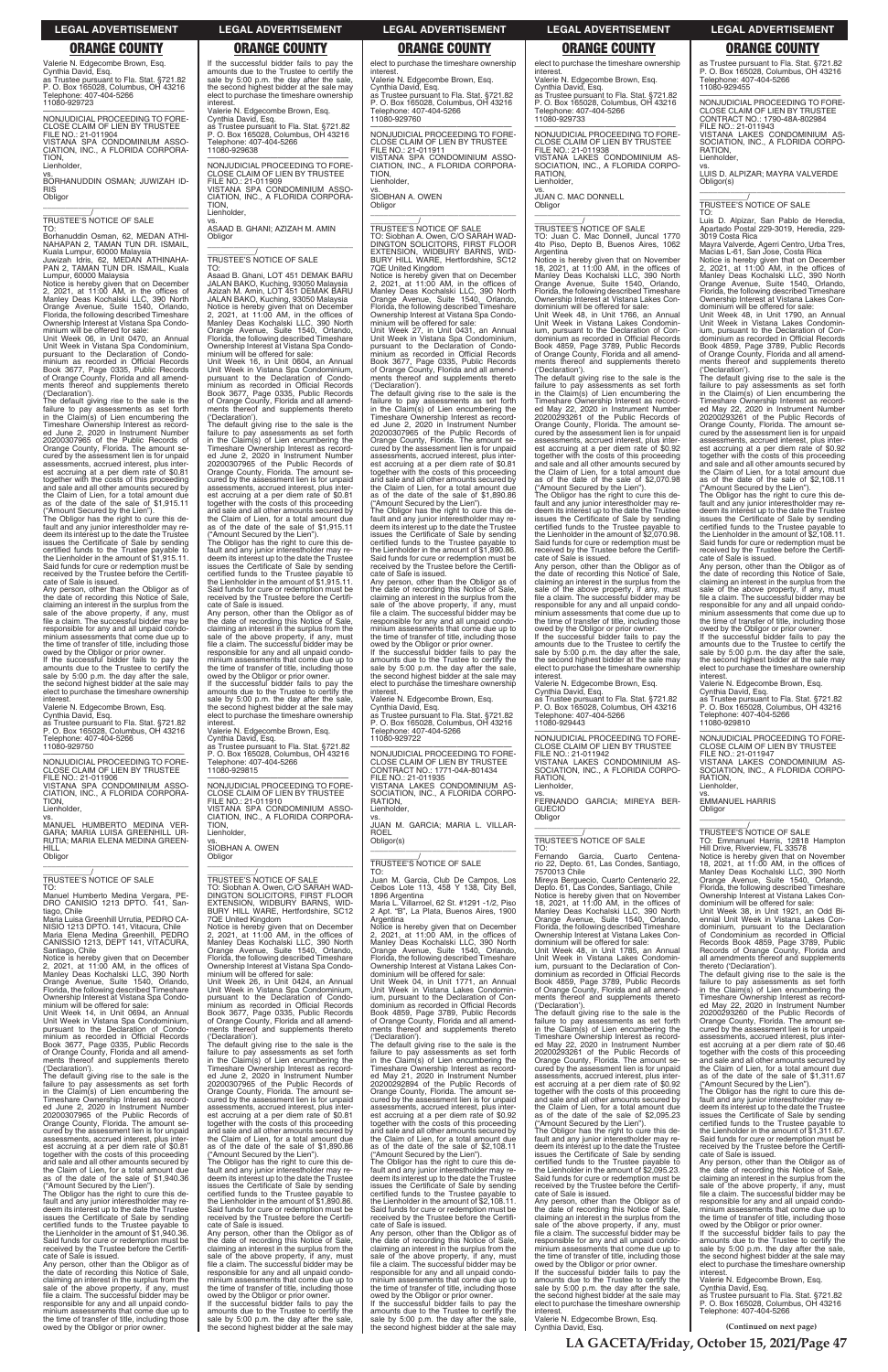11080-929564

—————————————————— NONJUDICIAL PROCEEDING TO FORE-CLOSE CLAIM OF LIEN BY TRUSTEE FILE NO.: 21-011950 VISTANA LAKES CONDOMINIUM AS-SOCIATION, INC., A FLORIDA CORPO-RATION, **Lienholder** 

vs. BETTY L. BOYCE; MARDELL A. WIL-**LIAMS** Obligor \_\_\_\_\_\_\_\_\_\_\_\_\_\_\_\_\_\_\_\_\_\_\_\_\_\_\_\_\_\_\_\_\_

\_\_\_\_\_\_\_\_\_\_\_/ TRUSTEE'S NOTICE OF SALE

TO: Betty L. Boyce, 104 GAINSBOROUGH DRIVE, APARTMENT 1305, Goosecreek, SC 29445

Mardell A. Williams, 1217 B ARKANSA DRIVE, Ladson, SC 29456

Notice is hereby given that on November 18, 2021, at 11:00 AM, in the offices of Manley Deas Kochalski LLC, 390 North Orange Avenue, Suite 1540, Orlando, Florida, the following described Timeshare Ownership Interest at Vistana Lakes Condominium will be offered for sale:

Unit Week 04, in Unit 1931, an Odd Bi-ennial Unit Week in Vistana Lakes Condominium, pursuant to the Declaration of Condominium as recorded in Official Records Book 4859, Page 3789, Public Records of Orange County, Florida and all amendments thereof and supplements thereto ('Declaration').

If the successful bidder fails to pay the amounts due to the Trustee to certify the sale by 5:00 p.m. the day after the sale, the second highest bidder at the sale may elect to purchase the timeshare ownership interest

The default giving rise to the sale is the failure to pay assessments as set forth in the Claim(s) of Lien encumbering the Timeshare Ownership Interest as recorded May 21, 2020 in Instrument Number 20200292894 of the Public Records of Orange County, Florida. The amount secured by the assessment lien is for unpaid assessments, accrued interest, plus interest accruing at a per diem rate of \$0.46 together with the costs of this proceeding and sale and all other amounts secured by the Claim of Lien, for a total amount due as of the date of the sale of \$1,324.72 ("Amount Secured by the Lien").

Notice is hereby given that on December<br>2, 2021, at 11:00 AM, in the offices of<br>Manley Deas Kochalski LLC, 390 North<br>Orange Avenue, Suite 1540, Orlando,<br>Florida, the following described Timeshare<br>Ownership Interest at Vist dominium will be offered for sale:

The Obligor has the right to cure this de-fault and any junior interestholder may re-deem its interest up to the date the Trustee issues the Certificate of Sale by sending certified funds to the Trustee payable to the Lienholder in the amount of \$1,324.72. Said funds for cure or redemption must be received by the Trustee before the Certifi-cate of Sale is issued.

Any person, other than the Obligor as of the date of recording this Notice of Sale, claiming an interest in the surplus from the sale of the above property, if any, must file a claim. The successful bidder may be responsible for any and all unpaid condominium assessments that come due up to the time of transfer of title, including those owed by the Obligor or prior owner.

Valerie N. Edgecombe Brown, Esq. Cynthia David, Esq. as Trustee pursuant to Fla. Stat. §721.82 P. O. Box 165028, Columbus, OH 43216

Telephone: 407-404-5266 11080-929451

—————————————————— NONJUDICIAL PROCEEDING TO FORE-CLOSE CLAIM OF LIEN BY TRUSTEE CONTRACT NO.: 1771-07A-800605 FILE NO.: 21-011952 VISTANA LAKES CONDOMINIUM AS-SOCIATION, INC., A FLORIDA CORPO-**RATION** Lienholder,

vs. MICHAEL H. JANCZAK; CAROL A. JANCZAK Obligor(s) \_\_\_\_\_\_\_\_\_\_\_\_\_\_\_\_\_\_\_\_\_\_\_\_\_\_\_\_\_\_\_\_\_

\_\_\_\_\_\_\_\_\_\_\_/ TRUSTEE'S NOTICE OF SALE

TO: Michael H. Janczak, 2 Steuben Way, Apartment B, Ballston Lake, NY 12019 Carol A. Janczak, 25 Knob Hill Road, Al-bany, NY 12211

Unit Week 07, in Unit 1771, an Annual Unit Week in Vistana Lakes Condominium, pursuant to the Declaration of Condominium as recorded in Official Records Book 4859, Page 3789, Public Records of Orange County, Florida and all amendments thereof and supplements thereto ('Declaration').

sale by 5:00 p.m. the day after the sale, the second bighest bidder at the sale may the second highest bidder at the sale may elect to purchase the timeshare ownership interest.

Notice is hereby given that on December<br>2, 2021, at 11:00 AM, in the offices of<br>Manley Deas Kochalski LLC, 390 North<br>Orange Avenue, Suite 1540, Orlando,<br>Florida, the following described Timeshare Ownership Interest at Vistana Lakes Condominium will be offered for sale:

The default giving rise to the sale is the failure to pay assessments as set forth in the Claim(s) of Lien encumbering the Timeshare Ownership Interest as recorded May 22, 2020 in Instrument Number 20200293256 of the Public Records of Orange County, Florida. The amount secured by the assessment lien is for unpaid assessments, accrued interest, plus interest accruing at a per diem rate of \$0.92 together with the costs of this proceeding and sale and all other amounts secured by the Claim of Lien, for a total amount due as of the date of the sale of \$2,129.80 ("Amount Secured by the Lien"). The Obligor has the right to cure this de-fault and any junior interestholder may re-deem its interest up to the date the Trustee issues the Certificate of Sale by sending certified funds to the Trustee payable to the Lienholder in the amount of \$2,129.80. Said funds for cure or redemption must be received by the Trustee before the Certifi-cate of Sale is issued. Any person, other than the Obligor as of the date of recording this Notice of Sale, claiming an interest in the surplus from the sale of the above property, if any, must file a claim. The successful bidder may be responsible for any and all unpaid condominium assessments that come due up to the time of transfer of title, including those owed by the Obligor or prior owner. If the successful bidder fails to pay the amounts due to the Trustee to certify the sale by 5:00 p.m. the day after the sale, the second highest bidder at the sale may elect to purchase the timeshare ownership interest. Valerie N. Edgecombe Brown, Esq. Cynthia David, Esq. as Trustee pursuant to Fla. Stat. §721.82 P. O. Box 165028, Columbus, OH 43216 Telephone: 407-404-5266

vs. RAMANI KRISHNAN; KRISHNAVENI K S KANESAN, AKA KRISHNAVENI KANE-SAN **Obligor** 

vs. TALAL M. BAKHSH, M.D., AKA BAKHSH MD; ELISABETH BAKHSH **Obligor** \_\_\_\_\_\_\_\_\_\_\_\_\_\_\_\_\_\_\_\_\_\_\_\_\_\_\_\_\_\_\_\_\_

\_\_\_\_\_\_\_\_\_\_\_/ TRUSTEE'S NOTICE OF SALE

TO: Talal M. Bakhsh, M.D., AKA Bakhsh MD, King Abdulaziz, University Hospital, P.O. Box 80215, Jeddah 21589, Saudi Arabia Elisabeth Bakhsh, King Abdulaziz, Uni-versity Hospital, P.O. Box 80215, Jeddah 21589, Saudi Arabia

Notice is hereby given that on November 18, 2021, at 11:00 AM, in the offices of Manley Deas Kochalski LLC, 390 North Orange Avenue, Suite 1540, Orlando, Florida, the following described Timeshare Ownership Interest at Vistana Lakes Con-

dominium will be offered for sale: Unit Week 14, in Unit 1783, an Annual Unit Week in Vistana Lakes Condominium, pursuant to the Declaration of Con-dominium as recorded in Official Records Book 4859, Page 3789, Public Records of Orange County, Florida and all amend-ments thereof and supplements thereto ('Declaration').

The default giving rise to the sale is the failure to pay assessments as set forth in the Claim(s) of Lien encumbering the Timeshare Ownership Interest as record-ed May 22, 2020 in Instrument Number 20200293256 of the Public Records of Orange County, Florida. The amount se-cured by the assessment lien is for unpaid assessments, accrued interest, plus interest accruing at a per diem rate of \$0.92 together with the costs of this proceeding and sale and all other amounts secured by the Claim of Lien, for a total amount due as of the date of the sale of \$2,115.16 ("Amount Secured by the Lien").

> vs. PAMELA HELENE RABAIN **Obligor**

The Obligor has the right to cure this de-fault and any junior interestholder may redeem its interest up to the date the Trustee issues the Certificate of Sale by sending certified funds to the Trustee payable to the Lienholder in the amount of \$2,115.16. Said funds for cure or redemption must be received by the Trustee before the Certificate of Sale is issued.

Any person, other than the Obligor as of the date of recording this Notice of Sale, claiming an interest in the surplus from the sale of the above property, if any, must file a claim. The successful bidder may be responsible for any and all unpaid condominium assessments that come due up to the time of transfer of title, including those owed by the Obligor or prior owner. If the successful bidder fails to pay the amounts due to the Trustee to certify the

> amounts due to the Trustee to certify the sale by 5:00 p.m. the day after the sale, the second highest bidder at the sale may elect to purchase the timeshare ownership interest

Valerie N. Edgecombe Brown, Esq. Cynthia David, Esq. as Trustee pursuant to Fla. Stat. §721.82 P. O. Box 165028, Columbus, OH 43216 Telephone: 407-404-5266 11080-929565

—————————————————— NONJUDICIAL PROCEEDING TO FORE-CLOSE CLAIM OF LIEN BY TRUSTEE FILE NO.: 21-011971 VISTANA SPA CONDOMINIUM ASSO-CIATION, INC., A FLORIDA CORPORA-TION, Lienholder

—————————————————— NONJUDICIAL PROCEEDING TO FORE-CLOSE CLAIM OF LIEN BY TRUSTEE CONTRACT NO.: 1904-04O-809598 FILE NO.: 21-011962 VISTANA LAKES CONDOMINIUM AS-SOCIATION, INC., A FLORIDA CORPO-RATION, Lienholder, vs. RAY COPELAND; CHARLOTTE COPE-

LAND Obligor(s) \_\_\_\_\_\_\_\_\_\_\_\_\_\_\_\_\_\_\_\_\_\_\_\_\_\_\_\_\_\_\_\_\_

# \_\_\_\_\_\_\_\_\_\_\_/ TRUSTEE'S NOTICE OF SALE

TO: Ray Copeland, 14211 White Bluff Heights, Fort Smith, AR 72916 Charlotte Copeland, 14211 White Bluff Heights, Fort Smith, AR 72916

Unit Week 04, in Unit 1904, an Odd Biennial Unit Week in Vistana Lakes Condominium, pursuant to the Declaration of Condominium as recorded in Official Records Book 4859, Page 3789, Public Records of Orange County, Florida and all amendments thereof and supplements thereto ('Declaration').

owed by the Obligor or prior owner. If the successful bidder fails to pay the amounts due to the Trustee to certify the sale by 5:00 p.m. the day after the sale. the second highest bidder at the sale may elect to purchase the timeshare ownership **interest** 

The default giving rise to the sale is the failure to pay assessments as set forth in the Claim(s) of Lien encumbering the Timeshare Ownership Interest as record-ed May 21, 2020 in Instrument Number 20200292894 of the Public Records of Orange County, Florida. The amount se-cured by the assessment lien is for unpaid assessments, accrued interest, plus interest accruing at a per diem rate of \$0.46 together with the costs of this proceeding and sale and all other amounts secured by the Claim of Lien, for a total amount due as of the date of the sale of \$1,331.16 ("Amount Secured by the Lien"). The Obligor has the right to cure this de-fault and any junior interestholder may redeem its interest up to the date the Trustee issues the Certificate of Sale by sending certified funds to the Trustee payable to the Lienholder in the amount of \$1,331.16. Said funds for cure or redemption must be received by the Trustee before the Certificate of Sale is issued. Any person, other than the Obligor as of the date of recording this Notice of Sale, claiming an interest in the surplus from the sale of the above property, if any, must file a claim. The successful bidder may be responsible for any and all unpaid condominium assessments that come due up to the time of transfer of title, including those owed by the Obligor or prior owner. If the successful bidder fails to pay the amounts due to the Trustee to certify the sale by 5:00 p.m. the day after the sale, the second highest bidder at the sale may elect to purchase the timeshare ownership

The default giving rise to the sale is the failure to pay assessments as set forth in the Claim(s) of Lien encumbering the Timeshare Ownership Interest as recorded May 22, 2020 in Instrument Number 20200293258 of the Public Records of

The Obligor has the right to cure this default and any junior interestholder may re-deem its interest up to the date the Trustee issues the Certificate of Sale by sending certified funds to the Trustee payable to the Lienholder in the amount of \$1,334.18. Said funds for cure or redemption must be received by the Trustee before the Certifi-cate of Sale is issued.

### interest.

Valerie N. Edgecombe Brown, Esq. Cynthia David, Esq. as Trustee pursuant to Fla. Stat. §721.82 P. O. Box 165028, Columbus, OH 43216

Telephone: 407-404-5266 11080-929813

—————————————————— NONJUDICIAL PROCEEDING TO FORE-CLOSE CLAIM OF LIEN BY TRUSTEE FILE NO.: 21-011963 VISTANA LAKES CONDOMINIUM AS-SOCIATION, INC., A FLORIDA CORPO-**RATION** Lienholder,

\_\_\_\_\_\_\_\_\_\_\_\_\_\_\_\_\_\_\_\_\_\_\_\_\_\_\_\_\_\_\_\_\_

\_\_\_\_\_\_\_\_\_\_\_/ TRUSTEE'S NOTICE OF SALE

TO: Ramani Krishnan, 18, SECTION 7/2, JA-LAN BUKIT, MENTERI SELATAN, Petaling Jaya, 46050 Malaysia

Krishnaveni K S Kanesan, AKA Krishnaveni Kanesan, 18, SECTION 7/2, JA-LAN BUKIT, MENTERI SELATAN, Petaling Jaya, 46050 Malaysia

Notice is hereby given that on December 2, 2021, at 11:00 AM, in the offices of Manley Deas Kochalski LLC, 390 North Orange Avenue, Suite 1540, Orlando, Florida, the following described Timeshare Ownership Interest at Vistana Lakes Condominium will be offered for sale: Unit Week 49, in Unit 1987, an Odd Biennial Unit Week in Vistana Lakes Condominium, pursuant to the Declaration of Condominium as recorded in Official Records Book 4859, Page 3789, Public Records of Orange County, Florida and all amendments thereof and supplements

> —————————————————— NONJUDICIAL PROCEEDING TO FORE-CLOSE CLAIM OF LIEN BY TRUSTEE FILE NO.: 21-011974 VISTANA LAKES CONDOMINIUM AS-SOCIATION, INC., A FLORIDA CORPO-RATION, Lienholder

thereto ('Declaration'). The default giving rise to the sale is the failure to pay assessments as set forth in the Claim(s) of Lien encumbering the Timeshare Ownership Interest as record-ed May 22, 2020 in Instrument Number 20200293262 of the Public Records of Orange County, Florida. The amount se-cured by the assessment lien is for unpaid assessments, accrued interest, plus interest accruing at a per diem rate of \$0.46 together with the costs of this proceeding and sale and all other amounts secured by the Claim of Lien, for a total amount due as of the date of the sale of \$1,354.56

("Amount Secured by the Lien"). The Obligor has the right to cure this de-fault and any junior interestholder may redeem its interest up to the date the Trustee issues the Certificate of Sale by sending certified funds to the Trustee payable to the Lienholder in the amount of \$1,354.56. Said funds for cure or redemption must be received by the Trustee before the Certificate of Sale is issued.

Any person, other than the Obligor as of the date of recording this Notice of Sale, claiming an interest in the surplus from the sale of the above property, if any, must file a claim. The successful bidder may be responsible for any and all unpaid condo-minium assessments that come due up to the time of transfer of title, including those owed by the Obligor or prior owner. If the successful bidder fails to pay the

> amounts due to the Trustee to certify the sale by 5:00 p.m. the day after the sale, the second highest bidder at the sale may elect to purchase the timeshare ownership interest

amounts due to the Trustee to certify the sale by 5:00 p.m. the day after the sale, the second highest bidder at the sale may elect to purchase the timeshare ownership interest.

Valerie N. Edgecombe Brown, Esq. Cynthia David, Esq.

as Trustee pursuant to Fla. Stat. §721.82 P. O. Box 165028, Columbus, OH 43216 Telephone: 407-404-5266 11080-929829

—————————————————— NONJUDICIAL PROCEEDING TO FORE-CLOSE CLAIM OF LIEN BY TRUSTEE FILE NO.: 21-011965 VISTANA SPA CONDOMINIUM ASSO-CIATION, INC., A FLORIDA CORPORA-TION, Lienholder,

\_\_\_\_\_\_\_\_\_\_\_\_\_\_\_\_\_\_\_\_\_\_\_\_\_\_\_\_\_\_\_\_\_ \_\_\_\_\_\_\_\_\_\_\_/ TRUSTEE'S NOTICE OF SALE TO: Pamela Helene Rabain, 17 FROG LANE, Devonshire, DV02 Bermuda Notice is hereby given that on December 2, 2021, at 11:00 AM, in the offices of Manley Deas Kochalski LLC, 390 North Orange Avenue, Suite 1540, Orlando, Florida, the following described Timeshare Ownership Interest at Vistana Spa Condo-minium will be offered for sale:

Unit Week 47, in Unit 0675, an Annual Unit Week in Vistana Spa Condominium, pursuant to the Declaration of Condominium as recorded in Official Records Book 3677, Page 0335, Public Records of Orange County, Florida and all amendments thereof and supplements thereto ('Declaration'). The default giving rise to the sale is the

failure to pay assessments as set forth in the Claim(s) of Lien encumbering the Timeshare Ownership Interest as record-ed June 2, 2020 in Instrument Number

20200307965 of the Public Records of Orange County, Florida. The amount secured by the assessment lien is for unpaid assessments, accrued interest, plus inter-est accruing at a per diem rate of \$0.81 together with the costs of this proceeding and sale and all other amounts secured by the Claim of Lien, for a total amount due as of the date of the sale of \$1,890.86 ("Amount Secured by the Lien"). The Obligor has the right to cure this de-

fault and any junior interestholder may re-deem its interest up to the date the Trustee issues the Certificate of Sale by sending certified funds to the Trustee payable to the Lienholder in the amount of \$1,890.86. Said funds for cure or redemption must be received by the Trustee before the Certifi-

cate of Sale is issued. Any person, other than the Obligor as of the date of recording this Notice of Sale, claiming an interest in the surplus from the sale of the above property, if any, must file a claim. The successful bidder may be responsible for any and all unpaid condo-minium assessments that come due up to the time of transfer of title, including those owed by the Obligor or prior owner. If the successful bidder fails to pay the

Valerie N. Edgecombe Brown, Esq. Cynthia David, Esq. as Trustee pursuant to Fla. Stat. §721.82 P. O. Box 165028, Columbus, OH 43216

Telephone: 407-404-5266 11080-929744

11080-929823 —————————————————— NONJUDICIAL PROCEEDING TO FORE-CLOSE CLAIM OF LIEN BY TRUSTEE FILE NO.: 21-011958 VISTANA LAKES CONDOMINIUM AS-SOCIATION, INC., A FLORIDA CORPO-RATION, **Lienholder ORANGE COUNTY ORANGE COUNTY ORANGE COUNTY ORANGE COUNTY ORANGE COUNTY**

vs. ASHOK KADAMBI; VYJAYANTHI KAD-AMBI **Obligor** \_\_\_\_\_\_\_\_\_\_\_\_\_\_\_\_\_\_\_\_\_\_\_\_\_\_\_\_\_\_\_\_\_

\_\_\_\_\_\_\_\_\_\_\_/ TRUSTEE'S NOTICE OF SALE

TO: Ashok Kadambi, 11033 Shiregreen Lane, Fort Wayne, IN 46814 Vyjayanthi Kadambi, 11033 Shiregreen Lane, Fort Wayne, IN 46814

Notice is hereby given that on December 2, 2021, at 11:00 AM, in the offices of Manley Deas Kochalski LLC, 390 North Orange Avenue, Suite 1540, Orlando, Florida, the following described Timeshare Ownership Interest at Vistana Spa Condominium will be offered for sale:

Unit Week 51, in Unit 0665, an Annual Unit Week in Vistana Spa Condominium, pursuant to the Declaration of Condo-minium as recorded in Official Records Book 3677, Page 0335, Public Records of Orange County, Florida and all amend-ments thereof and supplements thereto ('Declaration').

The default giving rise to the sale is the failure to pay assessments as set forth in the Claim(s) of Lien encumbering the Timeshare Ownership Interest as record-ed June 2, 2020 in Instrument Number 20200307965 of the Public Records of Orange County, Florida. The amount se-cured by the assessment lien is for unpaid assessments, accrued interest, plus interest accruing at a per diem rate of \$0.81 together with the costs of this proceeding and sale and all other amounts secured by the Claim of Lien, for a total amount due as of the date of the sale of \$1,905.29

("Amount Secured by the Lien"). The Obligor has the right to cure this de-fault and any junior interestholder may redeem its interest up to the date the Trustee issues the Certificate of Sale by sending certified funds to the Trustee payable to the Lienholder in the amount of \$1,905.29. Said funds for cure or redemption must be received by the Trustee before the Certificate of Sale is issued.

Any person, other than the Obligor as of the date of recording this Notice of Sale, claiming an interest in the surplus from the sale of the above property, if any, must file a claim. The successful bidder may be responsible for any and all unpaid condo-minium assessments that come due up to the time of transfer of title, including those

Valerie N. Edgecombe Brown, Esq. Cynthia David, Esq.

as Trustee pursuant to Fla. Stat. §721.82 P. O. Box 165028, Columbus, OH 43216 Telephone: 407-404-5266 11080-929825

—————————————————— NONJUDICIAL PROCEEDING TO FORE-CLOSE CLAIM OF LIEN BY TRUSTEE FILE NO.: 21-011972 VISTANA LAKES CONDOMINIUM AS-SOCIATION, INC., A FLORIDA CORPO-RATION, Lienholder,

vs. LAWRENCE E. SALUTRIC; MARJORIE SALUTRIC Obligor \_\_\_\_\_\_\_\_\_\_\_\_\_\_\_\_\_\_\_\_\_\_\_\_\_\_\_\_\_\_\_\_\_

# \_\_\_\_\_\_\_\_\_\_\_/ TRUSTEE'S NOTICE OF SALE

TO: Lawrence E. Salutric, 156 BAYBERRY DRIVE, Limerick, PA 19468 Marjorie A. Salutric, 156 BAYBERRY DRIVE, Limerick, PA 19468

Notice is hereby given that on November 18, 2021, at 11:00 AM, in the offices of Manley Deas Kochalski LLC, 390 North Orange Avenue, Suite 1540, Orlando, Florida, the following described Timeshare Ownership Interest at Vistana Lakes Condominium will be offered for sale:

Unit Week 27, in Unit 1957, an Odd Bi-ennial Unit Week in Vistana Lakes Condominium, pursuant to the Declaration of Condominium as recorded in Official Records Book 4859, Page 3789, Public Records of Orange County, Florida and all amendments thereof and supplements thereto ('Declaration').

Orange County, Florida. The amount secured by the assessment lien is for unpaid assessments, accrued interest, plus interest accruing at a per diem rate of \$0.46 together with the costs of this proceeding and sale and all other amounts secured by the Claim of Lien, for a total amount due of the date of the sale of  $$1,334.18$ ("Amount Secured by the Lien").

Any person, other than the Obligor as of the date of recording this Notice of Sale, claiming an interest in the surplus from the sale of the above property, if any, must file a claim. The successful bidder may be responsible for any and all unpaid condominium assessments that come due up to the time of transfer of title, including those owed by the Obligor or prior owner.

If the successful bidder fails to pay the amounts due to the Trustee to certify the sale by 5:00 p.m. the day after the sale, the second highest bidder at the sale may elect to purchase the timeshare ownership

interest. Valerie N. Edgecombe Brown, Esq.

Cynthia David, Esq. as Trustee pursuant to Fla. Stat. §721.82 P. O. Box 165028, Columbus, OH 43216 Telephone: 407-404-5266 11080-929427

—————————————————— NONJUDICIAL PROCEEDING TO FORE-

CLOSE CLAIM OF LIEN BY TRUSTEE CONTRACT NO.: 1991-01E-823830  $FII F NO.21-011973$ VISTANA LAKES CONDOMINIUM AS-SOCIATION, INC., A FLORIDA CORPO-RATION, Lienholder,

vs. CAMERON MCNEIL, AKA C. MCNEIL; CAROLE MCNEIL Obligor(s) \_\_\_\_\_\_\_\_\_\_\_\_\_\_\_\_\_\_\_\_\_\_\_\_\_\_\_\_\_\_\_\_\_

\_\_\_\_\_\_\_\_\_\_\_/ TRUSTEE'S NOTICE OF SALE

TO: Cameron McNeil, AKA C. McNeil, 7 RIV-ERBANK CLOSE, Nantwich, CW5-5YF

United Kingdom Carole McNeil, 7 RIVERBANK CLOSE,

Nantwich, CW5 5YF United Kingdom Notice is hereby given that on December 2, 2021, at 11:00 AM, in the offices of Manley Deas Kochalski LLC, 390 North Orange Avenue, Suite 1540, Orlando, Florida, the following described Timeshare Ownership Interest at Vistana Lakes Con-

dominium will be offered for sale: Unit Week 01, in Unit 1991, an Even Biennial Unit Week in Vistana Lakes Condominium, pursuant to the Declaration of Condominium as recorded in Official Records Book 4859, Page 3789, Public Records of Orange County, Florida and all amendments thereof and supplements thereto ('Declaration').

The default giving rise to the sale is the failure to pay assessments as set forth in the Claim(s) of Lien encumbering the Timeshare Ownership Interest as record-ed May 21, 2020 in Instrument Number 20200292894 of the Public Records of Orange County, Florida. The amount se-cured by the assessment lien is for unpaid assessments, accrued interest, plus interest accruing at a per diem rate of \$0.46 together with the costs of this proceeding and sale and all other amounts secured by the Claim of Lien, for a total amount due as of the date of the sale of \$1,354.55 ("Amount Secured by the Lien").

The Obligor has the right to cure this de-fault and any junior interestholder may redeem its interest up to the date the Trustee issues the Certificate of Sale by sending certified funds to the Trustee payable to the Lienholder in the amount of \$1,354.55. Said funds for cure or redemption must be received by the Trustee before the Certificate of Sale is issued.

Any person, other than the Obligor as of the date of recording this Notice of Sale, claiming an interest in the surplus from the<br>sale of the above property, if any, must sale of the above property, if any, must file a claim. The successful bidder may be responsible for any and all unpaid condominium assessments that come due up to the time of transfer of title, including those

owed by the Obligor or prior owner. If the successful bidder fails to pay the amounts due to the Trustee to certify the sale by 5:00 p.m. the day after the sale, the second highest bidder at the sale may elect to purchase the timeshare ownership interest.

Valerie N. Edgecombe Brown, Esq. Cynthia David, Esq. as Trustee pursuant to Fla. Stat. §721.82 P. O. Box 165028, Columbus

11080-929838

vs. JORGE A. PICHARA; MARISOL PALMA **Obligor** \_\_\_\_\_\_\_\_\_\_\_\_\_\_\_\_\_\_\_\_\_\_\_\_\_\_\_\_\_\_\_\_\_

# \_\_\_\_\_\_\_\_\_\_\_/ TRUSTEE'S NOTICE OF SALE

TO: Jorge A. Pichara, BUENOS AIRES 361, COMUNA DE RECOLETA, Santiago, Chile

Marisol Palma, BUENOS AIRES 361, CO-MUNA DE RECOLETA, Santiago, Chile Notice is hereby given that on November 18, 2021, at 11:00 AM, in the offices of Manley Deas Kochalski LLC, 390 North Orange Avenue, Suite 1540, Orlando, Florida, the following described Timeshare Ownership Interest at Vistana Lakes Con-dominium will be offered for sale: Unit Week 03, in Unit 1948, an Even Bi-

ennial Unit Week in Vistana Lakes Con-dominium, pursuant to the Declaration of Condominium as recorded in Official Records Book 4859, Page 3789, Public Records of Orange County, Florida and all amendments thereof and supplements thereto ('Declaration'). The default giving rise to the sale is the failure to pay assessments as set forth in the Claim(s) of Lien encumbering the Timeshare Ownership Interest as record-

ed May 21, 2020 in Instrument Number 20200292894 of the Public Records of Orange County, Florida. The amount secured by the assessment lien is for unpaid assessments, accrued interest, plus inter-est accruing at a per diem rate of \$0.46 together with the costs of this proceeding and sale and all other amounts secured by the Claim of Lien, for a total amount due as of the date of the sale of \$1,347.11

("Amount Secured by the Lien"). The Obligor has the right to cure this default and any junior interestholder may re-deem its interest up to the date the Trustee issues the Certificate of Sale by sending certified funds to the Trustee payable to the Lienholder in the amount of \$1,347.11. Said funds for cure or redemption must be received by the Trustee before the Certifi-

cate of Sale is issued. Any person, other than the Obligor as of the date of recording this Notice of Sale, claiming an interest in the surplus from the sale of the above property, if any, must file a claim. The successful bidder may be responsible for any and all unpaid condo-minium assessments that come due up to the time of transfer of title, including those owed by the Obligor or prior owner. If the successful bidder fails to pay the

Valerie N. Edgecombe Brown, Esq. Cynthia David, Esq. as Trustee pursuant to Fla. Stat. §721.82 P. O. Box 165028, Columbus, OH 43216 Telephone: 407-404-5266 11080-929415 ——————————————————

**(Continued on next page)**

**Page 48/LA GACETA/Friday, October 15, 2021**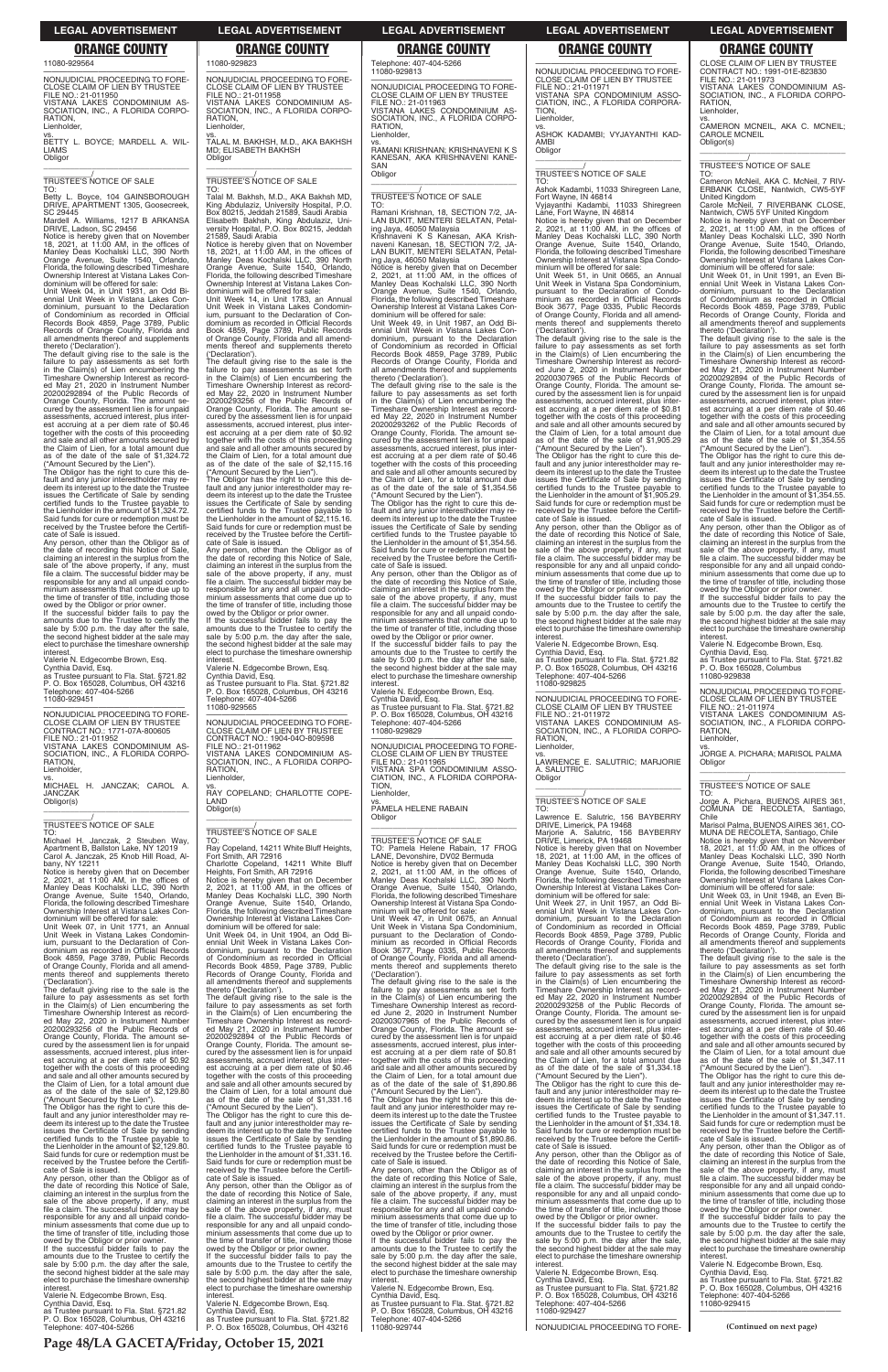NONJUDICIAL PROCEEDING TO FORE-CLOSE CLAIM OF LIEN BY TRUSTEE FILE NO.: 21-011975 VISTANA SPA CONDOMINIUM ASSO-CIATION, INC., A FLORIDA CORPORA-

TION, Lienholder,

vs. ASHOK KADAMBI; VYJAYANTHI KAD-AMBI Obligor \_\_\_\_\_\_\_\_\_\_\_\_\_\_\_\_\_\_\_\_\_\_\_\_\_\_\_\_\_\_\_\_\_

\_\_\_\_\_\_\_\_\_\_\_/ TRUSTEE'S NOTICE OF SALE

TO: Ashok Kadambi, 11033 Shiregreen Lane,

Note Wayne, IN 46814<br>Fort Wayne, IN 46814<br>Vyjayanthi Kadambi, 11033 Shiregreen

Vyjayanthi Kadambi, 11033 Shiregreen Lane, Fort Wayne, IN 46814 Notice is hereby given that on December 2, 2021, at 11:00 AM, in the offices of Manley Deas Kochalski LLC, 390 North Orange Avenue, Suite 1540, Orlando, Florida, the following described Timeshare Ownership Interest at Vistana Spa Condo-minium will be offered for sale:

Unit Week 52, in Unit 0662, an Annual Unit Week in Vistana Spa Condominium, pursuant to the Declaration of Condominium as recorded in Official Records Book 3677, Page 0335, Public Records of Orange County, Florida and all amendments thereof and supplements thereto

owed by the Obligor or prior owner. If the successful bidder fails to pay the amounts due to the Trustee to certify the sale by 5:00 p.m. the day after the sale, the second highest bidder at the sale may elect to purchase the timeshare ownership interest

('Declaration'). The default giving rise to the sale is the failure to pay assessments as set forth in the Claim(s) of Lien encumbering the Timeshare Ownership Interest as recorded June 2, 2020 in Instrument Number 20200307965 of the Public Records of Orange County, Florida. The amount secured by the assessment lien is for unpaid assessments, accrued interest, plus inter-est accruing at a per diem rate of \$0.81 together with the costs of this proceeding and sale and all other amounts secured by the Claim of Lien, for a total amount due as of the date of the sale of \$1,905.29

—————————————————— NONJUDICIAL PROCEEDING TO FORE-CLOSE CLAIM OF LIEN BY TRUSTEE CONTRACT NO.: 1783-15A-801466 FILE NO.: 21-011980 VISTANA LAKES CONDOMINIUM AS-SOCIATION, INC., A FLORIDA CORPO-RATION, **Lienholder** 

("Amount Secured by the Lien"). The Obligor has the right to cure this default and any junior interestholder may redeem its interest up to the date the Trustee issues the Certificate of Sale by sending certified funds to the Trustee payable to the Lienholder in the amount of \$1,905.29. Said funds for cure or redemption must be received by the Trustee before the Certifi-

cate of Sale is issued. Any person, other than the Obligor as of the date of recording this Notice of Sale, claiming an interest in the surplus from the sale of the above property, if any, must file a claim. The successful bidder may be responsible for any and all unpaid condo-minium assessments that come due up to the time of transfer of title, including those

Valerie N. Edgecombe Brown, Esq.

Cynthia David, Esq. as Trustee pursuant to Fla. Stat. §721.82 P. O. Box 165028, Columbus, OH 43216 Telephone: 407-404-5266 11080-929824

—————————————————— NONJUDICIAL PROCEEDING TO FORECLOSE CLAIM OF LIEN BY TRUSTEE CONTRACT NO.: 1967-10A-815210 FILE NO.: 21-011984 VISTANA LAKES CONDOMINIUM AS-SOCIATION, INC., A FLORIDA CORPO-RATION, Lienholder.

vs. TALAL M. BAKHSH, M.D., AKA BAKHSH MD; ELISABETH BAKHSH Obligor(s) \_\_\_\_\_\_\_\_\_\_\_\_\_\_\_\_\_\_\_\_\_\_\_\_\_\_\_\_\_\_\_\_\_

\_\_\_\_\_\_\_\_\_\_\_/ TRUSTEE'S NOTICE OF SALE

TO: Talal M. Bakhsh, M.D., AKA Bakhsh MD, King Abdulaziz, University Hospital, P.O. Box 80215, Jeddah 21589, Saudi Arabia Elisabeth Bakhsh, King Abdulaziz, Uni-versity Hospital, P.O. Box 80215, Jeddah 21589, Saudi Arabia

3373 Ecuador<br>Sandra S. Jar dion<br>Jaramillo, AKA Sandra S. De Castillo, Urbanizacion San Isidro, Manzana #2, Villa B, Guayaquil, 3373 Ecuador Notice is hereby given that on Decem-ber 2, 2021, at 11:00 AM, in the offices of Manley Deas Kochalski LLC, 390 North Orange Avenue, Suite 1540, Orlando, Florida, the following described Timeshare Ownership Interest at Vistana Lakes Condominium will be offered for sale:

Notice is hereby given that on December 2, 2021, at 11:00 AM, in the offices of Manley Deas Kochalski LLC, 390 North Orange Avenue, Suite 1540, Orlando, Florida, the following described Timeshare Ownership Interest at Vistana Lakes Con-

dominium will be offered for sale: Unit Week 15, in Unit 1783, an Annual Unit Week in Vistana Lakes Condominium, pursuant to the Declaration of Con-dominium as recorded in Official Records Book 4859, Page 3789, Public Records of Orange County, Florida and all amend-ments thereof and supplements thereto ('Declaration').

The default giving rise to the sale is the failure to pay assessments as set forth in the Claim(s) of Lien encumbering the Timeshare Ownership Interest as record-ed May 22, 2020 in Instrument Number

20200293257 of the Public Records of Orange County, Florida. The amount se-cured by the assessment lien is for unpaid assessments, accrued interest, plus interest accruing at a per diem rate of \$0.92 together with the costs of this proceeding and sale and all other amounts secured by the Claim of Lien, for a total amount due as of the date of the sale of \$2,128.04 ("Amount Secured by the Lien").

The Obligor has the right to cure this de-fault and any junior interestholder may redeem its interest up to the date the Trustee issues the Certificate of Sale by sending certified funds to the Trustee payable the Lienholder in the amount of \$2,128.04. Said funds for cure or redemption must be received by the Trustee before the Certificate of Sale is issued.

Any person, other than the Obligor as of the date of recording this Notice of Sale, claiming an interest in the surplus from the sale of the above property, if any, must file a claim. The successful bidder may be responsible for any and all unpaid condominium assessments that come due up to the time of transfer of title, including those owed by the Obligor or prior owner.

If the successful bidder fails to pay the amounts due to the Trustee to certify the sale by 5:00 p.m. the day after the sale, the second highest bidder at the sale may the second highest bidder at the sale may elect to purchase the timeshare ownership interest.

Valerie N. Edgecombe Brown, Esq. Cynthia David, Esq. as Trustee pursuant to Fla. Stat. §721.82 P. O. Box 165028, Columbus, OH 43216 Telephone: 407-404-5266 11080-929835

vs. MARCELO M. CASTILLO; SANDRA S. JARAMILLO, AKA SANDRA S. DE CAS-TILLO Obligor(s)

\_\_\_\_\_\_\_\_\_\_\_\_\_\_\_\_\_\_\_\_\_\_\_\_\_\_\_\_\_\_\_\_\_

# \_\_\_\_\_\_\_\_\_\_\_/ TRUSTEE'S NOTICE OF SALE

TO: Marcelo M. Castillo, Urbanizacion San Isidro, Manzana #2, Villa B, Guayaquil,

Unit Week 10, in Unit 1967, an Annual Unit Week in Vistana Lakes Condominium, pursuant to the Declaration of Con-dominium as recorded in Official Records Book 4859, Page 3789, Public Records of Orange County, Florida and all amendthereof and supplements thereto ('Declaration').

The default giving rise to the sale is the failure to pay assessments as set forth in the Claim(s) of Lien encumbering the Timeshare Ownership Interest as recorded May 22, 2020 in Instrument Number 20200293256 of the Public Records of Orange County, Florida. The amount se-cured by the assessment lien is for unpaid assessments, accrued interest, plus interest accruing at a per diem rate of \$0.92 together with the costs of this proceeding and sale and all other amounts secured by the Claim of Lien, for a total amount due as of the date of the sale of \$2,128.04 ("Amount Secured by the Lien").

> —————————————————— NONJUDICIAL PROCEEDING TO FORE-CLOSE CLAIM OF LIEN BY TRUSTEE FILE NO.: 21-012010 VISTANA LAKES CONDOMINIUM AS-SOCIATION, INC., A FLORIDA CORPO-RATION, Lienholder

The Obligor has the right to cure this de-fault and any junior interestholder may redeem its interest up to the date the Trustee issues the Certificate of Sale by sending certified funds to the Trustee pay-able to the Lienholder in the amount of \$2,128.04. Said funds for cure or redemption must be received by the Trustee be-fore the Certificate of Sale is issued.

Any person, other than the Obligor as of the date of recording this Notice of Sale, claiming an interest in the surplus from the sale of the above property, if any, must file a claim. The successful bidder may be responsible for any and all unpaid condominium assessments that come due up to the time of transfer of title, including those owed by the Obligor or prior owner.

If the successful bidder fails to pay the amounts due to the Trustee to certify the sale by 5:00 p.m. the day after the sale, the second highest bidder at the sale may elect to purchase the timeshare owner-ship interest.

Valerie N. Edgecombe Brown, Esq.

Week 16, in Unit 1783, an Annual Unit Week in Vistana Lakes Condominium, pursuant to the Declaration of Con-dominium as recorded in Official Records Book 4859, Page 3789, Public Records of Orange County, Florida and all amend-ments thereof and supplements thereto ('Declaration'). The default giving rise to the sale is the failure to pay assessments as set forth in the Claim(s) of Lien encumbering the Timeshare Ownership Interest as record-ed May 22, 2020 in Instrument Number 20200293257 of the Public Records of Orange County, Florida. The amount se-cured by the assessment lien is for unpaid assessments, accrued interest, plus interest accruing at a per diem rate of \$0.92 together with the costs of this proceeding and sale and all other amounts secured by the Claim of Lien, for a total amount due as of the date of the sale of \$2,115.16 ("Amount Secured by the Lien"). The Obligor has the right to cure this de-fault and any junior interestholder may redeem its interest up to the date the Trustee issues the Certificate of Sale by sending certified funds to the Trustee payable to the Lienholder in the amount of \$2,115.16. Said funds for cure or redemption must be received by the Trustee before the Certificate of Sale is issued. Any person, other than the Obligor as of the date of recording this Notice of Sale, claiming an interest in the surplus from the sale of the above property, if any, must file a claim. The successful bidder may be responsible for any and all unpaid condominium assessments that come due up to the time of transfer of title, including those owed by the Obligor or prior owner. If the successful bidder fails to pay the amounts due to the Trustee to certify the sale by 5:00 p.m. the day after the sale,

the second highest bidder at the sale may elect to purchase the timeshare ownership **interest** 

Cynthia David, Esq. as Trustee pursuant to Fla. Stat. §721.82 P. O. Box 165028, Columbus, OH 43216 Telephone: 407-404-5266 11080-929729

—————————————————— NONJUDICIAL PROCEEDING TO FORECLOSE CLAIM OF LIEN BY

PANY Lienholder, vs. VALERIE A. RUSS

TRUSTEE CONTRACT NO.: 1788-15A-801239 FILE NO.: 21-011987 VISTANA LAKES CONDOMINIUM AS-SOCIATION, INC., A FLORIDA CORPO-RATION, Lienholder,

vs. ALEJANDRO R. UBILLA; MARTA M. DROPPELMANN, AKA DROPPELMANN Obligor(s) \_\_\_\_\_\_\_\_\_\_\_\_\_\_\_\_\_\_\_\_\_\_\_\_\_\_\_\_\_\_\_\_\_

# \_\_\_\_\_\_\_\_\_\_\_/ TRUSTEE'S NOTICE OF SALE

TO: Alejandro R. Ubilla, Zenteno 1530, Centro Medico Clinica Alemana, Osorno, Chile Marta M. Droppelmann, AKA Droppelmann, Charcra Los Castanos, Ruta 215

Casilla 404, Osorno, Chile Notice is hereby given that on Decem-ber 2, 2021, at 11:00 AM, in the offices of Manley Deas Kochalski LLC, 390 North Orange Avenue, Suite 1540, Orlando, Florida, the following described Timeshare Ownership Interest at Vistana Lakes Condominium will be offered for sale:

owed by the Obligor or prior owner. If the successful bidder fails to pay the amounts due to the Trustee to certify the sale by 5:00 p.m. the day after the sale, the second highest bidder at the sale may elect to purchase the timeshare ownership<br>interest

Unit Week 15, in Unit 1788, an Annual Unit Week in Vistana Lakes Condominium, pursuant to the Declaration of Con-dominium as recorded in Official Records Book 4859, Page 3789, Public Records of Orange County, Florida and all amendments thereof and supplements thereto ('Declaration'). The default giving rise to the sale is the failure to pay assessments as set forth in the Claim(s) of Lien encumbering the Timeshare Ownership Interest as recorded May 22, 2020 in Instrument Number 20200293257 of the Public Records of Orange County, Florida. The amount secured by the assessment lien is for unpaid assessments, accrued interest, plus interest accruing at a per diem rate of \$0.92 together with the costs of this proceeding and sale and all other amounts secured by the Claim of Lien, for a total amount due as of the date of the sale of \$2,128.04 ("Amount Secured by the Lien"). The Obligor has the right to cure this de-fault and any junior interestholder may redeem its interest up to the date the Trustee issues the Certificate of Sale by sending certified funds to the Trustee pay-able to the Lienholder in the amount of \$2,128.04. Said funds for cure or redemption must be received by the Trustee be-fore the Certificate of Sale is issued. Any person, other than the Obligor as of the date of recording this Notice of Sale, claiming an interest in the surplus from the sale of the above property, if any, must file a claim. The successful bidder may be responsible for any and all unpaid condominium assessments that come due up to the time of transfer of title, including those are time or transfer or the, including<br>owed by the Obligor or prior owner. If the successful bidder fails to pay the amounts due to the Trustee to certify the sale by 5:00 p.m. the day after the sale, the second highest bidder at the sale may

Bakersfield, CA 93380-2391<br>Notice is hereby given that on November<br>18, 2021, at 11:00 AM, in the offices of<br>Manley Deas Kochalski LLC, 390 North<br>Orange Avenue, Suite 1540, Orlando,<br>Florida, the following described Timeshar Ownership Interest at Vistana Lakes Con-dominium will be offered for sale:

The default giving rise to the sale is the failure to pay assessments as set forth in the Claim(s) of Lien encumbering the Timeshare Ownership Interest as recorded May 22, 2020 in Instrument Number 20200293258 of the Public Records of Orange County, Florida. The amount secured by the assessment lien is for unpaid assessments, accrued interest, plus inter-est accruing at a per diem rate of \$0.92 together with the costs of this proceeding and sale and all other amounts secured by the Claim of Lien, for a total amount due as of the date of the sale of \$2,085.00

elect to purchase the timeshare ownership interest.

Valerie N. Edgecombe Brown, Esq. Cynthia David, Esq. as Trustee pursuant to Fla. Stat. §721.82 P. O. Box 165028, Columbus, OH 43216 Telephone: 407-404-5266 11080-929634

—————————————————— NONJUDICIAL PROCEEDING TO FORE-CLOSE CLAIM OF LIEN BY TRUSTEE CONTRACT NO.: 1980-24A-820462<br>FILE NO.: 21-012016<br>VISTANA LAKES CONDOMINIUM AS<br>SOCIATION, INC., A FLORIDA CORPO-RATION, Lienholder,

—————————————————— NONJUDICIAL PROCEEDING TO FORE-CLOSE CLAIM OF LIEN BY TRUSTEE CONTRACT NO.: 1995-41A-821197 FILE NO.: 21-011997 VISTANA LAKES CONDOMINIUM AS-SOCIATION, INC., A FLORIDA CORPO-**RATION** Lienholder,

vs. KENNETH C. DANIELS; LOUISE V. DAN-IELS

Obligor(s) \_\_\_\_\_\_\_\_\_\_\_\_\_\_\_\_\_\_\_\_\_\_\_\_\_\_\_\_\_\_\_\_\_

# \_\_\_\_\_\_\_\_\_\_\_/ TRUSTEE'S NOTICE OF SALE

TO: Kenneth C. Daniels, PO BOX 341, Devonshire, DVBX Bermuda Louise V. Daniels, PO BOX 341, Devon-

shire, FLO2 Bermuda Notice is hereby given that on December 2, 2021, at 11:00 AM, in the offices of Manley Deas Kochalski LLC, 390 North Orange Avenue, Suite 1540, Orlando,

Florida, the following described Timeshare Ownership Interest at Vistana Lakes Condominium will be offered for sale: Unit Week 41, in Unit 1995, an Annual Unit Week in Vistana Lakes Condomin-

ium, pursuant to the Declaration of Condominium as recorded in Official Records Book 4859, Page 3789, Public Records of Orange County, Florida and all amend-ments thereof and supplements thereto ('Declaration').

The default giving rise to the sale is the failure to pay assessments as set forth in the Claim(s) of Lien encumbering the Timeshare Ownership Interest as record-ed May 22, 2020 in Instrument Number 20200293260 of the Public Records of Orange County, Florida. The amount secured by the assessment lien is for unpaid assessments, accrued interest, plus interest accruing at a per diem rate of \$0.92 together with the costs of this proceeding and sale and all other amounts secured by the Claim of Lien, for a total amount due as of the date of the sale of \$2,125.94 ("Amount Secured by the Lien").

The Obligor has the right to cure this de-fault and any junior interestholder may re-deem its interest up to the date the Trustee issues the Certificate of Sale by sending certified funds to the Trustee payable to the Lienholder in the amount of \$2,125.94. Said funds for cure or redemption must be received by the Trustee before the Certifi-cate of Sale is issued.

> Notice is hereby given that on November<br>18, 2021, at 11:00 AM, in the offices of<br>Manley Deas Kochalski LLC, 390 North<br>Orange Avenue, Suite 1540, Orlando,<br>Florida, the following described Timeshare Ownership Interest at Vistana Fountains II Condominium will be offered for sale: Unit Week 03, in Unit 1679, an Odd Biennial Unit Week in Vistana Fountains II Condominium, pursuant to the Declaration of Condominium as recorded in Official Records Book 4598, Page 3299, Public Records of Orange County, Florida and all amendments thereof and supplements

Any person, other than the Obligor as of the date of recording this Notice of Sale, claiming an interest in the surplus from the sale of the above property, if any, must file a claim. The successful bidder may be responsible for any and all unpaid condominium assessments that come due up to the time of transfer of title, including those owed by the Obligor or prior owner.

If the successful bidder fails to pay the amounts due to the Trustee to certify the sale by 5:00 p.m. the day after the sale, the second highest bidder at the sale may elect to purchase the timeshare ownership interest.

> owed by the Obligor or prior owner. If the successful bidder fails to pay the amounts due to the Trustee to certify the sale by 5:00 p.m. the day after the sale, the second highest bidder at the sale may elect to purchase the timeshare ownership interest

Valerie N. Edgecombe Brown, Esq. Cynthia David, Esq. as Trustee pursuant to Fla. Stat. §721.82

P. O. Box 165028, Columbus, OH 43216 elephone: 407-404-5266 11080-929741

vs. TALAL M. BAKHSH, M.D., AKA BAKHSH MD; ELISABETH BAKHSH **Obligor** \_\_\_\_\_\_\_\_\_\_\_\_\_\_\_\_\_\_\_\_\_\_\_\_\_\_\_\_\_\_\_\_\_

# \_\_\_\_\_\_\_\_\_\_\_/ TRUSTEE'S NOTICE OF SALE

TO: Talal M. Bakhsh, M.D., AKA Bakhsh MD, King Abdulaziz, University Hospital, PO Box 80215, Jeddah 21589, Saudi Arabia Elisabeth Bakhsh, King Abdulaziz, Uni-versity Hospital, PO Box 80215, Jeddah 21589, Saudi Arabia

Notice is hereby given that on November 18, 2021, at 11:00 AM, in the offices of Manley Deas Kochalski LLC, 390 North Orange Avenue, Suite 1540, Orlando, Florida, the following described Timeshare Ownership Interest at Vistana Lakes Condominium will be offered for sale:

Valerie N. Edgecombe Brown, Esq. Cynthia David, Esq. as Trustee pursuant to Fla. Stat. §721.82 P. O. Box 165028, Columbus, OH 43216 Telephone: 407-404-5266

11080-929566 —————————————————— NONJUDICIAL PROCEEDING TO FORE-CLOSE MORTGAGE BY TRUSTEE CONTRACT NO.: 42-01-262449 FILE NO.: 21-012012 SHERATON FLEX VACATIONS, LLC, A FLORIDA LIMITED LIABILITY COM-

### Obligor(s) \_\_\_\_\_\_\_\_\_\_\_\_\_\_\_\_\_\_\_\_\_\_\_\_\_\_\_\_\_\_\_\_\_

### \_\_\_\_\_\_\_\_\_\_\_/ TRUSTEE'S NOTICE OF SALE TO:

Valerie A. Russ, C/O DSK LAW, P.O. BOX 87, Orlando, FL 32801

Flex Vacations Owners Association, Inc., a Florida Corporation not-for-profit, 1200 Bartow Road, Lakeland, FL 33801

Notice is hereby given that on December 2, 2021, at 11:00 AM, in the offices of Manley Deas Kochalski LLC, 390 North Orange Avenue, Suite 1540, Orlando, Florida, the following described Timeshare Ownership Interest at Flex Vacations Con-

dominium will be offered for sale: VOI Number 262449-01, an Annual Type, Number of VOI Ownership Points 179000 and VOI Number 262449-02, an Annual Type, Number of VOI Ownership Points 180000 in the Flex Vacations Ownership Plan, according and subject to the Flex Vacations Declaration of Vacation Ownership Plan ("Declaration"), as recorded in Official Records Book 10893, Page 1223, Public Records of Orange County, Florida and all amendments and supplements thereto the Declaration.

The default giving rise to the sale is the failure to make payments as set forth in the Mortgage encumbering the Timeshare Ownership Interest as recorded June 18, 2019 in Instrument Number 20190374094 of the Public Records of Orange County, Florida (the "Lien"). The amount secured by the Lien is the principal of the mortgage due in the amount of \$106,813.56, togeth-er with interest accruing on the principal amount due at a per diem of \$37.98, and together with the costs of this proceeding and sale, for a total amount due as of the date of the sale of \$136,161.63 ("Amount

Secured by the Lien"). The Obligor has the right to cure this default and any junior interestholder may redeem its interest up to the date the Trustee issues the Certificate of Sale, by sending certified funds to the Trustee payable to the Lienholder in the amount stable to the Elemental in the amount demption must be received by the Trustee

before the Certificate of Sale is issued. Any person, other than the Obligor as of the date of recording this Notice of Sale,<br>claiming an interest in the surplus from the<br>sale of the above property, if any, must<br>file a claim. The successful bidder may be responsible for any and all unpaid condo-minium assessments that come due up to the time of transfer of title, including those

interest. Michael E. Carleton, Esq. as Trustee pursuant to Fla. Stat. §721.82 P. O. Box 165028, Columbus, OH 43216 Telephone: 407-404-5266 11080-929570

—————————————————— NONJUDICIAL PROCEEDING TO FORE-CLOSE CLAIM OF LIEN BY TRUSTEE FILE NO.: 21-012015 VISTANA LAKES CONDOMINIUM AS-SOCIATION, INC., A FLORIDA CORPO-**RATION** Lienholder,

vs. JOHNNIE SAUNDERS **Obligor** \_\_\_\_\_\_\_\_\_\_\_\_\_\_\_\_\_\_\_\_\_\_\_\_\_\_\_\_\_\_\_\_\_

\_\_\_\_\_\_\_\_\_\_\_/ TRUSTEE'S NOTICE OF SALE TO: Johnnie Saunders, PO Box 82391,

Unit Week 24, in Unit 1781, an Annual Unit Week in Vistana Lakes Condomin-ium, pursuant to the Declaration of Condominium as recorded in Official Records

Book 4859, Page 3789, Public Records of Orange County, Florida and all amendments thereof and supplements thereto ('Declaration').

("Amount Secured by the Lien"). The Obligor has the right to cure this default and any junior interestholder may re-deem its interest up to the date the Trustee issues the Certificate of Sale by sending certified funds to the Trustee payable to the Lienholder in the amount of \$2,085.00. Said funds for cure or redemption must be received by the Trustee before the Certifi-

cate of Sale is issued. Any person, other than the Obligor as of the date of recording this Notice of Sale, claiming an interest in the surplus from the sale of the above property, if any, must file a claim. The successful bidder may be responsible for any and all unpaid condo-minium assessments that come due up to the time of transfer of title, including those

owed by the Obligor or prior owner. If the successful bidder fails to pay the amounts due to the Trustee to certify the sale by 5:00 p.m. the day after the sale, the second highest bidder at the sale may elect to purchase the timeshare ownership

interest. Valerie N. Edgecombe Brown, Esq. Cynthia David, Esq. as Trustee pursuant to Fla. Stat. §721.82 P. O. Box 165028, Columbus, OH 43216 Telephone: 407-404-5266 11080-929429

vs. ANN C. SIMMS; GARY M. SIMMS Obligor(s) \_\_\_\_\_\_\_\_\_\_\_\_\_\_\_\_\_\_\_\_\_\_\_\_\_\_\_\_\_\_\_\_\_

# \_\_\_\_\_\_\_\_\_\_\_/ TRUSTEE'S NOTICE OF SALE

TO: Ann C. Simms, 55 Branthaven Drive, Stoney Creek, L8J 2M2 Canada Gary M. Simms, 2140 Turnberry Road, Unit 1, Burlington, L7M4L8 Canada

Notice is hereby given that on December 2, 2021, at 11:00 AM, in the offices of Manley Deas Kochalski LLC, 390 North Orange Avenue, Suite 1540, Orlando, Florida, the following described Timeshare Ownership Interest at Vistana Lakes Con-

dominium will be offered for sale: Unit Week 24, in Unit 1980, an Annual Unit Week in Vistana Lakes Condominium, pursuant to the Declaration of Con-dominium as recorded in Official Records Book 4859, Page 3789, Public Records of Orange County, Florida and all amend-ments thereof and supplements thereto ('Declaration').

The default giving rise to the sale is the failure to pay assessments as set forth in the Claim(s) of Lien encumbering the Timeshare Ownership Interest as record-ed May 22, 2020 in Instrument Number 20200293258 of the Public Records of Orange County, Florida. The amount se-cured by the assessment lien is for unpaid assessments, accrued interest, plus interest accruing at a per diem rate of \$0.92 together with the costs of this proceeding and sale and all other amounts secured by the Claim of Lien, for a total amount due as of the date of the sale of \$2,127.04

("Amount Secured by the Lien"). The Obligor has the right to cure this de-fault and any junior interestholder may redeem its interest up to the date the Trustee issues the Certificate of Sale by sending certified funds to the Trustee payable to the Lienholder in the amount of \$2,127.04. Said funds for cure or redemption must be received by the Trustee before the Certificate of Sale is issued.

Any person, other than the Obligor as of the date of recording this Notice of Sale, claiming an interest in the surplus from the sale of the above property, if any, must file a claim. The successful bidder may be responsible for any and all unpaid condominium assessments that come due up to the time of transfer of title, including those owed by the Obligor or prior owner. If the successful bidder fails to pay the amounts due to the Trustee to certify the

sale by 5:00 p.m. the day after the sale, the second highest bidder at the sale may elect to purchase the timeshare ownership

interest.

Valerie N. Edgecombe Brown, Esq. Cynthia David, Esq. as Trustee pursuant to Fla. Stat. §721.82 P. O. Box 165028, Columbus, OH 43216 Telephone: 407-404-5266

11080-929753

—————————————————— NONJUDICIAL PROCEEDING TO FORE-CLOSE CLAIM OF LIEN BY TRUSTEE FILE NO.: 21-012040 VISTANA FOUNTAINS II CONDOMIN-IUM ASSOCIATION, INC., A FLORIDA

CORPORATION, Lienholder,

vs. ALEXANDER A. GONZALES, AKA ALEX-ANDER GONZALES

Obligor

\_\_\_\_\_\_\_\_\_\_\_\_\_\_\_\_\_\_\_\_\_\_\_\_\_\_\_\_\_\_\_\_\_ \_\_\_\_\_\_\_\_\_\_\_/ TRUSTEE'S NOTICE OF SALE

TO: Alexander A. Gonzales, AKA Alexan-der Gonzales, 7 Abilene Drive, Trabuco

Canyon, CA 92679

thereto ('Declaration').

The default giving rise to the sale is the failure to pay assessments as set forth in the Claim(s) of Lien encumbering the Timeshare Ownership Interest as record-ed May 21, 2020 in Instrument Number 20200291182 of the Public Records of Orange County, Florida. The amount se-cured by the assessment lien is for unpaid assessments, accrued interest, plus interest accruing at a per diem rate of \$0.44 together with the costs of this proceeding and sale and all other amounts secured by the Claim of Lien, for a total amount due as of the date of the sale of \$1,278.29 ("Amount Secured by the Lien").

The Obligor has the right to cure this de-fault and any junior interestholder may redeem its interest up to the date the Trustee issues the Certificate of Sale by sending certified funds to the Trustee payable to the Lienholder in the amount of \$1,278.29. Said funds for cure or redemption must be received by the Trustee before the Certificate of Sale is issued.

Any person, other than the Obligor as of the date of recording this Notice of Sale, claiming an interest in the surplus from the sale of the above property, if any, must file a claim. The successful bidder may be responsible for any and all unpaid condo-minium assessments that come due up to the time of transfer of title, including those

Valerie N. Edgecombe Brown, Esq.

**LA GACETA/Friday, October 15, 2021/Page 49**

**(Continued on next page)**

### **LEGAL ADVERTISEMENT LEGAL ADVERTISEMENT LEGAL ADVERTISEMENT LEGAL ADVERTISEMENT LEGAL ADVERTISEMENT**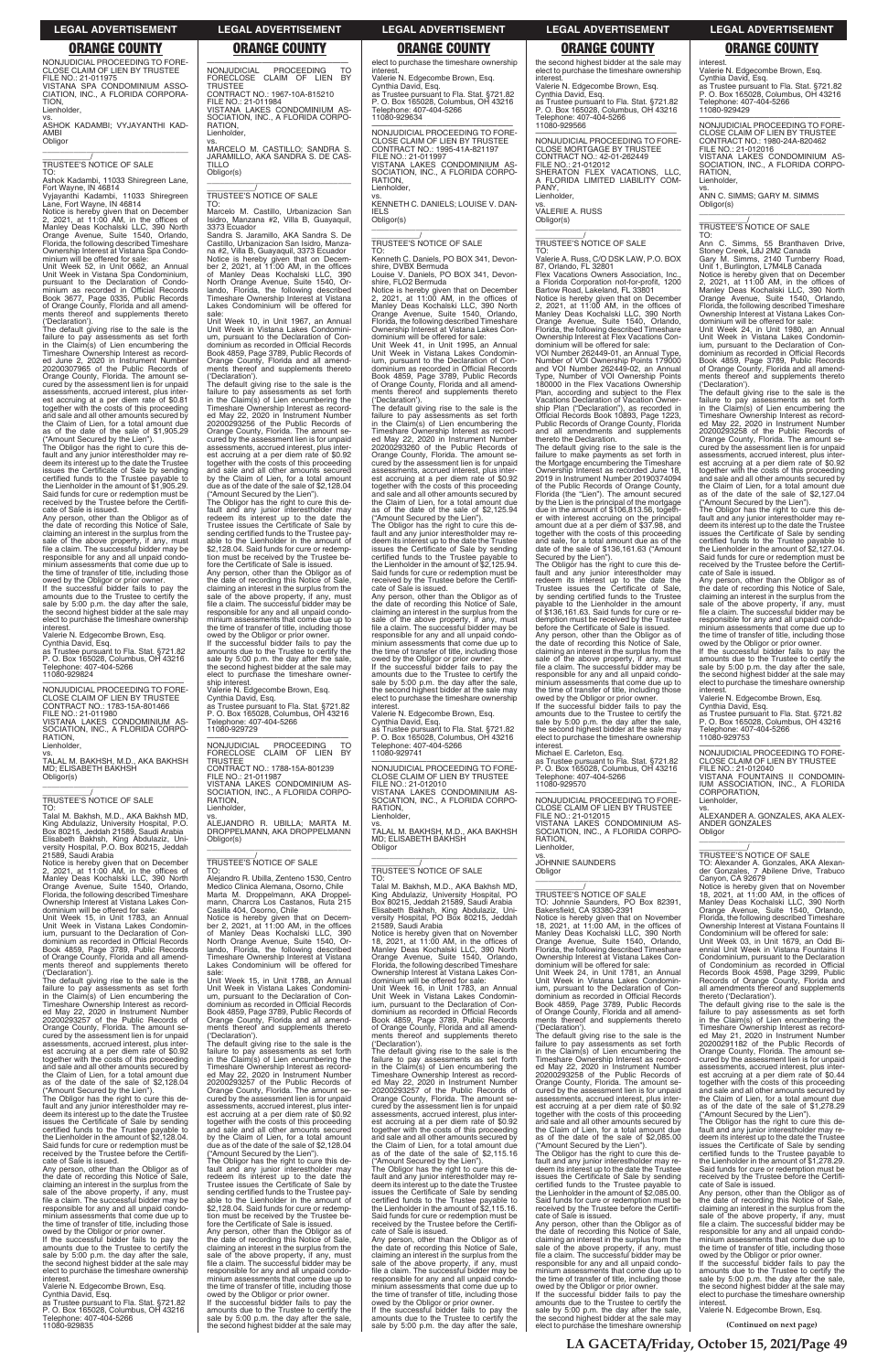Cynthia David, Esq.

as Trustee pursuant to Fla. Stat. §721.82 P. O. Box 165028, Columbus, OH 43216 Telephone: 407-404-5266 11080-929568

—————————————————— NONJUDICIAL PROCEEDING TO FORE-CLOSE CLAIM OF LIEN BY TRUSTEE FILE NO.: 21-012047 VISTANA LAKES CONDOMINIUM AS-SOCIATION, INC., A FLORIDA CORPO-RATION, Lienholder,

### vs. ALI YAHYA MOHARRAK; RAOUDHA BOUSSELMI MOHARRAK **Obligor** \_\_\_\_\_\_\_\_\_\_\_\_\_\_\_\_\_\_\_\_\_\_\_\_\_\_\_\_\_\_\_\_\_

# \_\_\_\_\_\_\_\_\_\_\_/ TRUSTEE'S NOTICE OF SALE

TO: Ali Yahya Moharrak, 4126 Alkayal Street, Unit 1, Jeddah, 23434-8270 Saudi Arabia Raoudha Bousselmi Moharrak, PO Box 118163, Jeddah, 21465 Saudi Arabia

Notice is hereby given that on November 18, 2021, at 11:00 AM in the offices of Manley Deas Kochalski LLC, 390 North Orange Avenue, Suite 1540, Orlando, Florida, the following described Timeshare Ownership Interest at Vistana Lakes Con-

dominium will be offered for sale: Unit Week 28, in Unit 1789, an Annual Unit Week in Vistana Lakes Condominium, pursuant to the Declaration of Con-dominium as recorded in Official Records Book 4859, Page 3789, Public Records of Orange County, Florida and all amend-ments thereof and supplements thereto ('Declaration').

Valerie N. Edgecombe Brown, Esq. Cynthia David, Esq. as Trustee pursuant to Fla. Stat. §721.82 P. O. Box 165028, Columbus, OH 43216 Telephone: 407-404-5266 Telephone: 40<br>11080-929567

The default giving rise to the sale is the failure to pay assessments as set forth in the Claim(s) of Lien encumbering the Timeshare Ownership Interest as record-ed May 22, 2020 in Instrument Number 20200293258 of the Public Records of Orange County, Florida. The amount se-cured by the assessment lien is for unpaid assessments, accrued interest, plus interest accruing at a per diem rate of \$0.92 together with the costs of this proceeding and sale and all other amounts secured by the Claim of Lien, for a total amount due as of the date of the sale of \$2,114.16 ("Amount Secured by the Lien").

vs.<br>JOAKIM DAVID F. A. FERNANDEZ;<br>IRENE.NATIVIDADE.FERNANDEZ Obligor(s) \_\_\_\_\_\_\_\_\_\_\_\_\_\_\_\_\_\_\_\_\_\_\_\_\_\_\_\_\_\_\_\_\_

The Obligor has the right to cure this de-fault and any junior interestholder may re-deem its interest up to the date the Trustee issues the Certificate of Sale by sending certified funds to the Trustee payable to the Lienholder in the amount of \$2,114.16. Said funds for cure or redemption must be received by the Trustee before the Certificate of Sale is issued.

Any person, other than the Obligor as of the date of recording this Notice of Sale, claiming an interest in the surplus from the sale of the above property, if any, must file a claim. The successful bidder may be responsible for any and all unpaid condominium assessments that come due up to the time of transfer of title, including those owed by the Obligor or prior owner.

If the successful bidder fails to pay the amounts due to the Trustee to certify the sale by 5:00 p.m. the day after the sale, the second highest bidder at the sale may elect to purchase the timeshare ownership interest.

—————————————————— NONJUDICIAL PROCEEDING TO FORE-CLOSE CLAIM OF LIEN BY TRUSTEE CONTRACT NO.: 217374-34AP-050480 FILE NO.: 21-012051 VISTANA CASCADES CONDOMINIUM **RATION** Lienholder,

ASSOCIATION, INC., A FLORIDA COR-PORATION, Lienholder,

# \_\_\_\_\_\_\_\_\_\_\_/ TRUSTEE'S NOTICE OF SALE

TO: Joakim David F. A. Fernandez, 6 Shrewsbury Ave., Kenton, Waverley House, Hold-enhurst Road, Middlesex, ha39hg United Kingdom

Irene Natividade Fernandez, 6 SHREWS-BURY AVE., KENTON, Middlesex Har-row, HA39NG United Kingdom

Notice is hereby given that on December 2, 2021, at 11:00 AM, in the offices of Manley Deas Kochalski LLC, 390 North Orange Avenue, Suite 1540, Orlando, Florida, the following described Timeshare Ownership Interest at Vistana Cascades Condominium will be offered for sale:

Unit Week 34, in Unit 2173, an Annual Unit Week in Vistana Cascades Condominium, pursuant to the Declaration of Condomin-ium as recorded in Official Records Book 5312, Page 2312, Public Records of Orange County, Florida and all amendments thereof and supplements thereto ('Declaration'). The default giving rise to the sale is the failure to pay assessments as set forth in the Claim(s) of Lien encumbering the Timeshare Ownership Interest as record-ed June 13, 2019 in Instrument Number 20190362102 of the Public Records of Orange County, Florida. The amount se-cured by the assessment lien is for unpaid assessments, accrued interest, plus interest accruing at a per diem rate of \$2.20 together with the costs of this proceeding and sale and all other amounts secured by the Claim of Lien, for a total amount due as of the date of the sale of \$5,097.43 ("Amount Secured by the Lien"). The Obligor has the right to cure this de-fault and any junior interestholder may re-deem its interest up to the date the Trustee issues the Certificate of Sale by sending certified funds to the Trustee payable to the Lienholder in the amount of \$5,097.43. Said funds for cure or redemption must be received by the Trustee before the Certifi-cate of Sale is issued. Any person, other than the Obligor as of the date of recording this Notice of Sale, claiming an interest in the surplus from the sale of the above property, if any, must file a claim. The successful bidder may be responsible for any and all unpaid condominium assessments that come due up to the time of transfer of title, including those owed by the Obligor or prior owner. If the successful bidder fails to pay the amounts due to the Trustee to certify the sale by 5:00 p.m. the day after the sale, the second highest bidder at the sale may elect to purchase the timeshare ownership

ments thereof<br>('Declaration'). The default giving rise to the sale is the failure to pay assessments as set forth in the Claim(s) of Lien encumbering the

interest.

Michael E. Carleton, Esq. as Trustee pursuant to Fla. Stat. §721.82 P. O. Box 165028, Columbus, OH 43216

Telephone: 407-404-5266 11080-929719

 $FII F NO.21-012052$ 

—————————————————— NONJUDICIAL PROCEEDING TO FORE-CLOSE CLAIM OF LIEN BY TRUSTEE CONTRACT NO.: 1789-29A-801684

VISTANA LAKES CONDOMINIUM AS-SOCIATION, INC., A FLORIDA CORPO-

vs. ALI YAHYA MOHARRAK; RAOUDHA BOUSSELMI MOHARRAK

Obligor(s)

\_\_\_\_\_\_\_\_\_\_\_\_\_\_\_\_\_\_\_\_\_\_\_\_\_\_\_\_\_\_\_\_\_ \_\_\_\_\_\_\_\_\_\_\_/ TRUSTEE'S NOTICE OF SALE

TO:

Ali Yahya Moharrak, 4126 Alkayal Street, Unit 1, Jeddah, 23434-8270 Saudi Arabia Raoudha Bousselmi Moharrak, PO Box 118163, Jeddah, 21465 Saudi Arabia Notice is hereby given that on December

2, 2021, at 11:00 AM, in the offices of Manley Deas Kochalski LLC, 390 North Orange Avenue, Suite 1540, Orlando,

Florida, the following described Timeshare Ownership Interest at Vistana Lakes Con-dominium will be offered for sale:

Unit Week 29, in Unit 1789, an Annual Unit Week in Vistana Lakes Condomin-ium, pursuant to the Declaration of Con-

dominium as recorded in Official Records Book 4859, Page 3789, Public Records of Orange County, Florida and all amendments thereof and supplements thereto

('Declaration').

The default giving rise to the sale is the failure to pay assessments as set forth in the Claim(s) of Lien encumbering the Timeshare Ownership Interest as record-

ed May 22, 2020 in Instrument Number 20200293259 of the Public Records of Orange County, Florida. The amount secured by the assessment lien is for unpaid assessments, accrued interest, plus interest accruing at a per diem rate of \$0.92 together with the costs of this proceeding and sale and all other amounts secured by the Claim of Lien, for a total amount due as of the date of the sale of \$2,127.04 ("Amount Secured by the Lien"). The Obligor has the right to cure this default and any junior interestholder may re-deem its interest up to the date the Trustee issues the Certificate of Sale by sending

certified funds to the Trustee payable to the Lienholder in the amount of \$2,127.04. Said funds for cure or redemption must be received by the Trustee before the Certifi-cate of Sale is issued. Any person, other than the Obligor as of the date of recording this Notice of Sale, claiming an interest in the surplus from the sale of the above property, if any, must file a claim. The successful bidder may be responsible for any and all unpaid condominium assessments that come due up to the time of transfer of title, including those owed by the Obligor or prior owner. If the successful bidder fails to pay the amounts due to the Trustee to certify the sale by 5:00 p.m. the day after the sale, the second highest bidder at the sale may elect to purchase the timeshare ownership interest. Valerie N. Edgecombe Brown, Esq. Cynthia David, Esq. as Trustee pursuant to Fla. Stat. §721.82 P. O. Box 165028, Columbus, OH 43216

> If the successful bidder fails to pay the amounts due to the Trustee to certify the sale by 5:00 p.m. the day after the sale, the second highest bidder at the sale may elect to purchase the timeshare ownership **interest**

as Trustee pursuant to Fla. Stat. §721.82 P. O. Box 165028, Columbus, OH 43216 Telephone: 407-404-5266 1 elephone: 40.<br>11080-929841

Telephone: 407-404-5266 11080-929840

—————————————————— NONJUDICIAL PROCEEDING TO FORE-CLOSE CLAIM OF LIEN BY TRUSTEE FILE NO.: 21-012054 VISTANA LAKES CONDOMINIUM AS-SOCIATION, INC., A FLORIDA CORPO- \_\_\_\_\_\_\_\_\_\_\_/<br>TRUSTEE'S NOTICE OF SALE<br>TO: Andres Carrion, KM 2 Y Medio Via Samborondon, Edif Samborondon Busi-ness Center, Torre B Grande Oficina 304, Samborondor, Ecuador

RATION, Lienholder,

**Obligor** 

vs. ANN C. SIMMS; GARY M. SIMMS

dominium will be offered for sale: Unit Week 33, in Unit 1966, an Annual Unit Week in Vistana Lakes Condominium, pursuant to the Declaration of Con-dominium as recorded in Official Records Book 4859, Page 3789, Public Records of Orange County, Florida and all amend-ments thereof and supplements thereto ments thereof<br>('Declaration').

\_\_\_\_\_\_\_\_\_\_\_\_\_\_\_\_\_\_\_\_\_\_\_\_\_\_\_\_\_\_\_\_\_ \_\_\_\_\_\_\_\_\_\_\_/ TRUSTEE'S NOTICE OF SALE

TO: Ann C. Simms, 55 Branthaven Drive, Stoney Creek, L8J 2M2 Canada Gary M. Simms, 2140 Turnberry Road, Unit 1, Burlington, L7M4L8 Canada

Notice is hereby given that on November 18, 2021, at 11:00 AM, in the offices of Manley Deas Kochalski LLC, 390 North Orange Avenue, Suite 1540, Orlando, Florida, the following described Timeshare Ownership Interest at Vistana Lakes Condominium will be offered for sale: Unit Week 29, in Unit 1790, an Annual Unit Week in Vistana Lakes Condomin-

ium, pursuant to the Declaration of Con-dominium as recorded in Official Records Book 4859, Page 3789, Public Records of Orange County, Florida and all amend-ments thereof and supplements thereto

Timeshare Ownership Interest as record-ed May 22, 2020 in Instrument Number 20200293259 of the Public Records of Orange County, Florida. The amount se-cured by the assessment lien is for unpaid assessments, accrued interest, plus interest accruing at a per diem rate of \$0.92 together with the costs of this proceeding and sale and all other amounts secured by the Claim of Lien, for a total amount due as of the date of the sale of \$2,114.16 ("Amount Secured by the Lien").

The Obligor has the right to cure this de-fault and any junior interestholder may re-deem its interest up to the date the Trustee issues the Certificate of Sale by sending certified funds to the Trustee payable to the Lienholder in the amount of \$2,114.16. Said funds for cure or redemption must be received by the Trustee before the Certifi-cate of Sale is issued.

Any person, other than the Obligor as of the date of recording this Notice of Sale, claiming an interest in the surplus from the sale of the above property, if any, must file a claim. The successful bidder may be responsible for any and all unpaid condominium assessments that come due up to the time of transfer of title, including those owed by the Obligor or prior owner.

If the successful bidder fails to pay the amounts due to the Trustee to certify the sale by 5:00 p.m. the day after the sale, the second highest bidder at the sale may elect to purchase the timeshare ownership interest.

Valerie N. Edgecombe Brown, Esq. Cynthia David, Esq.

as Trustee pursuant to Fla. Stat. §721.82 P. O. Box 165028, Columbus, OH 43216 Telephone: 407-404-5266 11080-929571

—————————————————— NONJUDICIAL PROCEEDING TO FORE-CLOSE CLAIM OF LIEN BY TRUSTEE FILE NO.: 21-012056 VISTANA FOUNTAINS II CONDOMIN-IUM ASSOCIATION, INC., A FLORIDA CORPORATION, Lienholder. vs.

KEVIN R. O'DONNELL, AKA K. R. O'DONNELL; ANGELA O'DONNELL **Obligor** \_\_\_\_\_\_\_\_\_\_\_\_\_\_\_\_\_\_\_\_\_\_\_\_\_\_\_\_\_\_\_\_\_

### \_\_\_\_\_\_\_\_\_\_\_/ TRUSTEE'S NOTICE OF SALE TO:

Kevin R. O'Donnell, AKA K. R. O'Donnell, 5624 ROCKFIELD LOOP, Valrico, FL 33594

Angela O'Donnell, 2447 57 STREET, Sarasota, FL 34243 Notice is hereby given that on November 18, 2021, at 11:00 AM, in the offices of Manley Deas Kochalski LLC, 390 North

Orange Avenue, Suite 1540, Orlando, Florida, the following described Timeshare Ownership Interest at Vistana Fountains II Condominium will be offered for sale: Unit Week 37, in Unit 1463, an Odd Bi-ennial Unit Week in Vistana Fountains II

Condominium, pursuant to the Declaration of Condominium as recorded in Official Records Book 4598, Page 3299, Public Records of Orange County, Florida and all amendments thereof and supplements thereto ('Declaration').

> VISTANA LAKES CONDOMINIUM AS-SOCIATION, INC., A FLORIDA CORPO-RATION, Lienholder.

The default giving rise to the sale is the failure to pay assessments as set forth in the Claim(s) of Lien encumbering the Timeshare Ownership Interest as record-ed May 21, 2020 in Instrument Number 20200291191 of the Public Records of Orange County, Florida. The amount se-cured by the assessment lien is for unpaid assessments, accrued interest, plus interest accruing at a per diem rate of \$0.44 together with the costs of this proceeding and sale and all other amounts secured by the Claim of Lien, for a total amount due as of the date of the sale of \$1,304.92 ("Amount Secured by the Lien").

> vs. JORGE A. PACHECO; GLORIANA DE **PACHECO**

The Obligor has the right to cure this de-fault and any junior interestholder may re-deem its interest up to the date the Trustee issues the Certificate of Sale by sending certified funds to the Trustee payable to the Lienholder in the amount of \$1,304.92. Said funds for cure or redemption must be received by the Trustee before the Certifi-cate of Sale is issued.

Any person, other than the Obligor as of the date of recording this Notice of Sale, claiming an interest in the surplus from the sale of the above property, if any, must file a claim. The successful bidder may be responsible for any and all unpaid condominium assessments that come due up to the time of transfer of title, including those owed by the Obligor or prior owner.

If the successful bidder fails to pay the amounts due to the Trustee to certify the sale by 5:00 p.m. the day after the sale, the second highest bidder at the sale may elect to purchase the timeshare ownership interest.

Valerie N. Edgecombe Brown, Esq. Cynthia David, Esq. as Trustee pursuant to Fla. Stat. §721.82 P. O. Box 165028, Columbus, OH 43216 Telephone: 407-404-5266 11080-929411

—————————————————— NONJUDICIAL PROCEEDING TO FORE-CLOSE CLAIM OF LIEN BY TRUSTEE CONTRACT NO.: 1789-31A-801685 FILE NO.: 21-012062 VISTANA LAKES CONDOMINIUM AS-SOCIATION, INC., A FLORIDA CORPO-**RATION** Lienholder,

vs. ALI YAHYA MOHARRAK; RAOUDHA BOUSSELMI MOHARRAK Obligor(s) \_\_\_\_\_\_\_\_\_\_\_\_\_\_\_\_\_\_\_\_\_\_\_\_\_\_\_\_\_\_\_\_\_

# \_\_\_\_\_\_\_\_\_\_\_/ TRUSTEE'S NOTICE OF SALE

TO: Ali Yahya Moharrak, 4126 Alkayal Street, Unit 1, Jeddah, 23434-8270 Saudi Arabia Raoudha Bousselmi Moharrak, PO Box 118163, Jeddah, 21465 Saudi Arabia Notice is hereby given that on December 2, 2021, at 11:00 AM, in the offices of Manley Deas Kochalski LLC, 390 North Orange Avenue, Suite 1540, Orlando, Florida, the following described Timeshare Ownership Interest at Vistana Lakes Con-

dominium will be offered for sale: Unit Week 31, in Unit 1789, an Annual Unit Week in Vistana Lakes Condomin-

ium, pursuant to the Declaration of Condominium as recorded in Official Records Book 4859, Page 3789, Public Records of Orange County, Florida and all amend-ments thereof and supplements thereto ('Declaration').

The default giving rise to the sale is the failure to pay assessments as set forth in the Claim(s) of Lien encumbering the Timeshare Ownership Interest as record-ed May 22, 2020 in Instrument Number 20200293259 of the Public Records of Orange County, Florida. The amount se-cured by the assessment lien is for unpaid assessments, accrued interest, plus interest accruing at a per diem rate of \$0.92 together with the costs of this proceeding and sale and all other amounts secured by the Claim of Lien, for a total amount due as of the date of the sale of \$2,127.04 ("Amount Secured by the Lien").

The Obligor has the right to cure this de-fault and any junior interestholder may re-deem its interest up to the date the Trustee issues the Certificate of Sale by sending certified funds to the Trustee payable to the Lienholder in the amount of \$2,127.04. Said funds for cure or redemption must be received by the Trustee before the Certifi-cate of Sale is issued.

Any person, other than the Obligor as of the date of recording this Notice of Sale, claiming an interest in the surplus from the sale of the above property, if any, must file a claim. The successful bidder may be responsible for any and all unpaid condominium assessments that come due up to the time of transfer of title, including those owed by the Obligor or prior owner.

Valerie N. Edgecombe Brown, Esq. Cynthia David, Esq.

—————————————————— NONJUDICIAL PROCEEDING TO FORE-CLOSE CLAIM OF LIEN BY TRUSTEE FILE NO.: 21-012068 VISTANA LAKES CONDOMINIUM AS-SOCIATION, INC., A FLORIDA CORPO-**RATION** Lienholder vs.

ANDRES CARRION Obligor

\_\_\_\_\_\_\_\_\_\_\_\_\_\_\_\_\_\_\_\_\_\_\_\_\_\_\_\_\_\_\_\_\_

Notice is hereby given that on November 18, 2021, at 11:00 AM, in the offices of Manley Deas Kochalski LLC, 390 North Orange Avenue, Suite 1540, Orlando, Florida, the following described Timeshare Ownership Interest at Vistana Lakes Con-

The default giving rise to the sale is the failure to pay assessments as set forth in the Claim(s) of Lien encumbering the Timeshare Ownership Interest as record-ed May 22, 2020 in Instrument Number 20200293259 of the Public Records of Orange County, Florida. The amount se-cured by the assessment lien is for unpaid assessments, accrued interest, plus interest accruing at a per diem rate of \$0.92 together with the costs of this proceeding and sale and all other amounts secured by the Claim of Lien, for a total amount due as of the date of the sale of \$2,096.20 ("Amount Secured by the Lien").

The Obligor has the right to cure this de-fault and any junior interestholder may redeem its interest up to the date the Trustee issues the Certificate of Sale by sending certified funds to the Trustee payable to the Lienholder in the amount of \$2,096.20. Said funds for cure or redemption must be received by the Trustee before the Certifi-cate of Sale is issued.

Any person, other than the Obligor as of the date of recording this Notice of Sale, claiming an interest in the surplus from the sale of the above property, if any, must file a claim. The successful bidder may be responsible for any and all unpaid condominium assessments that come due up to the time of transfer of title, including those owed by the Obligor or prior owner.

If the successful bidder fails to pay the amounts due to the Trustee to certify the sale by 5:00 p.m. the day after the sale, the second highest bidder at the sale may elect to purchase the timeshare ownership interest.

Valerie N. Edgecombe Brown, Esq. Cynthia David, Esq. as Trustee pursuant to Fla. Stat. §721.82 P. O. Box 165028, Columbus, OH 43216 Telephone: 407-404-5266 11080-929399

—————————————————— NONJUDICIAL PROCEEDING TO FORE-CLOSE CLAIM OF LIEN BY TRUSTEE CONTRACT NO.: 1853-21A-809583 FILE NO.: 21-012073 VISTANA LAKES CONDOMINIUM AS-SOCIATION, INC., A FLORIDA CORPO-**RATION** Lienholder,

vs. JOSE F. CASTILLO Obligor(s)

### \_\_\_\_\_\_\_\_\_\_\_\_\_\_\_\_\_\_\_\_\_\_\_\_\_\_\_\_\_\_\_\_\_

\_\_\_\_\_\_\_\_\_\_\_/ TRUSTEE'S NOTICE OF SALE TO: Jose F. Castillo, 31 CALLE 1-59 Z 12 EL CARMEN, Guatemala,Guatemala Notice is hereby given that on Decem-ber 2, 2021, at 11:00AM in the offices of Manley Deas Kochalski LLC, 390 North Orange Avenue, Suite 1540, Orlando, Florida, the following described Timeshare Ownership Interest at Vistana Lakes Con-dominium will be offered for sale:

Unit Week 21, in Unit 1853, an Annual Unit Week in Vistana Lakes Condomin-ium, pursuant to the Declaration of Condominium as recorded in Official Records Book 4859, Page 3789, Public Records of Orange County, Florida and all amendments thereof and supplements thereto

('Declaration'). The default giving rise to the sale is the failure to pay assessments as set forth in the Claim(s) of Lien encumbering the Timeshare Ownership Interest as recorded May 22, 2020 in Instrument Number 20200293258 of the Public Records of Orange County, Florida. The amount secured by the assessment lien is for unpaid assessments, accrued interest, plus inter-est accruing at a per diem rate of \$0.92 together with the costs of this proceeding and sale and all other amounts secured by the Claim of Lien, for a total amount due as of the date of the sale of \$2,083.86 ("Amount Secured by the Lien"). The Obligor has the right to cure this default and any junior interestholder may re-deem its interest up to the date the Trustee issues the Certificate of Sale by sending certified funds to the Trustee payable to the Lienholder in the amount of \$2,083.86. Said funds for cure or redemption must be received by the Trustee before the Certifi-cate of Sale is issued. Any person, other than the Obligor as of the date of recording this Notice of Sale, claiming an interest in the surplus from the sale of the above property, if any, must file a claim. The successful bidder may be responsible for any and all unpaid condominium assessments that come due up to the time of transfer of title, including those owed by the Obligor or prior owner. If the successful bidder fails to pay the amounts due to the Trustee to certify the sale by 5:00 p.m. the day after the sale, the second highest bidder at the sale may elect to purchase the timeshare ownership

interest. Valerie N. Edgecombe Brown, Esq.

Cynthia David, Esq. as Trustee pursuant to Fla. Stat. §721.82 P. O. Box 165028, Columbus, OH 43216 Telephone: 407-404-5266 11080-929730

—————————————————— NONJUDICIAL PROCEEDING TO FORE-CLOSE CLAIM OF LIEN BY TRUSTEE

CONTRACT NO.: 1878-38A-807141 FILE NO.: 21-012092 VISTANA LAKES CONDOMINIUM AS-SOCIATION, INC., A FLORIDA CORPO-RATION,

### Lienholder, vs.

JULIO BARAHONA; MARGARITA DE BARAHONA Obligor(s) \_\_\_\_\_\_\_\_\_\_\_\_\_\_\_\_\_\_\_\_\_\_\_\_\_\_\_\_\_\_\_\_\_

\_\_\_\_\_\_\_\_\_\_\_/ TRUSTEE'S NOTICE OF SALE

TO:

Julio Barahona, URB CONCEPCION CUMBAYA LOTE F, FRENTE AL COLE-GIO ALEMAN, Quito, Ecuador Margarita De Barahona, URB CONCEP-CION CUMBAYA LOTE E, FRENTE AL

COLEGIO ALEMAN, Quito, Ecuador Notice is hereby given that on December 2, 2021, at 11:00 AM, in the offices of

Manley Deas Kochalski LLC, 390 North Orange Avenue, Suite 1540, Orlando, Florida, the following described Timeshare Ownership Interest at Vistana Lakes Con-dominium will be offered for sale: Unit Week 38, in Unit 1878, an Annual

Unit Week in Vistana Lakes Condomin-ium, pursuant to the Declaration of Con-dominium as recorded in Official Records Book 4859, Page 3789, Public Records of Orange County, Florida and all amend-ments thereof and supplements thereto

('Declaration'). The default giving rise to the sale is the failure to pay assessments as set forth in the Claim(s) of Lien encumbering the Timeshare Ownership Interest as record-ed May 22, 2020 in Instrument Number 20200293260 of the Public Records of Orange County, Florida. The amount se-cured by the assessment lien is for unpaid assessments, accrued interest, plus inter-est accruing at a per diem rate of \$0.92 together with the costs of this proceeding and sale and all other amounts secured by the Claim of Lien, for a total amount due as of the date of the sale of \$2,108.11

("Amount Secured by the Lien"). The Obligor has the right to cure this de-fault and any junior interestholder may redeem its interest up to the date the Trustee issues the Certificate of Sale by sending certified funds to the Trustee payable to the Lienholder in the amount of \$2,108.11. Said funds for cure or redemption must be received by the Trustee before the Certifi-

cate of Sale is issued. Any person, other than the Obligor as of the date of recording this Notice of Sale, claiming an interest in the surplus from the sale of the above property, if any, must file a claim. The successful bidder may be responsible for any and all unpaid condo-minium assessments that come due up to the time of transfer of title, including those

owed by the Obligor or prior owner. If the successful bidder fails to pay the amounts due to the Trustee to certify the sale by 5:00 p.m. the day after the sale, the second highest bidder at the sale may elect to purchase the timeshare ownership interest.

Valerie N. Edgecombe Brown, Esq. Cynthia David, Esq.

as Trustee pursuant to Fla. Stat. §721.82 P. O. Box 165028, Columbus, OH 43216 Telephone: 407-404-5266 11080-929811

—————————————————— NONJUDICIAL PROCEEDING TO FORE-CLOSE CLAIM OF LIEN BY TRUSTEE CONTRACT NO.: 1867-49A-809097 FILE NO.: 21-012097

Obligor(s) \_\_\_\_\_\_\_\_\_\_\_\_\_\_\_\_\_\_\_\_\_\_\_\_\_\_\_\_\_\_\_\_\_

### \_\_\_\_\_\_\_\_\_\_\_/ TRUSTEE'S NOTICE OF SALE TO:

Jorge A. Pacheco, PO BOX 943-1000, San Jose, 1000 Costa Rica Gloriana De Pacheco, PO BOX 943-1000,

San Jose, 1000 Costa Rica Notice is hereby given that on December 2, 2021, at 11:00 AM, in the offices of Manley Deas Kochalski LLC, 390 North Orange Avenue, Suite 1540, Orlando, Florida, the following described Timeshare Ownership Interest at Vistana Lakes Con-dominium will be offered for sale: Unit Week 49, in Unit 1867, an Annual

Unit Week in Vistana Lakes Condomin-ium, pursuant to the Declaration of Con-dominium as recorded in Official Records Book 4859, Page 3789, Public Records of Orange County, Florida and all amend-ments thereof and supplements thereto

('Declaration'). The default giving rise to the sale is the failure to pay assessments as set forth in the Claim(s) of Lien encumbering the Timeshare Ownership Interest as record-ed May 22, 2020 in Instrument Number 20200293262 of the Public Records of Orange County, Florida. The amount se-cured by the assessment lien is for unpaid assessments, accrued interest, plus inter-est accruing at a per diem rate of \$0.92 together with the costs of this proceeding and sale and all other amounts secured by the Claim of Lien, for a total amount due as of the date of the sale of \$2,108.11 ("Amount Secured by the Lien"). The Obligor has the right to cure this de-fault and any junior interestholder may redeem its interest up to the date the Trustee issues the Certificate of Sale by sending certified funds to the Trustee payable to the Lienholder in the amount of \$2,108.11. Said funds for cure or redemption must be received by the Trustee before the Certificate of Sale is issued. Any person, other than the Obligor as of the date of recording this Notice of Sale, claiming an interest in the surplus from the sale of the above property, if any, must file a claim. The successful bidder may be responsible for any and all unpaid condo-minium assessments that come due up to the time of transfer of title, including those owed by the Obligor or prior owner. If the successful bidder fails to pay the amounts due to the Trustee to certify the sale by 5:00 p.m. the day after the sale, the second highest bidder at the sale may elect to purchase the timeshare ownership interest. Valerie N. Edgecombe Brown, Esq. Cynthia David, Esq.

as Trustee pursuant to Fla. Stat. §721.82 P. O. Box 165028, Columbus, OH 43216

**Page 50/LA GACETA/Friday, October 15, 2021**

### **ORANGE COUNTY ORANGE COUNTY ORANGE COUNTY ORANGE COUNTY ORANGE COUNTY**

**(Continued on next page)**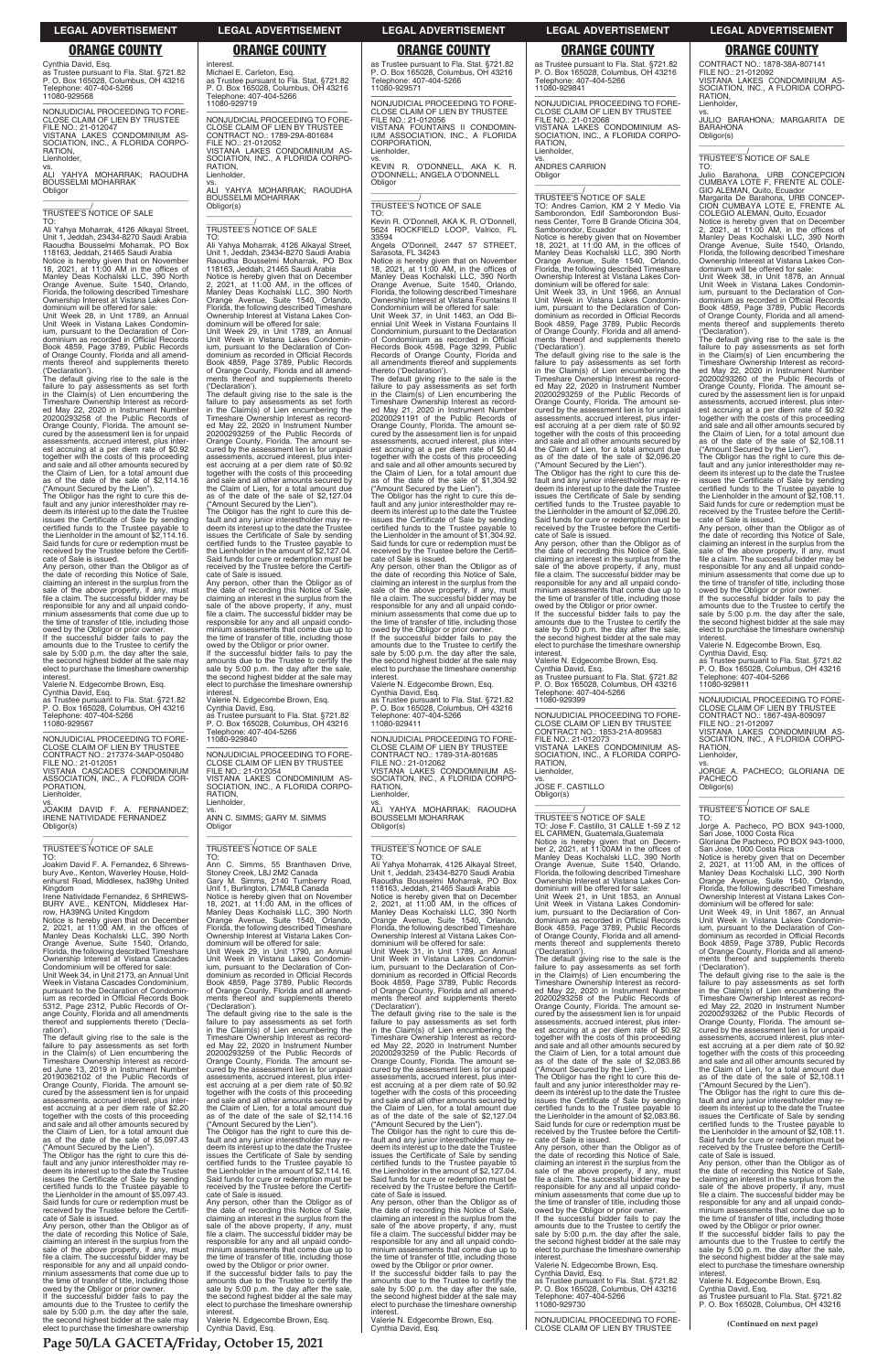Telephone: 407-404-5266 11080-929724

RATION, Lienholder,

—————————————————— NONJUDICIAL PROCEEDING TO FORE-CLOSE CLAIM OF LIEN BY TRUSTEE CONTRACT NO.: 1868-07A-812281 FILE NO.: 21-012098 VISTANA LAKES CONDOMINIUM AS-SOCIATION, INC., A FLORIDA CORPO-

vs. WHITFIELD R. HUTCHESON; BERNA-DETTE HUTCHESON

Obligor(s)

\_\_\_\_\_\_\_\_\_\_\_\_\_\_\_\_\_\_\_\_\_\_\_\_\_\_\_\_\_\_\_\_\_

\_\_\_\_\_\_\_\_\_\_\_/ TRUSTEE'S NOTICE OF SALE

TO: Whitfield R. Hutcheson, PO BOX N8654, Nassau, Bahamas Bernadette Hutcheson, PO BOX N8654,

Nassau, Bahamas Notice is hereby given that on December 2, 2021, at 11:00 AM, in the offices of Manley Deas Kochalski LLC, 390 North Orange Avenue, Suite 1540, Orlando, Florida, the following described Timeshare Ownership Interest at Vistana Lakes Con-

dominium will be offered for sale: Unit Week 07, in Unit 1868, an Annual Unit Week in Vistana Lakes Condominium, pursuant to the Declaration of Con-dominium as recorded in Official Records Book 4859, Page 3789, Public Records of Orange County, Florida and all amend-ments thereof and supplements thereto ('Declaration').

The default giving rise to the sale is the failure to pay assessments as set forth in the Claim(s) of Lien encumbering the Timeshare Ownership Interest as record-ed May 22, 2020 in Instrument Number 20200293256 of the Public Records of Orange County, Florida. The amount se-cured by the assessment lien is for unpaid assessments, accrued interest, plus interest accruing at a per diem rate of \$0.92 together with the costs of this proceeding and sale and all other amounts secured by the Claim of Lien, for a total amount due as of the date of the sale of \$2,127.04 ("Amount Secured by the Lien").

Rodrigo Zavala Osorno, PASEO SAN ISIDRO #300, CASA 23, CONDOMINIO LOMAS SAN ISIDRO, Metepec, 52140 **Mexico** 

The Obligor has the right to cure this de-fault and any junior interestholder may redeem its interest up to the date the Trustee issues the Certificate of Sale by sending certified funds to the Trustee payable to the Lienholder in the amount of \$2,127.04. Said funds for cure or redemption must be received by the Trustee before the Certificate of Sale is issued.

Any person, other than the Obligor as of the date of recording this Notice of Sale, claiming an interest in the surplus from the sale of the above property, if any, must file a claim. The successful bidder may be responsible for any and all unpaid condominium assessments that come due up to the time of transfer of title, including those

owed by the Obligor or prior owner. If the successful bidder fails to pay the amounts due to the Trustee to certify the sale by 5:00 p.m. the day after the sale, the second highest bidder at the sale may elect to purchase the timeshare ownership interest.

Valerie N. Edgecombe Brown, Esq. Cynthia David, Esq.

as Trustee pursuant to Fla. Stat. §721.82 P. O. Box 165028, Columbus, OH 43216 Telephone: 407-404-5266 11080-929821

—————————————————— NONJUDICIAL PROCEEDING TO FORE-CLOSE CLAIM OF LIEN BY TRUSTEE CONTRACT NO.: 1860-09A-810712 FILE NO.: 21-012100 VISTANA LAKES CONDOMINIUM AS-SOCIATION, INC., A FLORIDA CORPO-RATION,

RIS THIFAULT Obligor

Lienholder,

 $\overline{\phantom{a}}$  ,  $\overline{\phantom{a}}$  ,  $\overline{\phantom{a}}$  ,  $\overline{\phantom{a}}$  ,  $\overline{\phantom{a}}$  ,  $\overline{\phantom{a}}$  ,  $\overline{\phantom{a}}$  ,  $\overline{\phantom{a}}$  ,  $\overline{\phantom{a}}$  ,  $\overline{\phantom{a}}$  ,  $\overline{\phantom{a}}$  ,  $\overline{\phantom{a}}$  ,  $\overline{\phantom{a}}$  ,  $\overline{\phantom{a}}$  ,  $\overline{\phantom{a}}$  ,  $\overline{\phantom{a}}$ \_\_\_\_\_\_\_\_\_\_\_/ TRUSTEE'S NOTICE OF SALE

Suzanne Harris Thifault, 74 CABRIOLET CRESCENT, Ancaster, L9K 1K6 Canada Notice is hereby given that on November 18, 2021, at 11:00 AM, in the offices of Manley Deas Kochalski LLC, 390 North Orange Avenue, Suite 1540, Orlando, Florida, the following described Timeshare Ownership Interest at Vistana Lakes Condominium will be offered for sale: Unit Week 10, in Unit 1837, an Annual Unit Week in Vistana Lakes Condominium, pursuant to the Declaration of Condominium as recorded in Official Records Book 4859, Page 3789, Public Records of Orange County, Florida and all amend-ments thereof and supplements thereto ('Declaration'). The default giving rise to the sale is the failure to pay assessments as set forth failure to pay assessments as set forth in the Claim(s) of Lien encumbering the Timeshare Ownership Interest as recorded May 22, 2020 in Instrument Number 20200293256 of the Public Records of Orange County, Florida. The amount secured by the assessment lien is for unpaid assessments, accrued interest, plus interest accruing at a per diem rate of \$0.92 together with the costs of this proceeding and sale and all other amounts secured by the Claim of Lien, for a total amount due as of the date of the sale of \$2,114.16 ("Amount Secured by the Lien"). The Obligor has the right to cure this default and any junior interestholder may re-deem its interest up to the date the Trustee issues the Certificate of Sale by sending certified funds to the Trustee payable to the Lienholder in the amount of \$2,114.16. Said funds for cure or redemption must be received by the Trustee before the Certifi-cate of Sale is issued. Any person, other than the Obligor as of the date of recording this Notice of Sale, claiming an interest in the surplus from the sale of the above property, if any, must file a claim. The successful bidder may be responsible for any and all unpaid condominium assessments that come due up to the time of transfer of title, including those owed by the Obligor or prior owner. If the successful bidder fails to pay the amounts due to the Trustee to certify the sale by 5:00 p.m. the day after the sale, the second highest bidder at the sale may elect to purchase the timeshare ownership

vs. NORMA ANGELICA OSORNO-CATANO; RODRIGO ZAVALA OSORNO; XIMENA ZAVALA OSORNO Obligor(s) \_\_\_\_\_\_\_\_\_\_\_\_\_\_\_\_\_\_\_\_\_\_\_\_\_\_\_\_\_\_\_\_\_

\_\_\_\_\_\_\_\_\_\_\_/ TRUSTEE'S NOTICE OF SALE

TO: Norma Angelica Osorno-Catano, LEO-NA VICARIO 705, CASA 7, Metepec, 52140Mexico

Ximena Zavala Osorno, Pedro Ascencio #147, Casa 35, Metepec, Mexico Notice is hereby given that on December<br>2, 2021, at 11:00 AM, in the offices of<br>Manley Deas Kochalski LLC, 390 North<br>Orange Avenue, Suite 1540, Orlando,<br>Florida, the following described Timeshare Ownership Interest at Vistana Lakes Con-

dominium will be offered for sale: Unit Week 09, in Unit 1860, an Annual Unit Week in Vistana Lakes Condominium, pursuant to the Declaration of Con-dominium as recorded in Official Records

Book 4859, Page 3789, Public Records of Orange County, Florida and all amend-ments thereof and supplements thereto ('Declaration').

The default giving rise to the sale is the failure to pay assessments as set forth in the Claim(s) of Lien encumbering the Timeshare Ownership Interest as record-ed May 22, 2020 in Instrument Number 20200293256 of the Public Records of Orange County, Florida. The amount se-cured by the assessment lien is for unpaid assessments, accrued interest, plus interest accruing at a per diem rate of \$0.92 together with the costs of this proceeding and sale and all other amounts secured by the Claim of Lien, for a total amount due as of the date of the sale of \$2,152.29 ("Amount Secured by the Lien").

RATION, Lienholder. vs. JAIME TAPIA **Obligor** 

Notice is hereby given that on November<br>18, 2021, at 11:00 AM, in the offices of<br>Manley Deas Kochalski LLC, 390 North<br>Orange Avenue, Suite 1540, Orlando,<br>Florida, the following described Timeshare Ownership Interest at Vistana Lakes Condominium will be offered for sale: Unit Week 14, in Unit 1801, an Annual Unit Week in Vistana Lakes Condominium, pursuant to the Declaration of Con-dominium as recorded in Official Records Book 4859, Page 3789, Public Records of Orange County, Florida and all amend-ments thereof and supplements thereto

The Obligor has the right to cure this de-fault and any junior interestholder may redeem its interest up to the date the Trustee issues the Certificate of Sale by sending certified funds to the Trustee payable to the Lienholder in the amount of \$2,152.29. Said funds for cure or redemption must be received by the Trustee before the Certificate of Sale is issued.

Any person, other than the Obligor as of the date of recording this Notice of Sale, claiming an interest in the surplus from the sale of the above property, if any, must file a claim. The successful bidder may be responsible for any and all unpaid condominium assessments that come due up to the time of transfer of title, including those

owed by the Obligor or prior owner. If the successful bidder fails to pay the amounts due to the Trustee to certify the sale by 5:00 p.m. the day after the sale, the second highest bidder at the sale may

elect to purchase the timeshare ownership

interest.

Valerie N. Edgecombe Brown, Esq. Cynthia David, Esq. as Trustee pursuant to Fla. Stat. §721.82 P. O. Box 165028, Columbus, OH 43216 Telephone: 407-404-5266

11080-929759

—————————————————— NONJUDICIAL PROCEEDING TO FORE-CLOSE CLAIM OF LIEN BY TRUSTEE FILE NO.: 21-012104 VISTANA LAKES CONDOMINIUM AS-SOCIATION, INC., A FLORIDA CORPO-

RATION, Lienholder,

vs. J.E. LOUIS THIFAULT; SUZANNE HAR-

TO: J.E. Louis Thifault, 4576 MARTIN ROAD,

Lincoln, L0R 1V1 Canada

If the successful bidder fails to pay the amounts due to the Trustee to certify the sale by 5:00 p.m. the day after the sale, the second highest bidder at the sale may elect to purchase the timeshare ownership

Unit Week 39, in Unit 1783, an Annual Unit Week in Vistana Lakes Condomindominium as recorded in Official Records Book 4859, Page 3789, Public Records ments thereof and supplements thereto

The Obligor has the right to cure this default and any junior interestholder may re-deem its interest up to the date the Trustee issues the Certificate of Sale by sending certified funds to the Trustee payable to the Lienholder in the amount of \$2,089.91. Said funds for cure or redemption must be received by the Trustee before the Certificate of Sale is issued.

interest.

Valerie N. Edgecombe Brown, Esq. Cynthia David, Esq. as Trustee pursuant to Fla. Stat. §721.82 P. O. Box 165028, Columbus, OH 43216

Henry M. N. Robertson, 19 Fairview Avenue, Front Royal, VA 22630 Donna Hinze Robertson, AKA Donna H. Robertson, 19 Fairview Avenue, Front Robertson, 19 F<br>Royal, VA 22630

Telephone: 407-404-5266

11080-929573

—————————————————— NONJUDICIAL PROCEEDING TO FORE-CLOSE CLAIM OF LIEN BY TRUSTEE FILE NO.: 21-012107 VISTANA LAKES CONDOMINIUM AS-SOCIATION, INC., A FLORIDA CORPO-

Notice is hereby given that on November<br>18, 2021, at 11:00 AM, in the offices of<br>Manley Deas Kochalski LLC, 390 North<br>Orange Avenue, Suite 1540, Orlando,<br>Florida, the following described Timeshare Ownership Interest at Vistana Fountains II

\_\_\_\_\_\_\_\_\_\_\_\_\_\_\_\_\_\_\_\_\_\_\_\_\_\_\_\_\_\_\_\_\_ \_\_\_\_\_\_\_\_\_\_\_/ TRUSTEE'S NOTICE OF SALE TO: Jaime Tapia, CALLE LA RETANAS

#8621, La Paz, Bolivia

owed by the Obligor or prior owner. If the successful bidder fails to pay the amounts due to the Trustee to certify the sale by 5:00 p.m. the day after the sale, the second highest bidder at the sale may elect to purchase the timeshare ownership **interest** 

('Declaration'). The default giving rise to the sale is the failure to pay assessments as set forth in the Claim(s) of Lien encumbering the Timeshare Ownership Interest as record-ed May 22, 2020 in Instrument Number 20200293256 of the Public Records of Orange County, Florida. The amount se-cured by the assessment lien is for unpaid assessments, accrued interest, plus interest accruing at a per diem rate of \$0.92 together with the costs of this proceeding and sale and all other amounts secured by the Claim of Lien, for a total amount due as of the date of the sale of \$2,089.91 ("Amount Secured by the Lien").

The Obligor has the right to cure this de-fault and any junior interestholder may redeem its interest up to the date the Trustee issues the Certificate of Sale by sending certified funds to the Trustee payable to the Lienholder in the amount of \$2,089.91. Said funds for cure or redemption must be received by the Trustee before the Certificate of Sale is issued.

Any person, other than the Obligor as of the date of recording this Notice of Sale, claiming an interest in the surplus from the sale of the above property, if any, must file a claim. The successful bidder may be responsible for any and all unpaid condominium assessments that come due up to the time of transfer of title, including those

owed by the Obligor or prior owner. If the successful bidder fails to pay the amounts due to the Trustee to certify the sale by 5:00 p.m. the day after the sale, the second highest bidder at the sale may elect to purchase the timeshare ownership

owed by the Obligor or prior owner. If the successful bidder fails to pay the amounts due to the Trustee to certify to sale by 5:00 p.m. the day after the sale. the second highest bidder at the sale may elect to purchase the timeshare ownership interest.

Valerie N. Edgecombe Brown, Esq. Cynthia David, Esq.

as Trustee pursuant to Fla. Stat. §721.82 P. O. Box 165028, Columbus, OH 43216

Telephone: 407-404-5266 11080-929431

GLORIA J. SANGALANG, AKA GLORIA<br>JOSEFINA SANGALANG; VIRGILIO JOSEFINA SANGALANG; SANGALANG; ERLINDA B. HOPPE Obligor

—————————————————— NONJUDICIAL PROCEEDING TO FORE-CLOSE CLAIM OF LIEN BY TRUSTEE FILE NO.: 21-012108 VISTANA LAKES CONDOMINIUM AS-SOCIATION, INC., A FLORIDA CORPO-**RATION** Lienholder,

vs. VICTOR TOLSTIKOW **Obligor** \_\_\_\_\_\_\_\_\_\_\_\_\_\_\_\_\_\_\_\_\_\_\_\_\_\_\_\_\_\_\_\_\_

\_\_\_\_\_\_\_\_\_\_\_/ TRUSTEE'S NOTICE OF SALE TO: Victor Tolstikow, RUA LUIS DE FRANCA JUNIOR 305, SAO PAULO, Sao Paulo, 04648070 Brazil Notice is hereby given that on November 18, 2021, at 11:00 AM, in the offices of Manley Deas Kochalski LLC, 390 North

Orange Avenue, Suite 1540, Orlando, Florida, the following described Timeshare Ownership Interest at Vistana Lakes Condominium will be offered for sale: Unit Week 14, in Unit 1878, an Annual Unit Week in Vistana Lakes Condominium, pursuant to the Declaration of Condominium as recorded in Official Records Book 4859, Page 3789, Public Records of Orange County, Florida and all amendments thereof and supplements thereto

> the date of recording this Notice of Sale,<br>claiming an interest in the surplus from the<br>sale of the above property, if any, must<br>file a claim. The successful bidder may be responsible for any and all unpaid condo-minium assessments that come due up to the time of transfer of title, including those

('Declaration'). The default giving rise to the sale is the failure to pay assessments as set forth failure to pay assessments as set forth in the Claim(s) of Lien encumbering the Timeshare Ownership Interest as recorded May 22, 2020 in Instrument Number 20200293256 of the Public Records of Orange County, Florida. The amount secured by the assessment lien is for unpaid assessments, accrued interest, plus interest accruing at a per diem rate of \$0.92 together with the costs of this proceeding and sale and all other amounts secured by the Claim of Lien, for a total amount due as of the date of the sale of \$2,089.91 ("Amount Secured by the Lien").

The Obligor has the right to cure this de-fault and any junior interestholder may re-deem its interest up to the date the Trustee issues the Certificate of Sale by sending certified funds to the Trustee payable to the Lienholder in the amount of \$2,089.91. Said funds for cure or redemption must be received by the Trustee before the Certifi-cate of Sale is issued.

Any person, other than the Obligor as of the date of recording this Notice of Sale, claiming an interest in the surplus from the sale of the above property, if any, must file a claim. The successful bidder may be responsible for any and all unpaid condominium assessments that come due up to the time of transfer of title, including those owed by the Obligor or prior owner.

interest. Valerie N. Edgecombe Brown, Esq. Cynthia David, Esq. as Trustee pursuant to Fla. Stat. §721.82 P. O. Box 165028, Columbus, OH 43216 Telephone: 407-404-5266 11080-929432

—————————————————— NONJUDICIAL PROCEEDING TO FORE-CLOSE CLAIM OF LIEN BY TRUSTEE VISTANA LAKES CONDOMINIUM AS-SOCIATION, INC., A FLORIDA CORPO-

FILE NO.: 21-012144 RATION, Lienholder vs. TERENCE CRAWLEY **Obligor** \_\_\_\_\_\_\_\_\_\_\_\_\_\_\_\_\_\_\_\_\_\_\_\_\_\_\_\_\_\_\_\_\_

\_\_\_\_\_\_\_\_\_\_\_/ TRUSTEE'S NOTICE OF SALE TO: Terence Crawley, c/o Fullbrook As-sociates, Stirling Business Centre, 5 Wellgreen PI, Stirling, FK8 2DZ United Kingdom

Notice is hereby given that on November 18, 2021, at 11:00 AM, in the offices of Manley Deas Kochalski LLC, 390 North Orange Avenue, Suite 1540, Orlando, Florida, the following described Timeshare Ownership Interest at Vistana Lakes Condominium will be offered for sale:

ium, pursuant to the Declaration of Conof Orange County, Florida and all amend-('Declaration').

The default giving rise to the sale is the

failure to pay assessments as set forth in the Claim(s) of Lien encumbering the Timeshare Ownership Interest as recorded May 22, 2020 in Instrument Number 20200293260 of the Public Records of Orange County, Florida. The amount se-cured by the assessment lien is for unpaid assessments, accrued interest, plus inter-

est accruing at a per diem rate of \$0.92 together with the costs of this proceeding and sale and all other amounts secured by the Claim of Lien, for a total amount due as of the date of the sale of \$2,089.91 ("Amount Secured by the Lien").

Any person, other than the Obligor as of the date of recording this Notice of Sale, claiming an interest in the surplus from the sale of the above property, if any, must file a claim. The successful bidder may be responsible for any and all unpaid condominium assessments that come due up to the time of transfer of title, including those owed by the Obligor or prior owner.

If the successful bidder fails to pay the amounts due to the Trustee to certify the sale by 5:00 p.m. the day after the sale, the second highest bidder at the sale may elect to purchase the timeshare ownership interest. Valerie N. Edgecombe Brown, Esq.

Cynthia David, Esq. as Trustee pursuant to Fla. Stat. §721.82 P. O. Box 165028, Columbus, OH 43216 Telephone: 407-404-5266 11080-929563

—————————————————— NONJUDICIAL PROCEEDING TO FORE-CLOSE CLAIM OF LIEN BY TRUSTEE FILE NO.: 21-012166 VISTANA FOUNTAINS II CONDOMIN-

IUM ASSOCIATION, INC., A FLORIDA CORPORATION, Lienholder,

vs. HENRY M. N. ROBERTSON; DONNA HINZE ROBERTSON, AKA DONNA H. ROBERTSON Obligor

 $\overline{\phantom{a}}$  , and the set of the set of the set of the set of the set of the set of the set of the set of the set of the set of the set of the set of the set of the set of the set of the set of the set of the set of the s

### \_\_\_\_\_\_\_\_\_\_\_/ TRUSTEE'S NOTICE OF SALE TO:

Condominium will be offered for sale: Unit Week 14, in Unit 1620, an Even Biennial Unit Week in Vistana Fountains II Condominium, pursuant to the Declaration of Condominium as recorded in Official Records Book 4598, Page 3299, Public Records of Orange County, Florida and all amendments thereof and supplements thereto ('Declaration').

The default giving rise to the sale is the failure to pay assessments as set forth in the Claim(s) of Lien encumbering the Timeshare Ownership Interest as record-ed May 21, 2020 in Instrument Number 20200291182 of the Public Records of Orange County, Florida. The amount se-cured by the assessment lien is for unpaid assessments, accrued interest, plus interest accruing at a per diem rate of \$0.44 together with the costs of this proceeding and sale and all other amounts secured by the Claim of Lien, for a total amount due as of the date of the sale of \$1,314.31 ("Amount Secured by the Lien").

The Obligor has the right to cure this de-fault and any junior interestholder may redeem its interest up to the date the Trustee issues the Certificate of Sale by sending certified funds to the Trustee payable to the Lienholder in the amount of \$1,314.31. Said funds for cure or redemption must be received by the Trustee before the Certificate of Sale is issued.

Any person, other than the Obligor as of the date of recording this Notice of Sale, claiming an interest in the surplus from the sale of the above property, if any, must file a claim. The successful bidder may be responsible for any and all unpaid condo-minium assessments that come due up to the time of transfer of title, including those

Valerie N. Edgecombe Brown, Esq. Cynthia David, Esq.

as Trustee pursuant to Fla. Stat. §721.82 P. O. Box 165028, Columbus, OH 43216 elephone: 407-404-5266 11080-929421

—————————————————— NONJUDICIAL PROCEEDING TO FORE-CLOSE CLAIM OF LIEN BY TRUSTEE FILE NO.: 21-012203 VISTANA FOUNTAINS II CONDOMIN-IUM ASSOCIATION, INC., A FLORIDA

CORPORATION, Lienholder,

vs. SANDRA K. HAVERSTOCK **Obligor** \_\_\_\_\_\_\_\_\_\_\_\_\_\_\_\_\_\_\_\_\_\_\_\_\_\_\_\_\_\_\_\_\_

# \_\_\_\_\_\_\_\_\_\_\_/ TRUSTEE'S NOTICE OF SALE

TO: Sandra K. Haverstock, 121 WREN CIRCLE, Macon, GA 31220 Notice is hereby given that on November 11, 2021, at 11:00 AM, in the offices of Manley Deas Kochalski LLC, 390 North Orange Avenue, Suite 1540, Orlando, Florida, the following described Timeshare Ownership Interest at Vistana Fountains II Condominium will be offered for sale:

Unit Week 39, in Unit 1621, an Odd Bi-ennial Unit Week in Vistana Fountains II Condominium, pursuant to the Declaration of Condominium as recorded in Official Records Book 4598, Page 3299, Public Records of Orange County, Florida and all amendments thereof and supplements

thereto ('Declaration'). The default giving rise to the sale is the failure to pay assessments as set forth in the Claim(s) of Lien encumbering the Timeshare Ownership Interest as recorded May 21, 2020 in Instrument Number 20200291191 of the Public Records of Orange County, Florida. The amount secured by the assessment lien is for unpaid assessments, accrued interest, plus interest accruing at a per diem rate of \$0.44 together with the costs of this proceeding and sale and all other amounts secured by the Claim of Lien, for a total amount due

as of the date of the sale of \$1,471.59

("Amount Secured by the Lien"). The Obligor has the right to cure this default and any junior interestholder may redeem its interest up to the date the Trustee issues the Certificate of Sale by sending certified funds to the Trustee payable to the Lienholder in the amount of \$1,471.59. Said funds for cure or redemption must be received by the Trustee before the Certifi-

cate of Sale is issued. Any person, other than the Obligor as of the date of recording this Notice of Sale,<br>claiming an interest in the surplus from the<br>sale of the above property, if any, must<br>file a claim. The successful bidder may be responsible for any and all unpaid condo-minium assessments that come due up to the time of transfer of title, including those

interest. Valerie N. Edgecombe Brown, Esq.

Cynthia David, Esq. as Trustee pursuant to Fla. Stat. §721.82 P. O. Box 165028, Columbus, OH 43216 Telephone: 407-404-5266 11080-929456

—————————————————— NONJUDICIAL PROCEEDING TO FORE-CLOSE CLAIM OF LIEN BY TRUSTEE FILE NO.: 21-012213 VISTANA CASCADES CONDOMINIUM ASSOCIATION, INC., A FLORIDA COR-PORATION, Lienholder,

vs.

\_\_\_\_\_\_\_\_\_\_\_\_\_\_\_\_\_\_\_\_\_\_\_\_\_\_\_\_\_\_\_\_\_

\_\_\_\_\_\_\_\_\_\_\_/ TRUSTEE'S NOTICE OF SALE

TO: Gloria J. Sangalang, AKA Gloria Josefina Sangalang, 929 WINWICK ROAD, Hali-

fax, B3H 4L5 Canada<br>Virgilio Sangalang, 929 WINWICK ROAD,<br>Halifax, B3H 4L5 Canada<br>Erlinda B. Hoppe, 24 FERNS COURT, Lu-<br>therville Timonium, MD 21093<br>Notice is hereby given that on November<br>18, 2021, at 11:00 AM, in the off

Florida, the following described Timeshare Ownership Interest at Vistana Cascades Condominium will be offered for sale:

Unit Week 52, in Unit 2460, an Annual Unit Week in Vistana Cascades Condominium, pursuant to the Declaration of Condominium as recorded in Official Records Book 5312, Page 2312, Public Records of Or-ange County, Florida and all amendments thereof and supplements thereto ('Declaration').

The default giving rise to the sale is the failure to pay assessments as set forth in the Claim(s) of Lien encumbering the Timeshare Ownership Interest as recorded May 21, 2020 in Instrument Number 20200291483 of the Public Records of Orange County, Florida. The amount secured by the assessment lien is for unpaid assessments, accrued interest, plus inter-est accruing at a per diem rate of \$0.88 together with the costs of this proceeding and sale and all other amounts secured by the Claim of Lien, for a total amount due as of the date of the sale of \$2,043.55

("Amount Secured by the Lien"). The Obligor has the right to cure this default and any junior interestholder may redeem its interest up to the date the Trustee issues the Certificate of Sale by sending certified funds to the Trustee payable to the Lienholder in the amount of \$2,043.55. Said funds for cure or redemption must be received by the Trustee before the Certifi-cate of Sale is issued. Any person, other than the Obligor as of

owed by the Obligor or prior owner. If the successful bidder fails to pay the amounts due to the Trustee to certify the sale by 5:00 p.m. the day after the sale, the second highest bidder at the sale may elect to purchase the timeshare ownership interest.

Valerie N. Edgecombe Brown, Esq.

Cynthia David, Esq. as Trustee pursuant to Fla. Stat. §721.82 P. O. Box 165028, Columbus, OH 43216 Telephone: 407-404-5266 11080-929428

# —————————————————— NONJUDICIAL PROCEEDING TO FORE-CLOSE CLAIM OF LIEN BY TRUSTEE FILE NO.: 21-012217

VISTANA CASCADES CONDOMINIUM ASSOCIATION, INC., A FLORIDA COR-PORATION, Lienholder,

vs. NORMA OROZCO DE CASTRO; JORGE CASTRO LOYOLA Obligor \_\_\_\_\_\_\_\_\_\_\_\_\_\_\_\_\_\_\_\_\_\_\_\_\_\_\_\_\_\_\_\_\_

# \_\_\_\_\_\_\_\_\_\_\_/ TRUSTEE'S NOTICE OF SALE

TO: Norma Orozco De Castro, MIMOSAS 86 CASA 3, COLONIA EL CONTADERO, Ciudad De Mexico, 05500 Mexico Jorge Castro Loyola, BOSQUES DE HE-LECHOS #49, COLONIA BOSQUES DE LAS LOMAS, Ciudad De Mexico, 11700 Mexico

Notice is hereby given that on December 2, 2021, at 11:00 AM, in the offices of Manley Deas Kochalski LLC, 390 North Orange Avenue, Suite 1540, Orlando, Florida, the following described Timeshare Ownership Interest at Vistana Cascades

Condominium will be offered for sale: Unit Week 52, in Unit 2662, an Annual Unit Week in Vistana Cascades Condominium, pursuant to the Declaration of Condomin-ium as recorded in Official Records Book 5312, Page 2312, Public Records of Orange County, Florida and all amendments thereof and supplements thereto ('Declaration').

The default giving rise to the sale is the failure to pay assessments as set forth in the Claim(s) of Lien encumbering the Timeshare Ownership Interest as record-ed May 21, 2020 in Instrument Number 20200291483 of the Public Records of Orange County, Florida. The amount se-cured by the assessment lien is for unpaid assessments, accrued interest, plus interest accruing at a per diem rate of \$0.88 together with the costs of this proceeding and sale and all other amounts secured by the Claim of Lien, for a total amount due as of the date of the sale of \$2,040.82 ("Amount Secured by the Lien"). The Obligor has the right to cure this de-fault and any junior interestholder may redeem its interest up to the date the Trustee issues the Certificate of Sale by sending certified funds to the Trustee payable to the Lienholder in the amount of \$2,040.82. Said funds for cure or redemption must be received by the Trustee before the Certificate of Sale is issued. Any person, other than the Obligor as of the date of recording this Notice of Sale, claiming an interest in the surplus from the sale of the above property, if any, must file a claim. The successful bidder may be responsible for any and all unpaid condominium assessments that come due up to the time of transfer of title, including those owed by the Obligor or prior owner. If the successful bidder fails to pay the amounts due to the Trustee to certify the sale by 5:00 p.m. the day after the sale, the second highest bidder at the sale may elect to purchase the timeshare ownership interest. Valerie N. Edgecombe Brown, Esq. Cynthia David, Esq. as Trustee pursuant to Fla. Stat. §721.82 P. O. Box 165028, Columbus, OH 43216 Telephone: 407-404-5266 11080-929812

—————————————————— NONJUDICIAL PROCEEDING TO FORE-

**(Continued on next page)**

**LA GACETA/Friday, October 15, 2021/Page 51**

### **LEGAL ADVERTISEMENT LEGAL ADVERTISEMENT LEGAL ADVERTISEMENT LEGAL ADVERTISEMENT LEGAL ADVERTISEMENT**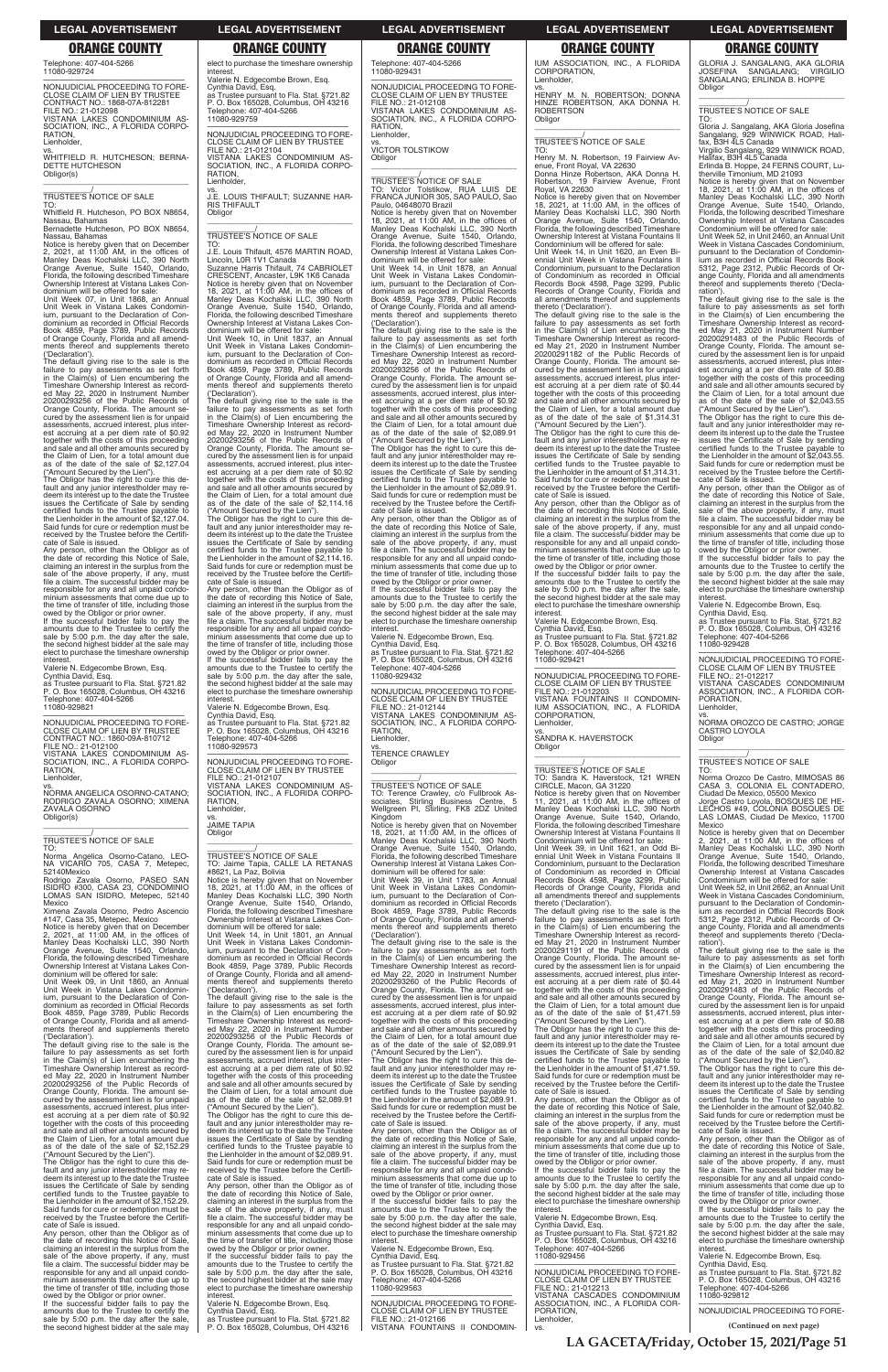**Page 52/LA GACETA/Friday, October 15, 2021**

RATION, **Lienholder** 

CLOSE CLAIM OF LIEN BY TRUSTEE CONTRACT NO.: 1804-06A-803173 FILE NO.: 21-012222 VISTANA LAKES CONDOMINIUM AS-SOCIATION, INC., A FLORIDA CORPO-

TO:<br>Eduardo Pevon. Eduardo Peyon, AVENIDA DEL LIB-ERTADOR GENERAL, SAN MARTIN, 6810 PISO 18, Buenos Aires, 1429 Ar-

vs. EDUARDO PEYON; DIANA DE ELIAS, AKA D. DE ELIAS Obligor(s) \_\_\_\_\_\_\_\_\_\_\_\_\_\_\_\_\_\_\_\_\_\_\_\_\_\_\_\_\_\_\_\_\_

\_\_\_\_\_\_\_\_\_\_\_/ TRUSTEE'S NOTICE OF SALE

gentina Diana De Elias, AKA D. De Elias, PA-RANA 608 OCTAVO DIESIOCHO PISO,

Buenos Aires, 1017 Argentina Notice is hereby given that on December 2, 2021, at 11:00 AM, in the offices of Manley Deas Kochalski LLC, 390 North Orange Avenue, Suite 1540, Orlando, Florida, the following described Timeshare Ownership Interest at Vistana Lakes Condominium will be offered for sale:

Unit Week 06, in Unit 1804, an Annual Unit Week in Vistana Lakes Condominium, pursuant to the Declaration of Condominium as recorded in Official Records Book 4859, Page 3789, Public Records of Orange County, Florida and all amendments thereof and supplements thereto ('Declaration').

owed by the Obligor or prior owner. If the successful bidder fails to pay the amounts due to the Trustee to certify the sale by 5:00 p.m. the day after the sale, the second highest bidder at the sale may elect to purchase the timeshare ownership **interest** 

The default giving rise to the sale is the failure to pay assessments as set forth<br>in the Claim(s) of Lien encumbering the<br>Timeshare Ownership Interest as recorded May 21, 2020 in Instrument Number<br>202002928894 of the Public Records of<br>Orange County, Florida. The a assessments, accrued interest, plus interest accruing at a per diem rate of \$0.91 together with the costs of this proceeding and sale and all other amounts secured by the Claim of Lien, for a total amount due as of the date of the sale of \$2,101.69

—————————————————— NONJUDICIAL PROCEEDING TO FORE-CLOSE CLAIM OF LIEN BY TRUSTEE CONTRACT NO.: 194344-26AP-811903<br>FILE NO.: 21-012223<br>VISTANA LAKES CONDOMINIUM AS-<br>SOCIATION, INC., A FLORIDA CORPO-

RATION, **Lienholder** 

Notice is hereby given that on December<br>2, 2021, at 11:00 AM, in the offices of<br>Manley Deas Kochalski LLC, 390 North<br>Orange Avenue, Suite 1540, Orlando,<br>Florida, the following described Timeshare Ownership Interest at Vistana Lakes Condominium will be offered for sale:

("Amount Secured by the Lien"). The Obligor has the right to cure this de-fault and any junior interestholder may redeem its interest up to the date the Trustee issues the Certificate of Sale by sending certified funds to the Trustee payable to the Lienholder in the amount of \$2,101.69. Said funds for cure or redemption must be received by the Trustee before the Certificate of Sale is issued.

Any person, other than the Obligor as of the date of recording this Notice of Sale, claiming an interest in the surplus from the sale of the above property, if any, must file a claim. The successful bidder may be responsible for any and all unpaid condo-minium assessments that come due up to the time of transfer of title, including those

Valerie N. Edgecombe Brown, Esq.

Cynthia David, Esq. as Trustee pursuant to Fla. Stat. §721.82 P. O. Box 165028, Columbus, OH 43216 Telephone: 407-404-5266 11080-929756

vs. FERNANDO TAGLE-CANELO Obligor  $\overline{\phantom{a}}$  ,  $\overline{\phantom{a}}$  ,  $\overline{\phantom{a}}$  ,  $\overline{\phantom{a}}$  ,  $\overline{\phantom{a}}$  ,  $\overline{\phantom{a}}$  ,  $\overline{\phantom{a}}$  ,  $\overline{\phantom{a}}$  ,  $\overline{\phantom{a}}$  ,  $\overline{\phantom{a}}$  ,  $\overline{\phantom{a}}$  ,  $\overline{\phantom{a}}$  ,  $\overline{\phantom{a}}$  ,  $\overline{\phantom{a}}$  ,  $\overline{\phantom{a}}$  ,  $\overline{\phantom{a}}$ 

vs. RAMON M. GONZALEZ; MICHELLE C. GONZALEZ Obligor(s) \_\_\_\_\_\_\_\_\_\_\_\_\_\_\_\_\_\_\_\_\_\_\_\_\_\_\_\_\_\_\_\_\_

Notice is hereby given that on November<br>18, 2021, at 11:00 AM, in the offices of<br>Manley Deas Kochalski LLC, 390 North<br>Orange Avenue, Suite 1540, Orlando,<br>Florida, the following described Timeshare<br>Ownership Interest at Vis dominium will be offered for sale:

# \_\_\_\_\_\_\_\_\_\_\_/ TRUSTEE'S NOTICE OF SALE

TO: Ramon M. Gonzalez, 6 HIGHPOINT ROAD, Holmdel, NJ 07733 Michelle C. Gonzalez, 6 HIGHPOINT ROAD, Holmdel, NJ 07733

Unit Week 26, in Unit 1943, an Annual Unit Week in Vistana Lakes Condominium, pursuant to the Declaration of Condominium as recorded in Official Records Book 4859, Page 3789, Public Records of Orange County, Florida and all amendments thereof and supplements thereto ('Declaration').

—————————————————— NONJUDICIAL PROCEEDING TO FORE-CLOSE CLAIM OF LIEN BY TRUSTEE CONTRACT NO.: 194645-31AP-814333 FILE NO.: 21-012233 VISTANA LAKES CONDOMINIUM AS-SOCIATION, INC., A FLORIDA CORPO-RATION, Lienholder

The default giving rise to the sale is the failure to pay assessments as set forth in the Claim(s) of Lien encumbering the Timeshare Ownership Interest as recorded May 22, 2020 in Instrument Number 20200293258 of the Public Records of Orange County, Florida. The amount secured by the assessment lien is for unpaid assessments, accrued interest, plus interest accruing at a per diem rate of \$1.09 together with the costs of this proceeding and sale and all other amounts secured by the Claim of Lien, for a total amount due as of the date of the sale of \$2,395.00 ("Amount Secured by the Lien"). The Obligor has the right to cure this default and any junior interestholder may redeem its interest up to the date the Trustee issues the Certificate of Sale by sending certified funds to the Trustee payable to the Lienholder in the amount of \$2,395.00. Said funds for cure or redemption must be received by the Trustee before the Certificate of Sale is issued. Any person, other than the Obligor as of the date of recording this Notice of Sale, claiming an interest in the surplus from the sale of the above property, if any, must file a claim. The successful bidder may be responsible for any and all unpaid condo-minium assessments that come due up to the time of transfer of title, including those owed by the Obligor or prior owner If the successful bidder fails to pay the amounts due to the Trustee to certify the sale by 5:00 p.m. the day after the sale, the second highest bidder at the sale may elect to purchase the timeshare ownership interest. Valerie N. Edgecombe Brown, Esq. Cynthia David, Esq. as Trustee pursuant to Fla. Stat. §721.82 P. O. Box 165028, Columbus, OH 43216 Telephone: 407-404-5266

11080-929816

—————————————————— NONJUDICIAL PROCEEDING TO FORE-CLOSE CLAIM OF LIEN BY TRUSTEE FILE NO.: 21-012228 VISTANA LAKES CONDOMINIUM AS-SOCIATION, INC., A FLORIDA CORPO-**RATION** Lienholder,

# \_\_\_\_\_\_\_\_\_\_\_/ TRUSTEE'S NOTICE OF SALE TO: Fernando Tagle-Canelo, MARIN 335, DEPTO. 720, Santiago, Chile

Unit Week 27, in Unit 1916, an Annual Unit Week in Vistana Lakes Condomin-ium, pursuant to the Declaration of Condominium as recorded in Official Records Book 4859, Page 3789, Public Records of Orange County, Florida and all amendments thereof and supplements thereto ('Declaration').

> Any person, other than the Obligor as of the date of recording this Notice of Sale,<br>claiming an interest in the surplus from the<br>sale of the above property, if any, must<br>file a claim. The successful bidder may be responsible for any and all unpaid condominium assessments that come due up to the time of transfer of title, including those

The default giving rise to the sale is the failure to pay assessments as set forth in the Claim(s) of Lien encumbering the Timeshare Ownership Interest as recorded May 22, 2020 in Instrument Number 20200293258 of the Public Records of Orange County, Florida. The amount se-cured by the assessment lien is for unpaid assessments, accrued interest, plus interest accruing at a per diem rate of \$1.09 together with the costs of this proceeding and sale and all other amounts secured by the Claim of Lien, for a total amount due as of the date of the sale of \$2,377.89

("Amount Secured by the Lien"). The Obligor has the right to cure this default and any junior interestholder may redeem its interest up to the date the Trustee issues the Certificate of Sale by sending certified funds to the Trustee payable to the Lienholder in the amount of \$2,377.89. Said funds for cure or redemption must be received by the Trustee before the Certificate of Sale is issued.

> The default giving rise to the sale is the failure to pay assessments as set forth in the Claim(s) of Lien encumbering the Timeshare Ownership Interest as record-ed May 22, 2020 in Instrument Number 20200293259 of the Public Records of Orange County, Florida. The amount se-cured by the assessment lien is for unpaid assessments, accrued interest, plus interest accruing at a per diem rate of \$1.09 together with the costs of this proceeding<br>and sale and all other amounts secured by and sale and all other amounts secured by the Claim of Lien, for a total amount due as of the date of the sale of \$2,393.15 ("Amount Secured by the Lien"). The Obligor has the right to cure this default and any junior interestholder may redeem its interest up to the date the Trustee issues the Certificate of Sale by sending certified funds to the Trustee payable to the Lienholder in the amount of \$2,393.15. Said funds for cure or redemption must be received by the Trustee before the Certificate of Sale is issued. Any person, other than the Obligor as of the date of recording this Notice of Sale,<br>claiming an interest in the surplus from the<br>sale of the above property, if any, must<br>file a claim. The successful bidder may be responsible for any and all unpaid condominium assessments that come due up to the time of transfer of title, including those owed by the Obligor or prior owner. If the successful bidder fails to pay the amounts due to the Trustee to certify the sale by 5:00 p.m. the day after the sale, the second highest bidder at the sale may elect to purchase the timeshare ownership interest. Valerie N. Edgecombe Brown, Esq. Cynthia David, Esq. as Trustee pursuant to Fla. Stat. §721.82 P. O. Box 165028, Columbus, OH 43216 Telephone: 407-404-5266 11080-929788 —————————————————— NONJUDICIAL PROCEEDING TO FORE-CLOSE CLAIM OF LIEN BY TRUSTEE FILE NO.: 21-012303 VISTANA CASCADES CONDOMINIUM ASSOCIATION, INC., A FLORIDA COR-PORATION, Lienholder, **Obligor**

Any person, other than the Obligor as of the date of recording this Notice of Sale, claiming an interest in the surplus from the sale of the above property, if any, must file a claim. The successful bidder may be responsible for any and all unpaid condominium assessments that come due up to the time of transfer of title, including those

owed by the Obligor or prior owner. If the successful bidder fails to pay the amounts due to the Trustee to certify the sale by 5:00 p.m. the day after the sale, the second highest bidder at the sale may elect to purchase the timeshare ownership interest.

Valerie N. Edgecombe Brown, Esq.

Cynthia David, Esq. as Trustee pursuant to Fla. Stat. §721.82 P. O. Box 165028, Columbus, OH 43216 Telephone: 407-404-5266 11080-929572

vs. MEGAN LUDI Obligor(s)

### \_\_\_\_\_\_\_\_\_\_\_\_\_\_\_\_\_\_\_\_\_\_\_\_\_\_\_\_\_\_\_\_\_ \_\_\_\_\_\_\_\_\_\_\_/ TRUSTEE'S NOTICE OF SALE TO: Megan Ludi, 25 BAKERSKLOOF ROAD, JONKERSKLOOGTE, Cape

Notice is hereby given that on December<br>2, 2021, at 11:00 AM, in the offices of<br>Manley Deas Kochalski LLC, 390 North<br>Orange Avenue, Suite 1540, Orlando,<br>Florida, the following described Timeshare Ownership Interest at Vistana Cascades Condominium will be offered for sale:

Town, 7130 South Africa Notice is hereby given that on December 2, 2021, at 11:00 AM, in the offices of Manley Deas Kochalski LLC, 390 North Orange Avenue, Suite 1540, Orlando, Florida, the following described Timeshare Ownership Interest at Vistana Lakes Condominium will be offered for sale: Unit Week 31, in Unit 1946, an Annual Unit Week in Vistana Lakes Condomin-ium, pursuant to the Declaration of Con-

dominium as recorded in Official Records Book 4859, Page 3789, Public Records of Orange County, Florida and all amendments thereof and supplements thereto ('Declaration').

vs. JUAN DIAZ **Obligor** 

The default giving rise to the sale is the failure to pay assessments as set forth in the Claim(s) of Lien encumbering the Timeshare Ownership Interest as recorded May 22, 2020 in Instrument Number 20200293259 of the Public Records of Orange County, Florida. The amount secured by the assessment lien is for unpaid assessments, accrued interest, plus interest accruing at a per diem rate of \$1.09 together with the costs of this proceeding and sale and all other amounts secured by the Claim of Lien, for a total amount due as of the date of the sale of \$2,393.15 ("Amount Secured by the Lien"). The Obligor has the right to cure this default and any junior interestholder may re-deem its interest up to the date the Trustee issues the Certificate of Sale by sending certified funds to the Trustee payable to the Lienholder in the amount of \$2,393.15. Said funds for cure or redemption must be received by the Trustee before the Certificate of Sale is issued. Any person, other than the Obligor as of the date of recording this Notice of Sale, claiming an interest in the surplus from the sale of the above property, if any, must file a claim. The successful bidder may be responsible for any and all unpaid condominium assessments that come due up to the time of transfer of title, including those

Notice is hereby given that on November<br>18, 2021, at 11:00 AM, in the offices of<br>Manley Deas Kochalski LLC, 390 North<br>Orange Avenue, Suite 1540, Orlando,<br>Florida, the following described Timeshare Ownership Interest at Vistana Cascades

owed by the Obligor or prior owner. If the successful bidder fails to pay the amounts due to the Trustee to certify the sale by 5:00 p.m. the day after the sale the second highest bidder at the sale may elect to purchase the timeshare ownership interest.

Valerie N. Edgecombe Brown, Esq. Cynthia David, Esq. as Trustee pursuant to Fla. Stat. §721.82 P. O. Box 165028, Columbus, OH 43216 Telephone: 407-404-5266

11080-929834

—————————————————— NONJUDICIAL PROCEEDING TO FORE-CLOSE CLAIM OF LIEN BY TRUSTEE FILE NO.: 21-012234 VISTANA CASCADES CONDOMINIUM ASSOCIATION, INC., A FLORIDA COR-PORATION,

vs. FRANCISCO J. CASTILLO, AKA JAVIER CASTILLO GIL; CLAUDIA V. CHAPA **Obligor** \_\_\_\_\_\_\_\_\_\_\_\_\_\_\_\_\_\_\_\_\_\_\_\_\_\_\_\_\_\_\_\_\_

### \_\_\_\_\_\_\_\_\_\_\_/ TRUSTEE'S NOTICE OF SALE TO:

Notice is hereby given that on November<br>18, 2021, at 11:00 AM, in the offices of<br>Manley Deas Kochalski LLC, 390 North<br>Orange Avenue, Suite 1540, Orlando,<br>Florida, the following described Timeshare Ownership Interest at Vistana Cascades

Condominium will be offered for sale: Unit Week 47, in Unit 2754, an Annual Unit Week in Vistana Cascades Condominium, pursuant to the Declaration of Condomin-

Francisco J. Castillo, AKA Javier Castillo Gil, Ave San Bernabe 370 Casa 2, San Jeronimo Lidice, San Jeronimo Lidice, Ciudad De Mexico, 10200 Mexico Claudia V. Chapa, Duxx Graduate School, Calzada Del Valle 106OTE, Garza Garcia, 66220 Mexico

Notice is hereby given that on November 18, 2021, at 11:00 AM, in the offices of Manley Deas Kochalski LLC, 390 North Orange Avenue, Suite 1540, Orlando, Florida, the following described Timeshare Ownership Interest at Vistana Cascades Condominium will be offered for sale: Unit Week 47, in Unit 2225, an Annual Unit

Week in Vistana Cascades Condominium, pursuant to the Declaration of Condomin ium as recorded in Official Records Book 5312, Page 2312, Public Records of Orange County, Florida and all amendments thereof and supplements thereto ('Declaration').

> owed by the Obligor or prior owner. If the successful bidder fails to pay the amounts due to the Trustee to certify the sale by 5:00 p.m. the day after the sale, the second highest bidder at the sale may elect to purchase the timeshare ownership **interest**

The default giving rise to the sale is the failure to pay assessments as set forth in the Claim(s) of Lien encumbering the Timeshare Ownership Interest as record-ed May 21, 2020 in Instrument Number 20200291981 of the Public Records of Orange County, Florida. The amount se-cured by the assessment lien is for unpaid assessments, accrued interest, plus interest accruing at a per diem rate of \$0.88 together with the costs of this proceeding and sale and all other amounts secured by the Claim of Lien, for a total amount due as of the date of the sale of \$2,029.50

> —————————————————— NONJUDICIAL PROCEEDING TO FORE-CLOSE CLAIM OF LIEN BY TRUSTEE FILE NO.: 21-012336 VISTANA LAKES CONDOMINIUM AS-SOCIATION, INC., A FLORIDA CORPO-**RATION**

 $\overline{\phantom{a}}$  , and the set of the set of the set of the set of the set of the set of the set of the set of the set of the set of the set of the set of the set of the set of the set of the set of the set of the set of the s \_\_\_\_\_\_\_\_\_\_\_/ TRUSTEE'S NOTICE OF SALE TO: Hugo F. Chavez, 5 AVENIDA 7-00 ZONA 1, Huehuetenango, Guatemala

Notice is hereby given that on November<br>18, 2021, at 11:00 AM, in the offices of<br>Manley Deas Kochalski LLC, 390 North<br>Orange Avenue, Suite 1540, Orlando,<br>Florida, the following described Timeshare

("Amount Secured by the Lien"). The Obligor has the right to cure this de-fault and any junior interestholder may redeem its interest up to the date the Trustee issues the Certificate of Sale by sending certified funds to the Trustee payable to the Lienholder in the amount of \$2,029.50. Said funds for cure or redemption must be received by the Trustee before the Certificate of Sale is issued.

owed by the Obligor or prior owner. If the successful bidder fails to pay the amounts due to the Trustee to certify the sale by 5:00 p.m. the day after the sale. the second highest bidder at the sale may elect to purchase the timeshare ownership interest.

Valerie N. Edgecombe Brown, Esq.

Cynthia David, Esq. as Trustee pursuant to Fla. Stat. §721.82 P. O. Box 165028, Columbus, OH 43216 Telephone: 407-404-5266 11080-929442

—————————————————— NONJUDICIAL PROCEEDING TO FORE-CLOSE CLAIM OF LIEN BY TRUSTEE CONTRACT NO.: 194645-32AP-814332 FILE NO.: 21-012235 VISTANA LAKES CONDOMINIUM AS-SOCIATION, INC., A FLORIDA CORPO-RATION,

vs. MEGAN LUDI

**Lienholder** 

Obligor(s) \_\_\_\_\_\_\_\_\_\_\_\_\_\_\_\_\_\_\_\_\_\_\_\_\_\_\_\_\_\_\_\_\_

# \_\_\_\_\_\_\_\_\_\_\_/ TRUSTEE'S NOTICE OF SALE

TO: Megan Ludi, 25 BAKERSKLOOF ROAD, JONKERSKLOOGTE, Cape Town, 7130 South Africa Notice is hereby given that on December 2, 2021, at 11:00 AM, in the offices of Manley Deas Kochalski LLC, 390 North Orange Avenue, Suite 1540, Orlando, Florida, the following described Timeshare Ownership Interest at Vistana Lakes Condominium will be offered for sale:

Unit Week 32, in Unit 1946, an Annual Unit Week in Vistana Lakes Condominium, pursuant to the Declaration of Condominium as recorded in Official Records Book 4859, Page 3789, Public Records of Orange County, Florida and all amendments thereof and supplements thereto ('Declaration').

vs. STEPHEN R. COWINS; NICOLA M. CO-WINS **Obligor** \_\_\_\_\_\_\_\_\_\_\_\_\_\_\_\_\_\_\_\_\_\_\_\_\_\_\_\_\_\_\_\_\_

# \_\_\_\_\_\_\_\_\_\_\_/ TRUSTEE'S NOTICE OF SALE

TO: Stephen R. Cowins, 7 BROWNING WAY, Heston, TW59BG United Kingdom Nicola M. Cowins, 7 BROWNING WAY, Heston, TW59BG United Kingdom

Unit Week 18, in Unit 2325, an Annual Unit Week in Vistana Cascades Condominium, pursuant to the Declaration of Condominium as recorded in Official Records Book 5312, Page 2312, Public Records of Orange County, Florida and all amendments thereof and supplements thereto ('Declaration').

The default giving rise to the sale is the failure to pay assessments as set forth in the Claim(s) of Lien encumbering the Timeshare Ownership Interest as recorded May 21, 2020 in Instrument Number 20200291959 of the Public Records of Orange County, Florida. The amount se-cured by the assessment lien is for unpaid assessments, accrued interest, plus interest accruing at a per diem rate of \$0.42 together with the costs of this proceeding and sale and all other amounts secured by the Claim of Lien, for a total amount due as of the date of the sale of \$1,313.77

("Amount Secured by the Lien"). The Obligor has the right to cure this de-fault and any junior interestholder may re-deem its interest up to the date the Trustee issues the Certificate of Sale by sending certified funds to the Trustee payable to the Lienholder in the amount of \$1,313.77. Said funds for cure or redemption must be received by the Trustee before the Certificate of Sale is issued.

Any person, other than the Obligor as of the date of recording this Notice of Sale, claiming an interest in the surplus from the sale of the above property, if any, must file a claim. The successful bidder may be responsible for any and all unpaid condominium assessments that come due up to the time of transfer of title, including those

owed by the Obligor or prior owner. If the successful bidder fails to pay the amounts due to the Trustee to certify the sale by 5:00 p.m. the day after the sale, the second highest bidder at the sale may elect to purchase the timeshare ownership

interest.

Valerie N. Edgecombe Brown, Esq. Cynthia David, Esq. as Trustee pursuant to Fla. Stat. §721.82 P. O. Box 165028, Columbus, OH 43216 Telephone: 407-404-5266 11080-929779

—————————————————— NONJUDICIAL PROCEEDING TO FORE-CLOSE CLAIM OF LIEN BY TRUSTEE FILE NO.: 21-012313 VISTANA CASCADES CONDOMINIUM ASSOCIATION, INC., A FLORIDA COR-PORATION, Lienholder,

### \_\_\_\_\_\_\_\_\_\_\_\_\_\_\_\_\_\_\_\_\_\_\_\_\_\_\_\_\_\_\_\_\_ \_\_\_\_\_\_\_\_\_\_\_/ TRUSTEE'S NOTICE OF SALE TO: Juan Diaz, 34 MERRIMACK STREET, Methuen, MA 01844-7716

Condominium will be offered for sale: Unit Week 19, in Unit 2557, an Annual Unit Week in Vistana Cascades Condominium, pursuant to the Declaration of Condomin ium as recorded in Official Records Book 5312, Page 2312, Public Records of Or-ange County, Florida and all amendments thereof and supplements thereto ('Declaration').

The default giving rise to the sale is the failure to pay assessments as set forth<br>Timeshare Ownership Interest as record-<br>Ed May 21, 2020 in Instrument Number<br>ed May 21, 2020 in Instrument Number<br>20200291959 of the Public Records of Orange County, Florida. The amount se-cured by the assessment lien is for unpaid assessments, accrued interest, plus interest accruing at a per diem rate of \$0.42 together with the costs of this proceeding and sale and all other amounts secured by the Claim of Lien, for a total amount due as of the date of the sale of \$1,266.15

### **LEGAL ADVERTISEMENT LEGAL ADVERTISEMENT LEGAL ADVERTISEMENT LEGAL ADVERTISEMENT LEGAL ADVERTISEMENT**

### **ORANGE COUNTY ORANGE COUNTY ORANGE COUNTY ORANGE COUNTY ORANGE COUNTY**

TO: Margie Nunez, Calle Francisco Del Rosario Sanchez Torre Trinidad Apt. A5 Sector La Tri, Itaria, Santiago, 51000 Dominican Republic

ium as recorded in Official Records Book 5312, Page 2312, Public Records of Orange County, Florida and all amendments thereof and supplements thereto ('Declaration').

The default giving rise to the sale is the failure to pay assessments as set forth in the Claim(s) of Lien encumbering the Timeshare Ownership Interest as record-ed May 21, 2020 in Instrument Number 20200291981 of the Public Records of Orange County, Florida. The amount se-cured by the assessment lien is for unpaid assessments, accrued interest, plus interest accruing at a per diem rate of \$0.88 together with the costs of this proceeding and sale and all other amounts secured by the Claim of Lien, for a total amount due as of the date of the sale of \$2,010.54

("Amount Secured by the Lien"). The Obligor has the right to cure this de-fault and any junior interestholder may redeem its interest up to the date the Trustee issues the Certificate of Sale by sending certified funds to the Trustee payable to the Lienholder in the amount of \$2,010.54. Said funds for cure or redemption must be received by the Trustee before the Certificate of Sale is issued.

Any person, other than the Obligor as of the date of recording this Notice of Sale,<br>claiming an interest in the surplus from the<br>sale of the above property, if any, must<br>file a claim. The successful bidder may be responsible for any and all unpaid condo-minium assessments that come due up to the time of transfer of title, including those

("Amount Secured by the Lien"). The Obligor has the right to cure this default and any junior interestholder may re-<br>deem its interest up to the date the Trustee deem its interest up to the date the Trustee issues the Certificate of Sale by sending certified funds to the Trustee payable to the Lienholder in the amount of \$1,266.15. Said funds for cure or redemption must be received by the Trustee before the Certificate of Sale is issued. Any person, other than the Obligor as of the date of recording this Notice of Sale, claiming an interest in the surplus from the sale of the above property, if any, must file a claim. The successful bidder may be responsible for any and all unpaid condominium assessments that come due up to the time of transfer of title, including those owed by the Obligor or prior owner. If the successful bidder fails to pay the amounts due to the Trustee to certify the sale by 5:00 p.m. the day after the sale, the second highest bidder at the sale may elect to purchase the timeshare ownership<br>interest. interest. Valerie N. Edgecombe Brown, Esq. Cynthia David, Esq. as Trustee pursuant to Fla. Stat. §721.82 P. O. Box 165028, Columbus, OH 43216 Telephone: 407-404-5266 11080-929561 —————————————————— NONJUDICIAL PROCEEDING TO FORE-CLOSE CLAIM OF LIEN BY TRUSTEE FILE NO.: 21-012325 VISTANA CASCADES CONDOMINIUM ASSOCIATION, INC., A FLORIDA COR-PORATION, Lienholder, vs. MARGIE NUNEZ \_\_\_\_\_\_\_\_\_\_\_\_\_\_\_\_\_\_\_\_\_\_\_\_\_\_\_\_\_\_\_\_\_ \_\_\_\_\_\_\_\_\_\_\_/ TRUSTEE'S NOTICE OF SALE **(Continued on next page)** cate of Sale is issued. Any person, other than the Obligor as of the date of recording this Notice of Sale, claiming an interest in the surplus from the sale of the above property, if any, must file a claim. The successful bidder may be responsible for any and all unpaid condominium assessments that come due up to the time of transfer of title, including those owed by the Obligor or prior owner If the successful bidder fails to pay the amounts due to the Trustee to certify the sale by 5:00 p.m. the day after the sale, the second highest bidder at the sale may elect to purchase the timeshare ownership interest. Valerie N. Edgecombe Brown, Esq. Cynthia David, Esq. as Trustee pursuant to Fla. Stat. §721.82 P. O. Box 165028, Columbus, OH 43216 Telephone: 407-404-5266 11080-929400 —————————————————— NONJUDICIAL PROCEEDING TO FORE-CLOSE CLAIM OF LIEN BY TRUSTEE CONTRACT NO.: 1841-39A-810234 FILE NO.: 21-012338 VISTANA LAKES CONDOMINIUM AS-SOCIATION, INC., A FLORIDA CORPO-RATION, Lienholder, vs. TERENCE CRAWLEY Obligor(s) \_\_\_\_\_\_\_\_\_\_\_\_\_\_\_\_\_\_\_\_\_\_\_\_\_\_\_\_\_\_\_\_\_ \_\_\_\_\_\_\_\_\_\_\_/ TRUSTEE'S NOTICE OF SALE TO: Terence Crawley, C/O Fullbrook Associates, Stirling Business Centre, 5 Wellgreen PI, Stirling, FK8 2DZ United Kingdom Notice is hereby given that on December

Valerie N. Edgecombe Brown, Esq. Cynthia David, Esq. as Trustee pursuant to Fla. Stat. §721.82 P. O. Box 165028, Columbus, OH 43216 Telephone: 407-404-5266 11080-929410

vs. HUGO F. CHAVEZ Obligor

Ownership Interest at Vistana Lakes Condominium will be offered for sale:

Unit Week 42, in Unit 1876, an Annual Unit Week in Vistana Lakes Condomin-ium, pursuant to the Declaration of Condominium as recorded in Official Records Book 4859, Page 3789, Public Records of Orange County, Florida and all amendments thereof and supplements thereto

('Declaration').

The default giving rise to the sale is the failure to pay assessments as set forth in the Claim(s) of Lien encumbering the Timeshare Ownership Interest as record-ed May 22, 2020 in Instrument Number 20200293261 of the Public Records of Orange County, Florida. The amount secured by the assessment lien is for unpaid assessments, accrued interest, plus interest accruing at a per diem rate of \$0.92 together with the costs of this proceeding and sale and all other amounts secured by the Claim of Lien, for a total amount due as of the date of the sale of \$2,089.91

("Amount Secured by the Lien"). The Obligor has the right to cure this default and any junior interestholder may re-deem its interest up to the date the Trustee issues the Certificate of Sale by sending certified funds to the Trustee payable to the Lienholder in the amount of \$2,089.91. Said funds for cure or redemption must be received by the Trustee before the Certifi-

Lienholder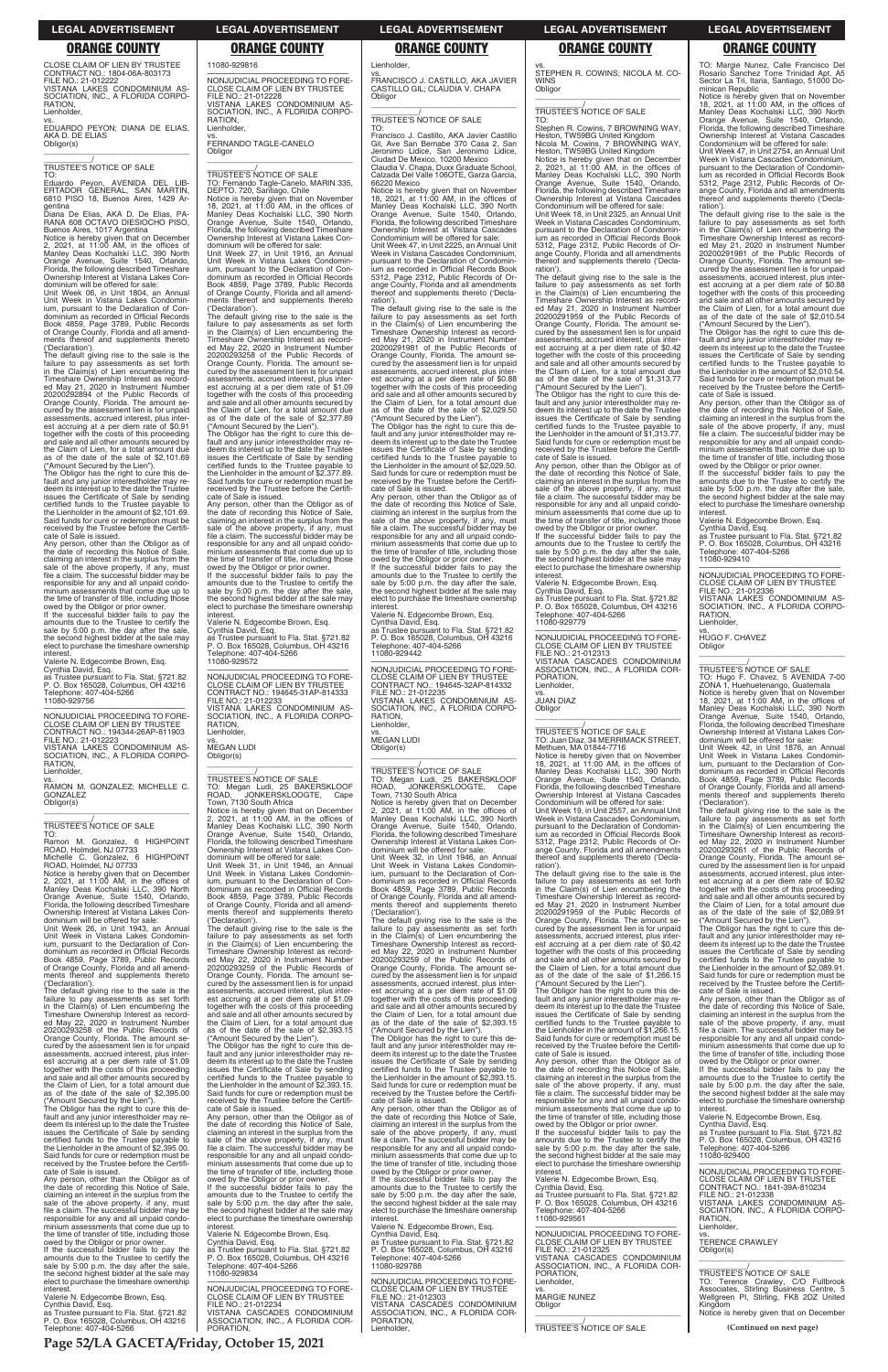2, 2021, at 11:00 AM, in the offices of Manley Deas Kochalski LLC, 390 North Orange Avenue, Suite 1540, Orlando, Florida, the following described Timeshare Ownership Interest at Vistana Lakes Con-

dominium will be offered for sale: Unit Week 39, in Unit 1841, an Annual Unit Week in Vistana Lakes Condominium, pursuant to the Declaration of Condominium as recorded in Official Records Book 4859, Page 3789, Public Records of Orange County, Florida and all amendments thereof and supplements thereto ('Declaration').

The default giving rise to the sale is the failure to pay assessments as set forth in the Claim(s) of Lien encumbering the Timeshare Ownership Interest as record-ed May 22, 2020 in Instrument Number 20200293260 of the Public Records of Orange County, Florida. The amount se-cured by the assessment lien is for unpaid assessments, accrued interest, plus interest accruing at a per diem rate of \$0.92 together with the costs of this proceeding and sale and all other amounts secured by the Claim of Lien, for a total amount due as of the date of the sale of \$2,102.79 ("Amount Secured by the Lien").

—————————————————— NONJUDICIAL PROCEEDING TO FORE-CLOSE CLAIM OF LIEN BY TRUSTEE FILE NO.: 21-012344 VISTANA LAKES CONDOMINIUM AS-SOCIATION, INC., A FLORIDA CORPO-**RATION** 

The Obligor has the right to cure this de-fault and any junior interestholder may redeem its interest up to the date the Trustee issues the Certificate of Sale by sending certified funds to the Trustee payable to the Lienholder in the amount of \$2,102.79. Said funds for cure or redemption must be received by the Trustee before the Certificate of Sale is issued.

Any person, other than the Obligor as of the date of recording this Notice of Sale, claiming an interest in the surplus from the sale of the above property, if any, must file a claim. The successful bidder may be responsible for any and all unpaid condominium assessments that come due up to the time of transfer of title, including those owed by the Obligor or prior owner.

If the successful bidder fails to pay the amounts due to the Trustee to certify the sale by 5:00 p.m. the day after the sale, the second highest bidder at the sale may elect to purchase the timeshare ownership interest.

Valerie N. Edgecombe Brown, Esq. Cynthia David, Esq. as Trustee pursuant to Fla. Stat. §721.82 P. O. Box 165028, Columbus, OH 43216 Telephone: 407-404-5266 11080-929780

Lienholder, vs.

SERGIO G. BARNABO; CELIA F. GON-ZALEZ **Obligor** \_\_\_\_\_\_\_\_\_\_\_\_\_\_\_\_\_\_\_\_\_\_\_\_\_\_\_\_\_\_\_\_\_

\_\_\_\_\_\_\_\_\_\_\_/ TRUSTEE'S NOTICE OF SALE

TO: Sergio G. Barnabo, INFANTEA MER-CEDES DE SAN MARTIN, #54, Mendoza, 50501 Argentina Celia F. Gonzalez, INFANTO DE SAN,

MARTIN #54, Mendoza, Argentina Notice is hereby given that on December 2, 2021, at 11:00 AM, in the offices of Manley Deas Kochalski LLC, 390 North Orange Avenue, Suite 1540, Orlando, Florida, the following described Timeshare Ownership Interest at Vistana Lakes Con-

dominium will be offered for sale: Unit Week 33, in Unit 1833, an Annual Unit Week in Vistana Lakes Condominium, pursuant to the Declaration of Con-dominium as recorded in Official Records Book 4859, Page 3789, Public Records of Orange County, Florida and all amendments thereof and supplements thereto ('Declaration').

Any person, other than the Obligor as of the date of recording this Notice of Sale, claiming an interest in the surplus from the sale of the above property, if any, must file a claim. The successful bidder may be responsible for any and all unpaid condo-minium assessments that come due up to the time of transfer of title, including those owed by the Obligor or prior owner

The default giving rise to the sale is the failure to pay assessments as set forth in the Claim(s) of Lien encumbering the Timeshare Ownership Interest as record-ed May 22, 2020 in Instrument Number 20200293259 of the Public Records of Orange County, Florida. The amount se-cured by the assessment lien is for unpaid assessments, accrued interest, plus interest accruing at a per diem rate of \$0.92 together with the costs of this proceeding and sale and all other amounts secured by the Claim of Lien, for a total amount due as of the date of the sale of \$2,127.04 If the successful bidder fails to pay the amounts due to the Trustee to certify the sale by 5:00 p.m. the day after the sale, the second highest bidder at the sale may elect to purchase the timeshare ownership **interest** 

("Amount Secured by the Lien"). The Obligor has the right to cure this de-fault and any junior interestholder may redeem its interest up to the date the Trustee issues the Certificate of Sale by sending certified funds to the Trustee payable to the Lienholder in the amount of \$2,127.04. Said funds for cure or redemption must be received by the Trustee before the Certificate of Sale is issued.

Any person, other than the Obligor as of the date of recording this Notice of Sale,

The Obligor has the right to cure this default and any junior interestholder may re-deem its interest up to the date the Trustee issues the Certificate of Sale by sending certified funds to the Trustee payable to the Lienholder in the amount of \$2,127.04. Said funds for cure or redemption must be received by the Trustee before the Certifi-

Guatemala Notice is hereby given that on November 18, 2021, at 11:00 AM, in the offices of Manley Deas Kochalski LLC, 390 North Orange Avenue, Suite 1540, Orlando, Florida, the following described Timeshare Ownership Interest at Vistana Lakes Condominium will be offered for sale:

Unit Week 05, in Unit 1857, an Annual Unit Week in Vistana Lakes Condominium, pursuant to the Declaration of Condominium as recorded in Official Records Book 4859, Page 3789, Public Records of Orange County, Florida and all amendments thereof and supplements thereto ('Declaration').

> The Obligor has the right to cure this default and any junior interestholder may re-deem its interest up to the date the Trustee issues the Certificate of Sale by sending certified funds to the Trustee payable to the Lienholder in the amount of \$2,102.79. Said funds for cure or redemption must be received by the Trustee before the Certificate of Sale is issued.

The default giving rise to the sale is the failure to pay assessments as set forth in the Claim(s) of Lien encumbering the Timeshare Ownership Interest as record-ed May 21, 2020 in Instrument Number 20200292894 of the Public Records of Orange County, Florida. The amount se-cured by the assessment lien is for unpaid assessments, accrued interest, plus interest accruing at a per diem rate of \$0.92 together with the costs of this proceeding and sale and all other amounts secured by the Claim of Lien, for a total amount due as of the date of the sale of \$2,095.23

> vs. JORGE FARACO; MIRTA DO JUSTO CARDOZO Obligor(s)  $\overline{\phantom{a}}$  ,  $\overline{\phantom{a}}$  ,  $\overline{\phantom{a}}$  ,  $\overline{\phantom{a}}$  ,  $\overline{\phantom{a}}$  ,  $\overline{\phantom{a}}$  ,  $\overline{\phantom{a}}$  ,  $\overline{\phantom{a}}$  ,  $\overline{\phantom{a}}$  ,  $\overline{\phantom{a}}$  ,  $\overline{\phantom{a}}$  ,  $\overline{\phantom{a}}$  ,  $\overline{\phantom{a}}$  ,  $\overline{\phantom{a}}$  ,  $\overline{\phantom{a}}$  ,  $\overline{\phantom{a}}$

("Amount Secured by the Lien"). The Obligor has the right to cure this de-fault and any junior interestholder may redeem its interest up to the date the Trustee issues the Certificate of Sale by sending certified funds to the Trustee payable to the Lienholder in the amount of \$2,095.23. Said funds for cure or redemption must be received by the Trustee before the Certificate of Sale is issued.

Valerie N. Edgecombe Brown, Esq. Cynthia David, Esq. as Trustee pursuant to Fla. Stat. §721.82 P. O. Box 165028, Columbus, OH 43216 Telephone: 407-404-5266 11080-929450

—————————————————— NONJUDICIAL PROCEEDING TO FORE-CLOSE CLAIM OF LIEN BY TRUSTEE FILE NO.: 21-012352 VISTANA LAKES CONDOMINIUM AS-SOCIATION, INC., A FLORIDA CORPO-RATION, Lienholder,

vs. ISABEL CRISTINA ALVARES; MAURO LUIS ALMEIDA DOS ANJOS Obligor \_\_\_\_\_\_\_\_\_\_\_\_\_\_\_\_\_\_\_\_\_\_\_\_\_\_\_\_\_\_\_\_\_

### \_\_\_\_\_\_\_\_\_\_\_/ TRUSTEE'S NOTICE OF SALE TO:

Isabel Cristina Alvares, AVENIDA PARKINSON, 35 APTO 503, Barueri,

06465136 Brazil Mauro Luis Almeida Dos Anjos, ALAM-EDA DOS PAVOES, 19-SETOR 2, Ara-coiaba Da Serra, 18190-000 Brazil Notice is hereby given that on December 2, 2021, at 11:00 AM, in the offices of Manley Deas Kochalski LLC, 390 North Orange Avenue, Suite 1540, Orlando, Florida, the following described Timeshare Ownership Interest at Vistana Lakes Con-

dominium will be offered for sale: Unit Week 25, in Unit 1856, an Annual Unit Week in Vistana Lakes Condomin-ium, pursuant to the Declaration of Condominium as recorded in Official Records Book 4859, Page 3789, Public Records of Orange County, Florida and all amendments thereof and supplements thereto ('Declaration').

the date of recording this Notice of Sale, claiming an interest in the surplus from the sale of the above property, if any, must file a claim. The successful bidder may be responsible for any and all unpaid condo-minium assessments that come due up to the time of transfer of title, including those

The default giving rise to the sale is the failure to pay assessments as set forth in the Claim(s) of Lien encumbering the Timeshare Ownership Interest as recorded May 22, 2020 in Instrument Number 20200293258 of the Public Records of Orange County, Florida. The amount secured by the assessment lien is for unpaid assessments, accrued interest, plus interest accruing at a per diem rate of \$0.92 together with the costs of this proceeding and sale and all other amounts secured by the Claim of Lien, for a total amount due as of the date of the sale of \$2,127.04 ("Amount Secured by the Lien").

vs. FRANCISCO CHAJON **Obligor** 

 $\overline{\phantom{a}}$  , and the set of the set of the set of the set of the set of the set of the set of the set of the set of the set of the set of the set of the set of the set of the set of the set of the set of the set of the s

The default giving rise to the sale is the failure to pay assessments as set forth in the Claim(s) of Lien encumbering the Timeshare Ownership Interest as record-ed May 22, 2020 in Instrument Number 20200293257 of the Public Records of Orange County, Florida. The amount se-cured by the assessment lien is for unpaid assessments, accrued interest, plus interest accruing at a per diem rate of \$0.92 together with the costs of this proceeding and sale and all other amounts secured by the Claim of Lien, for a total amount due as of the date of the sale of \$2,070.98 ("Amount Secured by the Lien").

2, 2021, at 11:00 AM, in the offices of Manley Deas Kochalski LLC, 390 North Orange Avenue, Suite 1540, Orlando, Florida, the following described Timeshare Ownership Interest at Vistana Lakes Condominium will be offered for sale:

Unit Week 14, in Unit 1884, an Annual Unit Week in Vistana Lakes Condomin-ium, pursuant to the Declaration of Condominium as recorded in Official Records Book 4859, Page 3789, Public Records of Orange County, Florida and all amendments thereof and supplements thereto ('Declaration'). The default giving rise to the sale is the

failure to pay assessments as set forth in the Claim(s) of Lien encumbering the Timeshare Ownership Interest as recorded May 22, 2020 in Instrument Number 20200293256 of the Public Records of Orange County, Florida. The amount secured by the assessment lien is for unpaid assessments, accrued interest, plus interest accruing at a per diem rate of \$0.92 together with the costs of this proceeding and sale and all other amounts secured by the Claim of Lien, for a total amount due as of the date of the sale of \$2,102.79 ("Amount Secured by the Lien").

> TO: orge O. Ramos, JOSE DEMARIA 4450

Any person, other than the Obligor as of the date of recording this Notice of Sale, claiming an interest in the surplus from the sale of the above property, if any, must file a claim. The successful bidder may be responsible for any and all unpaid condominium assessments that come due up to the time of transfer of title, including those owed by the Obligor or prior owner. If the successful bidder fails to pay the

amounts due to the Trustee to certify the sale by 5:00 p.m. the day after the sale, the second highest bidder at the sale may elect to purchase the timeshare ownership interest. Valerie N. Edgecombe Brown, Esq.

Cynthia David, Esq. as Trustee pursuant to Fla. Stat. §721.82 P. O. Box 165028, Columbus, OH 43216 Telephone: 407-404-5266 11080-929739

—————————————————— NONJUDICIAL PROCEEDING TO FORE-CLOSE CLAIM OF LIEN BY TRUSTEE CONTRACT NO.: 1911-51AO-817254 FILE NO.: 21-012357 VISTANA LAKES CONDOMINIUM AS-SOCIATION, INC., A FLORIDA CORPO-RATION, Lienholder,

# \_\_\_\_\_\_\_\_\_\_\_/ TRUSTEE'S NOTICE OF SALE

TO: Jorge Faraco, CALLE HABANA 4399, Capital Federal 1419, Argentina Mirta Do Justo Cardozo, CALLE HABANA

4399, Capital Federal 1419, Argentina Notice is hereby given that on Decem-ber 2, 2021,at 11:00 AM, in the offices of Manley Deas Kochalski LLC, 390 North Orange Avenue, Suite 1540, Orlando, Florida, the following described Timeshare Ownership Interest at Vistana Lakes Condominium will be offered for sale:

Unit Week 51, in Unit 1911, an Annual Unit Week in Vistana Lakes Condomin-ium, pursuant to the Declaration of Condominium as recorded in Official Records Book 4859, Page 3789, Public Records of Orange County, Florida and all amendments thereof and supplements thereto ('Declaration').

The default giving rise to the sale is the failure to pay assessments as set forth in the Claim(s) of Lien encumbering the Timeshare Ownership Interest as recorded May 22, 2020 in Instrument Number 20200293262 of the Public Records of Orange County, Florida. The amount secured by the assessment lien is for unpaid assessments, accrued interest, plus interest accruing at a per diem rate of \$0.43 together with the costs of this proceeding and sale and all other amounts secured by the Claim of Lien, for a total amount due as of the date of the sale of \$1,327.07 ("Amount Secured by the Lien").

The Obligor has the right to cure this default and any junior interestholder may re-deem its interest up to the date the Trustee issues the Certificate of Sale by sending certified funds to the Trustee payable to the Lienholder in the amount of \$1,327.07. Said funds for cure or redemption must be received by the Trustee before the Certificate of Sale is issued.

Any person, other than the Obligor as of the date of recording this Notice of Sale,

| Fabiola E. De Bonifasi, 15 AVENIDA 4-50<br>ZONA 15, VISTA HERMOSA 3, COND.<br>LA JOYA, CASA #8 01015, Guatemala,                    | VALDIVIA 1965, DEPTO. 21, PROVIDEN-<br>CIA, Santiago, Chile<br>Notice is hereby given that on December                                 | L. PLAZA D, Guayaquil, Ecuador<br>Notice is hereby given that on December<br>2, 2021, at $11:00$ AM, in the offices of              | CR02 Bermuda<br>Notice is hereby given that on November                                                                                    | Notice is hereby given that on December<br>(Continued on next page)                                                               |
|-------------------------------------------------------------------------------------------------------------------------------------|----------------------------------------------------------------------------------------------------------------------------------------|-------------------------------------------------------------------------------------------------------------------------------------|--------------------------------------------------------------------------------------------------------------------------------------------|-----------------------------------------------------------------------------------------------------------------------------------|
| Julio Roberto Bonifasi Bianchi, 18 AVE<br>5-14 ZONA 16, LA MONTANA, Guate-<br>mala, 01016 Guatemala                                 | TRUSTEE'S NOTICE OF SALE<br>TO: Alicia A. Diaz-Rojas, AV. PEDRO DE                                                                     | TO.<br>Zoila R. Freire. PELICANO ESTE 104 Y L.<br>PLAZA D, Guayaquil, Ecuador<br>Michelle Freire, PELICANO ESTE 104 Y               | #44 MY LORDS BAY ROAD, Hamilton<br>Parish, CR02 Bermuda<br>Rita I. Woolridge, AKA R. Woolridge, #44<br>MY LORDS BAY ROAD, Hamilton Parish, | 359 PISO 12, Buenos Aires, 1002 Argen-<br>tina<br>Juana R. O. De Allaria, 25 DE MAYO 359<br>PISO 12, Buenos Aires, 1002 Argentina |
| TRUSTEE'S NOTICE OF SALE<br>TO:                                                                                                     | ALICIA A. DIAZ-ROJAS<br>Obligor(s)                                                                                                     | TRUSTEE'S NOTICE OF SALE                                                                                                            | <b>TRUSTEE'S NOTICE OF SALE</b><br>TO:<br>Myron E. Woolridge, AKA M. Woolridge,                                                            | TO:<br>Ernesto Allaria Ledesma, 25 DE MAYO                                                                                        |
| Obligor                                                                                                                             | RATION,<br>Lienholder,                                                                                                                 | ZOILA R. FREIRE; MICHELLE FREIRE<br>Obligor(s)                                                                                      |                                                                                                                                            | TRUSTEE'S NOTICE OF SALE                                                                                                          |
| JULIO ROBERTO BONIFASI BIANCHI:<br>FABIOLA E. DE BONIFASI                                                                           | VISTANA LAKES CONDOMINIUM AS-<br>SOCIATION, INC., A FLORIDA CORPO-                                                                     | Lienholder,<br>VS.                                                                                                                  | WOOLRIDGE; RITA I. WOOLRIDGE,<br>AKA R. WOOLRIDGE<br>Obligor                                                                               | R. O. DE ALLARIA<br>Obligor                                                                                                       |
| SOCIATION, INC., A FLORIDA CORPO-<br>RATION.<br>Lienholder,                                                                         | CLOSE CLAIM OF LIEN BY TRUSTEE<br>CONTRACT NO.: 1884-14A-819855<br>FILE NO.: 21-012353                                                 | VISTANA LAKES CONDOMINIUM AS-<br>SOCIATION, INC., A FLORIDA CORPO-<br>RATION.                                                       | VS.<br>MYRON E.<br>WOOLRIDGE. AKA M.                                                                                                       | Lienholder.<br>VS.<br>ERNESTO ALLARIA LEDESMA; JUANA                                                                              |
| CLOSE CLAIM OF LIEN BY TRUSTEE<br>FILE NO.: 21-012345<br>VISTANA LAKES CONDOMINIUM AS-                                              | 11080-929781<br>NONJUDICIAL PROCEEDING TO FORE-                                                                                        | CLOSE CLAIM OF LIEN BY TRUSTEE<br>CONTRACT NO.: 1902-39AO-813632<br>FILE NO.: 21-012361                                             | SOCIATION, INC., A FLORIDA CORPO-<br>RATION.<br>Lienholder,                                                                                | VISTANA FOUNTAINS II CONDOMIN-<br>IUM ASSOCIATION, INC., A FLORIDA<br>CORPORATION.                                                |
| 11080-929716<br>NONJUDICIAL PROCEEDING TO FORE-                                                                                     | as Trustee pursuant to Fla. Stat. §721.82<br>P. O. Box 165028, Columbus, OH 43216<br>Telephone: 407-404-5266                           | 11080-929782<br>NONJUDICIAL PROCEEDING TO FORE-                                                                                     | CLOSE CLAIM OF LIEN BY TRUSTEE<br>FILE NO.: 21-012366<br>VISTANA LAKES CONDOMINIUM AS-                                                     | NONJUDICIAL PROCEEDING TO FORE-<br>CLOSE CLAIM OF LIEN BY TRUSTEE<br>FILE NO.: 21-012387                                          |
| as Trustee pursuant to Fla. Stat. §721.82<br>P. O. Box 165028, Columbus, OH 43216<br>Telephone: 407-404-5266                        | interest.<br>Valerie N. Edgecombe Brown, Esg.<br>Cynthia David, Esg.                                                                   | as Trustee pursuant to Fla. Stat. §721.82<br>P. O. Box 165028, Columbus, OH 43216<br>Telephone: 407-404-5266                        | Telephone: 407-404-5266<br>11080-929559<br>NONJUDICIAL PROCEEDING TO FORE-                                                                 | Telephone: 407-404-5266<br>11080-929720                                                                                           |
| interest.<br>Valerie N. Edgecombe Brown, Esq.<br>Cynthia David, Esq.                                                                | sale by 5:00 p.m. the day after the sale,<br>the second highest bidder at the sale may<br>elect to purchase the timeshare ownership    | interest.<br>Valerie N. Edgecombe Brown, Esg.<br>Cynthia David, Esg.                                                                | Cynthia David, Esg.<br>as Trustee pursuant to Fla. Stat. §721.82<br>P. O. Box 165028, Columbus, OH 43216                                   | Cynthia David, Esq.<br>as Trustee pursuant to Fla. Stat. §721.82<br>P. O. Box 165028, Columbus, OH 43216                          |
| sale by 5:00 p.m. the day after the sale,<br>the second highest bidder at the sale may<br>elect to purchase the timeshare ownership | owed by the Obligor or prior owner.<br>If the successful bidder fails to pay the<br>amounts due to the Trustee to certify the          | sale by 5:00 p.m. the day after the sale,<br>the second highest bidder at the sale may<br>elect to purchase the timeshare ownership | interest.<br>Valerie N. Edgecombe Brown, Esq.                                                                                              | elect to purchase the timeshare ownership<br>interest.<br>Valerie N. Edgecombe Brown, Esq.                                        |
| If the successful bidder fails to pay the<br>amounts due to the Trustee to certify the                                              | minium assessments that come due up to<br>the time of transfer of title, including those                                               | If the successful bidder fails to pay the<br>amounts due to the Trustee to certify the                                              | the second highest bidder at the sale may<br>elect to purchase the timeshare ownership                                                     | sale by 5:00 p.m. the day after the sale,<br>the second highest bidder at the sale may                                            |
| the time of transfer of title, including those<br>owed by the Obligor or prior owner.                                               | file a claim. The successful bidder may be<br>responsible for any and all unpaid condo-                                                | the time of transfer of title, including those<br>owed by the Obligor or prior owner.                                               | If the successful bidder fails to pay the<br>amounts due to the Trustee to certify the<br>sale by 5:00 p.m. the day after the sale,        | If the successful bidder fails to pay the<br>amounts due to the Trustee to certify the                                            |
| file a claim. The successful bidder may be<br>responsible for any and all unpaid condo-<br>minium assessments that come due up to   | the date of recording this Notice of Sale,<br>claiming an interest in the surplus from the<br>sale of the above property, if any, must | file a claim. The successful bidder may be<br>responsible for any and all unpaid condo-<br>minium assessments that come due up to   | the time of transfer of title, including those<br>owed by the Obligor or prior owner.                                                      | minium assessments that come due up to<br>the time of transfer of title, including those<br>owed by the Obligor or prior owner.   |
| claiming an interest in the surplus from the<br>sale of the above property, if any, must                                            | cate of Sale is issued.<br>Any person, other than the Obligor as of                                                                    | claiming an interest in the surplus from the<br>sale of the above property, if any, must                                            | responsible for any and all unpaid condo-<br>minium assessments that come due up to                                                        | file a claim. The successful bidder may be<br>responsible for any and all unpaid condo-                                           |
| the date of recording this reduce or date,                                                                                          | received by the Trustee belore the Certifi-                                                                                            | trie date of recording this notice of safe,                                                                                         | file a claim. The successful bidder may be                                                                                                 | sale of the above property, if any, must                                                                                          |

Manley Deas Kochalski LLC, 390 North Orange Avenue, Suite 1540, Orlando, Florida, the following described Timeshare Ownership Interest at Vistana Lakes Con-dominium will be offered for sale:

Unit Week 39, in Unit 1902, an Annual Week in Vistana Lakes Condominium, pursuant to the Declaration of Condominium as recorded in Official Records Book 4859, Page 3789, Public Records of Orange County, Florida and all amendments thereof and supplements thereto ('Declaration'). The default giving rise to the sale is the

failure to pay assessments as set forth in the Claim(s) of Lien encumbering the Timeshare Ownership Interest as recorded May 22, 2020 in Instrument Number 20200293260 of the Public Records of Orange County, Florida. The amount secured by the assessment lien is for unpaid assessments, accrued interest, plus est accruing at a per diem rate of \$0.43 together with the costs of this proceeding and sale and all other amounts secured by the Claim of Lien, for a total amount due as of the date of the sale of \$1,327.07 ("Amount Secured by the Lien"). The Obligor has the right to cure this de-

fault and any junior interestholder may re-deem its interest up to the date the Trustee issues the Certificate of Sale by sending certified funds to the Trustee payable to the Lienholder in the amount of \$1,327.07. Said funds for cure or redemption must be received by the Trustee before the Certifi-cate of Sale is issued. Any person, other than the Obligor as of

owed by the Obligor or prior owner. If the successful bidder fails to pay the amounts due to the Trustee to certify the sale by 5:00 p.m. the day after the sale, the second highest bidder at the sale may elect to purchase the timeshare ownership

interest. Valerie N. Edgecombe Brown, Esq.

Cynthia David, Esq. as Trustee pursuant to Fla. Stat. §721.82 P. O. Box 165028, Columbus, OH 43216 Telephone: 407-404-5266 11080-929736

—————————————————— NONJUDICIAL PROCEEDING TO FORE-CLOSE CLAIM OF LIEN BY TRUSTEE FILE NO.: 21-012363 VISTANA LAKES CONDOMINIUM AS-SOCIATION, INC., A FLORIDA CORPO-RATION, Lienholder,

\_\_\_\_\_\_\_\_\_\_\_/ TRUSTEE'S NOTICE OF SALE TO: Francisco Chajon, AVENIDA REFOR-MA 8-60 ZONA 9, EDIFICIO GALERIAS REFORMA, OFICINA 607 INTERIOR 6 NIVEL, Guatemala City, 01009 Guatemala

Notice is hereby given that on November 18, 2021, at 11:00 AM, in the offices of Manley Deas Kochalski LLC, 390 North Orange Avenue, Suite 1540, Orlando, Florida, the following described Timeshare Ownership Interest at Vistana Lakes Con-

dominium will be offered for sale: Unit Week 20, in Unit 1824, an Annual Unit Week in Vistana Lakes Condominium, pursuant to the Declaration of Condominium as recorded in Official Records Book 4859, Page 3789, Public Records of Orange County, Florida and all amend-ments thereof and supplements thereto ('Declaration').

The Obligor has the right to cure this de-fault and any junior interestholder may re-deem its interest up to the date the Trustee issues the Certificate of Sale by sending certified funds to the Trustee payable to the Lienholder in the amount of \$2,070.98. Said funds for cure or redemption must be received by the Trustee before the Certifi-cate of Sale is issued.

Any person, other than the Obligor as of the date of recording this Notice of Sale, claiming an interest in the surplus from the sale of the above property, if any, must file a claim. The successful bidder may be 18, 2021, at 11:00 AM, in the offices of Manley Deas Kochalski LLC, 390 North Orange Avenue, Suite 1540, Orlando, Florida, the following described Timeshare Ownership Interest at Vistana Lakes Con-dominium will be offered for sale: Unit Week 16, in Unit 1858, an Annual

Unit Week in Vistana Lakes Condomin-ium, pursuant to the Declaration of Con-dominium as recorded in Official Records Book 4859, Page 3789, Public Records of Orange County, Florida and all amend-ments thereof and supplements thereto ('Declaration'). The default giving rise to the sale is the

failure to pay assessments as set forth in the Claim(s) of Lien encumbering the Timeshare Ownership Interest as record-ed May 22, 2020 in Instrument Number 20200293257 of the Public Records of Orange County, Florida. The amount se-cured by the assessment lien is for unpaid assessments, accrued interest, plus inter-est accruing at a per diem rate of \$0.92 together with the costs of this proceeding and sale and all other amounts secured by the Claim of Lien, for a total amount due as of the date of the sale of \$2,116.16

("Amount Secured by the Lien"). The Obligor has the right to cure this default and any junior interestholder may redeem its interest up to the date the Trustee issues the Certificate of Sale by sending certified funds to the Trustee payable to the Lienholder in the amount of \$2,116.16. Said funds for cure or redemption must be received by the Trustee before the Certifi-

cate of Sale is issued. Any person, other than the Obligor as of the date of recording this Notice of Sale, claiming an interest in the surplus from the sale of the above property, if any, must file a claim. The successful bidder may be responsible for any and all unpaid condo-minium assessments that come due up to the time of transfer of title, including those

owed by the Obligor or prior owner. If the successful bidder fails to pay the amounts due to the Trustee to certify the sale by 5:00 p.m. the day after the sale, the second highest bidder at the sale may elect to purchase the timeshare ownership interest.

Valerie N. Edgecombe Brown, Esq. Cynthia David, Esq.

as Trustee pursuant to Fla. Stat. §721.82 P. O. Box 165028, Columbus, OH 43216 Telephone: 407-404-5266 11080-929435

—————————————————— NONJUDICIAL PROCEEDING TO FORE-CLOSE CLAIM OF LIEN BY TRUSTEE FILE NO.: 21-012378 VISTANA FOUNTAINS II CONDOMIN-

IUM ASSOCIATION, INC., A FLORIDA CORPORATION, Lienholder,

vs. JORGE O. RAMOS; NORA A. BUSTOS **Obligor** \_\_\_\_\_\_\_\_\_\_\_\_\_\_\_\_\_\_\_\_\_\_\_\_\_\_\_\_\_\_\_\_\_

# \_\_\_\_\_\_\_\_\_\_\_/ TRUSTEE'S NOTICE OF SALE

P6, Buenos Aires, 1425 Argentina Nora A. Bustos, DEMARIA 4450, 6to. PISO, Buenos Aires 1425, Argentina

Notice is hereby given that on December 2, 2021, at 11:00 AM, in the offices of Manley Deas Kochalski LLC, 390 North Orange Avenue, Suite 1540, Orlando, Florida, the following described Timeshare Ownership Interest at Vistana Fountains II Condominium will be offered for sale:

Unit Week 48, in Unit 1617, an Annual Unit Week in Vistana Fountains II Condomin-ium, pursuant to the Declaration of Condominium as recorded in Official Records Book 4598, Page 3299, Public Records of Orange County, Florida and all amendments thereof and supplements thereto ('Declaration').

The default giving rise to the sale is the failure to pay assessments as set forth in the Claim(s) of Lien encumbering the Timeshare Ownership Interest as recorded May 21, 2020 in Instrument Number 20200291261 of the Public Records of Orange County, Florida. The amount secured by the assessment lien is for unpaid assessments, accrued interest, plus inter-est accruing at a per diem rate of \$0.87 together with the costs of this proceeding and sale and all other amounts secured by the Claim of Lien, for a total amount due as of the date of the sale of \$2,037.45 ("Amount Secured by the Lien").

The Obligor has the right to cure this default and any junior interestholder may re-deem its interest up to the date the Trustee issues the Certificate of Sale by sending certified funds to the Trustee payable to the Lienholder in the amount of \$2,037.45. Said funds for cure or redemption must be received by the Trustee before the Certifiate of Sale is issued.

Any person, other than the Obligor as of the date of recording this Notice of Sale, claiming an interest in the surplus from the sale of the above property, if any, must

**LA GACETA/Friday, October 15, 2021/Page 53**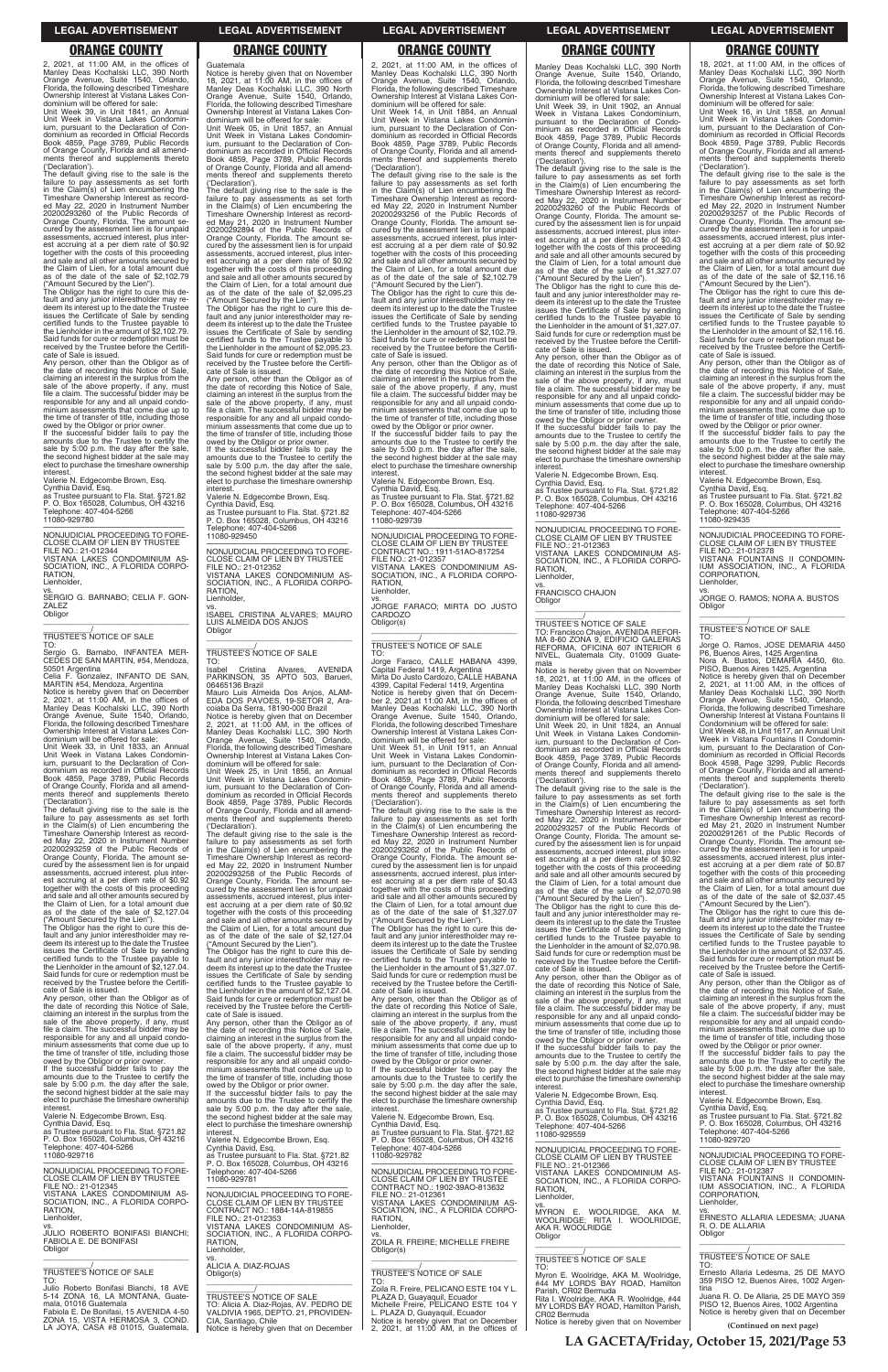**Page 54/LA GACETA/Friday, October 15, 2021**

2, 2021, at 11:00 AM, in the offices of Manley Deas Kochalski LLC, 390 North Orange Avenue, Suite 1540, Orlando, Florida, the following described Timeshare Ownership Interest at Vistana Fountains II Condominium will be offered for sale:

Unit Week 30, in Unit 1467, an Annual Unit Week in Vistana Fountains II Condominium, pursuant to the Declaration of Condominium as recorded in Official Records Book 4598, Page 3299, Public Records of Orange County, Florida and all amendments thereof and supplements thereto ('Declaration').

The default giving rise to the sale is the failure to pay assessments as set forth in the Claim(s) of Lien encumbering the Timeshare Ownership Interest as recorded May 21, 2020 in Instrument Number<br>20200291191 of the Public Records of<br>Orange County, Florida. The amount se-<br>cured by the assessment lien is for unpaid<br>assessments, accrued interest, plus interest accruing at a per diem rate of \$0.87 together with the costs of this proceeding and sale and all other amounts secured by the Claim of Lien, for a total amount due as of the date of the sale of \$2,056.22 ("Amount Secured by the Lien").

If the successful bidder fails to pay the amounts due to the Trustee to certify the sale by 5:00 p.m. the day after the sale, the second highest bidder at the sale may elect to purchase the timeshare ownership interest

vs. CARLOS E. CABEZAS; VIVIANA G. ZEVALLOS, AKA VIVIANA Z. DE CABE-ZAS **Obligor**  $\overline{\phantom{a}}$  , and the set of the set of the set of the set of the set of the set of the set of the set of the set of the set of the set of the set of the set of the set of the set of the set of the set of the set of the s

TO: Carlos E. Cabezas, CALLE SAN JOSE E15-85, Y LOS GUAYACANES, EDI-FICIO VENOSTE DEPT 1A, Quito, 000 **Ecuador** 

The Obligor has the right to cure this de-fault and any junior interestholder may re-deem its interest up to the date the Trustee issues the Certificate of Sale by sending certified funds to the Trustee payable to the Lienholder in the amount of \$2,056.22. Said funds for cure or redemption must be received by the Trustee before the Certificate of Sale is issued.

Condominium will be offered for sale: Unit Week 45, in Unit 2317, an Annual Unit Week in Vistana Cascades Condominium, pursuant to the Declaration of Condomin-ium as recorded in Official Records Book 5312, Page 2312, Public Records of Orange County, Florida and all amendments thereof and supplements thereto ('Declaration')

Any person, other than the Obligor as of the date of recording this Notice of Sale, claiming an interest in the surplus from the sale of the above property, if any, must file a claim. The successful bidder may be responsible for any and all unpaid condominium assessments that come due up to the time of transfer of title, including those owed by the Obligor or prior owner.

Valerie N. Edgecombe Brown, Esq. Cynthia David, Esq. as Trustee pursuant to Fla. Stat. §721.82 P. O. Box 165028, Columbus, OH 43216

Telephone: 407-404-5266 11080-929832

—————————————————— NONJUDICIAL PROCEEDING TO FORE-CLOSE CLAIM OF LIEN BY TRUSTEE FILE NO.: 21-012465 VISTANA CASCADES CONDOMINIUM

ASSOCIATION, INC., A FLORIDA COR-PORATION, Lienholder,

# \_\_\_\_\_\_\_\_\_\_\_/ TRUSTEE'S NOTICE OF SALE

Viviana G. Zevallos, AKA Viviana Z. De Cabezas, CALLE SAN JOSE E15-85, Y LOS GUAYACAMAS, EDIFICIO VE-NOSTE DEP 1A, Quito, Ecuador

Notice is hereby given that on November 18, 2021, at 11:00 AM, in the offices of Manley Deas Kochalski LLC, 390 North Orange Avenue, Suite 1540, Orlando, Florida, the following described Timeshare Ownership Interest at Vistana Cascades

The default giving rise to the sale is the failure to pay assessments as set forth in the Claim(s) of Lien encumbering the Timeshare Ownership Interest as record-ed May 21, 2020 in Instrument Number 20200292012 of the Public Records of Orange County, Florida. The amount se-cured by the assessment lien is for unpaid assessments, accrued interest, plus interest accruing at a per diem rate of \$0.88 together with the costs of this proceeding and sale and all other amounts secured by the Claim of Lien, for a total amount due as of the date of the sale of \$2,029.50 amounts due to the Trustee to certify the sale by 5:00 p.m. the day after the sale, the second highest bidder at the sale may elect to purchase the timeshare ownership interest

("Amount Secured by the Lien"). The Obligor has the right to cure this de-fault and any junior interestholder may redeem its interest up to the date the Trustee issues the Certificate of Sale by sending certified funds to the Trustee payable to the Lienholder in the amount of \$2,029.50. Said funds for cure or redemption must be

Notice is hereby given that on November 18, 2021, at 11:00 AM, in the offices of Manley Deas Kochalski LLC, 390 North Orange Avenue, Suite 1540, Orlando, Florida, the following described Timeshare Ownership Interest at Vistana Cascades Condominium will be offered for sale: Unit Week 51, in Unit 2567, an Annual Unit Week in Vistana Cascades Condominium, pursuant to the Declaration of Condominium as recorded in Official Records Book 5312, Page 2312, Public Records of Orange County, Florida and all amendments thereof and supplements thereto ('Decla-

ration'). The default giving rise to the sale is the failure to pay assessments as set forth in the Claim(s) of Lien encumbering the Timeshare Ownership Interest as recorded May 21, 2020 in Instrument Number 20200291483 of the Public Records of Orange County, Florida. The amount secured by the assessment lien is for unpaid assessments, accrued interest, plus interest accruing at a per diem rate of \$0.88 together with the costs of this proceeding and sale and all other amounts secured by the Claim of Lien, for a total amount due as of the date of the sale of \$2,004.25

("Amount Secured by the Lien"). The Obligor has the right to cure this default and any junior interestholder may redeem its interest up to the date the Trustee issues the Certificate of Sale by sending certified funds to the Trustee payable to the Lienholder in the amount of \$2,004.25. Said funds for cure or redemption must be received by the Trustee before the Certifi-

cate of Sale is issued. Any person, other than the Obligor as of the date of recording this Notice of Sale, claiming an interest in the surplus from the sale of the above property, if any, must file a claim. The successful bidder may be responsible for any and all unpaid condo-minium assessments that come due up to the time of transfer of title, including those owed by the Obligor or prior owner. If the successful bidder fails to pay the

Valerie N. Edgecombe Brown, Esq. Cynthia David, Esq. as Trustee pursuant to Fla. Stat. §721.82 P. O. Box 165028, Columbus, OH 43216 Telephone: 407-404-5266 11080-929413

—————————————————— NONJUDICIAL PROCEEDING TO FORE-CLOSE CLAIM OF LIEN BY TRUSTEE FILE NO.: 21-012471 VISTANA CASCADES CONDOMINIUM ASSOCIATION, INC., A FLORIDA COR-PORATION, Lienholder,

vs. JESUS A. AGUILAR; SONIA J. ARRUE-BARRENA Obligor \_\_\_\_\_\_\_\_\_\_\_\_\_\_\_\_\_\_\_\_\_\_\_\_\_\_\_\_\_\_\_\_\_

# \_\_\_\_\_\_\_\_\_\_\_/ TRUSTEE'S NOTICE OF SALE

TO: Jesus A. Aguilar, Calle Centeno Con Rivas, Tucupido Guarico, 2030 Venezuela Sonia J. Arruebarrena, Calle Centeno Con Rivas, Tucupido Guarico, 2030 Venezuela Notice is hereby given that on December 2, 2021, at 11:00 AM, in the offices of Manley Deas Kochalski LLC, 390 North Orange Avenue, Suite 1540, Orlando, Florida, the following described Timeshare Ownership Interest at Vistana Cascades

Condominium will be offered for sale: Unit Week 52, in Unit 2221, an Annual Unit Week in Vistana Cascades Condominium, pursuant to the Declaration of Condominium as recorded in Official Records Book 5312, Page 2312, Public Records of Orange County, Florida and all amendments thereof and supplements thereto ('Declaration').

Any person, other than the Obligor as of the date of recording this Notice of Sale, claiming an interest in the surplus from the sale of the above property, if any, must file a claim. The successful bidder may be responsible for any and all unpaid condo-minium assessments that come due up to the time of transfer of title, including those

The default giving rise to the sale is the failure to pay assessments as set forth in the Claim(s) of Lien encumbering the Timeshare Ownership Interest as record-ed May 21, 2020 in Instrument Number 20200291483 of the Public Records of Orange County, Florida. The amount se-cured by the assessment lien is for unpaid assessments, accrued interest, plus interest accruing at a per diem rate of \$0.88 together with the costs of this proceeding and sale and all other amounts secured by the Claim of Lien, for a total amount due as of the date of the sale of \$2,040.82

owed by the Obligor or prior owner. If the successful bidder fails to pay the amounts due to the Trustee to certify the sale by 5:00 p.m. the day after the sale, the second highest bidder at the sale may elect to purchase the timeshare ownership **interest** 

("Amount Secured by the Lien"). The Obligor has the right to cure this de-fault and any junior interestholder may redeem its interest up to the date the Trustee issues the Certificate of Sale by sending certified funds to the Trustee payable to the Lienholder in the amount of \$2,040.82. Said funds for cure or redemption must be received by the Trustee before the Certificate of Sale is issued.

Any person, other than the Obligor as of

dor Notice is hereby given that on December 2, 2021, at 11:00 AM, in the offices of Manley Deas Kochalski LLC, 390 North Orange Avenue, Suite 1540, Orlando, Florida, the following described Timeshare Ownership Interest at Vistana Cascades Condominium will be offered for sale:

Unit Week 07, in Unit 2561, an Annual Unit Week in Vistana Cascades Condominium, pursuant to the Declaration of Condominium as recorded in Official Records Book Page 2312, Public Records of Orange County, Florida and all amendments thereof and supplements thereto ('Declaration'). The default giving rise to the sale is the

failure to pay assessments as set forth in the Claim(s) of Lien encumbering the Timeshare Ownership Interest as recorded May 21, 2020 in Instrument Number 20200291388 of the Public Records of Orange County, Florida. The amount secured by the assessment lien is for unpaid assessments, accrued interest, plus interest accruing at a per diem rate of \$0.42 together with the costs of this proceeding and sale and all other amounts secured by the Claim of Lien, for a total amount due as of the date of the sale of \$1,341.62 ("Amount Secured by the Lien"). The Obligor has the right to cure this de-

> the date of recording this Notice of Sale,<br>claiming an interest in the surplus from the<br>sale of the above property, if any, must<br>file a claim. The successful bidder may be responsible for any and all unpaid condo-minium assessments that come due up to the time of transfer of title, including those owed by the Obligor or prior owner. If the successful bidder fails to pay the

> amounts due to the Trustee to certify the sale by 5:00 p.m. the day after the sale, the second highest bidder at the sale may elect to purchase the timeshare ownership interest

Obligor  $\overline{\phantom{a}}$  ,  $\overline{\phantom{a}}$  ,  $\overline{\phantom{a}}$  ,  $\overline{\phantom{a}}$  ,  $\overline{\phantom{a}}$  ,  $\overline{\phantom{a}}$  ,  $\overline{\phantom{a}}$  ,  $\overline{\phantom{a}}$  ,  $\overline{\phantom{a}}$  ,  $\overline{\phantom{a}}$  ,  $\overline{\phantom{a}}$  ,  $\overline{\phantom{a}}$  ,  $\overline{\phantom{a}}$  ,  $\overline{\phantom{a}}$  ,  $\overline{\phantom{a}}$  ,  $\overline{\phantom{a}}$ 

fault and any junior interestholder may redeem its interest up to the date the Trustee issues the Certificate of Sale by sending certified funds to the Trustee payable to the Lienholder in the amount of \$1,341.62. Said funds for cure or redemption must be received by the Trustee before the Certifi-

cate of Sale is issued. Any person, other than the Obligor as of the date of recording this Notice of Sale, claiming an interest in the surplus from the sale of the above property, if any, must file a claim. The successful bidder may be responsible for any and all unpaid condo-minium assessments that come due up to the time of transfer of title, including those owed by the Obligor or prior owner. If the successful bidder fails to pay the

amounts due to the Trustee to certify the sale by 5:00 p.m. the day after the sale, the second highest bidder at the sale may elect to purchase the timeshare ownership interest. Valerie N. Edgecombe Brown, Esq.

Cynthia David, Esq. as Trustee pursuant to Fla. Stat. §721.82 P. O. Box 165028, Columbus, OH 43216 Telephone: 407-404-5266 11080-929758

—————————————————— NONJUDICIAL PROCEEDING TO FORE-CLOSE CLAIM OF LIEN BY TRUSTEE CONTRACT NO.: 0313-12A-911534 FILE NO.: 21-012497 VISTANA FALLS CONDOMINIUM ASSO-CIATION, INC., A FLORIDA CORPORA-TION, Lienholder,

vs. OLA KERTTU

Obligor(s) \_\_\_\_\_\_\_\_\_\_\_\_\_\_\_\_\_\_\_\_\_\_\_\_\_\_\_\_\_\_\_\_\_

\_\_\_\_\_\_\_\_\_\_\_/ TRUSTEE'S NOTICE OF SALE TO: Ola Kerttu, BOFINKGRAND 20, Lulea, 97454 Sweden Notice is hereby given that on December 2, 2021, at 11:00 AM, in the offices of Manley Deas Kochalski LLC, 390 North Orange Avenue, Suite 1540, Orlando, Florida, the following described Timeshare Ownership Interest at Vistana Falls Con-

dominium will be offered for sale: Unit Week 12, in Unit 0313, an Annual Unit Week in Vistana Falls Condominium, pursuant to the Declaration of Condomin-ium as recorded in Official Records Book 3340, Page 2429, Public Records of Orange County, Florida and all amendments thereof and supplements thereto ('Declaration').

The default giving rise to the sale is the failure to pay assessments as set forth in the Claim(s) of Lien encumbering the Timeshare Ownership Interest as record-ed May 20, 2020 in Instrument Number 20200288971 of the Public Records of Orange County, Florida. The amount se-cured by the assessment lien is for unpaid assessments, accrued interest, plus interest accruing at a per diem rate of \$0.90 together with the costs of this proceeding and sale and all other amounts secured by the Claim of Lien, for a total amount due as of the date of the sale of \$2,007.31

("Amount Secured by the Lien"). The Obligor has the right to cure this de-fault and any junior interestholder may redeem its interest up to the date the Trustee issues the Certificate of Sale by sending certified funds to the Trustee payable to the Lienholder in the amount of \$2,007.31. Said funds for cure or redemption must be received by the Trustee before the Certificate of Sale is issued.

Any person, other than the Obligor as of the date of recording this Notice of Sale, claiming an interest in the surplus from the sale of the above property, if any, must

| received by the Trustee before the Certifi-<br>cate of Sale is issued.<br>Any person, other than the Obligor as of<br>the date of recording this Notice of Sale,<br>claiming an interest in the surplus from the<br>sale of the above property, if any, must<br>file a claim. The successful bidder may be<br>responsible for any and all unpaid condo-<br>minium assessments that come due up to<br>the time of transfer of title, including those<br>owed by the Obligor or prior owner.<br>If the successful bidder fails to pay the<br>amounts due to the Trustee to certify the<br>sale by 5:00 p.m. the day after the sale,<br>the second highest bidder at the sale may<br>elect to purchase the timeshare ownership<br>interest.<br>Valerie N. Edgecombe Brown, Esq. | the date of recording this Notice of Sale,<br>claiming an interest in the surplus from the<br>sale of the above property, if any, must<br>file a claim. The successful bidder may be<br>responsible for any and all unpaid condo-<br>minium assessments that come due up to<br>the time of transfer of title, including those<br>owed by the Obligor or prior owner.<br>If the successful bidder fails to pay the<br>amounts due to the Trustee to certify the<br>sale by 5:00 p.m. the day after the sale,<br>the second highest bidder at the sale may<br>elect to purchase the timeshare ownership<br>interest.<br>Valerie N. Edgecombe Brown, Esg.<br>Cynthia David, Esq.<br>as Trustee pursuant to Fla. Stat. §721.82<br>P. O. Box 165028, Columbus, OH 43216 | file a claim. The successful bidder may be<br>responsible for any and all unpaid condo-<br>minium assessments that come due up to<br>the time of transfer of title, including those<br>owed by the Obligor or prior owner.<br>If the successful bidder fails to pay the<br>amounts due to the Trustee to certify the<br>sale by 5:00 p.m. the day after the sale.<br>the second highest bidder at the sale may<br>elect to purchase the timeshare ownership<br>interest.<br>Valerie N. Edgecombe Brown, Esg.<br>Cynthia David, Esq.<br>as Trustee pursuant to Fla. Stat. §721.82<br>P. O. Box 165028, Columbus, OH 43216<br>Telephone: 407-404-5266<br>11080-929828 | certified funds to the Trustee pavable to<br>the Lienholder in the amount of \$2.114.16.<br>Said funds for cure or redemption must be<br>received by the Trustee before the Certifi-<br>cate of Sale is issued.<br>Any person, other than the Obligor as of<br>the date of recording this Notice of Sale,<br>claiming an interest in the surplus from the<br>sale of the above property, if any, must<br>file a claim. The successful bidder may be<br>responsible for any and all unpaid condo-<br>minium assessments that come due up to<br>the time of transfer of title, including those<br>owed by the Obligor or prior owner.<br>If the successful bidder fails to pay the<br>amounts due to the Trustee to certify the<br>sale by 5:00 p.m. the day after the sale,<br>the second highest bidder at the sale may | received by the Trustee before the Certifi-<br>cate of Sale is issued.<br>Any person, other than the Obligor as of<br>the date of recording this Notice of Sale,<br>claiming an interest in the surplus from the<br>sale of the above property, if any, must<br>file a claim. The successful bidder may be<br>responsible for any and all unpaid condo-<br>minium assessments that come due up to<br>the time of transfer of title, including those<br>owed by the Obligor or prior owner.<br>If the successful bidder fails to pay the<br>amounts due to the Trustee to certify the<br>sale by 5:00 p.m. the day after the sale,<br>the second highest bidder at the sale may<br>elect to purchase the timeshare ownership<br>interest.<br>Valerie N. Edgecombe Brown, Esg. |
|------------------------------------------------------------------------------------------------------------------------------------------------------------------------------------------------------------------------------------------------------------------------------------------------------------------------------------------------------------------------------------------------------------------------------------------------------------------------------------------------------------------------------------------------------------------------------------------------------------------------------------------------------------------------------------------------------------------------------------------------------------------------------|--------------------------------------------------------------------------------------------------------------------------------------------------------------------------------------------------------------------------------------------------------------------------------------------------------------------------------------------------------------------------------------------------------------------------------------------------------------------------------------------------------------------------------------------------------------------------------------------------------------------------------------------------------------------------------------------------------------------------------------------------------------------|---------------------------------------------------------------------------------------------------------------------------------------------------------------------------------------------------------------------------------------------------------------------------------------------------------------------------------------------------------------------------------------------------------------------------------------------------------------------------------------------------------------------------------------------------------------------------------------------------------------------------------------------------------------------|-------------------------------------------------------------------------------------------------------------------------------------------------------------------------------------------------------------------------------------------------------------------------------------------------------------------------------------------------------------------------------------------------------------------------------------------------------------------------------------------------------------------------------------------------------------------------------------------------------------------------------------------------------------------------------------------------------------------------------------------------------------------------------------------------------------------------|------------------------------------------------------------------------------------------------------------------------------------------------------------------------------------------------------------------------------------------------------------------------------------------------------------------------------------------------------------------------------------------------------------------------------------------------------------------------------------------------------------------------------------------------------------------------------------------------------------------------------------------------------------------------------------------------------------------------------------------------------------------------------|
| Cynthia David, Esg.<br>as Trustee pursuant to Fla. Stat. §721.82<br>P. O. Box 165028. Columbus. OH 43216<br>Telephone: 407-404-5266<br>11080-929518                                                                                                                                                                                                                                                                                                                                                                                                                                                                                                                                                                                                                          | Telephone: 407-404-5266<br>11080-929714<br>NONJUDICIAL PROCEEDING TO FORE-<br>CLOSE CLAIM OF LIEN BY TRUSTEE                                                                                                                                                                                                                                                                                                                                                                                                                                                                                                                                                                                                                                                       | NONJUDICIAL PROCEEDING TO FORE-<br>CLOSE CLAIM OF LIEN BY TRUSTEE<br>FILE NO.: 21-012503<br>VISTANA FOUNTAINS II CONDOMIN-<br>IUM ASSOCIATION, INC., A FLORIDA                                                                                                                                                                                                                                                                                                                                                                                                                                                                                                      | elect to purchase the timeshare ownership<br>interest.<br>Valerie N. Edgecombe Brown, Esg.<br>Cynthia David. Esg.<br>as Trustee pursuant to Fla. Stat. §721.82                                                                                                                                                                                                                                                                                                                                                                                                                                                                                                                                                                                                                                                          | Cynthia David, Esg.<br>as Trustee pursuant to Fla. Stat. §721.82<br>P. O. Box 165028. Columbus. OH 43216<br>Telephone: 407-404-5266<br>11080-929785                                                                                                                                                                                                                                                                                                                                                                                                                                                                                                                                                                                                                          |
| NONJUDICIAL PROCEEDING TO FORE-<br>CLOSE CLAIM OF LIEN BY TRUSTEE<br>FILE NO.: 21-012468<br>VISTANA CASCADES CONDOMINIUM<br>ASSOCIATION, INC., A FLORIDA COR-<br>PORATION.<br>Lienholder,<br>VS.<br>MADDALENA FRATANGELO DI PE-<br>TRUCCI, AKA M. F. PETRUCCI<br>Obligor<br><b>TRUSTEE'S NOTICE OF SALE</b><br>TO: Maddalena Fratangelo Di Petrucci,                                                                                                                                                                                                                                                                                                                                                                                                                         | FILE NO.: 21-012483<br>VISTANA CASCADES CONDOMINIUM<br>ASSOCIATION. INC., A FLORIDA COR-<br>PORATION.<br>Lienholder.<br>VS.<br>JULIAN RODRIGUEZ: ADELA I. DE RO-<br><b>DRIGUEZ</b><br>Obligor<br><b>TRUSTEE'S NOTICE OF SALE</b><br>TO:<br>Julian Rodriguez, Pasaje Verde 555, Co-<br>Ionia Escalon, San Salvador, El Salvador<br>Adela I. De Rodriguez, Pasaje Verde 555,                                                                                                                                                                                                                                                                                                                                                                                         | CORPORATION.<br>Lienholder.<br>VS.<br>MARIA LAURA BAIRES: ADALBERTO<br>BAIRES, AKA A. BAIRES; ALICIA DE<br>BAIRES, AKA A. DE BAIRES<br>Obligor<br>TRUSTEE'S NOTICE OF SALE<br>TO:<br>Maria Laura Baires, AVE LOS BAMBUES,<br>NUMERO 021, SAN ANTONIO ABAS,<br>San Salvador, El Salvador<br>Adalberto Baires, AKA A. Baires, AVE<br>LOS BAMBUES, NUMERO 021, SAN AN-                                                                                                                                                                                                                                                                                                 | P. O. Box 165028, Columbus, OH 43216<br>Telephone: 407-404-5266<br>11080-929527<br>NONJUDICIAL PROCEEDING TO FORE-<br>CLOSE CLAIM OF LIEN BY TRUSTEE<br>FILE NO.: 21-012512<br>VISTANA LAKES CONDOMINIUM AS-<br>SOCIATION, INC., A FLORIDA CORPO-<br>RATION.<br>Lienholder.<br>VS.<br>OCTAVIO E. GUERRERO: MIRELLA<br>BINIMELLI, AKA MIREYA BINIMELLI<br>Obligor                                                                                                                                                                                                                                                                                                                                                                                                                                                        | NONJUDICIAL PROCEEDING TO FORE-<br>CLOSE CLAIM OF LIEN BY TRUSTEE<br>FILE NO.: 21-012533<br>VISTANA CASCADES CONDOMINIUM<br>ASSOCIATION, INC., A FLORIDA COR-<br>PORATION.<br>Lienholder.<br>VS.<br>JUAN J. ESNAOLA, AKA J. J. ESNAOLA<br>Obligor<br>TRUSTEE'S NOTICE OF SALE<br>TO: Juan J. Esnaola, AKA J. J. Esnaola,<br>CALLE MITRE 1640 OESTE, San Juan,                                                                                                                                                                                                                                                                                                                                                                                                                |
| AKA M. F. Petrucci. Av Winston Churchill                                                                                                                                                                                                                                                                                                                                                                                                                                                                                                                                                                                                                                                                                                                                     | Colonia Escalon, San Salvador, El Salva-                                                                                                                                                                                                                                                                                                                                                                                                                                                                                                                                                                                                                                                                                                                           | TONIO ABAS, San Salvador, El Salvador                                                                                                                                                                                                                                                                                                                                                                                                                                                                                                                                                                                                                               |                                                                                                                                                                                                                                                                                                                                                                                                                                                                                                                                                                                                                                                                                                                                                                                                                         | (Continued on next page)                                                                                                                                                                                                                                                                                                                                                                                                                                                                                                                                                                                                                                                                                                                                                     |

### #1, El Tigre, El Tigre, 6050 Venezuela **ORANGE COUNTY ORANGE COUNTY ORANGE COUNTY ORANGE COUNTY ORANGE COUNTY**

Alicia De Baires, AKA A. De Baires, AVE LOS BAMBUES, NUMERO 021, SAN AN-TONIO ABAS, San Salvador, El Salvador Notice is hereby given that on December 2, 2021, at 11:00 AM, in the offices of Manley Deas Kochalski LLC, 390 North Orange Avenue, Suite 1540, Orlando, Florida, the following described Timeshare Ownership Interest at Vistana Fountains II Condominium will be offered for sale: Unit Week 41, in Unit 1482, an Annual Unit

Week in Vistana Fountains II Condominium, pursuant to the Declaration of Con-dominium as recorded in Official Records Book 4598, Page 3299, Public Records of Orange County, Florida and all amend-ments thereof and supplements thereto ('Declaration').

The default giving rise to the sale is the failure to pay assessments as set forth in the Claim(s) of Lien encumbering the Timeshare Ownership Interest as record-ed May 21, 2020 in Instrument Number 20200291261 of the Public Records of Orange County, Florida. The amount se-cured by the assessment lien is for unpaid assessments, accrued interest, plus interest accruing at a per diem rate of \$0.87 together with the costs of this proceeding and sale and all other amounts secured by the Claim of Lien, for a total amount due as of the date of the sale of \$2,083.47 ("Amount Secured by the Lien").

The Obligor has the right to cure this de-fault and any junior interestholder may redeem its interest up to the date the Trustee issues the Certificate of Sale by sending certified funds to the Trustee payable to the Lienholder in the amount of \$2,083.47. Said funds for cure or redemption must be received by the Trustee before the Certificate of Sale is issued.

Valerie N. Edgecombe Brown, Esq. Cynthia David, Esq. as Trustee pursuant to Fla. Stat. §721.82 P. O. Box 165028, Columbus, OH 43216 Telephone: 407-404-5266

11080-929783

—————————————————— NONJUDICIAL PROCEEDING TO FORE-CLOSE CLAIM OF LIEN BY TRUSTEE FILE NO.: 21-012511 VISTANA LAKES CONDOMINIUM AS-SOCIATION, INC., A FLORIDA CORPO-**RATION** Lienholder,

vs. GARRY J. SPELLMAN; ANTOINETTE M. SPELLMAN **Obligor** \_\_\_\_\_\_\_\_\_\_\_\_\_\_\_\_\_\_\_\_\_\_\_\_\_\_\_\_\_\_\_\_\_

# \_\_\_\_\_\_\_\_\_\_\_/ TRUSTEE'S NOTICE OF SALE

TO: Garry J. Spellman, 32 BEDFONT ROAD, LOWER FELTHAM, Middlesex, TW13 4LT United Kingdom Antoinette M. Spellman, FOREIGN AND COMMONWEALTH OFFICE, (KUALA LUMPUR) KING CHARLES STREET, (PF42676) WHITEHALL, London, SW1A2AH United Kingdom

Notice is hereby given that on November 18, 2021, at 11:00 AM, in the offices of Manley Deas Kochalski LLC, 390 North Orange Avenue, Suite 1540, Orlando, Florida, the following described Timeshare Ownership Interest at Vistana Lakes Con-

dominium will be offered for sale: Unit Week 42, in Unit 1992, an Annual Unit Week in Vistana Lakes Condominium, pursuant to the Declaration of Con-dominium as recorded in Official Records Book 4859, Page 3789, Public Records of Orange County, Florida and all amend-ments thereof and supplements thereto ('Declaration').

The default giving rise to the sale is the failure to pay assessments as set forth in the Claim(s) of Lien encumbering the Timeshare Ownership Interest as record-ed May 22, 2020 in Instrument Number 20200293261 of the Public Records of Orange County, Florida. The amount se-cured by the assessment lien is for unpaid assessments, accrued interest, plus interest accruing at a per diem rate of \$0.92 together with the costs of this proceeding and sale and all other amounts secured by the Claim of Lien, for a total amount due as of the date of the sale of \$2,114.16

("Amount Secured by the Lien"). The Obligor has the right to cure this de-fault and any junior interestholder may redeem its interest up to the date the Trustee issues the Certificate of Sale by sending

TRUSTEE'S NOTICE OF SALE

TO: Octavio E. Guerrero, LONDRES #98, Santiago Centro, 8330133 Chile Mirella Binimelli, AKA Mireya Binimelli, ROMAN DIAZ #2081, NUNOA, Santiago, Chile

Notice is hereby given that on December 2, 2021, at 11:00 AM, in the offices of Manley Deas Kochalski LLC, 390 North Orange Avenue, Suite 1540, Orlando, Florida, the following described Timeshare Ownership Interest at Vistana Lakes Con-dominium will be offered for sale:

Unit Week 46, in Unit 1922, an Annual Unit Week in Vistana Lakes Condomin-ium, pursuant to the Declaration of Condominium as recorded in Official Records Book 4859, Page 3789, Public Records of Orange County, Florida and all amendments thereof and supplements thereto

('Declaration'). The default giving rise to the sale is the failure to pay assessments as set forth in the Claim(s) of Lien encumbering the Timeshare Ownership Interest as recorded May 22, 2020 in Instrument Number 20200293261 of the Public Records of Orange County, Florida. The amount secured by the assessment lien is for unpaid assessments, accrued interest, plus inter-est accruing at a per diem rate of \$0.92 together with the costs of this proceeding and sale and all other amounts secured by the Claim of Lien, for a total amount due as of the date of the sale of \$2,128.04

("Amount Secured by the Lien"). The Obligor has the right to cure this default and any junior interestholder may redeem its interest up to the date the Trustee issues the Certificate of Sale by sending certified funds to the Trustee payable to the Lienholder in the amount of \$2,128.04. Said funds for cure or redemption must be received by the Trustee before the Certifi-cate of Sale is issued. Any person, other than the Obligor as of

Valerie N. Edgecombe Brown, Esq.

Cynthia David, Esq. as Trustee pursuant to Fla. Stat. §721.82 P. O. Box 165028, Columbus, OH 43216 Telephone: 407-404-5266 11080-929784

—————————————————— NONJUDICIAL PROCEEDING TO FORE-CLOSE CLAIM OF LIEN BY TRUSTEE FILE NO.: 21-012531

VISTANA CASCADES CONDOMINIUM ASSOCIATION, INC., A FLORIDA COR-PORATION,

Lienholder,

vs. EDWIN C. DE LEON

\_\_\_\_\_\_\_\_\_\_\_/ TRUSTEE'S NOTICE OF SALE TO: Edwin C. De Leon, 35 AVE 8-50, ZONA 7, TIKAL 2, Guatemala 10007, Guatemala

Notice is hereby given that on December 2, 2021, at 11:00 AM, in the offices of Manley Deas Kochalski LLC, 390 North Orange Avenue, Suite 1540, Orlando, Florida, the following described Timeshare Ownership Interest at Vistana Cascades

Condominium will be offered for sale: Unit Week 25, in Unit 2511, an Odd Biennial Unit Week in Vistana Cascades Condominium, pursuant to the Declaration of Condominium as recorded in Official Records Book 5312, Page 2312, Public Records of Orange County, Florida and all amendments thereof and supplements thereto ('Declaration').

The default giving rise to the sale is the failure to pay assessments as set forth in the Claim(s) of Lien encumbering the Timeshare Ownership Interest as record-ed May 21, 2020 in Instrument Number 20200291341 of the Public Records of Orange County, Florida. The amount se-cured by the assessment lien is for unpaid assessments, accrued interest, plus interest accruing at a per diem rate of \$0.44 together with the costs of this proceeding and sale and all other amounts secured by the Claim of Lien, for a total amount due as of the date of the sale of \$1,295.71

("Amount Secured by the Lien"). The Obligor has the right to cure this de-fault and any junior interestholder may redeem its interest up to the date the Trustee issues the Certificate of Sale by sending certified funds to the Trustee payable to the Lienholder in the amount of \$1,295.71. Said funds for cure or redemption must be

### **LEGAL ADVERTISEMENT LEGAL ADVERTISEMENT LEGAL ADVERTISEMENT LEGAL ADVERTISEMENT LEGAL ADVERTISEMENT**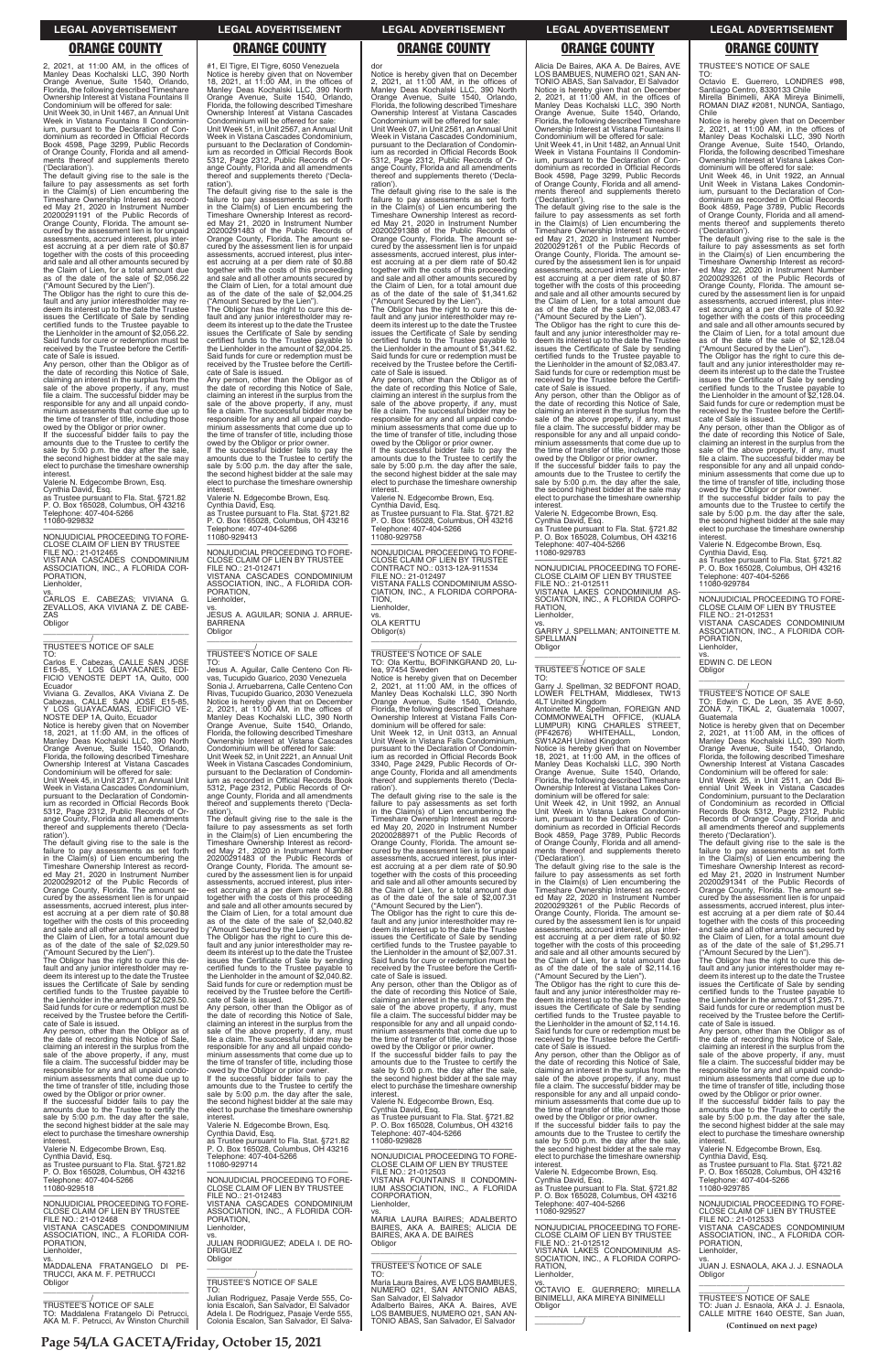**LA GACETA/Friday, October 15, 2021/Page 55**

5400 Argentina

Notice is hereby given that on December 2, 2021, at 11:00 AM, in the offices of Manley Deas Kochalski LLC, 390 North Orange Avenue, Suite 1540, Orlando, Florida, the following described Timeshare Ownership Interest at Vistana Cascades

Condominium will be offered for sale: Unit Week 27, in Unit 2506, an Odd Bi-ennial Unit Week in Vistana Cascades Condominium, pursuant to the Declaration of Condominium as recorded in Official Records Book 5312, Page 2312, Public Records of Orange County, Florida and all amendments thereof and supplements thereto ('Declaration').

The Obligor has the right to cure this default and any junior interestholder may redeem its interest up to the date the Trustee issues the Certificate of Sale by sending certified funds to the Trustee payable to the Lienholder in the amount of \$1,295.71. Said funds for cure or redemption must be received by the Trustee before the Certificate of Sale is issued.

The default giving rise to the sale is the failure to pay assessments as set forth in the Claim(s) of Lien encumbering the Timeshare Ownership Interest as record-ed May 21, 2020 in Instrument Number 20200291300 of the Public Records of Orange County, Florida. The amount secured by the assessment lien is for unpaid assessments, accrued interest, plus interest accruing at a per diem rate of \$0.44 together with the costs of this proceeding and sale and all other amounts secured by the Claim of Lien, for a total amount due as of the date of the sale of \$1,295.71 ("Amount Secured by the Lien").

Any person, other than the Obligor as of the date of recording this Notice of Sale, claiming an interest in the surplus from the sale of the above property, if any, must file a claim. The successful bidder may be responsible for any and all unpaid condominium assessments that come due up to the time of transfer of title, including those owed by the Obligor or prior owner.

If the successful bidder fails to pay the amounts due to the Trustee to certify the sale by 5:00 p.m. the day after the sale. the second highest bidder at the sale may elect to purchase the timeshare ownership interest.

Valerie N. Edgecombe Brown, Esq. Cynthia David, Esq. as Trustee pursuant to Fla. Stat. §721.82 P. O. Box 165028, Columbus, OH 43216 Telephone: 407-404-5266 11080-929786

—————————————————— NONJUDICIAL PROCEEDING TO FORE-CLOSE CLAIM OF LIEN BY TRUSTEE FILE NO.: 21-012550 VISTANA CASCADES CONDOMINIUM ASSOCIATION, INC., A FLORIDA COR-PORATION,

Lienholder, vs.

ROBERT G. SIMMONS; STEPHEN J. RENN **Obligor** \_\_\_\_\_\_\_\_\_\_\_\_\_\_\_\_\_\_\_\_\_\_\_\_\_\_\_\_\_\_\_\_\_

\_\_\_\_\_\_\_\_\_\_\_/ TRUSTEE'S NOTICE OF SALE

TO: Robert G. Simmons, 1204 Cypress Drive, Wilmington, NC 28401

Stephen J. Renn, 1204 Cypress Drive, Wilmington, NC 28401 Notice is hereby given that on November 18, 2021, at 11:00 AM, in the offices of Manley Deas Kochalski LLC, 390 North Orange Avenue, Suite 1540, Orlando, Florida, the following described Timeshare Ownership Interest at Vistana Cascades Condominium will be offered for sale:

Unit Week 32, in Unit 2404, an Even Bi-ennial Unit Week in Vistana Cascades Condominium, pursuant to the Declaration of Condominium as recorded in Official Records Book 5312, Page 2312, Public Records of Orange County, Florida and all amendments thereof and supplements thereto ('Declaration').

The default giving rise to the sale is the failure to pay assessments as set forth in the Claim(s) of Lien encumbering the Timeshare Ownership Interest as recorded May 21, 2020 in Instrument Number 20200291296 of the Public Records of Orange County, Florida. The amount secured by the assessment lien is for unpaid assessments, accrued interest, plus interest accruing at a per diem rate of \$0.44 together with the costs of this proceeding and sale and all other amounts secured by the Claim of Lien, for a total amount due as of the date of the sale of \$1,278.82 ("Amount Secured by the Lien").

vs. HUMBERTO L. RUIZ; MADELINE MA-TOS **Obligor**  $\overline{\phantom{a}}$  ,  $\overline{\phantom{a}}$  ,  $\overline{\phantom{a}}$  ,  $\overline{\phantom{a}}$  ,  $\overline{\phantom{a}}$  ,  $\overline{\phantom{a}}$  ,  $\overline{\phantom{a}}$  ,  $\overline{\phantom{a}}$  ,  $\overline{\phantom{a}}$  ,  $\overline{\phantom{a}}$  ,  $\overline{\phantom{a}}$  ,  $\overline{\phantom{a}}$  ,  $\overline{\phantom{a}}$  ,  $\overline{\phantom{a}}$  ,  $\overline{\phantom{a}}$  ,  $\overline{\phantom{a}}$ 

The Obligor has the right to cure this de-fault and any junior interestholder may redeem its interest up to the date the Trustee issues the Certificate of Sale by sending certified funds to the Trustee payable to the Lienholder in the amount of \$1,278.82. Said funds for cure or redemption must be received by the Trustee before the Certificate of Sale is issued.

Any person, other than the Obligor as of the date of recording this Notice of Sale,

# 3826 ADDINGTON STREET, Montreal,

Notice is hereby given that on December<br>2, 2021, at 11:00 AM, in the offices of<br>Manley Deas Kochalski LLC, 390 North<br>Orange Avenue, Suite 1540, Orlando,<br>Florida, the following described Timeshare Ownership Interest at Vistana Lakes Con-dominium will be offered for sale:

H4A-3G7 Canada Notice is hereby given that on November 18, 2021, at 11:00 AM, in the offices of Manley Deas Kochalski LLC, 390 North Orange Avenue, Suite 1540, Orlando, Florida, the following described Timeshare Ownership Interest at Vistana Cascades Condominium will be offered for sale: Unit Week 33, in Unit 2419, an Even Biennial Unit Week in Vistana Cascades Condominium, pursuant to the Declaration of Condominium as recorded in Official Records Book 5312, Page 2312, Public Records of Orange County, Florida and all amendments thereof and supplements thereto ('Declaration'). The default giving rise to the sale is the

The default giving rise to the sale is the failure to pay assessments as set forth in the Claim(s) of Lien encumbering the Timeshare Ownership Interest as recorded May 22, 2020 in Instrument Number 20200293257 of the Public Records of Orange County, Florida. The amount secured by the assessment lien is for unpaid<br>assessments, accrued interest, plus interassessments, accrued interest, plus inter- est accruing at a per diem rate of \$0.46 together with the costs of this proceeding and sale and all other amounts secured by the Claim of Lien, for a total amount due as of the date of the sale of \$1,319.58 ("Amount Secured by the Lien").

failure to pay assessments as set forth in the Claim(s) of Lien encumbering the Timeshare Ownership Interest as record-ed May 21, 2020 in Instrument Number 20200291965 of the Public Records of Orange County, Florida. The amount se-cured by the assessment lien is for unpaid assessments, accrued interest, plus inter-est accruing at a per diem rate of \$0.44 together with the costs of this proceeding and sale and all other amounts secured by the Claim of Lien, for a total amount due as of the date of the sale of \$1,315.80 ("Amount Secured by the Lien").

> owed by the Obligor or prior owner. If the successful bidder fails to pay the amounts due to the Trustee to certify the sale by 5:00 p.m. the day after the sale, the second highest bidder at the sale may elect to purchase the timeshare ownership interest

The Obligor has the right to cure this default and any junior interestholder may re-deem its interest up to the date the Trustee issues the Certificate of Sale by sending certified funds to the Trustee payable to the Lienholder in the amount of \$1,315.80. Said funds for cure or redemption must be received by the Trustee before the Certifi-

cate of Sale is issued. Any person, other than the Obligor as of the date of recording this Notice of Sale, claiming an interest in the surplus from the sale of the above property, if any, must file a claim. The successful bidder may be responsible for any and all unpaid condo minium assessments that come due up to the time of transfer of title, including those

owed by the Obligor or prior owner. If the successful bidder fails to pay the amounts due to the Trustee to certify the sale by 5:00 p.m. the day after the sale, the second highest bidder at the sale may elect to purchase the timeshare ownership interest. Valerie N. Edgecombe Brown, Esq.

Cynthia David, Esq. as Trustee pursuant to Fla. Stat. §721.82 P. O. Box 165028, Columbus, OH 43216 Telephone: 407-404-5266 11080-929406

—————————————————— NONJUDICIAL PROCEEDING TO FORE-CLOSE CLAIM OF LIEN BY TRUSTEE FILE NO.: 21-012837 VISTANA CASCADES CONDOMINIUM ASSOCIATION, INC., A FLORIDA COR-PORATION, Lienholder,

# \_\_\_\_\_\_\_\_\_\_\_/ TRUSTEE'S NOTICE OF SALE

TO: Humberto L. Ruiz, P.O. Box 1001, Anasco, Puerto Rico 00610 Madeline Matos, P.O. Box 1001, Anasco, Puerto Rico 00610

Notice is hereby given that on December 2, 2021, at 11:00 AM, in the offices of Manley Deas Kochalski LLC, 390 North Orange Avenue, Suite 1540, Orlando, Florida, the following described Timeshare Ownership Interest at Vistana Cascades

Condominium will be offered for sale: Unit Week 38, in Unit 2611, an Even Bi-ennial Unit Week in Vistana Cascades Condominium, pursuant to the Declaration of Condominium as recorded in Official Records Book 5312, Page 2312, Public Records of Orange County, Florida and all amendments thereof and supplements thereto ('Declaration').

The default giving rise to the sale is the failure to pay assessments as set forth in the Claim(s) of Lien encumbering the Timeshare Ownership Interest as record-ed May 21, 2020 in Instrument Number 20200291953 of the Public Records of Orange County, Florida. The amount se-cured by the assessment lien is for unpaid assessments, accrued interest, plus interest accruing at a per diem rate of \$0.44 together with the costs of this proceeding and sale and all other amounts secured by the Claim of Lien, for a total amount due as of the date of the sale of \$1,289.56

vs. EDWARD A. MEAKER, AKA E. A. MEAK-ER; JUDITH A. MEAKER, AKA J. A. MEAKER **Obligor** 

 $\overline{\phantom{a}}$  , and the set of the set of the set of the set of the set of the set of the set of the set of the set of the set of the set of the set of the set of the set of the set of the set of the set of the set of the s

TO: Edward A. Meaker, AKA E. A. Meaker, 13 DRYDEN ST., RAUNDS, Wellingborough,<br>NN9 6EL United Kingdom<br>Judith A. Meaker, AKA J. A. Meaker, 13

("Amount Secured by the Lien"). The Obligor has the right to cure this default and any junior interestholder may redeem its interest up to the date the Trustee issues the Certificate of Sale by sending certified funds to the Trustee payable to the Lienholder in the amount of \$1,289.56. Said funds for cure or redemption must be received by the Trustee before the Certificate of Sale is issued.

11606 Water Poppy Terrace, Lakewood Ranch, FL 34202

Unit Week 19, in Unit 1827, an Odd Biennial Unit Week in Vistana Lakes Con-dominium, pursuant to the Declaration of Condominium as recorded in Official Records Book 4859, Page 3789, Public Records of Orange County, Florida and all amendments thereof and supplements thereto ('Declaration').

> The Obligor has the right to cure this default and any junior interestholder may redeem its interest up to the date the Trustee issues the Certificate of Sale by sending certified funds to the Trustee payable to the Lienholder in the amount of \$1,305.80. Said funds for cure or redemption must be received by the Trustee before the Certificate of Sale is issued.

> the successful bidder fails to pay the amounts due to the Trustee to certify the sale by 5:00 p.m. the day after the sale. the second highest bidder at the sale may elect to purchase the timeshare ownership interest.

vs. HECTOR TRES SOTO BIANCHI, AKA HECTOR SOTO BIANCHI; ROSARIO CUEVAS JIMENEZ **Obligor** 

 $\overline{\phantom{a}}$  , and the set of the set of the set of the set of the set of the set of the set of the set of the set of the set of the set of the set of the set of the set of the set of the set of the set of the set of the s

The Obligor has the right to cure this default and any junior interestholder may redeem its interest up to the date the Trustee issues the Certificate of Sale by sending certified funds to the Trustee payable to the Lienholder in the amount of \$1,319.58. Said funds for cure or redemption must be received by the Trustee before the Certifi-

cate of Sale is issued. Any person, other than the Obligor as of the date of recording this Notice of Sale, claiming an interest in the surplus from the sale of the above property, if any, must file a claim. The successful bidder may be responsible for any and all unpaid condo minium assessments that come due up to the time of transfer of title, including those

Valerie N. Edgecombe Brown, Esq. Cynthia David, Esq. as Trustee pursuant to Fla. Stat. §721.82 P. O. Box 165028, Columbus, OH 43216 Telephone: 407-404-5266 11080-929771

—————————————————— NONJUDICIAL PROCEEDING TO FORE-CLOSE CLAIM OF LIEN BY TRUSTEE FILE NO.: 21-012849 VISTANA LAKES CONDOMINIUM AS-SOCIATION, INC., A FLORIDA CORPO-RATION, Lienholder,

vs. LUIS ALBERTO VIDAL VASQUEZ Obligor

\_\_\_\_\_\_\_\_\_\_\_\_\_\_\_\_\_\_\_\_\_\_\_\_\_\_\_\_\_\_\_\_\_

\_\_\_\_\_\_\_\_\_\_\_/ TRUSTEE'S NOTICE OF SALE TO: Luis Alberto Vidal Vasquez, FER-NANDO RIOJA 103 B, CASA B. COMU-NA DE LA, CISTERNA, Santiago, Chile Notice is hereby given that on November 18, 2021, at 11:00 AM, in the offices of Manley Deas Kochalski LLC, 390 North Orange Avenue, Suite 1540, Orlando, Florida, the following described Timeshare Ownership Interest at Vistana Lakes Con-

dominium will be offered for sale: Unit Week 20, in Unit 1842, an Odd Biennial Unit Week in Vistana Lakes Condominium, pursuant to the Declaration of Condominium as recorded in Official Records Book 4859, Page 3789, Public Records of Orange County, Florida and all amendments thereof and supplements thereto ('Declaration').

The default giving rise to the sale is the failure to pay assessments as set forth in the Claim(s) of Lien encumbering the Timeshare Ownership Interest as record-ed May 22, 2020 in Instrument Number 20200293257 of the Public Records of Orange County, Florida. The amount se-cured by the assessment lien is for unpaid assessments, accrued interest, plus interest accruing at a per diem rate of \$0.46 together with the costs of this proceeding and sale and all other amounts secured by the Claim of Lien, for a total amount due as of the date of the sale of \$1,322.87

("Amount Secured by the Lien"). The Obligor has the right to cure this default and any junior interestholder may redeem its interest up to the date the Trustee issues the Certificate of Sale by sending certified funds to the Trustee payable to the Lienholder in the amount of \$1,322.87. Said funds for cure or redemption must be received by the Trustee before the Certificate of Sale is issued.

Any person, other than the Obligor as of the date of recording this Notice of Sale, claiming an interest in the surplus from the sale of the above property, if any, must

| the date of recording this Notice of Sale.<br>claiming an interest in the surplus from the<br>sale of the above property, if any, must<br>file a claim. The successful bidder may be<br>responsible for any and all unpaid condo-<br>minium assessments that come due up to<br>the time of transfer of title, including those<br>owed by the Obligor or prior owner.<br>If the successful bidder fails to pay the<br>amounts due to the Trustee to certify the<br>sale by 5:00 p.m. the day after the sale,<br>the second highest bidder at the sale may<br>elect to purchase the timeshare ownership<br>interest.<br>Valerie N. Edgecombe Brown, Esg.<br>Cynthia David, Esg.<br>as Trustee pursuant to Fla. Stat. §721.82<br>P. O. Box 165028, Columbus, OH 43216<br>Telephone: 407-404-5266<br>11080-929430<br>NONJUDICIAL PROCEEDING TO FORE-<br>CLOSE CLAIM OF LIEN BY TRUSTEE<br>FILE NO.: 21-012552<br>VISTANA CASCADES CONDOMINIUM<br>ASSOCIATION, INC., A FLORIDA COR-<br>PORATION,<br>Lienholder,<br>VS. | Any person, other than the Obligor as of<br>the date of recording this Notice of Sale,<br>claiming an interest in the surplus from the<br>sale of the above property, if any, must<br>file a claim. The successful bidder may be<br>responsible for any and all unpaid condo-<br>minium assessments that come due up to<br>the time of transfer of title, including those<br>owed by the Obligor or prior owner.<br>If the successful bidder fails to pay the<br>amounts due to the Trustee to certify the<br>sale by 5:00 p.m. the day after the sale,<br>the second highest bidder at the sale may<br>elect to purchase the timeshare ownership<br>interest.<br>Valerie N. Edgecombe Brown, Esg.<br>Cynthia David, Esg.<br>as Trustee pursuant to Fla. Stat. §721.82<br>P. O. Box 165028, Columbus, OH 43216<br>Telephone: 407-404-5266<br>11080-929715<br>NONJUDICIAL PROCEEDING TO FORE-<br>CLOSE CLAIM OF LIEN BY TRUSTEE<br>CONTRACT NO.: 1827-19O-804896<br>FILE NO.: 21-012842<br>VISTANA LAKES CONDOMINIUM AS-<br>SOCIATION, INC., A FLORIDA CORPO-<br>RATION. | sale of the above property, if any, must<br>file a claim. The successful bidder may be<br>responsible for any and all unpaid condo-<br>minium assessments that come due up to<br>the time of transfer of title, including those<br>owed by the Obligor or prior owner.<br>If the successful bidder fails to pay the<br>amounts due to the Trustee to certify the<br>sale by 5:00 p.m. the day after the sale,<br>the second highest bidder at the sale may<br>elect to purchase the timeshare ownership<br>interest.<br>Valerie N. Edgecombe Brown, Esg.<br>Cynthia David, Esq.<br>as Trustee pursuant to Fla. Stat. §721.82<br>P. O. Box 165028, Columbus, OH 43216<br>Telephone: 407-404-5266<br>11080-929434<br>NONJUDICIAL PROCEEDING TO FORE-<br>CLOSE CLAIM OF LIEN BY TRUSTEE<br>CONTRACT NO.: 1880-37E-807544<br>FILE NO.: 21-012854<br>VISTANA LAKES CONDOMINIUM AS-<br>SOCIATION, INC., A FLORIDA CORPO-<br>RATION.<br>Lienholder,<br>VS.<br><b>JOSE GONZALEZ</b> | file a claim. The successful bidder may be<br>responsible for any and all unpaid condo-<br>minium assessments that come due up to<br>the time of transfer of title, including those<br>owed by the Obligor or prior owner.<br>If the successful bidder fails to pay the<br>amounts due to the Trustee to certify the<br>sale by 5:00 p.m. the day after the sale,<br>the second highest bidder at the sale may<br>elect to purchase the timeshare ownership<br>interest.<br>Valerie N. Edgecombe Brown, Esg.<br>Cynthia David, Esq.<br>as Trustee pursuant to Fla. Stat. §721.82<br>P. O. Box 165028, Columbus, OH 43216<br>Telephone: 407-404-5266<br>11080-929461<br>NONJUDICIAL PROCEEDING TO FORE-<br>CLOSE CLAIM OF LIEN BY TRUSTEE<br>FILE NO.: 21-012874<br>VISTANA CASCADES CONDOMINIUM<br>ASSOCIATION, INC., A FLORIDA COR-<br>PORATION.<br>Lienholder.<br>VS.<br>WILLIAM P. BEATTIE: JESSIE E. BEAT-<br><b>TIF</b><br>Obligor | Any person, other than the Obligor as of<br>the date of recording this Notice of Sale,<br>claiming an interest in the surplus from the<br>sale of the above property, if any, must<br>file a claim. The successful bidder may be<br>responsible for any and all unpaid condo-<br>minium assessments that come due up to<br>the time of transfer of title, including those<br>owed by the Obligor or prior owner.<br>If the successful bidder fails to pay the<br>amounts due to the Trustee to certify the<br>sale by 5:00 p.m. the day after the sale,<br>the second highest bidder at the sale may<br>elect to purchase the timeshare ownership<br>interest.<br>Valerie N. Edgecombe Brown, Esg.<br>Cynthia David, Esq.<br>as Trustee pursuant to Fla. Stat. §721.82<br>P. O. Box 165028, Columbus, OH 43216<br>Telephone: 407-404-5266<br>11080-929773<br>NONJUDICIAL PROCEEDING TO FORE-<br>CLOSE CLAIM OF LIEN BY TRUSTEE<br>FILE NO.: 21-012894<br>VISTANA CASCADES CONDOMINIUM<br>ASSOCIATION, INC., A FLORIDA COR-<br>PORATION.<br>Lienholder. |
|-------------------------------------------------------------------------------------------------------------------------------------------------------------------------------------------------------------------------------------------------------------------------------------------------------------------------------------------------------------------------------------------------------------------------------------------------------------------------------------------------------------------------------------------------------------------------------------------------------------------------------------------------------------------------------------------------------------------------------------------------------------------------------------------------------------------------------------------------------------------------------------------------------------------------------------------------------------------------------------------------------------------|-------------------------------------------------------------------------------------------------------------------------------------------------------------------------------------------------------------------------------------------------------------------------------------------------------------------------------------------------------------------------------------------------------------------------------------------------------------------------------------------------------------------------------------------------------------------------------------------------------------------------------------------------------------------------------------------------------------------------------------------------------------------------------------------------------------------------------------------------------------------------------------------------------------------------------------------------------------------------------------------------------------------------------------------------------------------------|-----------------------------------------------------------------------------------------------------------------------------------------------------------------------------------------------------------------------------------------------------------------------------------------------------------------------------------------------------------------------------------------------------------------------------------------------------------------------------------------------------------------------------------------------------------------------------------------------------------------------------------------------------------------------------------------------------------------------------------------------------------------------------------------------------------------------------------------------------------------------------------------------------------------------------------------------------------------------------|-----------------------------------------------------------------------------------------------------------------------------------------------------------------------------------------------------------------------------------------------------------------------------------------------------------------------------------------------------------------------------------------------------------------------------------------------------------------------------------------------------------------------------------------------------------------------------------------------------------------------------------------------------------------------------------------------------------------------------------------------------------------------------------------------------------------------------------------------------------------------------------------------------------------------------------------|--------------------------------------------------------------------------------------------------------------------------------------------------------------------------------------------------------------------------------------------------------------------------------------------------------------------------------------------------------------------------------------------------------------------------------------------------------------------------------------------------------------------------------------------------------------------------------------------------------------------------------------------------------------------------------------------------------------------------------------------------------------------------------------------------------------------------------------------------------------------------------------------------------------------------------------------------------------------------------------------------------------------------------------------------------|
| VICTOR E. KNIGHT. AKA VICTOR<br>KNIGHT: KATHLEEN D. FLAHERTY.<br>AKA K D FLAHERTY<br>Obligor                                                                                                                                                                                                                                                                                                                                                                                                                                                                                                                                                                                                                                                                                                                                                                                                                                                                                                                      | Lienholder,<br>VS.<br>EDMOND J. KELLY: MILDRED ORTIZ<br>KELLY, FKA MILDRED ORTIZ                                                                                                                                                                                                                                                                                                                                                                                                                                                                                                                                                                                                                                                                                                                                                                                                                                                                                                                                                                                        | Obligor(s)<br>TRUSTEE'S NOTICE OF SALE                                                                                                                                                                                                                                                                                                                                                                                                                                                                                                                                                                                                                                                                                                                                                                                                                                                                                                                                      | TRUSTEE'S NOTICE OF SALE<br>TO:                                                                                                                                                                                                                                                                                                                                                                                                                                                                                                                                                                                                                                                                                                                                                                                                                                                                                                         | VS.<br>RAMONA C. DICHIARA<br>Obligor                                                                                                                                                                                                                                                                                                                                                                                                                                                                                                                                                                                                                                                                                                                                                                                                                                                                                                                                                                                                                   |
| TRUSTEE'S NOTICE OF SALE<br>TO:<br>Victor E. Knight, AKA Victor Knight, 3826<br>ADDINGTON STREET, Montreal, H4A-<br>3G7 Canada<br>Kathleen D. Flaherty, AKA K D Flaherty,                                                                                                                                                                                                                                                                                                                                                                                                                                                                                                                                                                                                                                                                                                                                                                                                                                         | Obligor(s)<br><b>TRUSTEE'S NOTICE OF SALE</b><br>TO:<br>Edmond J. Kelly, 11606 Water Poppy Ter-<br>race, Lakewood Ranch, FL 34202<br>Mildred Ortiz Kelly, FKA Mildred Ortiz,                                                                                                                                                                                                                                                                                                                                                                                                                                                                                                                                                                                                                                                                                                                                                                                                                                                                                            | TO: Jose Gonzalez, DOMINGO BONDI,<br>930 DEPTO 134, LAS CONDES, San-<br>tiago, 755000 Chile<br>Notice is hereby given that on December<br>2, 2021, at 11:00 AM, in the offices of<br>Manley Deas Kochalski LLC, 390 North<br>Orange Avenue, Suite 1540, Orlando,<br>Florida, the following described Timeshare                                                                                                                                                                                                                                                                                                                                                                                                                                                                                                                                                                                                                                                              | William P. Beattie, C/O T.F.Reid & Don-<br>aldson Solicitors, 48 Causeyside Street,<br>Paisley, PA1 1YH United Kingdom<br>Jessie E. Beattie, C/O T.F. Reid & Don-<br>aldson Solicitors, 48 Causeyside Street,<br>Paisley, PA1 1YH United Kingdom<br>Notice is hereby given that on November<br>18, 2021, at 11:00 AM, in the offices of                                                                                                                                                                                                                                                                                                                                                                                                                                                                                                                                                                                                 | TRUSTEE'S NOTICE OF SALE<br>TO: Ramona C. Dichiara, 4801 Feldspar<br>Lane, Placerville, CA 95667<br>Notice is hereby given that on November<br>18, 2021, at 11:00 AM, in the offices of<br>(Continued on next page)                                                                                                                                                                                                                                                                                                                                                                                                                                                                                                                                                                                                                                                                                                                                                                                                                                    |

Ownership Interest at Vistana Lakes Condominium will be offered for sale: Unit Week 37, in Unit 1880, an Even Biennial Unit Week in Vistana Lakes Condominium, pursuant to the Declaration of Condominium as recorded in Official Records Book 4859, Page 3789, Public Records of Orange County, Florida and all amendments thereof and supplements thereto ('Declaration').

The default giving rise to the sale is the failure to pay assessments as set forth in the Claim(s) of Lien encumbering the Timeshare Ownership Interest as record-ed May 22, 2020 in Instrument Number 20200293260 of the Public Records of Orange County, Florida. The amount se-cured by the assessment lien is for unpaid assessments, accrued interest, plus interest accruing at a per diem rate of \$0.46 together with the costs of this proceeding and sale and all other amounts secured by the Claim of Lien, for a total amount due as of the date of the sale of \$1,329.30

("Amount Secured by the Lien"). The Obligor has the right to cure this default and any junior interestholder may redeem its interest up to the date the Trustee issues the Certificate of Sale by sending certified funds to the Trustee payable to the Lienholder in the amount of \$1,329.30. Said funds for cure or redemption must be received by the Trustee before the Certificate of Sale is issued.

Any person, other than the Obligor as of the date of recording this Notice of Sale, claiming an interest in the surplus from the sale of the above property, if any, must file a claim. The successful bidder may be responsible for any and all unpaid condo-minium assessments that come due up to the time of transfer of title, including those owed by the Obligor or prior owner.

If the successful bidder fails to pay amounts due to the Trustee to certify the sale by 5:00 p.m. the day after the sale. the second highest bidder at the sale may elect to purchase the timeshare ownership **interest** 

Valerie N. Edgecombe Brown, Esq. Cynthia David, Esq. as Trustee pursuant to Fla. Stat. §721.82 P. O. Box 165028, Columbus, OH 43216 Telephone: 407-404-5266 11080-929772

—————————————————— NONJUDICIAL PROCEEDING TO FORE-CLOSE CLAIM OF LIEN BY TRUSTEE FILE NO.: 21-012866 VISTANA LAKES CONDOMINIUM AS-SOCIATION, INC., A FLORIDA CORPO-RATION, Lienholder,

\_\_\_\_\_\_\_\_\_\_\_/ TRUSTEE'S NOTICE OF SALE

DRYDEN STREET, RAUNDS, Welling-borough, NN96EL United Kingdom Notice is hereby given that on November 18, 2021, at 11:00 AM, in the offices of Manley Deas Kochalski LLC, 390 North Orange Avenue, Suite 1540, Orlando, Florida, the following described Timeshare Ownership Interest at Vistana Lakes Con-

dominium will be offered for sale: Unit Week 30, in Unit 1805, an Even Bi-ennial Unit Week in Vistana Lakes Condominium, pursuant to the Declaration of Condominium as recorded in Official Records Book 4859, Page 3789, Public Records of Orange County, Florida and all amendments thereof and supplements thereto ('Declaration').

The default giving rise to the sale is the failure to pay assessments as set forth in the Claim(s) of Lien encumbering the Timeshare Ownership Interest as record-ed May 22, 2020 in Instrument Number 20200293259 of the Public Records of Orange County, Florida. The amount secured by the assessment lien is for unpaid assessments, accrued interest, plus interest accruing at a per diem rate of \$0.46 together with the costs of this proceeding and sale and all other amounts secured by the Claim of Lien, for a total amount due of the date of the sale of \$1,358.58 ("Amount Secured by the Lien").

The Obligor has the right to cure this de-fault and any junior interestholder may redeem its interest up to the date the Trustee issues the Certificate of Sale by sending certified funds to the Trustee payable to the Lienholder in the amount of \$1,358.58. Said funds for cure or redemption must be received by the Trustee before the Certificate of Sale is issued.

Any person, other than the Obligor as of date of recording this Notice of Sale, claiming an interest in the surplus from the sale of the above property, if any, must file a claim. The successful bidder may be

Manley Deas Kochalski LLC, 390 North Orange Avenue, Suite 1540, Orlando, Florida, the following described Timeshare Ownership Interest at Vistana Cascades

Condominium will be offered for sale: Unit Week 48, in Unit 2210, an Odd Biennial Unit Week in Vistana Cascades Condominium, pursuant to the Declaration of Condominium as recorded in Official Records Book 5312, Page 2312, Public Records of Orange County, Florida and all amendments thereof and supplements thereto ('Declaration').

The default giving rise to the sale is the failure to pay assessments as set forth<br>Timeshare Ownership Interest as record-<br>Ed May 21, 2020 in Instrument Number<br>ed May 21, 2020 in Instrument Number<br>20200291981 of the Public Records of Orange County, Florida. The amount se-cured by the assessment lien is for unpaid assessments, accrued interest, plus interest accruing at a per diem rate of \$0.44 together with the costs of this proceeding and sale and all other amounts secured by the Claim of Lien, for a total amount due as of the date of the sale of \$1,305.80 ("Amount Secured by the Lien").

Any person, other than the Obligor as of the date of recording this Notice of Sale, claiming an interest in the surplus from the sale of the above property, if any, must file a claim. The successful bidder may be responsible for any and all unpaid condominium assessments that come due up to the time of transfer of title, including those owed by the Obligor or prior owner.

Valerie N. Edgecombe Brown, Esq. Cynthia David, Esq. as Trustee pursuant to Fla. Stat. §721.82

P. O. Box 165028, Columbus, OH 43216 Telephone: 407-404-5266 11080-929441

—————————————————— NONJUDICIAL PROCEEDING TO FORE-CLOSE CLAIM OF LIEN BY TRUSTEE FILE NO.: 21-012886 VISTANA CASCADES CONDOMINIUM ASSOCIATION, INC., A FLORIDA COR-PORATION, Lienholder,

# \_\_\_\_\_\_\_\_\_\_\_/ TRUSTEE'S NOTICE OF SALE

TO: Hector Tres Soto Bianchi, AKA Hector Soto Bianchi, Av. Presidente Riesco 2984 Depto 72, Las Condes, Santiago, Santia-go, 7550598 Chile

Rosario Cuevas Jimenez, Las Acacias 16 A, Cond Los Llanos V1 Region, Machali, Chile

Notice is hereby given that on December 2, 2021, at 11:00 AM, in the offices of Manley Deas Kochalski LLC, 390 North Orange Avenue, Suite 1540, Orlando, Florida, the following described Timeshare Ownership Interest at Vistana Cascades

Condominium will be offered for sale: Unit Week 08, in Unit 2122, an Even Biennial Unit Week in Vistana Cascades Condominium, pursuant to the Declaration of Condominium as recorded in Official Records Book 5312, Page 2312, Public Records of Orange County, Florida and all amendments thereof and supplements thereto ('Declaration').

The default giving rise to the sale is the failure to pay assessments as set forth in the Claim(s) of Lien encumbering the Timeshare Ownership Interest as record-ed May 21, 2020 in Instrument Number 20200291388 of the Public Records of Orange County, Florida. The amount se-cured by the assessment lien is for unpaid assessments, accrued interest, plus interest accruing at a per diem rate of \$0.44 together with the costs of this proceeding and sale and all other amounts secured by the Claim of Lien, for a total amount due as of the date of the sale of \$1,320.96 ("Amount Secured by the Lien").

The Obligor has the right to cure this default and any junior interestholder may redeem its interest up to the date the Trustee issues the Certificate of Sale by sending certified funds to the Trustee payable to the Lienholder in the amount of \$1,320.96. Said funds for cure or redemption must be received by the Trustee before the Certificate of Sale is issued.

### **LEGAL ADVERTISEMENT LEGAL ADVERTISEMENT LEGAL ADVERTISEMENT LEGAL ADVERTISEMENT LEGAL ADVERTISEMENT**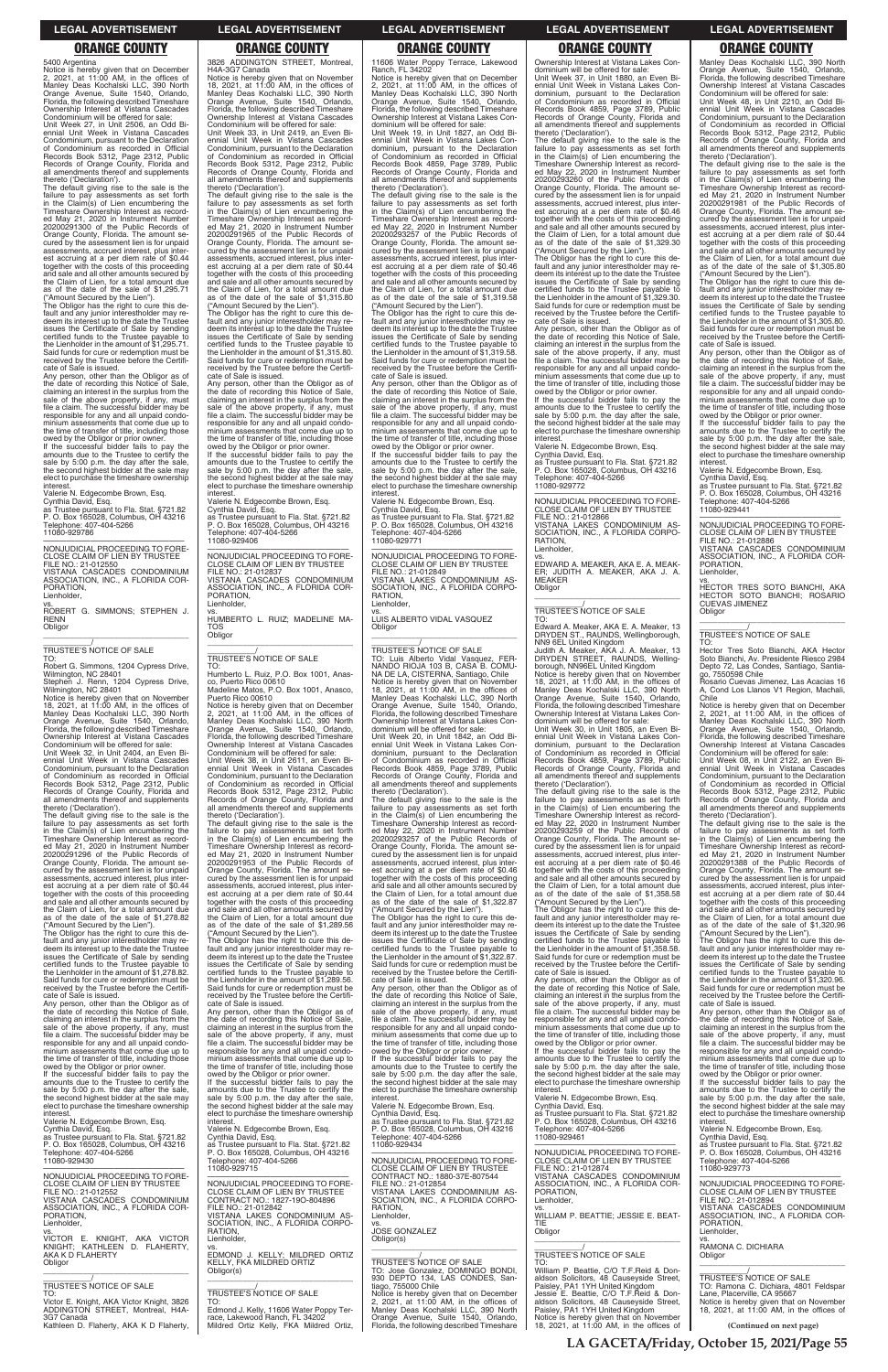**Page 56/LA GACETA/Friday, October 15, 2021**

Manley Deas Kochalski LLC, 390 North Orange Avenue, Suite 1540, Orlando, Florida, Described Times, Described Timeshare<br>Florida, the following described Timeshare Ownership Interest at Vistana Cascades Condominium will be offered for sale: Unit Week 25, in Unit 2705, an Annual Unit Week in Vistana Cascades Condominium, pursuant to the Declaration of Condominium as recorded in Official Records Book 5312, Page 2312, Public Records of Orange County, Florida and all amendments thereof and supplements thereto ('Decla-

ration'). The default giving rise to the sale is the failure to pay assessments as set forth in the Claim(s) of Lien encumbering the Timeshare Ownership Interest as recorded May 21, 2020 in Instrument Number 20200291341 of the Public Records of Orange County, Florida. The amount secured by the assessment lien is for unpaid assessments, accrued interest, plus inter-est accruing at a per diem rate of \$0.81 together with the costs of this proceeding and sale and all other amounts secured by the Claim of Lien, for a total amount due as of the date of the sale of \$2,005.67

the date of recording this Notice of Sale,<br>claiming an interest in the surplus from the<br>sale of the above property, if any, must<br>file a claim. The successful bidder may be responsible for any and all unpaid condo-minium assessments that come due up to the time of transfer of title, including those

owed by the Obligor or prior owner. If the successful bidder fails to pay the amounts due to the Trustee to certify the sale by 5:00 p.m. the day after the sale, the second highest bidder at the sale may elect to purchase the timeshare ownership interest

("Amount Secured by the Lien"). The Obligor has the right to cure this default and any junior interestholder may redeem its interest up to the date the Trustee issues the Certificate of Sale by sending certified funds to the Trustee payable to the Lienholder in the amount of \$2,005.67. Said funds for cure or redemption must be received by the Trustee before the Certifi-cate of Sale is issued. Any person, other than the Obligor as of

Valerie N. Edgecombe Brown, Esq. Cynthia David, Esq. as Trustee pursuant to Fla. Stat. §721.82 P. O. Box 165028, Columbus, OH 43216

Telephone: 407-404-5266 11080-929404

—————————————————— NONJUDICIAL PROCEEDING TO FORE-CLOSE CLAIM OF LIEN BY TRUSTEE FILE NO.: 21-012913 VISTANA CASCADES CONDOMINIUM ASSOCIATION, INC., A FLORIDA COR-PORATION,

Lienholder,

vs. JOSE A. LAZALA; JOYSE A. LAZALA; JOISA LAZALA; ELSI DE LAZALA, AKA E. DE LAZALA **Obligor** \_\_\_\_\_\_\_\_\_\_\_\_\_\_\_\_\_\_\_\_\_\_\_\_\_\_\_\_\_\_\_\_\_

# \_\_\_\_\_\_\_\_\_\_\_/ TRUSTEE'S NOTICE OF SALE

TO: Jose A. Lazala, 900 Saint Charles Place, Apartment 521, Pembroke Pines, FL 33026

Jose A. Lazala, 16383 Southwest 47th Court, Miramar, FL 33027 Joyse A. Lazala, 16737 Northwest 20th

Street, Penbroke Pine, FL 33028 Joyse A. Lazala, 16290 Southwest 47th

### $\overline{\phantom{a}}$  , and the set of the set of the set of the set of the set of the set of the set of the set of the set of the set of the set of the set of the set of the set of the set of the set of the set of the set of the s \_\_\_\_\_\_\_\_\_\_\_/ TRUSTEE'S NOTICE OF SALE

TO: Rudi Engelke, EDWERN-HEIM FARM, PO BOX 236, Kraaifontein, 7569 South

Manor, Miramar, FL 33027 Joisa Lazala, 900 Saint Charles Place, Apartment 521, Pembroke Pines, FL

33026 Elsi De Lazala, AKA E. De Lazala, 16737 Northwest 20th Street, Pembroke Pines, FL 33028

Notice is hereby given that on November 18, 2021, at 11:00 AM, in the offices of Manley Deas Kochalski LLC, 390 North Orange Avenue, Suite 1540, Orlando, Florida, the following described Timeshare Ownership Interest at Vistana Cascades

Condominium will be offered for sale: Unit Week 26, in Unit 2742, an Annual Unit Week in Vistana Cascades Condominium, pursuant to the Declaration of Condomin-ium as recorded in Official Records Book 5312, Page 2312, Public Records of Orange County, Florida and all amendments thereof and supplements thereto ('Declaration').

The default giving rise to the sale is the failure to pay assessments as set forth in the Claim(s) of Lien encumbering the Timeshare Ownership Interest as record-ed May 21, 2020 in Instrument Number 20200291300 of the Public Records of Orange County, Florida. The amount se-cured by the assessment lien is for unpaid assessments, accrued interest, plus interest accruing at a per diem rate of \$0.88 together with the costs of this proceeding and sale and all other amounts secured by the Claim of Lien, for a total amount due as of the date of the sale of \$2,048.72

5312, Page 2312, Public Records of Or-ange County, Florida and all amendments thereof and supplements thereto ('Declaration'

Africa Liezel Buhr Engelke, AKA Liezel B. Engelke, EDWERN-HEIM FARM, PO BOX 236,

stein de Rojas, CORONEL MORENO<br>#1134, Asuncion, Paraguay<br>Notice is hereby given that on November<br>18, 2021, at 11:00 AM, in the offices of<br>Manley Deas Kochalski LLC, 390 North<br>Orange Avenue, Suite 1540, Orlando, Florida, the following described Timeshare Ownership Interest at Vistana Cascades Condominium will be offered for sale: Unit Week 42, in Unit 2466, an Annual Unit Week in Vistana Cascades Condominium, pursuant to the Declaration of Condomin-

Kraaifontein, 7569 South Africa Notice is hereby given that on December 2, 2021, at 11:00 AM, in the offices of Manley Deas Kochalski LLC, 390 North Orange Avenue, Suite 1540, Orlando, Florida, the following described Timeshare Ownership Interest at Vistana Cascades Condominium will be offered for sale:

Unit Week 39, in Unit 2623, an Annual Unit Week in Vistana Cascades Condominium, pursuant to the Declaration of Condominium as recorded in Official Records Book 5312, Page 2312, Public Records of Or-ange County, Florida and all amendments thereof and supplements thereto ('Declaration').

The default giving rise to the sale is the failure to pay assessments as set forth in the Claim(s) of Lien encumbering the Timeshare Ownership Interest as recorded May 21, 2020 in Instrument Number 20200291953 of the Public Records of Orange County, Florida. The amount secured by the assessment lien is for unpaid assessments, accrued interest, plus inter-est accruing at a per diem rate of \$0.88 together with the costs of this proceeding and sale and all other amounts secured by the Claim of Lien, for a total amount due as of the date of the sale of \$2,041.82

> interest Valerie N. Edgecombe Brown, Esq.

("Amount Secured by the Lien"). The Obligor has the right to cure this default and any junior interestholder may re-deem its interest up to the date the Trustee issues the Certificate of Sale by sending certified funds to the Trustee payable to the Lienholder in the amount of \$2,041.82. Said funds for cure or redemption must be received by the Trustee before the Certifi-

cate of Sale is issued. Any person, other than the Obligor as of the date of recording this Notice of Sale,<br>claiming an interest in the surplus from the<br>sale of the above property, if any, must<br>file a claim. The successful bidder may be responsible for any and all unpaid condo-minium assessments that come due up to the time of transfer of title, including those owed by the Obligor or prior owner. If the successful bidder fails to pay the amounts due to the Trustee to certify the

sale by 5:00 p.m. the day after the sale, the second highest bidder at the sale may elect to purchase the timeshare ownership interest. Valerie N. Edgecombe Brown, Esq.

Cynthia David, Esq. as Trustee pursuant to Fla. Stat. §721.82 P. O. Box 165028, Columbus, OH 43216 Telephone: 407-404-5266 11080-929774

—————————————————— NONJUDICIAL PROCEEDING TO FORE-CLOSE CLAIM OF LIEN BY TRUSTEE FILE NO.: 21-012931 VISTANA CASCADES CONDOMINIUM ASSOCIATION, INC., A FLORIDA COR-PORATION, Lienholder,

vs. DONNA DRAYTON; CARL DRAYTON Obligor \_\_\_\_\_\_\_\_\_\_\_\_\_\_\_\_\_\_\_\_\_\_\_\_\_\_\_\_\_\_\_\_\_

# \_\_\_\_\_\_\_\_\_\_\_/ TRUSTEE'S NOTICE OF SALE

TO: Donna Drayton, 10 HAMILTON HOLDER, ST, WOODBROOK, Port-of-spain, Trinidad and Tobago Carl Drayton, 10 HAMILTON HOLDER, ST, WOODBROOK, Port-of-spain, Trini-

dad and Tobago Notice is hereby given that on November 18, 2021, at 11:00 AM, in the offices of Manley Deas Kochalski LLC, 390 North Orange Avenue, Suite 1540, Orlando,

Florida, the following described Timeshare Ownership Interest at Vistana Cascades Condominium will be offered for sale: Unit Week 41, in Unit 2741, an Annual Unit Week in Vistana Cascades Condominium, pursuant to the Declaration of Condominium as recorded in Official Records Book

The default giving rise to the sale is the failure to pay assessments as set forth in the Claim(s) of Lien encumbering the Timeshare Ownership Interest as recorded May 21, 2020 in Instrument Number 20200291970 of the Public Records of Orange County, Florida. The amount secured by the assessment lien is for unpaid assessments, accrued interest, plus inter-est accruing at a per diem rate of \$0.88 together with the costs of this proceeding and sale and all other amounts secured by the Claim of Lien, for a total amount due as of the date of the sale of \$2,028.50

The default giving rise to the sale is the failure to pay assessments as set forth in the Claim(s) of Lien encumbering the Timeshare Ownership Interest as record-ed May 21, 2020 in Instrument Number 20200291955 of the Public Records of Orange County, Florida. The amount se-cured by the assessment lien is for unpaid assessments, accrued interest, plus interest accruing at a per diem rate of \$0.88 together with the costs of this proceeding and sale and all other amounts secured by the Claim of Lien, for a total amount due as of the date of the sale of \$2,041.82

\_\_\_\_\_\_\_\_\_\_\_\_\_\_\_\_\_\_\_\_\_\_\_\_\_\_\_\_\_\_\_\_\_ \_\_\_\_\_\_\_\_\_\_\_/ TRUSTEE'S NOTICE OF SALE

**Obligor** 

TO: Jose Rojas, CORONEL MORENO #1134,

Asuncion, Paraguay Maria De Rojas, AKA Maria G. Von Eck-

ium as recorded in Official Records Book 5312, Page 2312, Public Records of Or-ange County, Florida and all amendments thereof and supplements thereto ('Declaration'). The default giving rise to the sale is the

failure to pay assessments as set forth in the Claim(s) of Lien encumbering the Timeshare Ownership Interest as recorded May 21, 2020 in Instrument Number 20200291970 of the Public Records of Orange County, Florida. The amount secured by the assessment lien is for unpaid assessments, accrued interest, plus interest accruing at a per diem rate of \$0.88 together with the costs of this proceeding and sale and all other amounts secured by the Claim of Lien, for a total amount due as of the date of the sale of \$2,029.50 ("Amount Secured by the Lien"). The Obligor has the right to cure this de-

fault and any junior interestholder may redeem its interest up to the date the Trustee issues the Certificate of Sale by sending certified funds to the Trustee payable to the Lienholder in the amount of \$2,029.50. Said funds for cure or redemption must be received by the Trustee before the Certifi-cate of Sale is issued. Any person, other than the Obligor as of

the date of recording this Notice of Sale, claiming an interest in the surplus from the sale of the above property, if any, must file a claim. The successful bidder may be responsible for any and all unpaid condo-minium assessments that come due up to the time of transfer of title, including those owed by the Obligor or prior owner. If the successful bidder fails to pay the amounts due to the Trustee to certify the sale by 5:00 p.m. the day after the sale, the second highest bidder at the sale may elect to purchase the timeshare ownership

Cynthia David, Esq. as Trustee pursuant to Fla. Stat. §721.82 P. O. Box 165028, Columbus, OH 43216 Telephone: 407-404-5266 11080-929423

—————————————————— NONJUDICIAL PROCEEDING TO FORE-CLOSE CLAIM OF LIEN BY TRUSTEE FILE NO.: 21-012939 VISTANA LAKES CONDOMINIUM AS-SOCIATION, INC., A FLORIDA CORPO-RATION, Lienholder,

vs. DARREN M. RILEY Obligor

\_\_\_\_\_\_\_\_\_\_\_\_\_\_\_\_\_\_\_\_\_\_\_\_\_\_\_\_\_\_\_\_\_

# \_\_\_\_\_\_\_\_\_\_\_/ TRUSTEE'S NOTICE OF SALE TO: Darren M. Riley, 385 North C Street, Hamilton, OH 45013

Notice is hereby given that on November 18, 2021, at 11:00 AM, in the offices of Manley Deas Kochalski LLC, 390 North Orange Avenue, Suite 1540, Orlando, Florida, the following described Timeshare Ownership Interest at Vistana Lakes Condominium will be offered for sale:

Unit Week 40, in Unit 1818, an Odd Bi-ennial Unit Week in Vistana Lakes Condominium, pursuant to the Declaration of Condominium as recorded in Official Records Book 4859, Page 3789, Public Records of Orange County, Florida and all amendments thereof and supplements thereto ('Declaration').

The default giving rise to the sale is the failure to pay assessments as set forth in the Claim(s) of Lien encumbering the Timeshare Ownership Interest as recorded May 22, 2020 in Instrument Number 20200293260 of the Public Records of Orange County, Florida. The amount secured by the assessment lien is for unpaid assessments, accrued interest, plus interest accruing at a per diem rate of \$0.46 together with the costs of this proceeding and sale and all other amounts secured by the Claim of Lien, for a total amount due as of the date of the sale of \$1,314.84 ("Amount Secured by the Lien").

The Obligor has the right to cure this de-fault and any junior interestholder may re-deem its interest up to the date the Trustee issues the Certificate of Sale by sending certified funds to the Trustee payable to the Lienholder in the amount of \$1,314.84.

| ("Amount Secured by the Lien").                | as of the date of the sale of \$2,028.50                          | issues the Certificate of Sale by sending      | the Lienholder in the amount of \$2.041.82.                          | file a claim. The successful bidder may be     |
|------------------------------------------------|-------------------------------------------------------------------|------------------------------------------------|----------------------------------------------------------------------|------------------------------------------------|
| The Obligor has the right to cure this de-     | ("Amount Secured by the Lien").                                   | certified funds to the Trustee payable to      | Said funds for cure or redemption must be                            | responsible for any and all unpaid condo-      |
| fault and any junior interestholder may re-    | The Obligor has the right to cure this de-                        | the Lienholder in the amount of \$1,314.84.    | received by the Trustee before the Certifi-                          | minium assessments that come due up to         |
| deem its interest up to the date the Trustee   | fault and any junior interestholder may re-                       | Said funds for cure or redemption must be      | cate of Sale is issued.                                              | the time of transfer of title, including those |
| issues the Certificate of Sale by sending      | deem its interest up to the date the Trustee                      | received by the Trustee before the Certifi-    | Any person, other than the Obligor as of                             | owed by the Obligor or prior owner.            |
| certified funds to the Trustee payable to      | issues the Certificate of Sale by sending                         | cate of Sale is issued.                        | the date of recording this Notice of Sale,                           | If the successful bidder fails to pay the      |
| the Lienholder in the amount of \$2,048.72.    | certified funds to the Trustee payable to                         | Any person, other than the Obligor as of       | claiming an interest in the surplus from the                         | amounts due to the Trustee to certify the      |
| Said funds for cure or redemption must be      | the Lienholder in the amount of \$2,028.50.                       | the date of recording this Notice of Sale,     | sale of the above property, if any, must                             | sale by 5:00 p.m. the day after the sale.      |
| received by the Trustee before the Certifi-    | Said funds for cure or redemption must be                         | claiming an interest in the surplus from the   | file a claim. The successful bidder may be                           | the second highest bidder at the sale may      |
| cate of Sale is issued.                        | received by the Trustee before the Certifi-                       | sale of the above property, if any, must       | responsible for any and all unpaid condo-                            | elect to purchase the timeshare ownership      |
| Any person, other than the Obligor as of       | cate of Sale is issued.                                           | file a claim. The successful bidder may be     | minium assessments that come due up to                               | interest.                                      |
| the date of recording this Notice of Sale,     | Any person, other than the Obligor as of                          | responsible for any and all unpaid condo-      | the time of transfer of title, including those                       | Valerie N. Edgecombe Brown, Esg.               |
| claiming an interest in the surplus from the   | the date of recording this Notice of Sale,                        | minium assessments that come due up to         | owed by the Obligor or prior owner.                                  | Cynthia David, Esg.                            |
| sale of the above property, if any, must       | claiming an interest in the surplus from the                      | the time of transfer of title, including those | If the successful bidder fails to pay the                            | as Trustee pursuant to Fla. Stat. §721.82      |
| file a claim. The successful bidder may be     | sale of the above property, if any, must                          | owed by the Obligor or prior owner.            | amounts due to the Trustee to certify the                            | P. O. Box 165028, Columbus, OH 43216           |
| responsible for any and all unpaid condo-      | file a claim. The successful bidder may be                        | If the successful bidder fails to pay the      | sale by 5:00 p.m. the day after the sale,                            | Telephone: 407-404-5266                        |
| minium assessments that come due up to         | responsible for any and all unpaid condo-                         | amounts due to the Trustee to certify the      | the second highest bidder at the sale may                            | 11080-929523                                   |
| the time of transfer of title, including those | minium assessments that come due up to                            | sale by 5:00 p.m. the day after the sale,      | elect to purchase the timeshare ownership                            |                                                |
| owed by the Obligor or prior owner.            | the time of transfer of title, including those                    | the second highest bidder at the sale may      | interest.                                                            | NONJUDICIAL PROCEEDING TO FORE-                |
| If the successful bidder fails to pay the      | owed by the Obligor or prior owner.                               | elect to purchase the timeshare ownership      | Valerie N. Edgecombe Brown, Esq.                                     | CLOSE CLAIM OF LIEN BY TRUSTEE                 |
| amounts due to the Trustee to certify the      | If the successful bidder fails to pay the                         | interest.                                      | Cynthia David, Esg.                                                  | FILE NO.: 21-013264                            |
| sale by 5:00 p.m. the day after the sale,      | amounts due to the Trustee to certify the                         | Valerie N. Edgecombe Brown, Esg.               | as Trustee pursuant to Fla. Stat. §721.82                            | VISTANA CASCADES CONDOMINIUM                   |
| the second highest bidder at the sale may      | sale by 5:00 p.m. the day after the sale,                         | Cynthia David, Esg.                            | P. O. Box 165028, Columbus, OH 43216                                 | ASSOCIATION, INC., A FLORIDA COR-              |
| elect to purchase the timeshare ownership      | the second highest bidder at the sale may                         | as Trustee pursuant to Fla. Stat. §721.82      | Telephone: 407-404-5266                                              | PORATION.                                      |
| interest.                                      | elect to purchase the timeshare ownership                         | P. O. Box 165028, Columbus, OH 43216           | 11080-929721                                                         | Lienholder.                                    |
| Valerie N. Edgecombe Brown, Esg.               | interest.                                                         | Telephone: 407-404-5266                        |                                                                      | VS.                                            |
| Cynthia David, Esg.                            | Valerie N. Edgecombe Brown, Esq.                                  | 11080-929420                                   | NONJUDICIAL PROCEEDING TO FORE-                                      | CARLOS R. CANETE: CECILIA LOPEZ                |
| as Trustee pursuant to Fla. Stat. §721.82      | Cynthia David, Esq.                                               |                                                | CLOSE CLAIM OF LIEN BY TRUSTEE                                       | Obligor                                        |
| P. O. Box 165028, Columbus, OH 43216           | as Trustee pursuant to Fla. Stat. §721.82                         | NONJUDICIAL PROCEEDING TO FORE-                | FILE NO.: 21-013261                                                  |                                                |
| Telephone: 407-404-5266                        | P. O. Box 165028, Columbus, OH 43216                              | CLOSE CLAIM OF LIEN BY TRUSTEE                 | VISTANA CASCADES CONDOMINIUM                                         |                                                |
| 11080-929459                                   | Telephone: 407-404-5266                                           | FILE NO.: 21-012943                            | ASSOCIATION, INC., A FLORIDA COR-                                    | TRUSTEE'S NOTICE OF SALE                       |
|                                                | 11080-929454                                                      | VISTANA CASCADES CONDOMINIUM                   | PORATION.                                                            | TO:                                            |
| NONJUDICIAL PROCEEDING TO FORE-                |                                                                   | ASSOCIATION, INC., A FLORIDA COR-              | Lienholder.                                                          | Carlos R. Canete, Av. Yacht 999-Edific. Ex-    |
| CLOSE CLAIM OF LIEN BY TRUSTEE                 | NONJUDICIAL PROCEEDING TO FORE-                                   | PORATION,                                      | VS.                                                                  | cellence 4-B, Yacht Y Golf Club, Lambare,      |
| FILE NO.: 21-012914                            | CLOSE CLAIM OF LIEN BY TRUSTEE                                    | Lienholder,                                    | MERCEDES G. VAZQUEZ, AKA M. G.                                       | 11 Paraguay                                    |
| VISTANA CASCADES CONDOMINIUM                   | FILE NO.: 21-012934                                               | VS.                                            | VAZQUEZ DE CRUZ                                                      | Cecilia Lopez. Av. Yacht 999-Edific. Excel-    |
| ASSOCIATION, INC., A FLORIDA COR-              | VISTANA CASCADES CONDOMINIUM                                      | <b>BRADLEY KURTZ; LISA KURTZ</b>               | Obligor                                                              | lence 4-B, Yacht Y Golf Club, Asuncion,        |
| PORATION.                                      | ASSOCIATION, INC., A FLORIDA COR-                                 | Obligor                                        |                                                                      | Paraguay                                       |
| Lienholder,                                    | PORATION.                                                         |                                                | TRUSTEE'S NOTICE OF SALE                                             | Notice is hereby given that on November        |
| VS.                                            | Lienholder,                                                       |                                                |                                                                      | 18, 2021, at 11:00 AM, in the offices of       |
| RUDI ENGELKE: LIEZEL BUHR ENGEL-               | VS.                                                               | <b>TRUSTEE'S NOTICE OF SALE</b>                | TO: Mercedes G. Vazquez, AKA M. G.                                   | Manley Deas Kochalski LLC, 390 North           |
| KE, AKA LIEZEL B. ENGELKE<br>Obligor           | JOSE ROJAS: MARIA DE ROJAS, AKA<br>MARIA G. VON ECKSTEIN DE ROJAS | TO:<br>Bradley Kurtz, 19 PRINCETON PLACE,      | Vazquez De Cruz, Aztlan 392 Col Cd Del<br>Sol, Zapopan, 45050 Mexico | (Continued on next page)                       |
|                                                |                                                                   |                                                |                                                                      |                                                |
|                                                |                                                                   |                                                |                                                                      |                                                |

Guelph, N1G 3S4 Canada Lisa Kurtz, 27 BEAVER STREET SOUTH, UNIT 207, Thornbury, N0H 2P0Canada Notice is hereby given that on November 18, 2021, at 11:00 AM, in the offices of Manley Deas Kochalski LLC, 390 North Orange Avenue, Suite 1540, Orlando, Florida, the following described Timeshare Ownership Interest at Vistana Cascades Condominium will be offered for sale:

Unit Week 14, in Unit 2739, an Annual Unit Week in Vistana Cascades Condominium, pursuant to the Declaration of Condomin-ium as recorded in Official Records Book 5312, Page 2312, Public Records of Orange County, Florida and all amendments thereof and supplements thereto ('Declaration').

The default giving rise to the sale is the failure to pay assessments as set forth in the Claim(s) of Lien encumbering the Timeshare Ownership Interest as record-ed May 21, 2020 in Instrument Number 20200291962 of the Public Records of Orange County, Florida. The amount se-cured by the assessment lien is for unpaid assessments, accrued interest, plus interest accruing at a per diem rate of \$0.88 together with the costs of this proceeding and sale and all other amounts secured by the Claim of Lien, for a total amount due as of the date of the sale of \$2,028.50

("Amount Secured by the Lien"). The Obligor has the right to cure this de-fault and any junior interestholder may redeem its interest up to the date the Trustee issues the Certificate of Sale by sending certified funds to the Trustee payable to the Lienholder in the amount of \$2,028.50. Said funds for cure or redemption must be received by the Trustee before the Certificate of Sale is issued.

Any person, other than the Obligor as of the date of recording this Notice of Sale, claiming an interest in the surplus from the sale of the above property, if any, must file a claim. The successful bidder may be responsible for any and all unpaid condominium assessments that come due up to the time of transfer of title, including those owed by the Obligor or prior owner.

If the successful bidder fails to pay the amounts due to the Trustee to certify the sale by  $5:00$  p.m. the day after the sale the second highest bidder at the sale may elect to purchase the timeshare ownership interest.

Valerie N. Edgecombe Brown, Esq. Cynthia David, Esq.

as Trustee pursuant to Fla. Stat. §721.82 P. O. Box 165028, Columbus, OH 43216 Telephone: 407-404-5266 11080-929524

—————————————————— NONJUDICIAL PROCEEDING TO FORE-CLOSE CLAIM OF LIEN BY TRUSTEE FILE NO.: 21-012958 VISTANA CASCADES CONDOMINIUM ASSOCIATION, INC., A FLORIDA COR-PORATION, Lienholder,

vs. MARIO J. SACCO; MARIA E. SACCO, AKA MARIA E. DE SACCO Obligor \_\_\_\_\_\_\_\_\_\_\_\_\_\_\_\_\_\_\_\_\_\_\_\_\_\_\_\_\_\_\_\_\_

# \_\_\_\_\_\_\_\_\_\_\_/ TRUSTEE'S NOTICE OF SALE

TO: Mario J. Sacco, 5TA AVE 659, ZONA 14, Guatemala City, 33102-5339 Guatemala Maria E. Sacco, AKA Maria E. De Sacco, 5TA AVE 659, ZONA 14, Guatemala City, 33102-5339 Guatemala

Notice is hereby given that on Decem-ber 2, 2021, at 11:00 AM in the offices of Manley Deas Kochalski LLC, 390 North Orange Avenue, Suite 1540, Orlando, Florida, the following described Timeshare Ownership Interest at Vistana Cascades

Condominium will be offered for sale: Unit Week 06, in Unit 2312, an Annual Unit Week in Vistana Cascades Condominium, pursuant to the Declaration of Condo-minium as recorded in Official Records Book ,5312, Page 2312, Public Records of Orange County, Florida and all amend-ments thereof and supplements thereto ('Declaration').

("Amount Secured by the Lien"). The Obligor has the right to cure this de-fault and any junior interestholder may redeem its interest up to the date the Trustee issues the Certificate of Sale by sending certified funds to the Trustee payable to the Lienholder in the amount of \$2,041.82.

Notice is hereby given that on December 2, 2021, at 11:00 AM, in the offices of Manley Deas Kochalski LLC, 390 North Orange Avenue, Suite 1540, Orlando, Florida, the following described Timeshare Ownership Interest at Vistana Cascades

Condominium will be offered for sale: Unit Week 27, in Unit 2694, an Annual Unit Week in Vistana Cascades Condominium, pursuant to the Declaration of Condominium as recorded in Official Records Book 5312, Page 2312, Public Records of Orange County, Florida and all amendments thereof and supplements thereto ('Declaration').

The default giving rise to the sale is the failure to pay assessments as set forth in the Claim(s) of Lien encumbering the Timeshare Ownership Interest as record-ed May 21, 2020 in Instrument Number 20200291300 of the Public Records of Orange County, Florida. The amount se-cured by the assessment lien is for unpaid assessments, accrued interest, plus interest accruing at a per diem rate of \$0.88 together with the costs of this proceeding and sale and all other amounts secured by the Claim of Lien, for a total amount due as of the date of the sale of \$2,016.57 ("Amount Secured by the Lien").

The Obligor has the right to cure this de-fault and any junior interestholder may redeem its interest up to the date the Trustee issues the Certificate of Sale by sending certified funds to the Trustee payable to the Lienholder in the amount of \$2,016.57. Said funds for cure or redemption must be received by the Trustee before the Certificate of Sale is issued.

Any person, other than the Obligor as of the date of recording this Notice of Sale, claiming an interest in the surplus from the sale of the above property, if any, must file a claim. The successful bidder may be responsible for any and all unpaid condominium assessments that come due up to the time of transfer of title, including those owed by the Obligor or prior owner.

If the successful bidder fails to pay the amounts due to the Trustee to certify the sale by 5:00 p.m. the day after the sale, the second highest bidder at the sale may elect to purchase the timeshare ownership interest.

Valerie N. Edgecombe Brown, Esq. Cynthia David, Esq.

as Trustee pursuant to Fla. Stat. §721.82 P. O. Box 165028, Columbus, OH 43216 o: Dox 100020, Octamic<br>ephone: 407-404-5266 11080-929635

—————————————————— NONJUDICIAL PROCEEDING TO FORE-CLOSE CLAIM OF LIEN BY TRUSTEE

FILE NO.: 21-013262 VISTANA CASCADES CONDOMINIUM ASSOCIATION, INC., A FLORIDA COR-PORATION, Lienholder,

vs. ALFONSO GONZALEZ-RUEDA Obligor

\_\_\_\_\_\_\_\_\_\_\_\_\_\_\_\_\_\_\_\_\_\_\_\_\_\_\_\_\_\_\_\_\_

\_\_\_\_\_\_\_\_\_\_\_/ TRUSTEE'S NOTICE OF SALE

TO: Alfonso Gonzalez-Rueda, Carrera 12 #7935, Apt #201, Bogota, Colombia Notice is hereby given that on November 18, 2021, at 11:00 AM, in the offices of Manley Deas Kochalski LLC, 390 North Orange Avenue, Suite 1540, Orlando, Florida, the following described Timeshare Ownership Interest at Vistana Cascades Condominium will be offered for sale:

Unit Week 27, in Unit 2723, an Annual Unit Week in Vistana Cascades Condominium, pursuant to the Declaration of Condominium as recorded in Official Records Book 5312, Page 2312, Public Records of Or-ange County, Florida and all amendments thereof and supplements thereto ('Declaration').

The default giving rise to the sale is the failure to pay assessments as set forth in the Claim(s) of Lien encumbering the Timeshare Ownership Interest as recorded May 21, 2020 in Instrument Number 20200291300 of the Public Records of Orange County, Florida. The amount secured by the assessment lien is for unpaid assessments, accrued interest, plus inter-est accruing at a per diem rate of \$0.88 together with the costs of this proceeding and sale and all other amounts secured by the Claim of Lien, for a total amount due as of the date of the sale of \$2,004.25 ("Amount Secured by the Lien").

The Obligor has the right to cure this default and any junior interestholder may redeem its interest up to the date the Trustee issues the Certificate of Sale by sending certified funds to the Trustee payable to the Lienholder in the amount of \$2,004.25. Said funds for cure or redemption must be received by the Trustee before the Certifi-

cate of Sale is issued. Any person, other than the Obligor as of the date of recording this Notice of Sale, claiming an interest in the surplus from the sale of the above property, if any, must file a claim. The successful bidder may be

### **LEGAL ADVERTISEMENT LEGAL ADVERTISEMENT LEGAL ADVERTISEMENT LEGAL ADVERTISEMENT LEGAL ADVERTISEMENT**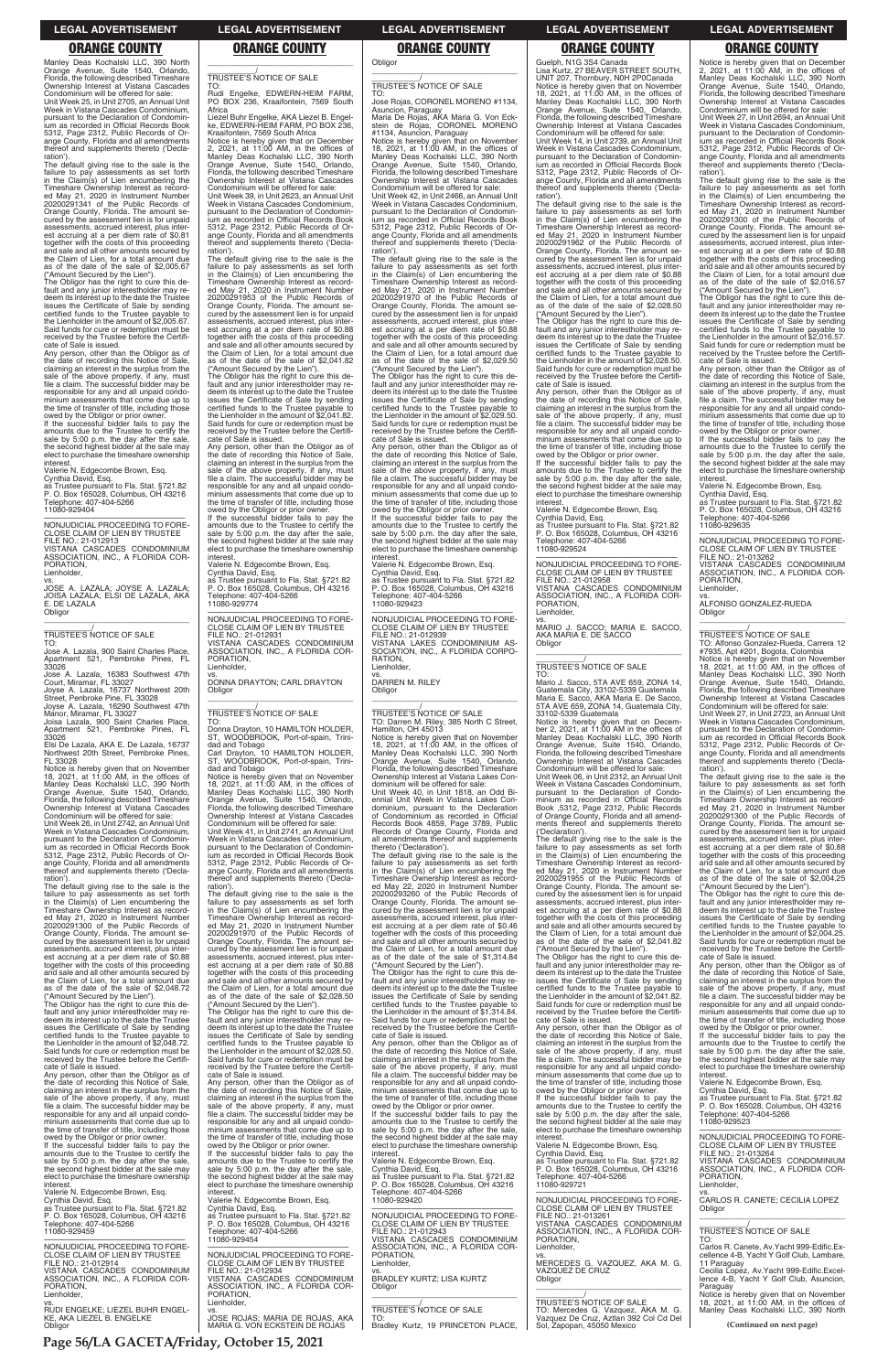**LA GACETA/Friday, October 15, 2021/Page 57**

Orange Avenue, Suite 1540, Orlando, Florida, the following described Timeshare Ownership Interest at Vistana Cascades Condominium will be offered for sale: Unit Week 28, in Unit 2155, an Annual Unit Week in Vistana Cascades Condominium, pursuant to the Declaration of Condomin-ium as recorded in Official Records Book 5312, Page 2312, Public Records of Orange County, Florida and all amendments thereof and supplements thereto ('Declaration').

The default giving rise to the sale is the failure to pay assessments as set forth in the Claim(s) of Lien encumbering the Timeshare Ownership Interest as record-ed May 21, 2020 in Instrument Number 20200291300 of the Public Records of Orange County, Florida. The amount se-cured by the assessment lien is for unpaid assessments, accrued interest, plus interest accruing at a per diem rate of \$0.88 together with the costs of this proceeding and sale and all other amounts secured by the Claim of Lien, for a total amount due as of the date of the sale of \$2,028.50 ("Amount Secured by the Lien").

The Obligor has the right to cure this de-fault and any junior interestholder may re-deem its interest up to the date the Trustee issues the Certificate of Sale by sending certified funds to the Trustee payable to the Lienholder in the amount of \$2,028.50. Said funds for cure or redemption must be received by the Trustee before the Certifi-cate of Sale is issued.

Any person, other than the Obligor as of the date of recording this Notice of Sale, claiming an interest in the surplus from the sale of the above property, if any, must file a claim. The successful bidder may be responsible for any and all unpaid condominium assessments that come due up to the time of transfer of title, including those owed by the Obligor or prior owner.

If the successful bidder fails to pay the amounts due to the Trustee to certify the sale by 5:00 p.m. the day after the sale, the second highest bidder at the sale may elect to purchase the timeshare ownership interest.

Valerie N. Edgecombe Brown, Esq. Cynthia David, Esq. as Trustee pursuant to Fla. Stat. §721.82 P. O. Box 165028, Columbus, OH 43216 Telephone: 407-404-5266 11080-929398

—————————————————— NONJUDICIAL PROCEEDING TO FORE-CLOSE CLAIM OF LIEN BY TRUSTEE FILE NO.: 21-013270 VISTANA CASCADES CONDOMINIUM ASSOCIATION, INC., A FLORIDA COR-

PORATION, Lienholder, vs. ALEX SARTINI; DALILA DA SILVA

Obligor \_\_\_\_\_\_\_\_\_\_\_\_\_\_\_\_\_\_\_\_\_\_\_\_\_\_\_\_\_\_\_\_\_

\_\_\_\_\_\_\_\_\_\_\_/ TRUSTEE'S NOTICE OF SALE

TO: Alex Sartini, CCS 14311, P. O Box 025323, Miami, FL 33102-5323 Dalila Da Silva, Calle 4 Res Piedemonte, Ap92, Urb Terrazas El Avila, Caracas,

Venezuela Notice is hereby given that on December 2, 2021, at 11:00 AM, in the offices of Manley Deas Kochalski LLC, 390 North Orange Avenue, Suite 1540, Orlando, Florida, the following described Timeshare Ownership Interest at Vistana Cascades Condominium will be offered for sale:

Unit Week 28, in Unit 2722, an Annual Unit Week in Vistana Cascades Condominium, pursuant to the Declaration of Condominium as recorded in Official Records Book 5312, Page 2312, Public Records of Or-ange County, Florida and all amendments thereof and supplements thereto ('Declaration').

The default giving rise to the sale is the failure to pay assessments as set forth in the Claim(s) of Lien encumbering the Timeshare Ownership Interest as recorded May 21, 2020 in Instrument Number 20200291300 of the Public Records of Orange County, Florida. The amount secured by the assessment lien is for unpaid assessments, accrued interest, plus interest accruing at a per diem rate of \$0.88 together with the costs of this proceeding and sale and all other amounts secured by the Claim of Lien, for a total amount due as of the date of the sale of \$2,029.62 ("Amount Secured by the Lien"). The Obligor has the right to cure this de-

fault and any junior interestholder may re-deem its interest up to the date the Trustee issues the Certificate of Sale by sending certified funds to the Trustee payable to the Lienholder in the amount of \$2,029.62. Said funds for cure or redemption must be received by the Trustee before the Certifi-cate of Sale is issued.

RESIDENCIA ICABARU APARTA, MEN-<br>TO H4, Valencia, Venezuela<br>Emma Quintero, AVENIDA CARLOS<br>CARDENA. URB. MANONG, RES.<br>ICABARU APT # H4, Valencia, Venezuela<br>Notice is hereby your hat on November<br>18, 2021, at 11:00 AM, in the Ownership Interest at Vistana Cascades Condominium will be offered for sale:

Unit Week 49, in Unit 2434, an Annual Unit Week in Vistana Cascades Condominium, pursuant to the Declaration of Condominium as recorded in Official Records Book 5312, Page 2312, Public Records of Or-ange County, Florida and all amendments thereof and supplements thereto ('Declaration'<sup>'</sup>

Any person, other than the Obligor as of the date of recording this Notice of Sale, claiming an interest in the surplus from the sale of the above property, if any, must file a claim. The successful bidder may be responsible for any and all unpaid condo-

# Orange Avenue, Suite 1540, Orlando, Florida, the following described Timeshare Ownership Interest at Vistana Lakes Con-

dominium will be offered for sale: Unit Week 03, in Unit 1755, an Annual Unit Week, and Unit Week 03, in Unit 1756, an Annual Unit Week in Vistana Lakes Condominium, pursuant to the Declaration of Condominium as recorded in Official Records Book 4859, Page 3789, Public Records of Orange County, Florida and all amendments thereof and supplements thereto ('Declaration').

The default giving rise to the sale is the failure to pay assessments as set forth in the Claim(s) of Lien encumbering the Timeshare Ownership Interest as record-ed May 21, 2020 in Instrument Number 20200292894 of the Public Records of Orange County, Florida. The amount se-cured by the assessment lien is for unpaid assessments, accrued interest, plus interest accruing at a per diem rate of \$1.11 together with the costs of this proceeding and sale and all other amounts secured by the Claim of Lien, for a total amount due as of the date of the sale of \$2,418.67 ("Amount Secured by the Lien").

The Obligor has the right to cure this de-fault and any junior interestholder may redeem its interest up to the date the Trustee issues the Certificate of Sale by sending certified funds to the Trustee payable to the Lienholder in the amount of \$2,418.67. Said funds for cure or redemption must be received by the Trustee before the Certificate of Sale is issued.

Any person, other than the Obligor as of the date of recording this Notice of Sale, claiming an interest in the surplus from the sale of the above property, if any, must file a claim. The successful bidder may be responsible for any and all unpaid condominium assessments that come due up to the time of transfer of title, including those owed by the Obligor or prior owner.

If the successful bidder fails to pay the amounts due to the Trustee to certify the sale by 5:00 p.m. the day after the sale the second highest bidder at the sale may elect to purchase the timeshare ownership interest.

Valerie N. Edgecombe Brown, Esq. Cynthia David, Esq.

as Trustee pursuant to Fla. Stat. §721.82 P. O. Box 165028, Columbus, OH 43216 Telephone: 407-404-5266 11080-929775

—————————————————— NONJUDICIAL PROCEEDING TO FORE-CLOSE CLAIM OF LIEN BY TRUSTEE FILE NO.: 21-013286 VISTANA CASCADES CONDOMINIUM ASSOCIATION, INC., A FLORIDA COR-PORATION, Lienholder,

vs. RAFAEL PARRAGA; EMMA QUINTERO Obligor \_\_\_\_\_\_\_\_\_\_\_\_\_\_\_\_\_\_\_\_\_\_\_\_\_\_\_\_\_\_\_\_\_

# \_\_\_\_\_\_\_\_\_\_\_/ TRUSTEE'S NOTICE OF SALE

TO:

Rafael Parraga, AVENIDA CARLOS CARDENA. URBANIZACIO, MANONGO.

The default giving rise to the sale is the failure to pay assessments as set forth in the Claim(s) of Lien encumbering the Timeshare Ownership Interest as recorded May 21, 2020 in Instrument Number 20200291985 of the Public Records of Orange County, Florida. The amount secured by the assessment lien is for unpaid assessments, accrued interest, plus inter-est accruing at a per diem rate of \$0.88 together with the costs of this proceeding and sale and all other amounts secured by the Claim of Lien, for a total amount due as of the date of the sale of \$2,012.50

RATION, Lienholder

("Amount Secured by the Lien"). The Obligor has the right to cure this default and any junior interestholder may re-deem its interest up to the date the Trustee issues the Certificate of Sale by sending certified funds to the Trustee payable to the Lienholder in the amount of \$2,012.50. Said funds for cure or redemption must be received by the Trustee before the Certifi-

cate of Sale is issued. Any person, other than the Obligor as of the date of recording this Notice of Sale, claiming an interest in the surplus from the

Florida, the following described Timeshare Ownership Interest at Vistana Cascades Condominium will be offered for sale: Unit Week 29, in Unit 2722, an Annual Unit Week in Vistana Cascades Condominium, pursuant to the Declaration of Condominium as recorded in Official Records Book 5312, Page 2312, Public Records of Or-ange County, Florida and all amendments thereof and supplements thereto ('Declaration'). The default giving rise to the sale is the

> failure to pay assessments as set forth in the Claim(s) of Lien encumbering the Timeshare Ownership Interest as recorded May 21, 2020 in Instrument Number 20200291296 of the Public Records of Orange County, Florida. The amount secured by the assessment lien is for unpaid assessments, accrued interest, plus inter-est accruing at a per diem rate of \$0.88 together with the costs of this proceeding and sale and all other amounts secured by the Claim of Lien, for a total amount due as of the date of the sale of \$2,023.33 Amount Secured by the Lien").

> The Obligor has the right to cure this default and any junior interestholder may re-deem its interest up to the date the Trustee issues the Certificate of Sale by sending certified funds to the Trustee payable to the Lienholder in the amount of \$2,023.33. Said funds for cure or redemption must be received by the Trustee before the Certifi-cate of Sale is issued.

failure to pay assessments as set forth in the Claim(s) of Lien encumbering the Timeshare Ownership Interest as recorded May 21, 2020 in Instrument Number 20200291296 of the Public Records of Orange County, Florida. The amount secured by the assessment lien is for unpaid assessments, accrued interest, plus inter-est accruing at a per diem rate of \$0.88 together with the costs of this proceeding and sale and all other amounts secured by the Claim of Lien, for a total amount due as of the date of the sale of \$2,005.37 ("Amount Secured by the Lien"). The Obligor has the right to cure this de-

fault and any junior interestholder may re-deem its interest up to the date the Trustee issues the Certificate of Sale by sending certified funds to the Trustee payable to the Lienholder in the amount of \$2,005.37. Said funds for cure or redemption must be received by the Trustee before the Certificate of Sale is issued. Any person, other than the Obligor as of

the date of recording this Notice of Sale, claiming an interest in the surplus from the sale of the above property, if any, must file a claim. The successful bidder may be responsible for any and all unpaid condominium assessments that come due up to the time of transfer of title, including those owed by the Obligor or prior owner. If the successful bidder fails to pay the

amounts due to the Trustee to certify the sale by 5:00 p.m. the day after the sale, the second highest bidder at the sale may elect to purchase the timeshare ownership interest. Valerie N. Edgecombe Brown, Esq.

Cynthia David, Esq. as Trustee pursuant to Fla. Stat. §721.82 P. O. Box 165028, Columbus, OH 43216 Telephone: 407-404-5266 11080-929735

—————————————————— NONJUDICIAL PROCEEDING TO FORE-CLOSE CLAIM OF LIEN BY TRUSTEE FILE NO.: 21-013289 VISTANA CASCADES CONDOMINIUM SOCIATION, INC., A FLORIDA COR-PORATION, Lienholder,

vs. STEVEN JAMES RUTHERFORD; VAN-ESSA TRINA MCLUCKIE **Obligor** \_\_\_\_\_\_\_\_\_\_\_\_\_\_\_\_\_\_\_\_\_\_\_\_\_\_\_\_\_\_\_\_\_

# \_\_\_\_\_\_\_\_\_\_\_/ TRUSTEE'S NOTICE OF SALE

TO: Steven James Rutherford, 19 HEATHER-STONE AVE DIBDEN PURLIEU, HYTNE, Southampton, S045 4LT United Kingdom Vanessa Trina McLuckie, 19 HEATHER-STONE AVE DIBDEN PURLIEU, HYTNE, Southampton, S045 4LT United Kingdom Notice is hereby given that on November 18, 2021, at 11:00 AM, in the offices of Manley Deas Kochalski LLC, 390 North Orange Avenue, Suite 1540, Orlando, Florida, the following described Timeshare Ownership Interest at Vistana Cascades

| file a claim. The successful bidder may be<br>responsible for any and all unpaid condo-<br>minium assessments that come due up to<br>the time of transfer of title, including those<br>owed by the Obligor or prior owner.<br>If the successful bidder fails to pay the<br>amounts due to the Trustee to certify the<br>sale by 5:00 p.m. the day after the sale,<br>the second highest bidder at the sale may<br>elect to purchase the timeshare ownership<br>interest.<br>Valerie N. Edgecombe Brown, Esg.<br>Cynthia David, Esq.<br>as Trustee pursuant to Fla. Stat. §721.82<br>P. O. Box 165028, Columbus, OH 43216<br>Telephone: 407-404-5266<br>11080-929752 | the date of recording this Notice of Sale,<br>claiming an interest in the surplus from the<br>sale of the above property, if any, must<br>file a claim. The successful bidder may be<br>responsible for any and all unpaid condo-<br>minium assessments that come due up to<br>the time of transfer of title, including those<br>owed by the Obligor or prior owner.<br>If the successful bidder fails to pay the<br>amounts due to the Trustee to certify the<br>sale by 5:00 p.m. the day after the sale,<br>the second highest bidder at the sale may<br>elect to purchase the timeshare ownership<br>interest.<br>Valerie N. Edgecombe Brown, Esg.<br>Cynthia David, Esq.<br>as Trustee pursuant to Fla. Stat. §721.82<br>P. O. Box 165028, Columbus, OH 43216 | sale of the above property, if any, must<br>file a claim. The successful bidder may be<br>responsible for any and all unpaid condo-<br>minium assessments that come due up to<br>the time of transfer of title, including those<br>owed by the Obligor or prior owner.<br>If the successful bidder fails to pay the<br>amounts due to the Trustee to certify the<br>sale by 5:00 p.m. the day after the sale.<br>the second highest bidder at the sale may<br>elect to purchase the timeshare ownership<br>interest.<br>Valerie N. Edgecombe Brown, Esg.<br>Cynthia David, Esq.<br>as Trustee pursuant to Fla. Stat. §721.82<br>P. O. Box 165028, Columbus, OH 43216<br>Telephone: 407-404-5266<br>11080-929426 | Any person, other than the Obligor as of<br>the date of recording this Notice of Sale,<br>claiming an interest in the surplus from the<br>sale of the above property, if any, must<br>file a claim. The successful bidder may be<br>responsible for any and all unpaid condo-<br>minium assessments that come due up to<br>the time of transfer of title, including those<br>owed by the Obligor or prior owner.<br>If the successful bidder fails to pay the<br>amounts due to the Trustee to certify the<br>sale by 5:00 p.m. the day after the sale,<br>the second highest bidder at the sale may<br>elect to purchase the timeshare ownership<br>interest.<br>Valerie N. Edgecombe Brown, Esg.<br>Cynthia David, Esg.<br>as Trustee pursuant to Fla. Stat. §721.82 | the date of recording this Notice of Sale,<br>claiming an interest in the surplus from the<br>sale of the above property, if any, must<br>file a claim. The successful bidder may be<br>responsible for any and all unpaid condo-<br>minium assessments that come due up to<br>the time of transfer of title, including those<br>owed by the Obligor or prior owner.<br>If the successful bidder fails to pay the<br>amounts due to the Trustee to certify the<br>sale by 5:00 p.m. the day after the sale,<br>the second highest bidder at the sale may<br>elect to purchase the timeshare ownership<br>interest.<br>Valerie N. Edgecombe Brown, Esg.<br>Cynthia David, Esq.<br>as Trustee pursuant to Fla. Stat. §721.82<br>P. O. Box 165028, Columbus, OH 43216 |
|---------------------------------------------------------------------------------------------------------------------------------------------------------------------------------------------------------------------------------------------------------------------------------------------------------------------------------------------------------------------------------------------------------------------------------------------------------------------------------------------------------------------------------------------------------------------------------------------------------------------------------------------------------------------|--------------------------------------------------------------------------------------------------------------------------------------------------------------------------------------------------------------------------------------------------------------------------------------------------------------------------------------------------------------------------------------------------------------------------------------------------------------------------------------------------------------------------------------------------------------------------------------------------------------------------------------------------------------------------------------------------------------------------------------------------------------------|-----------------------------------------------------------------------------------------------------------------------------------------------------------------------------------------------------------------------------------------------------------------------------------------------------------------------------------------------------------------------------------------------------------------------------------------------------------------------------------------------------------------------------------------------------------------------------------------------------------------------------------------------------------------------------------------------------------------|------------------------------------------------------------------------------------------------------------------------------------------------------------------------------------------------------------------------------------------------------------------------------------------------------------------------------------------------------------------------------------------------------------------------------------------------------------------------------------------------------------------------------------------------------------------------------------------------------------------------------------------------------------------------------------------------------------------------------------------------------------------------|--------------------------------------------------------------------------------------------------------------------------------------------------------------------------------------------------------------------------------------------------------------------------------------------------------------------------------------------------------------------------------------------------------------------------------------------------------------------------------------------------------------------------------------------------------------------------------------------------------------------------------------------------------------------------------------------------------------------------------------------------------------------|
| NONJUDICIAL PROCEEDING TO FORE-<br>CLOSE CLAIM OF LIEN BY TRUSTEE<br>FILE NO.: 21-013275<br>VISTANA LAKES CONDOMINIUM AS-<br>SOCIATION, INC., A FLORIDA CORPO-<br>RATION,<br>Lienholder,<br>FERNANDO J. LENERO: SILVIA CHO-<br>CANO GALLEGOS, AKA SILVIA CHO-<br>CANO G.<br>Obligor                                                                                                                                                                                                                                                                                                                                                                                 | Telephone: 407-404-5266<br>11080-929412<br>NONJUDICIAL PROCEEDING TO FORE-<br>CLOSE CLAIM OF LIEN BY TRUSTEE<br>FILE NO.: 21-013287<br>VISTANA CASCADES CONDOMINIUM<br>ASSOCIATION, INC., A FLORIDA COR-<br>PORATION.<br>Lienholder.<br>VS.<br>RAYMOND SCOTT FUNK, AKA RAY-<br><b>MOND S. FUNK</b><br>Obligor                                                                                                                                                                                                                                                                                                                                                                                                                                                      | NONJUDICIAL PROCEEDING TO FORE-<br>CLOSE CLAIM OF LIEN BY TRUSTEE<br>FILE NO.: 21-013290<br>VISTANA CASCADES CONDOMINIUM<br>ASSOCIATION, INC., A FLORIDA COR-<br>PORATION.<br>Lienholder.<br>HUGO C. SALAMANCA; LINDA C. AGU-<br><b>ILERA</b><br>Obligor                                                                                                                                                                                                                                                                                                                                                                                                                                                        | P. O. Box 165028, Columbus, OH 43216<br>Telephone: 407-404-5266<br>11080-929444<br>NONJUDICIAL PROCEEDING TO FORE-<br>CLOSE CLAIM OF LIEN BY TRUSTEE<br>FILE NO.: 21-013303<br>VISTANA CASCADES CONDOMINIUM<br>ASSOCIATION, INC., A FLORIDA COR-<br>PORATION.<br>Lienholder.<br>VS.<br>CARLTON A. ROBINSON; JENNIFER-<br>LEE A. ROBINSON                                                                                                                                                                                                                                                                                                                                                                                                                               | Telephone: 407-404-5266<br>11080-929462<br>NONJUDICIAL PROCEEDING TO FORE-<br>CLOSE CLAIM OF LIEN BY TRUSTEE<br>FILE NO.: 21-013316<br>VISTANA CASCADES CONDOMINIUM<br>ASSOCIATION, INC., A FLORIDA COR-<br>PORATION,<br>Lienholder,<br>VS.<br>MANUEL ESPARIS: MARIA ELENA RO-<br>DRIGUEZ, AKA MARIA ELENAAR<br>Obligor                                                                                                                                                                                                                                                                                                                                                                                                                                            |
| TRUSTEE'S NOTICE OF SALE<br>TO:<br>Fernando J. Lenero, P.O. Box 387-2150,<br>San Jose 1000, 387-2150 Costa Rica<br>Silvia Chocano Gallegos, AKA Silvia Cho-<br>cano G., P.O. Box 387-2150, San Jose<br>1000. Costa Rica<br>Notice is hereby given that on December<br>2, 2021, at $11:00$ AM, in the offices of<br>Manley Deas Kochalski LLC, 390 North                                                                                                                                                                                                                                                                                                             | <b>TRUSTEE'S NOTICE OF SALE</b><br>TO: Raymond Scott Funk, AKA Raymond<br>S. Funk, PO BOX 501, Alpharetta, GA<br>30009<br>Notice is hereby given that on December<br>2, 2021, at 11:00 AM, in the offices of<br>Manley Deas Kochalski LLC, 390 North<br>Orange Avenue, Suite 1540, Orlando,                                                                                                                                                                                                                                                                                                                                                                                                                                                                        | <b>TRUSTEE'S NOTICE OF SALE</b><br>TO:<br>Hugo C. Salamanca, RIO GUADIANA<br>8322, LAS CONDES, Santiago, 7570365<br>Chile<br>Linda C. Aguilera, RIO GUADIANA #8322,<br>LAS CONDES, Santiago, 7570365 Chile<br>Notice is hereby given that on November<br>18, 2021, at $11:00$ AM, in the offices of<br>Manley Deas Kochalski LLC, 390 North                                                                                                                                                                                                                                                                                                                                                                     | Obligor<br>TRUSTEE'S NOTICE OF SALE<br>TO:<br>Carlton A. Robinson, P.O. BOX 541,<br>Flatts, FL02 Bermuda<br>Jennifer-lee A. Robinson, 5455 ZELZAH<br>AVENUE, #220, Encino, CA 91316<br>Notice is hereby given that on December                                                                                                                                                                                                                                                                                                                                                                                                                                                                                                                                         | TRUSTEE'S NOTICE OF SALE<br>TO:<br>Manuel Esparis, CALLE CABURE URB.<br>SANTA TERESA III. #3 PUERTA MARA-<br>VEN, Punto Fijo, 4103 Venezuela<br>(Continued on next page)                                                                                                                                                                                                                                                                                                                                                                                                                                                                                                                                                                                           |

Condominium will be offered for sale: Unit Week 29, in Unit 2739, an Annual Unit Week in Vistana Cascades Condominium, pursuant to the Declaration of Condominium as recorded in Official Records Book 5312, Page 2312, Public Records of Orange County, Florida and all amendments thereof and supplements thereto ('Declaration').

The default giving rise to the sale is the failure to pay assessments as set forth in the Claim(s) of Lien encumbering the Timeshare Ownership Interest as record-ed May 21, 2020 in Instrument Number 20200291296 of the Public Records of Orange County, Florida. The amount se-cured by the assessment lien is for unpaid assessments, accrued interest, plus interest accruing at a per diem rate of \$0.88 together with the costs of this proceeding and sale and all other amounts secured by the Claim of Lien, for a total amount due as of the date of the sale of \$2,028.50 ("Amount Secured by the Lien").

The Obligor has the right to cure this de-fault and any junior interestholder may re-deem its interest up to the date the Trustee issues the Certificate of Sale by sending certified funds to the Trustee payable to the Lienholder in the amount of \$2,028.50. Said funds for cure or redemption must be received by the Trustee before the Certificate of Sale is issued.

Any person, other than the Obligor as of the date of recording this Notice of Sale, First person, one man the Obligor as of<br>the date of recording this Notice of Sale,<br>claiming an interest in the surplus from the sale of the above property, if any, must file a claim. The successful bidder may be

Orange Avenue, Suite 1540, Orlando, Florida, the following described Timeshare Ownership Interest at Vistana Cascades Condominium will be offered for sale:

Unit Week 49, in Unit 2753, an Annual Unit Week in Vistana Cascades Condominium, pursuant to the Declaration of Condominium as recorded in Official Records Book 5312, Page 2312, Public Records of Orange County, Florida and all amendments thereof and supplements thereto ('Declaration').

The default giving rise to the sale is the failure to pay assessments as set forth in the Claim(s) of Lien encumbering the Timeshare Ownership Interest as record-ed May 21, 2020 in Instrument Number 20200291985 of the Public Records of Orange County, Florida. The amount se-cured by the assessment lien is for unpaid assessments, accrued interest, plus interest accruing at a per diem rate of \$0.88 together with the costs of this proceeding and sale and all other amounts secured by the Claim of Lien, for a total amount due as of the date of the sale of \$2,012.50 ("Amount Secured by the Lien").

The Obligor has the right to cure this de-fault and any junior interestholder may re-deem its interest up to the date the Trustee issues the Certificate of Sale by sending certified funds to the Trustee payable to the Lienholder in the amount of \$2,012.50. Said funds for cure or redemption must be received by the Trustee before the Certifi-cate of Sale is issued.

Any person, other than the Obligor as of the date of recording this Notice of Sale, claiming an interest in the surplus from the sale of the above property, if any, must file a claim. The successful bidder may be responsible for any and all unpaid condominium assessments that come due up to the time of transfer of title, including those owed by the Obligor or prior owner.

If the successful bidder fails to pay the amounts due to the Trustee to certify the sale by 5:00 p.m. the day after the sale, the second highest bidder at the sale may elect to purchase the timeshare ownership interest.

Valerie N. Edgecombe Brown, Esq. Cynthia David, Esq. as Trustee pursuant to Fla. Stat. §721.82 P. O. Box 165028, Columbus, OH 43216 Telephone: 407-404-5266 11080-929465

—————————————————— NONJUDICIAL PROCEEDING TO FORE-CLOSE CLAIM OF LIEN BY TRUSTEE

FILE NO.: 21-013296 VISTANA LAKES CONDOMINIUM AS-SOCIATION, INC., A FLORIDA CORPO-

vs. EDWARD A. MEAKER, AKA E. A. MEAK-ER; JUDITH A. MEAKER, AKA J. A. MEAKER Obligor

\_\_\_\_\_\_\_\_\_\_\_\_\_\_\_\_\_\_\_\_\_\_\_\_\_\_\_\_\_\_\_\_\_

\_\_\_\_\_\_\_\_\_\_\_/ TRUSTEE'S NOTICE OF SALE

TO: Edward A. Meaker, AKA E. A. Meaker, 13 Dryden St., Raunds, Wellingborough, NN9 6EL United Kingdom Judith A. Meaker, AKA J. A. Meaker, 13

Dryden St., Raunds, Wellingborough, NN96EL United Kingdom Notice is hereby given that on November 18, 2021, at 11:00 AM, in the offices of Manley Deas Kochalski LLC, 390 North Orange Avenue, Suite 1540, Orlando, Florida, the following described Timeshare Ownership Interest at Vistana Lakes Con-dominium will be offered for sale:

Unit Week 21, in Unit 1755, an Annual Unit Week, and in Unit Week 21, in Unit 1756, an Annual Unit Week in Vistana Lakes Condominium, pursuant to the Declaration of Condominium as recorded in Official Records Book 4859, Page 3789, Public Records of Orange County, Florida and all amendments thereof and supplements thereto ('Declaration').

The default giving rise to the sale is the failure to pay assessments as set forth in the Claim(s) of Lien encumbering the Timeshare Ownership Interest as record-ed May 22, 2020 in Instrument Number 20200293257 of the Public Records of Orange County, Florida. The amount se-cured by the assessment lien is for unpaid assessments, accrued interest, plus interest accruing at a per diem rate of \$1.11 together with the costs of this proceeding and sale and all other amounts secured by the Claim of Lien, for a total amount due as of the date of the sale of \$2,404.13 ("Amount Secured by the Lien").

The Obligor has the right to cure this de-fault and any junior interestholder may re-deem its interest up to the date the Trustee issues the Certificate of Sale by sending certified funds to the Trustee payable to the Lienholder in the amount of \$2,404.13. Said funds for cure or redemption must be received by the Trustee before the Certificate of Sale is issued.

2, 2021, at 11:00 AM, in the offices of Manley Deas Kochalski LLC, 390 North Orange Avenue, Suite 1540, Orlando, Florida, the following described Timeshare Ownership Interest at Vistana Cascades Condominium will be offered for sale:

Unit Week 32, in Unit 2201, an Annual Unit Week in Vistana Cascades Condominium, pursuant to the Declaration of Condomin-

ium as recorded in Official Records Book 5312, Page 2312, Public Records of Or-ange County, Florida and all amendments thereof and supplements thereto ('Declaration'). The default giving rise to the sale is the

Any person, other than the Obligor as of the date of recording this Notice of Sale, claiming an interest in the surplus from the sale of the above property, if any, must file a claim. The successful bidder may be responsible for any and all unpaid condominium assessments that come due up to the time of transfer of title, including those

owed by the Obligor or prior owner. If the successful bidder fails to pay the amounts due to the Trustee to certify the sale by 5:00 p.m. the day after the sale, the second highest bidder at the sale may elect to purchase the timeshare ownership

interest. Valerie N. Edgecombe Brown, Esq.

Cynthia David, Esq. as Trustee pursuant to Fla. Stat. §721.82 P. O. Box 165028, Columbus, OH 43216 Telephone: 407-404-5266 11080-929757

—————————————————— NONJUDICIAL PROCEEDING TO FORE-CLOSE CLAIM OF LIEN BY TRUSTEE FILE NO.: 21-013309

VISTANA CASCADES CONDOMINIUM ASSOCIATION, INC., A FLORIDA COR-PORATION, Lienholder,

vs. PEDRO A. QUINTERNO; MARIANA CAT-TONI DE QUINTERNO **Obligor** \_\_\_\_\_\_\_\_\_\_\_\_\_\_\_\_\_\_\_\_\_\_\_\_\_\_\_\_\_\_\_\_\_

# \_\_\_\_\_\_\_\_\_\_\_/ TRUSTEE'S NOTICE OF SALE

TO: Pedro A. Quinterno, LOS PATOS 2525. BECCAR, Buenos Aires, Argentina Mariana Cattoni De Quinterno, LOS PA-TOS 2525, BECCAR, Buenos Aires, Ar-

gentina Notice is hereby given that on November 18, 2021, at 11:00 AM, in the offices of Manley Deas Kochalski LLC, 390 North Orange Avenue, Suite 1540, Orlando, Florida, the following described Timeshare Ownership Interest at Vistana Cascades Condominium will be offered for sale:

Unit Week 34, in Unit 2731, an Annual Unit Week in Vistana Cascades Condominium, pursuant to the Declaration of Condominium as recorded in Official Records Book 5312, Page 2312, Public Records of Or-ange County, Florida and all amendments thereof and supplements thereto ('Decla-

ration'). The default giving rise to the sale is the failure to pay assessments as set forth in the Claim(s) of Lien encumbering the Timeshare Ownership Interest as recorded May 21, 2020 in Instrument Number 20200291965 of the Public Records of Orange County, Florida. The amount secured by the assessment lien is for unpaid assessments, accrued interest, plus inter-est accruing at a per diem rate of \$0.88 together with the costs of this proceeding and sale and all other amounts secured by the Claim of Lien, for a total amount due as of the date of the sale of \$2,028.50 ("Amount Secured by the Lien"). The Obligor has the right to cure this de-

fault and any junior interestholder may re-deem its interest up to the date the Trustee issues the Certificate of Sale by sending certified funds to the Trustee payable to the Lienholder in the amount of \$2,028.50. Said funds for cure or redemption must be received by the Trustee before the Certificate of Sale is issued.

Any person, other than the Obligor as of the date of recording this Notice of Sale,

### **LEGAL ADVERTISEMENT LEGAL ADVERTISEMENT LEGAL ADVERTISEMENT LEGAL ADVERTISEMENT LEGAL ADVERTISEMENT**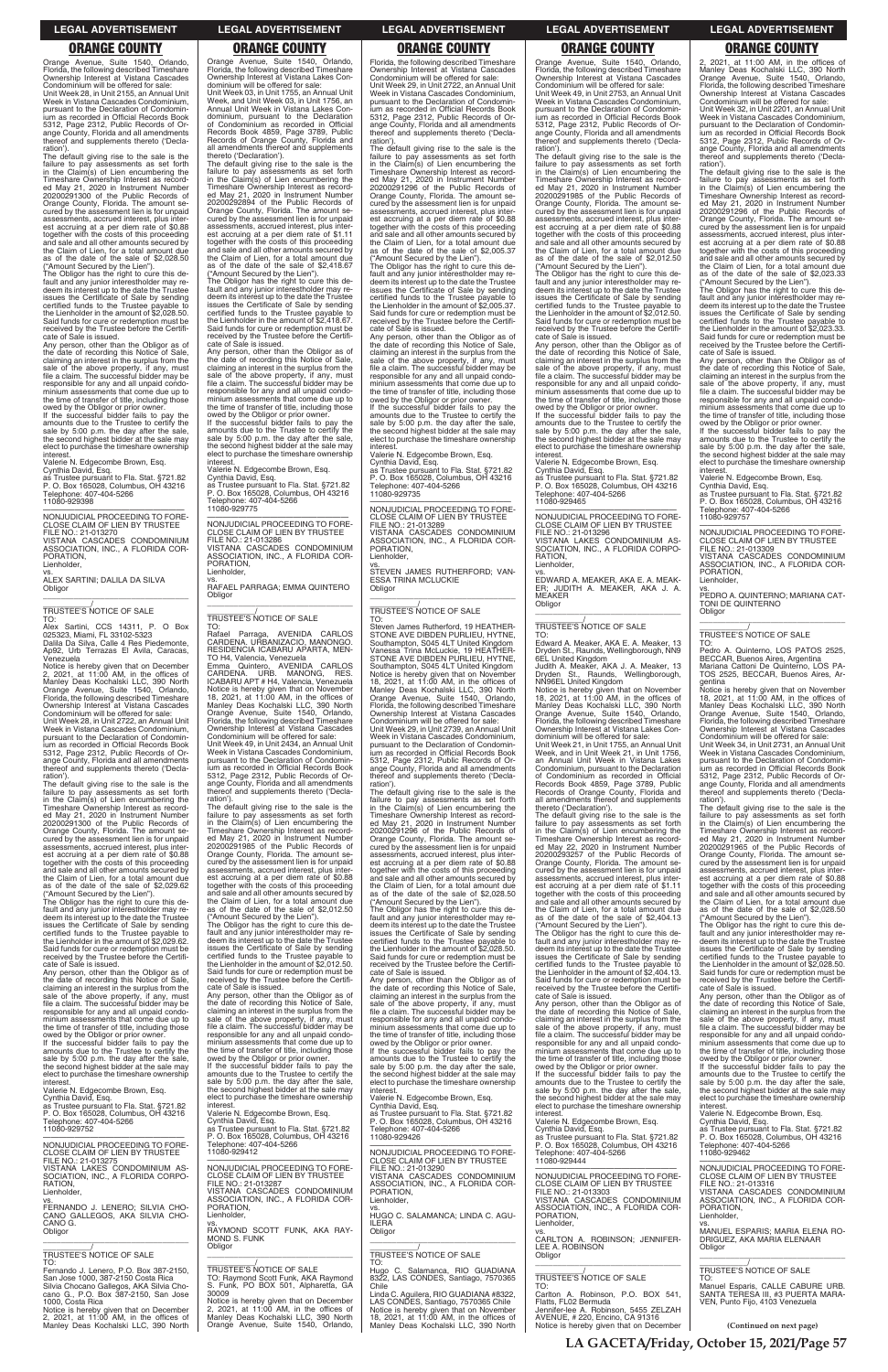**Page 58/LA GACETA/Friday, October 15, 2021**

Maria Elena Rodriguez, AKA Maria Ele-naar, CALLE CABURE URB. SANTA TE-RESA III, #3 PUERTA MARAVEN, Punto Fijo, 4105 Venezuela

Notice is hereby given that on December 2, 2021, at 11:00 AM, in the offices of Manley Deas Kochalski LLC, 390 North Orange Avenue, Suite 1540, Orlando, Florida, the following described Timeshare Ownership Interest at Vistana Cascades Condominium will be offered for sale:

Unit Week 39, in Unit 2284, an Annual Unit Week in Vistana Cascades Condominium, pursuant to the Declaration of Condominium as recorded in Official Records Book 5312, Page 2312, Public Records of Orange County, Florida and all amendments thereof and supplements thereto ('Declaration').

The Obligor has the right to cure this default and any junior interestholder may re-deem its interest up to the date the Trustee issues the Certificate of Sale by sending certified funds to the Trustee payable to the Lienholder in the amount of \$2,041.82. Said funds for cure or redemption must be received by the Trustee before the Certificate of Sale is issued.

The default giving rise to the sale is the failure to pay assessments as set forth in the Claim(s) of Lien encumbering the Timeshare Ownership Interest as recorded May 21, 2020 in Instrument Number 20200291953 of the Public Records of Orange County, Florida. The amount secured by the assessment lien is for unpaid assessments, accrued interest, plus interest accruing at a per diem rate of \$0.88 together with the costs of this proceeding and sale and all other amounts secured by the Claim of Lien, for a total amount due as of the date of the sale of \$2,041.82 ("Amount Secured by the Lien").

Any person, other than the Obligor as of the date of recording this Notice of Sale, claiming an interest in the surplus from the sale of the above property, if any, must file a claim. The successful bidder may be responsible for any and all unpaid condominium assessments that come due up to the time of transfer of title, including those

owed by the Obligor or prior owner. If the successful bidder fails to pay the amounts due to the Trustee to certify the sale by 5:00 p.m. the day after the sale the second highest bidder at the sale may elect to purchase the timeshare ownership interest.

Valerie N. Edgecombe Brown, Esq.

Cynthia David, Esq. as Trustee pursuant to Fla. Stat. §721.82 P. O. Box 165028, Columbus, OH 43216 Telephone: 407-404-5266 11080-929776

—————————————————— NONJUDICIAL PROCEEDING TO FORE-CLOSE CLAIM OF LIEN BY TRUSTEE FILE NO.: 21-013318 VISTANA CASCADES CONDOMINIUM ASSOCIATION, INC., A FLORIDA COR-

—————————————————— NONJUDICIAL PROCEEDING TO FORE-CLOSE MORTGAGE BY TRUSTEE FILE NO.: 21-013328 SHERATON FLEX VACATIONS, LLC, A FLORIDA LIMITED LIABILITY COM-**PANY** Lienholder, vs. MARIACRISTINA LOGARTA RODRI-GUEZ; ELFISA REESE, AKA ELFISA VE-LIGANIO REESE **Obligor** 

PORATION, Lienholder,

vs. PEDRO A. QUINTERNO; MARIANA C. QUINTERNO **Obligor** \_\_\_\_\_\_\_\_\_\_\_\_\_\_\_\_\_\_\_\_\_\_\_\_\_\_\_\_\_\_\_\_\_

\_\_\_\_\_\_\_\_\_\_\_/ TRUSTEE'S NOTICE OF SALE

TO: Pedro A. Quinterno, LOS PATOS 2525. BECCAR, Buenos Aires, Argentina Mariana C. Quinterno, LOS PATOS 2.525, BECCAR, Buenos Aires 1643, Argentina Notice is hereby given that on November 18, 2021, at 11:00 AM, in the offices of Manley Deas Kochalski LLC, 390 North Orange Avenue, Suite 1540, Orlando, Florida, the following described Timeshare Ownership Interest at Vistana Cascades Condominium will be offered for sale:

Unit Week 39, in Unit 2302, an Annual Unit Week in Vistana Cascades Condominium, pursuant to the Declaration of Condominium as recorded in Official Records Book 5312, Page 2312, Public Records of Orange County, Florida and all amendments thereof and supplements thereto ('Declaration').

The default giving rise to the sale is the failure to pay assessments as set forth<br>Timeshare Ownership Interest as record-<br>Ed May 21, 2020 in Instrument Number<br>20200291953 of the Public Records of Orange County, Florida. The amount secured by the assessment lien is for unpaid assessments, accrued interest, plus interest accruing at a per diem rate of \$0.88 together with the costs of this proceeding and sale and all other amounts secured by the Claim of Lien, for a total amount due as of the date of the sale of \$2,028.50 amounts due to the Trustee to certify the sale by 5:00 p.m. the day after the sale, the second highest bidder at the sale may elect to purchase the timeshare ownership **interest** 

—————————————————— NONJUDICIAL PROCEEDING TO FORE-CLOSE MORTGAGE BY TRUSTEE FILE NO.: 21-013334 SHERATON FLEX VACATIONS, LLC, A FLORIDA LIMITED LIABILITY COM-PANY, Lienholder.

("Amount Secured by the Lien"). The Obligor has the right to cure this default and any junior interestholder may redeem its interest up to the date the Trustee issues the Certificate of Sale by sending certified funds to the Trustee payable to the Lienholder in the amount of \$2,028.50. Said funds for cure or redemption must be Whitney Russell, AKA Whitney Asha Rus-130 Raintree Road, Danville, VA sell, 1<br>24540

The default giving rise to the sale is the failure to make payments as set forth in the Mortgage encumbering the Timeshare Ownership Interest as recorded September 6, 2019 in Instrument Number 20190552519 of the Public Records of Orange County, Florida (the "Lien"). The amount secured by the Lien is the principal of the mortgage due in the amount of \$25,550.49, together with interest ac-cruing on the principal amount due at a per diem of \$8.64, and together with the costs of this proceeding and sale, for a to-tal amount due as of the date of the sale

interest. Valerie N. Edgecombe Brown, Esq. Cynthia David, Esq. as Trustee pursuant to Fla. Stat. §721.82 P. O. Box 165028, Columbus, OH 43216 Telephone: 407-404-5266 11080-929419

\_\_\_\_\_\_\_\_\_\_\_\_\_\_\_\_\_\_\_\_\_\_\_\_\_\_\_\_\_\_\_\_\_

\_\_\_\_\_\_\_\_\_\_\_/ TRUSTEE'S NOTICE OF SALE TO:

Mariacristina Logarta Rodriguez, 3400 Richmond Parkway, Richmond, CA 94806 Elfisa Reese, AKA Elfisa Veliganio Reese, 3356 Horizon Drive, Richmond, CA 94806 Notice is hereby given that on November 18, 2021, at 11:00 AM, in the offices of Manley Deas Kochalski LLC, 390 North Orange Avenue, Suite 1540, Orlando, Florida, the following described Timeshare Ownership Interest at Flex Vacations Condominium will be offered for sale:

VOI Number 266075-01, an Annual Type, Number of VOI Ownership Points 44000 in the Flex Vacations Ownership Plan, according and subject to the Flex Vacations Declaration of Vacation Ownership Plan ("Declaration"), as recorded in Official Records Book 10893, Page 1223, Public Records of Orange County, Florida and all amendments and supplements thereto the Declaration.

The default giving rise to the sale is the failure to make payments as set forth in the Mortgage encumbering the Time-share Ownership Interest as recorded September 6, 2019 in Instrument Number 20190552471 of the Public Records of Orange County, Florida (the "Lien"). The amount secured by the Lien is the principal of the mortgage due in the amount of \$15,620.40, together with interest accruing on the principal amount due at a per diem of \$5.54, and together with the costs of this proceeding and sale, for a total amount due as of the date of the sale of \$20,727.91 ("Amount Secured by the Lien").

The Obligor has the right to cure this default and any junior interestholder may redeem its interest up to the date the Trustee issues the Certificate of Sale, by sending certified funds to the Trustee payable to the Lienholder in the amount of \$20,727.91. Said funds for cure or redemption must be received by the Trustee before the Certificate of Sale is issued.

| Said funds for cure or redemption must be      | tal amount due as of the date of the sale    |  |
|------------------------------------------------|----------------------------------------------|--|
| received by the Trustee before the Certifi-    | of \$33,032.61 ("Amount Secured by the       |  |
| cate of Sale is issued.                        | Lien").                                      |  |
| Any person, other than the Obligor as of       | The Obligor has the right to cure this de-   |  |
| the date of recording this Notice of Sale,     | fault and any junior interestholder may      |  |
| claiming an interest in the surplus from the   | redeem its interest up to the date the       |  |
| sale of the above property, if any, must       | Trustee issues the Certificate of Sale.      |  |
| file a claim. The successful bidder may be     | by sending certified funds to the Trustee    |  |
| responsible for any and all unpaid condo-      | pavable to the Lienholder in the amount      |  |
| minium assessments that come due up to         | of \$33,032.61. Said funds for cure or re-   |  |
| the time of transfer of title, including those | demption must be received by the Trustee     |  |
| owed by the Obligor or prior owner.            | before the Certificate of Sale is issued.    |  |
| If the successful bidder fails to pay the      | Any person, other than the Obligor as of     |  |
| amounts due to the Trustee to certify the      | the date of recording this Notice of Sale.   |  |
| sale by 5:00 p.m. the day after the sale,      | claiming an interest in the surplus from the |  |
| the second highest bidder at the sale may      | sale of the above property, if any, must     |  |
| elect to purchase the timeshare ownership      | file a claim. The successful bidder may be   |  |
| interest.                                      | responsible for any and all unpaid condo-    |  |
|                                                |                                              |  |

Any person, other than the Obligor as of the date of recording this Notice of Sale, claiming an interest in the surplus from the sale of the above property, if any, must file a claim. The successful bidder may be responsible for any and all unpaid condominium assessments that come due up to the time of transfer of title, including those owed by the Obligor or prior owner. If the successful bidder fails to pay the

Valerie N. Edgecombe Brown, Esq. Cynthia David, Esq. as Trustee pursuant to Fla. Stat. §721.82 P. O. Box 165028, Columbus, OH 43216 Telephone: 407-404-5266 11080-929446

vs. WHITNEY RUSSELL, AKA WHITNEY ASHA RUSSELL; TIERON RUSSELL, AKA TIERON LAMAR RUSSELL Obligor \_\_\_\_\_\_\_\_\_\_\_\_\_\_\_\_\_\_\_\_\_\_\_\_\_\_\_\_\_\_\_\_\_

ASSOCIATION, INC., A FLORIDA COR-PORATION, Lienholder,<br>vs.

### \_\_\_\_\_\_\_\_\_\_\_/ TRUSTEE'S NOTICE OF SALE TO:

Tieron Russell, AKA Tieron Lamar Russell, 130 Raintree Road, Danville, VA 24540

Notice is hereby given that on November 18, 2021, at 11:00 AM, in the offices of Manley Deas Kochalski LLC, 390 North Orange Avenue, Suite 1540, Orlando, Florida, the following described Timeshare Ownership Interest at Flex Vacations Condominium will be offered for sale:

VOI Number 266088-01, an Annual Type, Number of VOI Ownership Points 76000 in the Flex Vacations Ownership Plan, ac-cording and subject to the Flex Vacations Cording and Subject to the transmit Plan<br>Declaration of Vacation Ownership Plan ("Declaration"), as recorded in Official Records Book 10893, Page 1223, Public Records of Orange County, Florida and all amendments and supplements thereto the Declaration.

Any person, other than the Obligor as of the date of recording this Notice of Sale, claiming an interest in the surplus from the sale of the above property, if any, must file a claim. The successful bidder may be responsible for any and all unpaid condo-minium assessments that come due up to the time of transfer of title, including those

owed by the Obligor or prior owner. If the successful bidder fails to pay the amounts due to the Trustee to certify the sale by 5:00 p.m. the day after the sale, the second highest bidder at the sale may elect to purchase the timeshare ownership **interest** 

responsible for any and all unpaid condo-minium assessments that come due up to

the time of transfer of title, including those owed by the Obligor or prior owner. If the successful bidder fails to pay the

amounts due to the Trustee to certify the sale by 5:00 p.m. the day after the sale the second highest bidder at the sale may elect to purchase the timeshare ownership<br>interest. interest. Valerie N. Edgecombe Brown, Esq. Cynthia David, Esq. as Trustee pursuant to Fla. Stat. §721.82 P. O. Box 165028, Columbus, OH 43216

Telephone: 407-404-5266 11080-929424

—————————————————— NONJUDICIAL PROCEEDING TO FORE-CLOSE CLAIM OF LIEN BY TRUSTEE FILE NO.: 21-013388 VISTANA CASCADES CONDOMINIUM ASSOCIATION, INC., A FLORIDA COR-PORATION, Lienholder,

vs. ANDREW J. FRANKLIN; JOSEPHINE FRANKLIN **Obligor** \_\_\_\_\_\_\_\_\_\_\_\_\_\_\_\_\_\_\_\_\_\_\_\_\_\_\_\_\_\_\_\_\_

# \_\_\_\_\_\_\_\_\_\_\_/ TRUSTEE'S NOTICE OF SALE

TO: Andrew J. Franklin, 42 Surrey Lane, Valley Stream, NY 11580

Josephine Franklin, 42 Surrey Lane, Valley Stream, NY 11580 Notice is hereby given that on December 2, 2021, at 11:00 AM, in the offices of Manley Deas Kochalski LLC, 390 North Orange Avenue, Suite 1540, Orlando, Florida, the following described Timeshare Ownership Interest at Vistana Cascades Condominium will be offered for sale:

Unit Week 19, in Unit 2175, an Annual Unit Week in Vistana Cascades Condominium, pursuant to the Declaration of Condominium as recorded in Official Records Book 5312, Page 2312, Public Records of Orange County, Florida and all amendments thereof and supplements thereto ('Declaration').

The default giving rise to the sale is the failure to pay assessments as set forth in the Claim(s) of Lien encumbering the Timeshare Ownership Interest as record-ed May 21, 2020 in Instrument Number 20200291959 of the Public Records of Orange County, Florida. The amount secured by the assessment lien is for unpaid assessments, accrued interest, plus interest accruing at a per diem rate of \$0.88 together with the costs of this proceeding and sale and all other amounts secured by the Claim of Lien, for a total amount due as of the date of the sale of \$2,002.42

> \_\_\_\_\_\_\_\_\_\_\_/<br>TRUSTEE'S NOTICE OF FORECLO-<br>SURE PROCEEDING TO:

("Amount Secured by the Lien"). The Obligor has the right to cure this de-fault and any junior interestholder may redeem its interest up to the date the Trustee issues the Certificate of Sale by sending certified funds to the Trustee payable to the Lienholder in the amount of \$2,002.42. Said funds for cure or redemption must be received by the Trustee before the Certificate of Sale is issued.

Any person, other than the Obligor as of the date of recording this Notice of Sale, claiming an interest in the surplus from the sale of the above property, if any, must file a claim. The successful bidder may be responsible for any and all unpaid condominium assessments that come due up to the time of transfer of title, including those owed by the Obligor or prior owner. If the successful bidder fails to pay the

amounts due to the Trustee to certify the sale by 5:00 p.m. the day after the sale, the second highest bidder at the sale may elect to purchase the timeshare ownership interest.

Valerie N. Edgecombe Brown, Esq.

Cynthia David, Esq. as Trustee pursuant to Fla. Stat. §721.82 P. O. Box 165028, Columbus, OH 43216 Telephone: 407-404-5266 11080-929737

—————————————————— NONJUDICIAL PROCEEDING TO FORE-CLOSE CLAIM OF LIEN BY TRUSTEE FILE NO.: 21-013424 VISTANA CASCADES CONDOMINIUM ASSOCIATION, INC., A FLORIDA COR-PORATION, Lienholder,

vs. KENNETH E. HOHLER; DAWN M. BRAN-NAN **Obligor** \_\_\_\_\_\_\_\_\_\_\_\_\_\_\_\_\_\_\_\_\_\_\_\_\_\_\_\_\_\_\_\_\_

# \_\_\_\_\_\_\_\_\_\_\_/ TRUSTEE'S NOTICE OF SALE

TO: Kenneth E. Hohler, 1602 OAK CHASE, Auburn, IN 46706 Kenneth E. Hohler, 7182 West Adamsgate Place, Apartment 8105, Tucson, AZ

85757 Dawn M. Brannan, C/O MITCHELL REED SUSSMAN & ASSOC., 1053 South Palm Canyon Drive, Palm Spring, CA 92264

Notice is hereby given that on November 18, 2021, at 11:00 AM, in the offices of Manley Deas Kochalski LLC, 390 North Orange Avenue, Suite 1540, Orlando, Florida, the following described Timeshare Ownership Interest at Vistana Cascades

Condominium will be offered for sale: Unit Week 47, in Unit 2520, an Odd Bi-ennial Unit Week in Vistana Cascades Condominium, pursuant to the Declaration of Condominium as recorded in Official Records Book 5312, Page 2312, Public Records of Orange County, Florida and all amendments thereof and supplements thereto ('Declaration').

The default giving rise to the sale is the failure to pay assessments as set forth in the Claim(s) of Lien encumbering the Timeshare Ownership Interest as record-ed May 21, 2020 in Instrument Number 20200291981 of the Public Records of Orange County, Florida. The amount secured by the assessment lien is for unpaid assessments, accrued interest, plus interest accruing at a per diem rate of \$0.44 together with the costs of this proceeding

and sale and all other amounts secured by the Claim of Lien, for a total amount due as of the date of the sale of \$1,298.16 ("Amount Secured by the Lien"). The Obligor has the right to cure this de-fault and any junior interestholder may redeem its interest up to the date the Trustee issues the Certificate of Sale by sending certified funds to the Trustee payable to the Lienholder in the amount of \$1,298.16. Said funds for cure or redemption must be received by the Trustee before the Certifi-cate of Sale is issued. Any person, other than the Obligor as of the date of recording this Notice of Sale, claiming an interest in the surplus from the sale of the above property, if any, must file a claim. The successful bidder may be responsible for any and all unpaid condo-minium assessments that come due up to the time of transfer of title, including those owed by the Obligor or prior owner. If the successful bidder fails to pay the amounts due to the Trustee to certify the sale by 5:00 p.m. the day after the sale, the second highest bidder at the sale may elect to purchase the timeshare ownership interest. Valerie N. Edgecombe Brown, Esq. Cynthia David, Esq. as Trustee pursuant to Fla. Stat. §721.82 P. O. Box 165028, Columbus, OH 43216 Telephone: 407-404-5266 11080-929457

—————————————————— NONJUDICIAL PROCEEDING TO FORE-CLOSE CLAIM OF LIEN BY TRUSTEE FILE NO.: 21-013449 VISTANA CASCADES CONDOMINIUM

vs. RAMIREZ; MARITZA H. RAMIREZ Obligor \_\_\_\_\_\_\_\_\_\_\_\_\_\_\_\_\_\_\_\_\_\_\_\_\_\_\_\_\_\_\_\_\_

# \_\_\_\_\_\_\_\_\_\_\_/ TRUSTEE'S NOTICE OF SALE

TO: Jose S. Ramirez, 193 BROADWAY, Bethpage, NY 11714

Maritza H. Ramirez, 193 BROADWAY, Bethpage, NY 11714

Notice is hereby given that on November 18, 2021, at 11:00 AM, in the offices of Manley Deas Kochalski LLC, 390 North Orange Avenue, Suite 1540, Orlando, Florida, the following described Timeshare Ownership Interest at Vistana Cascades Condominium will be offered for sale:

Unit Week 18, in Unit 2310, an Annual Unit Week in Vistana Cascades Condominium, pursuant to the Declaration of Condomin ium as recorded in Official Records Book 5312, Page 2312, Public Records of Orange County, Florida and all amendments thereof and supplements thereto ('Declaration').

The default giving rise to the sale is the failure to pay assessments as set forth<br>Timeshare Ownership Interest as record-<br>Ed May 21, 2020 in Instrument Number<br>20200291959 of the Public Records of Orange County, Florida. The amount se-cured by the assessment lien is for unpaid assessments, accrued interest, plus interest accruing at a per diem rate of \$0.88 together with the costs of this proceeding and sale and all other amounts secured by the Claim of Lien, for a total amount due as of the date of the sale of \$1,990.10 ("Amount Secured by the Lien").

The Obligor has the right to cure this default and any junior interestholder may redeem its interest up to the date the Trustee deem no microst up to the care by sending certified funds to the Trustee payable to the Lienholder in the amount of \$1,990.10. Said funds for cure or redemption must be received by the Trustee before the Certificate of Sale is issued.

Valerie N. Edgecombe Brown, Esq.

Cynthia David, Esq. as Trustee pursuant to Fla. Stat. §721.82 P. O. Box 165028, Columbus, OH 43216

Telephone: 407-404-5266 11080-929526

—————————————————— NONJUDICIAL PROCEEDING TO FORE-CLOSE MORTGAGE BY TRUSTEE CONTRACT NO.: 42-01-231913 FILE NO.: 21-013475 SHERATON FLEX VACATIONS, LLC, A FLORIDA LIMITED LIABILITY COM-

PANY, Lienholder, vs.

WESLEY CHRISOSTOM ST. MARTHE, AKA WESLEY C. ST. MARTHE Obligor(s) \_\_\_\_\_\_\_\_\_\_\_\_\_\_\_\_\_\_\_\_\_\_\_\_\_\_\_\_\_\_\_\_\_

\_\_\_\_\_\_\_\_\_\_\_/ TRUSTEE'S NOTICE OF FORECLO-SURE PROCEEDING

TO: Wesley Chrisostom St. Marthe, AKA Wesley C. St. Marthe

6716 Pattonsburg Drive Charlotte, NC 28213

Flex Vacations Owners Association, Inc., a Florida Corporation not-for-profit

1200 Bartow Road Lakeland, FL 33801 YOU ARE NOTIFIED that a TRUSTEE'S NON-JUDICIAL PROCEEDING to enforce a Lien has been instituted on the following Timeshare Ownership Interest at Flex Va-cations Condominium described as:

VOI Number 231913-01, an Annual Type, Number of VOI Ownership Points 69800 in the Flex Vacations Ownership Plan, according and subject to the Flex Vacations Declaration of Vacation Ownership Plan ("Declaration"), as recorded in Official Records Book 10893, Page 1223, Public Records of Orange County, Florida and all amendments and supplements thereto the Declaration.

vs. JACQUELINE M. BOURE

\_\_\_\_\_\_\_\_\_\_\_\_\_\_\_\_\_\_\_\_\_\_\_\_\_\_\_\_\_\_\_\_\_

**Obligor** 

 $\overline{\phantom{a}}$ 

TRUSTEE'S NOTICE OF SALE

TO: Jacqueline M. Boure, 3703 CLAY-POND ROAD, UNIT H, Myrtle Beach, SC 29579

Notice is hereby given that on December 2, 2021, at 11:00 AM, in the offices of Manley Deas Kochalski LLC, 390 North Orange Avenue, Suite 1540, Orlando, Florida, the following described Timeshare Ownership Interest at Flex Vacations Condominium will be offered for sale:

VOI Number 255996-01, an Even Biennial Type, Number of VOI Ownership Points 44000 in the Flex Vacations Ownership Plan, according and subject to the Flex Vacations Declaration of Vacation Owner-ship Plan ("Declaration"), as recorded in Official Records Book 10893, Page 1223, Public Records of Orange County, Florida and all amendments and supplements thereto the Declaration.

The default giving rise to the sale is the failure to make payments as set forth in the Mortgage encumbering the Time-share Ownership Interest as recorded December 21, 2018 in Instrument Number 20180741596 of the Public Records of Orange County, Florida (the "Lien"). The amount secured by the Lien is the principal of the mortgage due in the amount of \$8,636.36, together with interest accruing on the principal amount due at a per diem of \$3.46, and together with the costs of this proceeding and sale, for a total amount due as of the date of the sale of \$12,174.94 ("Amount Secured by the Lien").

The Obligor has the right to cure this default and any junior interestholder may redeem its interest up to the date the Trustee issues the Certificate of Sale, by sending certified funds to the Trustee payable to the Lienholder in the amount of \$12,174.94. Said funds for cure or redemption must be received by the Trustee before the Certificate of Sale is issued.

The default giving rise to these proceedings is the failure to make payments as set forth in the Mortgage encumbering the Timeshare Ownership Interest as recorded in the Official Records of Orange County, Florida. The Obligor has the right to object to this Trustee proceeding by serving written objection on the Trustee named below. The Obligor has the right to cure the default and any junior inter-estholder may redeem its interest, for a minimum period of forty-five (45) days until the Trustee issues the Certificate of Sale. The Lien may be cured by sending certified funds to the Trustee payable to the Lienholder in the amount of \$21,750.10. plus interest (calculated by multiplying \$5.28 times the number of days that have<br>elapsed since October 7, 2021), plus the<br>costs of this proceeding. Said funds for<br>cure or redemption must be received by the Trustee before the Certificate of Sale is issued. Michael E. Carleton, Esq. Valerie N. Edgecombe Brown, Esq. Cynthia David, Esq. as Trustee pursuant to Fla. Stat. §721.82 P. O. Box 165028 Columbus, OH 43216-5028 Telephone: 407-404-5266 Telecopier: 614-220-5613 11080-929668 —————————————————— NONJUDICIAL PROCEEDING TO FORE-CLOSE MORTGAGE BY TRUSTEE FILE NO.: 21-013476 SHERATON FLEX VACATIONS, LLC, A FLORIDA LIMITED LIABILITY COM-PANY, Lienholder, County, Florida. The Obligor has the right to object to this Trustee proceeding by serving written objection on the Trustee named below. The Obligor has the right PANY, Obligor

Any person, other than the Obligor as of the date of recording this Notice of Sale, claiming an interest in the surplus from the sale of the above property, if any, must file a claim. The successful bidder may be responsible for any and all unpaid condominium assessments that come due up to the time of transfer of title, including those

owed by the Obligor or prior owner. If the successful bidder fails to pay the amounts due to the Trustee to certify the sale by 5:00 p.m. the day after the sale, the second highest bidder at the sale may elect to purchase the timeshare ownership interest.

Valerie N. Edgecombe Brown, Esq.

Cynthia David, Esq. as Trustee pursuant to Fla. Stat. §721.82 P. O. Box 165028, Columbus, OH 43216 Telephone: 407-404-5266 11080-929777

—————————————————— NONJUDICIAL PROCEEDING TO FORE-CLOSE MORTGAGE BY TRUSTEE CONTRACT NO.: 42-01-233741 FILE NO.: 21-013479 SHERATON FLEX VACATIONS, LLC, FLORIDA LIMITED LIABILITY COM-A FLC<br>PANY, Lienholder,

vs. WILLIAM ROBERT FRANK; KIMBERLY DAWN FRANK Obligor(s) \_\_\_\_\_\_\_\_\_\_\_\_\_\_\_\_\_\_\_\_\_\_\_\_\_\_\_\_\_\_\_\_\_

William Robert Frank 4902 Hillview Drive Louisville, KY 40258

Kimberly Dawn Frank 4902 Hillview Drive Louisville, KY 40258

Flex Vacations Owners Association, Inc., a Florida Corporation not-for-profit

1200 Bartow Road Lakeland, FL 33801 YOU ARE NOTIFIED that a TRUSTEE'S NON-JUDICIAL PROCEEDING to enforce a Lien has been instituted on the following Timeshare Ownership Interest at Flex Vacations Condominium described as: VOI Number 233741-01, an Annual Type, Number of VOI Ownership Points 95700 in the Flex Vacations Ownership Plan, ac-

cording and subject to the Flex Vacations<br>Declaration of Vacation Ownership Plan<br>("Declaration"), as recorded in Official<br>Records Book 10893, Page 1223, Public<br>Records of Orange County, Florida and all<br>amendments and suppl

Declaration.

The default giving rise to these proceed-ings is the failure to make payments as set forth in the Mortgage encumbering the Timeshare Ownership Interest as recorded in the Official Records of Orange

to cure the default and any junior inter-estholder may redeem its interest, for a minimum period of forty-five (45) days until the Trustee issues the Certificate of Sale. The Lien may be cured by sending certi-fied funds to the Trustee payable to the Lienholder in the amount of \$30,980.02, plus interest (calculated by multiplying \$7.41 times the number of days that have elapsed since October 7, 2021), plus the costs of this proceeding. Said funds for cure or redemption must be received by the Trustee before the Certificate of Sale<br>is issued is issued. Michael E. Carleton, Esq. Valerie N. Edgecombe Brown, Esq. Cynthia David, Esq. as Trustee pursuant to Fla. Stat. §721.82 P. O. Box 165028 Columbus, OH 43216-5028 Telephone: 407-404-5266 Telecopier: 614-220-5613 11080-929666 —————————————————— NONJUDICIAL PROCEEDING TO FORE-CLOSE MORTGAGE BY TRUSTEE<br>FILE NO.: 21-013485<br>SHERATON FLEX VACATIONS, LLC,<br>A FLORIDA LIMITED LIABILITY COM-Lienholder, vs. MOSES TERENCE MARTIN; ASHLEY AMELIA MARTIN \_\_\_\_\_\_\_\_\_\_\_\_\_\_\_\_\_\_\_\_\_\_\_\_\_\_\_\_\_\_\_\_\_ \_\_\_\_\_\_\_\_\_\_\_/ TRUSTEE'S NOTICE OF SALE TO: Moses Terence Martin, 334 Bowhunter **(Continued on next page)**

### **LEGAL ADVERTISEMENT LEGAL ADVERTISEMENT LEGAL ADVERTISEMENT LEGAL ADVERTISEMENT LEGAL ADVERTISEMENT**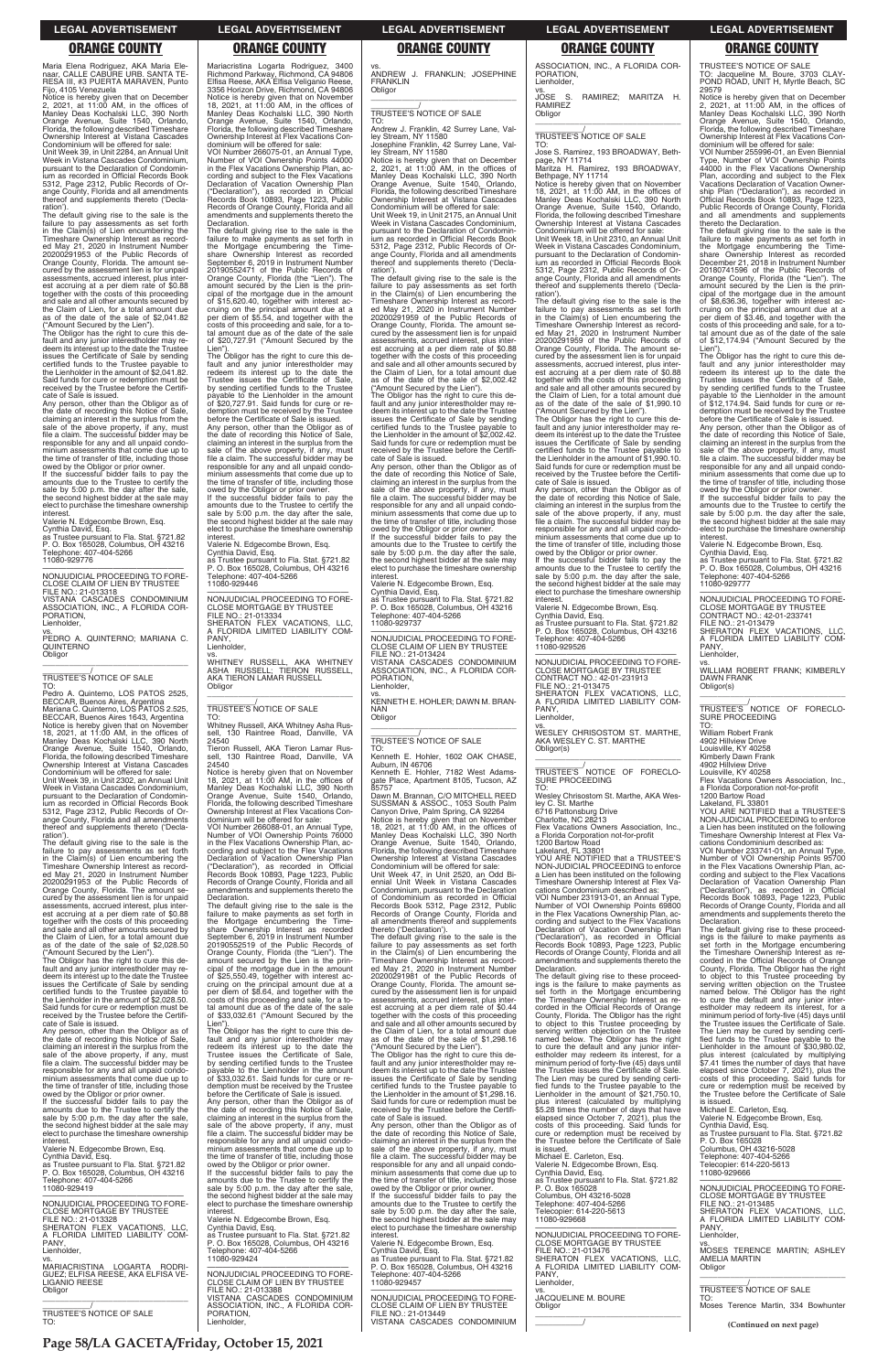Drive, Blythewood, SC 29016 Ashley Amelia Martin, 334 Bowhunter<br>Drive, Blythewood, SC 29016<br>Notice is hereby given that on November<br>18, 2021, at 11:00 AM, in the offices of<br>Manley Deas Kochalski LLC, 390 North<br>Orange Avenue, Suite 1540, Orlando, Florida, the following described Timeshare Ownership Interest at Flex Vacations Con-dominium will be offered for sale:

VOI Number 252801-01, an Even Biennial Type, Number of VOI Ownership Points 37000 in the Flex Vacations Ownership Plan, according and subject to the Flex Vacations Declaration of Vacation Owner-ship Plan ("Declaration"), as recorded in Official Records Book 10893, Page 1223, Public Records of Orange County, Florida and all amendments and supplements thereto the Declaration.

The default giving rise to the sale is the failure to make payments as set forth in the Mortgage encumbering the Timeshare Ownership Interest as recorded October 1, 2018 in Instrument Number 20180577996 of the Public Records of Orange County, Florida (the "Lien"). The amount secured by the Lien is the principal of the mortgage due in the amount of \$7,535.80, together with interest accruing on the principal amount due at a per diem of \$3.04, and together with the costs of this proceeding and sale, for a total amount due as of the date of the sale of \$10,517.78 ("Amount

—————————————————— NONJUDICIAL PROCEEDING TO FORE-CLOSE CLAIM OF LIEN BY TRUSTEE FILE NO.: 21-013504 VISTANA CASCADES CONDOMINIUM ASSOCIATION, INC., A FLORIDA COR-PORATION, Lienholder,

Secured by the Lien"). The Obligor has the right to cure this de-fault and any junior interestholder may redeem its interest up to the date the Trustee issues the Certificate of Sale, by sending certified funds to the Trustee payable to the Lienholder in the amount of \$10,517.78. Said funds for cure or re-demption must be received by the Trustee before the Certificate of Sale is issued.

pursuant to the Declaration of Condomin-ium as recorded in Official Records Book 5312, Page 2312, Public Records of Orange County, Florida and all amendments<br>thereof and supplements thereto ('Declareof and supplements thereto ('Declaration')

Any person, other than the Obligor as of the date of recording this Notice of Sale, claiming an interest in the surplus from the sale of the above property, if any, must file a claim. The successful bidder may be responsible for any and all unpaid condo-minium assessments that come due up to the time of transfer of title, including those

owed by the Obligor or prior owner. If the successful bidder fails to pay the amounts due to the Trustee to certify the sale by 5:00 p.m. the day after the sale, the second highest bidder at the sale may elect to purchase the timeshare ownership interest.

The Obligor has the right to cure this default and any junior interestholder may re-deem its interest up to the date the Trustee issues the Certificate of Sale by sending certified funds to the Trustee payable to the Lienholder in the amount of \$2,024.82. Said funds for cure or redemption must be

Valerie N. Edgecombe Brown, Esq. Cynthia David, Esq. as Trustee pursuant to Fla. Stat. §721.82 P. O. Box 165028, Columbus, OH 43216 Telephone: 407-404-5266 11080-929407

vs. JOSE LUIS CHIRIVI-MAHECHA; FLOR NANCY SALOMON DE CHIRIVI **Obligor** \_\_\_\_\_\_\_\_\_\_\_\_\_\_\_\_\_\_\_\_\_\_\_\_\_\_\_\_\_\_\_\_\_

\_\_\_\_\_\_\_\_\_\_\_/ TRUSTEE'S NOTICE OF SALE

TO: Jose Luis Chirivi-Mahecha, CARRERA 47 NO 118-71 CASA, Bogota, Colombia<br>Flor Nancy Salomon De Chirivi. CAR-Flor Nancy Salomon De Chirivi, CAR-RERA 47, NO. 118-71, Bogota, Colombia Notice is hereby given that on December<br>2, 2021, at 11:00 AM, in the offices of<br>Manley Deas Kochalski LLC, 390 North<br>Orange Avenue, Suite 1540, Orlando,<br>Florida, the following described Timeshare<br>Ownership Interest at Vist Condominium will be offered for sale: Unit Week 01, in Unit 2319, an Annual Unit Week in Vistana Cascades Condominium,

The default giving rise to the sale is the failure to pay assessments as set forth in the Claim(s) of Lien encumbering the Timeshare Ownership Interest as recorded May 21, 2020<br>ed May 21, 2020 in Instrument Number<br>20200291402 of the Public Records of<br>Orange County, Florida. The amount se-<br>cured by the assessment lien is for unpaid<br>assessments, est accruing at a per diem rate of \$0.88 together with the costs of this proceeding and sale and all other amounts secured by the Claim of Lien, for a total amount due as of the date of the sale of \$2,024.82 ("Amount Secured by the Lien").

Igualizations Owners Association, Inc., a Florida Corporation not-for-profit 1200 Bartow Road Lakeland, FL 33801

YOU ARE NOTIFIED that a TRUSTEE'S NON-JUDICIAL PROCEEDING to enforce a Lien has been instituted on the following Timeshare Ownership Interest at Flex Vacations Condominium described as: VOI Number 234574-01, an Annual Type, Number of VOI Ownership Points 30500 in the Flex Vacations Ownership Plan, ac-cording and subject to the Flex Vacations

Declaration of Vacation Ownership Plan ("Declaration"), as recorded in Official Records Book 10893, Page 1223, Public Records of Orange County, Florida and all amendments and supplements thereto the Declaration.

SURE PROCEEDING TO: Karen Barnes, AKA Karen Earle Barnes

2421 Margarita Drive Apartment 212 Myrtle Beach, SC 29577 Richard Barnes, AKA Richard Louis Barnes

2421 Margarita Drive

Apartment 212 Myrtle Beach, SC 29577

Flex Vacations Owners Association, Inc., a Florida Corporation 1200 Bartow Road

Lakeland, FL 33801 YOU ARE NOTIFIED that a TRUSTEE'S NON-JUDICIAL PROCEEDING to enforce a Lien has been instituted on the following Timeshare Ownership Interest at Flex Vacations Condominium described as:

VOI Number 239061-01, an Annual Type, Number of VOI Ownership Points 100000 and VOI Number 239061-02, an Annual Type, Number of VOI Ownership Points 100000 in the Flex Vacations Ownership Plan, according and subject to the Flex Vacations Declaration of Vacation Owner-ship Plan ("Declaration"), as recorded in Official Records Book 10893, Page 1223, Public Records of Orange County, Florida and all amendments and supplements thereto the Declaration.

> —————————————————— NONJUDICIAL PROCEEDING TO FORE-CLOSE MORTGAGE BY TRUSTEE CONTRACT NO.: 42-01-245289 FILE NO.: 21-013565 SHERATON FLEX VACATIONS, LLC, A FLORIDA LIMITED LIABILITY COM-PANY, **Lienholder**

\_\_\_\_\_\_\_\_\_\_\_\_\_\_\_\_\_\_\_\_\_\_\_\_\_\_\_\_\_\_\_\_\_ \_\_\_\_\_\_\_\_\_\_\_/ TRUSTEE'S NOTICE OF FORECLO-SURE PROCEEDING

TO: Jose Luis Paz De Oliveira Mariano Castex 3489 Of B06

The default giving rise to these proceed-ings is the failure to make payments as set forth in the Mortgage encumbering the Timeshare Ownership Interest as re-corded in the Official Records of Orange County, Florida. The Obligor has the right to object to this Trustee proceeding by serving written objection on the Trustee named below. The Obligor has the right to cure the default and any junior inter-estholder may redeem its interest, for a minimum period of forty-five (45) days until the Trustee issues the Certificate of Sale. The Lien may be cured by sending certified funds to the Trustee payable to the Lienholder in the amount of \$34,966.20, plus interest (calculated by multiplying \$9.82 times the number of days that have elapsed since October 7, 2021), plus the costs of this proceeding. Said funds for cure or redemption must be received by the Trustee before the Certificate of Sale

is issued. Michael E. Carleton, Esq. Valerie N. Edgecombe Brown, Esq. Cynthia David, Esq. as Trustee pursuant to Fla. Stat. §721.82 P. O. Box 165028

Columbus, OH 43216-5028 Telephone: 407-404-5266 Telecopier: 614-220-5613 11080-929665

—————————————————— NONJUDICIAL PROCEEDING TO FORE-CLOSE MORTGAGE BY TRUSTEE CONTRACT NO.: 42-01-234574 FILE NO.: 21-013533 SHERATON FLEX VACATIONS, LLC, A FLORIDA LIMITED LIABILITY COM-PANY, Lienholder,

vs. CARLOS ALEJANDRO VIJUESCA; AN-DREA KARINA BOSSIO; BAUTISTA VI-JUESCA; DELFINA VIJUESCA Obligor(s)

\_\_\_\_\_\_\_\_\_\_\_\_\_\_\_\_\_\_\_\_\_\_\_\_\_\_\_\_\_\_\_\_\_ \_\_\_\_\_\_\_\_\_\_\_/ TRUSTEE'S NOTICE OF FORECLO-SURE PROCEEDING TO:

Carlos Alejandro Vijuesca GRAL BELGRANO 1342

Lujan, BUENOS AIRES 6700

Argentina Andrea Karina Bossio GRAL BELGRANO 1342

Lujan, BUENOS AIRES 6700 Argentina

Bautista Vijuesca GRAL BELGRANO 1342

Lujan 6700

Argentina Delfina Vijuesca GRAL BELGRANO 1342

Lujan 6700 Argentina

The default giving rise to these proceed-ings is the failure to make payments as set forth in the Mortgage encumbering the Timeshare Ownership Interest as re-

 $\overline{\phantom{a}}$  , and the set of the set of the set of the set of the set of the set of the set of the set of the set of the set of the set of the set of the set of the set of the set of the set of the set of the set of the s

\_\_\_\_\_\_\_\_\_\_\_/ TRUSTEE'S NOTICE OF SALE

TO: Liliana Martinez O., BARRIO CALIFOR-NIA CALE SANTA LUCAS, # 2, Santa Cruz De La Sierra, Bolivia Cilia Caicedo R., BARRIO LAS CARMEL-ITAS, CONDOMINIO SHALOM CALLE ANDALUZ, ESQUINA PATUJU, Santa Cruz, Bolivia

Notice is hereby given that on December 2, 2021, at 11:00 AM, in the offices of Manley Deas Kochalski LLC, 390 North Orange Avenue, Suite 1540, Orlando, Florida, the following described Timeshare Ownership Interest at Vistana Cascades Condominium will be offered for sale: Unit Week 19, in Unit 2623, an Annual Unit Week in Vistana Cascades Condominium, pursuant to the Declaration of Condominium as recorded in Official Records Book

5312, Page 2312, Public Records of Orange County, Florida and all amendments thereof and supplements thereto ('Declaration').

> PANY Lienholder,

The default giving rise to the sale is the failure to pay assessments as set forth in the Claim(s) of Lien encumbering the Timeshare Ownership Interest as record-<br>ed May 21, 2020 in Instrument Number 20200291959 of the Public Records of Orange County, Florida. The amount se-cured by the assessment lien is for unpaid assessments, accrued interest, plus interest accruing at a per diem rate of \$0.88 together with the costs of this proceeding and sale and all other amounts secured by the Claim of Lien, for a total amount due as of the date of the sale of \$2,024.82

("Amount Secured by the Lien"). The Obligor has the right to cure this de-fault and any junior interestholder may redeem its interest up to the date the Trustee issues the Certificate of Sale by sending certified funds to the Trustee payable to the Lienholder in the amount of \$2,024.82. Said funds for cure or redemption must be received by the Trustee before the Certificate of Sale is issued.

Any person, other than the Obligor as of the date of recording this Notice of Sale, claiming an interest in the surplus from the sale of the above property, if any, must file a claim. The successful bidder may be responsible for any and all unpaid condominium assessments that come due up to the time of transfer of title, including those

owed by the Obligor or prior owner. If the successful bidder fails to pay the amounts due to the Trustee to certify the sale by 5:00 p.m. the day after the sale, the second highest bidder at the sale may elect to purchase the timeshare ownership interest.

| certified funds to the Trustee payable to<br>the Lienholder in the amount of \$2,024.82.<br>Said funds for cure or redemption must be<br>received by the Trustee before the Certifi-<br>cate of Sale is issued.<br>Any person, other than the Obligor as of<br>the date of recording this Notice of Sale,<br>claiming an interest in the surplus from the<br>sale of the above property, if any, must<br>file a claim. The successful bidder may be | ings is the failure to make payments as<br>set forth in the Mortgage encumbering<br>the Timeshare Ownership Interest as re-<br>corded in the Official Records of Orange<br>County, Florida. The Obligor has the right<br>to object to this Trustee proceeding by<br>serving written objection on the Trustee<br>named below. The Obligor has the right<br>to cure the default and any junior inter-<br>estholder may redeem its interest, for a | the Timeshare Ownership Interest as re-<br>corded in the Official Records of Orange<br>County, Florida. The Obligor has the right<br>to object to this Trustee proceeding by<br>serving written objection on the Trustee<br>named below. The Obligor has the right<br>to cure the default and any junior inter-<br>estholder may redeem its interest, for a<br>minimum period of forty-five (45) days until<br>the Trustee issues the Certificate of Sale. | \$2.01 times the number of days that have<br>elapsed since October 7, 2021), plus the<br>costs of this proceeding. Said funds for<br>cure or redemption must be received by<br>the Trustee before the Certificate of Sale<br>is issued.<br>Michael E. Carleton, Esq.<br>Valerie N. Edgecombe Brown, Esq.<br>Cynthia David, Esq.<br>as Trustee pursuant to Fla. Stat. §721.82 | Michael E. Carleton, Esg.<br>Valerie N. Edgecombe Brown, Esg.<br>Cynthia David, Esq.<br>as Trustee pursuant to Fla. Stat. §721.82<br>P. O. Box 165028<br>Columbus, OH 43216-5028<br>Telephone: 407-404-5266<br>Telecopier: 614-220-5613<br>11080-929662 |
|-----------------------------------------------------------------------------------------------------------------------------------------------------------------------------------------------------------------------------------------------------------------------------------------------------------------------------------------------------------------------------------------------------------------------------------------------------|-------------------------------------------------------------------------------------------------------------------------------------------------------------------------------------------------------------------------------------------------------------------------------------------------------------------------------------------------------------------------------------------------------------------------------------------------|------------------------------------------------------------------------------------------------------------------------------------------------------------------------------------------------------------------------------------------------------------------------------------------------------------------------------------------------------------------------------------------------------------------------------------------------------------|------------------------------------------------------------------------------------------------------------------------------------------------------------------------------------------------------------------------------------------------------------------------------------------------------------------------------------------------------------------------------|---------------------------------------------------------------------------------------------------------------------------------------------------------------------------------------------------------------------------------------------------------|
| responsible for any and all unpaid condo-<br>minium assessments that come due up to<br>the time of transfer of title, including those<br>owed by the Obligor or prior owner.<br>If the successful bidder fails to pay the<br>amounts due to the Trustee to certify the<br>sale by 5:00 p.m. the day after the sale,                                                                                                                                 | minimum period of forty-five (45) days until<br>the Trustee issues the Certificate of Sale.<br>The Lien may be cured by sending certi-<br>fied funds to the Trustee payable to the<br>Lienholder in the amount of \$11,032.90,<br>plus interest (calculated by multiplying<br>\$2.61 times the number of days that have                                                                                                                         | The Lien may be cured by sending certi-<br>fied funds to the Trustee payable to the<br>Lienholder in the amount of \$24,267.79,<br>plus interest (calculated by multiplying<br>\$5.05 times the number of days that have<br>elapsed since October 4, 2021), plus the<br>costs of this proceeding. Said funds for                                                                                                                                           | P. O. Box 165028<br>Columbus, OH 43216-5028<br>Telephone: 407-404-5266<br>Telecopier: 614-220-5613<br>11080-929663<br>NONJUDICIAL PROCEEDING TO FORE-                                                                                                                                                                                                                        | NONJUDICIAL PROCEEDING TO FORE-<br><b>CLOSE MORTGAGE BY TRUSTEE</b><br>CONTRACT NO.: 42-01-240790<br>FILE NO.: 21-013626<br>SHERATON FLEX VACATIONS, LLC,<br>A FLORIDA LIMITED LIABILITY COM-<br>PANY.                                                  |
| the second highest bidder at the sale may<br>elect to purchase the timeshare ownership<br>interest.<br>Valerie N. Edgecombe Brown, Esq.<br>Cynthia David, Esq.<br>as Trustee pursuant to Fla. Stat. §721.82<br>P. O. Box 165028, Columbus, OH 43216                                                                                                                                                                                                 | elapsed since October 7, 2021), plus the<br>costs of this proceeding. Said funds for<br>cure or redemption must be received by<br>the Trustee before the Certificate of Sale<br>is issued.<br>Michael E. Carleton, Esg.<br>Valerie N. Edgecombe Brown, Esg.                                                                                                                                                                                     | cure or redemption must be received by<br>the Trustee before the Certificate of Sale<br>is issued.<br>Valerie N. Edgecombe Brown, Esq.<br>Cynthia David, Esq.<br>Michael E. Carleton, Esq.<br>as Trustee pursuant to Fla. Stat. §721.82                                                                                                                                                                                                                    | <b>CLOSE MORTGAGE BY TRUSTEE</b><br>CONTRACT NO.: 42-01-233958<br>FILE NO.: 21-013616<br>SHERATON FLEX VACATIONS, LLC,<br>A FLORIDA LIMITED LIABILITY COM-<br>PANY.<br>Lienholder.                                                                                                                                                                                           | Lienholder.<br>VS.<br>SILVANA PEREIRA GOMES DA SILVA:<br>ALESSANDRA GOMES DA SILVA<br>Obligor(s)                                                                                                                                                        |
| Telephone: 407-404-5266<br>11080-929728<br>NONJUDICIAL PROCEEDING TO FORE-<br><b>CLOSE MORTGAGE BY TRUSTEE</b><br>CONTRACT NO.: 42-01-239061<br>FILE NO.: 21-013529                                                                                                                                                                                                                                                                                 | Cynthia David, Esq.<br>as Trustee pursuant to Fla. Stat. §721.82<br>P. O. Box 165028<br>Columbus, OH 43216-5028<br>Telephone: 407-404-5266<br>Telecopier: 614-220-5613<br>11080-929664                                                                                                                                                                                                                                                          | P. O. Box 165028<br>Columbus, OH 43216-5028<br>Telephone: 407-404-5266<br>Telecopier: 614-220-5613<br>11080-929546<br>NONJUDICIAL PROCEEDING TO FORE-                                                                                                                                                                                                                                                                                                      | VS.<br>NIRVINDER SINGH HARE; SUKHBANT<br><b>KAUR HARE</b><br>Obligor(s)<br>TRUSTEE'S NOTICE<br>OF FORECLO-                                                                                                                                                                                                                                                                   | TRUSTEE'S NOTICE OF FORECLO-<br>SURE PROCEEDING<br>TO:<br>Silvana Pereira Gomes Da Silva<br>Sia Trecho 17 Rua 15 Lote 60<br><b>Brasilia 71200243</b><br>Brazil                                                                                          |
| SHERATON FLEX VACATIONS, LLC,<br>A FLORIDA LIMITED LIABILITY COM-<br>PANY.<br>Lienholder,<br>KAREN BARNES, AKA KAREN EARLE<br>BARNES: RICHARD BARNES, AKA                                                                                                                                                                                                                                                                                           | NONJUDICIAL PROCEEDING TO FORE-<br>CLOSE CLAIM OF LIEN BY TRUSTEE<br>FILE NO.: 21-013538<br>VISTANA CASCADES CONDOMINIUM<br>ASSOCIATION, INC., A FLORIDA COR-<br>PORATION.                                                                                                                                                                                                                                                                      | CLOSE CLAIM OF LIEN BY TRUSTEE<br>FILE NO.: 21-013576<br>VISTANA LAKES CONDOMINIUM AS-<br>SOCIATION, INC., A FLORIDA CORPO-<br>RATION.<br>Lienholder.<br>VS.                                                                                                                                                                                                                                                                                               | <b>SURE PROCEEDING</b><br>TO:<br>Nirvinder Singh Hare<br>Holmehurst Clife Drive Rawdon<br>Leeds LS19 6LW<br>United Kingdom<br>Sukhbant Kaur Hare                                                                                                                                                                                                                             | Alessandra Gomes Da Silva<br>Av Araucarias, Lote 4155 Bloco A<br>Apto 1807, Agua Village<br>Brasilia 71936-250<br>Brazil<br>Flex Vacations Owners Association, Inc.,<br>a Florida Corporation not-for-profit                                            |
| RICHARD LOUIS BARNES<br>Obligor(s)<br>TRUSTEE'S NOTICE OF FORECLO-                                                                                                                                                                                                                                                                                                                                                                                  | Lienholder.<br>VS.<br>LILIANA MARTINEZ O.; CILIA CAICEDO<br>Obligor                                                                                                                                                                                                                                                                                                                                                                             | CARLOS A. PAEZ FALCON: PATRICIA<br><b>BLIZZARD DE PAEZ</b><br>Obligor                                                                                                                                                                                                                                                                                                                                                                                      | Holmehurst Clife Drive Rawdon<br>Leeds LS19 6LW<br>United Kingdom<br>Flex Vacations Owners Association, Inc.,<br>a Florida Corporation not-for-profit                                                                                                                                                                                                                        | 1200 Bartow Road<br>Lakeland. FL 33801<br>YOU ARE NOTIFIED that a TRUSTEE'S<br>(Continued on next page)                                                                                                                                                 |

Valerie N. Edgecombe Brown, Esq. Cynthia David, Esq.

as Trustee pursuant to Fla. Stat. §721.82 P. O. Box 165028, Columbus, OH 43216 Telephone: 407-404-5266 11080-929718

vs. JOSE LUIS PAZ DE OLIVEIRA; SANTIA-GO GASTON SARRIA Obligor(s)

Buenos Aires, Monte Grande 1842 Argentina Santiago Gaston Sarria

Mariano Castex 3489 OF B06

Buenos Aires, Monte Grande 1842

Australia Flex Vacations Owners Association, Inc.,

a Florida Corporation not-for-profit 1200 Bartow Road

Lakeland, FL 33801 YOU ARE NOTIFIED that a TRUSTEE'S NON-JUDICIAL PROCEEDING to enforce a Lien has been instituted on the following Timeshare Ownership Interest at Flex Va-cations Condominium described as:

VOI Number 245289-01, an Annual Type, Number of VOI Ownership Points 81000 in the Flex Vacations Ownership Plan, according and subject to the Flex Vacations Declaration of Vacation Ownership Plan ("Declaration"), as recorded in Official Records Book 10893, Page 1223, Public Records of Orange County, Florida and all amendments and supplements thereto the Declaration.

The default giving rise to these proceed-ings is the failure to make payments as set forth in the Mortgage encumbering the Timeshare Ownership Interest as re-corded in the Official Records of Orange County, Florida. The Obligor has the right TRUSTEE'S NOTICE OF SALE

TO:

Carlos A. Paez Falcon, AVENIDA VENU-CIANO CARRANZA, 700 ORIENTE, Monclova, 25700 Mexico Patricia Blizzard De Paez, AVE. V. CAR-RANZA 700 ORIENTE, Monclova, 25700

Mexico

Notice is hereby given that on December 2, 2021, at 11:00 AM, in the offices of Manley Deas Kochalski LLC, 390 North Orange Avenue, Suite 1540, Orlando, Florida, the following described Timeshare Ownership Interest at Vistana Lakes Condominium will be offered for sale: Unit Week 50, in Unit 1946, an Annual Unit Week in Vistana Lakes Condominium, pursuant to the Declaration of Con-dominium as recorded in Official Records Book 4859, Page 3789, Public Records of Orange County, Florida and all amend-ments thereof and supplements thereto

('Declaration').

The default giving rise to the sale is the failure to pay assessments as set forth in the Claim(s) of Lien encumbering the Timeshare Ownership Interest as record-ed May 22, 2020 in Instrument Number 20200293262 of the Public Records of Orange County, Florida. The amount se-cured by the assessment lien is for unpaid assessments, accrued interest, plus interest accruing at a per diem rate of \$1.09 together with the costs of this proceeding and sale and all other amounts secured by the Claim of Lien, for a total amount due as of the date of the sale of \$2,393.95 ("Amount Secured by the Lien"). The Obligor has the right to cure this de-fault and any junior interestholder may redeem its interest up to the date the Trustee issues the Certificate of Sale by sending certified funds to the Trustee payable to the Lienholder in the amount of \$2,393.95. Said funds for cure or redemption must be received by the Trustee before the Certifi-

cate of Sale is issued.

Any person, other than the Obligor as of the date of recording this Notice of Sale, claiming an interest in the surplus from the sale of the above property, if any, must file a claim. The successful bidder may be responsible for any and all unpaid condominium assessments that come due up to the time of transfer of title, including those owed by the Obligor or prior owner. If the successful bidder fails to pay the amounts due to the Trustee to certify the sale by 5:00 p.m. the day after the sale, the second highest bidder at the sale may elect to purchase the timeshare ownership

interest.

Valerie N. Edgecombe Brown, Esq. Cynthia David, Esq. as Trustee pursuant to Fla. Stat. §721.82 P. O. Box 165028, Columbus, OH 43216 Telephone: 407-404-5266 11080-929770

—————————————————— NONJUDICIAL PROCEEDING TO FORE-CLOSE MORTGAGE BY TRUSTEE CONTRACT NO.: 42-01-228369<br>FILE NO.: 21-013578<br>SHERATON FLEX VACATIONS, LLC,<br>A FLORIDA LIMITED LIABILITY COM-PANY, Lienholder,

vs. JENNIFER LARK HUTZLER Obligor(s) \_\_\_\_\_\_\_\_\_\_\_\_\_\_\_\_\_\_\_\_\_\_\_\_\_\_\_\_\_\_\_\_\_

\_\_\_\_\_\_\_\_\_\_\_/ TRUSTEE'S NOTICE OF FORECLO-SURE PROCEEDING TO: Jennifer Lark Hutzler

3415 Maggie Road Melissa, TX 75454 YOU ARE NOTIFIED that a TRUSTEE'S NON-JUDICIAL PROCEEDING to enforce a Lien has been instituted on the following Timeshare Ownership Interest at Flex Va-

cations Condominium described as: VOI Number 228369-01, an Even Biennial Type, Number of VOI Ownership Points 44000 in the Flex Vacations Ownership Plan, according and subject to the Flex Vacations Declaration of Vacation Ownership Plan ("Declaration"), as recorded in Official Records Book 10893, Page 1223, Public Records of Orange County, Florida

and all amendments and supplements thereto the Declaration. The default giving rise to these proceed-

ings is the failure to make payments as set forth in the Mortgage encumbering the Timeshare Ownership Interest as recorded in the Official Records of Orange County, Florida. The Obligor has the right to object to this Trustee proceeding by serving written objection on the Trustee named below. The Obligor has the right to cure the default and any junior interestholder may redeem its interest, for a minimum period of forty-five (45) days until the Trustee issues the Certificate of Sale. The Lien may be cured by sending certified funds to the Trustee payable to the Lienholder in the amount of \$8,631.18, plus interest (calculated by multiplying \$2.01 times the number of days that have elapsed since October 7, 2021), plus the costs of this proceeding. Said funds for 1200 Bartow Road

Lakeland, FL 33801 YOU ARE NOTIFIED that a TRUSTEE'S NON-JUDICIAL PROCEEDING to enforce a Lien has been instituted on the following Timeshare Ownership Interest at Flex Va-cations Condominium described as:

VOI Number 233958-01, an Even Biennial Type, Number of VOI Ownership Points 67100 in the Flex Vacations Ownership Plan, according and subject to the Flex Vacations Declaration of Vacation Owner-ship Plan ("Declaration"), as recorded in Official Records Book 10893, Page 1223, Public Records of Orange County, Florida and all amendments and supplements thereto the Declaration.

The default giving rise to these proceed-ings is the failure to make payments as set forth in the Mortgage encumbering the Timeshare Ownership Interest as re-corded in the Official Records of Orange County, Florida. The Obligor has the right to object to this Trustee proceeding by serving written objection on the Trustee named below. The Obligor has the right to cure the default and any junior inter-estholder may redeem its interest, for a minimum period of forty-five (45) days until the Trustee issues the Certificate of Sale. The Lien may be cured by sending certified funds to the Trustee payable to the Lienholder in the amount of \$10,969.64, plus interest (calculated by multiplying \$2.13 times the number of days that have elapsed since October 4, 2021), plus the costs of this proceeding. Said funds for cure or redemption must be received by the Trustee before the Certificate of Sale

is issued. Valerie N. Edgecombe Brown, Esq. Cynthia David, Esq. Michael E. Carleton, Esq.

as Trustee pursuant to Fla. Stat. §721.82 P. O. Box 165028

Columbus, OH 43216-5028 Telephone: 407-404-5266 Telecopier: 614-220-5613 11080-929545

—————————————————— NONJUDICIAL PROCEEDING TO FORE-CLOSE MORTGAGE BY TRUSTEE CONTRACT NO.: 42-01-235280 FILE NO.: 21-013619 SHERATON FLEX VACATIONS, LLC, A FLORIDA LIMITED LIABILITY COM-

vs. KARA LORRAINE FIELDS; THOMAS H. FIELDS, JR. Obligor(s)

\_\_\_\_\_\_\_\_\_\_\_\_\_\_\_\_\_\_\_\_\_\_\_\_\_\_\_\_\_\_\_\_\_ \_\_\_\_\_\_\_\_\_\_\_/ TRUSTEE'S NOTICE OF FORECLO-SURE PROCEEDING TO:

Kara Lorraine Fields

6433 Holyoke Drive Annandale, VA 22003 Thomas H. Fields, Jr.

6433 Holyoke Drive Annandale, VA 22003

Flex Vacations Owners Association, Inc.,

a Florida Corporation 1200 Bartow Road Lakeland, FL 33801

YOU ARE NOTIFIED that a TRUSTEE'S NON-JUDICIAL PROCEEDING to enforce a Lien has been instituted on the following Timeshare Ownership Interest at Flex Va-cations Condominium described as:

VOI Number 235280-01, an Annual Type, Number of VOI Ownership Points 124000 and VOI Number 235280-02, an Annual

Type, Number of VOI Ownership Points 124000 and VOI Number 235280-03, an Annual Type, Number of VOI Ownership Points 124000 in the Flex Vacations Own-

ership Plan, according and subject to the Flex Vacations Declaration of Vacation Ownership Plan ("Declaration"), as recorded in Official Records Book 10893, Page 1223, Public Records of Orange County, Florida and all amendments and supplements thereto the Declaration. The default giving rise to these proceedings is the failure to make payments as set forth in the Mortgage encumbering the Timeshare Ownership Interest as recorded in the Official Records of Orange County, Florida. The Obligor has the right to object to this Trustee proceeding by serving written objection on the Trustee named below. The Obligor has the right to cure the default and any junior inter-

estholder may redeem its interest, for a minimum period of forty-five (45) days until the Trustee issues the Certificate of Sale. The Lien may be cured by sending certified funds to the Trustee payable to the<br>Lienholder in the amount of \$109,692.22, plus interest (calculated by multiplying \$29.23 times the number of days that have elapsed since October 7, 2021), plus the

costs of this proceeding. Said funds for cure or redemption must be received by the Trustee before the Certificate of Sale

is issued.

### **LEGAL ADVERTISEMENT LEGAL ADVERTISEMENT LEGAL ADVERTISEMENT LEGAL ADVERTISEMENT LEGAL ADVERTISEMENT**

# **ORANGE COUNTY ORANGE COUNTY ORANGE COUNTY ORANGE COUNTY ORANGE COUNTY**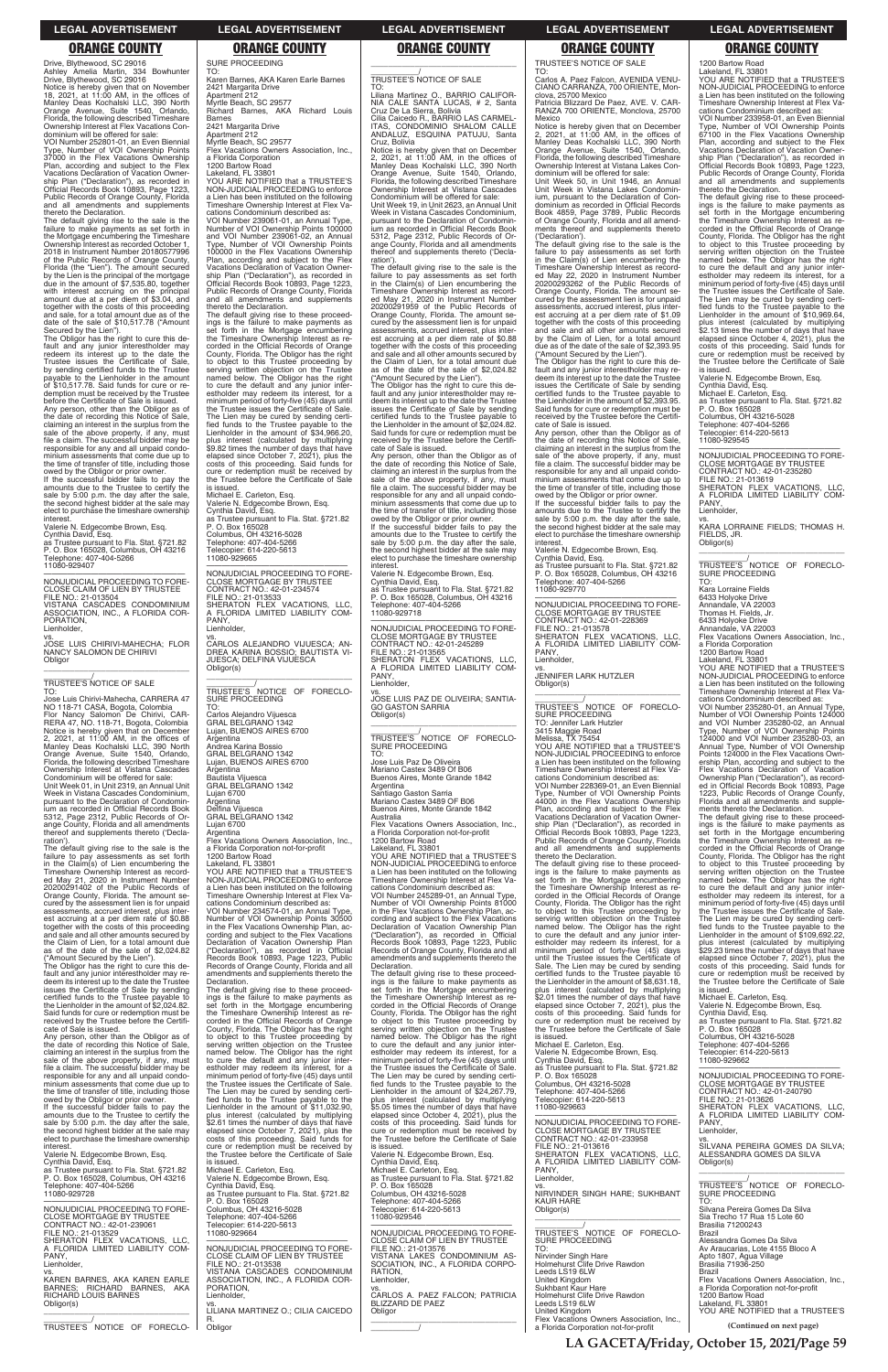**Page 60/LA GACETA/Friday, October 15, 2021**

NON-JUDICIAL PROCEEDING to enforce a Lien has been instituted on the following Timeshare Ownership Interest at Flex Vacations Condominium described as:

VOI Number 240790-01, an Even Biennial Type, Number of VOI Ownership Points 81000 in the Flex Vacations Ownership Plan, according and subject to the Flex Vacations Declaration of Vacation Ownership Plan ("Declaration"), as recorded in Official Records Book 10893, Page 1223, Public Records of Orange County, Florida and all amendments and supplements thereto the Declaration.

vs. DARLA RENEE GUERRERO; ESTELA GUERRERO **Obligor** 

The default giving rise to these proceed-ings is the failure to make payments as set forth in the Mortgage encumbering the Timeshare Ownership Interest as recorded in the Official Records of Orange County, Florida. The Obligor has the right to object to this Trustee proceeding by serving written objection on the Trustee named below. The Obligor has the right to cure the default and any junior inter-estholder may redeem its interest, for a minimum period of forty-five (45) days until the Trustee issues the Certificate of Sale. The Lien may be cured by sending certi-fied funds to the Trustee payable to the Lienholder in the amount of \$14,180.40, plus interest (calculated by multiplying \$2.85 times the number of days that have elapsed since October 4, 2021), plus the costs of this proceeding. Said funds for cure or redemption must be received by the Trustee before the Certificate of Sale is issued.

Flex Vacations Owners Association, Inc. a Florida Corporation not-for-profit, 1200 Bartow Road, Lakeland, FL 33801

Notice is hereby given that on December<br>2, 2021, at 11:00 AM, in the offices of<br>Manley Deas Kochalski LLC, 390 North<br>Orange Avenue, Suite 1540, Orlando,<br>Florida, the following described Timeshare Ownership Interest at Flex Vacations Con-

Valerie N. Edgecombe Brown, Esq.

Cynthia David, Esq. Michael E. Carleton, Esq. as Trustee pursuant to Fla. Stat. §721.82 P. O. Box 165028 Columbus, OH 43216-5028 Telephone: 407-404-5266

Telecopier: 614-220-5613 11080-929544

—————————————————— NONJUDICIAL PROCEEDING TO FORE-CLOSE MORTGAGE BY TRUSTEE FILE NO.: 21-013643 SHERATON FLEX VACATIONS, LLC, A FLORIDA LIMITED LIABILITY COM-PANY, Lienholder,

\_\_\_\_\_\_\_\_\_\_\_\_\_\_\_\_\_\_\_\_\_\_\_\_\_\_\_\_\_\_\_\_\_

\_\_\_\_\_\_\_\_\_\_\_/ TRUSTEE'S NOTICE OF SALE

TO: Darla Renee Guerrero, 700 West Avenue #9, George West, TX 78022 Estela Guerrero, 705 Lopez Street, George West, TX 78022

dominium will be offered for sale: VOI Number 259978-01, an Even Biennial Type, Number of VOI Ownership Points 44000 in the Flex Vacations Ownership Plan, according and subject to the Flex Vacations Declaration of Vacation Ownership Plan ("Declaration"), as recorded in Official Records Book 10893, Page 1223, Public Records of Orange County, Florida and all amendments and supplements thereto the Declaration.

The default giving rise to the sale is the failure to make payments as set forth in the Mortgage encumbering the Timeshare Ownership Interest as recorded April 19, 2019 in Instrument Number 20190241105 of the Public Records of Orange County, Florida (the "Lien"). The amount secured by the Lien is the principal of the mortgage due in the amount of \$9,558.31, together with interest accruing on the principal amount due at a per diem of \$3.85, and together with the costs of this proceeding and sale, for a total amount due as of the date of the sale of \$13,420.03 ("Amount

11080-929661 —————————————————— NONJUDICIAL PROCEEDING TO FORE-CLOSE MORTGAGE BY TRUSTEE FILE NO.: 21-013656<br>SHERATON FLEX VACATIONS LLC SHERATON FLEX VACATIONS, LLC,<br>A FLORIDA LIMITED LIABILITY COM-<br>PANY,

 $\overline{\phantom{a}}$  ,  $\overline{\phantom{a}}$  ,  $\overline{\phantom{a}}$  ,  $\overline{\phantom{a}}$  ,  $\overline{\phantom{a}}$  ,  $\overline{\phantom{a}}$  ,  $\overline{\phantom{a}}$  ,  $\overline{\phantom{a}}$  ,  $\overline{\phantom{a}}$  ,  $\overline{\phantom{a}}$  ,  $\overline{\phantom{a}}$  ,  $\overline{\phantom{a}}$  ,  $\overline{\phantom{a}}$  ,  $\overline{\phantom{a}}$  ,  $\overline{\phantom{a}}$  ,  $\overline{\phantom{a}}$ \_\_\_\_\_\_\_\_\_\_\_/ TRUSTEE'S NOTICE OF SALE

Secured by the Lien"). The Obligor has the right to cure this de-fault and any junior interestholder may redeem its interest up to the date the Trustee issues the Certificate of Sale, by sending certified funds to the Trustee payable to the Lienholder in the amount of \$13,420.03. Said funds for cure or redemption must be received by the Trustee

before the Certificate of Sale is issued. Any person, other than the Obligor as of the date of recording this Notice of Sale, claiming an interest in the surplus from the sale of the above property, if any, must file a claim. The successful bidder may be responsible for any and all unpaid condominium assessments that come due up to the time of transfer of title, including those

owed by the Obligor or prior owner. If the successful bidder fails to pay the amounts due to the Trustee to certify the

Type, Number of VOI Ownership Points 67100 in the Flex Vacations Ownership Plan, according and subject to the Flex Vacations Declaration of Vacation Ownership Plan ("Declaration"), as recorded in Official Records Book 10893, Page 1223, Public Records of Orange County, Florida and all amendments and supplements thereto the Declaration.

The default giving rise to these proceedings is the failure to make payments as set forth in the Mortgage encumbering the Timeshare Ownership Interest as re-corded in the Official Records of Orange County, Florida. The Obligor has the right to object to this Trustee proceeding by serving written objection on the Trustee named below. The Obligor has the right to cure the default and any junior inter-estholder may redeem its interest, for a minimum period of forty-five (45) days until the Trustee issues the Certificate of Sale. The Lien may be cured by sending certified funds to the Trustee payable to the Lienholder in the amount of \$14,578.63, plus interest (calculated by multiplying \$3.49 times the number of days that have elapsed since October 7, 2021), plus the costs of this proceeding. Said funds for cure or redemption must be received by the Trustee before the Certificate of Sale

Any person, other than the Obligor as of<br>the date of recording this Notice of Sale. date of recording this Notice of Sale, claiming an interest in the surplus from the sale of the above property, if any, must file a claim. The successful bidder may be responsible for any and all unpaid condominium assessments that come due up to the time of transfer of title, including those owed by the Obligor or prior owner.

—————————————————— NONJUDICIAL PROCEEDING TO FORE-CLOSE MORTGAGE BY TRUSTEE FILE NO.: 21-013724 SHERATON FLEX VACATIONS, LLC, FLORIDA LIMITED LIABILITY COM-**PANY** Lienholder

vs. MARIO MARRERO **Obligor** 

is issued. Michael E. Carleton, Esq.

Valerie N. Edgecombe Brown, Esq. Cynthia David, Esq. as Trustee pursuant to Fla. Stat. §721.82 P. O. Box 165028 Columbus, OH 43216-5028 Telephone: 407-404-5266 Telecopier: 614-220-5613

Lienholder,

vs. LORINZO LOVELY, III; FALLON TRENEI-SIA CARTER Obligor

> The Obligor has the right to cure this default and any junior interestholder may redeem its interest up to the date the Trustee issues the Certificate of Sale, by sending certified funds to the Trustee payable to the Lienholder in the amount of \$27,487.87. Said funds for cure or redemption must be received by the Trustee before the Certificate of Sale is issued. Any person, other than the Obligor as of the date of recording this Notice of Sale, claiming an interest in the surplus from the sale of the above property, if any, must file a claim. The successful bidder may be responsible for any and all unpaid condominium assessments that come due up to the time of transfer of title, including those

TO: Lorinzo Lovely, III, 5941 Garfield Street, Hollywood, FL 33021 Fallon Treneisia Carter, 1565 Northeast 154th Terrace, North Miami Beach, FL

33162 Flex Vacations Owners Association, Inc. a Florida Corporation not-for-profit, 1200 Bartow Road, Lakeland, FL 33801

Notice is hereby given that on December 2, 2021, at 11:00 AM, in the offices of Manley Deas Kochalski LLC, 390 North<br>Orange Avenue, Suite 1540, Orlando,<br>Florida, the following described Timeshare<br>Ownership Interest at Flex Vacations Condominium will be offered for sale:

VOI Number 262721-01, an Even Biennial Type, Number of VOI Ownership Points 44000 in the Flex Vacations Ownership Plan, according and subject to the Flex Vacations Declaration of Vacation Ownership Plan ("Declaration"), as recorded in Official Records Book 10893, Page 1223, Public Records of Orange County, Florida and all amendments and supplements thereto the Declaration.

The default giving rise to the sale is the failure to make payments as set forth in the Mortgage encumbering the Timeshare Ownership Interest as recorded June 18, 2019 in Instrument Number 20190374315 of the Public Records of Orange County, Florida (the "Lien"). The amount secured by the Lien is the principal of the mortgage due in the amount of \$9,692.98, together with interest accruing on the principal amount due at a per diem of \$3.44, and together with the costs of this proceeding and sale, for a total amount due as of the date of the sale of \$13,064.09 ("Amount Secured by the Lien"). The Obligor has the right to cure this de-

fault and any junior interestholder may redeem its interest up to the date the Trustee issues the Certificate of Sale, by sending certified funds to the Trustee payable to the Lienholder in the amount of \$13,064.09. Said funds for cure or redemption must be received by the Trustee before the Certificate of Sale is issued. Any person, other than the Obligor as of

owed by the Obligor or prior owner. If the successful bidder fails to pay the amounts due to the Trustee to certify the sale by 5:00 p.m. the day after the sale, the second highest bidder at the sale may elect to purchase the timeshare ownership<br>interest

the date of recording this Notice of Sale, claiming an interest in the surplus from the sale of the above property, if any, must file a claim. The successful bidder may be responsible for any and all unpaid condominium assessments that come due up to the time of transfer of title, including those

vs. ZENINA RICE **Obligor** 

owed by the Obligor or prior owner. If the successful bidder fails to pay the amounts due to the Trustee to certify the sale by 5:00 p.m. the day after the sale the second highest bidder at the sale may elect to purchase the timeshare ownership

Records Book 10893, Page 1223, Public Records of Orange County, Florida and all amendments and supplements thereto the Declaration.

The default giving rise to the sale is the failure to make payments as set forth in the Mortgage encumbering the Timeshare Ownership Interest as recorded December 14, 2018 in Instrument Number 20180724767 of the Public Records of Orange County, Florida (the "Lien"). The amount secured by the Lien is the principal of the mortgage due in the amount of \$22,532.05, together with interest accruing on the principal amount due at a per diem of \$7.22, and together with the costs of this proceeding and sale, for a to-tal amount due as of the date of the sale of \$29,171.31 ("Amount Secured by the

Lien"). The Obligor has the right to cure this de-fault and any junior interestholder may redeem its interest up to the date the Trustee issues the Certificate of Sale, by sending certified funds to the Trustee payable to the Lienholder in the amount of \$29,171.31. Said funds for cure or redemption must be received by the Trustee before the Certificate of Sale is issued.

> —————————————————— NONJUDICIAL PROCEEDING TO FORE-CLOSE MORTGAGE BY TRUSTER

Jeremiah Augustus Collins, 1622 KAWATI<br>WAY, Krum, TX 76249<br>Notice is hereby given that on December<br>2, 2021, at 11:00 AM, in the offices of<br>Manley Deas Kochalski LLC, 390 North<br>Orange Avenue, Suite 1540, Orlando,<br>Florida, t Ownership Interest at Flex Vacations Condominium will be offered for sale:

If the successful bidder fails to pay the amounts due to the Trustee to certify the sale by 5:00 p.m. the day after the sale, the second highest bidder at the sale may elect to purchase the timeshare ownership

interest. Valerie N. Edgecombe Brown, Esq. Cynthia David, Esq. as Trustee pursuant to Fla. Stat. §721.82 P. O. Box 165028, Columbus, OH 43216 Telephone: 407-404-5266 11080-929749

\_\_\_\_\_\_\_\_\_\_\_\_\_\_\_\_\_\_\_\_\_\_\_\_\_\_\_\_\_\_\_\_\_

# \_\_\_\_\_\_\_\_\_\_\_/ TRUSTEE'S NOTICE OF SALE

TO: Mario Marrero, 7306 NORTHWEST 58TH COURT, Tamarac, FL 33321 Notice is hereby given that on December 2, 2021, at 11:00 AM, in the offices of Manley Deas Kochalski LLC, 390 North Orange Avenue, Suite 1540, Orlando, Florida, the following described Timeshare Ownership Interest at Flex Vacations Condominium will be offered for sale:

VOI Number 241160-01, an Annual Type, Number of VOI Ownership Points 81000 in the Flex Vacations Ownership Plan, according and subject to the Flex Vacations Declaration of Vacation Ownership Plan ("Declaration"), as recorded in Official Records Book 10893, Page 1223, Public Records of Orange County, Florida and all amendments and supplements thereto the Declaration.

The default giving rise to the sale is the failure to make payments as set forth in the Mortgage encumbering the Timeshare Ownership Interest as recorded January 22, 2018 in Instrument Number 20180042743 of the Public Records of Orange County, Florida (the "Lien"). The amount secured by the Lien is the principal of the mortgage due in the amount of \$21,134.51, together with interest ac-cruing on the principal amount due at a per diem of \$6.59, and together with the costs of this proceeding and sale, for a to-tal amount due as of the date of the sale of \$27,487.87 ("Amount Secured by the Lien").

owed by the Obligor or prior owner. If the successful bidder fails to pay the amounts due to the Trustee to certify the sale by 5:00 p.m. the day after the sale, the second highest bidder at the sale may

| amounts due to the Trustee to certify the<br>sale by 5:00 p.m. the day after the sale,<br>the second highest bidder at the sale may<br>elect to purchase the timeshare ownership<br>interest.<br>Valerie N. Edgecombe Brown, Esq.<br>Cynthia David, Esg.<br>as Trustee pursuant to Fla. Stat. §721.82 | interest.<br>Valerie N. Edgecombe Brown, Esg.<br>Cynthia David, Esg.<br>as Trustee pursuant to Fla. Stat. §721.82<br>P. O. Box 165028, Columbus, OH 43216<br>Telephone: 407-404-5266<br>11080-929833         | the second highest bidder at the sale may<br>elect to purchase the timeshare ownership<br>interest.<br>Valerie N. Edgecombe Brown, Esq.<br>Cynthia David, Esq.<br>as Trustee pursuant to Fla. Stat. §721.82<br>P. O. Box 165028, Columbus, OH 43216<br>Telephone: 407-404-5266 | the time of transfer of title, including those<br>owed by the Obligor or prior owner.<br>If the successful bidder fails to pay the<br>amounts due to the Trustee to certify the<br>sale by 5:00 p.m. the day after the sale,<br>the second highest bidder at the sale may<br>elect to purchase the timeshare ownership<br>interest. | file a claim. The successful bidder may be<br>responsible for any and all unpaid condo-<br>minium assessments that come due up to<br>the time of transfer of title, including those<br>owed by the Obligor or prior owner.<br>If the successful bidder fails to pay the<br>amounts due to the Trustee to certify the<br>sale by 5:00 p.m. the day after the sale. |
|-------------------------------------------------------------------------------------------------------------------------------------------------------------------------------------------------------------------------------------------------------------------------------------------------------|--------------------------------------------------------------------------------------------------------------------------------------------------------------------------------------------------------------|--------------------------------------------------------------------------------------------------------------------------------------------------------------------------------------------------------------------------------------------------------------------------------|-------------------------------------------------------------------------------------------------------------------------------------------------------------------------------------------------------------------------------------------------------------------------------------------------------------------------------------|-------------------------------------------------------------------------------------------------------------------------------------------------------------------------------------------------------------------------------------------------------------------------------------------------------------------------------------------------------------------|
| P. O. Box 165028, Columbus, OH 43216<br>Telephone: 407-404-5266<br>11080-929817<br>NONJUDICIAL PROCEEDING TO FORE-                                                                                                                                                                                    | NONJUDICIAL PROCEEDING TO FORE-<br><b>CLOSE MORTGAGE BY TRUSTEE</b><br>CONTRACT NO.: 42-01-255788<br>FILE NO.: 21-013677<br>SHERATON FLEX VACATIONS. LLC.                                                    | 11080-929836<br>NONJUDICIAL PROCEEDING TO FORE-<br><b>CLOSE MORTGAGE BY TRUSTEE</b><br>FILE NO.: 21-013727                                                                                                                                                                     | Valerie N. Edgecombe Brown, Esq.<br>Cynthia David, Esq.<br>as Trustee pursuant to Fla. Stat. §721.82<br>P. O. Box 165028, Columbus, OH 43216<br>Telephone: 407-404-5266                                                                                                                                                             | the second highest bidder at the sale may<br>elect to purchase the timeshare ownership<br>interest.<br>Valerie N. Edgecombe Brown, Esg.<br>Cynthia David, Esq.                                                                                                                                                                                                    |
| <b>CLOSE MORTGAGE BY TRUSTEE</b><br>CONTRACT NO.: 42-01-246398<br>FILE NO.: 21-013646<br>SHERATON FLEX VACATIONS. LLC.                                                                                                                                                                                | A FLORIDA LIMITED LIABILITY COM-<br>PANY.<br>Lienholder,<br>VS.                                                                                                                                              | SHERATON FLEX VACATIONS, LLC,<br>A FLORIDA LIMITED LIABILITY COM-<br>PANY.<br>Lienholder.                                                                                                                                                                                      | 11080-929464<br>NONJUDICIAL PROCEEDING TO FORE-<br>CLOSE MORTGAGE BY TRUSTEE                                                                                                                                                                                                                                                        | as Trustee pursuant to Fla. Stat. §721.82<br>P. O. Box 165028. Columbus, OH 43216<br>Telephone: 407-404-5266<br>11080-929768                                                                                                                                                                                                                                      |
| A FLORIDA LIMITED LIABILITY COM-<br>PANY.<br>Lienholder,<br>SANFORD ALEXANDER CLARK: AU-                                                                                                                                                                                                              | <b>GABRIEL GERALD TORRES ACEVEDO</b><br>Obligor(s)<br>TRUSTEE'S NOTICE OF SALE                                                                                                                               | VS.<br>LARAE PITTS. AKA LARAE MONROE<br><b>PITTS</b><br>Obligor                                                                                                                                                                                                                | FILE NO.: 21-013739<br>SHERATON FLEX VACATIONS. LLC.<br>A FLORIDA LIMITED LIABILITY COM-<br>PANY.<br>Lienholder,                                                                                                                                                                                                                    | NONJUDICIAL PROCEEDING TO FORE-<br><b>CLOSE MORTGAGE BY TRUSTEE</b><br>CONTRACT NO.: 42-01-234286<br>FILE NO.: 21-013744                                                                                                                                                                                                                                          |
| DREY R. CLARK<br>Obligor(s)                                                                                                                                                                                                                                                                           | TO:<br>Gabriel Gerald Torres Acevedo, P.O. BOX<br>141657, Arecibo, Puerto Rico 00614<br>Flex Vacations Owners Association. Inc                                                                               | TRUSTEE'S NOTICE OF SALE<br>TO:<br>Larae Pitts, AKA Larae Monroe Pitts, 2714                                                                                                                                                                                                   | VS.<br>ANGEL LUIS GARCIA. II<br>Obligor                                                                                                                                                                                                                                                                                             | SHERATON FLEX VACATIONS. LLC.<br>A FLORIDA LIMITED LIABILITY COM-<br>PANY.<br>Lienholder,                                                                                                                                                                                                                                                                         |
| TRUSTEE'S NOTICE OF FORECLO-<br><b>SURE PROCEEDING</b><br>TO:<br>Sanford Alexander Clark                                                                                                                                                                                                              | a Florida Corporation not-for-profit, 1200<br>Bartow Road, Lakeland, FL 33801<br>Notice is hereby given that on December<br>2, 2021, at 11:00 AM, in the offices of                                          | RAMBLING WAY, Lithonia, GA 30058-<br>5700<br>Flex Vacations Owners Association, Inc.,<br>a Florida Corporation, 1200 Bartow Road,                                                                                                                                              | TRUSTEE'S NOTICE OF SALE<br>TO:<br>Angel Luis Garcia, II, 670 BROWN BEAR                                                                                                                                                                                                                                                            | VS.<br>MAUD ELIZABETH WILSON: MI-<br>CHELINE JEANINE WILSON<br>Obligor(s)                                                                                                                                                                                                                                                                                         |
| 133 Ridgehill Drive<br>Lexington, SC 29073<br>Audrey R. Clark<br>133 Ridgehill Drive<br>Lexington, SC 29073                                                                                                                                                                                           | Manley Deas Kochalski LLC, 390 North<br>Orange Avenue, Suite 1540, Orlando,<br>Florida, the following described Timeshare<br>Ownership Interest at Flex Vacations Con-<br>dominium will be offered for sale: | Lakeland, FL 33801<br>Notice is hereby given that on November<br>18, 2021, at 11:00 AM, in the offices of<br>Manley Deas Kochalski LLC, 390 North<br>Orange Avenue, Suite 1540, Orlando,                                                                                       | COURT. Saint Cloud. FL 34772<br>Flex Vacations Owners Association. Inc<br>a Florida Corporation not-for-profit, 1200<br>Bartow Road, Lakeland, FL 33801<br>Notice is hereby given that on December                                                                                                                                  | TRUSTEE'S NOTICE OF FORECLO-<br><b>SURE PROCEEDING</b><br>TO:                                                                                                                                                                                                                                                                                                     |
| YOU ARE NOTIFIED that a TRUSTEE'S<br>NON-JUDICIAL PROCEEDING to enforce<br>a Lien has been instituted on the following<br>Timeshare Ownership Interest at Flex Va-                                                                                                                                    | VOI Number 255788-01, an Annual Type,<br>Number of VOI Ownership Points 81000<br>in the Flex Vacations Ownership Plan, ac-<br>cording and subject to the Flex Vacations                                      | Florida, the following described Timeshare<br>Ownership Interest at Flex Vacations Con-<br>dominium will be offered for sale:<br>VOI Number 229520-01, an Even Biennial                                                                                                        | 2, 2021, at 11:00 AM, in the offices of<br>Manley Deas Kochalski LLC, 390 North<br>Orange Avenue, Suite 1540, Orlando,<br>Florida, the following described Timeshare                                                                                                                                                                | Maud Elizabeth Wilson<br><b>BLANQUILLA WEG 38</b><br>Buena Vista 11111<br>Curacao                                                                                                                                                                                                                                                                                 |
| cations Condominium described as:<br>VOI Number 246398-01, an Even Biennial                                                                                                                                                                                                                           | Declaration of Vacation Ownership Plan<br>("Declaration"), as recorded in Official                                                                                                                           | Type, Number of VOI Ownership Points<br>51700 in the Flex Vacations Ownership                                                                                                                                                                                                  | Ownership Interest at Flex Vacations Con-<br>dominium will be offered for sale:                                                                                                                                                                                                                                                     | Micheline Jeanine Wilson<br>(Continued on next page)                                                                                                                                                                                                                                                                                                              |

Plan, according and subject to the Flex Vacations Declaration of Vacation Ownership Plan ("Declaration"), as recorded in Official Records Book 10893, Page 1223, Public Records of Orange County, Florida and all amendments and supplements thereto the Declaration.

The default giving rise to the sale is the failure to make payments as set forth in the Mortgage encumbering the Timeshare Ownership Interest as recorded May 1, 2017 in Instrument Number 20170240411 of the Public Records of Orange County, Florida (the "Lien"). The amount secured by the Lien is the principal of the mortgage due in the amount of \$8,722.01, together with interest accruing on the principal amount due at a per diem of \$3.39, and together with the costs of this proceeding and sale, for a total amount due as of the date of the sale of \$11,971.99 ("Amount Secured by the Lien").

The Obligor has the right to cure this default and any junior interestholder may redeem its interest up to the date the Trustee issues the Certificate of Sale, by sending certified funds to the Trustee payable to the Lienholder in the amount of \$11,971.99. Said funds for cure or redemption must be received by the Trustee before the Certificate of Sale is issued.

Any person, other than the Obligor as of the date of recording this Notice of Sale, claiming an interest in the surplus from the sale of the above property, if any, must file a claim. The successful bidder may be responsible for any and all unpaid condominium assessments that come due up to the time of transfer of title, including those

interest. Valerie N. Edgecombe Brown, Esq. Cynthia David, Esq. as Trustee pursuant to Fla. Stat. §721.82 P. O. Box 165028, Columbus, OH 43216 Telephone: 407-404-5266 11080-929417

—————————————————— NONJUDICIAL PROCEEDING TO FORE-CLOSE MORTGAGE BY TRUSTEE FILE NO.: 21-013728 SHERATON FLEX VACATIONS, LLC, A FLORIDA LIMITED LIABILITY COM-PANY,

Lienholder,

\_\_\_\_\_\_\_\_\_\_\_\_\_\_\_\_\_\_\_\_\_\_\_\_\_\_\_\_\_\_\_\_\_

# \_\_\_\_\_\_\_\_\_\_\_/ TRUSTEE'S NOTICE OF SALE

TO: Zenina Rice, 220-07 104 AVENUE, Queens Village, NY 11429 Flex Vacations Owners Association, Inc.,

a Florida Corporation not-for-profit, 1200 Bartow Road, Lakeland, FL 33801 Notice is hereby given that on November 18, 2021, at 11:00 AM, in the offices of Manley Deas Kochalski LLC, 390 North Orange Avenue, Suite 1540, Orlando, Florida, the following described Timeshare Ownership Interest at Flex Vacations Condominium will be offered for sale:

VOI Number 236500-01, an Annual Type, Number of VOI Ownership Points 81000 in the Flex Vacations Ownership Plan, according and subject to the Flex Vacations Declaration of Vacation Ownership Plan ("Declaration"), as recorded in Official Records Book 10893, Page 1223, Public Records of Orange County, Florida and all amendments and supplements thereto the Declaration.

The default giving rise to the sale is the failure to make payments as set forth in the Mortgage encumbering the Timeshare Ownership Interest as recorded October 3, 2017 in Instrument Number 20170538325 of the Public Records of Orange County, Florida (the "Lien"). The amount secured by the Lien is the principal of the mortgage due in the amount of \$23,860.83, together with interest accruing on the principal amount due at a per diem of \$9.24, and together with the costs of this proceeding and sale, for a total amount due as of the date of the sale of \$32,585.55 ("Amount

Secured by the Lien"). The Obligor has the right to cure this de-fault and any junior interestholder may redeem its interest up to the date the Trustee issues the Certificate of Sale, by sending certified funds to the Trustee payable to the Lienholder in the amount of \$32,585.55. Said funds for cure or redemption must be received by the Trustee before the Certificate of Sale is issued.

Any person, other than the Obligor as of date of recording this Notice of Sale claiming an interest in the surplus from the sale of the above property, if any, must file a claim. The successful bidder may be responsible for any and all unpaid condominium assessments that come due up to the time of transfer of title, including those

VOI Number 263093-01, an Even Biennial Type, Number of VOI Ownership Points 37000 in the Flex Vacations Ownership Plan, according and subject to the Flex Vacations Declaration of Vacation Ownership Plan ("Declaration"), as recorded in Official Records Book 10893, Page 1223, Public Records of Orange County, Florida and all amendments and supplements thereto the Declaration.

The default giving rise to the sale is the failure to make payments as set forth in the Mortgage encumbering the Timeshare Ownership Interest as recorded August 21, 2019 in Instrument Number 20190519297 of the Public Records of Orange County, Florida (the "Lien"). The amount secured by the Lien is the principal of the mortgage due in the amount of \$8,238.48, together with interest accruing on the principal amount due at a per diem of \$2.92, and together with the costs of this proceeding and sale, for a total amount due as of the date of the sale of \$11,162.31 ("Amount

Secured by the Lien"). The Obligor has the right to cure this default and any junior interestholder may redeem its interest up to the date the Trustee issues the Certificate of Sale, by sending certified funds to the Trustee payable to the Lienholder in the amount of \$11,162.31. Said funds for cure or re-demption must be received by the Trustee before the Certificate of Sale is issued.

Any person, other than the Obligor as of the date of recording this Notice of Sale, claiming an interest in the surplus from the sale of the above property, if any, must file a claim. The successful bidder may be responsible for any and all unpaid condominium assessments that come due up to the time of transfer of title, including those

owed by the Obligor or prior owner. If the successful bidder fails to pay the amounts due to the Trustee to certify the sale by 5:00 p.m. the day after the sale, the second highest bidder at the sale may elect to purchase the timeshare ownership interest.

Valerie N. Edgecombe Brown, Esq.

Cynthia David, Esq. as Trustee pursuant to Fla. Stat. §721.82 P. O. Box 165028, Columbus, OH 43216 Telephone: 407-404-5266 11080-929769

FILE NO.: 21-013743 SHERATON FLEX VACATIONS, LLC, A FLORIDA LIMITED LIABILITY COM-PANY, Lienholder,

vs. KANDICE ELIZABETH COLLINS; JER-EMIAH AUGUSTUS COLLINS **Obligor** \_\_\_\_\_\_\_\_\_\_\_\_\_\_\_\_\_\_\_\_\_\_\_\_\_\_\_\_\_\_\_\_\_

\_\_\_\_\_\_\_\_\_\_\_/ TRUSTEE'S NOTICE OF SALE

TO: Kandice Elizabeth Collins, PO BOX 152, Krum, TX 76249

VOI Number 248313-01, an Even Biennial Type, Number of VOI Ownership Points 37000 in the Flex Vacations Ownership Plan, according and subject to the Flex Vacations Declaration of Vacation Ownership Plan ("Declaration"), as recorded in Official Records Book 10893, Page 1223, Public Records of Orange County, Florida and all amendments and supplements thereto the Declaration.

The default giving rise to the sale is the failure to make payments as set forth in the Mortgage encumbering the Timeshare Ownership Interest as recorded July 17, 2018 in Instrument Number 20180419643 of the Public Records of Orange County, Florida (the "Lien"). The amount secured by the Lien is the principal of the mortgage due in the amount of \$7,423.06, together with interest accruing on the principal amount due at a per diem of \$2.94, and together with the costs of this proceeding and sale, for a total amount due as of the date of the sale of \$10,639.11 ("Amount Secured by the Lien").

The Obligor has the right to cure this de-fault and any junior interestholder may redeem its interest up to the date the Trustee issues the Certificate of Sale, by sending certified funds to the Trustee payable to the Lienholder in the amount of \$10,639.11. Said funds for cure or redemption must be received by the Trustee before the Certificate of Sale is issued.

Any person, other than the Obligor as of the date of recording this Notice of Sale, claiming an interest in the surplus from the sale of the above property, if any, must file a claim. The successful bidder may be

### **LEGAL ADVERTISEMENT LEGAL ADVERTISEMENT LEGAL ADVERTISEMENT LEGAL ADVERTISEMENT LEGAL ADVERTISEMENT**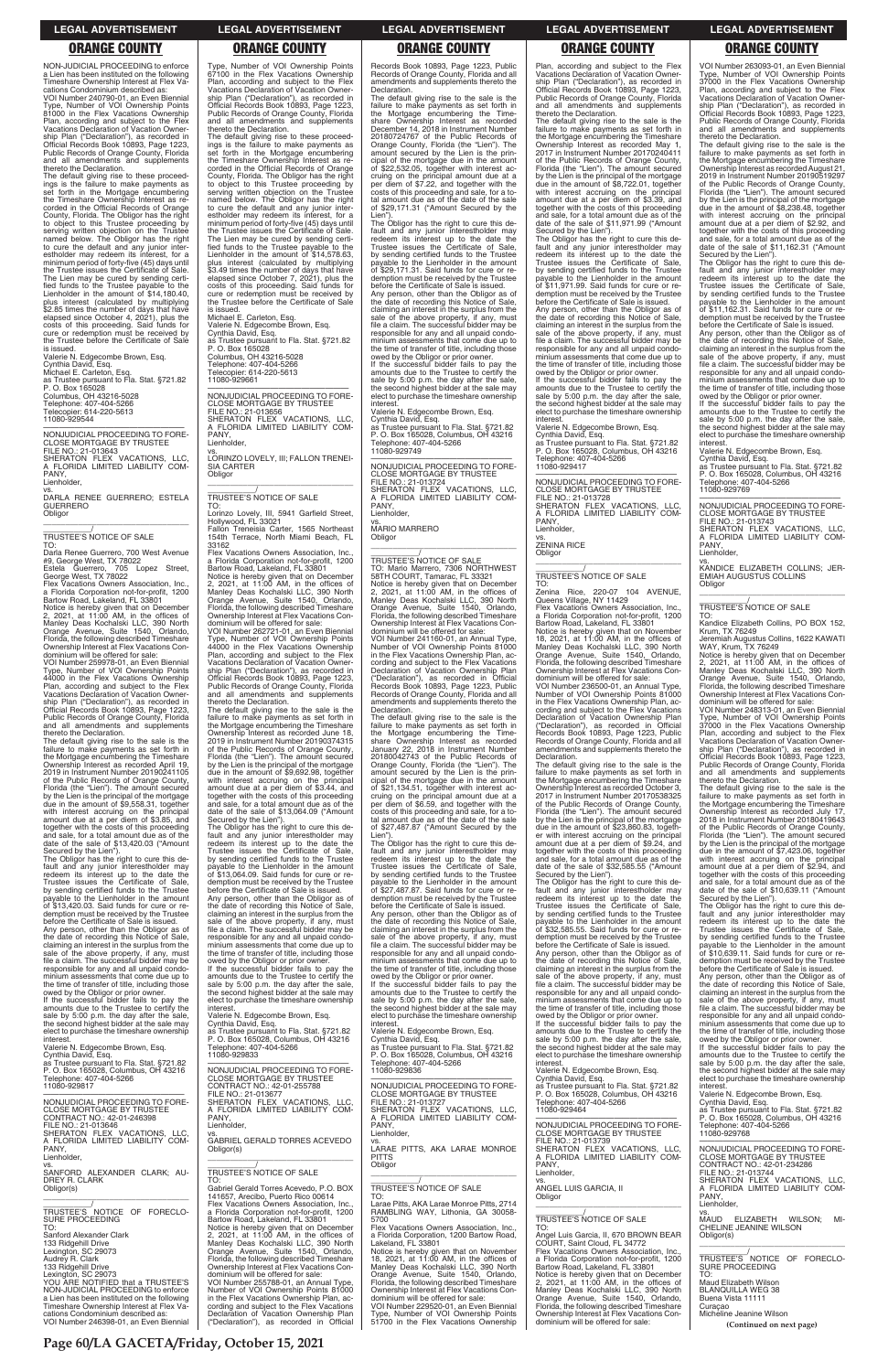BLANQUILLA WEG 38 Buena Vista 11111

Curaçao YOU ARE NOTIFIED that a TRUSTEE'S NON-JUDICIAL PROCEEDING to enforce Lien has been instituted on the Timeshare Ownership Interest at Flex Va-

cations Condominium described as: VOI Number 234286-01, an Annual Type, Number of VOI Ownership Points 51700 and VOI Number 234286-02, an Annual Type, Number of VOI Ownership Points 51700 in the Flex Vacations Ownership Plan, according and subject to the Flex Vacations Declaration of Vacation Ownership Plan ("Declaration"), as recorded in Official Records Book 10893, Page 1223, Public Records of Orange County, Florida and all amendments and supplements thereto the Declaration.

Jan Patrick Lammers, 503 Edgar Street, Shenandoah, IA 51601 Flex Vacations Owners Association, Inc.

The default giving rise to these proceed-ings is the failure to make payments as set forth in the Mortgage encumbering the Timeshare Ownership Interest as re-corded in the Official Records of Orange County, Florida. The Obligor has the right to object to this Trustee proceeding by serving written objection on the Trustee named below. The Obligor has the right to cure the default and any junior inter-estholder may redeem its interest, for a minimum period of forty-five (45) days until the Trustee issues the Certificate of Sale. The Lien may be cured by sending certified funds to the Trustee payable to the Lienholder in the amount of \$21,722.41, plus interest (calculated by multiplying \$5.33 times the number of days that have elapsed since October 7, 2021), plus the costs of this proceeding. Said funds for cure or redemption must be received by the Trustee before the Certificate of Sale

is issued. Valerie N. Edgecombe Brown, Esq. Cynthia David, Esq. Michael E. Carleton, Esq. as Trustee pursuant to Fla. Stat. §721.82 P. O. Box 165028 Columbus, OH 43216-5028

Telephone: 407-404-5266 Telecopier: 614-220-5613 11080-929643

—————————————————— NONJUDICIAL PROCEEDING TO FORE-CLOSE MORTGAGE BY TRUSTEE FILE NO.: 21-013765 SHERATON FLEX VACATIONS, LLC, A FLORIDA LIMITED LIABILITY COM-PANY,

Lienholder,

vs. CYNTHIA ANN LAMMERS; JAN PAT-RICK LAMMERS Obligor \_\_\_\_\_\_\_\_\_\_\_\_\_\_\_\_\_\_\_\_\_\_\_\_\_\_\_\_\_\_\_\_\_

\_\_\_\_\_\_\_\_\_\_\_/ TRUSTEE'S NOTICE OF SALE

TO: Cynthia Ann Lammers, 503 Edgar Street, Shenandoah, IA 51601

a Florida Corporation not-for-profit, 1200 Bartow Road, Lakeland, FL 33801 Notice is hereby given that on December 2, 2021, at 11:00 AM, in the offices of Manley Deas Kochalski LLC, 390 North Orange Avenue, Suite 1540, Orlando, Florida, the following described Timeshare Ownership Interest at Flex Vacations Con-dominium will be offered for sale:

VOI Number 227572-01, an Annual Type, Number of VOI Ownership Points 67100 in the Flex Vacations Ownership Plan, according and subject to the Flex Vacations<br>Declaration of Vacation Ownership Plan<br>("Declaration"), as recorded in Official<br>Records Book 10893, Page 1223, Public<br>Records of Orange County, Florida and all<br>amendments and suppl Declaration.

The default giving rise to the sale is the failure to make payments as set forth in the Mortgage encumbering the Timeshare Ownership Interest as recorded April 11, 2017 in Instrument Number 20170196350 of the Public Records of Orange County, Florida (the "Lien"). The amount secured by the Lien is the principal of the mortgage due in the amount of \$16,228.62, togeth-er with interest accruing on the principal amount due at a per diem of \$4.59, and together with the costs of this proceeding and sale, for a total amount due as of the date of the sale of \$20,397.68 ("Amount

Secured by the Lien"). The Obligor has the right to cure this de-fault and any junior interestholder may redeem its interest up to the date the Trustee issues the Certificate of Sale, by sending certified funds to the Trustee payable to the Lienholder in the amount of \$20,397.68. Said funds for cure or re-demption must be received by the Trustee before the Certificate of Sale is issued. Any person, other than the Obligor as of

the date of recording this Notice of Sale, claiming an interest in the surplus from the sale of the above property, if any, must file a claim. The successful bidder may be

cations Condominium described as: VOI Number 238682-01, an Annual Type, Number of VOI Ownership Points 125000 in the Flex Vacations Ownership Plan, ac-cording and subject to the Flex Vacations Declaration of Vacation Ownership Plan ("Declaration"), as recorded in Official Records Book 10893, Page 1223, Public Records of Orange County, Florida and all amendments and supplements thereto the claration.

VOI Number 258469-01, an Even Biennial Type, Number of VOI Ownership Points 37000 in the Flex Vacations Ownership Plan, according and subject to the Flex<br>Vacations Declaration of Vacation Owner-<br>ship Plan ("Declaration"), as recorded in<br>Official Records Book 10893, Page 1223,<br>Public Records of Orange County, Florida<br>and all amendments thereto the Declaration.

The default giving rise to the sale is the failure to make payments as set forth in the Mortgage encumbering the Timeshare Ownership Interest as recorded June 18, 2019 in Instrument Number 20190373774 of the Public Records of Orange County, Florida (the "Lien"). The amount secured by the Lien is the principal of the mortgage due in the amount of \$6,114.43, together with interest accruing on the principal amount due at a per diem of \$2.49, and together with the costs of this proceeding and sale, for a total amount due as of the date of the sale of \$8,777.81 ("Amount Se-

> —————————————————— NONJUDICIAL PROCEEDING TO FORE-CLOSE MORTGAGE BY TRUSTEE FILE NO.: 21-013797 SHERATON FLEX VACATIONS, LLC, A FLORIDA LIMITED LIABILITY COM-A FLC<br>PANY, **Lienholder**

cured by the Lien"). The Obligor has the right to cure this de-fault and any junior interestholder may redeem its interest up to the date the Trustee issues the Certificate of Sale, by sending certified funds to the Trustee payable to the Lienholder in the amount of \$8,777.81. Said funds for cure or redemption must be received by the Trustee before the Certifi-

cate of Sale is issued. Any person, other than the Obligor as of the date of recording this Notice of Sale, claiming an interest in the surplus from the sale of the above property, if any, must file a claim. The successful bidder may be responsible for any and all unpaid condo-minium assessments that come due up to the time of transfer of title, including those owed by the Obligor or prior owner. If the successful bidder fails to pay the

amounts due to the Trustee to certify the sale by 5:00 p.m. the day after the sale, the second highest bidder at the sale may elect to purchase the timeshare ownership

interest. Valerie N. Edgecombe Brown, Esq. Cynthia David, Esq. as Trustee pursuant to Fla. Stat. §721.82 P. O. Box 165028, Columbus, OH 43216 Telephone: 407-404-5266 11080-929405

—————————————————— NONJUDICIAL PROCEEDING TO FORE-CLOSE MORTGAGE BY TRUSTEE CONTRACT NO.: 42-01-238682 FILE NO.: 21-013780 SHERATON FLEX VACATIONS, LLC, A FLORIDA LIMITED LIABILITY COM-A FLC<br>PANY, Lienholder,

vs. CHERYL GORDON, AKA CHERYL LEE GORDON; THOMAS GORDON, AKA THOMAS C. GORDON Obligor(s)

\_\_\_\_\_\_\_\_\_\_\_\_\_\_\_\_\_\_\_\_\_\_\_\_\_\_\_\_\_\_\_\_\_ \_\_\_\_\_\_\_\_\_\_\_/ TRUSTEE'S NOTICE OF FORECLO-SURE PROCEEDING

TO: Cheryl Gordon, AKA Cheryl Lee Gordon C/O KELAHER, CONNELL & CONNOR, P.C. 1500 U.S. HIGHWAY 17N

SUITE 209

Surfside Beach, SC 29587 Thomas Gordon, AKA Thomas C. Gordon

C/O KELAHER, CONNELL & CONNOR, P.C. 1500 U.S. HIGHWAY 17N

SUITE 209

Surfside Beach, SC 29587 YOU ARE NOTIFIED that a TRUSTEE'S NON-JUDICIAL PROCEEDING to enforce a Lien has been instituted on the following Timeshare Ownership Interest at Flex Va-

\_\_\_\_\_\_\_\_\_\_\_/<br>TRUSTEE'S NOTICE OF FORECLO-<br>SURE PROCEEDING TO:

The default giving rise to these proceedings is the failure to make payments as set forth in the Mortgage encumbering the Timeshare Ownership Interest as recorded in the Official Records of Orange County, Florida. The Obligor has the right to object to this Trustee proceeding by serving written objection on the Trustee named below. The Obligor has the right to cure the default and any junior interestholder may redeem its interest, for a minimum period of forty-five (45) days until the Trustee issues the Certificate of Sale. The Lien may be cured by sending certi-fied funds to the Trustee payable to the Lienholder in the amount of \$30,253.76, plus interest (calculated by multiplying \$7.29 times the number of days that have elapsed since October 5, 2021), plus the

Ownership Interest at Flex Vacations Condominium will be offered for sale: VOI Number 251432-01, an Annual Type, Number of VOI Ownership Points 20700 in the Flex Vacations Ownership Plan, ac-cording and subject to the Flex Vacations Declaration of Vacation Ownership Plan ("Declaration"), as recorded in Official Records Book 10893, Page 1223, Public Records of Orange County, Florida and all amendments and supplements thereto the

Declaration. The default giving rise to the sale is the failure to make payments as set forth in the Mortgage encumbering the Timeshare Ownership Interest as recorded March 14, 2019 in Instrument Number 20190152727 of the Public Records of Orange County, Florida (the "Lien"). The amount secured by the Lien is the principal of the mortgage due in the amount of \$7,401.29, together with interest accruing on the principal amount due at a per diem of \$3.00, and together with the costs of this proceeding and sale, for a total amount due as of the date of the sale of \$10,359.33 ("Amount Secured by the Lien"). The Obligor has the right to cure this de-

> dominium will be offered for sale: VOI Number 249762-01, an Odd Biennial Type, Number of VOI Ownership Points 37000 in the Flex Vacations Ownership Plan, according and subject to the Flex Vacations Declaration of Vacation Ownership Plan ("Declaration"), as recorded in Official Records Book 10893, Page 1223, Public Records of Orange County, Florida and all amendments and supplements ereto the Declaration.

fault and any junior interestholder may redeem its interest up to the date the Trustee issues the Certificate of Sale, by sending certified funds to the Trustee payable to the Lienholder in the amount of \$10,359.33. Said funds for cure or redemption must be received by the Trustee before the Certificate of Sale is issued. Any person, other than the Obligor as of the date of recording this Notice of Sale, claiming an interest in the surplus from the sale of the above property, if any, must file a claim. The successful bidder may be responsible for any and all unpaid condominium assessments that come due up to the time of transfer of title, including those owed by the Obligor or prior owner. If the successful bidder fails to pay the

amounts due to the Trustee to certify the sale by 5:00 p.m. the day after the sale, the second highest bidder at the sale may elect to purchase the timeshare ownership

> the date of recording this Notice of Sale, claiming an interest in the surplus from the sale of the above property, if any, must file a claim. The successful bidder may be responsible for any and all unpaid condo-minium assessments that come due up to the time of transfer of title, including those

interest. Valerie N. Edgecombe Brown, Esq. Cynthia David, Esq. as Trustee pursuant to Fla. Stat. §721.82 P. O. Box 165028, Columbus, OH 43216 Telephone: 407-404-5266 11080-929448

vs. APRIL RANDOLPH; MORGAN EDWARD RANDOLPH Obligor \_\_\_\_\_\_\_\_\_\_\_\_\_\_\_\_\_\_\_\_\_\_\_\_\_\_\_\_\_\_\_\_\_

# \_\_\_\_\_\_\_\_\_\_\_/ TRUSTEE'S NOTICE OF SALE

TO: April Randolph, 51 MORNINGSTAR<br>DRIVE, Rochester, NY 14606<br>Morgan Edward Randolph, 51 MORNING-STAR DRIVE, Rochester, NY 14606

Flex Vacations Owners Association, Inc., a Florida Corporation not-for-profit, 1200 Bartow Road, Lakeland, FL 33801 Notice is hereby given that on November 18, 2021, at 11:00 AM, in the offices of

| file a claim. The successful bidder may be<br>responsible for any and all unpaid condo-<br>minium assessments that come due up to<br>the time of transfer of title, including those<br>owed by the Obligor or prior owner.<br>If the successful bidder fails to pay the<br>amounts due to the Trustee to certify the<br>sale by 5:00 p.m. the day after the sale,<br>the second highest bidder at the sale may<br>elect to purchase the timeshare ownership | elapsed since October 5, 2021), plus the<br>costs of this proceeding. Said funds for<br>cure or redemption must be received by<br>the Trustee before the Certificate of Sale<br>is issued.<br>Michael E. Carleton, Esq.<br>Valerie N. Edgecombe Brown, Esg.<br>Cynthia David, Esq.<br>as Trustee pursuant to Fla. Stat. §721.82<br>P. O. Box 165028                                                                                           | before the Certificate of Sale is issued.<br>Any person, other than the Obligor as of<br>the date of recording this Notice of Sale,<br>claiming an interest in the surplus from the<br>sale of the above property, if any, must<br>file a claim. The successful bidder may be<br>responsible for any and all unpaid condo-<br>minium assessments that come due up to<br>the time of transfer of title, including those<br>owed by the Obligor or prior owner. | as Trustee pursuant to Fla. Stat. §721.82<br>P. O. Box 165028<br>Columbus, OH 43216-5028<br>Telephone: 407-404-5266<br>Telecopier: 614-220-5613<br>11080-929660<br>NONJUDICIAL PROCEEDING TO FORE-<br><b>CLOSE MORTGAGE BY TRUSTEE</b><br>FILE NO.: 21-013811                                                                                                                                                                                                 | the second highest bidder at the sale may<br>elect to purchase the timeshare ownership<br>interest.<br>Valerie N. Edgecombe Brown, Esg.<br>Cynthia David, Esq.<br>as Trustee pursuant to Fla. Stat. §721.82<br>P. O. Box 165028, Columbus, OH 43216<br>Telephone: 407-404-5266<br>11080-929734                                                                                                                                      |
|-------------------------------------------------------------------------------------------------------------------------------------------------------------------------------------------------------------------------------------------------------------------------------------------------------------------------------------------------------------------------------------------------------------------------------------------------------------|-----------------------------------------------------------------------------------------------------------------------------------------------------------------------------------------------------------------------------------------------------------------------------------------------------------------------------------------------------------------------------------------------------------------------------------------------|---------------------------------------------------------------------------------------------------------------------------------------------------------------------------------------------------------------------------------------------------------------------------------------------------------------------------------------------------------------------------------------------------------------------------------------------------------------|---------------------------------------------------------------------------------------------------------------------------------------------------------------------------------------------------------------------------------------------------------------------------------------------------------------------------------------------------------------------------------------------------------------------------------------------------------------|-------------------------------------------------------------------------------------------------------------------------------------------------------------------------------------------------------------------------------------------------------------------------------------------------------------------------------------------------------------------------------------------------------------------------------------|
| interest.<br>Michael E. Carleton, Esq.<br>as Trustee pursuant to Fla. Stat. §721.82<br>P. O. Box 165028, Columbus, OH 43216<br>Telephone: 407-404-5266<br>11080-929632                                                                                                                                                                                                                                                                                      | Columbus, OH 43216-5028<br>Telephone: 407-404-5266<br>Telecopier: 614-220-5613<br>11080-929550<br>NONJUDICIAL PROCEEDING TO FORE-                                                                                                                                                                                                                                                                                                             | If the successful bidder fails to pay the<br>amounts due to the Trustee to certify the<br>sale by 5:00 p.m. the day after the sale,<br>the second highest bidder at the sale may<br>elect to purchase the timeshare ownership<br>interest.                                                                                                                                                                                                                    | SHERATON FLEX VACATIONS, LLC,<br>A FLORIDA LIMITED LIABILITY COM-<br>PANY.<br>Lienholder.<br>VS.<br><b>TODD S. CIEPLINSKI</b>                                                                                                                                                                                                                                                                                                                                 | NONJUDICIAL PROCEEDING TO FORE-<br><b>CLOSE MORTGAGE BY TRUSTEE</b><br>CONTRACT NO.: 42-01-252573<br>FILE NO.: 21-013924<br>SHERATON FLEX VACATIONS, LLC,<br>A FLORIDA LIMITED LIABILITY COM-                                                                                                                                                                                                                                       |
| NONJUDICIAL PROCEEDING TO FORE-<br><b>CLOSE MORTGAGE BY TRUSTEE</b><br>FILE NO.: 21-013766<br>SHERATON FLEX VACATIONS. LLC.<br>A FLORIDA LIMITED LIABILITY COM-<br>PANY.                                                                                                                                                                                                                                                                                    | <b>CLOSE MORTGAGE BY TRUSTEE</b><br>FILE NO.: 21-013788<br>SHERATON FLEX VACATIONS. LLC.<br>A FLORIDA LIMITED LIABILITY COM-<br>PANY.<br>Lienholder,<br>VS.                                                                                                                                                                                                                                                                                   | Valerie N. Edgecombe Brown, Esg.<br>Cynthia David, Esq.<br>as Trustee pursuant to Fla. Stat. §721.82<br>P. O. Box 165028, Columbus, OH 43216<br>Telephone: 407-404-5266<br>11080-929463                                                                                                                                                                                                                                                                       | Obligor<br><b>TRUSTEE'S NOTICE OF SALE</b><br>TO:<br>Todd S. Cieplinski, 90 BIG WOOD DRIVE,<br>Westfield, MA 01085                                                                                                                                                                                                                                                                                                                                            | PANY.<br>Lienholder.<br>VS.<br><b>OCTAVIA BROWN</b><br>Obligor(s)                                                                                                                                                                                                                                                                                                                                                                   |
| Lienholder.<br>VS.<br><b>LARK E. KEMPER</b><br>Obligor<br>TRUSTEE'S NOTICE OF SALE                                                                                                                                                                                                                                                                                                                                                                          | PERLA ANDRADE: GERARDO PADILLA<br>Obligor<br>TRUSTEE'S NOTICE OF SALE<br>TO:                                                                                                                                                                                                                                                                                                                                                                  | NONJUDICIAL PROCEEDING TO FORE-<br><b>CLOSE MORTGAGE BY TRUSTEE</b><br>CONTRACT NO.: 42-01-234751<br>FILE NO.: 21-013804<br>SHERATON FLEX VACATIONS. LLC.<br>A FLORIDA LIMITED LIABILITY COM-                                                                                                                                                                                                                                                                 | Flex Vacations Owners Association. Inc<br>a Florida Corporation not-for-profit, 1200<br>Bartow Road, Lakeland, FL 33801<br>Notice is hereby given that on November<br>18, 2021, at 11:00 AM, in the offices of<br>Manley Deas Kochalski LLC, 390 North                                                                                                                                                                                                        | TRUSTEE'S NOTICE OF FORECLO-<br>SURE PROCEEDING<br>TO: Octavia Brown<br>10713 MOUNTAIN VIEW AVENUE<br>Loma Linda, CA 92354<br>YOU ARE NOTIFIED that a TRUSTEE'S                                                                                                                                                                                                                                                                     |
| TO:<br>Lark E. Kemper, 1613 HORSESHOE<br>TRAIL, Coastesville, PA 19320<br>Flex Vacations Owners Association. Inc<br>1200 Bartow Road, Lakeland, FL 33801<br>Notice is hereby given that on November<br>18. 2021, at 11:00 AM, in the offices of<br>Manley Deas Kochalski LLC, 390 North<br>Orange Avenue, Suite 1540, Orlando,<br>Florida, the following described Timeshare                                                                                | Perla Andrade, 11301 152nd Street<br>Southeast, Puyallup, WA 98374<br>Gerardo Padilla, 11301 152nd Street<br>Southeast, Puyallup, WA 98374<br>Flex Vacations Owners Association, Inc<br>a Florida Corporation not-for-profit, 1200<br>Bartow Road, Lakeland, FL 33801<br>Notice is hereby given that on November<br>18, 2021, at $11:00$ AM, in the offices of<br>Manley Deas Kochalski LLC, 390 North<br>Orange Avenue, Suite 1540, Orlando, | PANY.<br>Lienholder,<br>VS.<br>DIEGO ENRIQUE VALDIVIEZO: MARIA<br>CECILIA ZAFFARANO<br>Obligor(s)<br>TRUSTEE'S NOTICE OF FORECLO-<br><b>SURE PROCEEDING</b><br>TO:                                                                                                                                                                                                                                                                                            | Orange Avenue, Suite 1540, Orlando,<br>Florida, the following described Timeshare<br>Ownership Interest at Flex Vacations Con-<br>dominium will be offered for sale:<br>VOI Number 245716-01, an Annual Type,<br>Number of VOI Ownership Points 81000<br>and VOI Number 245716-02, an Annual<br>Type, Number of VOI Ownership Points<br>81000 and VOI Number 245716-03, an<br>Annual Type, Number of VOI Ownership<br>Points 81000 in the Flex Vacations Own- | NON-JUDICIAL PROCEEDING to enforce<br>a Lien has been instituted on the following<br>Timeshare Ownership Interest at Flex Va-<br>cations Condominium described as:<br>VOI Number 252573-01, an Annual Type,<br>Number of VOI Ownership Points 81000<br>in the Flex Vacations Ownership Plan, ac-<br>cording and subject to the Flex Vacations<br>Declaration of Vacation Ownership Plan<br>("Declaration"), as recorded in Official |
| Ownership Interest at Flex Vacations Con-                                                                                                                                                                                                                                                                                                                                                                                                                   | Florida, the following described Timeshare                                                                                                                                                                                                                                                                                                                                                                                                    | Diego Enrigue Valdiviezo                                                                                                                                                                                                                                                                                                                                                                                                                                      | ership Plan, according and subject to the                                                                                                                                                                                                                                                                                                                                                                                                                     | (Continued on next page)                                                                                                                                                                                                                                                                                                                                                                                                            |

Manley Deas Kochalski LLC, 390 North Orange Avenue, Suite 1540, Orlando, Florida, the following described Timeshare Ownership Interest at Flex Vacations Con-dominium will be offered for sale: VOI Number 233791-01, an Annual Type,

Number of VOI Ownership Points 51700 in the Flex Vacations Ownership Plan, ac-cording and subject to the Flex Vacations Declaration of Vacation Ownership Plan ("Declaration"), as recorded in Official Records Book 10893, Page 1223, Public Records of Orange County, Florida and all amendments and supplements thereto the Declaration.

The default giving rise to the sale is the failure to make payments as set forth in the Mortgage encumbering the Timeshare Ownership Interest as recorded August 11, 2017 in Instrument Number 20170446346 of the Public Records of Orange County, Florida (the "Lien"). The amount secured by the Lien is the principal of the mortgage due in the amount of \$14,928.32, together with interest accruing on the principal amount due at a per diem of \$5.92, and together with the costs of this proceeding and sale, for a total amount due as of the date of the sale of \$19,651.26 ("Amount Secured by the Lien").

The Obligor has the right to cure this de-fault and any junior interestholder may redeem its interest up to the date the Trustee issues the Certificate of Sale, by sending certified funds to the Trustee payable to the Lienholder in the amount of \$19,651.26. Said funds for cure or redemption must be received by the Trustee

# dominium will be offered for sale: **ORANGE COUNTY ORANGE COUNTY ORANGE COUNTY ORANGE COUNTY ORANGE COUNTY**

LAMADRID 330 1 D

Ramos Mejia 1704 Argentina Maria Cecilia Zaffarano LAMADRID 330 1 D Ramos Mejia 1704 Argentina

YOU ARE NOTIFIED that a TRUSTEE'S NON-JUDICIAL PROCEEDING to enforce a Lien has been instituted on the following Timeshare Ownership Interest at Flex Va-

cations Condominium described as: VOI Number 234751-01, an Annual Type, Number of VOI Ownership Points 44000 in the Flex Vacations Ownership Plan, ac-cording and subject to the Flex Vacations Declaration of Vacation Ownership Plan ("Declaration"), as recorded in Official Records Book 10893, Page 1223, Public Records of Orange County, Florida and all amendments and supplements thereto the Declaration.

The default giving rise to these proceed-ings is the failure to make payments as set forth in the Mortgage encumbering the Timeshare Ownership Interest as re-corded in the Official Records of Orange County, Florida. The Obligor has the right to object to this Trustee proceeding by serving written objection on the Trustee named below. The Obligor has the right to cure the default and any junior inter-estholder may redeem its interest, for a minimum period of forty-five (45) days until the Trustee issues the Certificate of Sale. The Lien may be cured by sending certi-fied funds to the Trustee payable to the Lienholder in the amount of \$12,176.10,<br>plus interest (calculated by multiplying plus interest (calculated by multiplying \$2.37 times the number of days that have elapsed since October 4, 2021), plus the costs of this proceeding. Said funds for cure or redemption must be received by the Trustee before the Certificate of Sale

is issued. Cynthia David, Esq.

Valerie N. Edgecombe Brown, Esq. Michael E. Carleton, Esq. as Trustee pursuant to Fla. Stat. §721.82 P. O. Box 165028 Columbus, OH 43216-5028 Telephone: 407-404-5266 Telecopier: 614-220-5613 11080-929534

—————————————————— NONJUDICIAL PROCEEDING TO FORE-CLOSE MORTGAGE BY TRUSTEE CONTRACT NO.: 42-01-235361 FILE NO.: 21-013805 SHERATON FLEX VACATIONS, LLC, A FLORIDA LIMITED LIABILITY COM-PANY,

Lienholder, vs.

ETHEL ELOISE REID Obligor(s) \_\_\_\_\_\_\_\_\_\_\_\_\_\_\_\_\_\_\_\_\_\_\_\_\_\_\_\_\_\_\_\_\_

Ethel Eloise Reid PO BOX 184 STAKE BAY

Cayman Brac KY2 2101 Cayman Islands Flex Vacations Owners Association, Inc., a Florida Corporation not-for-profit 1200 Bartow Road Lakeland, FL 33801

YOU ARE NOTIFIED that a TRUSTEE'S NON-JUDICIAL PROCEEDING to enforce a Lien has been instituted on the following Timeshare Ownership Interest at Flex Va-

cations Condominium described as: VOI Number 235361-01, an Annual Type, Number of VOI Ownership Points 219000 in the Flex Vacations Ownership Plan, ac-cording and subject to the Flex Vacations Declaration of Vacation Ownership Plan ("Declaration"), as recorded in Official Records Book 10893, Page 1223, Public Records of Orange County, Florida and all amendments and supplements thereto the Declaration.

The default giving rise to these proceed-ings is the failure to make payments as set forth in the Mortgage encumbering the Timeshare Ownership Interest as re-corded in the Official Records of Orange County, Florida. The Obligor has the right to object to this Trustee proceeding by serving written objection on the Trustee named below. The Obligor has the right to cure the default and any junior inter-estholder may redeem its interest, for a minimum period of forty-five (45) days until the Trustee issues the Certificate of Sale. The Lien may be cured by sending certi-fied funds to the Trustee payable to the Lienholder in the amount of \$64,339.22, plus interest (calculated by multiplying \$15.86 times the number of days that have elapsed since October 7, 2021), plus the costs of this proceeding. Said funds for cure or redemption must be received by the Trustee before the Certificate of Sale

is issued. Michael E. Carleton, Esq.

Valerie N. Edgecombe Brown, Esq. Cynthia David, Esq. as Trustee pursuant to Fla. Stat. §721.82

Flex Vacations Declaration of Vacation Ownership Plan ("Declaration"), as record-ed in Official Records Book 10893, Page 1223, Public Records of Orange County, Florida and all amendments and supplements thereto the Declaration. The default giving rise to the sale is the

failure to make payments as set forth in the Mortgage encumbering the Timeshare Ownership Interest as recorded May 21, 2018 in Instrument Number 20180301734 of the Public Records of Orange County, Florida (the "Lien"). The amount secured by the Lien is the principal of the mortgage due in the amount of \$34,732.93, togeth-er with interest accruing on the principal amount due at a per diem of \$12.95, and together with the costs of this proceeding and sale, for a total amount due as of the date of the sale of \$45,096.05 ("Amount Secured by the Lien"). The Obligor has the right to cure this de-

fault and any junior interestholder may redeem its interest up to the date the Trustee issues the Certificate of Sale, by sending certified funds to the Trustee payable to the Lienholder in the amount of \$45,096.05. Said funds for cure or redemption must be received by the Trustee before the Certificate of Sale is issued. Any person, other than the Obligor as of

the date of recording this Notice of Sale, claiming an interest in the surplus from the sale of the above property, if any, must file a claim. The successful bidder may be responsible for any and all unpaid condo-minium assessments that come due up to

the time of transfer of title, including those owed by the Obligor or prior owner. If the successful bidder fails to pay the amounts due to the Trustee to certify the sale by 5:00 p.m. the day after the sale, the second highest bidder at the sale may elect to purchase the timeshare ownership interest. Valerie N. Edgecombe Brown, Esq.

Cynthia David, Esq. as Trustee pursuant to Fla. Stat. §721.82 P. O. Box 165028, Columbus, OH 43216 Telephone: 407-404-5266 11080-929401

—————————————————— NONJUDICIAL PROCEEDING TO FORE-CLOSE MORTGAGE BY TRUSTEE FILE NO.: 21-013816

SHERATON FLEX VACATIONS, LLC, A FLORIDA LIMITED LIABILITY COM-PANY, **Lienholder** vs. ALEXIS MARIE GARCIA

**Obligor**  $\overline{\phantom{a}}$  , and the set of the set of the set of the set of the set of the set of the set of the set of the set of the set of the set of the set of the set of the set of the set of the set of the set of the set of the s

\_\_\_\_\_\_\_\_\_\_\_/ TRUSTEE'S NOTICE OF SALE TO: Alexis Marie Garcia, 443 MELROSE LANE, Sebastian, FL 32958

Notice is hereby given that on December 2, 2021, at 11:00 AM, in the offices of Manley Deas Kochalski LLC, 390 North Orange Avenue, Suite 1540, Orlando, Florida, the following described Timeshare Ownership Interest at Flex Vacations Con-

The default giving rise to the sale is the failure to make payments as set forth in the Mortgage encumbering the Timeshare Ownership Interest as recorded August 8, 2018 in Instrument Number 20180464347 of the Public Records of Orange County, Florida (the "Lien"). The amount secured by the Lien is the principal of the mortgage due in the amount of \$7,329.47, together with interest accruing on the principal amount due at a per diem of \$2.90, and together with the costs of this proceeding and sale, for a total amount due as of the date of the sale of \$10,493.20 ("Amount Secured by the Lien"). The Obligor has the right to cure this de-

fault and any junior interestholder may redeem its interest up to the date the Trustee issues the Certificate of Sale, by sending certified funds to the Trustee payable to the Lienholder in the amount of \$10,493.20. Said funds for cure or redemption must be received by the Trustee before the Certificate of Sale is issued. Any person, other than the Obligor as of

owed by the Obligor or prior owner. If the successful bidder fails to pay the amounts due to the Trustee to certify the sale by 5:00 p.m. the day after the sale, the second highest bidder at the sale may

### **LEGAL ADVERTISEMENT LEGAL ADVERTISEMENT LEGAL ADVERTISEMENT LEGAL ADVERTISEMENT LEGAL ADVERTISEMENT**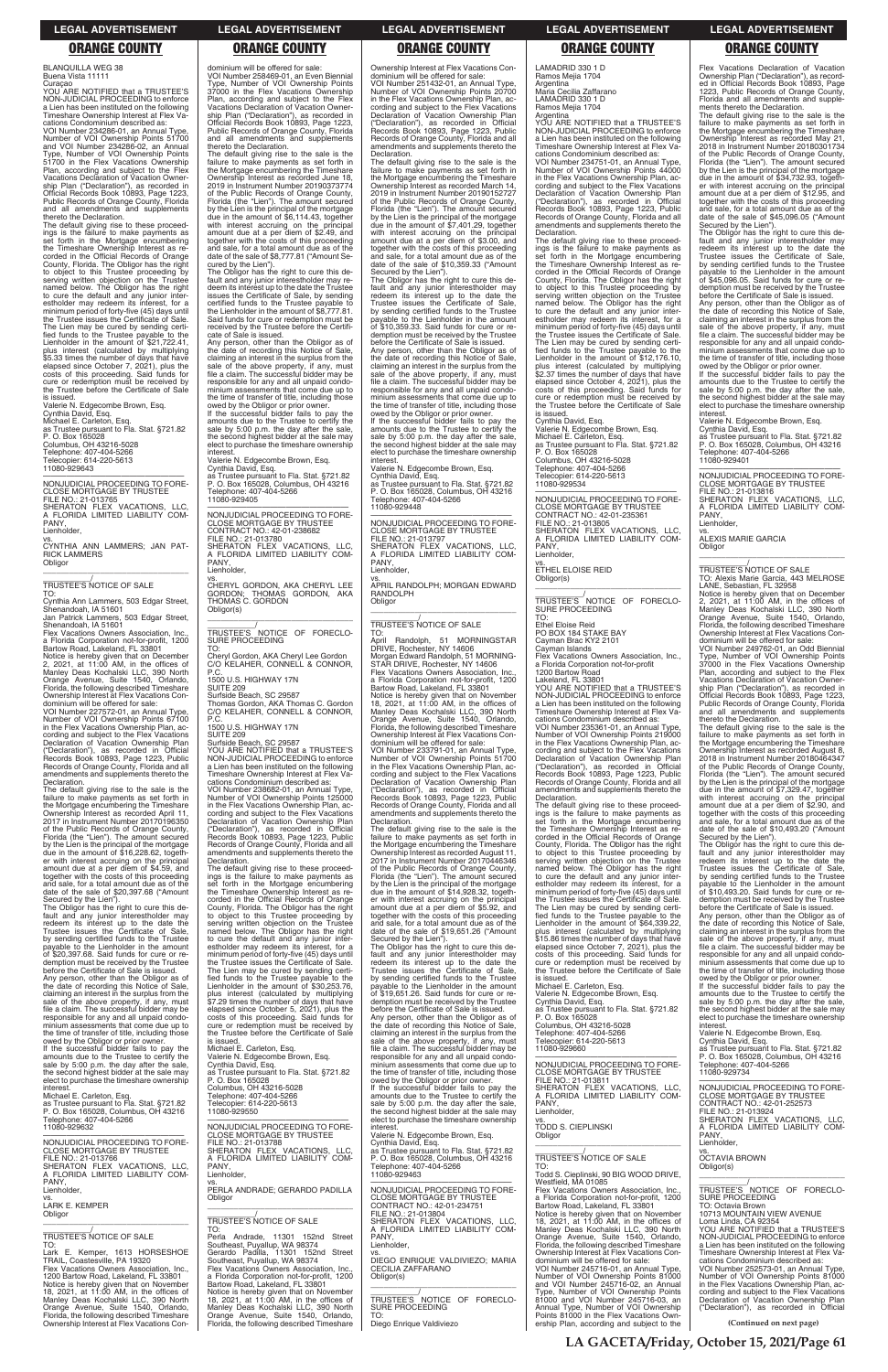**Page 62/LA GACETA/Friday, October 15, 2021**

**LEGAL ADVERTISEMENT LEGAL ADVERTISEMENT LEGAL ADVERTISEMENT LEGAL ADVERTISEMENT LEGAL ADVERTISEMENT**

**ORANGE COUNTY ORANGE COUNTY ORANGE COUNTY ORANGE COUNTY ORANGE COUNTY**

Records Book 10893, Page 1223, Public Records of Orange County, Florida and all amendments and supplements thereto the

Declaration. The default giving rise to these proceedings is the failure to make payments as set forth in the Mortgage encumbering the Timeshare Ownership Interest as recorded in the Official Records of Orange County, Florida. The Obligor has the right to object to this Trustee proceeding by serving written objection on the Trustee named below. The Obligor has the right to cure the default and any junior interestholder may redeem its interest, for a minimum period of forty-five (45) days until the Trustee issues the Certificate of Sale. The Lien may be cured by sending certi-fied funds to the Trustee payable to the Lienholder in the amount of \$33,722.55, plus interest (calculated by multiplying \$10.35 times the number of days that have elapsed since October 10, 2021), plus the costs of this proceeding. Said funds for cure or redemption must be received by the Trustee before the Certificate of Sale is issued.

vs. ROMONA ATLISHA KEA **Obligor** 

Michael E. Carleton, Esq. Valerie N. Edgecombe Brown, Esq. Cynthia David, Esq. as Trustee pursuant to Fla. Stat. §721.82 P. O. Box 165028 Columbus, OH 43216-5028 Telephone: 407-404-5266 Telecopier: 614-220-5613 11080-929795

—————————————————— NONJUDICIAL PROCEEDING TO FORE-CLOSE MORTGAGE BY TRUSTEE FILE NO.: 21-013931 SHERATON FLEX VACATIONS, LLC, A FLORIDA LIMITED LIABILITY COM-PANY, Lienholder,

\_\_\_\_\_\_\_\_\_\_\_\_\_\_\_\_\_\_\_\_\_\_\_\_\_\_\_\_\_\_\_\_\_

\_\_\_\_\_\_\_\_\_\_\_/ TRUSTEE'S NOTICE OF SALE TO: Romona Atlisha Kea, C/O Timeshare Termination Team, 8300 East Maplewood Avenue, Suite 300, Greenwood Village, CO 80111

Notice is hereby given that on December 2, 2021, at 11:00 AM, in the offices of Manley Deas Kochalski LLC, 390 North Orange Avenue, Suite 1540, Orlando, Florida, the following described Timeshare Ownership Interest at Flex Vacations Con-dominium will be offered for sale: VOI Number 260711-01, an Annual Type,

Number of VOI Ownership Points 67100 in the Flex Vacations Ownership Plan, ac-cording and subject to the Flex Vacations Declaration of Vacation Ownership Plan ("Declaration"), as recorded in Official Records Book 10893, Page 1223, Public Records of Orange County, Florida and all amendments and supplements thereto the Declaration.

The default giving rise to the sale is the failure to make payments as set forth in the Mortgage encumbering the Timeshare Ownership Interest as recorded April 29, 2019 in Instrument Number 20190261930 of the Public Records of Orange County, Florida (the "Lien"). The amount secured by the Lien is the principal of the mortgage due in the amount of \$24,193.73, together with interest accruing on the principal amount due at a per diem of \$8.03, and together with the costs of this proceeding and sale, for a total amount due as of the date of the sale of \$31,435.28 ("Amount Secured by the Lien").

The Obligor has the right to cure this de-fault and any junior interestholder may redeem its interest up to the date the Trustee issues the Certificate of Sale, by sending certified funds to the Trustee payable to the Lienholder in the amount of \$31,435.28. Said funds for cure or redemption must be received by the Trustee before the Certificate of Sale is issued.

Lien") The Obligor has the right to cure this de-fault and any junior interestholder may redeem its interest up to the date the Trustee issues the Certificate of Sale, by sending certified funds to the Trustee payable to the Lienholder in the amount of \$27,555.26. Said funds for cure or redemption must be received by the Trustee before the Certificate of Sale is issued. Any person, other than the Obligor as of the date of recording this Notice of Sale, claiming an interest in the surplus from the sale of the above property, if any, must file a claim. The successful bidder may be responsible for any and all unpaid condo-minium assessments that come due up to the time of transfer of title, including those

**BRYSON** Obligor(s)

Any person, other than the Obligor as of the date of recording this Notice of Sale, claiming an interest in the surplus from the sale of the above property, if any, must file a claim. The successful bidder may be responsible for any and all unpaid condominium assessments that come due up to the time of transfer of title, including those owed by the Obligor or prior owner.

 $\overline{\phantom{a}}$  , and the set of the set of the set of the set of the set of the set of the set of the set of the set of the set of the set of the set of the set of the set of the set of the set of the set of the set of the s \_\_\_\_\_\_\_\_\_\_\_/ TRUSTEE'S NOTICE OF FORECLO-SURE PROCEEDING TO:

If the successful bidder fails to pay the amounts due to the Trustee to certify the sale by 5:00 p.m. the day after the sale, the second highest bidder at the sale may elect to purchase the timeshare ownership interest.

Valerie N. Edgecombe Brown, Esq. Cynthia David, Esq. as Trustee pursuant to Fla. Stat. §721.82

P. O. Box 165028, Columbus, OH 43216 Telephone: 407-404-5266 11080-929827

—————————————————— NONJUDICIAL PROCEEDING TO FORE-CLOSE MORTGAGE BY TRUSTEE FILE NO.: 21-014691

# cruing on the principal amount due at a per diem of \$7.55, and together with the costs of this proceeding and sale, for a to-tal amount due as of the date of the sale of \$27,555.26 ("Amount Secured by the

vs. JOSUE DAVID ORTIZ RAMOS Obligor(s)  $\overline{\phantom{a}}$  ,  $\overline{\phantom{a}}$  ,  $\overline{\phantom{a}}$  ,  $\overline{\phantom{a}}$  ,  $\overline{\phantom{a}}$  ,  $\overline{\phantom{a}}$  ,  $\overline{\phantom{a}}$  ,  $\overline{\phantom{a}}$  ,  $\overline{\phantom{a}}$  ,  $\overline{\phantom{a}}$  ,  $\overline{\phantom{a}}$  ,  $\overline{\phantom{a}}$  ,  $\overline{\phantom{a}}$  ,  $\overline{\phantom{a}}$  ,  $\overline{\phantom{a}}$  ,  $\overline{\phantom{a}}$ 

owed by the Obligor or prior owner. If the successful bidder fails to pay the amounts due to the Trustee to certify the sale by 5:00 p.m. the day after the sale, the second highest bidder at the sale may elect to purchase the timeshare ownership

interest. Valerie N. Edgecombe Brown, Esq. Cynthia David, Esq. as Trustee pursuant to Fla. Stat. §721.82 P. O. Box 165028, Columbus, OH 43216 Telephone: 407-404-5266 11080-929452

—————————————————— NONJUDICIAL PROCEEDING TO FORE-CLOSE MORTGAGE BY TRUSTEE CONTRACT NO.: 5002049.004 FILE NO.: 21-014695 PALM FINANCIAL SERVICES, INC., A FLORIDA CORPORATION, Lienholder, vs. FRANK H. BRYSON; HEATHER L.

Frank H. Bryson 1528 Patricia Street Williamstown, NJ 08094-0000 Heather L. Bryson 1528 Patricia Court Williamstown, NJ 08094

YOU ARE NOTIFIED that a TRUSTEE'S NON-JUDICIAL PROCEEDING to enforce a Lien has been instituted on the following Timeshare Ownership Interest at Villas at Disney's Wilderness Lodge described as: An undivided 0.1736% interest in Unit 10B of the Villas at Disney's Wilderness Lodge, a leasehold condominium (the "Condo-minium"), according to the Declaration of Condominium thereof as recorded in Official Records Book 6170, Page 1425, Public Records of Orange County, Florida and all amendments thereto (the 'Declara-

tion'). The default giving rise to these proceedings is the failure to make payments as set forth in the Mortgage encumbering the Timeshare Ownership Interest as recorded in the Official Records of Orange County, Florida. The Obligor has the right to object to this Trustee proceeding by serving written objection on the Trustee named below. The Obligor has the right to cure the default and any junior interestholder may redeem its interest, for a minimum period of forty-five (45) days until the Trustee issues the Certificate of Sale. The Lien may be cured by sending certified funds to the Trustee payable to the Lienholder in the amount of \$5,632.00, plus interest (calculated by multiplying \$0.94 times the number of days that have elapsed since October 10, 2021), plus the costs of this proceeding. Said funds for cure or redemption must be received by the Trustee before the Certificate of Sale is issued.

Cynthia David, Esq. Valerie N. Edgecombe Brown, Esq.

Michael E. Carleton, Esq. as Trustee pursuant to Fla. Stat. §721.82 P. O. Box 165028

Columbus, OH 43216-5028 Telephone: 407-404-5266 Telecopier: 614-220-5613 11080-929796

—————————————————— NONJUDICIAL PROCEEDING TO FORE-CLOSE MORTGAGE BY TRUSTEE CONTRACT NO.: 42-01-271090 FILE NO.: 21-015165 SHERATON FLEX VACATIONS, LLC, A FLORIDA LIMITED LIABILITY COM-PANY,

Lienholder,

vs. PAMELA J. REDA; JOHN CHRISTIAN CORBETT Obligor(s) \_\_\_\_\_\_\_\_\_\_\_\_\_\_\_\_\_\_\_\_\_\_\_\_\_\_\_\_\_\_\_\_\_

\_\_\_\_\_\_\_\_\_\_\_/<br>TRUSTEE'S NOTICE OF FORECLO-<br>SURE PROCEEDING TO:

fied funds to the Trustee payable to the Lienholder in the amount of \$78,872.87, plus interest (calculated by multiplying \$22.89 times the number of days that have elapsed since October 7, 2021), plus the costs of this proceeding. Said funds for cure or redemption must be received by the Trustee before the Certificate of Sale is issued. Cynthia David, Esq. Valerie N. Edgecombe Brown, Esq.

Michael E. Carleton, Esq. as Trustee pursuant to Fla. Stat. §721.82 P. O. Box 165028 Columbus, OH 43216-5028 Telephone: 407-404-5266 Telecopier: 614-220-5613 11080-929682

—————————————————— NONJUDICIAL PROCEEDING TO FORE-CLOSE MORTGAGE BY TRUSTEE CONTRACT NO.: 42-01-272125 FILE NO.: 21-015262 SHERATON FLEX VACATIONS, LLC, A FLORIDA LIMITED LIABILITY COM-A FLC<br>PANY, Lienholder,

\_\_\_\_\_\_\_\_\_\_\_/ TRUSTEE'S NOTICE OF FORECLO-SURE PROCEEDING TO: Josue David Ortiz Ramos 3550 NORTH LAKE SHORE DRIVE Chicago, IL 60657 YOU ARE NOTIFIED that a TRUSTEE'S NON-JUDICIAL PROCEEDING to enforce Lien has been instituted on the following Timeshare Ownership Interest at Flex Vacations Condominium described as: VOI Number 272125-01, an Annual Type, Number of VOI Ownership Points 51700 in the Flex Vacations Ownership Plan, ac-cording and subject to the Flex Vacations Declaration of Vacation Ownership Plan ("Declaration"), as recorded in Official Records Book 10893, Page 1223, Public Records of Orange County, Florida and all

> \_\_\_\_\_\_\_\_\_\_\_/<br>TRUSTEE'S NOTICE OF FORECLO-<br>SURE PROCEEDING TO: Shanna Michelle Engelhart 10405 HOLLYHOCK COURT Highlands Ranch, CO 80129-6310 YOU ARE NOTIFIED that a TRUSTEE'S NON-JUDICIAL PROCEEDING to enforce a Lien has been instituted on the following

amendments and supplements thereto the Declaration. The default giving rise to these proceedings is the failure to make payments as set forth in the Mortgage encumbering the Timeshare Ownership Interest as recorded in the Official Records of Orange County, Florida. The Obligor has the right to object to this Trustee proceeding by serving written objection on the Trustee named below. The Obligor has the right to cure the default and any junior interestholder may redeem its interest, for a minimum period of forty-five (45) days until the Trustee issues the Certificate of Sale. The Lien may be cured by sending certi-fied funds to the Trustee payable to the Lienholder in the amount of \$24,460.59, plus interest (calculated by multiplying \$6.79 times the number of days that have elapsed since October 7, 2021), plus the costs of this proceeding. Said funds for cure or redemption must be received by the Trustee before the Certificate of Sale is issued.

Cynthia David, Esq. Valerie N. Edgecombe Brown, Esq. Michael E. Carleton, Esq. as Trustee pursuant to Fla. Stat. §721.82 P. O. Box 165028 Columbus, OH 43216-5028 Telephone: 407-404-5266 Telecopier: 614-220-5613 11080-929692

—————————————————— NONJUDICIAL PROCEEDING TO FORE-CLOSE CLAIM OF LIEN BY TRUSTEE CONTRACT NO.: 7040165.000 FILE NO.: 21-017823 PALM FINANCIAL SERVICES, INC., A FLORIDA CORPORATION, Lienholder,

vs. WEAVRE COOPER Obligor(s)

\_\_\_\_\_\_\_\_\_\_\_\_\_/<br>TRUSTEE'S NOTICE OF FORECLO-SURE PROCEEDING TO: Weavre Cooper 417 HEATHER HIGHLANDS Pittston, PA 18640-3152 YOU ARE NOTIFIED that a TRUSTEE'S NON-JUDICIAL PROCEEDING to enforce a Lien has been instituted on the following Timeshare Ownership Interest at Disney's Saratoga Springs Resort described as: An undivided 0.3503% interest in Unit 85A of the Disney's Saratoga Springs Resort, a leasehold condominium (the "Condominium"), according to the Declaration of Con-dominium thereof as recorded in Official Records Book 7419, Page 4659, Public Records of Orange County, Florida and all amendments thereto (the 'Declaration'). The default giving rise to these proceedings is the failure to pay condominium assessments and dues resulting in a assessments and dues resulting in a<br>Claim of Lien encumbering the Timeshare

\_\_\_\_\_\_\_\_\_\_\_\_\_\_\_\_\_\_\_\_\_\_\_\_\_\_\_\_\_\_\_\_\_

Ownership Interest as recorded in the Of-ficial Records of Orange County, Florida. The Obligor has the right to object to this

| FILE NO.: 21-014691                        |                                              | Ownership Interest as recorded in the Of-    | Lienholder,                                  | Claim of Lien encumbering the Timeshare       |
|--------------------------------------------|----------------------------------------------|----------------------------------------------|----------------------------------------------|-----------------------------------------------|
| PALM FINANCIAL SERVICES. INC., A           | TRUSTEE'S NOTICE OF FORECLO-                 | ficial Records of Orange County, Florida.    | VS.                                          | Ownership Interest as recorded in the Of-     |
| <b>FLORIDA CORPORATION.</b>                | <b>SURE PROCEEDING</b>                       | The Obligor has the right to object to this  | HUNTER E. AXELROD                            | ficial Records of Orange County, Florida.     |
| Lienholder,                                | TO:                                          | Trustee proceeding by serving written ob-    | Obligor(s)                                   | The Obligor has the right to object to this   |
| VS.                                        | Pamela J. Reda                               | jection on the Trustee named below. The      |                                              | Trustee proceeding by serving written ob-     |
| RINAY ANN BROYLES; JASON BRO-              | 110 SALT CEDAR LANE                          | Obligor has the right to cure the default    |                                              | jection on the Trustee named below. The       |
| <b>YLES</b>                                | Chapel Hill, NC 27516                        | and any junior interestholder may redeem     | TRUSTEE'S NOTICE OF FORECLO-                 | Obligor has the right to cure the default     |
| Obligor                                    | John Christian Corbett                       | its interest, for a minimum period of forty- | SURE PROCEEDING                              | and any junior interestholder may redeem      |
|                                            | 110 SALT CEDAR LANE                          | five (45) days until the Trustee issues the  | TO: Hunter E. Axelrod                        | its interest, for a minimum period of forty-  |
|                                            | Chapel Hill, NC 27516                        | Certificate of Sale. The Lien may be cured   | 5011 LAKE MIST DRRIVE                        | five (45) days until the Trustee issues the   |
| <b>TRUSTEE'S NOTICE OF SALE</b>            | YOU ARE NOTIFIED that a TRUSTEE'S            | by sending certified funds to the Trustee    | Mableton, GA 30126-5982                      | Certificate of Sale. The Lien may be cured    |
| TO:                                        | NON-JUDICIAL PROCEEDING to enforce           | pavable to the Lienholder in the amount      | YOU ARE NOTIFIED that a TRUSTEE'S            | by sending certified funds to the Trustee     |
| Rinay Ann Broyles, 2400 West Quincy        | a Lien has been instituted on the following  | of \$1,725.51, plus interest (calculated     | NON-JUDICIAL PROCEEDING to enforce           | payable to the Lienholder in the amount of    |
| Street. Broken Arrow. OK 74012-6217        | Timeshare Ownership Interest at Flex Va-     | by multiplying \$0.51 times the number of    | a Lien has been instituted on the following  | \$906.18, plus interest (calculated by multi- |
| Jason Broyles, 2400 West Quincy Street,    | cations Condominium described as:            | days that have elapsed since October 10,     | Timeshare Ownership Interest at Disney's     | plying \$0.18 times the number of days that   |
| Broken Arrow, OK 74012-6217                | VOI Number 271090-01, an Annual Type,        | 2021), plus the costs of this proceeding.    | Animal Kingdom Villas described as:          | have elapsed since October 5, 2021), plus     |
| Notice is hereby given that on November    | Number of VOI Ownership Points 81000         | Said funds for cure or redemption must be    | An undivided 0.6139% interest in Unit        | the costs of this proceeding. Said funds for  |
| 18, 2021, at 10:00 AM, in the offices of   | and VOI Number 271090-02, an Annual          | received by the Trustee before the Certifi-  | 114E of the Disney's Animal Kingdom Vil-     | cure or redemption must be received by        |
| Manley Deas Kochalski LLC, 390 North       | Type, Number of VOI Ownership Points         | cate of Sale is issued.                      | las, a leasehold condominium (the "Con-      | the Trustee before the Certificate of Sale    |
| Orange Avenue, Suite 1540, Orlando,        | 81000 and VOI Number 271090-03, an           | Valerie N. Edgecombe Brown, Esg.             | dominium"), according to the Declaration     | is issued.                                    |
| Florida, the following described Timeshare | Annual Type, Number of VOI Ownership         | Cynthia David, Esq.                          | of Condominium thereof as recorded in        | Cynthia David, Esg.                           |
| Ownership Interest at Disney Vacation      | Points 81000 in the Flex Vacations Own-      | Michael E. Carleton, Esq.                    | Official Records Book 9077, Page 4252,       | Valerie N. Edgecombe Brown, Esg.              |
| Club at Walt Disney World Resort will be   | ership Plan, according and subject to the    | as Trustee pursuant to Fla. Stat. §721.82    | Public Records of Orange County, Florida     | Michael E. Carleton, Esg.                     |
| offered for sale:                          | Flex Vacations Declaration of Vacation       | P. O. Box 165028                             | and all amendments thereto (the 'Declara-    | as Trustee pursuant to Fla. Stat. §721.82     |
| An undivided 0.1099% interest in Unit      | Ownership Plan ("Declaration"), as record-   | Columbus, OH 43216-5028                      | tion').                                      | P. O. Box 165028                              |
| 41 of the Disney Vacation Club at Walt     | ed in Official Records Book 10893, Page      | Telephone: 407-404-5266                      | The default giving rise to these proceed-    | Columbus, OH 43216-5028                       |
| Disney World Resort, a leasehold condo-    | 1223, Public Records of Orange County,       | Telecopier: 614-220-5613                     | ings is the failure to pay condominium       | Telephone: 407-404-5266                       |
| minium (the "Condominium"), according to   | Florida and all amendments and supple-       | 11080-929802                                 | assessments and dues resulting in a          | Telecopier: 614-220-5613                      |
| the Declaration of Condominium thereof     | ments thereto the Declaration.               |                                              | Claim of Lien encumbering the Timeshare      | 11080-929555                                  |
| as recorded in Official Records Book       | The default giving rise to these proceed-    | NONJUDICIAL PROCEEDING TO FORE-              | Ownership Interest as recorded in the Of-    |                                               |
| 4361, Page 2551, Public Records of Or-     | ings is the failure to make payments as      | CLOSE CLAIM OF LIEN BY TRUSTEE               | ficial Records of Orange County, Florida.    | NONJUDICIAL PROCEEDING TO FORE-               |
| ange County, Florida and all amendments    | set forth in the Mortgage encumbering        | CONTRACT NO.: 10005811.011                   | The Obligor has the right to object to this  | <b>CLOSE MORTGAGE BY TRUSTEE</b>              |
| thereto (the 'Declaration').               | the Timeshare Ownership Interest as re-      | FILE NO.: 21-017827                          | Trustee proceeding by serving written ob-    | CONTRACT NO.: 9020697.000                     |
| The default giving rise to the sale is the | corded in the Official Records of Orange     | PALM FINANCIAL SERVICES, INC., A             | jection on the Trustee named below. The      | FILE NO.: 21-017906                           |
| failure to make payments as set forth in   | County, Florida. The Obligor has the right   | FLORIDA CORPORATION,                         | Obligor has the right to cure the default    | PALM FINANCIAL SERVICES, INC., A              |
| the Mortgage encumbering the Time-         | to object to this Trustee proceeding by      | Lienholder,                                  | and any junior interestholder may redeem     | FLORIDA CORPORATION,                          |
| share Ownership Interest as recorded       | serving written objection on the Trustee     | VS.                                          | its interest, for a minimum period of forty- | Lienholder,                                   |
| October 25, 2016 in Instrument Number      | named below. The Obligor has the right       | HUNTER E. AXELROD                            | five (45) days until the Trustee issues the  | VS.                                           |
| 20160557299 of the Public Records of       | to cure the default and any junior inter-    | Obligor(s)                                   | Certificate of Sale. The Lien may be cured   | <b>ADRIAN W. ZARR</b>                         |
| Orange County, Florida (the "Lien"). The   | estholder may redeem its interest, for a     |                                              | by sending certified funds to the Trustee    | Obligor(s)                                    |
| amount secured by the Lien is the prin-    | minimum period of forty-five (45) days until |                                              | payable to the Lienholder in the amount      |                                               |
| cipal of the mortgage due in the amount    | the Trustee issues the Certificate of Sale.  | TRUSTEE'S NOTICE OF FORECLO-                 | of \$1,403.99, plus interest (calculated     |                                               |
| of \$21,187.75, together with interest ac- | The Lien may be cured by sending certi-      | <b>SURE PROCEEDING</b>                       | by multiplying \$0.37 times the number of    | (Continued on next page)                      |

TO: Hunter E. Axelrod 5011 LAKE MIST DRIVE Mableton, GA 30126-5982 YOU ARE NOTIFIED that a TRUSTEE'S NON-JUDICIAL PROCEEDING to enforce a Lien has been instituted on the following Timeshare Ownership Interest at Disney's Saratoga Springs Resort described as:

An undivided 0.3314% interest in Unit 143B of the Disney's Saratoga Springs Resort, a leasehold condominium (the "Condominium"), according to the Decla-ration of Condominium thereof as record-ed in Official Records Book 7419, Page 4659, Public Records of Orange County, Florida and all amendments thereto (the 'Declaration').

The default giving rise to these proceed-ings is the failure to pay condominium assessments and dues resulting in a Claim of Lien encumbering the Timeshare Ownership Interest as recorded in the Of-ficial Records of Orange County, Florida. The Obligor has the right to object to this Trustee proceeding by serving written ob-jection on the Trustee named below. The Obligor has the right to cure the default and any junior interestholder may redeem its interest, for a minimum period of fortyfive (45) days until the Trustee issues the Certificate of Sale. The Lien may be cured by sending certified funds to the Trustee payable to the Lienholder in the amount of \$1,314.30, plus interest (calculated by multiplying \$0.33 times the number of days that have elapsed since October 7, 2021), plus the costs of this proceeding. Said funds for cure or redemption must be received by the Trustee before the Certifi-cate of Sale is issued. Valerie N. Edgecombe Brown, Esq.

Cynthia David, Esq. Michael E. Carleton, Esq. as Trustee pursuant to Fla. Stat. §721.82

P. O. Box 165028 Columbus, OH 43216-5028 Telephone: 407-404-5266

Telecopier: 614-220-5613 11080-929646

—————————————————— NONJUDICIAL PROCEEDING TO FORE-CLOSE CLAIM OF LIEN BY TRUSTEE CONTRACT NO.: 10005811.009 FILE NO.: 21-017829 PALM FINANCIAL SERVICES, INC., A FLORIDA CORPORATION, Lienholder,

 $\overline{\phantom{a}}$  , and the set of the set of the set of the set of the set of the set of the set of the set of the set of the set of the set of the set of the set of the set of the set of the set of the set of the set of the s

vs. HUNTER E. AXELROD Obligor(s)

\_\_\_\_\_\_\_\_\_\_\_/ TRUSTEE'S NOTICE OF FORECLO-SURE PROCEEDING TO: Hunter E. Axelrod 5011 LAKE MIST DRIVE Mableton, GA 30126-5982 YOU ARE NOTIFIED that a TRUSTEE'S NON-JUDICIAL PROCEEDING to enforce a Lien has been instituted on the following Timeshare Ownership Interest at Disney's Saratoga Springs Resort described as: An undivided 0.2189% interest in Unit 12A of the Disney's Saratoga Springs Resort, a leasehold condominium (the "Condomini-um"), according to the Declaration of Con-dominium thereof as recorded in Official Records Book 7419, Page 4659, Public Records of Orange County, Florida and all amendments thereto (the 'Declaration'). The default giving rise to these proceed-ings is the failure to pay condominium assessments and dues resulting in a Claim of Lien encumbering the Timeshare Ownership Interest as recorded in the Of-ficial Records of Orange County, Florida. The Obligor has the right to object to this Trustee proceeding by serving written ob-jection on the Trustee named below. The Obligor has the right to cure the default and any junior interestholder may redeem its interest, for a minimum period of fortyfive (45) days until the Trustee issues the Certificate of Sale. The Lien may be cured by sending certified funds to the Trustee payable to the Lienholder in the amount of \$1,320.90, plus interest (calculated by multiplying \$0.33 times the number of days that have elapsed since October 7, 2021), plus the costs of this proceeding. Said funds for cure or redemption must be received by the Trustee before the Certifi-cate of Sale is issued. Valerie N. Edgecombe Brown, Esq. Cynthia David, Esq. Michael E. Carleton, Esq. as Trustee pursuant to Fla. Stat. §721.82 P. O. Box 165028 Columbus, OH 43216-5028 Telephone: 407-404-5266 Telecopier: 614-220-5613 11080-929645

—————————————————— NONJUDICIAL PROCEEDING TO FORE-CLOSE CLAIM OF LIEN BY TRUSTEE CONTRACT NO.: 10005811.005 FILE NO.: 21-017832 PALM FINANCIAL SERVICES, INC., A FLORIDA CORPORATION, Lienholder, vs.

days that have elapsed since October 7, 2021), plus the costs of this proceeding. Said funds for cure or redemption must be received by the Trustee before the Certifi-cate of Sale is issued. Cynthia David, Esq. Valerie N. Edgecombe Brown, Esq. Michael E. Carleton, Esq. as Trustee pursuant to Fla. Stat. §721.82 P. O. Box 165028 Columbus, OH 43216-5028 Telephone: 407-404-5266 Telecopier: 614-220-5613 11080-929685

—————————————————— NONJUDICIAL PROCEEDING TO FORE-CLOSE CLAIM OF LIEN BY TRUSTEE CONTRACT NO.: 14005141.000 FILE NO.: 21-017843 PALM FINANCIAL SERVICES, INC., A FLORIDA CORPORATION, Lienholder,

vs. KIMBERLY L. PITTL; KEVIN M. PITTL Obligor(s) \_\_\_\_\_\_\_\_\_\_\_\_\_\_\_\_\_\_\_\_\_\_\_\_\_\_\_\_\_\_\_\_\_

Kimberly L. Pittl 1010 Waterwood Way

Springboro, OH 45066 Kevin M. Pittl 1010 Waterwood Way

Springboro, OH 45066 YOU ARE NOTIFIED that a TRUSTEE'S NON-JUDICIAL PROCEEDING to enforce a Lien has been instituted on the following Timeshare Ownership Interest at Disney's Polynesian Villas & Bungalows described

as: An undivided 0.1267% interest in Unit 31 of the Disney's Polynesian Villas & Bungalows, a leasehold condominium (the "Condominium"), according to the Declaration of Condominium thereof as recorded in Official Records Book 10857, Page 4004, Public Records of Orange County, Florida and all amendments thereto (the 'Declara-

tion'). The default giving rise to these proceed-ings is the failure to pay condominium assessments and dues resulting in a Claim of Lien encumbering the Timeshare Ownership Interest as recorded in the Official Records of Orange County, Florida. The Obligor has the right to object to this Trustee proceeding by serving written objection on the Trustee named below. The Obligor has the right to cure the default and any junior interestholder may redeem its interest, for a minimum period of forty-five (45) days until the Trustee issues the Certificate of Sale. The Lien may be cured by sending certified funds to the Trustee payable to the Lienholder in the amount of \$939.54, plus interest (calculated by multiplying \$0.18 times the number of days that have elapsed since October 7, 2021), plus the costs of this proceeding. Said funds for cure or redemption must be received by the Trustee before the Certificate of Sale is issued.

Valerie N. Edgecombe Brown, Esq. Cynthia David, Esq. Michael E. Carleton, Esq. as Trustee pursuant to Fla. Stat. §721.82 P. O. Box 165028 Columbus, OH 43216-5028

Telephone: 407-404-5266 Telecopier: 614-220-5613 11080-929680

—————————————————— NONJUDICIAL PROCEEDING TO FORE-CLOSE CLAIM OF LIEN BY TRUSTEE CONTRACT NO.: 14012982.000 FILE NO.: 21-017846 PALM FINANCIAL SERVICES, INC., A FLORIDA CORPORATION, Lienholder,

vs. SHANNA MICHELLE ENGELHART Obligor(s)

\_\_\_\_\_\_\_\_\_\_\_\_\_\_\_\_\_\_\_\_\_\_\_\_\_\_\_\_\_\_\_\_\_

Timeshare Ownership Interest at Disney's Polynesian Villas & Bungalows described as: An undivided 0.0845% interest in Unit 45 of the Disney's Polynesian Villas & Bunga-lows, a leasehold condominium (the "Condominium"), according to the Declaration of Condominium thereof as recorded in Official Records Book 10857, Page 4004, Public Records of Orange County, Florida and all amendments thereto (the 'Declara-

tion'). The default giving rise to these proceed-ings is the failure to pay condominium assessments and dues resulting in a Claim of Lien encumbering the Timeshare Ownership Interest as recorded in the Of-ficial Records of Orange County, Florida.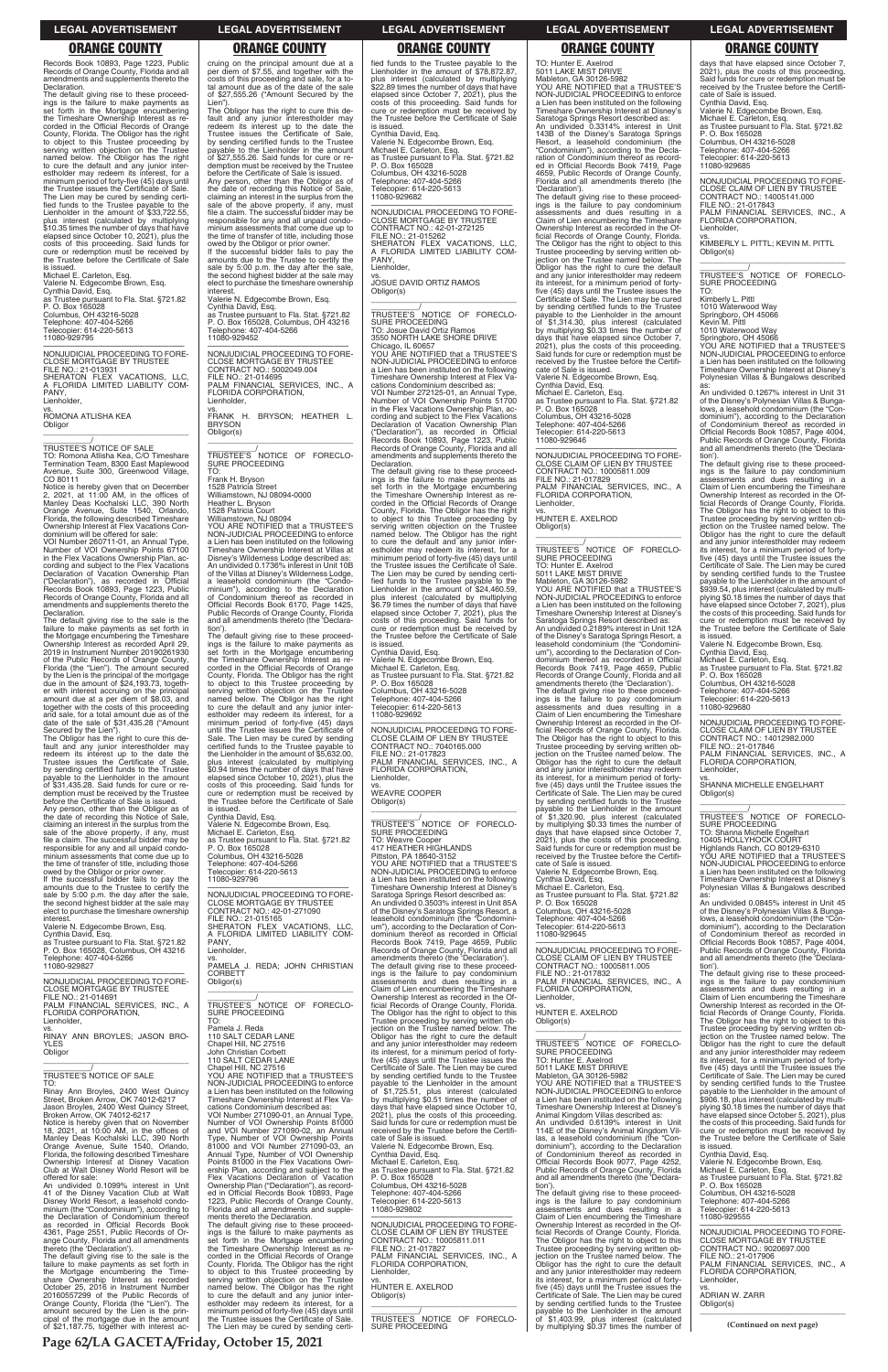**LA GACETA/Friday, October 15, 2021/Page 63**

### **LEGAL ADVERTISEMENT LEGAL ADVERTISEMENT LEGAL ADVERTISEMENT LEGAL ADVERTISEMENT LEGAL ADVERTISEMENT**

# **ORANGE COUNTY ORANGE COUNTY ORANGE COUNTY ORANGE COUNTY ORANGE COUNTY**

\_\_\_\_\_\_\_\_\_\_\_/ TRUSTEE'S NOTICE OF FORECLO-SURE PROCEEDING TO: Adrian W. Zarr 1083 Tower Hill Lane Hendersonville, TN 37075 YOU ARE NOTIFIED that a TRUSTEE'S NON-JUDICIAL PROCEEDING to enforce a Lien has been instituted on the following Timeshare Ownership Interest at Disney's Animal Kingdom Villas described as: An undivided 1.1051% interest in Unit 61D of the Disney's Animal Kingdom Villas, a leasehold condominium (the "Condominium"), according to the Declaration of Con-dominium thereof as recorded in Official Records Book 9077, Page 4252, Public Records of Orange County, Florida and all amendments thereto (the 'Declaration'). The default giving rise to these proceedings is the failure to make payments as set forth in the Mortgage encumbering the Timeshare Ownership Interest as recorded in the Official Records of Orange County, Florida. The Obligor has the right to object to this Trustee proceeding by serving written objection on the Trustee named below. The Obligor has the right to cure the default and any junior interestholder may redeem its interest, for a minimum period of forty-five (45) days until the Trustee issues the Certificate of Sale. The Lien may be cured by sending certified funds to the Trustee payable to the Lienholder in the amount of \$5,305.26, plus interest (calculated by multiplying \$1.01 times the number of days that have elapsed since October 5, 2021), plus the costs of this proceeding. Said funds for cure or redemption must be received by the Trustee before the Certificate of Sale

is issued. Valerie N. Edgecombe Brown, Esq. Cynthia David, Esq. Michael E. Carleton, Esq. as Trustee pursuant to Fla. Stat. §721.82 P. O. Box 165028 Columbus, OH 43216-5028 Telephone: 407-404-5266 Telecopier: 614-220-5613 11080-929659

—————————————————— NONJUDICIAL PROCEEDING TO FORE-CLOSE MORTGAGE BY TRUSTEE CONTRACT NO.: 9016700.000 FILE NO.: 21-017909 PALM FINANCIAL SERVICES, INC., A FLORIDA CORPORATION, Lienholder,

vs. LARRY GREEN, JR. Obligor(s)

\_\_\_\_\_\_\_\_\_\_\_\_\_\_\_\_\_\_\_\_\_\_\_\_\_\_\_\_\_\_\_\_\_ \_\_\_\_\_\_\_\_\_\_\_/ TRUSTEE'S NOTICE OF FORECLO-SURE PROCEEDING TO: Larry Green, Jr. 937 PLEASANT STREET

Brockton, MA 02301-3054 YOU ARE NOTIFIED that a TRUSTEE'S NON-JUDICIAL PROCEEDING to enforce a Lien has been instituted on the following Timeshare Ownership Interest at Disney's Animal Kingdom Villas described as: An undivided 1.3506% interest in Unit 109E of the Disney's Animal Kingdom Vil-las, a leasehold condominium (the "Con-

dominium"), according to the Declaration of Condominium thereof as recorded in Official Records Book 9077, Page 4252, Public Records of Orange County, Florida and all amendments thereto (the 'Declaration').

The default giving rise to these proceed-ings is the failure to make payments as set forth in the Mortgage encumbering the Timeshare Ownership Interest as re-corded in the Official Records of Orange County, Florida. The Obligor has the right to object to this Trustee proceeding by serving written objection on the Trustee named below. The Obligor has the right to cure the default and any junior inter-estholder may redeem its interest, for a minimum period of forty-five (45) days until the Trustee issues the Certificate of Sale. The Lien may be cured by sending certified funds to the Trustee payable to the Lienholder in the amount of \$4,778.87, plus interest (calculated by multiplying \$0.97 times the number of days that have elapsed since October 7, 2021), plus the costs of this proceeding. Said funds for cure or redemption must be received by the Trustee before the Certificate of Sale

is issued. Cynthia David, Esq.

Valerie N. Edgecombe Brown, Esq. Michael E. Carleton, Esq. as Trustee pursuant to Fla. Stat. §721.82 P. O. Box 165028 Columbus, OH 43216-5028 Telephone: 407-404-5266 Telecopier: 614-220-5613 11080-929683

—————————————————— NONJUDICIAL PROCEEDING TO FORE-CLOSE MORTGAGE BY TRUSTEE CONTRACT NO.: 9032996.000 FILE NO.: 21-017918 PALM FINANCIAL SERVICES, INC., A \_\_\_\_\_\_\_\_\_\_\_\_\_/<br>TRUSTEE'S NOTICE OF FORECLO-SURE PROCEEDING TO: Jennifer C. Burns 11 HERNING AVENUE

Lienholder in the amount of \$11,058.95, plus interest (calculated by multiplying \$2.49 times the number of days that have elapsed since October 7, 2021), plus the costs of this proceeding. Said funds for cure or redemption must be received by the Trustee before the Certificate of Sale is issued. Valerie N. Edgecombe Brown, Esq. Cynthia David, Esq. Michael E. Carleton, Esq. as Trustee pursuant to Fla. Stat. §721.82 P. O. Box 165028 Columbus, OH 43216-5028 Telephone: 407-404-5266 Telecopier: 614-220-5613 11080-929672

—————————————————— NONJUDICIAL PROCEEDING TO FORE-CLOSE MORTGAGE BY TRUSTEE CONTRACT NO.: 9030806.000 FILE NO.: 21-017921 PALM FINANCIAL SERVICES, INC., A FLORIDA CORPORATION,

Lienholder,

vs. SCOTT TURGEON; MICHELE TUR-GEON Obligor(s)

\_\_\_\_\_\_\_\_\_\_\_\_\_\_\_\_\_\_\_\_\_\_\_\_\_\_\_\_\_\_\_\_\_ \_\_\_\_\_\_\_\_\_\_\_\_/<br>TRUSTEE'S NOTICE OF FORECLO-SURE PROCEEDING

> of the Disney's Polynesian Villas & Bunga-lows, a leasehold condominium (the "Con-dominium"), according to the Declaration of Condominium thereof as recorded in Official Records Book 10857, Page 4004, Public Records of Orange County, Florida and all amendments thereto (the 'Declara-

TO: Scott Turgeon 72720 MCFADDEN ROAD Armada, MI 48005-3437 Michele Turgeon 72720 MCFADDEN ROAD Armada, MI 48005-3437 YOU ARE NOTIFIED that a TRUSTEE'S NON-JUDICIAL PROCEEDING to enforce a Lien has been instituted on the following Timeshare Ownership Interest at Disney's Animal Kingdom Villas described as: An undivided 0.6139% interest in Unit 78A of the Disney's Animal Kingdom Villas, a leasehold condominium (the "Condomini-um"), according to the Declaration of Con-dominium thereof as recorded in Official Records Book 9077, Page 4252, Public Records of Orange County, Florida and all amendments thereto (the 'Declaration'). The default giving rise to these proceed-ings is the failure to make payments as set forth in the Mortgage encumbering the Timeshare Ownership Interest as re-corded in the Official Records of Orange County, Florida. The Obligor has the right to object to this Trustee proceeding by serving written objection on the Trustee named below. The Obligor has the right to cure the default and any junior inter-estholder may redeem its interest, for a minimum period of forty-five (45) days until the Trustee issues the Certificate of Sale. The Lien may be cured by sending certi-fied funds to the Trustee payable to the Lienholder in the amount of \$15,391.89, plus interest (calculated by multiplying \$5.07 times the number of days that have elapsed since October 4, 2021), plus the costs of this proceeding. Said funds for cure or redemption must be received by the Trustee before the Certificate of Sale is issued. Cynthia David, Esq.

Valerie N. Edgecombe Brown, Esq. Michael E. Carleton, Esq. as Trustee pursuant to Fla. Stat. §721.82 P. O. Box 165028 Columbus, OH 43216-5028 Telephone: 407-404-5266 Telecopier: 614-220-5613 11080-929542

—————————————————— NONJUDICIAL PROCEEDING TO FORE-CLOSE MORTGAGE BY TRUSTEE CONTRACT NO.: 14002141.000 FILE NO.: 21-017928 PALM FINANCIAL SERVICES, INC., A FLORIDA CORPORATION, Lienholder,

vs. CHRISTOPHER LEE HART Obligor(s)

vs. JORGE DANIEL FUENTES Obligor(s)  $\overline{\phantom{a}}$  , and the set of the set of the set of the set of the set of the set of the set of the set of the set of the set of the set of the set of the set of the set of the set of the set of the set of the set of the s

\_\_\_\_\_\_\_\_\_\_\_/ TRUSTEE'S NOTICE OF FORECLO-SURE PROCEEDING TO: Christopher Lee Hart 10608 MARION MARTIN RD

 $\overline{\phantom{a}}$  ,  $\overline{\phantom{a}}$  ,  $\overline{\phantom{a}}$  ,  $\overline{\phantom{a}}$  ,  $\overline{\phantom{a}}$  ,  $\overline{\phantom{a}}$  ,  $\overline{\phantom{a}}$  ,  $\overline{\phantom{a}}$  ,  $\overline{\phantom{a}}$  ,  $\overline{\phantom{a}}$  ,  $\overline{\phantom{a}}$  ,  $\overline{\phantom{a}}$  ,  $\overline{\phantom{a}}$  ,  $\overline{\phantom{a}}$  ,  $\overline{\phantom{a}}$  ,  $\overline{\phantom{a}}$ 

TRUSTEE'S NOTICE OF FORECLO-SURE PROCEEDING TO: Jorge Daniel Fuentes 7701 SW 129TH AVENUE Kendall, FL 33183-4240 YOU ARE NOTIFIED that a TRUSTEE'S NON-JUDICIAL PROCEEDING to enforce a Lien has been instituted on the following NON-JODICIAL PROCEEDING to emore<br>a Lien has been instituted on the following<br>Timeshare Ownership Interest at Disney's Polynesian Villas & Bungalows described as: An undivided 0.1267% interest in Unit 41

Marysville, IN 47141 YOU ARE NOTIFIED that a TRUSTEE'S NON-JUDICIAL PROCEEDING to enforce<br>a Lien has been instituted on the following a Lien has been instituted on the following Timeshare Ownership Interest at Disney's Polynesian Villas & Bungalows described

as: An undivided 0.1690% interest in Unit 20 of the Disney's Polynesian Villas & Bunga-lows, a leasehold condominium (the "Con-dominium"), according to the Declaration of Condominium thereof as recorded in Official Records Book 10857, Page 4004, Public Records of Orange County, Florida and all amendments thereto (the 'Declara-

tion'). The default giving rise to these proceedings is the failure to make payments as set forth in the Mortgage encumbering the Timeshare Ownership Interest as re-

Cranford, NJ 07016-1945 YOU ARE NOTIFIED that a TRUSTEE'S NON-JUDICIAL PROCEEDING to enforce a Lien has been instituted on the following Timeshare Ownership Interest at Disney's Polynesian Villas & Bungalows described

as: An undivided 0.2535% interest in Unit 75 of the Disney's Polynesian Villas & Bungalows, a leasehold condominium (the "Condominium"), according to the Declaration of Condominium thereof as recorded in Official Records Book 10857, Page 4004, Public Records of Orange County, Florida and all amendments thereto (the 'Declara-

> \_\_\_\_\_\_\_\_\_\_\_\_\_\_\_\_\_\_\_\_\_\_\_\_\_\_\_\_\_\_\_\_\_ \_\_\_\_\_\_\_\_\_\_\_/<br>TRUSTEE'S NOTICE OF FORECLO-<br>SURE PROCEEDING

tion'). The default giving rise to these proceed-ings is the failure to make payments as set forth in the Mortgage encumbering the Timeshare Ownership Interest as re-corded in the Official Records of Orange County, Florida. The Obligor has the right to object to this Trustee proceeding by serving written objection on the Trustee named below. The Obligor has the right to cure the default and any junior inter-estholder may redeem its interest, for a minimum period of forty-five (45) days until the Trustee issues the Certificate of Sale. The Lien may be cured by sending certified funds to the Trustee payable to the Lienholder in the amount of \$21,068.27, plus interest (calculated by multiplying \$7.17 times the number of days that have elapsed since October 7, 2021), plus the costs of this proceeding. Said funds for cure or redemption must be received by the Trustee before the Certificate of Sale

is issued. Valerie N. Edgecombe Brown, Esq. Cynthia David, Esq. Michael E. Carleton, Esq. as Trustee pursuant to Fla. Stat. §721.82 P. O. Box 165028 Columbus, OH 43216-5028 Telephone: 407-404-5266 Telecopier: 614-220-5613 11080-929676

—————————————————— NONJUDICIAL PROCEEDING TO FORE-CLOSE MORTGAGE BY TRUSTEE CONTRACT NO.: 14017186.000 FILE NO.: 21-017942 PALM FINANCIAL SERVICES, INC., A FLORIDA CORPORATION, Lienholder,

vs. MANDEEP S. CHEEMA; IVELISSE RO-MAN CHEEMA Obligor(s)

\_\_\_\_\_\_\_\_\_\_\_\_\_\_\_\_\_\_\_\_\_\_\_\_\_\_\_\_\_\_\_\_\_ \_\_\_\_\_\_\_\_\_\_\_/ TRUSTEE'S NOTICE OF FORECLO-SURE PROCEEDING

TO: Mandeep S. Cheema 8111 MOSS STONE DRIVE Sugar Land, TX 77479-7014 Ivelisse Roman Cheema 8111 MOSS STONE DRIVE Sugar Land, TX 77479-7014 YOU ARE NOTIFIED that a TRUSTEE'S NON-JUDICIAL PROCEEDING to enforce a Lien has been instituted on the following Timeshare Ownership Interest at Disney's Polynesian Villas & Bungalows described as: An undivided 0.1690% interest in Unit 65

tion'). The default giving rise to these proceedings is the failure to make payments as set forth in the Mortgage encumbering the Timeshare Ownership Interest as recorded in the Official Records of Orange County, Florida. The Obligor has the right to object to this Trustee proceeding by serving written objection on the Trustee named below. The Obligor has the right to cure the default and any junior interestholder may redeem its interest, for a minimum period of forty-five (45) days until the Trustee issues the Certificate of Sale. The Lien may be cured by sending certi-fied funds to the Trustee payable to the Lienholder in the amount of \$13,289.35, plus interest (calculated by multiplying \$3.74 times the number of days that have elapsed since October 5, 2021), plus the costs of this proceeding. Said funds for cure or redemption must be received by the Trustee before the Certificate of Sale

is issued. Valerie N. Edgecombe Brown, Esq. Cynthia David, Esq. Michael E. Carleton, Esq. as Trustee pursuant to Fla. Stat. §721.82 P. O. Box 165028 Columbus, OH 43216-5028 Telephone: 407-404-5266 Telecopier: 614-220-5613

| FLORIDA CORPORATION,<br>Lienholder,          | the Timeshare Ownership Interest as re-<br>corded in the Official Records of Orange | Telecopier: 614-220-5613<br>11080-929679    | Timeshare Ownership Interest at Disney's<br>Polynesian Villas & Bungalows described | costs of this proceeding. Said funds for<br>cure or redemption must be received by |
|----------------------------------------------|-------------------------------------------------------------------------------------|---------------------------------------------|-------------------------------------------------------------------------------------|------------------------------------------------------------------------------------|
| VS.                                          | County, Florida. The Obligor has the right                                          |                                             | as:                                                                                 | the Trustee before the Certificate of Sale                                         |
| <b>BRENDA HASKIN</b>                         | to object to this Trustee proceeding by                                             | NONJUDICIAL PROCEEDING TO FORE-             | An undivided 0.1690% interest in Unit 43                                            | is issued.                                                                         |
| Obligor(s)                                   | serving written objection on the Trustee                                            | <b>CLOSE MORTGAGE BY TRUSTEE</b>            | of the Disney's Polynesian Villas & Bunga-                                          | Cynthia David, Esq.                                                                |
|                                              | named below. The Obligor has the right                                              | CONTRACT NO.: 14017016.000                  | lows, a leasehold condominium (the "Con-                                            | Valerie N. Edgecombe Brown, Esq.                                                   |
|                                              | to cure the default and any junior inter-                                           | FILE NO.: 21-017944                         | dominium"), according to the Declaration                                            | Michael E. Carleton, Esg.                                                          |
| TRUSTEE'S NOTICE OF FORECLO-                 | estholder may redeem its interest, for a                                            | PALM FINANCIAL SERVICES, INC., A            | of Condominium thereof as recorded in                                               | as Trustee pursuant to Fla. Stat. §721.82                                          |
| SURE PROCEEDING                              | minimum period of forty-five (45) days until                                        | FLORIDA CORPORATION,                        | Official Records Book 10857, Page 4004,                                             | P. O. Box 165028                                                                   |
| TO: Brenda Haskin                            | the Trustee issues the Certificate of Sale.                                         | Lienholder.                                 | Public Records of Orange County, Florida                                            | Columbus, OH 43216-5028                                                            |
| 270 SMITH VALLEY ROAD                        | The Lien may be cured by sending certi-                                             | VS.                                         | and all amendments thereto (the 'Declara-                                           | Telephone: 407-404-5266                                                            |
| Los Gatos, CA 95033-9743                     | fied funds to the Trustee payable to the                                            | ANTHONY D. VALENZUELA; STEPHA-              | tion').                                                                             | Telecopier: 614-220-5613                                                           |
| YOU ARE NOTIFIED that a TRUSTEE'S            | Lienholder in the amount of \$11.987.76.                                            | NIE ANN VALENZUELA                          | The default giving rise to these proceed-                                           | 11080-929691                                                                       |
| NON-JUDICIAL PROCEEDING to enforce           | plus interest (calculated by multiplying                                            | Obligor(s)                                  | ings is the failure to make payments as                                             |                                                                                    |
| a Lien has been instituted on the following  | \$4.76 times the number of days that have                                           |                                             | set forth in the Mortgage encumbering                                               | NONJUDICIAL PROCEEDING TO FORE-                                                    |
| Timeshare Ownership Interest at Disney's     | elapsed since October 5, 2021), plus the                                            |                                             | the Timeshare Ownership Interest as re-                                             | <b>CLOSE MORTGAGE BY TRUSTEE</b>                                                   |
| Animal Kingdom Villas described as:          | costs of this proceeding. Said funds for                                            | TRUSTEE'S NOTICE OF FORECLO-                | corded in the Official Records of Orange                                            | CONTRACT NO.: 13008917.000                                                         |
| An undivided 0.7367% interest in Unit        | cure or redemption must be received by                                              | SURE PROCEEDING                             | County, Florida. The Obligor has the right                                          | FILE NO.: 21-017972                                                                |
| 110C of the Disney's Animal Kingdom Vil-     | the Trustee before the Certificate of Sale                                          | TO:                                         | to object to this Trustee proceeding by                                             | PALM FINANCIAL SERVICES, INC., A                                                   |
| las, a leasehold condominium (the "Con-      | is issued.                                                                          | Anthony D. Valenzuela                       | serving written objection on the Trustee                                            | FLORIDA CORPORATION,                                                               |
| dominium"), according to the Declaration     | Valerie N. Edgecombe Brown, Esg.                                                    | 5801 HUFFINE RIDGE DR                       | named below. The Obligor has the right                                              | Lienholder.                                                                        |
| of Condominium thereof as recorded in        | Cynthia David, Esq.                                                                 | Gibsonville, NC 27249-9807                  | to cure the default and any junior inter-                                           | VS.                                                                                |
| Official Records Book 9077, Page 4252,       | Michael E. Carleton, Esq.                                                           | Stephanie Ann Valenzuela                    | estholder may redeem its interest, for a                                            | EDWARD L. MCCOURT, III; NICHOLE F.                                                 |
| Public Records of Orange County, Florida     | as Trustee pursuant to Fla. Stat. §721.82                                           | 5801 HUFFINE RIDGE DR                       | minimum period of forty-five (45) days until                                        | <b>MCCOURT</b>                                                                     |
| and all amendments thereto (the 'Declara-    | P. O. Box 165028                                                                    | Gibsonville, NC 27249-9807                  | the Trustee issues the Certificate of Sale.                                         | Obligor(s)                                                                         |
| tion').                                      | Columbus, OH 43216-5028                                                             | YOU ARE NOTIFIED that a TRUSTEE'S           | The Lien may be cured by sending certi-                                             |                                                                                    |
| The default giving rise to these proceed-    | Telephone: 407-404-5266                                                             | NON-JUDICIAL PROCEEDING to enforce          | fied funds to the Trustee payable to the                                            |                                                                                    |
| ings is the failure to make payments as      | Telecopier: 614-220-5613.                                                           | a Lien has been instituted on the following | Lienholder in the amount of \$14.449.87.                                            | TRUSTEE'S NOTICE OF FORECLO-                                                       |
| set forth in the Mortgage encumbering        | 11080-929678                                                                        | Timeshare Ownership Interest at Disney's    | plus interest (calculated by multiplying                                            | SURE PROCEEDING                                                                    |
| the Timeshare Ownership Interest as re-      |                                                                                     | Polynesian Villas & Bungalows described     | \$5.89 times the number of days that have                                           | TO:                                                                                |
| corded in the Official Records of Orange     | NONJUDICIAL PROCEEDING TO FORE-                                                     | as:                                         | elapsed since October 6, 2021), plus the                                            | Edward L. McCourt. III                                                             |
| County, Florida. The Obligor has the right   | <b>CLOSE MORTGAGE BY TRUSTEE</b>                                                    | An undivided 0.5577% interest in Unit 64    | costs of this proceeding. Said funds for                                            | <b>7 BRYAN CIRCLE</b>                                                              |
| to object to this Trustee proceeding by      | CONTRACT NO.: 14020725.000                                                          | of the Disney's Polynesian Villas & Bunga-  | cure or redemption must be received by                                              | Seymour, CT 06483-3676                                                             |
| serving written objection on the Trustee     | FILE NO.: 21-017936                                                                 | lows, a leasehold condominium (the "Con-    | the Trustee before the Certificate of Sale                                          | Nichole F. McCourt                                                                 |
| named below. The Obligor has the right       | PALM FINANCIAL SERVICES, INC., A                                                    | dominium"), according to the Declaration    | is issued.                                                                          | 7 BRYAN CIRCLE                                                                     |
| to cure the default and any junior inter-    | FLORIDA CORPORATION.                                                                | of Condominium thereof as recorded in       | Valerie N. Edgecombe Brown, Esg.                                                    | Seymour, CT 06483-3676                                                             |
| estholder may redeem its interest, for a     | Lienholder,                                                                         | Official Records Book 10857, Page 4004,     | Cynthia David, Esq.                                                                 | YOU ARE NOTIFIED that a TRUSTEE'S                                                  |
| minimum period of forty-five (45) days until | VS.                                                                                 | Public Records of Orange County, Florida    | Michael E. Carleton, Esq.                                                           | NON-JUDICIAL PROCEEDING to enforce                                                 |
| the Trustee issues the Certificate of Sale.  | JENNIFER C. BURNS                                                                   | and all amendments thereto (the 'Declara-   | as Trustee pursuant to Fla. Stat. §721.82                                           | a Lien has been instituted on the following                                        |
| The Lien may be cured by sending certi-      | Obligor(s)                                                                          | tion').                                     | P. O. Box 165028                                                                    | (Continued on next page)                                                           |
| fied funds to the Trustee payable to the     |                                                                                     | The default giving rise to these proceed-   | Columbus, OH 43216-5028                                                             |                                                                                    |

ings is the failure to make payments as set forth in the Mortgage encumbering the Timeshare Ownership Interest as re-corded in the Official Records of Orange County, Florida. The Obligor has the right to object to this Trustee proceeding by serving written objection on the Trustee named below. The Obligor has the right to cure the default and any junior inter-estholder may redeem its interest, for a minimum period of forty-five (45) days until the Trustee issues the Certificate of Sale. The Lien may be cured by sending certi-fied funds to the Trustee payable to the Lienholder in the amount of \$28,015.64, plus interest (calculated by multiplying \$7.48 times the number of days that have elapsed since October 6, 2021), plus the costs of this proceeding. Said funds for cure or redemption must be received by the Trustee before the Certificate of Sale

is issued. Valerie N. Edgecombe Brown, Esq. Cynthia David, Esq. Michael E. Carleton, Esq. as Trustee pursuant to Fla. Stat. §721.82 P. O. Box 165028 Columbus, OH 43216-5028 Telephone: 407-404-5266 Telecopier: 614-220-5613 11080-929653

—————————————————— NONJUDICIAL PROCEEDING TO FORE-CLOSE MORTGAGE BY TRUSTEE CONTRACT NO.: 14014772.000 FILE NO.: 21-017964 PALM FINANCIAL SERVICES, INC., A FLORIDA CORPORATION, Lienholder,

of the Disney's Polynesian Villas & Bun-galows (the "Condominium"), according to the Declaration of Condominium thereof as recorded in Official Records Book 10857, Page 4004, Public Records of Or-ange County, Florida and all amendments

thereto (the 'Declaration'). The default giving rise to these proceed-ings is the failure to make payments as set forth in the Mortgage encumbering the Timeshare Ownership Interest as re-corded in the Official Records of Orange County, Florida. The Obligor has the right to object to this Trustee proceeding by serving written objection on the Trustee named below. The Obligor has the right to cure the default and any junior inter-estholder may redeem its interest, for a minimum period of forty-five (45) days until the Trustee issues the Certificate of Sale. The Lien may be cured by sending certified funds to the Trustee payable to the Lienholder in the amount of \$7,568.48, plus interest (calculated by multiplying \$3.01 times the number of days that have elapsed since October 7, 2021), plus the costs of this proceeding. Said funds for cure or redemption must be received by the Trustee before the Certificate of Sale

is issued. Valerie N. Edgecombe Brown, Esq. Cynthia David, Esq. Michael E. Carleton, Esq.

as Trustee pursuant to Fla. Stat. §721.82 P. O. Box 165028 Columbus, OH 43216-5028

Telephone: 407-404-5266 Telecopier: 614-220-5613 11080-929647

—————————————————— NONJUDICIAL PROCEEDING TO FORE-CLOSE MORTGAGE BY TRUSTEE CONTRACT NO.: 14015565.000 FILE NO.: 21-017966 PALM FINANCIAL SERVICES, INC., A FLORIDA CORPORATION, Lienholder, vs.

SAMANTHA GAIL GUNTHER; SEAN EV-THOMAS Obligor(s)

\_\_\_\_\_\_\_\_\_\_\_\_\_\_\_\_\_\_\_\_\_\_\_\_\_\_\_\_\_\_\_\_\_ \_\_\_\_\_\_\_\_\_\_\_/ TRUSTEE'S NOTICE OF FORECLO-SURE PROCEEDING

TO: Samantha Gail Gunther 408 LAKE SHORE DR Pasadena, MD 21122-5135 Sean Everett Thomas

408 LAKE SHORE DR

Pasadena, MD 21122-5135 YOU ARE NOTIFIED that a TRUSTEE'S NON-JUDICIAL PROCEEDING to enforce a Lien has been instituted on the following Timeshare Ownership Interest at Disney's

Telephone: 407-404-5266 Telecopier: 614-220-5613 11080-929654

—————————————————— NONJUDICIAL PROCEEDING TO FORE-CLOSE MORTGAGE BY TRUSTEE CONTRACT NO.: 13008243.000 FILE NO.: 21-017970 PALM FINANCIAL SERVICES, INC., A FLORIDA CORPORATION, Lienholder,

vs. JENNIFER PINA Obligor(s)

> \_\_\_\_\_\_\_\_\_\_\_\_\_\_\_\_\_\_\_\_\_\_\_\_\_\_\_\_\_\_\_\_\_ \_\_\_\_\_\_\_\_\_\_\_/ TRUSTEE'S NOTICE OF FORECLO-

SURE PROCEEDING TO: Jennifer Pina 101 JASMINE COURT

Franklin Lakes, NJ 07417 YOU ARE NOTIFIED that a TRUSTEE'S NON-JUDICIAL PROCEEDING to enforce a Lien has been instituted on the following Timeshare Ownership Interest at Villas at Disney's Grand Floridian Resort described as:

An undivided 0.8541% interest in Unit 8A of the Villas at Disney's Grand Floridian Resort, a leasehold condominium (the "Condominium"), according to the Decla-ration of Condominium thereof as recorded in Official Records Book 10545, Page 3964, Public Records of Orange County, Florida and all amendments thereto (the

'Declaration'). The default giving rise to these proceed-ings is the failure to make payments as set forth in the Mortgage encumbering the Timeshare Ownership Interest as re-corded in the Official Records of Orange County, Florida. The Obligor has the right to object to this Trustee proceeding by serving written objection on the Trustee named below. The Obligor has the right to cure the default and any junior inter-estholder may redeem its interest, for a minimum period of forty-five (45) days until the Trustee issues the Certificate of Sale. The Lien may be cured by sending certified funds to the Trustee payable to the Lienholder in the amount of \$40,413.90, plus interest (calculated by multiplying \$13.78 times the number of days that have elapsed since October 7, 2021), plus the costs of this proceeding. Said funds for cure or redemption must be received by the Trustee before the Certificate of Sale

is issued. Valerie N. Edgecombe Brown, Esq. Cynthia David, Esq. Michael E. Carleton, Esq.

as Trustee pursuant to Fla. Stat. §721.82 P. O. Box 165028 Columbus, OH 43216-5028

Telephone: 407-404-5266 Telecopier: 614-220-5613 11080-929677

—————————————————— NONJUDICIAL PROCEEDING TO FORE-CLOSE MORTGAGE BY TRUSTEE CONTRACT NO.: 13008350.000 FILE NO.: 21-017971 PALM FINANCIAL SERVICES, INC., A FLORIDA CORPORATION, Lienholder,

vs. BROOKELYN NEWSOME Obligor(s)

TO: Brookelyn Newsome 653 East 14th Street

Apartment 1C

New York, NY 10009-3108 YOU ARE NOTIFIED that a TRUSTEE'S NON-JUDICIAL PROCEEDING to enforce a Lien has been instituted on the following Timeshare Ownership Interest at Villas at Disney's Grand Floridian Resort described as:

An undivided 0.2669% interest in Unit 7A of the Villas at Disney's Grand Floridian Resort, a leasehold condominium (the "Condominium"), according to the Decla-ration of Condominium thereof as recorded in Official Records Book 10545, Page 3964, Public Records of Orange County, Florida and all amendments thereto (the

'Declaration'). The default giving rise to these proceed-ings is the failure to make payments as set forth in the Mortgage encumbering the Timeshare Ownership Interest as re-corded in the Official Records of Orange County, Florida. The Obligor has the right to object to this Trustee proceeding by serving written objection on the Trustee named below. The Obligor has the right to cure the default and any junior inter-estholder may redeem its interest, for a minimum period of forty-five (45) days until the Trustee issues the Certificate of Sale. The Lien may be cured by sending certified funds to the Trustee payable to the Lienholder in the amount of \$7,872.71, plus interest (calculated by multiplying \$2.41 times the number of days that have elapsed since October 7, 2021), plus the costs of this proceeding. Said funds for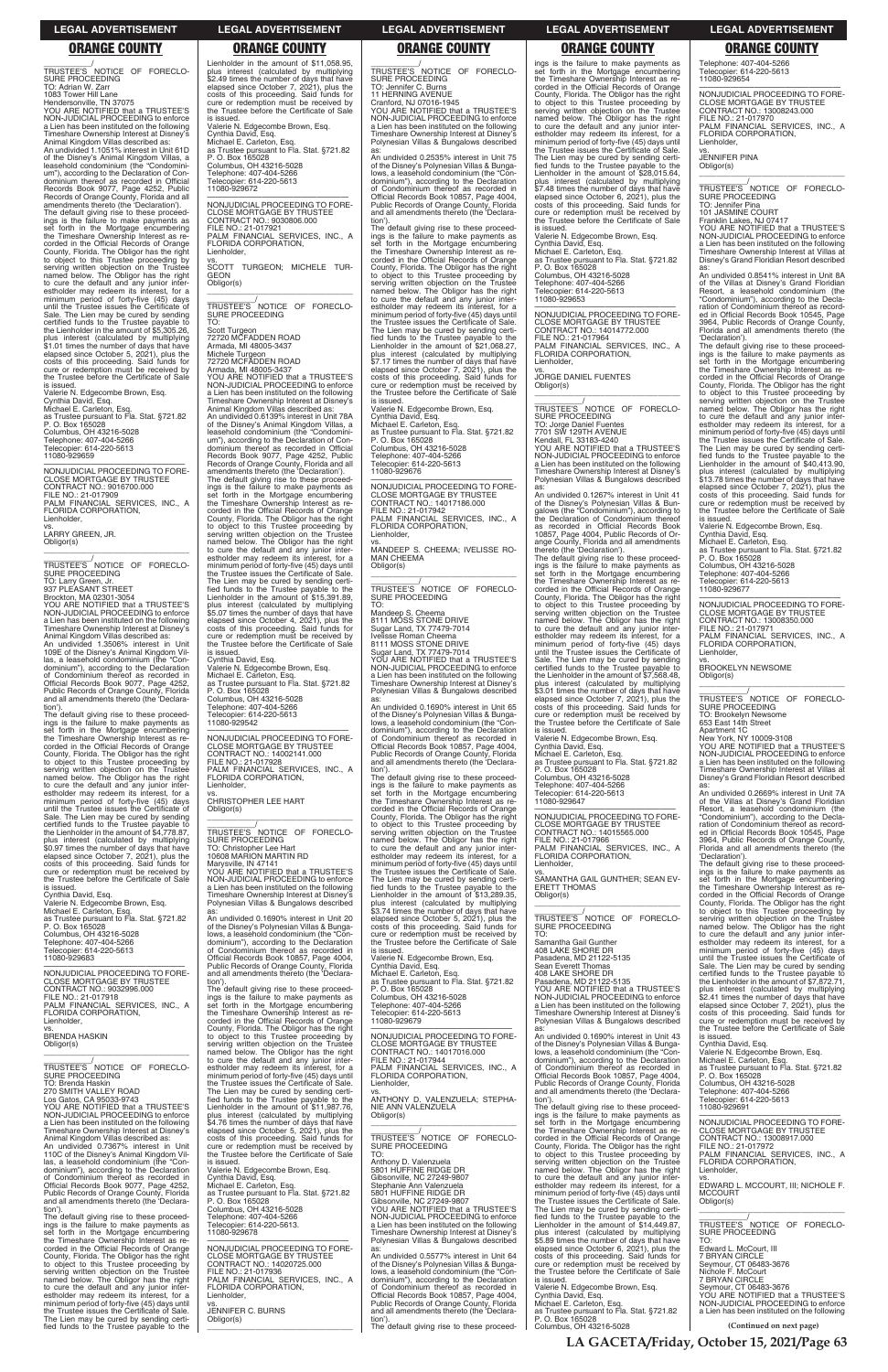**Page 64/LA GACETA/Friday, October 15, 2021**

### **LEGAL ADVERTISEMENT LEGAL ADVERTISEMENT LEGAL ADVERTISEMENT LEGAL ADVERTISEMENT LEGAL ADVERTISEMENT**

# **ORANGE COUNTY ORANGE COUNTY ORANGE COUNTY ORANGE COUNTY ORANGE COUNTY**

Timeshare Ownership Interest at Villas at Disney's Grand Floridian Resort described

as: An undivided 0.1067% interest in Unit 3E of the Villas at Disney's Grand Floridian Resort, a leasehold condominium (the "Condominium"), according to the Decla-ration of Condominium thereof as recorded in Official Records Book 10545, Page 3964, Public Records of Orange County, Florida and all amendments thereto (the 'Declaration').

\_\_\_\_\_\_\_\_\_\_\_\_\_\_\_\_\_\_\_\_\_\_\_\_\_\_\_\_\_\_\_\_\_ \_\_\_\_\_\_\_\_\_\_\_/ TRUSTEE'S NOTICE OF FORECLO-SURE PROCEEDING

The default giving rise to these proceed-ings is the failure to make payments as set forth in the Mortgage encumbering the Timeshare Ownership Interest as re-corded in the Official Records of Orange County, Florida. The Obligor has the right<br>to object to this Trustee proceeding by<br>serving written objection on the Trustee<br>named below. The Obligor has the right<br>to cure the default and any junior inter-<br>estholder may red Sale. The Lien may be cured by sending certified funds to the Trustee payable to the Lienholder in the amount of \$9,038.25, plus interest (calculated by multiplying \$2.50 times the number of days that have elapsed since October 7, 2021), plus the costs of this proceeding. Said funds for cure or redemption must be received by the Trustee before the Certificate of Sale is issued.

Valerie N. Edgecombe Brown, Esq. Cynthia David, Esq. Michael E. Carleton, Esq.

as Trustee pursuant to Fla. Stat. §721.82 P. O. Box 165028 Columbus, OH 43216-5028

Telephone: 407-404-5266 Telecopier: 614-220-5613 11080-929642

—————————————————— NONJUDICIAL PROCEEDING TO FORE-CLOSE MORTGAGE BY TRUSTEE CONTRACT NO.: 14011541.000 FILE NO.: 21-017986 PALM FINANCIAL SERVICES, INC., A FLORIDA CORPORATION, Lienholder, vs.

ROBERT LAM; INEZ CARDOZA GOR-DON Obligor(s)

TO: Robert Lam

406 GOETTINGEN ST

San Francisco, CA 94134-1720 Inez Cardoza Gordon

406 GOETTINGEN ST San Francisco, CA 94134-1720 YOU ARE NOTIFIED that a TRUSTEE'S NON-JUDICIAL PROCEEDING to enforce a Lien has been instituted on the following Timeshare Ownership Interest at Disney's Polynesian Villas & Bungalows described

as: An undivided 0.4436% interest in Unit 52 of the Disney's Polynesian Villas & Bunga-lows, a leasehold condominium (the "Condominium"), according to the Declaration<br>of Condominium thereof as recorded in<br>Official Records Book 10857, Page 4004,<br>Public Records of Orange County, Florida<br>and all amendments thereto (the 'Declaration').

The default giving rise to these proceedings is the failure to make payments as set forth in the Mortgage encumbering the Timeshare Ownership Interest as re-corded in the Official Records of Orange County, Florida. The Obligor has the right to object to this Trustee proceeding by<br>serving written objection on the Trustee<br>named below. The Obligor has the right<br>to cure the default and any junior inter-<br>estholder may redeem its interest, for a<br>minimum period of f The Lien may be cured by sending certi-fied funds to the Trustee payable to the Lienholder in the amount of \$16,771.48, plus interest (calculated by multiplying \$3.91 times the number of days that have elapsed since October 4, 2021), plus the costs of this proceeding. Said funds for cure or redemption must be received by the Trustee before the Certificate of Sale

is issued. Valerie N. Edgecombe Brown, Esq. Cynthia David, Esq. Michael E. Carleton, Esq. as Trustee pursuant to Fla. Stat. §721.82 P. O. Box 165028 Columbus, OH 43216-5028 Telephone: 407-404-5266 Telecopier: 614-220-5613 11080-929549

The default giving rise to these proceed-<br>ings is the failure to make payments as<br>set forth in the Mortgage encumbering<br>the Timeshare Ownership Interest as re-<br>corded in the Official Records of Orange<br>County, Florida. The to object to this Trustee proceeding by<br>serving written objection on the Trustee<br>named below. The Obligor has the right<br>to cure the default and any junior inter-<br>estholder may redeem its interest, for a<br>minimum period of f The Lien may be cured by sending certi-fied funds to the Trustee payable to the Lienholder in the amount of \$14,540.34, plus interest (calculated by multiplying \$5.89 times the number of days that have elapsed since October 5, 2021), plus the costs of this proceeding. Said funds for cure or redemption must be received by the Trustee before the Certificate of Sale

—————————————————— NONJUDICIAL PROCEEDING TO FORE-CLOSE MORTGAGE BY TRUSTEE CONTRACT NO.: 15014800.000 FILE NO.: 21-017990 PALM FINANCIAL SERVICES, INC., A FLORIDA CORPORATION,

Joshua M. Vicknair 152 Cottage Way Thibodaux, LA 70301 Alanna M. Vicknair 152 Cottage Way Thibodaux, LA 70301 YOU ARE NOTIFIED that a TRUSTEE'S NON-JUDICIAL PROCEEDING to enforce a Lien has been instituted on the following Timeshare Ownership Interest at Copper Creek Villas & Cabins at Disney's Wilderness Lodge described as:<br>An undivided 0.2233% interest in Unit 7F<br>An Oropper Creek Villas & Cabins at Dis-<br>ney's Wilderness Lodge, according to<br>the Declaration of Condominium thereof<br>as recorded as Instrument Number<br>201700

plus interest (calculated by multiplying \$12.06 times the number of days that have

elapsed since October 5, 2021), plus the costs of this proceeding. Said funds for cure or redemption must be received by the Trustee before the Certificate of Sale is issued. Valerie N. Edgecombe Brown, Esq. Cynthia David, Esq. Michael E. Carleton, Esq. as Trustee pursuant to Fla. Stat. §721.82 P. O. Box 165028 Columbus, OH 43216-5028 Telephone: 407-404-5266 Telecopier: 614-220-5613 11080-929693 —————————————————— NONJUDICIAL PROCEEDING TO FORE-CLOSE MORTGAGE BY TRUSTEE CONTRACT NO.: 15010604.000

FILE NO.: 21-017993 PALM FINANCIAL SERVICES, INC., A FLORIDA CORPORATION, Lienholder,

vs. ALVARO GONZALES, JR.; PAULINA SA-MANIEGO DELLOVO Obligor(s) \_\_\_\_\_\_\_\_\_\_\_\_\_\_\_\_\_\_\_\_\_\_\_\_\_\_\_\_\_\_\_\_\_

\_\_\_\_\_\_\_\_\_\_\_/<br>TRUSTEE'S NOTICE OF FORECLO-<br>SURE PROCEEDING

TO: Alvaro Gonzales, Jr. 130 Town Center Boulevard Apartment 4-103 Clermont, FL 34714 Paulina Samaniego Dellovo 130 Town Center Boulevard Apartment 4-103 Clermont, FL 34714 YOU ARE NOTIFIED that a TRUSTEE'S NON-JUDICIAL PROCEEDING to enforce a Lien has been instituted on the following Timeshare Ownership Interest at Copper Creek Villas & Cabins at Disney's Wilderness Lodge described as: An undivided 0.1771% interest in Unit 16E of Copper Creek Villas & Cabins at Disney's Wilderness Lodge, according to

the Declaration of Condominium there-of as recorded as Instrument Number 20170096685, in the Public Records of Orange County, Florida, and all amendments thereto.

> fied funds to the Trustee payable to the Lienholder in the amount of \$25,875.49, plus interest (calculated by multiplying \$7.25 times the number of days that have elapsed since October 5, 2021), plus the costs of this proceeding. Said funds for cure or redemption must be received by the Trustee before the Certificate of Sale is issued.

is issued. Cynthia David, Esq. Valerie N. Edgecombe Brown, Esq. Michael E. Carleton, Esq. as Trustee pursuant to Fla. Stat. §721.82 P. O. Box 165028 Columbus, OH 43216-5028 Telephone: 407-404-5266 Telecopier: 614-220-5613 11080-929554

—————————————————— NONJUDICIAL PROCEEDING TO FORE-CLOSE MORTGAGE BY TRUSTEE CONTRACT NO.: 15009645.000 FILE NO.: 21-017995 PALM FINANCIAL SERVICES, INC., A FLORIDA CORPORATION, Lienholder,

vs. JOSHUA M. VICKNAIR; ALANNA M. VICKNAIR Obligor(s)

\_\_\_\_\_\_\_\_\_\_\_\_\_\_\_\_\_\_\_\_\_\_\_\_\_\_\_\_\_\_\_\_\_ \_\_\_\_\_\_\_\_\_\_\_/ TRUSTEE'S NOTICE OF FORECLO-SURE PROCEEDING TO:

\_\_\_\_\_\_\_\_\_\_\_/<br>TRUSTEE'S NOTICE OF FORECLO-<br>SURE PROCEEDING TO: Stephen M. Eckert 26977 North Monroe Drive Southfield, MI 48034-5687 YOU ARE NOTIFIED that a TRUSTEE'S NON-JUDICIAL PROCEEDING to enforce a Lien has been instituted on the following Timeshare Ownership Interest at Disney's Riviera Resort described as: An undivided 0.8535% interest in Unit 5C of Disney's Riviera Resort, accord-ing to the Declaration of Condominium thereof as recorded as Instrument Number 20190114799, in the Public Records of Orange County, Florida, and all amend-

\_\_\_\_\_\_\_\_\_\_\_\_\_\_\_\_\_\_\_\_\_\_\_\_\_\_\_\_\_\_\_\_\_ \_\_\_\_\_\_\_\_\_\_\_/<br>TRUSTEE'S NOTICE OF FORECLO-<br>SURE PROCEEDING

FLORIDA CORPORATION, Lienholder,

vs. MARVIN WAYNE DISMUKES, JR. Obligor(s)

> \_\_\_\_\_\_\_\_\_\_\_\_\_\_\_\_\_\_\_\_\_\_\_\_\_\_\_\_\_\_\_\_\_ \_\_\_\_\_\_\_\_\_\_\_/ TRUSTEE'S NOTICE OF FORECLO-SURE PROCEEDING TO: Cynthia Sagaria 693 LAKES ROAD Monroe, NY 10950 YOU ARE NOTIFIED that a TRUSTEE'S NON-JUDICIAL PROCEEDING to enforce a Lien has been instituted on the following Timeshare Ownership Interest at Disney's Saratoga Springs Resort described as: An undivided 0.2627% interest in Unit 45C of the Disney's Saratoga Springs Resort, a leasehold condominium (the "Condominium"), according to the Declaration of Condominium thereof as recorded in Official Records Book 7419, Page 4659, Public Records of Orange County, Florida and all amendments thereto (the 'Declaration'). The default giving rise to these proceed-ings is the failure to pay condominium assessments and dues resulting in a Claim of Lien encumbering the Timeshare<br>Ownership Interest as recorded in the Of-<br>ficial Records of Orange County, Florida.<br>The Obligor has the right to object to this<br>Trustee proceeding by serving written ob-<br>jection on t

\_\_\_\_\_\_\_\_\_\_\_\_\_\_\_\_\_\_\_\_\_\_\_\_\_\_\_\_\_\_\_\_\_ \_\_\_\_\_\_\_\_\_\_\_\_\_\_/<br>TRUSTEE'S NOTICE OF FORECLO-SURE PROCEEDING TO: Marvin Wayne Dismukes, Jr. 10760 Hunters Circle West Mobile, AL 36695 YOU ARE NOTIFIED that a TRUSTEE'S NON-JUDICIAL PROCEEDING to enforce a Lien has been instituted on the following Timeshare Ownership Interest at Copper Creek Villas & Cabins at Disney's Wilderness Lodge described as: An undivided 0.4118% interest in Unit 9 of Copper Creek Villas & Cabins at Disney's Wilderness Lodge, according to the Declaration of Condominium thereof as record-ed as Instrument Number 20170096685, in the Public Records of Orange County, Florida, and all amendments thereto. The default giving rise to these proceed-ings is the failure to make payments as set forth in the Mortgage encumbering the Timeshare Ownership Interest as recorded in the Official Records of Orange<br>County, Florida. The Obligor has the right<br>to object to this Trustee proceeding by<br>serving written objection on the Trustee<br>named below. The Obligor has the right<br>to cure the defaul the Trustee issues the Certificate of Sale. The Lien may be cured by sending certi-fied funds to the Trustee payable to the Lienholder in the amount of \$30,867.42, plus interest (calculated by multiplying \$12.95 times the number of days that have elapsed since October 5, 2021), plus the costs of this proceeding. Said funds for cure or redemption must be received by the Trustee before the Certificate of Sale is issued. Valerie N. Edgecombe Brown, Esq. Cynthia David, Esq. Michael E. Carleton, Esq. as Trustee pursuant to Fla. Stat. §721.82 P. O. Box 165028 Columbus, OH 43216-5028 Telephone: 407-404-5266 Telecopier: 614-220-5613 11080-929694 —————————————————— NONJUDICIAL PROCEEDING TO FORE-CLOSE MORTGAGE BY TRUSTEE CONTRACT NO.: 15006547.004 FILE NO.: 21-018003 PALM FINANCIAL SERVICES, INC., A FLORIDA CORPORATION, Lienholder, vs. MICHAEL C. MONACO Obligor(s) \_\_\_\_\_\_\_\_\_\_\_\_\_\_\_\_\_\_\_\_\_\_\_\_\_\_\_\_\_\_\_\_\_ \_\_\_\_\_\_\_\_\_\_\_\_\_\_/<br>TRUSTEE'S NOTICE OF FORECLO-SURE PROCEEDING TO: Michael C. Monaco 50 MELROSE PARKWAY East Patchogue, NY 11772-6232 YOU ARE NOTIFIED that a TRUSTEE'S NON-JUDICIAL PROCEEDING to enforce a Lien has been instituted on the following Timeshare Ownership Interest at Disney's Riviera Resort described as: An undivided 0.2225% interest in Unit 4D of Disney's Riviera Resort, accord-ing to the Declaration of Condominium thereof as recorded as Instrument Num-ber 20190114799, in the Public Records of Orange County, Florida, and all amendments thereto. The default giving rise to these proceedings is the failure to make payments as set forth in the Mortgage encumbering the Timeshare Ownership Interest as re-corded in the Official Records of Orange County, Florida. The Obligor has the right<br>to object to this Trustee proceeding by<br>serving written objection on the Trustee<br>named below. The Obligor has the right<br>to cure the default and any junior inter-<br>estholder may red The Lien may be cured by sending certi-

Cynthia David, Esq. Valerie N. Edgecombe Brown, Esq. Michael E. Carleton, Esq. as Trustee pursuant to Fla. Stat. §721.82 P. O. Box 165028 Columbus, OH 43216-5028 Telephone: 407-404-5266 Telecopier: 614-220-5613 11080-929552

—————————————————— NONJUDICIAL PROCEEDING TO FORE-

| . בטו ווטרו טט ווו טו וואס<br>Lienholder,<br>VS.                                      | <u>ICCONOCUL US INSTEAD IN THE INSTEAD IN THE IN</u><br>20170096685, in the Public Records of<br>Orange County, Florida, and all amend- | ו ס ו ס ו סובבטוו שהשפטות ו<br><b>CLOSE MORTGAGE BY TRUSTEE</b><br>CONTRACT NO.: 16006273.000 | or Orango Obamiy, monda, and an amond<br>ments thereto.<br>The default giving rise to these proceed- | $1$ UIUPHUHU. TUT TUT ULUU<br>Telecopier: 614-220-5613<br>11080-929648    |
|---------------------------------------------------------------------------------------|-----------------------------------------------------------------------------------------------------------------------------------------|-----------------------------------------------------------------------------------------------|------------------------------------------------------------------------------------------------------|---------------------------------------------------------------------------|
| <b>CHUN JIANG</b>                                                                     | ments thereto.                                                                                                                          | FILE NO.: 21-018048                                                                           | ings is the failure to make payments as                                                              |                                                                           |
| Obligor(s)                                                                            | The default giving rise to these proceed-                                                                                               | PALM FINANCIAL SERVICES. INC., A                                                              | set forth in the Mortgage encumbering                                                                | NONJUDICIAL PROCEEDING TO FORE-                                           |
|                                                                                       | ings is the failure to make payments as                                                                                                 | FLORIDA CORPORATION,                                                                          | the Timeshare Ownership Interest as re-                                                              | CLOSE CLAIM OF LIEN BY TRUSTEE                                            |
|                                                                                       | set forth in the Mortgage encumbering                                                                                                   | Lienholder,                                                                                   | corded in the Official Records of Orange                                                             | CONTRACT NO.: 882.001                                                     |
| TRUSTEE'S NOTICE OF FORECLO-                                                          | the Timeshare Ownership Interest as re-                                                                                                 | VS.                                                                                           | County, Florida. The Obligor has the right                                                           | FILE NO.: 21-019250                                                       |
| <b>SURE PROCEEDING</b>                                                                | corded in the Official Records of Orange                                                                                                | NINA C. VUONG; DAVID B. VUONG                                                                 | to object to this Trustee proceeding by                                                              | PALM FINANCIAL SERVICES, INC., A                                          |
| TO: Chun Jiang                                                                        | County, Florida. The Obligor has the right                                                                                              | Obligor(s)                                                                                    | serving written objection on the Trustee                                                             | FLORIDA CORPORATION,                                                      |
| 7721 7th Street                                                                       | to object to this Trustee proceeding by                                                                                                 |                                                                                               | named below. The Obligor has the right                                                               | Lienholder.                                                               |
| Oakdale, MN 55128                                                                     | serving written objection on the Trustee                                                                                                |                                                                                               | to cure the default and any junior inter-                                                            | VS.                                                                       |
| YOU ARE NOTIFIED that a TRUSTEE'S                                                     | named below. The Obligor has the right                                                                                                  | TRUSTEE'S NOTICE OF FORECLO-                                                                  | estholder may redeem its interest, for a                                                             | JEFF BURNS, JR.                                                           |
| NON-JUDICIAL PROCEEDING to enforce                                                    | to cure the default and any junior inter-                                                                                               | SURE PROCEEDING                                                                               | minimum period of forty-five (45) days until                                                         | Obligor(s)                                                                |
| a Lien has been instituted on the following                                           | estholder may redeem its interest, for a                                                                                                | TO:                                                                                           | the Trustee issues the Certificate of Sale.                                                          |                                                                           |
| Timeshare Ownership Interest at Copper                                                | minimum period of forty-five (45) days until                                                                                            | Nina C. Vuong                                                                                 | The Lien may be cured by sending certi-                                                              |                                                                           |
| Creek Villas & Cabins at Disney's Wilder-                                             | the Trustee issues the Certificate of Sale.                                                                                             | 114 CABERNET DRIVE                                                                            | fied funds to the Trustee payable to the                                                             | TRUSTEE'S NOTICE OF<br>FORECLO-                                           |
| ness Lodge described as:                                                              | The Lien may be cured by sending certi-                                                                                                 | Union, OH 45322-3463                                                                          | Lienholder in the amount of \$66,517.95,                                                             | <b>SURE PROCEEDING</b>                                                    |
| An undivided 0.5148% interest in Unit 14                                              | fied funds to the Trustee payable to the                                                                                                | David B. Vuong                                                                                | plus interest (calculated by multiplying                                                             | TO: Jeff Burns, Jr.                                                       |
| of Copper Creek Villas & Cabins at Dis-                                               | Lienholder in the amount of \$15,756.90,                                                                                                | 114 CABERNET DRIVE                                                                            | \$24.41 times the number of days that have                                                           | 91 Bayview Avenue                                                         |
| ney's Wilderness Lodge, according to                                                  | plus interest (calculated by multiplying                                                                                                | Union, OH 45322-3463                                                                          | elapsed since October 5, 2021), plus the                                                             | Inwood, NY 11096                                                          |
| the Declaration of Condominium thereof                                                | \$5.54 times the number of days that have                                                                                               | YOU ARE NOTIFIED that a TRUSTEE'S                                                             | costs of this proceeding. Said funds for                                                             | YOU ARE NOTIFIED that a TRUSTEE'S                                         |
| as recorded as Instrument Number                                                      | elapsed since October 5, 2021), plus the                                                                                                | NON-JUDICIAL PROCEEDING to enforce                                                            | cure or redemption must be received by                                                               | NON-JUDICIAL PROCEEDING to enforce                                        |
| 20170096685, in the Public Records of                                                 | costs of this proceeding. Said funds for                                                                                                | a Lien has been instituted on the following                                                   | the Trustee before the Certificate of Sale                                                           | a Lien has been instituted on the following                               |
| Orange County, Florida, and all amend-                                                | cure or redemption must be received by                                                                                                  | Timeshare Ownership Interest at Disney's                                                      | is issued.                                                                                           | Timeshare Ownership Interest at Disney                                    |
| ments thereto.                                                                        | the Trustee before the Certificate of Sale                                                                                              | Riviera Resort described as:                                                                  | Valerie N. Edgecombe Brown, Esg.                                                                     | Vacation Club at Walt Disney World Re-                                    |
| The default giving rise to these proceed-                                             | is issued.                                                                                                                              | An undivided 0.3327% interest in Unit                                                         | Cynthia David, Esq.                                                                                  | sort described as:                                                        |
| ings is the failure to make payments as                                               | Cynthia David, Esg.                                                                                                                     | 4E of Disney's Riviera Resort, accord-                                                        | Michael E. Carleton, Esq.                                                                            | An undivided 0.0191% interest in Unit                                     |
| set forth in the Mortgage encumbering                                                 | Valerie N. Edgecombe Brown, Esg.                                                                                                        | ing to the Declaration of Condominium                                                         | as Trustee pursuant to Fla. Stat. §721.82                                                            | 15 of the Disney Vacation Club at Walt                                    |
| the Timeshare Ownership Interest as re-                                               | Michael E. Carleton, Esg.                                                                                                               | thereof as recorded as Instrument Num-                                                        | P. O. Box 165028                                                                                     | Disney World Resort, a leasehold condo-                                   |
| corded in the Official Records of Orange                                              | as Trustee pursuant to Fla. Stat. §721.82                                                                                               | ber 20190114799, in the Public Records                                                        | Columbus, OH 43216-5028                                                                              | minium (the "Condominium"), according to                                  |
| County, Florida. The Obligor has the right                                            | P. O. Box 165028                                                                                                                        | of Orange County, Florida, and all amend-                                                     | Telephone: 407-404-5266                                                                              | the Declaration of Condominium thereof                                    |
| to object to this Trustee proceeding by                                               | Columbus, OH 43216-5028                                                                                                                 | ments thereto.                                                                                | Telecopier: 614-220-5613                                                                             | as recorded in Official Records Book                                      |
| serving written objection on the Trustee                                              | Telephone: 407-404-5266                                                                                                                 | The default giving rise to these proceed-                                                     | 11080-929695                                                                                         | 4361, Page 2551, Public Records of Or-                                    |
| named below. The Obligor has the right                                                | Telecopier: 614-220-5613<br>11080-929553                                                                                                | ings is the failure to make payments as                                                       | NONJUDICIAL PROCEEDING TO FORE-                                                                      | ange County, Florida and all amendments                                   |
| to cure the default and any junior inter-<br>estholder may redeem its interest, for a |                                                                                                                                         | set forth in the Mortgage encumbering<br>the Timeshare Ownership Interest as re-              | CLOSE CLAIM OF LIEN BY TRUSTEE                                                                       | thereto (the 'Declaration').<br>The default giving rise to these proceed- |
| minimum period of forty-five (45) days until                                          | NONJUDICIAL PROCEEDING TO FORE-                                                                                                         | corded in the Official Records of Orange                                                      | CONTRACT NO.: 7007661.000                                                                            | ings is the failure to pay condominium                                    |
| the Trustee issues the Certificate of Sale.                                           | <b>CLOSE MORTGAGE BY TRUSTEE</b>                                                                                                        | County, Florida. The Obligor has the right                                                    | FILE NO.: 21-019218                                                                                  | assessments and dues resulting in a                                       |
| The Lien may be cured by sending certi-                                               | CONTRACT NO.: 15009433.000                                                                                                              | to object to this Trustee proceeding by                                                       | PALM FINANCIAL SERVICES, INC., A                                                                     | Claim of Lien encumbering the Timeshare                                   |
| fied funds to the Trustee payable to the                                              | FILE NO.: 21-017996                                                                                                                     | serving written objection on the Trustee                                                      | FLORIDA CORPORATION.                                                                                 |                                                                           |
| Lienholder in the amount of \$39,469.65,                                              | PALM FINANCIAL SERVICES, INC., A                                                                                                        | named below. The Obligor has the right                                                        | Lienholder,                                                                                          | (Continued on next page)                                                  |
|                                                                                       |                                                                                                                                         |                                                                                               |                                                                                                      |                                                                           |

to cure the default and any junior interestholder may redeem its interest, for a minimum period of forty-five (45) days until the Trustee issues the Certificate of Sale. The Lien may be cured by sending certified funds to the Trustee payable to the Lienholder in the amount of \$29,796.47, plus interest (calculated by multiplying \$12.29 times the number of days that have elapsed since October 4, 2021), plus the costs of this proceeding. Said funds for cure or redemption must be received by the Trustee before the Certificate of Sale is issued. Cynthia David, Esq. Valerie N. Edgecombe Brown, Esq. Michael E. Carleton, Esq. as Trustee pursuant to Fla. Stat. §721.82 P. O. Box 165028 Columbus, OH 43216-5028

Telephone: 407-404-5266 Telecopier: 614-220-5613 11080-929541

—————————————————— NONJUDICIAL PROCEEDING TO FORE-CLOSE MORTGAGE BY TRUSTEE CONTRACT NO.: 15004747.000 FILE NO.: 21-018077 PALM FINANCIAL SERVICES, INC., A FLORIDA CORPORATION, Lienholder,

vs. KIRK E. COLLINS; HEATHER C. LANG-LEY Obligor(s) \_\_\_\_\_\_\_\_\_\_\_\_\_\_\_\_\_\_\_\_\_\_\_\_\_\_\_\_\_\_\_\_\_

\_\_\_\_\_\_\_\_\_\_\_/ TRUSTEE'S NOTICE OF FORECLO-SURE PROCEEDING TO:

Kirk E. Collins 173 Lemon Street Clyde, OH 43410 Heather C. Langley

173 Lemon Street Clyde, OH 43410 YOU ARE NOTIFIED that a TRUSTEE'S NON-JUDICIAL PROCEEDING to enforce a Lien has been instituted on the following Timeshare Ownership Interest at Copper Creek Villas & Cabins at Disney's Wilder-

ness Lodge described as: An undivided 0.2150% interest in Unit 5C of Copper Creek Villas & Cabins at Disney's Wilderness Lodge, according to the Declaration of Condominium thereof as recorded as Instrument Number 20170096685, in the Public Records of Orange County, Florida, and all amendments thereto.

The default giving rise to these proceed-ings is the failure to make payments as set forth in the Mortgage encumbering the Timeshare Ownership Interest as re-corded in the Official Records of Orange County, Florida. The Obligor has the right to object to this Trustee proceeding by serving written objection on the Trustee<br>named below. The Obligor has the right<br>to cure the default and any junior inter-<br>estholder may redeem its interest, for a<br>minimum period of forty-five (45) days until<br>the Trustee is The Lien may be cured by sending certified funds to the Trustee payable to the Lienholder in the amount of \$13,320.54, plus interest (calculated by multiplying \$5.58 times the number of days that have elapsed since October 7, 2021), plus the costs of this proceeding. Said funds for cure or redemption must be received by the Trustee before the Certificate of Sale is issued.

Valerie N. Edgecombe Brown, Esq. Cynthia David, Esq. Michael E. Carleton, Esq.

as Trustee pursuant to Fla. Stat. §721.82 P. O. Box 165028 Columbus, OH 43216-5028

Telephone: 407-404-5266 Telecopier: 614-220-5613 11080-929650

—————————————————— NONJUDICIAL PROCEEDING TO FORE-CLOSE MORTGAGE BY TRUSTEE CONTRACT NO.: 16007433.000 FILE NO.: 21-018081 PALM FINANCIAL SERVICES, INC., A FLORIDA CORPORATION, Lienholder,

vs. STEPHEN M. ECKERT Obligor(s) \_\_\_\_\_\_\_\_\_\_\_\_\_\_\_\_\_\_\_\_\_\_\_\_\_\_\_\_\_\_\_\_\_ vs. BECKY L. TROPECK; WAYNE D. TRO-PECK Obligor(s)

TO: Becky L. Tropeck 19407 LISADELL DRIVE Tinley Park, IL 60487 Wayne D. Tropeck 19407 LISADELL DRIVE Tinley Park, IL 60477-4482 YOU ARE NOTIFIED that a TRUSTEE'S NON-JUDICIAL PROCEEDING to enforce a Lien has been instituted on the following Timeshare Ownership Interest at Disney's Saratoga Springs Resort described as: An undivided 0.2956% interest in Unit 11B of the Disney's Saratoga Springs Resort, a leasehold condominium (the "Condominium"), according to the Declaration of Con-dominium thereof as recorded in Official Records Book 7419, Page 4659, Public Records of Orange County, Florida and all amendments thereto (the 'Declaration'). The default giving rise to these proceed-<br>ings is the failure to pay condominium<br>assessments and dues resulting in a<br>Claim of Lien encumbering the Timeshare<br>Ownership Interest as recorded in the O-<br>ficial Records of Orange five (45) days until the Trustee issues the Certificate of Sale. The Lien may be cured by sending certified funds to the Trustee payable to the Lienholder in the amount of \$1,811.53, plus interest (calculated by multiplying \$0.57 times the number of days that have elapsed since October 4, 2021), plus the costs of this proceeding. Said funds for cure or redemption must be

received by the Trustee before the Certifi-cate of Sale is issued. Valerie N. Edgecombe Brown, Esq. Cynthia David, Esq.

Michael E. Carleton, Esq. as Trustee pursuant to Fla. Stat. §721.82 P. O. Box 165028

Columbus, OH 43216-5028 Telephone: 407-404-5266 Telecopier: 614-220-5613

11080-929548

—————————————————— NONJUDICIAL PROCEEDING TO FORE-CLOSE CLAIM OF LIEN BY TRUSTEE CONTRACT NO.: 6007548.001 FILE NO.: 21-019228 PALM FINANCIAL SERVICES, INC., A FLORIDA CORPORATION, Lienholder,

vs. CYNTHIA SAGARIA Obligor(s)

and any junior interestholder may redeem its interest, for a minimum period of fortyfive (45) days until the Trustee issues the Certificate of Sale. The Lien may be cured by sending certified funds to the Trustee payable to the Lienholder in the amount of \$1,403.54, plus interest (calculated by multiplying \$0.39 times the number of days that have elapsed since October 7, 2021), plus the costs of this proceeding. Said funds for cure or redemption must be received by the Trustee before the Certifi-

cate of Sale is issued. Valerie N. Edgecombe Brown, Esq. Cynthia David, Esq.

Michael E. Carleton, Esq. as Trustee pursuant to Fla. Stat. §721.82 P. O. Box 165028 Columbus, OH 43216-5028 Telephone: 407-404-5266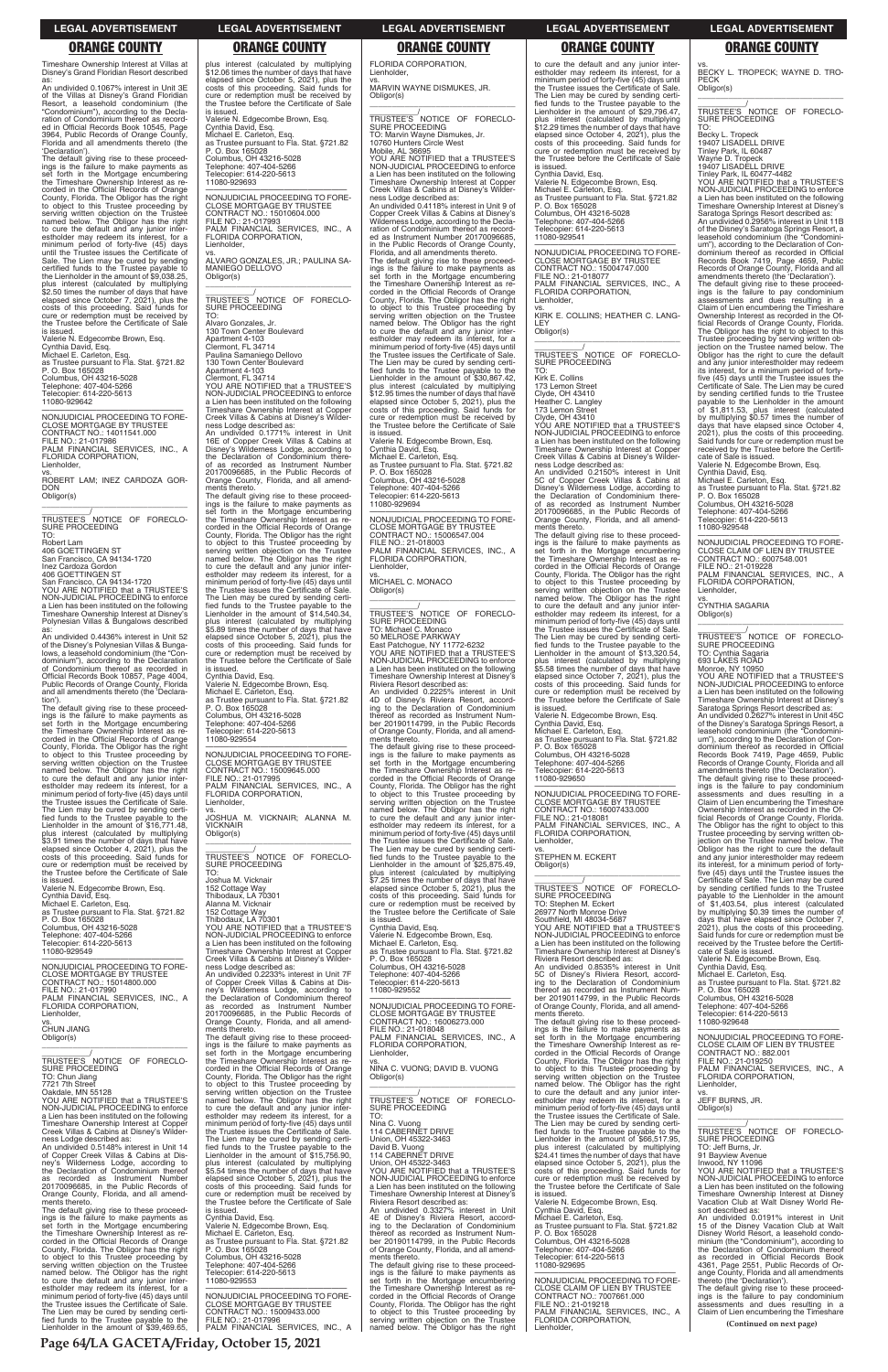**LA GACETA/Friday, October 15, 2021/Page 65**

Ownership Interest as recorded in the Official Records of Orange County, Florida. The Obligor has the right to object to this Trustee proceeding by serving written ob-jection on the Trustee named below. The Obligor has the right to cure the default and any junior interestholder may redeem its interest, for a minimum period of fortyfive (45) days until the Trustee issues the Certificate of Sale. The Lien may be cured by sending certified funds to the Trustee payable to the Lienholder in the amount of \$767.62, plus interest (calculated by multiplying \$0.12 times the number of days that have elapsed since October 4, 2021), plus the costs of this proceeding. Said funds for cure or redemption must be received by the Trustee before the Certificate of Sale is issued. Valerie N. Edgecombe Brown, Esq.

Cynthia David, Esq. Michael E. Carleton, Esq. as Trustee pursuant to Fla. Stat. §721.82 P. O. Box 165028 Columbus, OH 43216-5028 Telephone: 407-404-5266 Telecopier: 614-220-5613 11080-929547

—————————————————— NONJUDICIAL PROCEEDING TO FORE-CLOSE CLAIM OF LIEN BY TRUSTEE CONTRACT NO.: 882.000 FILE NO.: 21-019251 PALM FINANCIAL SERVICES, INC., A FLORIDA CORPORATION, Lienholder,

vs. JEFF BURNS, JR. Obligor(s) \_\_\_\_\_\_\_\_\_\_\_\_\_\_\_\_\_\_\_\_\_\_\_\_\_\_\_\_\_\_\_\_\_

\_\_\_\_\_\_\_\_\_\_\_/<br>TRUSTEE'S NOTICE OF FORECLO-<br>SURE PROCEEDING

TO: Jeff Burns, Jr. 91 Bayview Avenue

Inwood, NY 11096 YOU ARE NOTIFIED that a TRUSTEE'S NON-JUDICIAL PROCEEDING to enforce a Lien has been instituted on the following Timeshare Ownership Interest at Disney Vacation Club at Walt Disney World Resort described as:

An undivided 0.2303% interest in Unit 15 of the Disney Vacation Club at Walt Disney World Resort, a leasehold condominium (the "Condominium"), according to the Declaration of Condominium thereof as recorded in Official Records Book 4361, Page 2551, Public Records of Orange County, Florida and all amendments thereto (the 'Declaration').

The default giving rise to these proceed-ings is the failure to pay condominium assessments and dues resulting in a Claim of Lien encumbering the Timeshare Ownership Interest as recorded in the Official Records of Orange County, Florida. The Obligor has the right to object to this Trustee proceeding by serving written ob-jection on the Trustee named below. The Obligor has the right to cure the default and any junior interestholder may redeem its interest, for a minimum period of fortyfive (45) days until the Trustee issues the Certificate of Sale. The Lien may be cured by sending certified funds to the Trustee payable to the Lienholder in the amount of \$3,079.58, plus interest (calculated by multiplying \$1.13 times the number of days that have elapsed since October 4, 2021), plus the costs of this proceeding. Said funds for cure or redemption must be received by the Trustee before the Certificate of Sale is issued.

\_\_\_\_\_\_\_\_\_\_\_\_\_/<br>TRUSTEE'S NOTICE OF FORECLO-SURE PROCEEDING TO: Kimberly E. Lindemuth

Cynthia David, Esq. Valerie N. Edgecombe Brown, Esq. Michael E. Carleton, Esq. as Trustee pursuant to Fla. Stat. §721.82 P. O. Box 165028 Columbus, OH 43216-5028 Telephone: 407-404-5266 Telecopier: 614-220-5613 11080-929540

—————————————————— NONJUDICIAL PROCEEDING TO FORE-CLOSE CLAIM OF LIEN BY TRUSTEE CONTRACT NO.: 5380.000 FILE NO.: 21-019263 PALM FINANCIAL SERVICES, INC., A FLORIDA CORPORATION, Lienholder. vs. BRENDA S. MC QUEEN

Obligor(s) \_\_\_\_\_\_\_\_\_\_\_\_\_\_\_\_\_\_\_\_\_\_\_\_\_\_\_\_\_\_\_\_\_

\_\_\_\_\_\_\_\_\_\_\_/ TRUSTEE'S NOTICE OF FORECLO-SURE PROCEEDING TO: Brenda S. Mc Queen

1141 Normandy Boulevard Holiday, FL 34691 YOU ARE NOTIFIED that a TRUSTEE'S

NON-JUDICIAL PROCEEDING to enforce a Lien has been instituted on the following Timeshare Ownership Interest at Disney Vacation Club at Walt Disney World ReNONJUDICIAL PROCEEDING TO FORE-<br>CLOSE CLAIM OF LIEN BY TRUSTEE<br>CONTRACT NO.: 7010712.005<br>FILE NO.: 21-019288<br>PLAM FINANCIAL SERVICES, INC., A<br>PLORIDA CORPORATION, Lienholder,

sort described as: An undivided 0.1319% interest in Unit 21 of the Disney Vacation Club at Walt Disney World Resort, a leasehold condo-minium (the "Condominium"), according to

The default giving rise to these proceed-<br>ings is the failure to pay condominium<br>assessments and dues resulting in a<br>Claim of Lien encumbering the Timeshare Ownership Interest as recorded in the Official Records of Orange County, Florida. The Obligor has the right to object to this Trustee proceeding by serving written ob-jection on the Trustee named below. The Obligor has the right to cure the default and any junior interestholder may redeem its interest, for a minimum period of forty-five (45) days until the Trustee issues the Certificate of Sale. The Lien may be cured by sending certified funds to the Trustee payable to the Lienholder in the amount of \$997.15, plus interest (calculated by multiplying \$0.21 times the number of days that have elapsed since October 7, 2021), plus the costs of this proceeding. Said funds for

# FILE NO.: 21-019286

PALM FINANCIAL SERVICES, INC., A FLORIDA CORPORATION, Lienholder, vs. KIMBERLY E. LINDEMUTH; ERIC W. LINDEMUTH

Obligor(s) \_\_\_\_\_\_\_\_\_\_\_\_\_\_\_\_\_\_\_\_\_\_\_\_\_\_\_\_\_\_\_\_\_

51 EAST CENTER STREET Lititz, PA 17543-1930 Eric W. Lindemuth 51 EAST CENTER STREET Lititz, PA 17543-1930 YOU ARE NOTIFIED that a TRUSTEE'S NON-JUDICIAL PROCEEDING to enforce a Lien has been instituted on the following Timeshare Ownership Interest at Disney's Saratoga Springs Resort described as: An undivided 0.1094% interest in Unit 41A of the Disney's Saratoga Springs Resort, a leasehold condominium (the "Condomini-um"), according to the Declaration of Con-dominium thereof as recorded in Official Records Book 7419, Page 4659, Public Records of Orange County, Florida and all amendments thereto (the 'Declaration'). The default giving rise to these proceed-<br>ings is the failure to pay condominium<br>assessments and dues resulting in a<br>Claim of Lien encumbering the Timeshare Ownership Interest as recorded in the Official Records of Orange County, Florida. The Obligor has the right to object to this Trustee proceeding by serving written ob-jection on the Trustee named below. The Obligor has the right to cure the default and any junior interestholder may redeem its interest, for a minimum period of forty-five (45) days until the Trustee issues the Certificate of Sale. The Lien may be cured by sending certified funds to the Trustee payable to the Lienholder in the amount of \$997.15, plus interest (calculated by multiplying \$0.21 times the number of days that have elapsed since October 7, 2021), plus the costs of this proceeding. Said funds for cure or redemption must be received by the Trustee before the Certificate of Sale

is issued. Cynthia David, Esq. Valerie N. Edgecombe Brown, Esq. Michael E. Carleton, Esq. as Trustee pursuant to Fla. Stat. §721.82 P. O. Box 165028 Columbus, OH 43216-5028 Telephone: 407-404-5266 Telecopier: 614-220-5613 11080-929704

vs. KIMBERLY E. LINDEMUTH; ERIC W. LINDEMUTH Obligor(s)

\_\_\_\_\_\_\_\_\_\_\_\_\_\_\_\_\_\_\_\_\_\_\_\_\_\_\_\_\_\_\_\_\_ \_\_\_\_\_\_\_\_\_\_\_\_\_/<br>TRUSTEE'S NOTICE OF FORECLO-SURE PROCEEDING

TO: Kimberly E. Lindemuth 51 EAST CENTER STREET Lititz, PA 17543-1930 Eric W. Lindemuth 51 EAST CENTER STREET Lititz, PA 17543-1930 YOU ARE NOTIFIED that a TRUSTEE'S NON-JUDICIAL PROCEEDING to enforce a Lien has been instituted on the following Timeshare Ownership Interest at Disney's Saratoga Springs Resort described as: An undivided 0.1094% interest in Unit 104A of the Disney's Saratoga Springs Resort, a leasehold condominium (the "Condominium"), according to the Declaration of Condominium thereof as recorded in Official Records Book 7419, Page 4659, Public Records of Orange County, Florida and all amendments thereto (the 'Declaration').

—————————————————— NONJUDICIAL PROCEEDING TO FORE-CLOSE CLAIM OF LIEN BY TRUSTEE CONTRACT NO.: 14026838.000 FILE NO.: 21-019380 PALM FINANCIAL SERVICES, INC., A FLORIDA CORPORATION, **Lienholder** 

\_\_\_\_\_\_\_\_\_\_\_/ TRUSTEE'S NOTICE OF FORECLO-SURE PROCEEDING TO: Mario Jeno F. Singson, III 1425 BARTOW DRIVE APARTMENT 303 Celebration, FL 34747 YOU ARE NOTIFIED that a TRUSTEE'S NON-JUDICIAL PROCEEDING to enforce a Lien has been instituted on the following Timeshare Ownership Interest at Disney's Polynesian Villas & Bungalows described as:<br>An undivided 0.1267% interest in Unit 84

An undivided 0.1267% interest in Unit 84<br>of the Disney's Polynesian Villas & Bun-<br>galows (the "Condominium"), according to<br>the Declaration of Condominium thereof<br>as recorded in Official Records Book<br>10857, Page 4004, Publi

leasehold condominium (the "Condominium"), according to the Declaration of Con-dominium thereof as recorded in Official Records Book 7419, Page 4659, Public Records of Orange County, Florida and all amendments thereto (the 'Declaration'). The default giving rise to these proceed-ings is the failure to pay condominium assessments and dues resulting in a Claim of Lien encumbering the Timeshare Ownership Interest as recorded in the Of-ficial Records of Orange County, Florida. The Obligor has the right to object to this<br>Trustee proceeding by serving written ob-<br>jection on the Trustee named below. The<br>Obligor has the right to cure the default<br>and any junior interestholder may redeem<br>its interest, five (45) days until the Trustee issues the Certificate of Sale. The Lien may be cured by sending certified funds to the Trustee payable to the Lienholder in the amount of \$1,271.40, plus interest (calculated by multiplying \$0.33 times the number of days that have elapsed since October 7, 2021), plus the costs of this proceeding. Said funds for cure or redemption must be received by the Trustee before the Certifi-cate of Sale is issued. Cynthia David, Esq. Valerie N. Edgecombe Brown, Esq. Michael E. Carleton, Esq. as Trustee pursuant to Fla. Stat. §721.82 P. O. Box 165028

ange County, Florida and all amendments<br>thereto (the 'Declaration').<br>The default giving rise to these proceed-<br>ings is the failure to pay condominium<br>assessments and dues resulting in a<br>Claim of Lien encumbering the Timesh Ownership Interest as recorded in the Official Records of Orange County, Florida. The Obligor has the right to object to this Trustee proceeding by serving written ob-jection on the Trustee named below. The Obligor has the right to cure the default and any junior interestholder may redeem its interest, for a minimum period of fortyfive (45) days until the Trustee issues the Certificate of Sale. The Lien may be cured by sending certified funds to the Trustee payable to the Lienholder in the amount of \$2,844.59, plus interest (calculated by multiplying \$1.02 times the number of days that have elapsed since October 5, 2021), plus the costs of this proceeding. Said funds for cure or redemption must be received by the Trustee before the Certifi-

Public Records of Orange County, Florida and all amendments thereto (the 'Declaration')

Columbus, OH 43216-5028 Telephone: 407-404-5266 Telecopier: 614-220-5613 11080-929686 —————————————————— NONJUDICIAL PROCEEDING TO FORE-

CLOSE CLAIM OF LIEN BY TRUSTEE CONTRACT NO.: 37225.003 FILE NO.: 21-019361 PALM FINANCIAL SERVICES, INC., A FLORIDA CORPORATION, Lienholder,

vs. MICHELE CUSH, AKA MICHELE RENDE; DIANE RENDE Obligor(s) \_\_\_\_\_\_\_\_\_\_\_\_\_\_\_\_\_\_\_\_\_\_\_\_\_\_\_\_\_\_\_\_\_

\_\_\_\_\_\_\_\_\_\_\_/ TRUSTEE'S NOTICE OF FORECLO-SURE PROCEEDING TO:

> The default giving rise to these proceed-<br>ings is the failure to pay condominium<br>assessments and dues resulting in a<br>Claim of Lien encumbering the Timeshare Ownership Interest as recorded in the Official Records of Orange County, Florida. The Obligor has the right to object to this Trustee proceeding by serving written ob-jection on the Trustee named below. The Obligor has the right to cure the default and any junior interestholder may redeem its interest, for a minimum period of fortyfive (45) days until the Trustee issues the Certificate of Sale. The Lien may be cured by sending certified funds to the Trustee payable to the Lienholder in the amount of \$1,846.55, plus interest (calculated by multiplying \$0.58 times the number of days that have elapsed since October 7, 2021), plus the costs of this proceeding. Said funds for cure or redemption must be received by the Trustee before the Certificate of Sale is issued.

Michele Cush, AKA Michele Rende 49 CHESS LOOP Staten Island, NY 10306-6182 Diane Rende 1333 SHORE PARKWAY Brooklyn, NY 11214-6007 YOU ARE NOTIFIED that a TRUSTEE'S NON-JUDICIAL PROCEEDING to enforce a Lien has been instituted on the following Timeshare Ownership Interest at Villas at Disney's Wilderness Lodge described as: An undivided 0.1446% interest in Unit 21A of the Villas at Disney's Wilderness Lodge, a leasehold condominium (the "Condominium"), according to the Declaration of Condominium thereof as recorded in Official Records Book 6170, Page 1425, Public Records of Orange County, Florida and all amendments thereto (the 'Declara-

| minium (the "Condominium"), according to     | the costs of this proceeding. Said funds for |                                              | Claim of Lien encumbering the Timeshare       | Columbus, OH 43216-5028                     |
|----------------------------------------------|----------------------------------------------|----------------------------------------------|-----------------------------------------------|---------------------------------------------|
| the Declaration of Condominium thereof       | cure or redemption must be received by       | TRUSTEE'S NOTICE OF FORECLO-                 | Ownership Interest as recorded in the Of-     | Telephone: 407-404-5266                     |
| as recorded in Official Records Book         | the Trustee before the Certificate of Sale   | SURE PROCEEDING                              | ficial Records of Orange County, Florida.     | Telecopier: 614-220-5613                    |
| 4361, Page 2551, Public Records of Or-       | is issued.                                   | TO:                                          | The Obligor has the right to object to this   | 11080-929681                                |
| ange County, Florida and all amendments      | Cynthia David, Esq.                          | Michele Cush, AKA Michele Rende              | Trustee proceeding by serving written ob-     |                                             |
| thereto (the 'Declaration').                 | Valerie N. Edgecombe Brown, Esg.             | 49 CHESS LOOP                                | jection on the Trustee named below. The       | NONJUDICIAL PROCEEDING TO FORE-             |
| The default giving rise to these proceed-    | Michael E. Carleton, Esq.                    | Staten Island, NY 10306-6182                 | Obligor has the right to cure the default     | CLOSE CLAIM OF LIEN BY TRUSTEE              |
| ings is the failure to pay condominium       | as Trustee pursuant to Fla. Stat. §721.82    | Diane Rende                                  | and any junior interestholder may redeem      | CONTRACT NO.: 8006917.000                   |
| assessments and dues resulting in a          | P. O. Box 165028                             | 1333 SHORE PARKWAY                           | its interest, for a minimum period of forty-  | FILE NO.: 21-019426                         |
| Claim of Lien encumbering the Timeshare      | Columbus, OH 43216-5028                      | Brooklyn, NY 11214-6007                      | five (45) days until the Trustee issues the   | PALM FINANCIAL SERVICES. INC., A            |
| Ownership Interest as recorded in the Of-    | Telephone: 407-404-5266                      | YOU ARE NOTIFIED that a TRUSTEE'S            | Certificate of Sale. The Lien may be cured    | FLORIDA CORPORATION,                        |
| ficial Records of Orange County, Florida.    | Telecopier: 614-220-5613                     | NON-JUDICIAL PROCEEDING to enforce           | by sending certified funds to the Trustee     | Lienholder,                                 |
| The Obligor has the right to object to this  | 11080-929687                                 | a Lien has been instituted on the following  | payable to the Lienholder in the amount of    | VS.                                         |
| Trustee proceeding by serving written ob-    |                                              | Timeshare Ownership Interest at Villas at    | \$912.96, plus interest (calculated by multi- | GARY J. STEIN; MONIQUE ZIMMER-              |
| jection on the Trustee named below. The      | NONJUDICIAL PROCEEDING TO FORE-              | Disney's Wilderness Lodge described as:      | plying \$0.18 times the number of days that   | <b>MAN</b>                                  |
| Obligor has the right to cure the default    | CLOSE CLAIM OF LIEN BY TRUSTEE               | An undivided 0.2892% interest in Unit 21A    | have elapsed since October 6, 2021), plus     | Obligor(s)                                  |
| and any junior interestholder may redeem     | CONTRACT NO.: 7067586.001                    | of the Villas at Disney's Wilderness Lodge,  | the costs of this proceeding. Said funds for  |                                             |
| its interest, for a minimum period of forty- | FILE NO.: 21-019313                          | a leasehold condominium (the "Condo-         | cure or redemption must be received by        |                                             |
| five (45) days until the Trustee issues the  | PALM FINANCIAL SERVICES, INC., A             | minium"), according to the Declaration       | the Trustee before the Certificate of Sale    | TRUSTEE'S NOTICE<br>OF<br>FORECLO-          |
| Certificate of Sale. The Lien may be cured   | FLORIDA CORPORATION,                         | of Condominium thereof as recorded in        | is issued.                                    | <b>SURE PROCEEDING</b>                      |
| by sending certified funds to the Trustee    | Lienholder.                                  | Official Records Book 6170, Page 1425,       | Valerie N. Edgecombe Brown, Esg.              | TO:                                         |
| payable to the Lienholder in the amount      | VS.                                          | Public Records of Orange County, Florida     | Cynthia David, Esq.                           | Gary J. Stein                               |
| of \$2,585.03, plus interest (calculated     | WILLIAM GUZIK: ELYSE S. TRAUGOT              | and all amendments thereto (the 'Declara-    | Michael E. Carleton, Esq.                     | 7035 BELT LINK LOOP                         |
| by multiplying \$0.91 times the number of    | Obligor(s)                                   | tion').                                      | as Trustee pursuant to Fla. Stat. §721.82     | Wesley Chapel, FL 33545                     |
| days that have elapsed since October 6,      |                                              | The default giving rise to these proceed-    | P. O. Box 165028                              | Monique Zimmerman                           |
| 2021), plus the costs of this proceeding.    |                                              | ings is the failure to pay condominium       | Columbus, OH 43216-5028                       | 7035 BELT LINK LOOP                         |
| Said funds for cure or redemption must be    | TRUSTEE'S NOTICE OF FORECLO-                 | assessments and dues resulting in a          | Telephone: 407-404-5266                       | Wesley Chapel, FL 33545-8208                |
| received by the Trustee before the Certifi-  | <b>SURE PROCEEDING</b>                       | Claim of Lien encumbering the Timeshare      | Telecopier: 614-220-5613                      | YOU ARE NOTIFIED that a TRUSTEE'S           |
| cate of Sale is issued.                      | TO:                                          | Ownership Interest as recorded in the Of-    | 11080-929655                                  | NON-JUDICIAL PROCEEDING to enforce          |
| Cynthia David, Esg.                          | <b>William Guzik</b>                         | ficial Records of Orange County, Florida.    |                                               | a Lien has been instituted on the following |
| Valerie N. Edgecombe Brown, Esq.             | 369 HOOVER ROAD                              | The Obligor has the right to object to this  | NONJUDICIAL PROCEEDING TO FORE-               | Timeshare Ownership Interest at Disney's    |
| Michael E. Carleton, Esq.                    | Troutman, NC 28166                           | Trustee proceeding by serving written ob-    | CLOSE CLAIM OF LIEN BY TRUSTEE                | Animal Kingdom Villas described as:         |
| as Trustee pursuant to Fla. Stat. §721.82    | Elyse S. Traugot                             | jection on the Trustee named below. The      | CONTRACT NO.: 14023273.000                    | An undivided 0.6446% interest in Unit 21    |
| P. O. Box 165028                             | 369 HOOVER ROAD                              | Obligor has the right to cure the default    | FILE NO.: 21-019383                           | of the Disney's Animal Kingdom Villas, a    |
| Columbus, OH 43216-5028                      | Troutman, NC 28166                           | and any junior interestholder may redeem     | PALM FINANCIAL SERVICES, INC., A              | leasehold condominium (the "Condomini-      |
| Telephone: 407-404-5266                      | YOU ARE NOTIFIED that a TRUSTEE'S            | its interest, for a minimum period of forty- | FLORIDA CORPORATION,                          | um"), according to the Declaration of Con-  |
| Telecopier: 614-220-5613                     | NON-JUDICIAL PROCEEDING to enforce           | five (45) days until the Trustee issues the  | Lienholder.                                   | dominium thereof as recorded in Official    |
| 11080-929593                                 | a Lien has been instituted on the following  | Certificate of Sale. The Lien may be cured   | VS.                                           | Records Book 9077, Page 4252, Public        |
|                                              | Timeshare Ownership Interest at Disney's     | by sending certified funds to the Trustee    | DIANE M. NEVEL; ISAAC G. NEVEL                | Records of Orange County, Florida and all   |
| NONJUDICIAL PROCEEDING TO FORE-              | Saratoga Springs Resort described as:        | payable to the Lienholder in the amount      | Obligor(s)                                    | amendments thereto (the 'Declaration').     |
| CLOSE CLAIM OF LIEN BY TRUSTEE               | An undivided 0.3284% interest in Unit 60C    | of \$1,384.22, plus interest (calculated     |                                               |                                             |
| CONTRACT NO.: 7010712.001                    | of the Disney's Saratoga Springs Resort, a   | by multiplying \$0.38 times the number of    |                                               | (Continued on next page)                    |

tion'). The default giving rise to these proceed-ings is the failure to pay condominium assessments and dues resulting in a Claim of Lien encumbering the Timeshare Ownership Interest as recorded in the Of-ficial Records of Orange County, Florida. The Obligor has the right to object to this<br>Trustee proceeding by serving written ob-<br>jection on the Trustee named below. The<br>Obligor has the right to cure the default<br>and any junior interestholder may redeem<br>its interest, five (45) days until the Trustee issues the Certificate of Sale. The Lien may be cured by sending certified funds to the Trustee payable to the Lienholder in the amount of \$979.51, plus interest (calculated by multiplying \$0.20 times the number of days that have elapsed since October 7, 2021), plus the costs of this proceeding. Said funds for cure or redemption must be received by the Trustee before the Certificate of Sale is issued.

Cynthia David, Esq. Valerie N. Edgecombe Brown, Esq. Michael E. Carleton, Esq. as Trustee pursuant to Fla. Stat. §721.82 P. O. Box 165028 Columbus, OH 43216-5028 Telephone: 407-404-5266 Telecopier: 614-220-5613 11080-929684 —————————————————— NONJUDICIAL PROCEEDING TO FORE-

CLOSE CLAIM OF LIEN BY TRUSTEE CONTRACT NO.: 37225.002 FILE NO.: 21-019362 PALM FINANCIAL SERVICES, INC., A FLORIDA CORPORATION, Lienholder,

vs. MICHELE CUSH, AKA MICHELE RENDE; DIANE RENDE Obligor(s)

\_\_\_\_\_\_\_\_\_\_\_\_\_\_\_\_\_\_\_\_\_\_\_\_\_\_\_\_\_\_\_\_\_

days that have elapsed since October 10, 2021), plus the costs of this proceeding. Said funds for cure or redemption must be received by the Trustee before the Certifi-cate of Sale is issued. Valerie N. Edgecombe Brown, Esq. Cynthia David, Esq. Michael E. Carleton, Esq. as Trustee pursuant to Fla. Stat. §721.82 P. O. Box 165028 Columbus, OH 43216-5028 Telephone: 407-404-5266 Telecopier: 614-220-5613 11080-929801

—————————————————— NONJUDICIAL PROCEEDING TO FORE-CLOSE CLAIM OF LIEN BY TRUSTEE CONTRACT NO.: 30089.000 FILE NO.: 21-019374 PALM FINANCIAL SERVICES, INC., A FLORIDA CORPORATION, Lienholder,

vs. BOBBY ANDREW HUDSON, JR.; NAN-CY ANN HUDSON Obligor(s) \_\_\_\_\_\_\_\_\_\_\_\_\_\_\_\_\_\_\_\_\_\_\_\_\_\_\_\_\_\_\_\_\_

\_\_\_\_\_\_\_\_\_\_\_/ TRUSTEE'S NOTICE OF FORECLO-SURE PROCEEDING TO:

Bobby Andrew Hudson, Jr. 6090 WILDWOOD WAY Monticello, MN 55362 Nancy Ann Hudson 7405 LONG LAKE ROAD Willmar, MN 56201-9225 YOU ARE NOTIFIED that a TRUSTEE'S NON-JUDICIAL PROCEEDING to enforce a Lien has been instituted on the following Timeshare Ownership Interest at Disney Vacation Club at Walt Disney World Resort described as: An undivided 0.1319% interest in Unit

47 of the Disney Vacation Club at Walt Disney World Resort, a leasehold condominium (the "Condominium"), according to the Declaration of Condominium thereof as recorded in Official Records Book 4361, Page 2551, Public Records of Orange County, Florida and all amendments thereto (the 'Declaration').

The default giving rise to these proceed-ings is the failure to pay condominium assessments and dues resulting in a Claim of Lien encumbering the Timeshare Ownership Interest as recorded in the Official Records of Orange County, Florida. The Obligor has the right to object to this Trustee proceeding by serving written ob-jection on the Trustee named below. The Obligor has the right to cure the default and any junior interestholder may redeem its interest, for a minimum period of fortyfive (45) days until the Trustee issues the Certificate of Sale. The Lien may be cured by sending certified funds to the Trustee payable to the Lienholder in the amount of \$2,979.15, plus interest (calculated by multiplying \$1.06 times the number of days that have elapsed since October 5, 2021), plus the costs of this proceeding. Said funds for cure or redemption must be received by the Trustee before the Certificate of Sale is issued. cate of Sale is issued. Valerie N. Edgecombe Brown, Esq. Cynthia David, Esq. Michael E. Carleton, Esq. as Trustee pursuant to Fla. Stat. §721.82 P. O. Box 165028 Columbus, OH 43216-5028

Telephone: 407-404-5266 Telecopier: 614-220-5613 11080-929696

vs. MARIO JENO F. SINGSON, III Obligor(s) \_\_\_\_\_\_\_\_\_\_\_\_\_\_\_\_\_\_\_\_\_\_\_\_\_\_\_\_\_\_\_\_\_

The default giving rise to these proceed-ings is the failure to pay condominium assessments and dues resulting in a Claim of Lien encumbering the Timeshare

TRUSTEE'S NOTICE OF FORECLO-SURE PROCEEDING TO:

Diane M. Nevel 8787 WEST FISHER ROAD Winslow, IL 61089-9457 Isaac G. Nevel 8787 WEST FISHER ROAD Winslow, IL 61089-9457 YOU ARE NOTIFIED that a TRUSTEE'S NON-JUDICIAL PROCEEDING to enforce a Lien has been instituted on the following Timeshare Ownership Interest at Disney's Polynesian Villas & Bungalows described

as: An undivided 0.8239% interest in Unit 83 of the Disney's Polynesian Villas & Bun-galows (the "Condominium"), according to the Declaration of Condominium thereof as recorded in Official Records Book 10857, Page 4004, Public Records of Or-

cate of Sale is issued. Cynthia David, Esq. Valerie N. Edgecombe Brown, Esq. Michael E. Carleton, Esq. as Trustee pursuant to Fla. Stat. §721.82 P. O. Box 165028 Columbus, OH 43216-5028 Telephone: 407-404-5266

Telecopier: 614-220-5613 11080-929551

—————————————————— NONJUDICIAL PROCEEDING TO FORE-CLOSE CLAIM OF LIEN BY TRUSTEE CONTRACT NO.: 9027614.001 FILE NO.: 21-019421 PALM FINANCIAL SERVICES, INC., A FLORIDA CORPORATION,

Lienholder, vs. DEBORAH D. SCOTT; CYNTHIA J. CAR-ROLL Obligor(s)

\_\_\_\_\_\_\_\_\_\_\_\_\_\_\_\_\_\_\_\_\_\_\_\_\_\_\_\_\_\_\_\_\_ \_\_\_\_\_\_\_\_\_\_\_/ TRUSTEE'S NOTICE OF FORECLO-SURE PROCEEDING TO:

Deborah D. Scott 1712 SCOTT DRIVE Newtown, PA 18940-2900 Cynthia J. Carroll 1712 SCOTT DRIVE Newtown, PA 18940-2900 YOU ARE NOTIFIED that a TRUSTEE'S NON-JUDICIAL PROCEEDING to enforce a Lien has been instituted on the following Timeshare Ownership Interest at Disney's Animal Kingdom Villas described as: An undivided 0.4911% interest in Unit 101C of the Disney's Animal Kingdom Villas, a leasehold condominium (the "Con-dominium"), according to the Declaration of Condominium thereof as recorded in Official Records Book 9077, Page 4252,

Cynthia David, Esq. Valerie N. Edgecombe Brown, Esq. Michael E. Carleton, Esq. as Trustee pursuant to Fla. Stat. §721.82 P. O. Box 165028 Columbus, OH 43216-5028

### **LEGAL ADVERTISEMENT LEGAL ADVERTISEMENT LEGAL ADVERTISEMENT LEGAL ADVERTISEMENT LEGAL ADVERTISEMENT**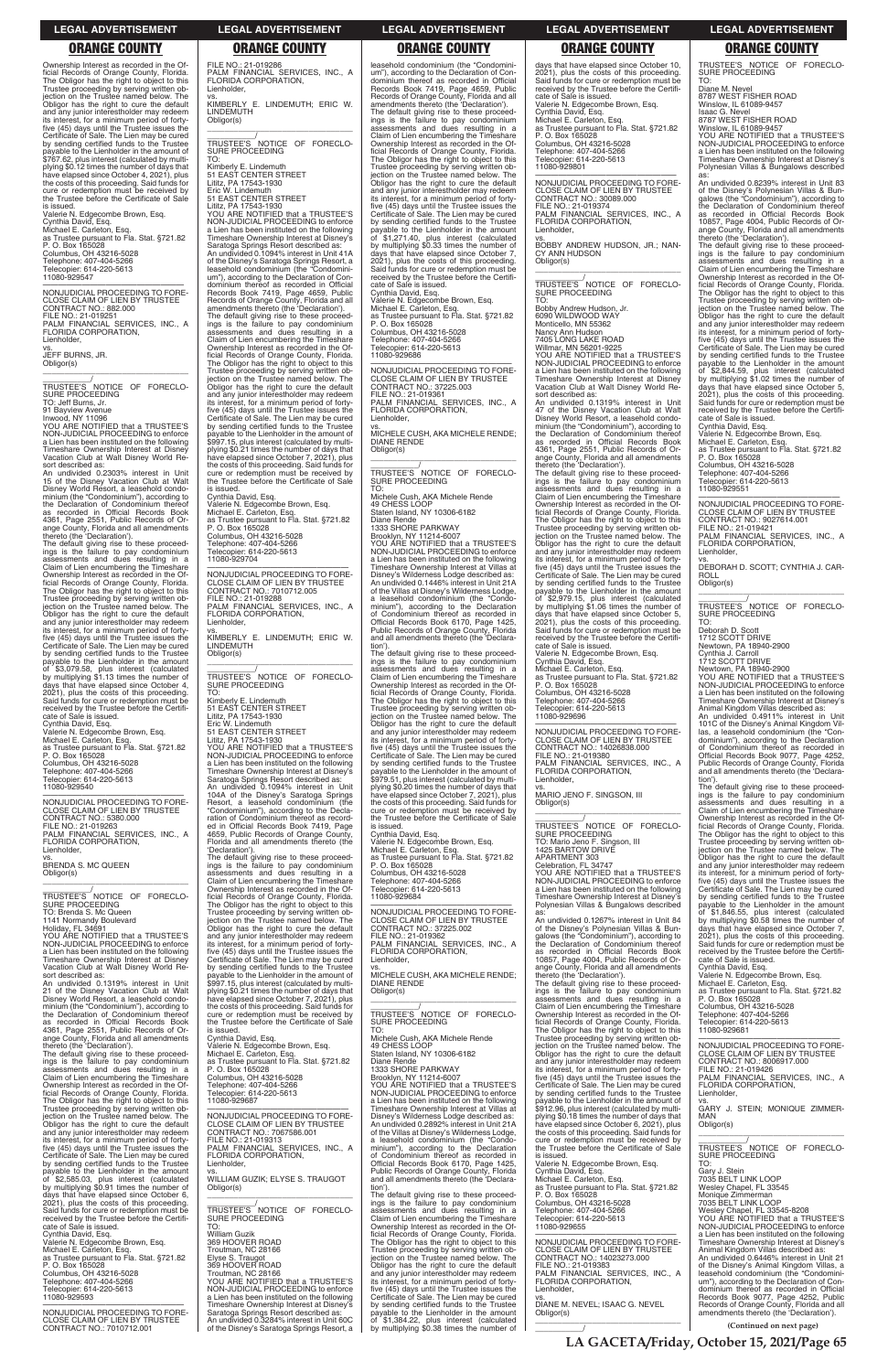**Page 66/LA GACETA/Friday, October 15, 2021**

### **LEGAL ADVERTISEMENT LEGAL ADVERTISEMENT LEGAL ADVERTISEMENT LEGAL ADVERTISEMENT LEGAL ADVERTISEMENT**

### **ORANGE COUNTY ORANGE COUNTY ORANGE COUNTY ORANGE COUNTY ORANGE COUNTY**

The default giving rise to these proceed-ings is the failure to pay condominium assessments and dues resulting in a Claim of Lien encumbering the Timeshare Ownership Interest as recorded in the Official Records of Orange County, Florida. The Obligor has the right to object to this Trustee proceeding by serving written ob-jection on the Trustee named below. The Obligor has the right to cure the default and any junior interestholder may redeem its interest, for a minimum period of fortyfive (45) days until the Trustee issues the Certificate of Sale. The Lien may be cured by sending certified funds to the Trustee payable to the Lienholder in the amount of \$6,321.99, plus interest (calculated by multiplying \$2.24 times the number of days that have elapsed since October 7, 2021), plus the costs of this proceeding. Said funds for cure or redemption must be received by the Trustee before the Certificate of Sale is issued. Valerie N. Edgecombe Brown, Esq. Cynthia David, Esq. Michael E. Carleton, Esq. as Trustee pursuant to Fla. Stat. §721.82 P. O. Box 165028 Columbus, OH 43216-5028 Telephone: 407-404-5266

\_\_\_\_\_\_\_\_\_\_\_/<br>TRUSTEE'S NOTICE OF FORECLO-<br>SURE PROCEEDING TO

Telecopier: 614-220-5613 11080-929651 —————————————————— NONJUDICIAL PROCEEDING TO FORE-CLOSE CLAIM OF LIEN BY TRUSTEE CONTRACT NO.: 8001720.001

FILE NO.: 21-019427 PALM FINANCIAL SERVICES, INC., A FLORIDA CORPORATION, Lienholder, vs. STEVE M. ONORATO; CAROL J. ON-ORATO Obligor(s) \_\_\_\_\_\_\_\_\_\_\_\_\_\_\_\_\_\_\_\_\_\_\_\_\_\_\_\_\_\_\_\_\_

Steve M. Onorato 6 CRESTA CIRCLE APARTMENT 12 San Rasdal, CA 94903 Carol J. Onorato

5301 WEST SPRING CREEK PARKWAY APARTMENT 226 Plano, TX 75024

YOU ARE NOTIFIED that a TRUSTEE'S NON-JUDICIAL PROCEEDING to enforce a Lien has been instituted on the following Timeshare Ownership Interest at Disney's Animal Kingdom Villas described as: An undivided 0.4911% interest in Unit 37 of the Disney's Animal Kingdom Villas, a leasehold condominium (the "Condominium"), according to the Declaration of Con-dominium thereof as recorded in Official Records Book 9077, Page 4252, Public Records of Orange County, Florida and all amendments thereto (the 'Declaration'). The default giving rise to these proceed-ings is the failure to pay condominium assessments and dues resulting in a Claim of Lien encumbering the Timeshare Ownership Interest as recorded in the Official Records of Orange County, Florida. The Obligor has the right to object to this Trustee proceeding by serving written ob-jection on the Trustee named below. The Obligor has the right to cure the default and any junior interestholder may redeem its interest, for a minimum period of forty-five (45) days until the Trustee issues the Certificate of Sale. The Lien may be cured by sending certified funds to the Trustee<br>payable to the Lienholder in the amount<br>of \$1,878.97, plus interest (calculated<br>by multiplying \$0.58 times the number of<br>days that have elapsed since Cotober 6,<br>2021), plus the cos Said funds for cure or redemption must be received by the Trustee before the Certifi-cate of Sale is issued. Cynthia David, Esq. Valerie N. Edgecombe Brown, Esq.

vs. JOE DIAZ **Obligor** 

Notice is hereby given that on November<br>18, 2021, at 10:00 AM, in the offices of<br>Manley Deas Kochalski LLC, 390 North<br>Orange Avenue, Suite 1540, Orlando,<br>Florida, the following described Timeshare Ownership Interest at Disney's Saratoga Springs Resort will be offered for sale: An undivided 0.2189% interest in Unit 60A of the Disney's Saratoga Springs Resort, a leasehold condominium (the "Condomini-um"), according to the Declaration of Condominium thereof as recorded in Official Records Book 7419, Page 4659, Public Records of Orange County, Florida and all amendments thereto (the 'Declaration').

Michael E. Carleton, Esq. as Trustee pursuant to Fla. Stat. §721.82 P. O. Box 165028 Columbus, OH 43216-5028 Telephone: 407-404-5266 Telecopier: 614-220-5613 11080-929594

—————————————————— NONJUDICIAL PROCEEDING TO FORE-CLOSE CLAIM OF LIEN BY TRUSTEE CONTRACT NO.: 13003036.000 FILE NO.: 21-019447 PALM FINANCIAL SERVICES, INC., A FLORIDA CORPORATION, Lienholder, vs. EMMANUEL ESIEVO; ENAKENO AMAGADA Obligor(s) \_\_\_\_\_\_\_\_\_\_\_\_\_\_\_\_\_\_\_\_\_\_\_\_\_\_\_\_\_\_\_\_\_

\_\_\_\_\_\_\_\_\_\_\_/ TRUSTEE'S NOTICE OF FORECLO-SURE PROCEEDING TO: Emmanuel Esievo

\_\_\_\_\_\_\_\_\_\_\_/<br>TRUSTEE'S NOTICE OF FORECLO-<br>SURE PROCEEDING TO: Mariaalice S. Cortez 6133 SEMAPHORE RIDGE Rex, GA 30273-1583 YOU ARE NOTIFIED that a TRUSTEE'S NON-JUDICIAL PROCEEDING to enforce a Lien has been instituted on the following Timeshare Ownership Interest at Disney's Animal Kingdom Villas described as: An undivided 0.9823% interest in Unit 119B of the Disney's Animal Kingdom Vil-las, a leasehold condominium (the "Condominium"), according to the Declaration of Condominium thereof as recorded in Official Records Book 9077, Page 4252, Public Records of Orange County, Florida and all amendments thereto (the 'Declaration').

Said funds for cure or redemption must be received by the Trustee before the Certifi-cate of Sale is issued. Cynthia David, Esq. Valerie N. Edgecombe Brown, Esq. Michael E. Carleton, Esq. as Trustee pursuant to Fla. Stat. §721.82 P. O. Box 165028 Columbus, OH 43216-5028 Telephone: 407-404-5266 Telecopier: 614-220-5613 11080-929688

—————————————————— NONJUDICIAL PROCEEDING TO FORE-CLOSE CLAIM OF LIEN BY TRUSTEE FILE NO.: 21-019450 PALM FINANCIAL SERVICES, INC., A FLORIDA CORPORATION, Lienholder,

# \_\_\_\_\_\_\_\_\_\_\_\_\_\_\_\_\_\_\_\_\_\_\_\_\_\_\_\_\_\_\_\_\_ \_\_\_\_\_\_\_\_\_\_\_/ TRUSTEE'S NOTICE OF SALE TO: Joe Diaz, 7753 3RD PLACE, Lehigh Acres, FL 33936-9300

The default giving rise to the sale is the failure to pay assessments as set forth in the Claim(s) of Lien encumbering the Timeshare Ownership Interest as record-ed May 25, 2021 in Instrument Number 20210313604 of the Public Records of Orange County, Florida. The amount se-cured by the assessment lien is for unpaid assessments, accrued interest, plus interest accruing at a per diem rate of \$0.33 together with the costs of this proceeding and sale and all other amounts secured by the Claim of Lien, for a total amount due as of the date of the sale of \$1,279.07

> Cynthia David, Esq. Valerie N. Edgecombe Brown, Esq. Michael E. Carleton, Esq.

("Amount Secured by the Lien"). The Obligor has the right to cure this de-fault and any junior interestholder may redeem its interest up to the date the Trustee issues the Certificate of Sale by sending certified funds to the Trustee payable to the Lienholder in the amount of \$1,279.07. Said funds for cure or redemption must be received by the Trustee before the Certificate of Sale is issued.

Any person, other than the Obligor as of the date of recording this Notice of Sale, claiming an interest in the surplus from the sale of the above property, if any, must file a claim. The successful bidder may be responsible for any and all unpaid condo-minium assessments that come due up to the time of transfer of title, including those The default giving rise to these proceedings is the failure to pay condominium assessments and dues resulting in a Claim of Lien encumbering the Timeshare Ownership Interest as recorded in the Of-ficial Records of Orange County, Florida. The Obligor has the right to object to this<br>Trustee proceeding by serving written ob-<br>jection on the Trustee named below. The<br>Obligor has the right to cure the default<br>and any junior interestholder may redeem<br>its interest, five (45) days until the Trustee issues the Certificate of Sale. The Lien may be cured by sending certified funds to the Trustee payable to the Lienholder in the amount of \$2,438.91, plus interest (calculated by multiplying \$0.83 times the number of days that have elapsed since October 4, 2021), plus the costs of this proceeding. Said funds for cure or redemption must be received by the Trustee before the Certificate of Sale is issued. Cynthia David, Esq. Valerie N. Edgecombe Brown, Esq. Michael E. Carleton, Esq. as Trustee pursuant to Fla. Stat. §721.82 P. O. Box 165028 Columbus, OH 43216-5028 Telephone: 407-404-5266 Telecopier: 614-220-5613 11080-929539 —————————————————— NONJUDICIAL PROCEEDING TO FORE-CLOSE CLAIM OF LIEN BY TRUSTEE CONTRACT NO.: 7021052.000 FILE NO.: 21-019584 PALM FINANCIAL SERVICES, INC., A FLORIDA CORPORATION, Lienholder, vs. JOHN E. CLEGG, JR. Obligor(s) \_\_\_\_\_\_\_\_\_\_\_\_\_\_\_\_\_\_\_\_\_\_\_\_\_\_\_\_\_\_\_\_\_ \_\_\_\_\_\_\_\_\_\_\_/ TRUSTEE'S NOTICE OF FORECLO-SURE PROCEEDING TO: John E. Clegg, Jr. PO BOX 830 Morrisville, VT 05661 YOU ARE NOTIFIED that a TRUSTEE'S NON-JUDICIAL PROCEEDING to enforce a Lien has been instituted on the following Timeshare Ownership Interest at Disney's Saratoga Springs Resort described as: An undivided 0.2627% interest in Unit 59B of the Disney's Saratoga Springs Resort, a leasehold condominium (the "Condominium"), according to the Declaration of Con-

owed by the Obligor or prior owner. If the successful bidder fails to pay the amounts due to the Trustee to certify the sale by 5:00 p.m. the day after the sale, the second highest bidder at the sale may elect to purchase the timeshare ownership interest.

Valerie N. Edgecombe Brown, Esq. Cynthia David, Esq. as Trustee pursuant to Fla. Stat. §721.82 P. O. Box 165028, Columbus, OH 43216 Telephone: 407-404-5266 11080-929453

—————————————————— NONJUDICIAL PROCEEDING TO FORE-CLOSE CLAIM OF LIEN BY TRUSTEE CONTRACT NO.: 9014934.000 FILE NO.: 21-019455 PALM FINANCIAL SERVICES, INC., A FLORIDA CORPORATION, Lienholder,

vs. MARIAALICE S. CORTEZ Obligor(s) \_\_\_\_\_\_\_\_\_\_\_\_\_\_\_\_\_\_\_\_\_\_\_\_\_\_\_\_\_\_\_\_\_

The default giving rise to these proceed-

\_\_\_\_\_\_\_\_\_\_\_\_\_\_\_\_\_\_\_\_\_\_\_\_\_\_\_\_\_\_\_\_\_ \_\_\_\_\_\_\_\_\_\_\_\_/<br>TRUSTEE'S NOTICE OF FORECLO-<br>SURE PROCEEDING

\_\_\_\_\_\_\_\_\_\_\_\_/<br>TRUSTEE'S NOTICE OF FORECLO-<br>SURE PROCEEDING TO: Deanna Walker 1430 BONHAM PARKWAY Lantana, TX 76226-6436 YOU ARE NOTIFIED that a TRUSTEE'S NON-JUDICIAL PROCEEDING to enforce a Lien has been instituted on the following Timeshare Ownership Interest at Villas at Disney's Grand Floridian Resort described

\_\_\_\_\_\_\_\_\_\_\_\_\_\_\_\_\_\_\_\_\_\_\_\_\_\_\_\_\_\_\_\_\_ \_\_\_\_\_\_\_\_\_\_\_/ TRUSTEE'S NOTICE OF FORECLO-SURE PROCEEDING TO: Jeremy B. Byrnes 20 Canal Road Dallas, GA 30132 Linda K. Byrnes 20 Canal Road Dallas, GA 30132 YOU ARE NOTIFIED that a TRUSTEE'S NON-JUDICIAL PROCEEDING to enforce a Lien has been instituted on the following Timeshare Ownership Interest at Bay Lake Tower at Disney's Contemporary Resort described as: An undivided 0.2546% interest in Unit 49B of the Bay Lake Tower at Disney's Contemporary Resort , a leasehold con-dominium (the "Condominium"), according to the Declaration of Condominium thereof as recorded in Official Records Book 9755, Page 2293, Public Records of Orange County, Florida and all amend-ments thereto (the 'Declaration'). The default giving rise to these proceed-ings is the failure to pay condominium assessments and dues resulting in a Claim of Lien encumbering the Timeshare<br>Ownership Interest as recorded in the Of-<br>ficial Records of Orange County, Florida.<br>The Obligor has the right to object to this<br>Trustee proceeding by serving written ob-<br>jection on t its interest, for a minimum period of fortyfive (45) days until the Trustee issues the Certificate of Sale. The Lien may be cured by sending certified funds to the Trustee payable to the Lienholder in the amount of \$913.26, plus interest (calculated by multi-plying \$0.17 times the number of days that have elapsed since October 7, 2021), plus the costs of this proceeding. Said funds for cure or redemption must be received by the Trustee before the Certificate of Sale is issued. Valerie N. Edgecombe Brown, Esq. Cynthia David, Esq. Michael E. Carleton, Esq. as Trustee pursuant to Fla. Stat. §721.82 P. O. Box 165028 Columbus, OH 43216-5028 Telephone: 407-404-5266 Telecopier: 614-220-5613 11080-929649 —————————————————— NONJUDICIAL PROCEEDING TO FORE-CLOSE CLAIM OF LIEN BY TRUSTEE CONTRACT NO.: 5001377.000 FILE NO.: 21-019503 PALM FINANCIAL SERVICES, INC., A FLORIDA CORPORATION, Lienholder, vs. JAMES P. KENNEDY; AMY E. BUNNELL Obligor(s) \_\_\_\_\_\_\_\_\_\_\_\_\_\_\_\_\_\_\_\_\_\_\_\_\_\_\_\_\_\_\_\_\_ \_\_\_\_\_\_\_\_\_\_\_/ TRUSTEE'S NOTICE OF FORECLO-SURE PROCEEDING TO: James P. Kennedy 1620 DRUM STREET Winter Park, FL 32789 Amy E. Bunnell 1620 DRUM STREET Winter Park, FL 32789 YOU ARE NOTIFIED that a TRUSTEE'S NON-JUDICIAL PROCEEDING to enforce a Lien has been instituted on the following Timeshare Ownership Interest at Villas at Disney's Wilderness Lodge described as: An undivided 0.4338% interest in Unit 1B of the Villas at Disney's Wilderness Lodge, a leasehold condominium (the "Condo-minium"), according to the Declaration of Condominium thereof as recorded in Official Records Book 6170, Page 1425, Public Records of Orange County, Florida and all amendments thereto (the 'Declaration'). The default giving rise to these proceedings is the failure to pay condominium assessments and dues resulting in a Claim of Lien encumbering the Timeshare Ownership Interest as recorded in the Official Records of Orange County, Florida. The Obligor has the right to object to this Trustee proceeding by serving written ob-jection on the Trustee named below. The Obligor has the right to cure the default and any junior interestholder may redeem its interest, for a minimum period of fortyfive (45) days until the Trustee issues the Certificate of Sale. The Lien may be cured by sending certified funds to the Trustee payable to the Lienholder in the amount of \$1,796.29, plus interest (calculated by multiplying \$0.55 times the number of days that have elapsed since October 6, 2021), plus the costs of this proceeding. Said funds for cure or redemption must be received by the Trustee before the Certifi-cate of Sale is issued.

| 9407 PLANETREE CIRCLE                                                                       | ings is the failure to pay condominium       | as Trustee pursuant to Fla. Stat. §721.82                                   | An undivided 0.2846% interest in Unit 18B                                                | Michael E. Carleton, Esg.                                                      |
|---------------------------------------------------------------------------------------------|----------------------------------------------|-----------------------------------------------------------------------------|------------------------------------------------------------------------------------------|--------------------------------------------------------------------------------|
| APARTMENT 408                                                                               | assessments and dues resulting in a          | P. O. Box 165028                                                            | of the Disney's Saratoga Springs Resort, a                                               | as Trustee pursuant to Fla. Stat. §721.82                                      |
| Owings Mills, MD 21117-7554                                                                 | Claim of Lien encumbering the Timeshare      | Columbus, OH 43216-5028                                                     | leasehold condominium (the "Condomini-                                                   | P. O. Box 165028                                                               |
| Enakeno Amagada                                                                             | Ownership Interest as recorded in the Of-    | Telephone: 407-404-5266                                                     | um"), according to the Declaration of Con-                                               | Columbus, OH 43216-5028                                                        |
| 825 SOUTH HILL STREET                                                                       | ficial Records of Orange County, Florida.    | Telecopier: 614-220-5613                                                    | dominium thereof as recorded in Official                                                 | Telephone: 407-404-5266                                                        |
| APARTMENT 4105                                                                              | The Obligor has the right to object to this  | 11080-929595                                                                | Records Book 7419, Page 4659, Public                                                     | Telecopier: 614-220-5613                                                       |
| Los Angeles, CA 90014                                                                       | Trustee proceeding by serving written ob-    |                                                                             | Records of Orange County, Florida and all                                                | 11080-929698                                                                   |
| YOU ARE NOTIFIED that a TRUSTEE'S                                                           | jection on the Trustee named below. The      | NONJUDICIAL PROCEEDING TO FORE-                                             | amendments thereto (the 'Declaration').                                                  |                                                                                |
| NON-JUDICIAL PROCEEDING to enforce                                                          | Obligor has the right to cure the default    | CLOSE CLAIM OF LIEN BY TRUSTEE                                              | The default giving rise to these proceed-                                                | NONJUDICIAL PROCEEDING TO FORE-                                                |
| a Lien has been instituted on the following                                                 | and any junior interestholder may redeem     | CONTRACT NO.: 6000313.000                                                   | ings is the failure to pay condominium                                                   | CLOSE CLAIM OF LIEN BY TRUSTEE                                                 |
| Timeshare Ownership Interest at Villas at                                                   | its interest, for a minimum period of forty- | FILE NO.: 21-019537                                                         | assessments and dues resulting in a                                                      | CONTRACT NO.: 10028064.000                                                     |
| Disney's Grand Floridian Resort described                                                   | five (45) days until the Trustee issues the  | PALM FINANCIAL SERVICES, INC., A                                            | Claim of Lien encumbering the Timeshare                                                  | FILE NO.: 21-019663                                                            |
|                                                                                             | Certificate of Sale. The Lien may be cured   | FLORIDA CORPORATION.                                                        | Ownership Interest as recorded in the Of-                                                | PALM FINANCIAL SERVICES, INC., A                                               |
| An undivided 0.1814% interest in Unit 3B                                                    | by sending certified funds to the Trustee    | Lienholder.                                                                 | ficial Records of Orange County, Florida.                                                | FLORIDA CORPORATION,                                                           |
| of the Villas at Disney's Grand Floridian                                                   | payable to the Lienholder in the amount      | VS.                                                                         | The Obligor has the right to object to this                                              | Lienholder.                                                                    |
| Resort, a leasehold condominium (the                                                        | of \$1,834.78, plus interest (calculated     | DONNA C. BOORTZ: NEAL A. BOORTZ                                             | Trustee proceeding by serving written ob-                                                | VS.                                                                            |
| "Condominium"), according to the Decla-                                                     | by multiplying \$0.58 times the number of    | Obligor(s)                                                                  | jection on the Trustee named below. The                                                  | DANIEL M. DUNLAP                                                               |
| ration of Condominium thereof as record-                                                    | days that have elapsed since October 10,     |                                                                             | Obligor has the right to cure the default                                                | Obligor(s)                                                                     |
| ed in Official Records Book 10545. Page                                                     | 2021), plus the costs of this proceeding.    | TRUSTEE'S NOTICE OF FORECLO-                                                | and any junior interestholder may redeem                                                 |                                                                                |
| 3964, Public Records of Orange County,                                                      | Said funds for cure or redemption must be    |                                                                             | its interest, for a minimum period of forty-                                             |                                                                                |
| Florida and all amendments thereto (the                                                     | received by the Trustee before the Certifi-  | SURE PROCEEDING                                                             | five (45) days until the Trustee issues the                                              | TRUSTEE'S NOTICE OF FORECLO-                                                   |
| 'Declaration').                                                                             | cate of Sale is issued.                      | TO:                                                                         | Certificate of Sale. The Lien may be cured                                               | SURE PROCEEDING                                                                |
| The default giving rise to these proceed-                                                   | Cynthia David, Esg.                          | Donna C. Boortz                                                             | by sending certified funds to the Trustee                                                | TO: Daniel M. Dunlap                                                           |
| ings is the failure to pay condominium                                                      | Valerie N. Edgecombe Brown, Esq.             | 8805 TAMIAMI TRAIL                                                          | payable to the Lienholder in the amount                                                  | 79 Albion Street                                                               |
| assessments and dues resulting in a                                                         | Michael E. Carleton, Esg.                    | SUITE 102                                                                   | of \$1,478.69, plus interest (calculated                                                 | Denver, CO 80246                                                               |
| Claim of Lien encumbering the Timeshare                                                     | as Trustee pursuant to Fla. Stat. §721.82    | Naples, FL 34108                                                            | by multiplying \$0.42 times the number of                                                | YOU ARE NOTIFIED that a TRUSTEE'S                                              |
| Ownership Interest as recorded in the Of-                                                   | P. O. Box 165028                             | Neal A. Boortz                                                              | days that have elapsed since October 5,                                                  | NON-JUDICIAL PROCEEDING to enforce                                             |
| ficial Records of Orange County, Florida.                                                   | Columbus, OH 43216-5028                      | 2870 PEACHTREE ROAD NORTHWEST<br><b>SUITE 403</b>                           | 2021), plus the costs of this proceeding.                                                | a Lien has been instituted on the follow-                                      |
| The Obligor has the right to object to this                                                 | Telephone: 407-404-5266                      |                                                                             | Said funds for cure or redemption must be<br>received by the Trustee before the Certifi- | ing Timeshare Ownership Interest at Bay                                        |
| Trustee proceeding by serving written ob-<br>jection on the Trustee named below. The        | Telecopier: 614-220-5613                     | Atlanta, GA 30305-2918<br>YOU ARE NOTIFIED that a TRUSTEE'S                 | cate of Sale is issued.                                                                  | Lake Tower at Disney's Contemporary<br>Resort described as:                    |
|                                                                                             | 11080-929797                                 | NON-JUDICIAL PROCEEDING to enforce                                          |                                                                                          | An undivided 0.5092% interest in Unit                                          |
| Obligor has the right to cure the default                                                   | NONJUDICIAL PROCEEDING TO FORE-              |                                                                             | Valerie N. Edgecombe Brown, Esq.<br>Cynthia David. Esg.                                  |                                                                                |
| and any junior interestholder may redeem                                                    | CLOSE CLAIM OF LIEN BY TRUSTEE               | a Lien has been instituted on the following                                 | Michael E. Carleton, Esq.                                                                | 37A of the Bay Lake Tower at Disney's                                          |
| its interest, for a minimum period of forty-<br>five (45) days until the Trustee issues the | CONTRACT NO.: 10005075.001                   | Timeshare Ownership Interest at Disney's<br>Beach Club Villas described as: | as Trustee pursuant to Fla. Stat. §721.82                                                | Contemporary Resort, a leasehold con-<br>dominium (the "Condominium"), accord- |
| Certificate of Sale. The Lien may be cured                                                  | FILE NO.: 21-019476                          | An undivided 0.7331% interest in Unit 2 of                                  | P. O. Box 165028                                                                         | ing to the Declaration of Condominium                                          |
| by sending certified funds to the Trustee                                                   | PALM FINANCIAL SERVICES. INC., A             | the Disney's Beach Club Villas, a lease-                                    | Columbus, OH 43216-5028                                                                  | thereof as recorded in Official Records                                        |
| payable to the Lienholder in the amount                                                     | FLORIDA CORPORATION,                         | hold condominium (the "Condominium"),                                       | Telephone: 407-404-5266                                                                  | Book 9755, Page 2293, Public Records                                           |
| of \$1,819.68, plus interest (calculated                                                    | Lienholder.                                  | according to the Declaration of Condo-                                      | Telecopier: 614-220-5613                                                                 | of Orange County, Florida and all amend-                                       |
| by multiplying \$0.52 times the number of                                                   | VS.                                          | minium thereof as recorded in Official                                      | 11080-929598                                                                             | ments thereto (the 'Declaration').                                             |
| days that have elapsed since October 7,                                                     | JEREMY B. BYRNES; LINDA K. BYRNES            | Records Book 6531, Page 3526, Public                                        |                                                                                          |                                                                                |
| 2021), plus the costs of this proceeding.                                                   | Obligor(s)                                   |                                                                             |                                                                                          | (Continued on next page)                                                       |
|                                                                                             |                                              |                                                                             |                                                                                          |                                                                                |

Records of Orange County, Florida and all amendments thereto (the 'Declaration').

dominium thereof as recorded in Official Records Book 7419, Page 4659, Public Records of Orange County, Florida and all amendments thereto (the 'Declaration'). The default giving rise to these proceed-ings is the failure to pay condominium assessments and dues resulting in a Claim of Lien encumbering the Timeshare Ownership Interest as recorded in the Of-ficial Records of Orange County, Florida. The Obligor has the right to object to this Trustee proceeding by serving written objection on the Trustee named below. The Obligor has the right to cure the default and any junior interestholder may redeem its interest, for a minimum period of fortyfive (45) days until the Trustee issues the Certificate of Sale. The Lien may be cured by sending certified funds to the Trustee payable to the Lienholder in the amount of \$1,673.35, plus interest (calculated by multiplying \$0.51 times the number of days that have elapsed since October 6, 2021), plus the costs of this proceeding. Said funds for cure or redemption must be received by the Trustee before the Certifi-

cate of Sale is issued. Valerie N. Edgecombe Brown, Esq. Cynthia David, Esq. Michael E. Carleton, Esq. as Trustee pursuant to Fla. Stat. §721.82 P. O. Box 165028

Columbus, OH 43216-5028 Telephone: 407-404-5266 Telecopier: 614-220-5613

11080-929657 —————————————————— NONJUDICIAL PROCEEDING TO FORE-CLOSE CLAIM OF LIEN BY TRUSTEE CONTRACT NO.: 7020637.000 FILE NO.: 21-019586

PALM FINANCIAL SERVICES, INC., A FLORIDA CORPORATION, Lienholder,

vs. JANINE MONETTI Obligor(s)

\_\_\_\_\_\_\_\_\_\_\_\_\_\_\_\_\_\_\_\_\_\_\_\_\_\_\_\_\_\_\_\_\_ \_\_\_\_\_\_\_\_\_\_\_/ TRUSTEE'S NOTICE OF FORECLO-SURE PROCEEDING TO: Janine Monetti 1517 CAYPLAZA

Belmar, NJ 07719 YOU ARE NOTIFIED that a TRUSTEE'S NON-JUDICIAL PROCEEDING to enforce a Lien has been instituted on the following Timeshare Ownership Interest at Disney's Saratoga Springs Resort described as:

NONJUDICIAL PROCEEDING TO FORE-CLOSE CLAIM OF LIEN BY TRUSTEE CONTRACT NO.: 7020590.000 FILE NO.: 21-019587 PALM FINANCIAL SERVICES, INC., A FLORIDA CORPORATION, Lienholder,

vs. KATHLEEN BECKER Obligor(s)

TO: Kathleen Becker

9 ALLENBY DRIVE Fort Salonga, NY 11768-1422 YOU ARE NOTIFIED that a TRUSTEE'S NON-JUDICIAL PROCEEDING to enforce a Lien has been instituted on the following

Timeshare Ownership Interest at Disney's Saratoga Springs Resort described as: An undivided 0.3284% interest in Unit 18B of the Disney's Saratoga Springs Resort, a leasehold condominium (the "Condomini-um"), according to the Declaration of Condominium thereof as recorded in Official Records Book 7419, Page 4659, Public Records of Orange County, Florida and all amendments thereto (the 'Declaration'). The default giving rise to these proceed-ings is the failure to pay condominium assessments and dues resulting in a

Claim of Lien encumbering the Timeshare Ownership Interest as recorded in the Official Records of Orange County, Florida. The Obligor has the right to object to this Trustee proceeding by serving written ob-jection on the Trustee named below. The Obligor has the right to cure the default and any junior interestholder may redeem its interest, for a minimum period of fortyfive (45) days until the Trustee issues the Certificate of Sale. The Lien may be cured by sending certified funds to the Trustee payable to the Lienholder in the amount<br>of \$1,648.66, plus interest (calculated<br>by multiplying \$0.48 times the number of<br>days that have elapsed since October 4,<br>2021), plus the costs of this proceeding. Said funds for cure or redemption must be received by the Trustee before the Certifi-cate of Sale is issued. Cynthia David, Esq.

Valerie N. Edgecombe Brown, Esq. Michael E. Carleton, Esq. as Trustee pursuant to Fla. Stat. §721.82 P. O. Box 165028 Columbus, OH 43216-5028 Telephone: 407-404-5266

copier: 614-220-5613

11080-929538

—————————————————— NONJUDICIAL PROCEEDING TO FORE-CLOSE CLAIM OF LIEN BY TRUSTEE CONTRACT NO.: 13005152.000 FILE NO.: 21-019660 PALM FINANCIAL SERVICES, INC., A FLORIDA CORPORATION, Lienholder,

vs. DEANNA WALKER Obligor(s)

\_\_\_\_\_\_\_\_\_\_\_\_\_\_\_\_\_\_\_\_\_\_\_\_\_\_\_\_\_\_\_\_\_

as: An undivided 0.1423% interest in Unit 2D of the Villas at Disney's Grand Floridian Resort, a leasehold condominium (the "Condominium"), according to the Decla-ration of Condominium thereof as record-ed in Official Records Book 10545, Page 3964, Public Records of Orange County, Florida and all amendments thereto (the 'Declaration').

The default giving rise to these proceed-ings is the failure to pay condominium assessments and dues resulting in a Claim of Lien encumbering the Timeshare<br>Ownership Interest as recorded in the Of-<br>ficial Records of Orange County, Florida.<br>The Obligor has the right to object to this<br>Trustee proceeding by serving written ob-<br>jection on t its interest, for a minimum period of fortyfive (45) days until the Trustee issues the Certificate of Sale. The Lien may be cured<br>by sending certified funds to the Trustee by sending certified funds to the Trustee payable to the Lienholder in the amount of \$1,231.93, plus interest (calculated by multiplying \$0.32 times the number of \$1,231.93, plus interest (calculated by multiplying \$0.32 times the number of days that have elapsed since October 5, plus the costs of this proceeding. Said funds for cure or redemption must be received by the Trustee before the Certifi-

cate of Sale is issued. Valerie N. Edgecombe Brown, Esq. Cynthia David, Esq.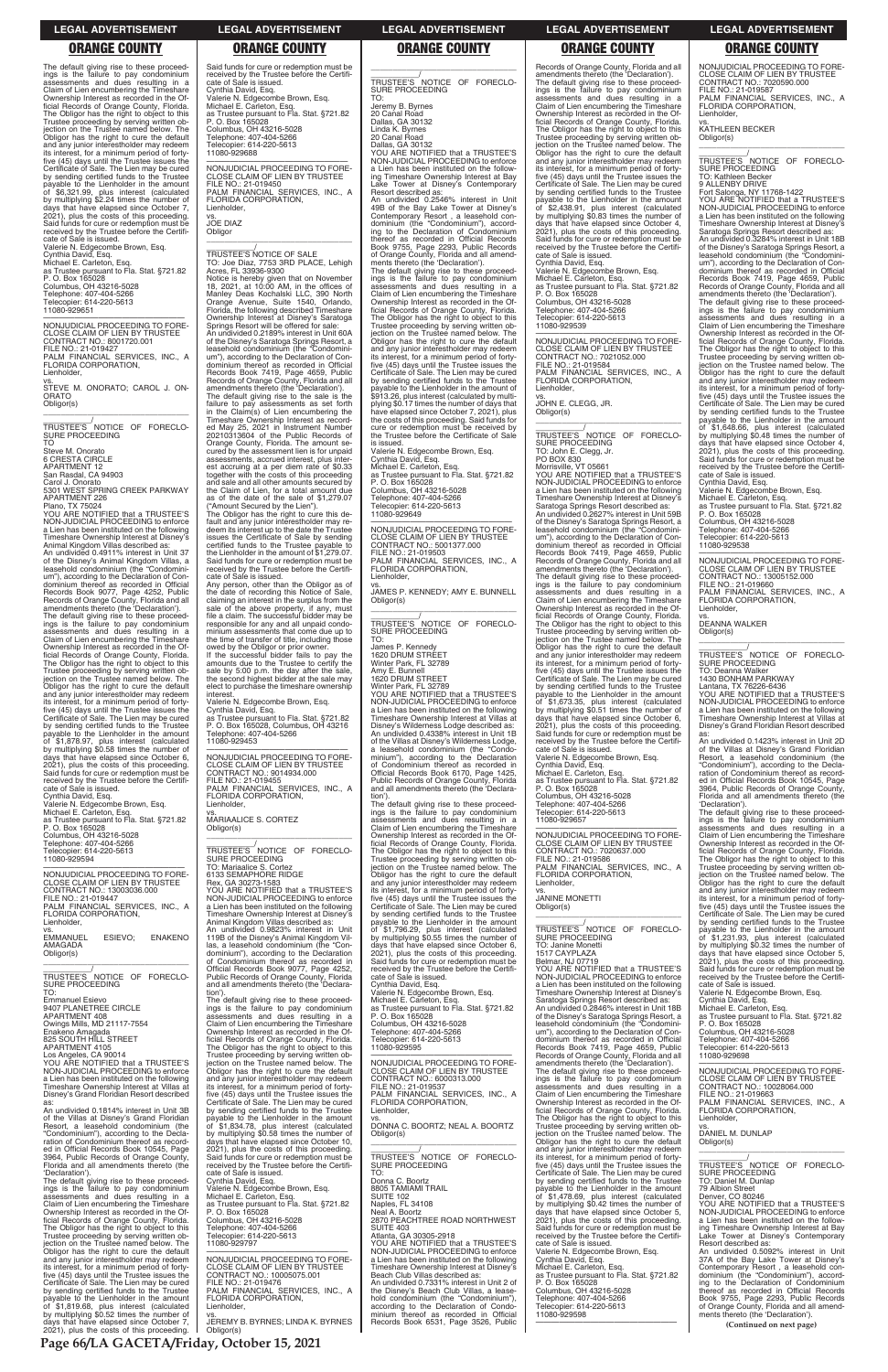**LA GACETA/Friday, October 15, 2021/Page 67**

### **LEGAL ADVERTISEMENT LEGAL ADVERTISEMENT LEGAL ADVERTISEMENT LEGAL ADVERTISEMENT LEGAL ADVERTISEMENT**

### **ORANGE COUNTY ORANGE COUNTY ORANGE COUNTY ORANGE COUNTY ORANGE COUNTY**

—————————————————— NONJUDICIAL PROCEEDING TO FORE-CLOSE CLAIM OF LIEN BY TRUSTEE CONTRACT NO.: 10005811.014 FILE NO.: 21-019733 PALM FINANCIAL SERVICES, INC., A FLORIDA CORPORATION, Lienholder, vs. HUNTER E. AXELROD Obligor(s)  $\overline{\phantom{a}}$  , and the set of the set of the set of the set of the set of the set of the set of the set of the set of the set of the set of the set of the set of the set of the set of the set of the set of the set of the s

TRUSTEE'S<br>SURE PROCEEDING<br>TO: Hunter E. Axelrod

The default giving rise to these proceed-ings is the failure to pay condominium assessments and dues resulting in a Claim of Lien encumbering the Timeshare Ownership Interest as recorded in the Of-ficial Records of Orange County, Florida. The Obligor has the right to object to this Trustee proceeding by serving written ob-jection on the Trustee named below. The Obligor has the right to cure the default and any junior interestholder may redeem its interest, for a minimum period of fortyfive (45) days until the Trustee issues the Certificate of Sale. The Lien may be cured by sending certified funds to the Trustee payable to the Lienholder in the amount of \$1,902.74, plus interest (calculated by multiplying \$0.61 times the number of days that have elapsed since October 6, 2021), plus the costs of this proceeding. Said funds for cure or redemption must be received by the Trustee before the Certifi-cate of Sale is issued. Cynthia David, Esq. Valerie N. Edgecombe Brown, Esq. Michael E. Carleton, Esq. as Trustee pursuant to Fla. Stat. §721.82 P. O. Box 165028 Columbus, OH 43216-5028 Telephone: 407-404-5266 Telecopier: 614-220-5613 11080-929596

5011 LAKE MIST DRIVE

Mableton, GA 30126-5982 YOU ARE NOTIFIED that a TRUSTEE'S NON-JUDICIAL PROCEEDING to enforce a Lien has been instituted on the following Timeshare Ownership Interest at Disney's Polynesian Villas & Bungalows described

as: An undivided 0.2281% interest in Unit 45 of the Disney's Polynesian Villas & Bunga-lows, a leasehold condominium (the "Con-dominium"), according to the Declaration of Condominium thereof as recorded in Official Records Book 10857, Page 4004, Public Records of Orange County, Florida and all amendments thereto (the 'Declaration'). The default giving rise to these proceed-

ings is the failure to pay condominium assessments and dues resulting in a Claim of Lien encumbering the Timeshare Ownership Interest as recorded in the Of-ficial Records of Orange County, Florida. The Obligor has the right to object to this Trustee proceeding by serving written ob-jection on the Trustee named below. The Obligor has the right to cure the default and any junior interestholder may redeem its interest, for a minimum period of forty-five (45) days until the Trustee issues the Certificate of Sale. The Lien may be cured by sending certified funds to the Trustee payable to the Lienholder in the amount of \$1,549.22, plus interest (calculated by multiplying \$0.44 times the number of days that have elapsed since October 6, 2021), plus the costs of this proceeding. Said funds for cure or redemption must be received by the Trustee before the Certifi-

cate of Sale is issued. Cynthia David, Esq. Valerie N. Edgecombe Brown, Esq. Michael E. Carleton, Esq. as Trustee pursuant to Fla. Stat. §721.82 P. O. Box 165028 Columbus, OH 43216-5028 Telephone: 407-404-5266 Telecopier: 614-220-5613

11080-929597 —————————————————— NONJUDICIAL PROCEEDING TO FORE-

CLOSE CLAIM OF LIEN BY TRUSTEE CONTRACT NO.: 10005811.012 FILE NO.: 21-019735 PALM FINANCIAL SERVICES, INC., A FLORIDA CORPORATION, Lienholder,

vs. HUNTER E. AXELROD Obligor(s) \_\_\_\_\_\_\_\_\_\_\_\_\_\_\_\_\_\_\_\_\_\_\_\_\_\_\_\_\_\_\_\_\_

\_\_\_\_\_\_\_\_\_\_\_/ TRUSTEE'S NOTICE OF FORECLO-SURE PROCEEDING TO: Hunter E. Axelrod 5011 LAKE MIST DRIVE Mableton, GA 30126-5982 YOU ARE NOTIFIED that a TRUSTEE'S NON-JUDICIAL PROCEEDING to enforce a Lien has been instituted on the following Timeshare Ownership Interest at Disney's Saratoga Springs Resort described as: An undivided 0.2189% interest in Unit 10B

CLOSE CLAIM OF LIEN BY TRUSTEE CONTRACT NO.: 7062283.002 FILE NO.: 21-019738 PALM FINANCIAL SERVICES, INC., A FLORIDA CORPORATION, Lienholder,

vs. MICHELLE F. MANDULAY Obligor(s) \_\_\_\_\_\_\_\_\_\_\_\_\_\_\_\_\_\_\_\_\_\_\_\_\_\_\_\_\_\_\_\_\_

\_\_\_\_\_\_\_\_\_\_\_/ TRUSTEE'S NOTICE OF FORECLO-SURE PROCEEDING TO: Michelle F. Mandulay 1181 South 4th Street Grover Beach, CA 93433 YOU ARE NOTIFIED that a TRUSTEE'S NON-JUDICIAL PROCEEDING to enforce a Lien has been instituted on the following Timeshare Ownership Interest at Disney's Animal Kingdom Villas described as: An undivided 0.9823% interest in Unit 96B of the Disney's Animal Kingdom Villas, a leasehold condominium (the "Condominium"), according to the Declaration of Con-dominium thereof as recorded in Official Records Book 9077, Page 4252, Public Records of Orange County, Florida and all amendments thereto (the 'Declaration'). The default giving rise to these proceedings is the failure to pay condominium assessments and dues resulting in a Claim of Lien encumbering the Timeshare Ownership Interest as recorded in the Of-ficial Records of Orange County, Florida. The Obligor has the right to object to this Trustee proceeding by serving written ob-jection on the Trustee named below. The Obligor has the right to cure the default and any junior interestholder may redeem its interest, for a minimum period of forty-five (45) days until the Trustee issues the Certificate of Sale. The Lien may be cured by sending certified funds to the Trustee payable to the Lienholder in the amount of \$1,832.19, plus interest (calculated by multiplying \$0.58 times the number of days that have elapsed since October 5, 2021), plus the costs of this proceeding. Said funds for cure or redemption must be received by the Trustee before the Certificate of Sale is issued. Valerie N. Edgecombe Brown, Esq. Cynthia David, Esq. Michael E. Carleton, Esq. as Trustee pursuant to Fla. Stat. §721.82 P. O. Box 165028 Columbus, OH 43216-5028 Telephone: 407-404-5266 Telecopier: 614-220-5613 11080-929701 —————————————————— NONJUDICIAL PROCEEDING TO FORE-CLOSE CLAIM OF LIEN BY TRUSTEE CONTRACT NO.: 30915.001 FILE NO.: 21-019750 PALM FINANCIAL SERVICES, INC., A FLORIDA CORPORATION, Lienholder, vs. JIMMY ACCARDI; PAMELA K. AC-CARDI Obligor(s)  $\overline{\phantom{a}}$  ,  $\overline{\phantom{a}}$  ,  $\overline{\phantom{a}}$  ,  $\overline{\phantom{a}}$  ,  $\overline{\phantom{a}}$  ,  $\overline{\phantom{a}}$  ,  $\overline{\phantom{a}}$  ,  $\overline{\phantom{a}}$  ,  $\overline{\phantom{a}}$  ,  $\overline{\phantom{a}}$  ,  $\overline{\phantom{a}}$  ,  $\overline{\phantom{a}}$  ,  $\overline{\phantom{a}}$  ,  $\overline{\phantom{a}}$  ,  $\overline{\phantom{a}}$  ,  $\overline{\phantom{a}}$ TRUSTEE'S NOTICE OF FORECLO-SURE PROCEEDING TO: V. Jimmy Accardi 611 Kingsley Drive Ventnor City, NJ 08406 Pamela K. Accardi 6605 Monmouth Avenue Ventnor, NJ 08406 YOU ARE NOTIFIED that a TRUSTEE'S NON-JUDICIAL PROCEEDING to enforce a Lien has been instituted on the following Timeshare Ownership Interest at Disney Vacation Club at Disney's BoardWalk Villas described as:

> \_\_\_\_\_\_\_\_\_\_\_/<br>TRUSTEE'S NOTICE OF FORECLO-<br>SURE PROCEEDING TO: Lucy M. Mcdonough 132 Beach 128th Street Belle Harbor, NY 11694 YOU ARE NOTIFIED that a TRUSTEE'S NON-JUDICIAL PROCEEDING to enforce a Lien has been instituted on the following Timeshare Ownership Interest at Disney

An undivided 0.0962% interest in Unit 28B of the Disney Vacation Club at Disney's BoardWalk Villas, a leasehold condominium (the "Condominium"), according to the Declaration of Condominium thereof as recorded in Official Records Book 5101, Page 147, Public Records of Or-ange County, Florida and all amendments thereto (the 'Declaration'). The default giving rise to these proceed-ings is the failure to pay condominium assessments and dues resulting in a

Claim of Lien encumbering the Timeshare Ownership Interest as recorded in the Of-ficial Records of Orange County, Florida. The Obligor has the right to object to this Trustee proceeding by serving written ob-jection on the Trustee named below. The Obligor has the right to cure the default and any junior interestholder may redeem its interest, for a minimum period of fortyfive (45) days until the Trustee issues the Certificate of Sale. The Lien may be cured by sending certified funds to the Trustee payable to the Lienholder in the amount of \$782.99, plus interest (calculated by multiplying \$0.12 times the number of days that have elapsed since October 10, 2021), plus the costs of this proceeding. Said funds for cure or redemption must be received by the Trustee before the Certifi-

\_\_\_\_\_\_\_\_\_\_\_\_\_\_\_\_\_\_\_\_\_\_\_\_\_\_\_\_\_\_\_\_\_ \_\_\_\_\_\_\_\_\_\_\_/<br>TRUSTEE'S NOTICE OF FORECLO-<br>SURE PROCEEDING TO: Abel L. Roblero 1210 HUNTINGTON DRIVE Duncanville, TX 75137-2025 YOU ARE NOTIFIED that a TRUSTEE'S NON-JUDICIAL PROCEEDING to enforce a Lien has been instituted on the following Timeshare Ownership Interest at Disney's Animal Kingdom Villas described as: An undivided 0.6753% interest in Unit 73A of the Disney's Animal Kingdom Villas, a leasehold condominium (the "Condomini-um"), according to the Declaration of Condominium thereof as recorded in Official Records Book 9077, Page 4252, Public Records of Orange County, Florida and all amendments thereto (the 'Declaration'). The default giving rise to these proceed-ings is the failure to pay condominium assessments and dues resulting in a Claim of Lien encumbering the Timeshare Ownership Interest as recorded in the Official Records of Orange County, Florida. The Obligor has the right to object to this Trustee proceeding by serving written objection on the Trustee named below. The Obligor has the right to cure the default and any junior interestholder may redeem its interest, for a minimum period of forty-five (45) days until the Trustee issues the Certificate of Sale. The Lien may be cured by sending certified funds to the Trustee payable to the Lienholder in the amount of \$2,375.04, plus interest (calculated by multiplying \$0.82 times the number of days that have elapsed since October 7, 2021), plus the costs of this proceeding. Said funds for cure or redemption must be received by the Trustee before the Certificate of Sale is issued. N. Edge

ange County, Florida and all amendments thereto (the 'Declaration'). The default giving rise to these proceedings is the failure to pay condominium assessments and dues resulting in a Claim of Lien encumbering the Timeshare Ownership Interest as recorded in the Of-ficial Records of Orange County, Florida. The Obligor has the right to object to this Trustee proceeding by serving written ob-jection on the Trustee named below. The Obligor has the right to cure the default and any junior interestholder may redeem its interest, for a minimum period of forty-five (45) days until the Trustee issues the Certificate of Sale. The Lien may be cured by sending certified funds to the Trustee payable to the Lienholder in the amount of \$1,826.96, plus interest (calculated by multiplying \$0.58 times the number of days that have elapsed since October 7, 2021), plus the costs of this proceeding. Said funds for cure or redemption must be received by the Trustee before the Certificate of Sale is issued. Cynthia David, Esq. Valerie N. Edgecombe Brown, Esq. Michael E. Carleton, Esq. as Trustee pursuant to Fla. Stat. §721.82 P. O. Box 165028 Columbus, OH 43216-5028 Telephone: 407-404-5266 Telecopier: 614-220-5613 11080-929690 —————————————————— NONJUDICIAL PROCEEDING TO FORE-CLOSE CLAIM OF LIEN BY TRUSTEE

CONTRACT NO.: 29095.001 FILE NO.: 21-019788 PALM FINANCIAL SERVICES, INC., A FLORIDA CORPORATION, Lienholder, vs. TERESITA FERRER ESTOYE

Obligor(s) \_\_\_\_\_\_\_\_\_\_\_\_\_\_\_\_\_\_\_\_\_\_\_\_\_\_\_\_\_\_\_\_\_

> owed by the Obligor or prior owner. If the successful bidder fails to pay the amounts due to the Trustee to certify the sale by 5:00 p.m. the day after the sale, the second highest bidder at the sale may elect to purchase the timeshare ownership **interest**

\_\_\_\_\_\_\_\_\_\_\_/ TRUSTEE'S NOTICE OF FORECLO-SURE PROCEEDING TO: Teresita Ferrer Estoye 9406 COPERNICUS DRIVE Lanham, MD 20706-3370 YOU ARE NOTIFIED that a TRUSTEE'S NON-JUDICIAL PROCEEDING to enforce a Lien has been instituted on the following Timeshare Ownership Interest at Disney Vacation Club at Walt Disney World Resort described as: An undivided 0.0893% interest in Unit 63B of the Disney Vacation Club at Walt Disney World Resort, a leasehold condo-minium (the "Condominium"), according to the Declaration of Condominium thereof as recorded in Official Records Book 4361, Page 2551, Public Records of Or-ange County, Florida and all amendments thereto (the 'Declaration'). The default giving rise to these proceed-ings is the failure to pay condominium assessments and dues resulting in a Claim of Lien encumbering the Timeshare Ownership Interest as recorded in the Official Records of Orange County, Florida. The Obligor has the right to object to this Trustee proceeding by serving written objection on the Trustee named below. The Obligor has the right to cure the default and any junior interestholder may redeem its interest, for a minimum period of forty-five (45) days until the Trustee issues the Certificate of Sale. The Lien may be cured by sending certified funds to the Trustee payable to the Lienholder in the amount of \$774.94, plus interest (calculated by multiplying \$0.12 times the number of days that have elapsed since October 10, 2021), plus the costs of this proceeding. Said funds for cure or redemption must be received by the Trustee before the Certifi-cate of Sale is issued. Valerie N. Edgecombe Brown, Esq. Cynthia David, Esq. Michael E. Carleton, Esq. as Trustee pursuant to Fla. Stat. §721.82 P. O. Box 165028 Columbus, OH 43216-5028 Telephone: 407-404-5266 Telecopier: 614-220-5613 11080-929799

| An undivided 0.2189% interest in Unit 10B    | received by the Trustee before the Certifi- | Timeshare Ownership Interest at Disney       | Valerie N. Edgecombe Brown, Esg.            |                                                                               |
|----------------------------------------------|---------------------------------------------|----------------------------------------------|---------------------------------------------|-------------------------------------------------------------------------------|
| of the Disney's Saratoga Springs Resort, a   | cate of Sale is issued.                     | Vacation Club at Walt Disney World Re-       | Cynthia David, Esg.                         |                                                                               |
| leasehold condominium (the "Condomini-       | Valerie N. Edgecombe Brown, Esg.            | sort described as:                           | Michael E. Carleton, Esg.                   | TRUSTEE'S NOTICE OF FORECLO-                                                  |
| um"), according to the Declaration of Con-   | Cynthia David, Esg.                         | An undivided 0.4037% interest in Unit        | as Trustee pursuant to Fla. Stat. §721.82   | <b>SURE PROCEEDING</b>                                                        |
| dominium thereof as recorded in Official     | Michael E. Carleton, Esq.                   | 63C of the Disney Vacation Club at Walt      | P. O. Box 165028                            | TO: Sarah Jean Reeter                                                         |
| Records Book 7419, Page 4659, Public         | as Trustee pursuant to Fla. Stat. §721.82   | Disney World Resort, a leasehold condo-      | Columbus, OH 43216-5028                     | 6152 LIV 512                                                                  |
| Records of Orange County, Florida and all    | P. O. Box 165028                            | minium (the "Condominium"), according to     | Telephone: 407-404-5266                     | Chillicothe, MO 64601-7407                                                    |
| amendments thereto (the 'Declaration').      | Columbus, OH 43216-5028                     | the Declaration of Condominium thereof       | Telecopier: 614-220-5613                    | YOU ARE NOTIFIED that a TRUSTEE'S                                             |
| The default giving rise to these proceed-    | Telephone: 407-404-5266                     | as recorded in Official Records Book         | 11080-929675                                | NON-JUDICIAL PROCEEDING to enforce                                            |
| ings is the failure to pay condominium       | Telecopier: 614-220-5613                    | 4361, Page 2551, Public Records of Or-       |                                             | a Lien has been instituted on the following                                   |
| assessments and dues resulting in a          | 11080-929800                                | ange County, Florida and all amendments      | NONJUDICIAL PROCEEDING TO FORE-             | Timeshare Ownership Interest at Copper                                        |
| Claim of Lien encumbering the Timeshare      |                                             | thereto (the 'Declaration').                 | CLOSE CLAIM OF LIEN BY TRUSTEE              | Creek Villas & Cabins at Disney's Wilder-                                     |
| Ownership Interest as recorded in the Of-    | NONJUDICIAL PROCEEDING TO FORE-             | The default giving rise to these proceed-    | CONTRACT NO.: 7041258.000                   | ness Lodge described as:                                                      |
| ficial Records of Orange County, Florida.    | CLOSE CLAIM OF LIEN BY TRUSTEE              | ings is the failure to pay condominium       | FILE NO.: 21-019858                         | An undivided 0.1545% interest in Unit 15                                      |
| The Obligor has the right to object to this  | CONTRACT NO.: 29095.000                     | assessments and dues resulting in a          | PALM FINANCIAL SERVICES. INC., A            | of Copper Creek Villas & Cabins at Dis-                                       |
| Trustee proceeding by serving written ob-    | FILE NO.: 21-019787                         | Claim of Lien encumbering the Timeshare      | FLORIDA CORPORATION,                        | ney's Wilderness Lodge, according to                                          |
| iection on the Trustee named below. The      | PALM FINANCIAL SERVICES. INC., A            | Ownership Interest as recorded in the Of-    | Lienholder.                                 | the Declaration of Condominium thereof                                        |
| Obligor has the right to cure the default    | FLORIDA CORPORATION.                        | ficial Records of Orange County, Florida.    |                                             | as recorded as Instrument Number                                              |
| and any junior interestholder may redeem     | Lienholder,                                 | The Obligor has the right to object to this  | VS.<br>ROSALINDA GONZALEZ                   | 20170096685, in the Public Records of                                         |
| its interest, for a minimum period of forty- | VS.                                         | Trustee proceeding by serving written ob-    | Obligor(s)                                  | Orange County, Florida, and all amend-                                        |
| five (45) days until the Trustee issues the  | <b>TERESITA FERRER ESTOYE</b>               | jection on the Trustee named below. The      |                                             | ments thereto.                                                                |
| Certificate of Sale. The Lien may be cured   | Obligor(s)                                  | Obligor has the right to cure the default    |                                             | The default giving rise to these proceed-                                     |
| by sending certified funds to the Trustee    |                                             | and any junior interestholder may redeem     | TRUSTEE'S NOTICE OF FORECLO-                |                                                                               |
| pavable to the Lienholder in the amount      |                                             | its interest, for a minimum period of forty- | SURE PROCEEDING                             | ings is the failure to pay condominium<br>assessments and dues resulting in a |
| of \$1,313.04, plus interest (calculated     | TRUSTEE'S NOTICE OF FORECLO-                | five (45) days until the Trustee issues the  | TO: Rosalinda Gonzalez                      | Claim of Lien encumbering the Timeshare                                       |
|                                              | SURE PROCEEDING                             | Certificate of Sale. The Lien may be cured   | 6869 DEVONSHIRE CIRCLE                      |                                                                               |
| by multiplying \$0.33 times the number of    |                                             |                                              |                                             | Ownership Interest as recorded in the Of-                                     |
| days that have elapsed since October 6,      | <b>TO: Teresita Ferrer Estove</b>           | by sending certified funds to the Trustee    | Pensacola, FL 32506-3964                    | ficial Records of Orange County, Florida.                                     |
| 2021), plus the costs of this proceeding.    | 9406 COPERNICUS DRIVE                       | payable to the Lienholder in the amount      | YOU ARE NOTIFIED that a TRUSTEE'S           | The Obligor has the right to object to this                                   |
| Said funds for cure or redemption must be    | Lanham, MD 20706-3370                       | of \$1,820.36, plus interest (calculated     | NON-JUDICIAL PROCEEDING to enforce          | Trustee proceeding by serving written ob-                                     |
| received by the Trustee before the Certifi-  | YOU ARE NOTIFIED that a TRUSTEE'S           | by multiplying \$0.58 times the number of    | a Lien has been instituted on the following | jection on the Trustee named below. The                                       |
| cate of Sale is issued.                      | NON-JUDICIAL PROCEEDING to enforce          | days that have elapsed since October 7,      | Timeshare Ownership Interest at Disney's    | Obligor has the right to cure the default                                     |
| Cynthia David, Esg.                          | a Lien has been instituted on the following | 2021), plus the costs of this proceeding.    | Saratoga Springs Resort described as:       | and any junior interestholder may redeem                                      |
| Valerie N. Edgecombe Brown, Esg.             | Timeshare Ownership Interest at Disney      | Said funds for cure or redemption must be    | An undivided 0.2627% interest in Unit 1D    | its interest, for a minimum period of forty-                                  |
| Michael E. Carleton, Esg.                    | Vacation Club at Walt Disney World Re-      | received by the Trustee before the Certifi-  | of the Disney's Saratoga Springs Resort, a  | five (45) days until the Trustee issues the                                   |
| as Trustee pursuant to Fla. Stat. §721.82    | sort described as:                          | cate of Sale is issued.                      | leasehold condominium (the "Condomini-      | Certificate of Sale. The Lien may be cured                                    |
| P. O. Box 165028                             | An undivided 0.0824% interest in Unit       | Cynthia David, Esq.                          | um"), according to the Declaration of Con-  | by sending certified funds to the Trustee                                     |
| Columbus, OH 43216-5028                      | 47 of the Disney Vacation Club at Walt      | Valerie N. Edgecombe Brown, Esq.             | dominium thereof as recorded in Official    | payable to the Lienholder in the amount                                       |
| Telephone: 407-404-5266                      | Disney World Resort, a leasehold condo-     | Michael E. Carleton, Esq.                    | Records Book 7419, Page 4659, Public        | of \$1,096.68, plus interest (calculated                                      |
| Telecopier: 614-220-5613                     | minium (the "Condominium"), according to    | as Trustee pursuant to Fla. Stat. §721.82    | Records of Orange County, Florida and all   | by multiplying \$0.26 times the number of                                     |
| 11080-929602                                 | the Declaration of Condominium thereof      | P. O. Box 165028                             | amendments thereto (the 'Declaration').     |                                                                               |
|                                              | as recorded in Official Records Book        | Columbus, OH 43216-5028                      | The default giving rise to these proceed-   | (Continued on next page)                                                      |
| NONJUDICIAL PROCEEDING TO FORE-              | 4361, Page 2551, Public Records of Or-      | Telephone: 407-404-5266                      | ings is the failure to pay condominium      |                                                                               |

—————————————————— NONJUDICIAL PROCEEDING TO FORE-CLOSE CLAIM OF LIEN BY TRUSTEE CONTRACT NO.: 36676.000 FILE NO.: 21-019819 PALM FINANCIAL SERVICES, INC., A FLORIDA CORPORATION, Lienholder,

vs. LUCY M. MCDONOUGH Obligor(s) \_\_\_\_\_\_\_\_\_\_\_\_\_\_\_\_\_\_\_\_\_\_\_\_\_\_\_\_\_\_\_\_\_ Telecopier: 614-220-5613 11080-929689

—————————————————— NONJUDICIAL PROCEEDING TO FORE-CLOSE CLAIM OF LIEN BY TRUSTEE CONTRACT NO.: 7023063.000 FILE NO.: 21-019838 PALM FINANCIAL SERVICES, INC., A FLORIDA CORPORATION, Lienholder,

vs. PAULA R. MACKEY Obligor(s) \_\_\_\_\_\_\_\_\_\_\_\_\_\_\_\_\_\_\_\_\_\_\_\_\_\_\_\_\_\_\_\_\_

\_\_\_\_\_\_\_\_\_\_\_/ TRUSTEE'S NOTICE OF FORECLO-SURE PROCEEDING TO: Paula R. Mackey 5400 HERITAGE TREE LANE APARTMENT 603 Citrus Heights, CA 95610-7969 YOU ARE NOTIFIED that a TRUSTEE'S NON-JUDICIAL PROCEEDING to enforce a Lien has been instituted on the following Timeshare Ownership Interest at Disney's Saratoga Springs Resort described as: An undivided 0.6569% interest in Unit 64A of the Disney's Saratoga Springs Resort, a leasehold condominium (the "Condomini-um"), according to the Declaration of Condominium thereof as recorded in Official Records Book 7419, Page 4659, Public Records of Orange County, Florida and all amendments thereto (the 'Declaration'). The default giving rise to these proceed-ings is the failure to pay condominium assessments and dues resulting in a Claim of Lien encumbering the Timeshare Claim of Lien encumbering the Timeshare<br>Ownership Interest as recorded in the Official Records of Orange County, Florida. The Obligor has the right to object to this Trustee proceeding by serving written objection on the Trustee named below. The Obligor has the right to cure the default and any junior interestholder may redeem its interest, for a minimum period of forty-five (45) days until the Trustee issues the Certificate of Sale. The Lien may be cured by sending certified funds to the Trustee payable to the Lienholder in the amount of \$2,645.65, plus interest (calculated by multiplying \$0.94 times the number of days that have elapsed since October 6, 2021), plus the costs of this proceeding. Said funds for cure or redemption must be received by the Trustee before the Certifi-cate of Sale is issued. Valerie N. Edgecombe Brown, Esq. Cynthia David, Esq. Michael E. Carleton, Esq. as Trustee pursuant to Fla. Stat. §721.82 P. O. Box 165028 Columbus, OH 43216-5028 Telephone: 407-404-5266 Telecopier: 614-220-5613 11080-929658 —————————————————— NONJUDICIAL PROCEEDING TO FORE-CLOSE CLAIM OF LIEN BY TRUSTEE CONTRACT NO.: 9022378.000 FILE NO.: 21-019856 PALM FINANCIAL SERVICES, INC., A FLORIDA CORPORATION, ienholder, vs. ABEL L. ROBLERO Obligor(s)

assessments and dues resulting in a Claim of Lien encumbering the Timeshare Ownership Interest as recorded in the Official Records of Orange County, Florida. The Obligor has the right to object to this Trustee proceeding by serving written objection on the Trustee named below. The Obligor has the right to cure the default and any junior interestholder may redeem its interest, for a minimum period of forty-five (45) days until the Trustee issues the Certificate of Sale. The Lien may be cured by sending certified funds to the Trustee payable to the Lienholder in the amount of \$1,735.60, plus interest (calculated by multiplying \$0.51 times the number of days that have elapsed since October 10, 2021), plus the costs of this proceeding. Said funds for cure or redemption must be received by the Trustee before the Certifi-cate of Sale is issued.

Valerie N. Edgecombe Brown, Esq. Cynthia David, Esq. Michael E. Carleton, Esq. as Trustee pursuant to Fla. Stat. §721.82 P. O. Box 165028 Columbus, OH 43216-5028

Telephone: 407-404-5266 Telecopier: 614-220-5613 11080-929798

—————————————————— NONJUDICIAL PROCEEDING TO FORE-CLOSE CLAIM OF LIEN BY TRUSTEE FILE NO.: 21-019883 PALM FINANCIAL SERVICES, INC., A FLORIDA CORPORATION, Lienholder,

vs. JENNIFER M. MORGAN; DAVID J. MOR-GAN **Obligor** \_\_\_\_\_\_\_\_\_\_\_\_\_\_\_\_\_\_\_\_\_\_\_\_\_\_\_\_\_\_\_\_\_

# \_\_\_\_\_\_\_\_\_\_\_/ TRUSTEE'S NOTICE OF SALE

TO: Jennifer M. Morgan, 7 DORCHESTER STREET, Wilmington, MA 01887-2230 David J. Morgan, 7 DORCHESTER STREET, Wilmington, MA 01887-2230 Notice is hereby given that on November 18, 2021, at 10:00 AM, in the offices of Manley Deas Kochalski LLC, 390 North Orange Avenue, Suite 1540, Orlando, Florida, the following described Timeshare Ownership Interest at Disney's Saratoga Springs Resort will be offered for sale: An undivided 0.5255% interest in Unit 68C of the Disney's Saratoga Springs Resort, a leasehold condominium (the "Condomini-um"), according to the Declaration of Condominium thereof as recorded in Official Records Book 7419, Page 4659, Public Records of Orange County, Florida and all amendments thereto (the 'Declaration'). The default giving rise to the sale is the failure to pay assessments as set forth in the Claim(s) of Lien encumbering the Timeshare Ownership Interest as record-ed May 25, 2021 in Instrument Number 20210313604 of the Public Records of Orange County, Florida. The amount se-cured by the assessment lien is for unpaid assessments, accrued interest, plus inter-est accruing at a per diem rate of \$0.51 together with the costs of this proceeding and sale and all other amounts secured by the Claim of Lien, for a total amount due as of the date of the sale of \$1,739.78

("Amount Secured by the Lien"). The Obligor has the right to cure this de-fault and any junior interestholder may redeem its interest up to the date the Trustee issues the Certificate of Sale by sending certified funds to the Trustee payable to the Lienholder in the amount of \$1,739.78. Said funds for cure or redemption must be received by the Trustee before the Certifi-

cate of Sale is issued. Any person, other than the Obligor as of the date of recording this Notice of Sale, claiming an interest in the surplus from the sale of the above property, if any, must file a claim. The successful bidder may be responsible for any and all unpaid condo-minium assessments that come due up to the time of transfer of title, including those

Valerie N. Edgecombe Brown, Esq. Cynthia David, Esq.

as Trustee pursuant to Fla. Stat. §721.82 P. O. Box 165028, Columbus, OH 43216 Telephone: 407-404-5266 11080-929445

—————————————————— NONJUDICIAL PROCEEDING TO FORE-CLOSE CLAIM OF LIEN BY TRUSTEE CONTRACT NO.: 15017417.000 FILE NO.: 21-019896

PALM FINANCIAL SERVICES, INC., A LORIDA CORPORATION,

Lienholder, vs. SARAH JEAN REETER Obligor(s)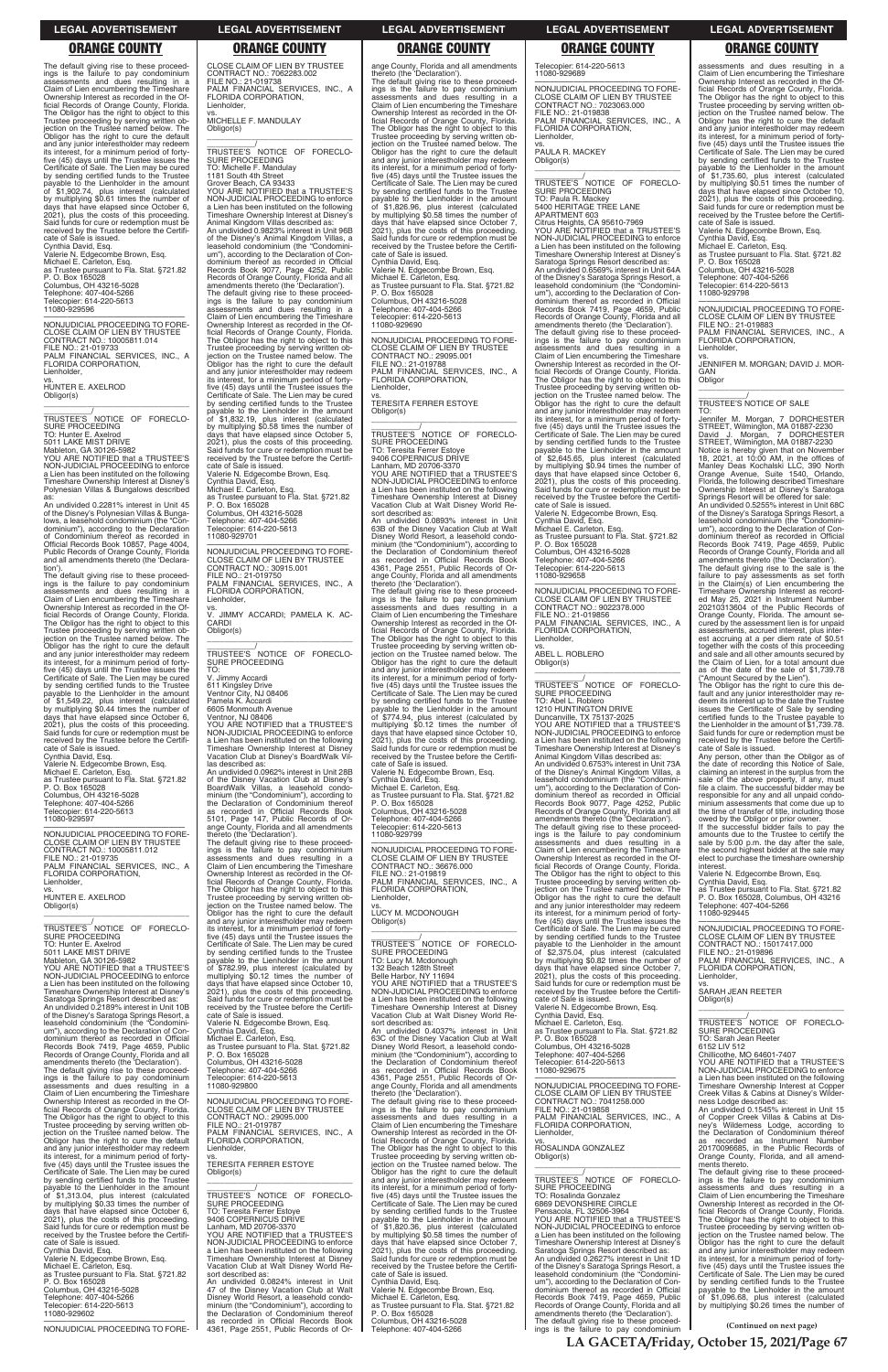**Page 68/ Section B/LA GACETA/Friday, October 15, 2021**

### **LEGAL ADVERTISEMENT LEGAL ADVERTISEMENT LEGAL ADVERTISEMENT LEGAL ADVERTISEMENT LEGAL ADVERTISEMENT**

# Alan R. Jenks, 8254 Bryn Glen Way, San<br>Diego, CA 92129<br>Lori L. Jenks, 14313 SALIDA DEL SOL,<br>San Diego, CA 92127

### **ORANGE COUNTY ORANGE COUNTY ORANGE COUNTY ORANGE COUNTY ORANGE COUNTY**

days that have elapsed since October 10, 2021), plus the costs of this proceeding. Said funds for cure or redemption must be received by the Trustee before the Certificate of Sale is issued. Valerie N. Edgecombe Brown, Esq. Cynthia David, Esq. Michael E. Carleton, Esq. as Trustee pursuant to Fla. Stat. §721.82 P. O. Box 165028 Columbus, OH 43216-5028 Telephone: 407-404-5266 Telecopier: 614-220-5613 11080-929803 —————————————————— NONJUDICIAL PROCEEDING TO FORE-

\_\_\_\_\_\_\_\_\_\_\_/<br>TRUSTEE'S NOTICE OF FORECLO-<br>SURE PROCEEDING TO:

CLOSE CLAIM OF LIEN BY TRUSTEE CONTRACT NO.: 7036316.000 FILE NO.: 21-019939 PALM FINANCIAL SERVICES, INC., A FLORIDA CORPORATION, Lienholder, vs. GUILLERMO MARIN; DEBORAH

RAMIREZ Obligor(s) \_\_\_\_\_\_\_\_\_\_\_\_\_\_\_\_\_\_\_\_\_\_\_\_\_\_\_\_\_\_\_\_\_

Guillermo Marin 207 SOUTH ROWAN AVENUE

Los Angeles, CA 90063-2435 Deborah Ramirez 207 SOUTH ROWAN AVENUE

Los Angeles, CA 90063 YOU ARE NOTIFIED that a TRUSTEE'S NON-JUDICIAL PROCEEDING to enforce a Lien has been instituted on the following Timeshare Ownership Interest at Disney's Saratoga Springs Resort described as: An undivided 0.3503% interest in Unit 77C of the Disney's Saratoga Springs Resort, a leasehold condominium (the "Condomini-um"), according to the Declaration of Condominium thereof as recorded in Official Records Book 7419, Page 4659, Public Records of Orange County, Florida and all amendments thereto (the 'Declaration'). The default giving rise to these proceed-ings is the failure to pay condominium assessments and dues resulting in a Claim of Lien encumbering the Timeshare Ownership Interest as recorded in the Official Records of Orange County, Florida. The Obligor has the right to object to this Trustee proceeding by serving written objection on the Trustee named below. The Obligor has the right to cure the default and any junior interestholder may redeem its interest, for a minimum period of fortyfive (45) days until the Trustee issues the Certificate of Sale. The Lien may be cured by sending certified funds to the Trustee payable to the Lienholder in the amount<br>of \$1.724.67 plus intervals of \$1,724.67, plus interest (calculated by multiplying \$0.51 times the number of days that have elapsed since October 6, 2021), plus the costs of this proceeding. Said funds for cure or redemption must be received by the Trustee before the Certificate of Sale is issued. Cynthia David, Esq.

Valerie N. Edgecombe Brown, Esq. Michael E. Carleton, Esq. as Trustee pursuant to Fla. Stat. §721.82 P. O. Box 165028 Columbus, OH 43216-5028 Telephone: 407-404-5266 Telecopier: 614-220-5613 11080-929603

—————————————————— NONJUDICIAL PROCEEDING TO FORE-CLOSE CLAIM OF LIEN BY TRUSTEE CONTRACT NO.: 7035763.003 FILE NO.: 21-019940 PALM FINANCIAL SERVICES, INC., A FLORIDA CORPORATION, Lienholder, vs. MARY C. PICKLESIMER

Obligor(s) \_\_\_\_\_\_\_\_\_\_\_\_\_\_\_\_\_\_\_\_\_\_\_\_\_\_\_\_\_\_\_\_\_

\_\_\_\_\_\_\_\_\_\_\_/ TRUSTEE'S NOTICE OF FORECLO-SURE PROCEEDING TO: Mary C. Picklesimer 3322 WATERWOOD DRIVE

Sebring, FL 33872-8410 YOU ARE NOTIFIED that a TRUSTEE'S NON-JUDICIAL PROCEEDING to enforce a Lien has been instituted on the following Timeshare Ownership Interest at Disney's Animal Kingdom Villas described as: An undivided 0.1534% interest in Unit 78A of the Disney's Animal Kingdom Villas, a leasehold condominium (the "Condominium"), according to the Declaration of Condominium thereof as recorded in Official Records Book 9077, Page 4252, Public Records of Orange County, Florida and all amendments thereto (the 'Declaration'). The default giving rise to these proceed-ings is the failure to pay condominium assessments and dues resulting in a Claim of Lien encumbering the Timeshare Ownership Interest as recorded in the Official Records of Orange County, Florida. The Obligor has the right to object to this Trustee proceeding by serving written ob-

vs. THE ESTATE OF GERALDINE M. DO-REY, et al. Defendants.  $\overline{\phantom{a}}$  , and the set of the set of the set of the set of the set of the set of the set of the set of the set of the set of the set of the set of the set of the set of the set of the set of the set of the set of the s

Michael E. Carleton (Florida Bar No.: 1007924) Shawn L. Taylor (Florida Bar No.:

Lori L. Jenks, 8254 Bryn Glen Way, San Diego, CA 92129 Notice is hereby given that on November 18, 2021, at 10:00 AM, in the offices of Manley Deas Kochalski LLC, 390 North Orange Avenue, Suite 1540, Orlando, Florida, the following described Timeshare Ownership Interest at Disney's Saratoga Springs Resort will be offered for sale: An undivided 0.6700% interest in Unit 96B of the Disney's Saratoga Springs Resort, a leasehold condominium (the "Condomini-um"), according to the Declaration of Condominium thereof as recorded in Official Records Book 7419, Page 4659, Public Records of Orange County, Florida and all amendments thereto (the 'Declaration'). The default giving rise to the sale is the failure to pay assessments as set forth in the Claim(s) of Lien encumbering the Timeshare Ownership Interest as recorded May 25, 2021 in Instrument Number 20210313604 of the Public Records of Orange County, Florida. The amount se-cured by the assessment lien is for unpaid assessments, accrued interest, plus interest accruing at a per diem rate of \$0.95 together with the costs of this proceeding and sale and all other amounts secured by the Claim of Lien, for a total amount due as of the date of the sale of \$2,794.95

> The sale is being held pursuant to the Fi-<br>nal Judgment of Foreclosure, entered on<br>September 30, 2021, in Civil Case No.<br>2021-CA-001943-O, pending in the Circuit<br>Court in Orange County, Florida.<br>Valerie N. Edgecombe Brown No.: 10193) Cynthia David (Florida Bar No.: 91387)

> Michael E. Carleton (Florida Bar No.: 1007924) Shawn L. Taylor (Florida Bar No.:

("Amount Secured by the Lien"). The Obligor has the right to cure this default and any junior interestholder may redeem its interest up to the date the Trustee issues the Certificate of Sale by sending certified funds to the Trustee payable to the Lienholder in the amount of \$2,794.95. Said funds for cure or redemption must be received by the Trustee before the Certificate of Sale is issued.

> **WEEKS** NOTICE OF ACTION AS TO COUNT VI AGAINST DEFENDANT ANY AND ALL UNKNOWN PARTIES WHO CLAIM AN INTEREST AS SPOUSE, HEIRS, DE-VISEES, GRANTEES, ASSIGNEES, LIENORS, CREDITORS, TRUSTEES, PERSONAL REPRESENTATIVES, AD-MINISTRATORS OR AS OTHER CLAIM-ANTS, BY, THROUGH, UNDER OR<br>AGAINST DONALD LACHARITE, SR.,<br>DECEASED,THE ESTATE OF DONALD<br>L. LACHARITE, SR., THE ESTATE OF SANDRA ANN BARDSLEY, ANY AND ALL UNKNOWN PARTIES WHO CLAIM AN INTEREST AS SPOUSE, HEIRS DEVISEES, GRANTEES, ASSIGNEES, LIENORS, CREDITORS, TRUSTEES, **PERSONAL REPRESENTATIVES** AD-MINISTRATORS OR AS OTHER CLAIM-ANTS, BY, THROUGH, UNDER OR AGAINST SANDRA ANN BARDSLEY, DECEASED, DONALD BARDSLEY, AKA DONALD EDWARD BARDSLEY, JR., AS POTENTIAL HEIR TO AND/OR

Any person, other than the Obligor as of the date of recording this Notice of Sale,<br>claiming an interest in the surplus from the<br>sale of the above property, if any, must<br>file a claim. The successful bidder may be responsible for any and all unpaid condominium assessments that come due up to the time of transfer of title, including those owed by the Obligor or prior owner. If the successful bidder fails to pay the

amounts due to the Trustee to certify the sale by 5:00 p.m. the day after the sale, the second highest bidder at the sale may elect to purchase the timeshare ownership interest.

Valerie N. Edgecombe Brown, Esq.

Cynthia David, Esq. as Trustee pursuant to Fla. Stat. §721.82 P. O. Box 165028, Columbus, OH 43216 Telephone: 407-404-5266 11080-929610

—————————————————— IN THE CIRCUIT COURT OF THE NINTH JUDICIAL CIRCUIT, IN AND FOR ORANGE COUNTY, FLOR-IDA

Case No.: 2021-CA-001872-O

Division: 36 Judge Donald A. Myers Jr. Palm Financial Services, Inc., a Florida **Corporation** Plaintiff,

\_\_\_\_\_\_/ NOTICE OF SALE AS TO COUNT(S) XI Notice is hereby given that on November 2, 2021, at 11:00 AM, offer by electronic sale at www.myorangeclerk.realforeclose. com the following described Timeshare Ownership Interest: An undivided 0.1374% interest in Unit 42 of the Disney Vacation Club at Walt Disney World Resort, a leasehold condominium (the "Condominium"), according to the Declaration of Condominium thereof as recorded in Official Records Book 4361, Page 2551, Public Records of Or-ange County, Florida and all amendments thereto (the 'Declaration') (Contract No.: 23473.000)

Any person claiming an interest in the surplus from this sale, if any, other than the property owner as of the date of the lis pendens must file a claim before the clerk reports the surplus as unclaimed.

The sale is being held pursuant to the Fi-<br>nal Judgment of Foreclosure, entered on<br>September 27, 2021, in Civil Case No.<br>2021-CA-001872-O, pending in the Circuit<br>Court in Orange County, Florida.<br>Valerie N. Edgecombe Brown

Cynthia David (Florida Bar No.: 91387)

WITNESS my hand and seal of this Court on the 24 day of SEPTEMBER, 2021. TIFFANY MOORE RUSSELL CLERK OF THE CIRCUIT COURT ORANGE COUNTY, FLORIDA By: yliana romero Deputy Clerk

0103176) Manley Deas Kochalski LLC P. O. Box 165028

Columbus, OH 43216-5028

Telephone: 407-404-5266

TORS OR AS OTHER CLAIMANTS, BY THROUGH, UNDER OR AGAINST PAUL L. ROSS, DECEASED, CAITLIN J. ROSS, AS POTENTIAL HEIR TO PAUL L. ROSS AND MORGAN T. ROSS, AS POTEN-TIAL HEIR TO PAUL L. ROSS

and all parties claiming interest by,<br>through, under or against Defendant(s)<br>SHERRY A. ROSS, THE ESTATE OF<br>PAUL L. ROSS, ANY AND ALL UN-<br>KNOWN PARTIES WHO CLAIM AN INTEREST AS SPOUSE, HEIRS, DE-VISEES, GRANTEES, ASSIGNEES, LIENORS, CREDITORS, TRUSTEES, PERSONAL REPRESENTATIVES, AD-MINISTRATORS OR AS OTHER CLAIM-ANTS, BY, THROUGH, UNDER OR AGAINST PAUL L. ROSS, DECEASED, CAITLIN J. ROSS, AS POTENTIAL HEIR TO PAUL L. ROSS AND MORGAN T. ROSS, AS POTENTIAL HEIR TO PAUL L. ROSS, and all parties having or claiming to have any right, title or interest in the property herein described;

has been filed against you; and you are required to serve a copy of your written<br>defenses, if any, to it on MICHAEL E.<br>CARLETON, Plaintiff's attorney, P. O. Box<br>165028, Columbus, OH 43216-5028, within thirty (30) days after the first publication of this Notice and file the original with the Clerk of this Court either before service on Plaintiff's attorney or immediately there-after; otherwise a default will be entered against you for the relief demanded in the

on the 24 day of SEPTEMBER, 2021. TIFFANY MOORE RUSSELL CLERK OF THE CIRCUIT COURT ORANGE COUNTY, FLORIDA By: Yliana Romero

reports the surplus as unclaimed. The sale is being held pursuant to the Fi-nal Judgment of Foreclosure, entered on September 27, 2021, in Civil Case No. 2021-CA-001923-O, pending in the Circuit Court in Orange County, Florida. Michael E. Carleton (Florida Bar No.: 1007924) Valerie N. Edgecombe Brown (Florida Bar No.: 10193) Cynthia David (Florida Bar No.: 91387) Shawn L. Taylor (Florida Bar No.: 0103176) Manley Deas Kochalski LLC P. O. Box 165028 Columbus, OH 43216-5028 Telephone: 407-404-5266 Telecopier: 614-220-5613 Primary: stateefiling@manleydeas.com Secondary: mec@manleydeas.com Attorney for Plaintiff 11080-929096 —————————————————— IN THE CIRCUIT COURT OF THE NINTH JUDICIAL CIRCUIT, IN AND FOR ORANGE COUNTY, FLOR-IDA Case No.: 2021-CA-001943-O Division: 35 Judge Kevin B. Weiss Palm Financial Services, Inc., a Florida Corporation Plaintiff, vs. ZACHARY T. ROGERS , et al. Defendants.  $\overline{\phantom{a}}$  , and the set of the set of the set of the set of the set of the set of the set of the set of the set of the set of the set of the set of the set of the set of the set of the set of the set of the set of the s \_\_\_\_\_\_/ NOTICE OF SALE AS TO COUNT(S) IV Notice is hereby given that on November 9, 2021, at 11:00 AM, offer by electronic sale at www.myorangeclerk.realforeclose. com/index.cfm the following described Timeshare Ownership Interest: An undivided 0.0879% interest in Unit 13 of the Disney Vacation Club at Walt Disney World Resort, a leasehold condominium (the "Condominium"), according to<br>the Declaration of Condominium thereof<br>as recorded in Official Records Book<br>4361, Page 2551, Public Records of Or-<br>ange County, Florida and all amendments<br>thereto (the 'Declaration' 43850.000) Any person claiming an interest in the

> COPY MANLEY DEAS KOCHALSKI LLC 11080-929237

surplus from this sale, if any, other than the property owner as of the date of the lis pendens must file a claim before the clerk reports the surplus as unclaimed.

| Trustee proceeding by serving written ob-                                            | Telecopier: 614-220-5613                                                                   | JR., AS POTENTIAL HEIR TO AND/OR                                    | titled, at no cost to you, to the provision                                                      | Defendants.                                                                                                |
|--------------------------------------------------------------------------------------|--------------------------------------------------------------------------------------------|---------------------------------------------------------------------|--------------------------------------------------------------------------------------------------|------------------------------------------------------------------------------------------------------------|
| jection on the Trustee named below. The                                              | Primary: stateefiling@manleydeas.com                                                       | PERSONAL REPRESENTATIVE OF THE                                      | of certain assistance. Please contact ADA                                                        |                                                                                                            |
| Obligor has the right to cure the default                                            | Secondary: vnbrown@manleydeas.com                                                          | ESTATE OF SANDRA ANN BARDSLEY.                                      | Coordinator, Human Resources, Orange                                                             | NOTICE OF SALE AS TO COUNT(S) XV                                                                           |
| and any junior interestholder may redeem                                             | Attorney for Plaintiff                                                                     | AKA SANDRA ANN LACHARITE, THE                                       | County Courthouse, 425 N. Orange Av-                                                             |                                                                                                            |
| its interest, for a minimum period of forty-                                         | 11080-929139                                                                               | ESTATE OF DONALD L. LACHARITE,                                      | enue, Suite 510, Orlando, Florida, (407)                                                         | Notice is hereby given that on November                                                                    |
| five (45) days until the Trustee issues the                                          |                                                                                            | SR., CHRISTIAN LACHARITE, AS PO-                                    | 836-2303, at least 7 days before your                                                            | 9, 2021, at 11:00 AM, offer by electronic                                                                  |
| Certificate of Sale. The Lien may be cured                                           | IN THE CIRCUIT COURT OF THE NINTH                                                          | TENTIAL HEIR TO AND PERSONAL                                        | scheduled court appearance, or immedi-                                                           | sale at www.myorangeclerk.realforeclose.                                                                   |
| by sending certified funds to the Trustee                                            | <b>JUDICIAL CIRCUIT.</b>                                                                   | REPRESENTATIVE TO THE ESTATE                                        | ately upon receiving this notification if the                                                    | com the following described Timeshare                                                                      |
| payable to the Lienholder in the amount                                              | IN AND FOR ORANGE COUNTY, FLOR-                                                            | OF DONALD L. LACHARITE, SR., DON-                                   | time before the scheduled appearance                                                             | Ownership Interest:                                                                                        |
| of \$1,063.58, plus interest (calculated                                             | IDA                                                                                        | ALD L. LACHARITE, JR., AS POTENTIAL                                 | is less than 7 days; if you are hearing or                                                       | An undivided 0.2546% interest in Unit                                                                      |
| by multiplying \$0.24 times the number of                                            | Case No.: 2021-CA-001923-O                                                                 | HEIR TO DONALD L. LACHARITE, SR.,                                   | voice impaired, call 711.                                                                        | 51A of the Bay Lake Tower at Disney's                                                                      |
| days that have elapsed since October 5,                                              | Division: 36                                                                               | LISA LONGMUIR. AS POTENTIAL HEIR                                    | FOR PUBLICATION - RETURN TO                                                                      | Contemporary Resort, a leasehold con-                                                                      |
| 2021), plus the costs of this proceeding.                                            | Judge Donald A. Myers Jr.                                                                  | TO DONALD L. LACHARITE, SR. AND                                     | COPY:                                                                                            | dominium (the "Condominium"), accord-                                                                      |
| Said funds for cure or redemption must be                                            | Palm Financial Services, Inc., a Florida                                                   | KERRY LACHARITE, AS POTENTIAL                                       | MANLEY DEAS KOCHALSKI LLC                                                                        | ing to the Declaration of Condominium                                                                      |
| received by the Trustee before the Certifi-                                          | Corporation                                                                                | HEIR TO DONALD L. LACHARITE, SR.                                    | 11080-929236                                                                                     | thereof as recorded in Official Records                                                                    |
| cate of Sale is issued.                                                              | Plaintiff,                                                                                 | To:                                                                 |                                                                                                  | Book 9755, Page 2293, Public Records                                                                       |
| Valerie N. Edgecombe Brown, Esq.<br>Cynthia David, Esq.<br>Michael E. Carleton, Esq. | VS.<br>JULIO J. OJEDA, et al.                                                              | THE ESTATE OF SANDRA ANN BARD-<br><b>SLEY</b><br>25 HAVEN WAY       | IN THE CIRCUIT COURT OF THE NINTH<br><b>JUDICIAL CIRCUIT.</b><br>IN AND FOR ORANGE COUNTY, FLOR- | of Orange County, Florida and all amend-<br>ments thereto (the 'Declaration') (Contract                    |
| as Trustee pursuant to Fla. Stat. §721.82<br>P. O. Box 165028                        | Defendants.                                                                                | ASHLAND, MA 01721-4404<br>UNITED STATES OF AMERICA                  | IDA.<br>Case No.: 2021-CA-002226-O                                                               | No.: 10017714.000)<br>Any person claiming an interest in the<br>surplus from this sale, if any, other than |
| Columbus, OH 43216-5028                                                              | NOTICE OF SALE AS TO COUNT(S) VIII                                                         | ANY AND ALL UNKNOWN PARTIES                                         | Division:                                                                                        | the property owner as of the date of the lis                                                               |
| Telephone: 407-404-5266                                                              | Notice is hereby given that on November                                                    | WHO CLAIM AN INTEREST AS SPOUSE,                                    | Judge Vincent Falcone III                                                                        | pendens must file a claim before the clerk                                                                 |
| Telecopier: 614-220-5613                                                             | 9, 2021, at 11:00 AM, offer by electronic                                                  | HEIRS, DEVISEES, GRANTEES, AS-                                      | Palm Financial Services, Inc., a Florida                                                         | reports the surplus as unclaimed.                                                                          |
| 11080-929702                                                                         | sale at www.myorangeclerk.realforeclose.                                                   | SIGNEES. LIENORS. CREDITORS.                                        | Corporation                                                                                      | The sale is being held pursuant to the Fi-                                                                 |
| NONJUDICIAL PROCEEDING TO FORE-                                                      | com the following described Timeshare                                                      | TRUSTEES, PERSONAL REPRESEN-                                        | Plaintiff,                                                                                       | nal Judgment of Foreclosure, entered on                                                                    |
|                                                                                      | Ownership Interest:                                                                        | TATIVES. ADMINISTRATORS OR AS                                       | VS.                                                                                              | September 29, 2021, in Civil Case No.                                                                      |
| CLOSE CLAIM OF LIEN BY TRUSTEE                                                       | An undivided 0.4073% interest in Unit                                                      | OTHER CLAIMANTS, BY, THROUGH,                                       | The Estate of Deborah A. Dean, et al.                                                            | 2021-CA-002330-O, pending in the Circuit                                                                   |
| FILE NO.: 21-019949                                                                  | 47C of the Bay Lake Tower at Disney's                                                      | UNDER OR AGAINST SANDRA ANN                                         | Defendants.                                                                                      | Court in Orange County, Florida.                                                                           |
| PALM FINANCIAL SERVICES, INC., A                                                     | Contemporary Resort, a leasehold con-                                                      | BARDSLEY, DECEASED                                                  | PUBLISH 2 CONSECUTIVE                                                                            | Cynthia David (Florida Bar No.: 91387)                                                                     |
| FLORIDA CORPORATION,                                                                 | dominium (the "Condominium"), accord-                                                      | 25 HAVEN WAY                                                        |                                                                                                  | Valerie N. Edgecombe Brown (Florida Bar                                                                    |
| Lienholder.                                                                          | ing to the Declaration of Condominium                                                      | ASHLAND, MA 01721-4404                                              | <b>WEEKS</b>                                                                                     | No.: 10193)                                                                                                |
| VS.                                                                                  | thereof as recorded in Official Records                                                    | UNITED STATES OF AMERICA                                            | NOTICE OF ACTION AS TO COUNT                                                                     | Michael E. Carleton (Florida Bar No.:                                                                      |
| ALAN R. JENKS; LORI L. JENKS<br>Obligor                                              | Book 9755, Page 2293, Public Records<br>of Orange County, Florida and all amend-           | DONALD BARDSLEY, AKA DONALD ED-<br>WARD BARDSLEY, JR., AS POTENTIAL | IX AGAINST DEFENDANT SHERRY<br>A. ROSS, THE ESTATE OF PAUL L.                                    | 1007924)<br>Taylor (Florida Bar No.:<br>Shawn L.                                                           |
|                                                                                      | ments thereto (the 'Declaration') (Contract                                                | HEIR TO AND/OR PERSONAL REPRE-                                      | ROSS. ANY AND ALL UNKNOWN                                                                        | 0103176)                                                                                                   |
|                                                                                      | No.: 10013763.000)                                                                         | SENTATIVE OF THE ESTATE OF SAN-                                     | PARTIES WHO CLAIM AN INTER-                                                                      | Manley Deas Kochalski LLC                                                                                  |
| <b>TRUSTEE'S NOTICE OF SALE</b>                                                      | Any person claiming an interest in the                                                     | DRA ANN BARDSLEY, AKA SANDRA                                        | EST AS SPOUSE, HEIRS, DEVISEES,                                                                  | P. O. Box 165028                                                                                           |
| TO:                                                                                  | surplus from this sale, if any, other than                                                 | <b>ANN LACHARITE</b>                                                | GRANTEES, ASSIGNEES, LIENORS,                                                                    | Columbus, OH 43216-5028                                                                                    |
| Alan R. Jenks. 14313 SALIDA DEL SOL.<br>San Diego, CA 92127-3630                     | the property owner as of the date of the lis<br>pendens must file a claim before the clerk | <b>18 LINDA WAY</b><br>BELLINGHAM, MA 02019-1764                    | CREDITORS, TRUSTEES, PERSONAL<br>REPRESENTATIVES,<br>ADMINISTRA-                                 | (Continued on next page)                                                                                   |

0103176) Manley Deas Kochalski LLC P. O. Box 165028 Columbus, OH 43216-5028 Telephone: 407-404-5266

Telecopier: 614-220-5613 Primary: stateefiling@manleydeas.com Secondary: vnbrown@manleydeas.com Attorney for Plaintiff 11080-929283

—————————————————— IN THE CIRCUIT COURT OF THE NINTH JUDICIAL CIRCUIT, IN AND FOR ORANGE COUNTY, FLOR-

IDA

Case No.: 2021-CA-002226-O Division:

Judge Vincent Falcone III Palm Financial Services, Inc., a Florida Corporation

Plaintiff,

vs. The Estate of Deborah A. Dean, et al. Defendants.

\_\_\_\_\_\_\_\_\_\_\_\_\_\_\_\_\_\_\_\_\_\_\_\_\_\_\_\_\_\_\_ \_\_\_\_\_\_\_\_/ PUBLISH 2 CONSECUTIVE

UNITED STATES OF AMERICA THE ESTATE OF DONALD L. LACHA-RITE, SR. 25 HAVEN WAY ASHLAND, MA 01721-4404 UNITED STATES OF AMERICA ANY AND ALL UNKNOWN PARTIES ANY AND ALL UNKNOWN PARIIES<br>WHO CLAIM AN INTEREST AS SPOUSE<br>HEIRS, DEVISEES, GRANTEES, AS<br>SIGNEES, LIENORS, CREDITORS<br>TRUSTEES, PERSONAL REPRESEN HEIRS, DEVISEES, GRANTEES, AS-<br>SIGNEES, LIENORS, CREDITORS,<br>TRUSTEES, PERSONAL REPRESEN-<br>TATIVES, ADMINISTRATORS OR AS<br>OTHER CLAIMANTS, BY, THROUGH,<br>UNDER OR AGAINST DONALD LACHA-<br>RITE, SR., DECEASED<br>25 Haven Way Ashland, MA 01721-4404 UNITED STATES OF AMERICA CHRISTIAN LACHARITE, AS POTEN-TIAL HEIR TO AND PERSONAL REPRE-SENTATIVE TO THE ESTATE OF DON-ALD LACHARITE SR. 6 HAMILTON COURT UXBRIDGE, MA 01569 UNITED STATES OF AMERICA DONALD L. LACHARITE, JR., AS PO-TENTIAL HEIR TO DONALD L. LACHA-RITE, SR. 18 LINDA WAY BELLINGHAM, MA 02019 UNITED STATES OF AMERICA LISA LONGMUIR, AS POTENTIAL HEIR TO DONALD L. LACHARITE, SR. 108 CALLAWAY COURT DELAND, FL 32724 UNITED STATES OF AMERICA KERRY LACHARITE, AS POTENTIAL HEIR TO DONALD L. LACHARITE, SR. C/O ATTORNEY ALANNA SPERRO 43 MAPLE AVENUE SHREWSBURY, MA 01545 UNITED STATES OF AMERICA and all parties claiming interest by, through, under or against Defendant(s) ANY AND ALL UNKNOWN PARTIES WHO CLAIM AN INTEREST AS SPOUSE, HEIRS DEVISEES, GRANTEES, ASSIGNEES, LIENORS, CREDITORS, TRUSTEES, **PERSONAL REPRESENTATIVES, AD-**MINISTRATORS OR AS OTHER CLAIM-ANTS, BY, THROUGH, UNDER OR AGAINST DONALD LACHARITE, SR., DECEASED, THE ESTATE OF DONALD L. LACHARITE, SR., THE ESTATE OF SANDRA ANN BARDSLEY, ANY AND ALL UNKNOWN PARTIES WHO CLAIM<br>AN INTEREST AS SPOUSE, HEIRS,<br>DEVISEES, GRANTEES, ASSIGNEES,<br>LIENORS, CREDITORS, TRUSTEES,<br>LIENORS, CREDITORS, TRUSTEES, MINISTRATORS OR AS OTHER CLAIM-ANTS, BY, THROUGH, UNDER OR AGAINST SANDRA ANN BARDSLEY, DECEASED, DONALD BARDSLEY, AKA DONALD EDWARD BARDSLEY, JR., AS POTENTIAL HEIR TO AND/OR PERSONAL REPRESENTATIVE OF THE ESTATE OF SANDRA ANN BARDSLEY, AKA SANDRA ANN LACHARITE, THE ESTATE OF DONALD L. LACHARITE, SR., CHRISTIAN LACHARITE, AS PO-TENTIAL HEIR TO AND PERSONAL REPRESENTATIVE TO THE ESTATE OF DONALD L. LACHARITE, SR., DON-<br>ALD L. LACHARITE, JR., AS POTENTIAL<br>HEIR TO DONALD L. LACHARITE, SR., LISA LONGMUIR, AS POTENTIAL HEIR<br>TO DONALD L. LACHARITE, SR. AND KERRY LACHARITE, AS POTENTIAL HEIR TO DONALD L. LACHARITE, SR., and all parties having or claiming to have any right, title or interest in the property

herein described; YOU ARE NOTIFIED that an action to enforce a lien on the following described property in Orange County, Florida: COUNT VI

An undivided 0.3503% interest in Unit 34A of the Disney's Saratoga Springs Resort, a leasehold condominium (the "Condominium"), according to the Declaration of Condominium thereof as recorded in Offi-cial Records Book 7419, Page 4659, Public Records of Orange County, Florida and all amendments thereto (the 'Declaration') Contract No.: 7014542.000

has been filed against you; and you are required to serve a copy of your written defenses, if any, to it on MICHAEL E. CARLETON, Plaintiff's attorney, P. O. Box 165028, Columbus, OH 43216-5028, within thirty (30) days after the first publication of this Notice and file the original with the Clerk of this Court either before service on Plaintiff's attorney or immediately there-after; otherwise a default will be entered against you for the relief demanded in the Complaint.

NOTICE TO PERSONS WITH DISABILI-TIES

If you are a person with a disability who needs any accommodation in order to participate in this proceeding, you are en-

To: SHERRY A. ROSS 1801 OLDE MILL ROAD PLAINFIELD, IL 60586-8650 UNITED STATES OF AMERICA THE ESTATE OF PAUL L. ROSS 10811 WING POINTE DRIVE HUNTLEY, IL 60142-6619 UNITED STATES OF AMERICA ANY AND ALL UNKNOWN PARTIES WHO CLAIM AN INTEREST AS SPOUSE, HEIRS, DEVISEES, GRANTEES, AS-<br>SIGNEES, LIENORS, CREDITORS<br>TRUSTEES, PERSONAL REPRESENTATIVES, ADMINISTRE SIGNEES, LIENORS, CREDITORS,<br>TRUSTEES, PERSONAL REPRESEN-<br>TATIVES, ADMINISTRATORS OR AS<br>OTHER CLAIMANTS, BY, THROUGH,<br>UNDER-OR-AGAINST-PAUL-L.FIOSS, DECEASED 10811 WING POINTE DRIVE HUNTLEY, IL 60142-6619 UNITED STATES OF AMERICA CAITLIN J. ROSS, AS POTENTIAL HEIR TO PAUL L. ROSS 10811 WING POINTE DRIVE

HUNTLEY, IL 60142 UNITED STATES OF AMERICA MORGAN T. ROSS, AS POTENTIAL HEIR TO PAUL L. ROSS 10811 WING POINTE DRIVE HUNTLEY, IL 60142

UNITED STATES OF AMERICA

YOU ARE NOTIFIED that an action to enforce a lien on the following described property in Orange County, Florida: COUNT IX

An undivided 0.3284% interest in Unit 18A of the Disney's Saratoga Springs Resort, a leasehold condominium (the "Condo-minium"), according to the Declaration of Condominium thereof as recorded in Offi-cial Records Book 7419, Page 4659, Public Records of Orange County, Florida and all amendments thereto (the 'Declaration') Contract No.: 7010289.000

Complaint. WITNESS my hand and seal of this Court

Deputy Clerk NOTICE TO PERSONS WITH DISABILI-TIES

If you are a person with a disability who needs any accommodation in order to participate in this proceeding, you are en-titled, at no cost to you, to the provision of certain assistance. Please contact ADA Coordinator, Human Resources, Orange County Courthouse, 425 N. Orange Av-Suite 510, Orlando, Florida, 836-2303, at least 7 days before your scheduled court appearance, or immediately upon receiving this notification if the time before the scheduled appearance is less than 7 days; if you are hearing or voice impaired, call 711. FOR PUBLICATION – RETURN TO

—————————————————— IN THE CIRCUIT COURT OF THE NINTH JUDICIAL CIRCUIT, IN AND FOR ORANGE COUNTY, FLOR-

IDA Case No.: 2021-CA-002330-O Division: Judge Denise Kim Beamer

Palm Financial Services, Inc., a Florida **Corporation** Plaintiff,

vs. The Estate of Mary Jill Donovan, et al.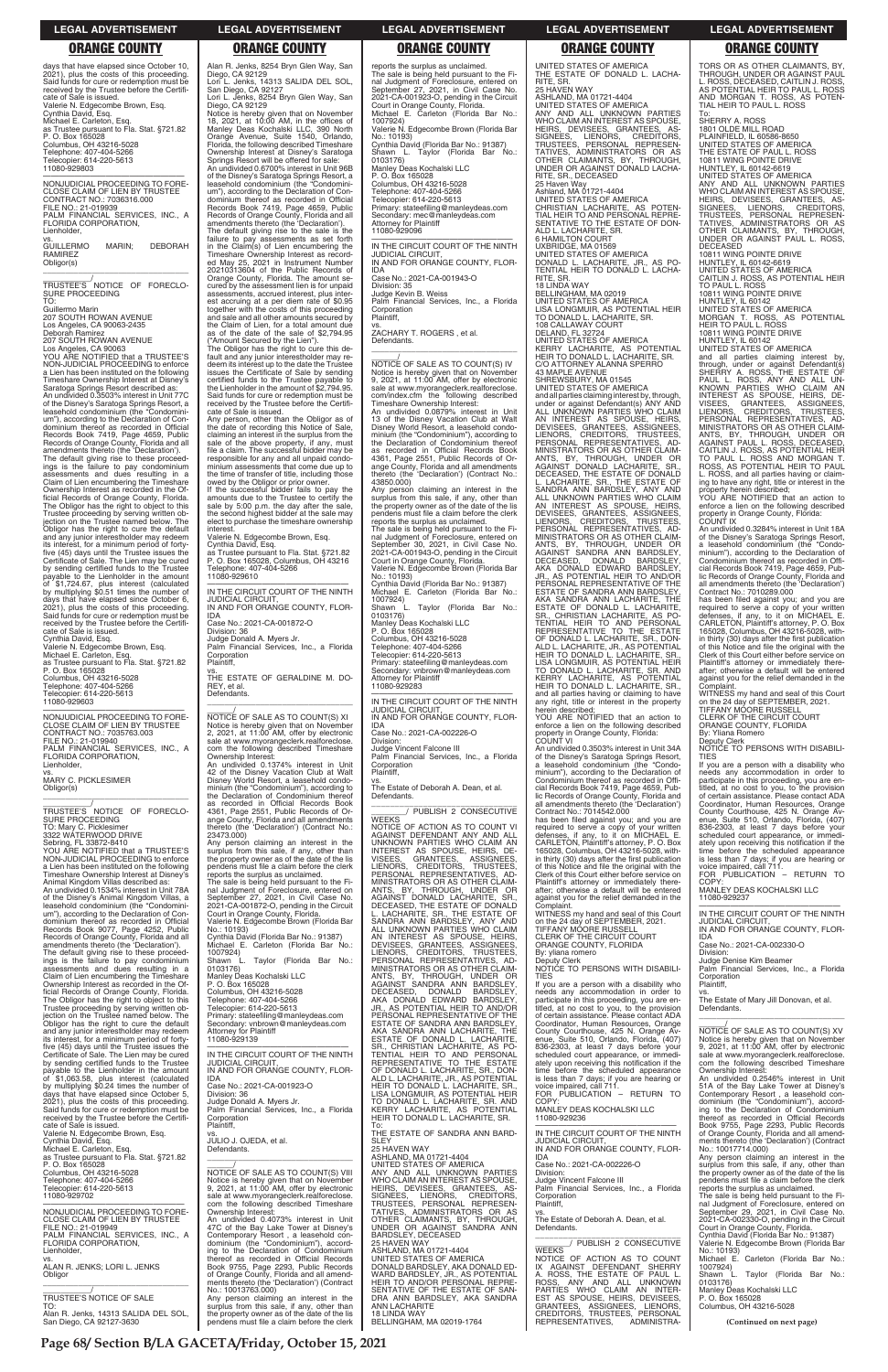**LA GACETA/Friday, October 15, 2021/Page 69**

### **LEGAL ADVERTISEMENT LEGAL ADVERTISEMENT LEGAL ADVERTISEMENT LEGAL ADVERTISEMENT LEGAL ADVERTISEMENT**

# **ORANGE COUNTY ORANGE COUNTY ORANGE COUNTY ORANGE COUNTY ORANGE COUNTY**

Telephone: 407-404-5266 Telecopier: 614-220-5613 Primary: stateefiling@manleydeas.com Secondary: cdavid@manleydeas.com Attorney for Plaintiff 11080-929221

vs. The Estate of Randy S. Paparella, et al. Defendants.  $\overline{\phantom{a}}$  , and the set of the set of the set of the set of the set of the set of the set of the set of the set of the set of the set of the set of the set of the set of the set of the set of the set of the set of the s

# $\frac{1}{\text{NOTICE}}$  OF SALE

—————————————————— IN THE CIRCUIT COURT OF THE NINTH JUDICIAL CIRCUIT, IN AND FOR ORANGE COUNTY, FLOR-

IDA Case No.: 2021-CA-002673-O

Division: 40 Judge Reginald K. Whitehead Sheraton Flex Vacations, LLC, a Florida Limited Liability Company Plaintiff,

Notice is hereby given that on November 9, 2021, at 11:00 AM, offer by electronic sale at www.myorangeclerk.realforeclose. com the following described Timeshare Ownership Interest:

—————————————————— IN THE CIRCUIT COURT OF THE NINTH  $J$ UDICIAL CIRCUIT

vs. The Estate of Thomas Raymond Gonzales, AKA Thomas R. Gonzales, et al. Defendants.  $\overline{\phantom{a}}$  , and the set of the set of the set of the set of the set of the set of the set of the set of the set of the set of the set of the set of the set of the set of the set of the set of the set of the set of the s

# $\frac{\gamma}{\text{NOTICE}}$  OF SALE

VOI Number 248606-01, an Annual Type, Number of VOI Ownership Points 51700 in the Flex Vacations Ownership Plan, according and subject to the Flex Vacations Declaration of Vacation Ownership Plan ("Declaration"), as recorded in Official Records Book 10893, Page 1223, Public Records of Orange County, Florida and all amendments and supplements thereto the Declaration. (Contract No.: 42-01-248606) Any person claiming an interest in the surplus from this sale, if any, other than the property owner as of the date of the lis pendens must file a claim before the clerk reports the surplus as unclaimed.

Notice is hereby given that on November<br>9, 2021, at 11:00 AM, offer by electronic<br>sale at www.myorangeclerk.realforeclose.<br>com/index.cfm the following described Timeshare Ownership Interest:

The sale is being held pursuant to the Fi-nal Judgment of Foreclosure, entered on September 29, 2021, in Civil Case No. 2021-CA-002673-O, pending in the Circuit Court in Orange County, Florida. Cynthia David (Florida Bar No.: 91387)

Valerie N. Edgecombe Brown (Florida Bar No.: 10193) Michael E. Carleton (Florida Bar No.:

0103176) Manley Deas Kochalski LLC P. O. Box 165028

1007924) Shawn L. Taylor (Florida Bar No.: 0103176)

Manley Deas Kochalski LLC P. O. Box 165028

Columbus, OH 43216-5028

Telephone: 407-404-5266 Telecopier: 614-220-5613

Primary: stateefiling@manleydeas.com Secondary: cdavid@manleydeas.com Attorney for Plaintiff 11080-929226

IN AND FOR ORANGE COUNTY, FLOR-IDA Case No.: 2021-CA-002674-O

Division: 35 Judge Kevin B. Weiss

Vistana Development, Inc., a Florida Cor-

poration Plaintiff,

Unit Week 48, in Unit 2534, an Annual Unit Week in Vistana Cascades Condominium, pursuant to the Declaration of Condominium as recorded in Official Records Book 5312, Page 2312, Public Records of Orange County, Florida and all amendments thereof and supplements thereto ('Decla-ration') (Contract No.: 01-26-056264)

Any person claiming an interest in the surplus from this sale, if any, other than the property owner as of the date of the lis pendens must file a claim before the clerk

reports the surplus as unclaimed. The sale is being held pursuant to the Fi-nal Judgment of Foreclosure, entered on September 30, 2021, in Civil Case No. 2021-CA-002674-O, pending in the Circuit Court in Orange County, Florida. Cynthia David (Florida Bar No.: 91387)

Valerie N. Edgecombe Brown (Florida Bar No.: 10193) Michael E. Carleton (Florida Bar No.:

1007924) Shawn L. Taylor (Florida Bar No.:

Columbus, OH 43216-5028

Telephone: 407-404-5266 Telecopier: 614-220-5613

**Plaintiff** vs.

Primary: stateefiling@manleydeas.com Secondary: cdavid@manleydeas.com Attorney for Plaintiff 11080-929285 ——————————————————

 $\overline{\phantom{a}}$  ,  $\overline{\phantom{a}}$  ,  $\overline{\phantom{a}}$  ,  $\overline{\phantom{a}}$  ,  $\overline{\phantom{a}}$  ,  $\overline{\phantom{a}}$  ,  $\overline{\phantom{a}}$  ,  $\overline{\phantom{a}}$  ,  $\overline{\phantom{a}}$  ,  $\overline{\phantom{a}}$  ,  $\overline{\phantom{a}}$  ,  $\overline{\phantom{a}}$  ,  $\overline{\phantom{a}}$  ,  $\overline{\phantom{a}}$  ,  $\overline{\phantom{a}}$  ,  $\overline{\phantom{a}}$ \_\_\_\_\_\_/ NOTICE OF SALE AS TO COUNT(S) I Notice is hereby given that on November 9, 2021, at 11:00 AM, offer by electronic sale at www.myorangeclerk.realforeclose. com/index.cfm the following described

Cynthia David (Florida Bar No.: 91387) Valerie N. Edgecombe Brown (Florida Bar No.: 10193) Michael E. Carleton (Florida Bar No.: 1007924) Shawn L. Taylor (Florida Bar No.: 0103176)

Manley Deas Kochalski LLC P. O. Box 165028 Columbus, OH 43216-5028 Telephone: 407-404-5266 Telecopier: 614-220-5613

surplus from this sale, if any, other than the property owner as of the date of the lis pendens must file a claim before the clerk reports the surplus as unclaimed. The sale is being held pursuant to the Fi-nal Judgment of Foreclosure, entered on September 10, 2021, in Civil Case No. 2021-CA-003543-O, pending in the Circuit Court in Orange County, Florida. Cynthia David (Florida Bar No.: 91387) Valerie N. Edgecombe Brown (Florida Bar No.: 10193) Michael E. Carleton (Florida Bar No.: 1007924) Shawn L. Taylor (Florida Bar No.: 0103176) Manley Deas Kochalski LLC P. O. Box 165028 Columbus, OH 43216-5028 Telephone: 407-404-5266 Telecopier: 614-220-5613 Primary: stateefiling@manleydeas.com Secondary: cdavid@manleydeas.com Attorney for Plaintiff 11080-929342 —————————————————— IN THE CIRCUIT COURT OF THE NINTH JUDICIAL CIRCUIT, IN AND FOR ORANGE COUNTY, FLOR-IDA Case No.: 2021-CA-003548-O Division: 40 Judge Reginald K. Whitehead Vistana Condominium Association, Inc., a Florida Corporation Plaintiff, vs.

Primary: stateefiling@manleydeas.com Secondary: cdavid@manleydeas.com Attorney for Plaintiff 11080-929234 —————————————————— IN THE CIRCUIT COURT OF THE NINTH

JUDICIAL CIRCUIT,

IN AND FOR ORANGE COUNTY, FLOR-

IDA

Case No.: 2021-CA-003162-O Division: Judge Denise Kim Beamer

Vistana Lakes Condominium Association,

Inc., a Florida Corporation Plaintiff,

vs.

Carol Halling, as Trustee of the Carol Hal-ling Revocable Living Trust under declara-tion of Trust date 8/19/1994, et al.

 $\overline{\phantom{a}}$  ,  $\overline{\phantom{a}}$  ,  $\overline{\phantom{a}}$  ,  $\overline{\phantom{a}}$  ,  $\overline{\phantom{a}}$  ,  $\overline{\phantom{a}}$  ,  $\overline{\phantom{a}}$  ,  $\overline{\phantom{a}}$  ,  $\overline{\phantom{a}}$  ,  $\overline{\phantom{a}}$  ,  $\overline{\phantom{a}}$  ,  $\overline{\phantom{a}}$  ,  $\overline{\phantom{a}}$  ,  $\overline{\phantom{a}}$  ,  $\overline{\phantom{a}}$  ,  $\overline{\phantom{a}}$ 

Defendants.

Notice is hereby given that on November 9, 2021, at 11:00 AM, offer by electronic sale at www.myorangeclerk.realforeclose. com, the following described Timeshare

Ownership Interest:

Unit Week 08, in Unit 1920, an Even Bi-ennial Unit Week in Vistana Lakes Condominium, pursuant to the Declaration of Condominium as recorded in Official Records Book 4859, Page 3789, Public

 $\frac{\gamma}{\text{NOTICE}}$  OF SALE Notice is hereby given that on November 9, 2021, at 11:00 AM, offer by electronic sale at www.myorangeclerk.realforeclose. com the following described Timeshare Ownership Interest: Unit Week 17, in Unit 0035, an Annual Unit Week in Vistana Condominium, pur-suant to the Declaration of Condominium as recorded in Official Records Book 3167, Page 1201, Public Records of Or-ange County, Florida and all amendments thereof and supplements thereto ('Decla-ration') (Contract No.: 01-01-008676) Any person claiming an interest in the surplus from this sale, if any, other than the property owner as of the date of the lis pendens must file a claim before the clerk reports the surplus as unclaimed. The sale is being held pursuant to the Fi-nal Judgment of Foreclosure, entered on September 29, 2021, in Civil Case No. 2021-CA-003548-O, pending in the Circuit Court in Orange County, Florida. Cynthia David (Florida Bar No.: 91387) Valerie N. Edgecombe Brown (Florida Bar No.: 10193) Michael E. Carleton (Florida Bar No.: 1007924) Shawn L. Taylor (Florida Bar No.: 0103176) Manley Deas Kochalski LLC P. O. Box 165028 Columbus, OH 43216-5028 Telephone: 407-404-5266 Telecopier: 614-220-5613 Primary: stateefiling@manleydeas.com Secondary: cdavid@manleydeas.com Attorney for Plaintiff 11080-929222 —————————————————— IN THE CIRCUIT COURT OF THE NINTH JUDICIAL CIRCUIT, IN AND FOR ORANGE COUNTY, FLOR-**IDA**<br>IDA<br>Case No.: 2021-CA-003566-O Case No.: 2021-CA-003566-O Division: 40 Judge Reginald K. Whitehead Vistana Springs Condominium Associa-tion, Inc., a Florida Corporation

Records of Orange County, Florida and all amendments thereof and supplements thereto ('Declaration') (Contract No.: 01-

25-822647)

Any person claiming an interest in the surplus from this sale, if any, other than the property owner as of the date of the lis pendens must file a claim before the clerk reports the surplus as unclaimed. The sale is being held pursuant to the Final Judgment of Foreclosure, entered on September 29, 2021, in Civil Case No. 2021-CA-003162-O, pending in the Circuit Court in Orange County, Florida. Cynthia David (Florida Bar No.: 91387) Valerie N. Edgecombe Brown (Florida Bar No.: 10193) Michael E. Carleton (Florida Bar No.:

L. Taylor (Florida Bar No.:

1007924)

0103176) Manley Deas Kochalski LLC P. O. Box 165028 Columbus, OH 43216-5028 Telephone: 407-404-5266 Telecopier: 614-220-5613

Primary: stateefiling@manleydeas.com Secondary: cdavid@manleydeas.com Attorney for Plaintiff 11080-929140

—————————————————— IN THE CIRCUIT COURT OF THE NINTH JUDICIAL CIRCUIT, IN AND FOR ORANGE COUNTY, FLOR-

IDA

Case No.: 2021-CA-003393-O

Division: 35 Judge Kevin B. Weiss

Vistana Falls Condominium Association, Inc., a Florida Corporation

The Estate of Judith L. Sawin, et al.

com/index.cfm the following<br>Timeshare Ownership Interest:

 $\frac{\gamma}{\text{NOTICE}}$  OF SALE

Defendants.

Unit Week 11, in Unit 0262, an Annual Unit Week in Vistana Falls Condominium, pursuant to the Declaration of Condominium as recorded in Official Records Book 3340, Page 2429, Public Records of Orange County, Florida and all amendments thereof and supplements thereto ('Decla-ration') (Contract No.: 01-12-903663) Any person claiming an interest in the surplus from this sale, if any, other than the property owner as of the date of the lis pendens must file a claim before the clerk reports the surplus as unclaimed. The sale is being held pursuant to the Fi-nal Judgment of Foreclosure, entered on September 30, 2021, in Civil Case No. 2021-CA-003393-O, pending in the Circuit Court in Orange County, Florida.

Cynthia David (Florida Bar No.: 91387) Valerie N. Edgecombe Brown (Florida Bar

No.: 10193)

Michae<br>1007924)<br>- wn L

Michael E. Carleton (Florida Bar No.:

\_\_\_\_\_\_\_\_\_\_\_\_\_\_\_\_\_\_\_\_\_\_\_\_\_\_\_\_\_\_\_ \_\_\_\_\_\_\_\_/ PUBLISH 2 CONSECUTIVE **WEEKS** 

The Estate of Domenic F. Lombardo, Jr., et al. Defendants. \_\_\_\_\_\_\_\_\_\_\_\_\_\_\_\_\_\_\_\_\_\_\_\_\_\_\_\_\_\_\_\_\_

UNITED STATES OF AMERICA and all parties claiming interest by, through, under or against Defendant(s) PABLO HERRERA, JR., and all parties<br>having or claiming to have any right, title or<br>interest in the property herein described;

YOU ARE NOTIFIED that an action to enforce a lien on the following described property in Orange County, Florida:

Plaintiff, vs.

The Estate of Muriel Roche, et al. Defendants. \_\_\_\_\_\_\_\_\_\_\_\_\_\_\_\_\_\_\_\_\_\_\_\_\_\_\_\_\_\_\_\_\_

# $\frac{1}{\text{NOTICE}}$  OF SALE

Notice is hereby given that on November 9, 2021, at 11:00 AM, offer by electronic sale at www.myorangeclerk.realforeclose. com the following described Timeshare Ownership Interest: Unit Week 06, in Unit 0930, an Annual Unit

Week in Vistana Springs Condominium, pursuant to the Declaration of Condomin-ium as recorded in Official Records Book 4052, Page 3241, Public Records of Orange County, Florida and all amendments thereof and supplements thereto ('Declaration') (Contract No.: 01-22-400335)

Any person claiming an interest in the surplus from this sale, if any, other than the property owner as of the date of the lis pendens must file a claim before the clerk reports the surplus as unclaimed.

The sale is being held pursuant to the Final Judgment of Foreclosure, entered on September 29, 2021, in Civil Case No. 2021-CA-003566-O, pending in the Circuit Court in Orange County, Florida.

| <b>Attorney for Plaintiff</b><br>11080-929285                                              | 1007924)<br>Shawn L.<br>Taylor (Florida Bar No.:                                      | September 29, 2021, in Civil Case No.<br>2021-CA-003566-O, pending in the Circuit | PUBLISH 2 CONSECUTIVE<br><b>WEEKS</b>                                 | on the 24 day of September, 2021.<br>TIFFANY MÓORE RUSSELL                            |
|--------------------------------------------------------------------------------------------|---------------------------------------------------------------------------------------|-----------------------------------------------------------------------------------|-----------------------------------------------------------------------|---------------------------------------------------------------------------------------|
| IN THE CIRCUIT COURT OF THE NINTH                                                          | 0103176)<br>Manley Deas Kochalski LLC                                                 | Court in Orange County, Florida.<br>Cynthia David (Florida Bar No.: 91387)        | NOTICE OF ACTION AGAINST DE-<br>FENDANT ANY AND ALL UNKNOWN           | CLERK OF THE CIRCUIT COURT<br>ORANGE COUNTY, FLORIDA                                  |
| <b>JUDICIAL CIRCUIT.</b>                                                                   | P. O. Box 165028                                                                      | Valerie N. Edgecombe Brown (Florida Bar                                           | PARTIES WHO CLAIM AN INTER-                                           | By: Maytee Moxley                                                                     |
| IN AND FOR ORANGE COUNTY, FLOR-                                                            | Columbus, OH 43216-5028<br>Telephone: 407-404-5266                                    | No.: 10193)<br>Michael E. Carleton (Florida Bar No.:                              | EST AS SPOUSE, HEIRS, DEVISEES,                                       | Deputy Clerk                                                                          |
| <b>IDA</b><br>Case No.: 2021-CA-003160-O                                                   | Telecopier: 614-220-5613                                                              | 1007924)                                                                          | GRANTEES. ASSIGNEES. LIENORS.                                         | NOTICE TO PERSONS WITH DISABILI-<br><b>TIES</b>                                       |
| Division: 40                                                                               | Primary: stateefiling@manleydeas.com                                                  | Taylor (Florida Bar No.:<br>Shawn L                                               | CREDITORS, TRUSTEES, PERSONAL<br>REPRESENTATIVES.<br>ADMINISTRA-      | If you are a person with a disability who                                             |
| Judge Reginald K. Whitehead                                                                | Secondary: cdavid@manleydeas.com                                                      | 0103176)                                                                          | TORS OR AS OTHER CLAIMANTS, BY.                                       | needs any accommodation in order to                                                   |
| Vistana Lakes Condominium Association.                                                     | Attorney for Plaintiff                                                                | Manley Deas Kochalski LLC                                                         | THROUGH, UNDER OR AGAINST KAR-                                        | participate in this proceeding, you are en-                                           |
| Inc., a Florida Corporation                                                                | 11080-929284                                                                          | P. O. Box 165028<br>Columbus, OH 43216-5028                                       | EN J. CATANZARO, DECEASED, NINA                                       | titled, at no cost to you, to the provision                                           |
| Plaintiff,<br>VS.                                                                          | IN THE CIRCUIT COURT OF THE NINTH                                                     | Telephone: 407-404-5266                                                           | STEWART. AS POTENTIAL HEIR TO                                         | of certain assistance. Please contact ADA<br>Coordinator, Human Resources, Orange     |
| The Estate of Robert M. Young, et al.                                                      | <b>JUDICIAL CIRCUIT.</b>                                                              | Telecopier: 614-220-5613                                                          | KAREN J. CATANZARO AND ZACHARY<br>CATANZARO. AS POTENTIAL HEIR TO     | County Courthouse, 425 N. Orange Av-                                                  |
| Defendants.                                                                                | IN AND FOR ORANGE COUNTY, FLOR-                                                       | Primary: stateefiling@manleydeas.com                                              | KAREN J. CATANZARO                                                    | enue, Suite 510, Orlando, Florida, (407)                                              |
|                                                                                            | <b>IDA</b>                                                                            | Secondary: cdavid@manleydeas.com                                                  | To:                                                                   | 836-2303, at least 7 days before your                                                 |
|                                                                                            | Case No.: 2021-CA-003543-O<br>Division:                                               | <b>Attorney for Plaintiff</b><br>11080-929230                                     | ANY AND ALL UNKNOWN PARTIES                                           | scheduled court appearance, or immedi-                                                |
| NOTICE OF SALE AS TO COUNT(S) I<br>Notice is hereby given that on November                 | Judge Jeffrey L. Ashton                                                               |                                                                                   | WHO CLAIM AN INTEREST AS SPOUSE.                                      | ately upon receiving this notification if the<br>time before the scheduled appearance |
| 9, 2021 at 11:00AM, offer by electronic                                                    | Vistana Condominium Association, Inc., a                                              | IN THE CIRCUIT COURT OF THE NINTH                                                 | HEIRS, DEVISEES, GRANTEES, AS-<br>SIGNEES, LIENORS, CREDITORS,        | is less than 7 days; if you are hearing or                                            |
| sale at www.myorangeclerk.realforeclose.                                                   | Florida Corporation                                                                   | <b>JUDICIAL CIRCUIT.</b>                                                          | TRUSTEES, PERSONAL REPRESEN-                                          | voice impaired, call 711.                                                             |
| com the following described Timeshare                                                      | Plaintiff,                                                                            | IN AND FOR ORANGE COUNTY, FLOR-                                                   | TATIVES, ADMINISTRATORS OR AS                                         | FOR PUBLICATION - RETURN TO                                                           |
| Ownership Interest:<br>Unit Week 37, in Unit 1876, an Even Bi-                             | VS.<br>The Estate of Michael Berger, et al.                                           | <b>IDA</b><br>Case No.: 2021-CA-004395-O                                          | OTHER CLAIMANTS, BY, THROUGH.                                         | COPY:                                                                                 |
| ennial Unit Week in Vistana Lakes Con-                                                     | Defendants.                                                                           | Division: 40                                                                      | UNDER OR AGAINST KAREN J. CATAN-<br>ZARO. DECEASED                    | MANLEY DEAS KOCHALSKI LLC<br>11080-929239                                             |
| dominium, pursuant to the Declaration                                                      |                                                                                       | Judge Reginald K. Whitehead                                                       | <b>1628 LOOKOUT POINT</b>                                             |                                                                                       |
| of Condominium as recorded in Official                                                     |                                                                                       | Vistana Fountains Condominium Associa-                                            | SAN ANTONIO, TX 78260                                                 | IN THE CIRCUIT COURT OF THE NINTH                                                     |
| Records Book 4859, Page 3789, Public                                                       | <b>NOTICE OF SALE</b>                                                                 | tion, Inc., a Florida Corporation                                                 | UNITED STATES OF AMERICA                                              | <b>JUDICIAL CIRCUIT.</b>                                                              |
| Records of Orange County, Florida and<br>all amendments thereof and supplements            | Notice is hereby given that on November<br>16, 2021, at 11:00 AM, offer by electronic | Plaintiff.<br>VS.                                                                 | NINA STEWART, AS POTENTIAL HEIR                                       | IN AND FOR ORANGE COUNTY, FLOR-<br><b>IDA</b>                                         |
| thereto ('Declaration') (Contract No.: 01-                                                 | sale at www.myorangeclerk.realforeclose.                                              | The Estate of Pamela J. Cardinal, NKA                                             | TO KAREN J. CATANZARO<br>4580 STERLING POINTE<br><b>DRIVE</b>         | Case No.: 2021-CA-006860-O                                                            |
| 25-818315)                                                                                 | com/index.cfm the following described                                                 | Pamela J. Hood, et al.                                                            | <b>NORTHWEST</b>                                                      | Division:                                                                             |
| Any person claiming an interest in the                                                     | Timeshare Ownership Interest:                                                         | Defendants.                                                                       | KENNESAW, GA 30152                                                    | Judge Paetra Brownlee                                                                 |
| surplus from this sale, if any, other than                                                 | Unit Week 25, in Unit 0035, an Annual<br>Unit Week in Vistana Condominium, pur-       |                                                                                   | UNITED STATES OF AMERICA                                              | Vistana Fountains Condominium Associa-                                                |
| the property owner as of the date of the lis<br>pendens must file a claim before the clerk | suant to the Declaration of Condominium                                               | <b>NOTICE OF SALE</b>                                                             | ZACHARY CATANZARO, AS POTEN-                                          | tion, Inc., a Florida Corporation<br>Plaintiff.                                       |
| reports the surplus as unclaimed.                                                          | as recorded in Official Records Book                                                  | Notice is hereby given that on November                                           | TIAL HEIR TO KAREN J. CATANZARO<br>2003 EAST 11TH STREET              | VS.                                                                                   |
| The sale is being held pursuant to the Fi-                                                 | 3167, Page 1201, Public Records of Or-                                                | 9, 2021, at 11:00 AM, offer by electronic                                         | <b>AUSTIN, TX 78702</b>                                               | Victor J. Miller, AKA Victor Miller, et al.                                           |
| nal Judgment of Foreclosure, entered on                                                    | ange County, Florida and all amendments                                               | sale at www.myorangeclerk.realforeclose.                                          | UNITED STATES OF AMERICA                                              | Defendants.                                                                           |
| September 29, 2021, in Civil Case No.<br>2021-CA-003160-O, pending in the Circuit          | thereof and supplements thereto ('Decla-<br>ration') (Contract No.: 01-01-002617)     | com the following described Timeshare<br>Ownership Interest:                      | and all parties claiming interest by,                                 |                                                                                       |
| Court in Orange County, Florida.                                                           | Any person claiming an interest in the                                                | Unit Week 11, in Unit 1563, an Annual Unit                                        | through, under or against Defendant(s)<br>ANY AND ALL UNKNOWN PARTIES | (Continued on next page)                                                              |

Week in Vistana Fountains Condominium, pursuant to the Declaration of Condominium as recorded in Official Records Book 4155, Page 0509, Public Records of Orange County, Florida and all amendments thereof and supplements thereto ('Decla-ration') (Contract No.: 01-23-615233)

Any person claiming an interest in the surplus from this sale, if any, other than the property owner as of the date of the lis pendens must file a claim before the clerk reports the surplus as unclaimed.

The sale is being held pursuant to the Fi-nal Judgment of Foreclosure, entered on September 29, 2021, in Civil Case No. 2021-CA-004395-O, pending in the Circuit Court in Orange County, Florida. Cynthia David (Florida Bar No.: 91387) Valerie N. Edgecombe Brown (Florida Bar No.: 10193) Michael E. Carleton (Florida Bar No.: 1007924) Shawn L. Taylor (Florida Bar No.: 0103176) Manley Deas Kochalski LLC P. O. Box 165028

Columbus, OH 43216-5028 Telephone: 407-404-5266 Telecopier: 614-220-5613

Primary: stateefiling@manleydeas.com Secondary: cdavid@manleydeas.com Attorney for Plaintiff

11080-929218 —————————————————— IN THE CIRCUIT COURT OF THE NINTH

JUDICIAL CIRCUIT, IN AND FOR ORANGE COUNTY, FLOR-IDA

Case No.: 2021-CA-005141-O Division: 36 Judge Donald A. Myers Jr. Flex Vacations Owners Association, Inc., a Florida Corporation Plaintiff,

vs. Any and all unknown parties who claim an interest as spouse, heirs, devisees, grantees, assignees, lienors, creditors, trustees, personal respresentatives, administrators or as other claimants, by, through, under or against Mark Koenigs-berg, deceased, et al. Defendants.

### \_\_\_\_\_\_\_\_\_\_\_\_\_\_\_\_\_\_\_\_\_\_\_\_\_\_\_\_\_\_\_\_\_

\_\_\_\_\_\_/ NOTICE OF SALE AS TO COUNT(S) I Notice is hereby given that on November 9, 2021, at 11:00 AM, offer by electronic sale at www.myorangeclerk.realforeclose. com the following described Timeshare Ownership Interest:

VOI Number 238106-01, an Annual Type, Number of VOI Ownership Points 46000 in the Flex Vacations Ownership Plan, according and subject to the Flex Vacations Declaration of Vacation Ownership Plan ("Declaration"), as recorded in Official Records Book 10893, Page 1223, Public Records of Orange County, Florida and all amendments and supplements thereto the Declaration. (Contract No.: 238106-01PP-238106)

Any person claiming an interest in the surplus from this sale, if any, other than the property owner as of the date of the lis pendens must file a claim before the clerk reports the surplus as unclaimed.

The sale is being held pursuant to the Fi-nal Judgment of Foreclosure, entered on September 27, 2021, in Civil Case No. 2021-CA-005141-O, pending in the Circuit Court in Orange County, Florida. Cynthia David (Florida Bar No.: 91387) Valerie N. Edgecombe Brown (Florida Bar No.: 10193) Michael E. Carleton (Florida Bar No.: 1007924) Shawn L. Taylor (Florida Bar No.: Shawn L<br>0103176) Manley Deas Kochalski LLC P. O. Box 165028 Columbus, OH 43216-5028

Telephone: 407-404-5266 Telecopier: 614-220-5613 Primary: stateefiling@manleydeas.com Secondary: cdavid@manleydeas.com Attorney for Plaintiff 11080-929097

—————————————————— IN THE CIRCUIT COURT OF THE NINTH JUDICIAL CIRCUIT, IN AND FOR ORANGE COUNTY, FLOR-IDA

Case No.: 2021-CA-005333-O Division: Judge Vincent Falcone III

Vistana Cascades Condominium Association, Inc., a Florida Corporation Plaintiff, vs.

Any and All Unknown Parties who claim an interest as spouse, heirs, devisees, grantees, assignees, lienors, creditors, trustees, personal representatives, ad-ministrators or as other claimants, by, through, under or against Karen J. Catandeceased, et al. Defendants.

WHO CLAIM AN INTEREST AS SPOUSE, HEIRS, DEVISEES, GRANTEES, AS-SIGNEES, LIENORS, CREDITORS, TRUSTEES, PERSONAL REPRESEN-TATIVES, ADMINISTRATORS OR AS OTHER CLAIMANTS, BY, THROUGH,<br>UNDER OR AGAINST KAREN J. CAT-<br>ANZARO, DECEASED, NINA STEWART, AS POTENTIAL HEIR TO KAREN J. CAT-ANZARO AND ZACHARY CATANZARO,<br>AS POTENTIAL HEIR TO KAREN J. CAT-ANZARO, and all parties having or claim-ing to have any right, title or interest in the property herein described;

YOU ARE NOTIFIED that an action to enforce a lien on the following described property in Orange County, Florida:

Unit Week 19, in Unit 2466, an Annual Unit Week in Vistana Cascades Condominium, pursuant to the Declaration of Condominium as recorded in Official Records Book 5312, Page 2312, Public Records of Orange County, Florida and all amendments thereof and supplements thereto ('Declaration') Contract No.: 01-26-033235

has been filed against you; and you are required to serve a copy of your written defenses, if any, to it on CYNTHIA DAVID, Plaintiff's attorney, P. O. Box 165028, Co-lumbus, OH 43216-5028, within thirty (30) days after the first publication of this Notice and file the original with the Clerk of this Court either before service on Plain-tiff's attorney or immediately thereafter; otherwise a default will be entered against you for the relief demanded in the Complaint.

WITNESS my hand and seal of this Court on the 24 day of September, 2021. TIFFANY MOORE RUSSELL

CLERK OF THE CIRCUIT COURT ORANGE COUNTY, FLORIDA By: Maytee Moxley Deputy Clerk NOTICE TO PERSONS WITH DISABILI-

TIES If you are a person with a disability who needs any accommodation in order to participate in this proceeding, you are en-

titled, at no cost to you, to the provision of certain assistance. Please contact ADA Coordinator, Human Resources, Orange County Courthouse, 425 N. Orange Av-enue, Suite 510, Orlando, Florida, (407) 836-2303, at least 7 days before your scheduled court appearance, or immedi-ately upon receiving this notification if the time before the scheduled appearance is less than 7 days; if you are hearing or voice impaired, call 711. FOR PUBLICATION – RETURN TO COPY:

MANLEY DEAS KOCHALSKI LLC 11080-929233

—————————————————— IN THE CIRCUIT COURT OF THE NINTH JUDICIAL CIRCUIT, IN AND FOR ORANGE COUNTY, FLOR-IDA

Case No.: 2021-CA-006563-O

Division: Judge Jeffrey L. Ashton Palm Financial Services, Inc., a Florida Corporation Plaintiff,

vs. Pablo Herrera, Jr., et al.

**Defendants** 

\_\_\_\_\_\_\_\_\_\_\_\_\_\_\_\_\_\_\_\_\_\_\_\_\_\_\_\_\_\_\_ \_\_\_\_\_\_\_\_/ PUBLISH 2 CONSECUTIVE WEEKS NOTICE OF ACTION AGAINST DEFEN-DANT PABLO HERRERA, JR.

To: PABLO HERRERA, JR.

375 LINCOLN PLACE

APARTMENT 2I BROOKLYN, NY 11238-5709

An undivided 0.4436% interest in Unit 4F of Disney's Riviera Resort, accord-ing to the Declaration of Condominium

thereof as recorded as Instrument Num-ber 20190114799, in the Public Records of Orange County, Florida, and all amendments thereto. Contract No.: 16006773.000 has been filed against you; and you are

required to serve a copy of your written defenses, if any, to it on CYNTHIA DAVID, Plaintiff's attorney, P. O. Box 165028, Columbus, OH 43216-5028, within thirty (30) days after the first publication of this No-tice and file the original with the Clerk of this Court either before service on Plain-tiff's attorney or immediately thereafter; otherwise a default will be entered against you for the relief demanded in the Complaint. WITNESS my hand and seal of this Court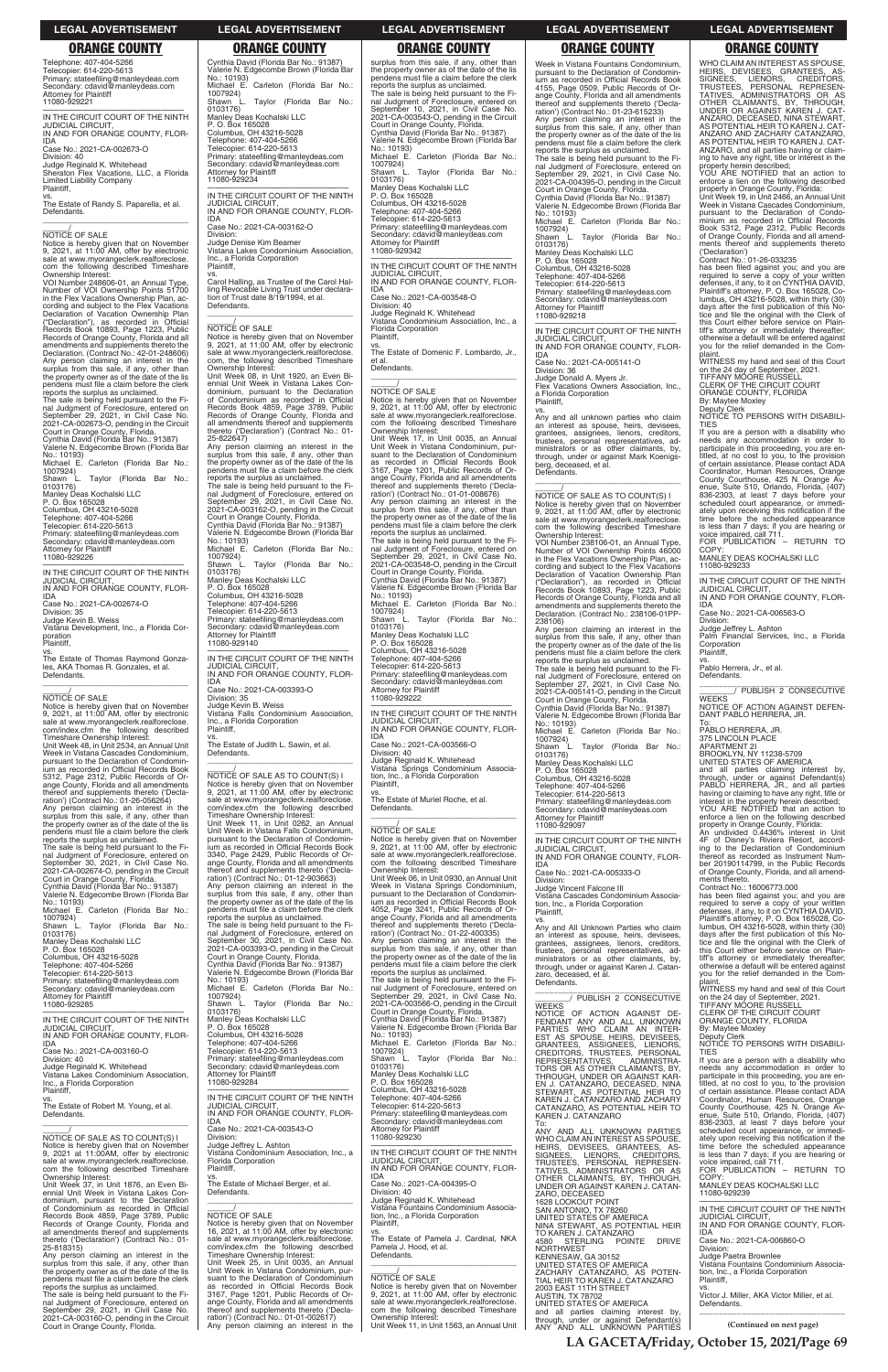\_\_\_\_\_\_\_\_/ PUBLISH 2 CONSECUTIVE **WEEKS** NOTICE OF ACTION AGAINST DEFEN-DANT VICTOR J. MILLER, AKA VICTOR MILLER

3073 43RD STREET **BSMT** 

To: VICTOR J. MILLER, AKA VICTOR MILL-ER

ASTORIA, NY 11103

property in Orange County, Florida: Unit Week 34, in Unit 1546, an Annual Unit Week in Vistana Fountains Condominium, pursuant to the Declaration of Condominium as recorded in Official Records Book 4155, Page 0509, Public Records of Orange County, Florida and all amendments thereof and supplements thereto

UNITED STATES OF AMERICA and all parties claiming interest by, through, under or against Defendant(s) VICTOR J. MILLER, AKA VICTOR MILL-ER, and all parties having or claiming to have any right, title or interest in the property herein described;

YOU ARE NOTIFIED that an action to enforce a lien on the following described

has been filed against you; and you are required to serve a copy of your written<br>defenses, if any, to it on CYNTHIA DAVID,<br>Plaintiff's attorney, P. O. Box 165028, Co-<br>lumbus, OH 43216-5028, within thirty (30) days after the first publication of this Notice and file the original with the Clerk of this Court either before service on Plaintiff's attorney or immediately thereafter; otherwise a default will be entered against you for the relief demanded in the Complaint.

('Declaration') Contract No.: 1546-34A-620846

DANT JOSEPH F. DEMERI DEREK DEMERI, AS POTENTIAL HEIR TO DEBORAH A. DEMERI AND BROOKE DEMERI, AS POTENTIAL HEIR TO DEBORAH A. DEMERI

WITNESS my hand and seal of this Court on the 24 day of September, 2021. TIFFANY MOORE RUSSELL CLERK OF THE CIRCUIT COURT

ORANGE COUNTY, FLORIDA

By: Maytee Moxley

Deputy Clerk NOTICE TO PERSONS WITH DISABILI-TIES

If you are a person with a disability who needs any accommodation in order to participate in this proceeding, you are en-titled, at no cost to you, to the provision of certain assistance. Please contact ADA Coordinator, Human Resources, Orange County Courthouse, 425 N. Orange Av-enue, Suite 510, Orlando, Florida, (407) 836-2303, at least 7 days before your scheduled court appearance, or immedi-ately upon receiving this notification if the time before the scheduled appearance is less than 7 days; if you are hearing or voice impaired, call 711.

FOR PUBLICATION – RETURN TO COPY MANLEY DEAS KOCHALSKI LLC

11080-929242

—————————————————— IN THE CIRCUIT COURT OF THE NINTH JUDICIAL CIRCUIT, IN AND FOR ORANGE COUNTY, FLOR-

IDA Case No.: 2021-CA-006898-O

Division:

Judge Denise Kim Beamer Vistana Cascades Condominium Association, Inc., a Florida Corporation Plaintiff,

vs. Joseph F. Demeri, et al. Defendants.

\_\_\_\_\_\_\_\_\_\_\_\_\_\_\_\_\_\_\_\_\_\_\_\_\_\_\_\_\_\_\_ \_\_\_\_\_\_\_\_/ PUBLISH 2 CONSECUTIVE **WEEKS** NOTICE OF ACTION AGAINST DEFEN-

COPY MANLEY DEAS KOCHALSKI LLC 11080-929255 —————————————————— IN THE CIRCUIT COURT OF THE NINTH

\_\_\_\_\_\_\_\_\_\_\_\_\_\_\_\_\_\_\_\_\_\_\_\_\_\_\_\_\_\_\_ \_\_\_\_\_\_\_\_/ PUBLISH 2 CONSECUTIVE **WEEKS** 

To: JOSEPH F. DEMERI 6 HAWTHORNE ROAD SOUTHAMPTON, NY 11968 UNITED STATES OF AMERICA DEREK DEMERI, AS POTENTIAL HEIR NOTICE OF ACTION AGAINST DEFEN-DANT SHEILA BARRY BROWN, INDIVIDUALLY AND AS POTENTIAL HEIR TO KAREN V. GUYDON To:

SHEILA BARRY BROWN, INDIVIDU-<br>ALLY AND AS POTENTIAL HEIR TO ALLY AND AS POTENTIAL HEIR TO KAREN V. GUYDON 30334 SOUTHFIELD ROAD

TO DEBORAH A. DEMERI 9212 AVALON COURT WEST LONG BRANCH, NJ 07764 UNITED STATES OF AMERICA BROOKE DEMERI, AS POTENTIAL HEIR TO DEBORAH A. DEMERI 2 HEALTHQUEST BOULEVARD

APARTMENT A310 FLEMINGTON, NJ 08822

UNITED STATES OF AMERICA and all parties claiming interest by,<br>through, under or against Defendant(s)<br>JOSEPH F. DEMERI, DEREK DEMERI,<br>AS POTENTIAL HEIR TO DEBORAH A.<br>DEMERI AND BROOKE DEMERI, AS<br>POTENTIAL HEIR TO DEBORAH A. DE-MERI, and all parties having or claiming to have any right, title or interest in the property herein described;

YOU ARE NOTIFIED that an action to enforce a lien on the following described property in Orange County, Florida:

\_\_\_\_\_\_\_\_\_\_\_\_\_\_\_\_\_\_\_\_\_\_\_\_\_\_\_\_\_\_\_ \_\_\_\_\_\_\_\_/ PUBLISH 2 CONSECUTIVE **WEEKS** 

# time before the scheduled appearance is less than 7 days; if you are hearing or voice impaired, call 711. FOR PUBLICATION – RETURN TO

JUDICIAL CIRCUIT, IN AND FOR ORANGE COUNTY, FLOR-IDA

Case No.: 2021-CA-006965-O Division: 36 Judge Donald A. Myers Jr.

Vistana Cascades Condominium Association, Inc., a Florida Corporation Plaintiff,

vs. Sheila Barry Brown, Individually and as Potential Heir to Karen V. Guydon, et al. Defendants.

> Division: 36 Judge Donald A. Myers Jr. Flex Vacations Owners Association, Inc., a Florida Corporation **Plaintiff**

SOUTHFIELD, MI 48076 UNITED STATES OF AMERICA

> WEST HOLLYWOOD, CA 90046 UNITED STATES OF AMERICA and all parties claiming interest by, through, under or against Defendant(s) MARK MELVIN, AKA MARK ANTONIO MELVIN, and all parties having or claim-ing to have any right, title or interest in the

> property in Orange County, Florida: VOI Number 240873-02, an Annual Type, Number of VOI Ownership Points 70000 in the Flex Vacations Ownership Plan, according and subject to the Flex Vacations Declaration of Vacation Ownership Plan ("Declaration"), as recorded in Official Records Book 10893, Page 1223, Public Records of Orange County, Florida and all amendments and supplements thereto the **Declaration**

and all parties claiming interest by, through, under or against Defendant(s) SHEILA BARRY BROWN, INDIVIDUAL-LY AND AS POTENTIAL HEIR TO KAR-EN V. GUYDON, and all parties having or claiming to have any right, title or interest in the property herein described; YOU ARE NOTIFIED that an action to enforce a lien on the following described property in Orange County, Florida: Unit Week 15, in Unit 2154, an Annual Unit Week in Vistana Cascades Condominium,

pursuant to the Declaration of Condo-minium as recorded in Official Records Book 5312, Page 2312, Public Records of Orange County, Florida and all amend-ments thereof and supplements thereto ('Declaration') Contract No.: 2154-15AO-026010

> ORANGE COUNTY, FLORIDA By: Maytee Moxley

has been filed against you; and you are required to serve a copy of your written defenses, if any, to it on CYNTHIA DAVID, Plaintiff's attorney, P. O. Box 165028, Co-lumbus, OH 43216-5028, within thirty (30) days after the first publication of this No-tice and file the original with the Clerk of this Court either before service on Plaintiff's attorney or immediately thereafter; otherwise a default will be entered against you for the relief demanded in the Com-

plaint. WITNESS my hand and seal of this Court on the 24 day of September, 2021. TIFFANY MOORE RUSSELL CLERK OF THE CIRCUIT COURT ORANGE COUNTY, FLORIDA By: Maytee Moxley Deputy Clerk NOTICE TO PERSONS WITH DISABILI-TIES If you are a person with a disability who

needs any accommodation in order to participate in this proceeding, you are en-titled, at no cost to you, to the provision of certain assistance. Please contact ADA Coordinator, Human Resources, Orange County Courthouse, 425 N. Orange Avenue, Suite 510, Orlando, Florida, (407) 836-2303, at least 7 days before your scheduled court appearance, or immediately upon receiving this notification if the time before the scheduled appearance is less than 7 days; if you are hearing or voice impaired, call 711. FOR PUBLICATION – RETURN TO COPY:

MANLEY DEAS KOCHALSKI LLC 11080-929244

—————————————————— IN THE CIRCUIT COURT OF THE NINTH JUDICIAL CIRCUIT, IN AND FOR ORANGE COUNTY, FLOR-IDA

Case No.: 2021-CA-007116-O Division:

Judge Paetra Brownlee Vistana Cascades Condominium Associa-tion, Inc., a Florida Corporation Plaintiff,

COPY: MANLEY DEAS KOCHALSKI LLC 11080-929228

vs. Any and All Unknown Parties who claim an interest as spouse, heirs, devisees, grantees, assignees, lienors, creditors, trustees, personal representatives, administrators or as other claimants, by, through, under or against Patrick M. Darienzo, Jr., AKA Pat M. Darienzo, Jr., deceased, et al. Defendants.

vs. Any and All Unknown Parties who claim an interest as spouse, heirs, devisees

NOTICE OF ACTION AGAINST DEFEN-DANT PATRICK DARIENZO, AS POTEN-TIAL HEIR

thereto ('Declaration') Contract No.: 2749-50O-047662 has been filed against you; and you are required to serve a copy of your written defenses, if any, to it on VALERIE N. EDGECOMBE BROWN, Plaintiff's attorney, P. O. Box 165028, Columbus, OH 43216-5028, within thirty (30) days after the first publication of this Notice and file the original with the Clerk of this Court ei-ther before service on Plaintiff's attorney or immediately thereafter; otherwise a default will be entered against you for the relief demanded in the Complaint. WITNESS my hand and seal of this Court on the 24 day of September, 2021. TIFFANY MOORE RUSSELL CLERK OF THE CIRCUIT COURT ORANGE COUNTY, FLORIDA By: Maytee Moxley Deputy Clerk NOTICE TO PERSONS WITH DISABILI-TIES

> By: Maytee Moxley Deputy

**TIFS** 

If you are a person with a disability who needs any accommodation in order to participate in this proceeding, you are entitled, at no cost to you, to the provision of certain assistance. Please contact ADA Coordinator, Human Resources, Orange County Courthouse, 425 N. Orange Av-enue, Suite 510, Orlando, Florida, (407) 836-2303, at least 7 days before your scheduled court appearance, or immediately upon receiving this notification if the time before the scheduled appearance is less than 7 days; if you are hearing or voice impaired, call 711. FOR PUBLICATION – RETURN TO

COPY: MANLEY DEAS KOCHALSKI LLC 11080-929246

—————————————————— IN THE CIRCUIT COURT OF THE NINTH JUDICIAL CIRCUIT, IN AND FOR ORANGE COUNTY, FLOR-

IDA Case No.: 2021-CA-007317-O

vs. Mark Melvin, AKA Mark Antonio Melvin,

et al. Defendants.

\_\_\_\_\_\_\_\_\_\_\_\_\_\_\_\_\_\_\_\_\_\_\_\_\_\_\_\_\_\_\_ \_\_\_\_\_\_\_\_/ PUBLISH 2 CONSECUTIVE **WEEKS** NOTICE OF ACTION AGAINST DEFEN-DANT MARK MELVIN, AKA MARK AN-

TONIO MELVIN To: MARK MELVIN, AKA MARK ANTONIO MELVIN

7111 SANTA MONICA BOULEVARD UNIT 534

property herein described; YOU ARE NOTIFIED that an action to enforce a lien on the following described

Contract No.: 240873-02PP-240873 has been filed against you; and you are required to serve a copy of your written defenses, if any, to it on VALERIE N. EDGECOMBE BROWN, Plaintiff's attorney, P. O. Box 165028, Columbus, OH 43216-5028, within thirty (30) days after the first publication of this Notice and file the original with the Clerk of this Court ei-ther before service on Plaintiff's attorney or immediately thereafter; otherwise a default will be entered against you for the relief demanded in the Complaint.

WITNESS my hand and seal of this Court on the 24 day of September, 2021. TIFFANY MOORE RUSSELL CLERK OF THE CIRCUIT COURT

Deputy Clerk NOTICE TO PERSONS WITH DISABILI-TIES

If you are a person with a disability who needs any accommodation in order to participate in this proceeding, you are entitled, at no cost to you, to the provision of certain assistance. Please contact ADA Coordinator, Human Resources, Orange County Courthouse, 425 N. Orange Av-enue, Suite 510, Orlando, Florida, (407) 836-2303, at least 7 days before your

| property in Orange County, Florida:                                              | <b>TIAL HEIR</b>                                                                 | scheduled court appearance, or immedi-        | TIFFANY MOORE RUSSELL                         | The Obligor has the right to cure this de-     |
|----------------------------------------------------------------------------------|----------------------------------------------------------------------------------|-----------------------------------------------|-----------------------------------------------|------------------------------------------------|
| Unit Week 09, in Unit 2134, an Annual Unit                                       | TO PATRICK M. DARIENZO, JR., AKA                                                 | ately upon receiving this notification if the | <b>CLERK OF THE CIRCUIT COURT</b>             | fault and any junior interestholder may        |
| Week in Vistana Cascades Condominium.                                            | PAT M. DARIENZO, JR. AND LAUREN                                                  | time before the scheduled appearance          | ORANGE COUNTY, FLORIDA                        | redeem its interest up to the date the         |
| pursuant to the Declaration of Condo-                                            | DARIENZO.                                                                        | is less than 7 days; if you are hearing or    | By: Maytee Moxley                             | Trustee issues the Certificate of Sale,        |
| minium as recorded in Official Records                                           | AS POTENTIAL HEIR TO PATRICK M.                                                  | voice impaired, call 711.                     | Deputy Clerk                                  | by sending certified funds to the Trustee      |
| Book 5312, Page 2312, Public Records                                             | DARIENZO, JR., AKA PAT M. DARIEN-                                                | FOR PUBLICATION - RETURN TO                   | NOTICE TO PERSONS WITH DISABILI-              | payable to the Lienholder in the amount        |
| of Orange County, Florida and all amend-                                         | ZO, JR.                                                                          | COPY:                                         | <b>TIFS</b>                                   | of \$18,949.43. Said funds for cure or re-     |
| ments thereof and supplements thereto                                            | To:                                                                              | MANLEY DEAS KOCHALSKI LLC                     | If you are a person with a disability who     | demption must be received by the Trustee       |
| ('Declaration')                                                                  | PATRICK DARIENZO. AS POTENTIAL                                                   | 11080-929238                                  | needs any accommodation in order to           | before the Certificate of Sale is issued.      |
| Contract No.: 213433-09AP-016390                                                 | HEIR TO PATRICK M. DARIENZO. JR.,                                                |                                               | participate in this proceeding, you are en-   | Any person, other than the Obligor as of       |
| has been filed against you; and you are                                          | AKA PAT M. DARIENZO, JR.                                                         | IN THE CIRCUIT COURT OF THE NINTH             | titled, at no cost to you, to the provision   | the date of recording this Notice of Sale,     |
| required to serve a copy of your written                                         | 3708 WATSEKA AVENUE                                                              | <b>JUDICIAL CIRCUIT.</b>                      | of certain assistance. Please contact ADA     | claiming an interest in the surplus from the   |
| defenses, if any, to it on CYNTHIA DAVID,                                        | APARTMENT 210                                                                    | IN AND FOR ORANGE COUNTY, FLOR-               | Coordinator, Human Resources, Orange          | sale of the above property, if any, must       |
| Plaintiff's attorney, P. O. Box 165028, Co-                                      | LOS ANGELES, CA 90034                                                            | <b>IDA</b>                                    | County Courthouse, 425 N. Orange Av-          | file a claim. The successful bidder may be     |
| lumbus, OH $43216-5028$ , within thirty (30)                                     | UNITED STATES OF AMERICA                                                         | Case No.: 2021-CA-007799-O                    | enue, Suite 510, Orlando, Florida, (407)      | responsible for any and all unpaid condo-      |
| days after the first publication of this No-                                     | LAUREN DARIENZO. AS POTENTIAL                                                    | Division:                                     | 836-2303, at least 7 days before your         | minium assessments that come due up to         |
| tice and file the original with the Clerk of                                     | HEIR TO PATRICK M. DARIENZO. JR                                                  | Judge Jeffrey L. Ashton                       | scheduled court appearance, or immedi-        | the time of transfer of title, including those |
| this Court either before service on Plain-                                       | AKA PAT M. DARIENZO, JR.                                                         | Palm Financial Services, Inc., a Florida      | ately upon receiving this notification if the | owed by the Obligor or prior owner.            |
| tiff's attorney or immediately thereafter;                                       | <b>140 MILL STREET</b>                                                           | Corporation                                   | time before the scheduled appearance          | If the successful bidder fails to pay the      |
| otherwise a default will be entered against                                      | APARTMENT 207                                                                    | Plaintiff.                                    | is less than 7 days; if you are hearing or    | amounts due to the Trustee to certify the      |
| you for the relief demanded in the Com-                                          | EAST HAVEN, CT 06512                                                             | VS.                                           | voice impaired, call 711.                     | sale by 5:00 p.m. the day after the sale,      |
| plaint.                                                                          | UNITED STATES OF AMERICA                                                         | LESLIE M. MERSHON. AS PERSONAL                | FOR PUBLICATION - RETURN TO                   | the second highest bidder at the sale may      |
| WITNESS my hand and seal of this Court                                           | and all parties claiming interest by.                                            | REPRESENTATIVE TO THE ESTATE OF               | COPY:                                         | elect to purchase the timeshare ownership      |
| on the 24 day of September, 2021.                                                | through, under or against Defendant(s)                                           | JASON R. FRAZIER, et al.                      | MANLEY DEAS KOCHALSKI LLC                     | interest.                                      |
| TIFFANY MÓORE RUSSELL                                                            | PATRICK DARIENZO. AS POTENTIAL                                                   | Defendants.                                   | 11080-929256                                  | Valerie N. Edgecombe Brown, Esg.               |
| CLERK OF THE CIRCUIT COURT                                                       | HEIR TO PATRICK M. DARIENZO, JR.,                                                |                                               |                                               | Cynthia David, Esq.                            |
| ORANGE COUNTY, FLORIDA                                                           | AKA PAT M. DARIENZO, JR. AND LAU-                                                | PUBLISH 2 CONSECUTIVE<br><b>WEEKS</b>         | IN THE CIRCUIT COURT OF THE NINTH             | as Trustee pursuant to Fla. Stat. §721.82      |
| By: Maytee Moxley                                                                | REN DARIENZO, AS POTENTIAL HEIR                                                  |                                               | <b>JUDICIAL CIRCUIT.</b>                      | P. O. Box 165028, Columbus, OH 43216           |
| Deputy Clerk                                                                     | TO PATRICK M. DARIENZO, JR., AKA                                                 | NOTICE OF ACTION AS TO COUNT III.             | IN AND FOR ORANGE COUNTY, FLOR-               | Telephone: 407-404-5266                        |
| NOTICE TO PERSONS WITH DISABILI-<br><b>TIES</b>                                  | PAT M. DARIENZO, JR., and all parties                                            | IV AGAINST DEFENDANT CAROLYN<br><b>MCCRAY</b> | <b>IDA</b><br>Case No.: 2021-CA-008078-O      | 11080-929345                                   |
|                                                                                  | having or claiming to have any right, title or                                   |                                               | Division:                                     | NONJUDICIAL PROCEEDING TO FORE-                |
| If you are a person with a disability who<br>needs any accommodation in order to | interest in the property herein described;<br>YOU ARE NOTIFIED that an action to | To:<br><b>CAROLYN MCCRAY</b>                  | Judge Denise Kim Beamer                       | CLOSE CLAIM OF LIEN BY TRUSTEE                 |
| participate in this proceeding, you are en-                                      | enforce a lien on the following described                                        | 1728 NORTH ROBINSON STREET                    | Sheraton Flex Vacations, LLC, a Florida       | CONTRACT NO.: 200779-01PP-200779               |
| titled, at no cost to you, to the provision                                      | property in Orange County, Florida:                                              | PHILADELPHIA, PA 19151                        | <b>Limited Liability Company</b>              | FILE NO.: 21-007135                            |
| of certain assistance. Please contact ADA                                        | Unit Week 50, in Unit 2749, an Odd Bi-                                           | UNITED STATES OF AMERICA                      | Plaintiff,                                    | FLEX VACATIONS OWNERS ASSOCIA-                 |
| Coordinator, Human Resources, Orange                                             | ennial Unit Week in Vistana Cascades                                             | and all parties claiming interest by,         | VS.                                           | TION, INC., A FLORIDA CORPORATION.             |
| County Courthouse, 425 N. Orange Av-                                             | Condominium, pursuant to the Declaration                                         | through, under or against Defendant(s)        | David Alan Yarman, et al.                     | Lienholder.                                    |
| enue, Suite 510, Orlando, Florida, (407)                                         | of Condominium as recorded in Official                                           | CAROLYN MCCRAY, and all parties hav-          | Defendants.                                   | VS.                                            |
| 836-2303, at least 7 days before your                                            | Records Book 5312, Page 2312, Public                                             | ing or claiming to have any right, title or   |                                               | <b>JEAN BLANKINSHIP FAGLIE</b>                 |
| scheduled court appearance, or immedi-                                           | Records of Orange County, Florida and                                            | interest in the property herein described;    | PUBLISH 2 CONSECUTIVE                         |                                                |
| ately upon receiving this notification if the                                    | all amendments thereof and supplements                                           | YOU ARE NOTIFIED that an action to            | <b>WEEKS</b>                                  | (Continued on next page)                       |
|                                                                                  |                                                                                  |                                               |                                               |                                                |

enforce a lien on the following described property in Orange County, Florida: COUNT III, IV

An undivided 0.1451% interest in Unit 3 of the Disney's Polynesian Villas & Bungalows, a leasehold condominium (the "Condominium"), according to the Declaration of Condominium thereof as recorded in Official Records Book 10857, Page 4004, Public Records of Orange County, Florida and all amendments thereto (the 'Declaration')

Contract No.: 14003748.000 has been filed against you; and you are

required to serve a copy of your written defenses, if any, to it on VALERIE N. EDGECOMBE BROWN, Plaintiff's attorney, P. O. Box 165028, Columbus, OH 43216-5028, within thirty (30) days after the first publication of this Notice and file the original with the Clerk of this Court either before service on Plaintiff's attorney or immediately thereafter; otherwise a default will be entered against you for the relief demanded in the Complaint. WITNESS my hand and seal of this Court on the 24 day of September, 2021. TIFFANY MOORE RUSSELL CLERK OF THE CIRCUIT COURT ORANGE COUNTY, FLORIDA

By: Maytee Moxley Deputy Clerk

NOTICE TO PERSONS WITH DISABILI-TIES

If you are a person with a disability who needs any accommodation in order to participate in this proceeding, you are en-titled, at no cost to you, to the provision of certain assistance. Please contact ADA Coordinator, Human Resources, Orange County Courthouse, 425 N. Orange Avenue, Suite 510, Orlando, Florida, (407) 836-2303, at least 7 days before your scheduled court appearance, or immediately upon receiving this notification if the time before the scheduled appearance is less than 7 days; if you are hearing or voice impaired, call 711. FOR PUBLICATION – RETURN TO

—————————————————— IN THE CIRCUIT COURT OF THE NINTH JUDICIAL CIRCUIT, IN AND FOR ORANGE COUNTY, FLOR-

IDA Case No.: 2021-CA-007804-O

Division: Judge Denise Kim Beamer Palm Financial Services, Inc., a Florida **Corporation** Plaintiff,

grantees, assignees, lienors, creditors, trustees, personal representatives, administrators or as other claimants, by, through, under or against Glen Ernest Southern, deceased, et al. Defendants.

\_\_\_\_\_\_\_\_\_\_\_\_\_\_\_\_\_\_\_\_\_\_\_\_\_\_\_\_\_\_\_ \_\_\_\_\_\_\_\_/ PUBLISH 2 CONSECUTIVE

**WEEKS** NOTICE OF ACTION AGAINST DEFEN-DANT SAMANTHA SOUTHERN, AS POTENTIAL HEIR TO GLEN ERNEST **SOUTHERN** 

To: SAMANTHA SOUTHERN, AS POTEN-TIAL HEIR TO GLEN ERNEST SOUTH-

ERN 80 WEST PARK DRIVE

BLACKPOOL, Bpl FY3 9HU UNITED KINGDOM

and all parties claiming interest by, through, under or against Defendant(s) SAMANTHA SOUTHERN, AS POTEN-TIAL HEIR TO GLEN ERNEST SOUTH-ERN, and all parties having or claiming to have any right, title or interest in the prop-

erty herein described; YOU ARE NOTIFIED that an action to enforce a lien on the following described

property in Orange County, Florida: An undivided 0.7168% interest in Unit 16D of Copper Creek Villas & Cabins at Disney's Wilderness Lodge, according to the Declaration of Condominium there-of as recorded as Instrument Number 20170096685, in the Public Records of Orange County, Florida, and all amend-ments thereto. Contract No.: 15010573.000

has been filed against you; and you are required to serve a copy of your written defenses, if any, to it on CYNTHIA DAVID,

Plaintiff's attorney, P. O. Box 165028, Co-lumbus, OH 43216-5028, within thirty (30) days after the first publication of this Notice and file the original with the Clerk of this Court either before service on Plaintiff's attorney or immediately thereafter; otherwise a default will be entered against you for the relief demanded in the Complaint. WITNESS my hand and seal of this Court on the 24 day of September, 2021. TIFFANY MOORE RUSSELL

NOTICE OF ACTION AGAINST DEFEN-DANT DAVID ALAN YARMAN AND LEAH

M. YARMAN

To: DAVID ALAN YARMAN 610 PENNSYLVANIA AVENUE MOUNT VERNON, OH 43050 UNITED STATES OF AMERICA

LEAH M. YARMAN 610 PENNSYLVANIA AVENUE MOUNT VERNON, OH 43050 UNITED STATES OF AMERICA

and all parties claiming interest by, through, under or against Defendant(s) DAVID ALAN YARMAN AND LEAH M. YARMAN, and all parties having or claim-ing to have any right, title or interest in the property herein described; YOU ARE NOTIFIED that an action to enforce a lien on the following described property in Orange County, Florida: VOI Number 215819-01, an Odd Biennial Type, Number of VOI Ownership Points 67100, and VOI Number 202426-01, an

Even Biennial Type, Number of VOI Own-ership Points 67100 in the Flex Vacations Ownership Plan, according and subject to the Flex Vacations Declaration of Vacation Ownership Plan ("Declaration"), as recorded in Official Records Book 10893, Page 1223, Public Records of Orange County, Florida and all amendments and supple-

ments thereto the Declaration. Contract No.: 42-01-215819

has been filed against you; and you are required to serve a copy of your written defenses, if any, to it on CYNTHIA DAVID, Plaintiff's attorney, P. O. Box 165028, Columbus, OH 43216-5028, within thirty (30) days after the first publication of this No-tice and file the original with the Clerk of this Court either before service on Plaintiff's attorney or immediately thereafter; otherwise a default will be entered against you for the relief demanded in the Complaint. WITNESS my hand and seal of this Court

on the 24 day of September, 2021. TIFFANY MOORE RUSSELL CLERK OF THE CIRCUIT COURT ORANGE COUNTY, FLORIDA

NOTICE TO PERSONS WITH DISABILI-

If you are a person with a disability who needs any accommodation in order to participate in this proceeding, you are en-titled, at no cost to you, to the provision of certain assistance. Please contact ADA Coordinator, Human Resources, Orange County Courthouse, 425 N. Orange Avenue, Suite 510, Orlando, Florida, (407) 836-2303, at least 7 days before your scheduled court appearance, or immedi-

ately upon receiving this notification if the time before the scheduled appearance is less than 7 days; if you are hearing or voice impaired, call 711. FOR PUBLICATION – RETURN TO

COPY: MANLEY DEAS KOCHALSKI LLC

11080-929254

—————————————————— NONJUDICIAL PROCEEDING TO FORE-CLOSE MORTGAGE BY TRUSTEE

FILE NO.: 21-006873

VISTANA DEVELOPMENT, INC., A FLORIDA CORPORATION,

Lienholder,

**Obligor** 

vs. MAGDALENA BARCENA

\_\_\_\_\_\_\_\_\_\_\_\_\_\_\_\_\_\_\_\_\_\_\_\_\_\_\_\_\_\_\_\_\_ \_\_\_\_\_\_\_\_\_\_\_/ TRUSTEE'S NOTICE OF SALE TO: Magdalena Barcena, 22919 Reward

Road, Waynesville, MO 65583 Notice is hereby given that on November 18, 2021, at 11:00 AM, in the offices of Manley Deas Kochalski LLC, 390 North Orange Avenue, Suite 1540, Orlando,

Florida, the following described Timeshare Ownership Interest at Vistana Fountains Condominium will be offered for sale: Unit Week 06, in Unit 1553, an Annual Unit Week in Vistana Fountains Condominium, pursuant to the Declaration of Condominium as recorded in Official Records Book 4155, Page 0509, Public Records of Or-ange County, Florida and all amendments thereof and supplements thereto ('Decla-

ration').

The default giving rise to the sale is the failure to make payments as set forth in the Mortgage encumbering the Timeshare Ownership Interest as recorded July 22, 2013 in Instrument Number 20130378634, and recorded in Book 10604, Page 1925 of the Public Records of Orange County, Florida (the "Lien"). The amount secured by the Lien is the principal of the mortgage due in the amount of \$9,069.18, together

with interest accruing on the principal amount due at a per diem of \$2.96, and together with the costs of this proceeding and sale, for a total amount due as of the date of the sale of \$18,949.43 ("Amount

Secured by the Lien").

The Obligor has the right to cure this de-

**LEGAL ADVERTISEMENT LEGAL ADVERTISEMENT LEGAL ADVERTISEMENT LEGAL ADVERTISEMENT LEGAL ADVERTISEMENT**

# **ORANGE COUNTY ORANGE COUNTY ORANGE COUNTY ORANGE COUNTY ORANGE COUNTY**

**Page 70/LA GACETA/Friday, October 15, 2021**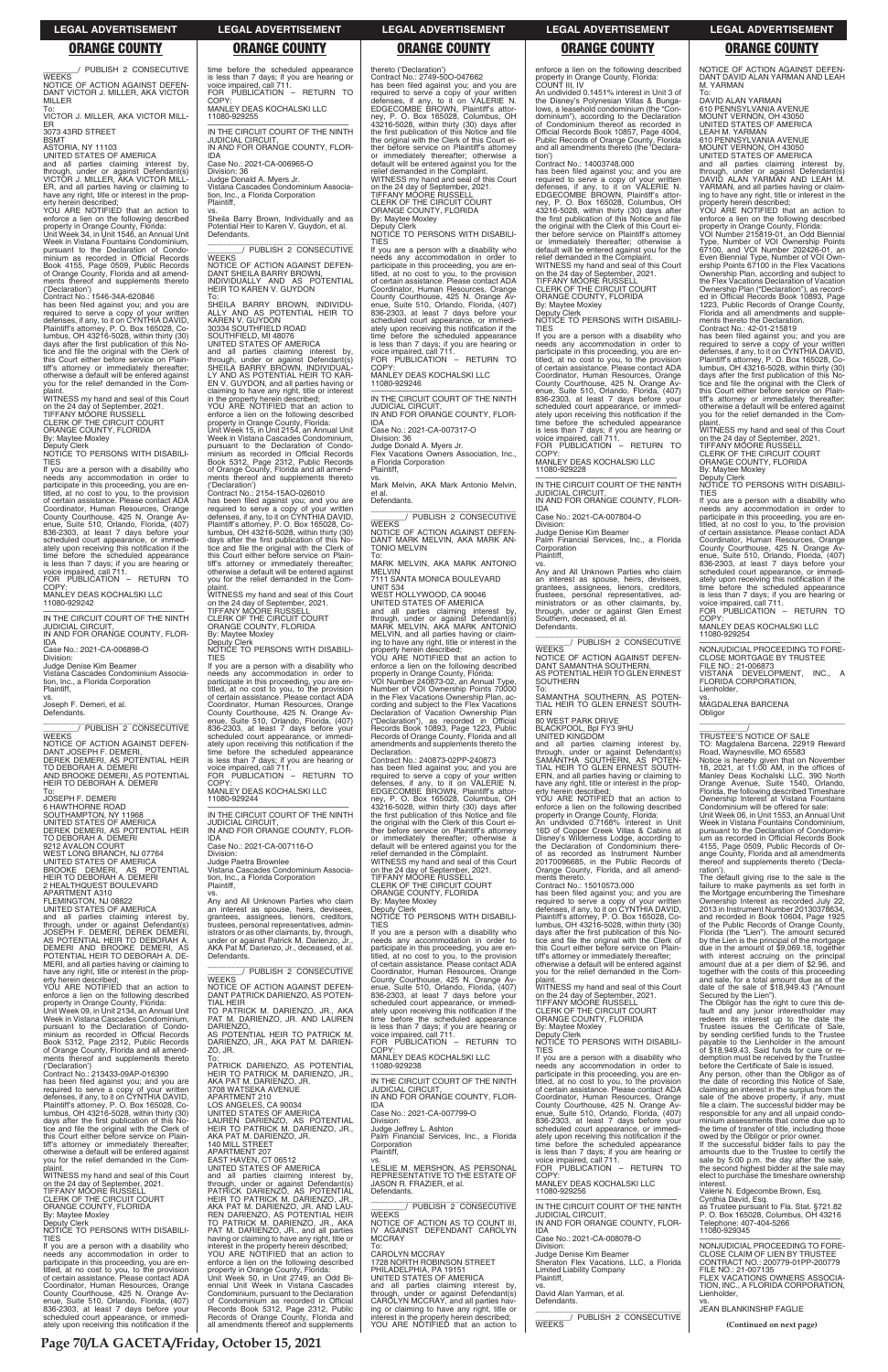Obligor(s) \_\_\_\_\_\_\_\_\_\_\_\_\_\_\_\_\_\_\_\_\_\_\_\_\_\_\_\_\_\_\_\_\_

\_\_\_\_\_\_\_\_\_\_\_/ TRUSTEE'S NOTICE OF SALE

TO: Jean Blankinship Faglie, C/O NEAL-LY LAW, 122 PARK CENTRAL SQUARE, Springfield, MO 65806

Notice is hereby given that on November<br>11, 2021, at 11:00 AM, in the offices of<br>Manley Deas Kochalski LLC, 390 North<br>Orange Avenue, Suite 1540, Orlando,<br>Florida, the following described Timeshare<br>Ownership Interest at Fle dominium will be offered for sale:

The default giving rise to the sale is the failure to pay assessments as set forth in the Claim(s) of Lien encumbering the Timeshare Ownership Interest as record-ed January 21, 2021 in Instrument Number 20210039740 of the Public Records of Orange County, Florida. The amount secured by the assessment lien is for unpaid assessments, accrued interest, plus interest accruing at a per diem rate of \$0.70 together with the costs of this proceeding and sale and all other amounts secured by the Claim of Lien, for a total amount due as of the date of the sale of \$2,427.57

VOI Number 200779-01, an Annual Type, Number of VOI Ownership Points 81000 in the Flex Vacations Ownership Plan, according and subject to the Flex Vacations Declaration of Vacation Ownership Plan ("Declaration"), as recorded in Official Records Book 10893, Page 1223, Public Records of Orange County, Florida and all amendments and supplements thereto the Declaration.

("Amount Secured by the Lien"). The Obligor has the right to cure this default and any junior interestholder may redeem its interest up to the date the Trustee issues the Certificate of Sale by sending certified funds to the Trustee payable to the Lienholder in the amount of \$2,427.57. Said funds for cure or redemption must be received by the Trustee before the Certificate of Sale is issued.

VOI Number 231745-01, an Annual Type, Number of VOI Ownership Points 104100 in the Flex Vacations Ownership Plan, according and subject to the Flex Vacations Declaration of Vacation Ownership Plan ("Declaration"), as recorded in Official Records Book 10893, Page 1223, Public Records of Orange County, Florida and all amendments and supplements thereto the Declaration.

Any person, other than the Obligor as of the date of recording this Notice of Sale, claiming an interest in the surplus from the sale of the above property, if any, must file a claim. The successful bidder may be responsible for any and all unpaid condo-minium assessments that come due up to the time of transfer of title, including those

The Obligor has the right to cure this default and any junior interestholder may redeem its interest up to the date the Trustee issues the Certificate of Sale by sending

owed by the Obligor or prior owner. If the successful bidder fails to pay the amounts due to the Trustee to certify the sale by 5:00 p.m. the day after the sale, the second highest bidder at the sale may elect to purchase the timeshare ownership interest.

Valerie N. Edgecombe Brown, Esq. Cynthia David, Esq.

as Trustee pursuant to Fla. Stat. §721.82 P. O. Box 165028, Columbus, OH 43216 Telephone: 407-404-5266 11080-929136

—————————————————— NONJUDICIAL PROCEEDING TO FORE-CLOSE CLAIM OF LIEN BY TRUSTEE CONTRACT NO.: 231745-01PP-231745 FILE NO.: 21-007352

FLEX VACATIONS OWNERS ASSOCIA-TION, INC., A FLORIDA CORPORATION, Lienholder,

vs. LINDA J. KRAMER Obligor(s)

\_\_\_\_\_\_\_\_\_\_\_\_\_\_\_\_\_\_\_\_\_\_\_\_\_\_\_\_\_\_\_\_\_ \_\_\_\_\_\_\_\_\_\_\_/ TRUSTEE'S NOTICE OF SALE TO: Linda J. Kramer, 1403 EDGEVIEW ST, East Greenville, PA 18041

Notice is hereby given that on November 11, 2021, at 11:00 AM, in the offices of Manley Deas Kochalski LLC, 390 North Orange Avenue, Suite 1540, Orlando, Florida, the following described Timeshare Ownership Interest at Flex Vacations Condominium will be offered for sale:

The default giving rise to the sale is the failure to pay assessments as set forth in the Claim(s) of Lien encumbering the Timeshare Ownership Interest as record-ed January 22, 2021 in Instrument Num-ber 20210040936 of the Public Records of Orange County, Florida. The amount secured by the assessment lien is for unpaid assessments, accrued interest, plus interest accruing at a per diem rate of \$0.90 together with the costs of this proceeding and sale and all other amounts secured by the Claim of Lien, for a total amount due as of the date of the sale of \$2,916.84 ("Amount Secured by the Lien").

TO:

Adriane D. Carnan 2 LAKEVIEW DRIVE

# 54

Peekskill, NY 10566

Flex Vacations Owners Association, Inc., a Florida Corporation not-for-profit

1200 Bartow Road

Lakeland, FL 33801 YOU ARE NOTIFIED that a TRUSTEE'S NON-JUDICIAL PROCEEDING to enforce a Lien has been instituted on the following Timeshare Ownership Interest at Flex Vacations Condominium described as: VOI Number 207661-01, an Even Biennial Type, Number of VOI Ownership Points 67100 in the Flex Vacations Ownership Plan, according and subject to the Flex Vacations Declaration of Vacation Ownership Plan ("Declaration"), as recorded in Official Records Book 10893, Page 1223, Public Records of Orange County, Florida and all amendments and supplements

> \_\_\_\_\_\_\_\_\_\_\_/<br>TRUSTEE'S NOTICE OF FORECLO-<br>SURE PROCEEDING TO:

Israa Alrasheed, AKA Israa Th M Alrasheed 112 SOUTH UNIVERSITY BOULEVARD Mobile, AL 36608 Flex Vacations Owners Association, Inc., a Florida Corporation 1200 Bartow Road Lakeland, FL 33801

thereto the Declaration.

The default giving rise to these proceed-ings is the failure to make payments as set forth in the Mortgage encumbering the Timeshare Ownership Interest as re-corded in the Official Records of Orange

County, Florida. The Obligor has the right<br>to object to this Trustee proceeding by<br>serving written objection on the Trustee<br>named below. The Obligor has the right<br>to cure the default and any junior inter-<br>estholder may red

minimum period of forty-five (45) days until the Trustee issues the Certificate of Sale. The Lien may be cured by sending certi-fied funds to the Trustee payable to the Lienholder in the amount of \$12,895.35, plus interest (calculated by multiplying \$3.48 times the number of days that have elapsed since October 3, 2021), plus the costs of this proceeding. Said funds for cure or redemption must be received by the Trustee before the Certificate of Sale

is issued.

Michael E. Carleton, Esq. Valerie N. Edgecombe Brown, Esq. Cynthia David, Esq.

as Trustee pursuant to Fla. Stat. §721.82 P. O. Box 165028 Columbus, OH 43216-5028

Telephone: 407-404-5266 Telecopier: 614-220-5613 11080-929313

—————————————————— NONJUDICIAL PROCEEDING TO FORE-CLOSE MORTGAGE BY TRUSTEE CONTRACT NO.: 42-01-200965 FILE NO.: 21-011503 SHERATON FLEX VACATIONS, LLC,

A FLORIDA LIMITED LIABILITY COMvs. ARACELY ALELY COTTON \_\_\_\_\_\_\_\_\_\_\_\_\_\_\_\_\_\_\_\_\_\_\_\_\_\_\_\_\_\_\_\_\_ \_\_\_\_\_\_\_\_\_\_\_/ TRUSTEE'S NOTICE OF FORECLO-Aracely Alely Cotton

PANY, Lienholder, Obligor(s) SURE PROCEEDING TO:

> 1918 POINSETTIA DRIVE Marietta, GA 30062 Flex Vacations Owners Association, Inc., 1200 Bartow Road Lakeland, FL 33801

a Florida Corporation not-for-profit YOU ARE NOTIFIED that a TRUSTEE'S NON-JUDICIAL PROCEEDING to enforce

a Lien has been instituted on the following Timeshare Ownership Interest at Flex Vacations Condominium described as:

VOI Number 200965-01, an Annual Type,

Number of VOI Ownership Points 67100 and VOI Number 200965-02, an Annual Type, Number of VOI Ownership Points 67100 in the Flex Vacations Ownership Plan, according and subject to the Flex Vacations Declaration of Vacation Ownership Plan ("Declaration"), as recorded in Official Records Book 10893, Page 1223, Public Records of Orange County, Florida and all amendments and supplements

 $\overline{\phantom{a}}$  , and the set of the set of the set of the set of the set of the set of the set of the set of the set of the set of the set of the set of the set of the set of the set of the set of the set of the set of the s \_\_\_\_\_\_\_\_\_\_\_/<br>TRUSTEE'S NOTICE OF FORECLO-<br>SURE PROCEEDING TO:

thereto the Declaration. The default giving rise to these proceed-ings is the failure to make payments as set forth in the Mortgage encumbering the Timeshare Ownership Interest as re-

corded in the Official Records of Orange County, Florida. The Obligor has the right to object to this Trustee proceeding by serving written objection on the Trustee named below. The Obligor has the right

to cure the default and any junior inter-estholder may redeem its interest, for a minimum period of forty-five (45) days until the Trustee issues the Certificate of Sale. The Lien may be cured by sending certi-fied funds to the Trustee payable to the Lienholder in the amount of \$27,333.70, plus interest (calculated by multiplying \$6.23 times the number of days that have elapsed since September 29, 2021), plus the costs of this proceeding. Said funds for cure or redemption must be received by the Trustee before the Certificate of Sale

—————————————————— NONJUDICIAL PROCEEDING TO FORE-CLOSE MORTGAGE BY TRUSTEE CONTRACT NO.: 42-01-213116 FILE NO.: 21-011589 SHERATON FLEX VACATIONS, LLC, A FLORIDA LIMITED LIABILITY COM-A FLU<br>PANY,

is issued. Michael E. Carleton, Esq.

VOI Number 205581-01, an Annual Type, Number of VOI Ownership Points 81000 in the Flex Vacations Ownership Plan, according and subject to the Flex Vacations Declaration of Vacation Ownership Plan ("Declaration"), as recorded in Official Records Book 10893, Page 1223, Public Records of Orange County, Florida and all amendments and supplements thereto the Declaration.

The default giving rise to these proceedings is the failure to make payments as set forth in the Mortgage encumbering the Timeshare Ownership Interest as re-corded in the Official Records of Orange County, Florida. The Obligor has the right to object to this Trustee proceeding by serving written objection on the Trustee named below. The Obligor has the right to cure the default and any junior inter-estholder may redeem its interest, for a minimum period of forty-five (45) days until the Trustee issues the Certificate of Sale. The Lien may be cured by sending certi-fied funds to the Trustee payable to the Lienholder in the amount of \$25,205.60, plus interest (calculated by multiplying \$7.00 times the number of days that have elapsed since October 3, 2021), plus the costs of this proceeding. Said funds for cure or redemption must be received by the Trustee before the Certificate of Sale

> The Obligor has the right to cure this default and any junior interestholder may redeem its interest up to the date the Trustee issues the Certificate of Sale, by sending certified funds to the Trustee payable to the Lienholder in the amount of \$67,500.03. Said funds for cure or redemption must be received by the Trustee

owed by the Obligor or prior owner. If the successful bidder fails to pay the amounts due to the Trustee to certify the sale by  $5:00$  p.m. the day after the the second highest bidder at the sale may elect to purchase the timeshare ownership

is issued. Michael E. Carleton, Esq. Valerie N. Edgecombe Brown, Esq. Cynthia David, Esq. as Trustee pursuant to Fla. Stat. §721.82 P. O. Box 165028 Columbus, OH 43216-5028 Telephone: 407-404-5266 Telecopier: 614-220-5613

11080-929314

\_\_\_\_\_\_\_\_\_\_\_/<br>TRUSTEE'S NOTICE OF FORECLO-<br>SURE PROCEEDING TO:

—————————————————— NONJUDICIAL PROCEEDING TO FORE-CLOSE MORTGAGE BY TRUSTEE CONTRACT NO.: 42-01-220166 FILE NO.: 21-011563 SHERATON FLEX VACATIONS, LLC,<br>A FLORIDA LIMITED LIABILITY COM-<br>PANY, Lienholder,

vs. ISRAA ALRASHEED, AKA ISRAA TH M ALRASHEED Obligor(s) \_\_\_\_\_\_\_\_\_\_\_\_\_\_\_\_\_\_\_\_\_\_\_\_\_\_\_\_\_\_\_\_\_

YOU ARE NOTIFIED that a TRUSTEE'S NON-JUDICIAL PROCEEDING to enforce a Lien has been instituted on the following Timeshare Ownership Interest at Flex Vacations Condominium described as: VOI Number 220166-01, an Odd Biennial Type, Number of VOI Ownership Points 51700 in the Flex Vacations Ownership Plan, according and subject to the Flex Vacations Declaration of Vacation Owner-ship Plan ("Declaration"), as recorded in Official Records Book 10893, Page 1223, Public Records of Orange County, Florida and all amendments and supplements thereto the Declaration.

The default giving rise to these proceed-ings is the failure to make payments as set forth in the Mortgage encumbering the Timeshare Ownership Interest as re-corded in the Official Records of Orange County, Florida. The Obligor has the right to object to this Trustee proceeding by serving written objection on the Trustee named below. The Obligor has the right to cure the default and any junior inter-estholder may redeem its interest, for a minimum period of forty-five (45) days until the Trustee issues the Certificate of Sale. The Lien may be cured by sending certified funds to the Trustee payable to the Lienholder in the amount of \$7,788.54, plus interest (calculated by multiplying \$1.25 times the number of days that have elapsed since October 3, 2021), plus the costs of this proceeding. Said funds for cure or redemption must be received by the Trustee before the Certificate of Sale is issued. Michael E. Carleton, Esq.

Valerie N. Edgecombe Brown, Esq. Cynthia David, Esq. as Trustee pursuant to Fla. Stat. §721.82 P. O. Box 165028 Columbus, OH 43216-5028 Telephone: 407-404-5266

Telecopier: 614-220-5613 11080-929315 —————————————————— NONJUDICIAL PROCEEDING TO FORE-CLOSE MORTGAGE BY TRUSTEE

CONTRACT NO.: 42-01-219550 FILE NO.: 21-011580 SHERATON FLEX VACATIONS, LLC,

| issues the Octonicate of Safe by Serionity<br>certified funds to the Trustee payable to<br>the Lienholder in the amount of \$2.916.84. | <b>IVIIUIREI L. VAIIEIUII, LOY.</b><br>Valerie N. Edgecombe Brown, Esg.<br>Cynthia David, Esq. | UILIMIUN ILLA VAUAIIUNU. LLU<br>A FLORIDA LIMITED LIABILITY COM-<br>PANY.         | <u>JUILIIOULLUINU</u><br>TO: Grethel Maria Morales Robleto<br>11580 Northwest 4th Lane | <b>ILUV DAILUW I IUAU</b><br>Lakeland, FL 33801<br>YOU ARE NOTIFIED that a TRUSTEE'S    |
|----------------------------------------------------------------------------------------------------------------------------------------|------------------------------------------------------------------------------------------------|-----------------------------------------------------------------------------------|----------------------------------------------------------------------------------------|-----------------------------------------------------------------------------------------|
| Said funds for cure or redemption must be                                                                                              | as Trustee pursuant to Fla. Stat. §721.82                                                      | Lienholder.                                                                       | Miami, FL 33172                                                                        | NON-JUDICIAL PROCEEDING to enforce                                                      |
| received by the Trustee before the Certifi-<br>cate of Sale is issued.                                                                 | P. O. Box 165028<br>Columbus, OH 43216-5028                                                    | VS.<br>EMAD ABDULAZIZ A. ALRUWAISHED:                                             | YOU ARE NOTIFIED that a TRUSTEE'S<br>NON-JUDICIAL PROCEEDING to enforce                | a Lien has been instituted on the following<br>Timeshare Ownership Interest at Flex Va- |
| Any person, other than the Obligor as of                                                                                               | Telephone: 407-404-5266                                                                        | GHADA HAMMAD M. ALHAMMAD                                                          | a Lien has been instituted on the following                                            | cations Condominium described as:                                                       |
| the date of recording this Notice of Sale,                                                                                             | Telecopier: 614-220-5613                                                                       | Obligor(s)                                                                        | Timeshare Ownership Interest at Flex Va-                                               | VOI Number 211875-01, an Odd Biennial                                                   |
| claiming an interest in the surplus from the                                                                                           | 11080-929209                                                                                   |                                                                                   | cations Condominium described as:                                                      | Type, Number of VOI Ownership Points                                                    |
| sale of the above property, if any, must                                                                                               |                                                                                                |                                                                                   | VOI Number 213116-01, an Odd Biennial                                                  | 51700 in the Flex Vacations Ownership                                                   |
| file a claim. The successful bidder may be                                                                                             | NONJUDICIAL PROCEEDING TO FORE-                                                                | TRUSTEE'S NOTICE OF FORECLO-                                                      | Type, Number of VOI Ownership Points                                                   | Plan, according and subject to the Flex                                                 |
| responsible for any and all unpaid condo-                                                                                              | <b>CLOSE MORTGAGE BY TRUSTEE</b>                                                               | <b>SURE PROCEEDING</b>                                                            | 51700 in the Flex Vacations Ownership                                                  | Vacations Declaration of Vacation Owner-                                                |
| minium assessments that come due up to                                                                                                 | CONTRACT NO.: 42-01-205581                                                                     | TO:                                                                               | Plan, according and subject to the Flex                                                | ship Plan ("Declaration"), as recorded in                                               |
| the time of transfer of title, including those                                                                                         | FILE NO.: 21-011534                                                                            | Emad Abdulaziz A. Alruwaished                                                     | Vacations Declaration of Vacation Owner-                                               | Official Records Book 10893, Page 1223,                                                 |
| owed by the Obligor or prior owner.                                                                                                    | SHERATON FLEX VACATIONS. LLC.                                                                  | <b>BOX 5190</b>                                                                   | ship Plan ("Declaration"), as recorded in                                              | Public Records of Orange County, Florida                                                |
| If the successful bidder fails to pay the                                                                                              | A FLORIDA LIMITED LIABILITY COM-                                                               | Dammam 31422                                                                      | Official Records Book 10893, Page 1223,                                                | and all amendments and supplements                                                      |
| amounts due to the Trustee to certify the                                                                                              | PANY.                                                                                          | Saudi Arabia                                                                      | Public Records of Orange County, Florida                                               | thereto the Declaration.                                                                |
| sale by 5:00 p.m. the day after the sale,                                                                                              | Lienholder.                                                                                    | Ghada Hammad M. Alhammad                                                          | and all amendments and supplements                                                     | The default giving rise to these proceed-                                               |
| the second highest bidder at the sale may                                                                                              | VS.                                                                                            | <b>BOX 5190</b>                                                                   | thereto the Declaration.                                                               | ings is the failure to make payments as                                                 |
| elect to purchase the timeshare ownership                                                                                              | JOSE A. MENDEZ. II: JENNIFER R.                                                                | Dammam 31422                                                                      | The default giving rise to these proceed-                                              | set forth in the Mortgage encumbering                                                   |
| interest.                                                                                                                              | <b>MENDEZ</b>                                                                                  | Saudi Arabia                                                                      | ings is the failure to make payments as                                                | the Timeshare Ownership Interest as re-                                                 |
| Michael E. Carleton, Esg.                                                                                                              | Obligor(s)                                                                                     | YOU ARE NOTIFIED that a TRUSTEE'S                                                 | set forth in the Mortgage encumbering                                                  | corded in the Official Records of Orange                                                |
| as Trustee pursuant to Fla. Stat. §721.82<br>P. O. Box 165028. Columbus. OH 43216                                                      |                                                                                                | NON-JUDICIAL PROCEEDING to enforce<br>a Lien has been instituted on the following | the Timeshare Ownership Interest as re-                                                | County, Florida. The Obligor has the right                                              |
| Telephone: 407-404-5266                                                                                                                | TRUSTEE'S NOTICE OF FORECLO-                                                                   | Timeshare Ownership Interest at Flex Va-                                          | corded in the Official Records of Orange<br>County, Florida. The Obligor has the right | to object to this Trustee proceeding by<br>serving written objection on the Trustee     |
| 11080-929098                                                                                                                           | <b>SURE PROCEEDING</b>                                                                         | cations Condominium described as:                                                 | to object to this Trustee proceeding by                                                | named below. The Obligor has the right                                                  |
|                                                                                                                                        | TO:                                                                                            | VOI Number 219550-01, an Odd Biennial                                             | serving written objection on the Trustee                                               | to cure the default and any junior inter-                                               |
| NONJUDICIAL PROCEEDING TO FORE-                                                                                                        | Jose A. Mendez. II                                                                             | Type, Number of VOI Ownership Points                                              | named below. The Obligor has the right                                                 | estholder may redeem its interest, for a                                                |
| <b>CLOSE MORTGAGE BY TRUSTEE</b>                                                                                                       | 93 CALL HOLLOW ROAD                                                                            | 81000 in the Flex Vacations Ownership                                             | to cure the default and any junior inter-                                              | minimum period of forty-five (45) days                                                  |
| CONTRACT NO.: 42-01-207661                                                                                                             | Pomona, NY 10970                                                                               | Plan, according and subject to the Flex                                           | estholder may redeem its interest, for a                                               | until the Trustee issues the Certificate of                                             |
| FILE NO.: 21-011481                                                                                                                    | Jennifer R. Mendez                                                                             | Vacations Declaration of Vacation Owner-                                          | minimum period of forty-five (45) days until                                           | Sale. The Lien may be cured by sending                                                  |
| SHERATON FLEX VACATIONS. LLC.                                                                                                          | 93 CALL HOLLOW ROAD                                                                            | ship Plan ("Declaration"), as recorded in                                         | the Trustee issues the Certificate of Sale.                                            | certified funds to the Trustee pavable to                                               |
| A FLORIDA LIMITED LIABILITY COM-                                                                                                       | Pomona, NY 10970                                                                               | Official Records Book 10893, Page 1223,                                           | The Lien may be cured by sending certi-                                                | the Lienholder in the amount of \$8,982.71,                                             |
| PANY.                                                                                                                                  | Flex Vacations Owners Association. Inc                                                         | Public Records of Orange County, Florida                                          | fied funds to the Trustee payable to the                                               | plus interest (calculated by multiplying                                                |
| Lienholder,                                                                                                                            | a Florida Corporation not-for-profit                                                           | and all amendments and supplements                                                | Lienholder in the amount of \$10,265.74,                                               | \$2.04 times the number of days that have                                               |
|                                                                                                                                        | 1200 Bartow Road                                                                               | thereto the Declaration.                                                          | plus interest (calculated by multiplying                                               | elapsed since September 27, 2021), plus                                                 |
| ADRIANE D. CARNAN                                                                                                                      | Lakeland. FL 33801                                                                             | The default giving rise to these proceed-                                         | \$2.82 times the number of days that have                                              | the costs of this proceeding. Said funds for                                            |
| Obligor(s)                                                                                                                             | YOU ARE NOTIFIED that a TRUSTEE'S                                                              | ings is the failure to make payments as                                           | elapsed since September 27, 2021), plus                                                | cure or redemption must be received by                                                  |
|                                                                                                                                        | NON-JUDICIAL PROCEEDING to enforce                                                             | set forth in the Mortgage encumbering                                             | the costs of this proceeding. Said funds for                                           |                                                                                         |
|                                                                                                                                        | a Lien has been instituted on the following                                                    | the Timeshare Ownership Interest as re-                                           | cure or redemption must be received by                                                 |                                                                                         |
| TRUSTEE'S NOTICE OF FORECLO-                                                                                                           | Timeshare Ownership Interest at Flex Va-                                                       | corded in the Official Records of Orange                                          | the Trustee before the Certificate of Sale                                             | (Continued on next page)                                                                |
| SURE PROCEEDING                                                                                                                        | cations Condominium described as:                                                              | County, Florida. The Obligor has the right                                        | is issued.                                                                             |                                                                                         |

to object to this Trustee proceeding by serving written objection on the Trustee named below. The Obligor has the right to cure the default and any junior inter-estholder may redeem its interest, for a minimum period of forty-five (45) days until the Trustee issues the Certificate of Sale. The Lien may be cured by sending certified funds to the Trustee payable to the<br>Lienholder in the amount of \$14,470.15, plus interest (calculated by multiplying \$3.29 times the number of days that have elapsed since September 29, 2021), plus the costs of this proceeding. Said funds for cure or redemption must be received by the Trustee before the Certificate of Sale is issued.

Cynthia David, Esq. Valerie N. Edgecombe Brown, Esq. Michael E. Carleton, Esq. as Trustee pursuant to Fla. Stat. §721.82 P. O. Box 165028 Columbus, OH 43216-5028 Telephone: 407-404-5266 Telecopier: 614-220-5613 11080-929206

—————————————————— NONJUDICIAL PROCEEDING TO FORE-CLOSE MORTGAGE BY TRUSTEE CONTRACT NO.: 42-01-219572 FILE NO.: 21-011584 SHERATON FLEX VACATIONS, LLC, FLORIDA LIMITED LIABILITY COM-A FLO<br>PANY, Lienholder,

vs. DANIELA ANDREA OYARCE CORVA-LAN; CAMILA ANDREA MUNOZ FLORES Obligor(s)

Daniela Andrea Oyarce Corvalan AV VICUNA MACKENNA PONIENTE 6501 DPTO 1506 Santiago 8260057

Chile Camila Andrea Munoz Flores AV VICUNA MACKENNA PONIENTE 6501 DPTO 1506 Santiago 8260057

Chile Flex Vacations Owners Association, Inc., a Florida Corporation not-for-profit

1200 Bartow Road Lakeland, FL 33801 YOU ARE NOTIFIED that a TRUSTEE'S NON-JUDICIAL PROCEEDING to enforce a Lien has been instituted on the following Timeshare Ownership Interest at Flex Va-

cations Condominium described as: VOI Number 219572-01, an Odd Biennial Type, Number of VOI Ownership Points 51700 in the Flex Vacations Ownership Plan, according and subject to the Flex Vacations Declaration of Vacation Ownership Plan ("Declaration"), as recorded in Official Records Book 10893, Page 1223, Public Records of Orange County, Florida and all amendments and supplements thereto the Declaration.

The default giving rise to these proceed-ings is the failure to make payments as set forth in the Mortgage encumbering the Timeshare Ownership Interest as recorded in the Official Records of Orange County, Florida. The Obligor has the right to object to this Trustee proceeding by serving written objection on the Trustee named below. The Obligor has the right to cure the default and any junior inter-estholder may redeem its interest, for a minimum period of forty-five (45) days until the Trustee issues the Certificate of Sale. The Lien may be cured by sending certified funds to the Trustee payable to the Lienholder in the amount of \$9,266.49, plus interest (calculated by multiplying \$2.15 times the number of days that have elapsed since September 28, 2021), plus the costs of this proceeding. Said funds for cure or redemption must be received by the Trustee before the Certificate of Sale

is issued. Cynthia David, Esq. Valerie N. Edgecombe Brown, Esq. Michael E. Carleton, Esq. as Trustee pursuant to Fla. Stat. §721.82 P. O. Box 165028 Columbus, OH 43216-5028 Telephone: 407-404-5266 Telecopier: 614-220-5613 11080-929132

Lienholder,

vs. GRETHEL MARIA MORALES ROBLETO Obligor(s)

 $\overline{\phantom{a}}$  , and the set of the set of the set of the set of the set of the set of the set of the set of the set of the set of the set of the set of the set of the set of the set of the set of the set of the set of the s \_\_\_\_\_\_\_\_\_\_\_/<br>TRUSTEE'S NOTICE OF FORECLO-<br>SURE PROCEEDING

Valerie N. Edgecombe Brown, Esq. Cynthia David, Esq. Michael E. Carleton, Esq. as Trustee pursuant to Fla. Stat. §721.82 P. O. Box 165028 Columbus, OH 43216-5028 Telephone: 407-404-5266 Telecopier: 614-220-5613 11080-929119

—————————————————— NONJUDICIAL PROCEEDING TO FORE-CLOSE MORTGAGE BY TRUSTEE FILE NO.: 21-011591 SHERATON FLEX VACATIONS, LLC, A FLORIDA LIMITED LIABILITY COM-PANY, Lienholder,

vs. RAYMOND G. BENITEZ **Obligor** \_\_\_\_\_\_\_\_\_\_\_\_\_\_\_\_\_\_\_\_\_\_\_\_\_\_\_\_\_\_\_\_\_

\_\_\_\_\_\_\_\_\_\_\_/ TRUSTEE'S NOTICE OF SALE TO: Raymond G. Benitez, 125 Schroeders Avenue #19H, Brooklyn, NY 11239 Notice is hereby given that on November 18, 2021, at 11:00 AM, in the offices of Manley Deas Kochalski LLC, 390 North Orange Avenue, Suite 1540, Orlando, Florida, the following described Timeshare Ownership Interest at Flex Vacations Con-

dominium will be offered for sale: VOI Number 266743-01, an Annual Type, Number of VOI Ownership Points 81000 and VOI Number 266743-02, an Annual Type, Number of VOI Ownership Points 81000 in the Flex Vacations Ownership Plan, according and subject to the Flex Vacations Declaration of Vacation Ownership Plan ("Declaration"), as recorded in Official Records Book 10893, Page 1223, Public Records of Orange County, Florida and all amendments and supplements thereto the Declaration.

The default giving rise to the sale is the failure to make payments as set forth in the Mortgage encumbering the Timeshare Ownership Interest as recorded Sep-tember 19, 2019 in Instrument Number 20190584666 of the Public Records of Orange County, Florida (the "Lien"). The amount secured by the Lien is the principal of the mortgage due in the amount of \$52,912.05, together with interest accruing on the principal amount due at a per diem of \$18.85, and together with the costs of this proceeding and sale, for a total amount due as of the date of the sale of \$67,500.03 ("Amount Secured by the Lien").

before the Certificate of Sale is issued. Any person, other than the Obligor as of the date of recording this Notice of Sale, claiming an interest in the surplus from the sale of the above property, if any, must file a claim. The successful bidder may be responsible for any and all unpaid condominium assessments that come due up to the time of transfer of title, including those

Valerie N. Edgecombe Brown, Esq. Cynthia David, Esq. as Trustee pursuant to Fla. Stat. §721.82 P. O. Box 165028, Columbus, OH 43216 Telephone: 407-404-5266

interest. 11080-929347

SHERATON FLEX VACATIONS, LLC,<br>A FLORIDA LIMITED LIABILITY COM-<br>PANY,

—————————————————— NONJUDICIAL PROCEEDING TO FORE-CLOSE MORTGAGE BY TRUSTEE CONTRACT NO.: 42-01-211875 FILE NO.: 21-011605

Lienholder,

vs. MAURICE MICHAEL VUNOBOLKI; BIN-TA MAURICE VUNOBOLKI Obligor(s)

\_\_\_\_\_\_\_\_\_\_\_\_\_\_\_\_\_\_\_\_\_\_\_\_\_\_\_\_\_\_\_\_\_

Maurice Michael Vunobolki 31 DA CHIBI RWANG STREET, RAY-FIELD JOS, PLATEAU STATE

Jos Nigeria

Binta Maurice Vunobolki 31 DA CHIBI RWANG STREET, RAY-FIELD JOS, PLATEAU STATE

Jos

Nigeria Flex Vacations Owners Association, Inc., a Florida corporation not-for-profit 1200 Bartow Road

### **LEGAL ADVERTISEMENT LEGAL ADVERTISEMENT LEGAL ADVERTISEMENT LEGAL ADVERTISEMENT LEGAL ADVERTISEMENT**

### **ORANGE COUNTY ORANGE COUNTY ORANGE COUNTY ORANGE COUNTY ORANGE COUNTY**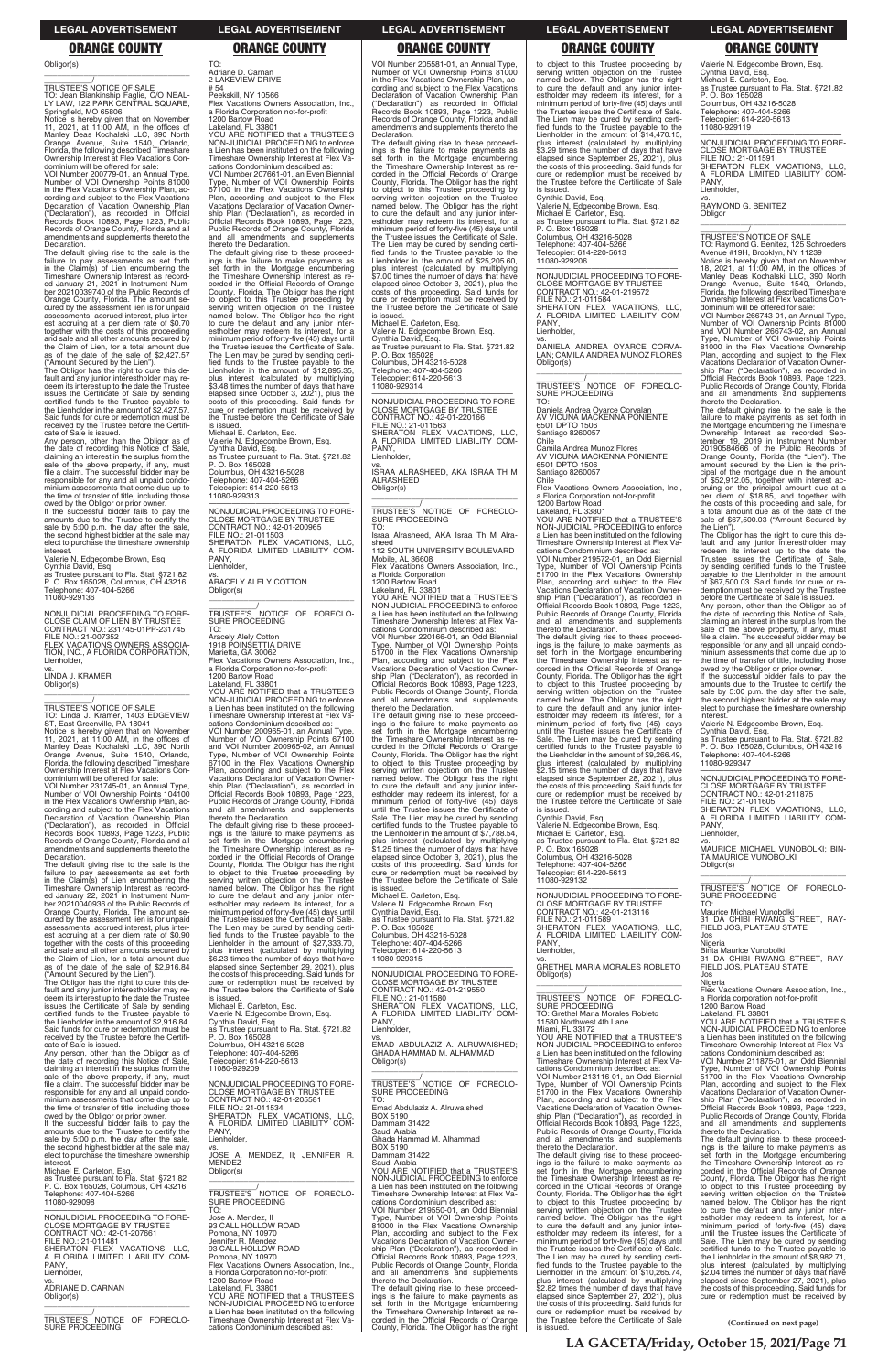the Trustee before the Certificate of Sale is issued. Valerie N. Edgecombe Brown, Esq. Cynthia David, Esq. Michael E. Carleton, Esq. as Trustee pursuant to Fla. Stat. §721.82 P. O. Box 165028 Columbus, OH 43216-5028 Telephone: 407-404-5266 Telecopier: 614-220-5613 11080-929122

—————————————————— NONJUDICIAL PROCEEDING TO FORE-CLOSE MORTGAGE BY TRUSTEE FILE NO.: 21-011609 SHERATON FLEX VACATIONS, LLC, A FLORIDA LIMITED LIABILITY COM-PANY, Lienholder,

vs. YISSEL M. SANCHEZ-ORTIZ **Obligor** \_\_\_\_\_\_\_\_\_\_\_\_\_\_\_\_\_\_\_\_\_\_\_\_\_\_\_\_\_\_\_\_\_

Declaration. The default giving rise to the sale is the failure to make payments as set forth in the Mortgage encumbering the Timeshare Ownership Interest as recorded<br>October 22, 2019 in Instrument Number<br>20190661159 of the Public Records of<br>Orange County, Florida (the "Lien"). The<br>amount secured by the Lien is the prin-<br>cipal of the mortgage due in of \$8,220.00, together with interest ac-cruing on the principal amount due at a per diem of \$3.39, and together with the costs of this proceeding and sale, for a to-tal amount due as of the date of the sale of \$11,340.56 ("Amount Secured by the Lien")

\_\_\_\_\_\_\_\_\_\_\_/ TRUSTEE'S NOTICE OF SALE TO: Yissel M. Sanchez-Ortiz, 128 BER-WICK STREET, Elizabeth, NJ 07202 Notice is hereby given that on November 18, 2021, at 11:00 AM, in the offices of Manley Deas Kochalski LLC, 390 North Orange Avenue, Suite 1540, Orlando, Florida, the following described Timeshare

Ownership Interest at Flex Vacations Condominium will be offered for sale: VOI Number 265797-01, an Annual Type, Number of VOI Ownership Points 25800 in the Flex Vacations Ownership Plan, ac-cording and subject to the Flex Vacations Declaration of Vacation Ownership Plan ("Declaration"), as recorded in Official Records Book 10893, Page 1223, Public Records of Orange County, Florida and all amendments and supplements thereto the

### PANY Lienholder,

vs. MICHAEL S. DELANEY; JULIE ANN DEL-ANEY **Obligor**  $\overline{\phantom{a}}$  , and the set of the set of the set of the set of the set of the set of the set of the set of the set of the set of the set of the set of the set of the set of the set of the set of the set of the set of the s

Notice is hereby given that on November<br>18, 2021, at 11:00 AM, in the offices of<br>Manley Deas Kochalski LLC, 390 North<br>Orange Avenue, Suite 1540, Orlando,<br>Florida, the following described Timeshare<br>Ownership Interest at Fle dominium will be offered for sale:

cording and subject to the Flex Vacations Declaration of Vacation Ownership Plan ("Declaration"), as recorded in Official Records Book 10893, Page 1223, Public Records of Orange County, Florida and all amendments and supplements thereto the **Declaration** 

The Obligor has the right to cure this de-fault and any junior interestholder may redeem its interest up to the date the Trustee issues the Certificate of Sale, by sending certified funds to the Trustee payable to the Lienholder in the amount of \$11,340.56. Said funds for cure or re-demption must be received by the Trustee before the Certificate of Sale is issued.

Any person, other than the Obligor as of the date of recording this Notice of Sale, claiming an interest in the surplus from the sale of the above property, if any, must file a claim. The successful bidder may be responsible for any and all unpaid condominium assessments that come due up to the time of transfer of title, including those

owed by the Obligor or prior owner. If the successful bidder fails to pay the amounts due to the Trustee to certify the sale by 5:00 p.m. the day after the sale, the second highest bidder at the sale may elect to purchase the timeshare ownership interest.

Valerie N. Edgecombe Brown, Esq. Cynthia David, Esq.

as Trustee pursuant to Fla. Stat. §721.82 P. O. Box 165028, Columbus, OH 43216 Telephone: 407-404-5266 11080-929350

A FLO<br>PANY Lienholder,

—————————————————— NONJUDICIAL PROCEEDING TO FORE-CLOSE MORTGAGE BY TRUSTEE FILE NO.: 21-011611 SHERATON FLEX VACATIONS, LLC, A FLORIDA LIMITED LIABILITY COM-

# \_\_\_\_\_\_\_\_\_\_\_/ TRUSTEE'S NOTICE OF SALE

TO: Michael S. Delaney, 1555 FAIRES ROAD, Rock Hill, SC 29730 Julie Ann Delaney, 221 TURKEY CREEK ROAD, York, SC 29745

VOI Number 265823-01, an Annual Type, Number of VOI Ownership Points 44000 in the Flex Vacations Ownership Plan, ac-

The default giving rise to the sale is the failure to make payments as set forth in the Mortgage encumbering the Time-share Ownership Interest as recorded September 6, 2019 in Instrument Number 20190552016 of the Public Records of Orange County, Florida (the "Lien"). The amount secured by the Lien is the principal of the mortgage due in the amount of \$15,558.67, together with interest accruing on the principal amount due at a per diem of \$5.51, and together with the costs of this proceeding and sale, for a total amount due as of the date of the sale of \$20,677.66 ("Amount Secured by the

Condominium will be offered for sale:<br>Unit Week 33, in Unit 2404, an Odd Biwill be oncrea for 5<br>in Unit 2404, an ennial Unit Week in Vistana Cascades Condominium, pursuant to the Declaration of Condominium as recorded in Official Records Book 5312, Page 2312, Public Records of Orange County, Florida and all amendments thereof and supplements thereto ('Declaration').

Lien"). The Obligor has the right to cure this default and any junior interestholder may redeem its interest up to the date the Trustee issues the Certificate of Sale, by sending certified funds to the Trustee payable to the Lienholder in the amount of \$20,677.66. Said funds for cure or redemption must be received by the Trustee before the Certificate of Sale is issued. Any person, other than the Obligor as of the date of recording this Notice of Sale, claiming an interest in the surplus from the sale of the above property, if any, must file a claim. The successful bidder may be responsible for any and all unpaid condominium assessments that come due up to the time of transfer of title, including those owed by the Obligor or prior owner.

responsible for any and all unpaid condo-minium assessments that come due up to the time of transfer of title, including those owed by the Obligor or prior owner. If the successful bidder fails to pay the amounts due to the Trustee to certify the sale by 5:00 p.m. the day after the sale, the second highest bidder at the sale may elect to purchase the timeshare ownership interest

CLOSE CLAIM OF LIEN BY TRUSTEE CONTRACT NO.: 270809-37AP-028844 FILE NO.: 21-011727 VISTANA CASCADES CONDOMINIUM ASSOCIATION, INC., A FLORIDA COR-PORATION, **Lienholder** 

If the successful bidder fails to pay the amounts due to the Trustee to certify the sale by 5:00 p.m. the day after the sale the second highest bidder at the sale may elect to purchase the timeshare ownership

interest.

Valerie N. Edgecombe Brown, Esq. Cynthia David, Esq. as Trustee pursuant to Fla. Stat. §721.82 P. O. Box 165028, Columbus, OH 43216 Telephone: 407-404-5266

11080-929351

—————————————————— NONJUDICIAL PROCEEDING TO FORE-CLOSE MORTGAGE BY TRUSTEE

CONTRACT NO.: 42-01-219164 FILE NO.: 21-011629 SHERATON FLEX VACATIONS, LLC, A FLORIDA LIMITED LIABILITY COM-

vs. HITEN JAYANTILAL JIVRAJ NATHWANI; AVNI NATHWANI; SHAAMIL HITEN NA-

THWANI Obligor(s)

\_\_\_\_\_\_\_\_\_\_\_\_\_\_\_\_\_\_\_\_\_\_\_\_\_\_\_\_\_\_\_\_\_ \_\_\_\_\_\_\_\_\_\_\_/ TRUSTEE'S NOTICE OF FORECLO-

SURE PROCEEDING

TO:

**AVF** 

**AVF** 

**AVF** 

Hiten Jayantilal Jivraj Nathwani 5 HOBART COURT, ROXBOROUGH

HARROW-MIDDX London HA1 3DW United Kingdom Avni Nathwani

5 HOBART COURT, ROXBOROUGH

HARROW-MIDDX London HA1 3DW United Kingdom Shaamil Hiten Nathwani

5 HOBART COURT, ROXBOROUGH

HARROW-MIDDX London HA1 3DW

> The Obligor has the right to cure this default and any junior interestholder may re-deem its interest up to the date the Trustee issues the Certificate of Sale by sending certified funds to the Trustee payable to the Lienholder in the amount of \$2,407.70. Said funds for cure or redemption must be received by the Trustee before the Certifi-cate of Sale is issued.

United Kingdom YOU ARE NOTIFIED that a TRUSTEE'S NON-JUDICIAL PROCEEDING to enforce a Lien has been instituted on the following Timeshare Ownership Interest at Flex Vacations Condominium described as: VOI Number 219164-01, an Odd Biennial Type, Number of VOI Ownership Points 67100 in the Flex Vacations Ownership Plan, according and subject to the Flex Vacations Declaration of Vacation Ownership Plan ("Declaration"), as recorded in Official Records Book 10893, Page 1223, Public Records of Orange County, Florida and all amendments and supplements

> —————————————————— NONJUDICIAL PROCEEDING TO FORE-CLOSE CLAIM OF LIEN BY TRUSTEE CONTRACT NO.: 267273-38AP-026574 FILE NO.: 21-011738 VISTANA CASCADES CONDOMINIUM ASSOCIATION, INC., A FLORIDA COR-PORATION, Lienholder.

thereto the Declaration.

The default giving rise to these proceedings is the failure to make payments as set forth in the Mortgage encumbering the Timeshare Ownership Interest as recorded in the Official Records of Orange County, Florida. The Obligor has the right to object to this Trustee proceeding by serving written objection on the Trustee named below. The Obligor has the right to cure the default and any junior interestholder may redeem its interest, for a minimum period of forty-five (45) days until the Trustee issues the Certificate of Sale. The Lien may be cured by sending certified funds to the Trustee payable to the Lienholder in the amount of \$9,150.46, plus interest (calculated by multiplying \$1.50 times the number of days that have elapsed since September 29, 2021), plus

the costs of this proceeding. Said funds for cure or redemption must be received by the Trustee before the Certificate of Sale

is issued.

Valerie N. Edgecombe Brown, Esq. Cynthia David, Esq. Michael E. Carleton, Esq. as Trustee pursuant to Fla. Stat. §721.82 P. O. Box 165028

If the successful bidder fails to pay the amounts due to the Trustee to certify the sale by 5:00 p.m. the day after the sale, the second highest bidder at the sale may elect to purchase the timeshare ownership **interest** 

Columbus, OH 43216-5028 Telephone: 407-404-5266 Telecopier: 614-220-5613

11080-929305

—————————————————— NONJUDICIAL PROCEEDING TO FORE-CLOSE CLAIM OF LIEN BY TRUSTEE CONTRACT NO.: 2404-33O-008603

FILE NO.: 21-011674

VISTANA CASCADES CONDOMINIUM ASSOCIATION, INC., A FLORIDA COR-

PORATION, Lienholder,

vs. GILBERT FONTENARD; PEWLIN FON-

TENARD Obligor(s)

\_\_\_\_\_\_\_\_\_\_\_\_\_\_\_\_\_\_\_\_\_\_\_\_\_\_\_\_\_\_\_\_\_ \_\_\_\_\_\_\_\_\_\_\_/ TRUSTEE'S NOTICE OF SALE

TO: Gilbert Fontenard, P.O. BOX RB 2451, Rodney Bay, Saint Lucia Pewlin Fontenard, P.O. BOX 2451, Rod-

ney Bay, Saint Lucia

Unit Week 49, in Unit 2691, an Annual Unit Week in Vistana Cascades Condominium, pursuant to the Declaration of Condomin-ium as recorded in Official Records Book 5312, Page 2312, Public Records of Orange County, Florida and all amendments thereof and supplements thereto ('Declaration')

Notice is hereby given that on November 11, 2021, at 11:00 AM, in the offices of Manley Deas Kochalski LLC, 390 North Orange Avenue, Suite 1540, Orlando, Florida, the following described Timeshare Ownership Interest at Vistana Cascades

The default giving rise to the sale is the failure to pay assessments as set forth in the Claim(s) of Lien encumbering the Timeshare Ownership Interest as record-ed May 21, 2020 in Instrument Number 20200291965 of the Public Records of Orange County, Florida. The amount se-cured by the assessment lien is for unpaid assessments, accrued interest, plus interest accruing at a per diem rate of \$0.44 together with the costs of this proceeding and sale and all other amounts secured by the Claim of Lien, for a total amount due as of the date of the sale of \$1,310.72  $\overline{\phantom{a}}$  ,  $\overline{\phantom{a}}$  ,  $\overline{\phantom{a}}$  ,  $\overline{\phantom{a}}$  ,  $\overline{\phantom{a}}$  ,  $\overline{\phantom{a}}$  ,  $\overline{\phantom{a}}$  ,  $\overline{\phantom{a}}$  ,  $\overline{\phantom{a}}$  ,  $\overline{\phantom{a}}$  ,  $\overline{\phantom{a}}$  ,  $\overline{\phantom{a}}$  ,  $\overline{\phantom{a}}$  ,  $\overline{\phantom{a}}$  ,  $\overline{\phantom{a}}$  ,  $\overline{\phantom{a}}$ \_\_\_\_\_\_\_\_\_\_\_/ TRUSTEE'S NOTICE OF SALE

Notice is hereby given that on November 11, 2021, at 11:00 AM, in the offices of Manley Deas Kochalski LLC, 390 North Orange Avenue, Suite 1540, Orlando, Florida, the following described Timeshare Ownership Interest at Vistana Cascades Condominium will be offered for sale: Unit Week 14, in Unit 2407, an Annual Unit Week in Vistana Cascades Condominium, pursuant to the Declaration of Condominium as recorded in Official Records Book 5312, Page 2312, Public Records of Orange County, Florida and all amendments reof and supplements thereto ('Declaration')

("Amount Secured by the Lien"). The Obligor has the right to cure this de-fault and any junior interestholder may redeem its interest up to the date the Trustee issues the Certificate of Sale by sending certified funds to the Trustee payable to the Lienholder in the amount of \$1,310.72. Said funds for cure or redemption must be received by the Trustee before the Certificate of Sale is issued.

Any person, other than the Obligor as of the date of recording this Notice of Sale, claiming an interest in the surplus from the sale of the above property, if any, must file a claim. The successful bidder may be Valerie N. Edgecombe Brown, Esq. Cynthia David, Esq. as Trustee pursuant to Fla. Stat. §721.82 P. O. Box 165028, Columbus, OH 43216

Telephone: 407-404-5266 11080-929135 —————————————————— NONJUDICIAL PROCEEDING TO FORE-

> PANY, Lienholder,

\_\_\_\_\_\_\_\_\_\_\_/ TRUSTEE'S NOTICE OF FORECLO-SURE PROCEEDING

vs. NELLY A. GUIA; JASHEMYN M. OQUE-RO-GUIA Obligor(s) \_\_\_\_\_\_\_\_\_\_\_\_\_\_\_\_\_\_\_\_\_\_\_\_\_\_\_\_\_\_\_\_\_

# \_\_\_\_\_\_\_\_\_\_\_/ TRUSTEE'S NOTICE OF SALE

YOU ARE NOTIFIED that a TRUSTEE'S NON-JUDICIAL PROCEEDING to enforce a Lien has been instituted on the following Timeshare Ownership Interest at Flex Vacations Condominium described as:

VOI Number 226971-01, an Annual Type, Number of VOI Ownership Points 81000 in the Flex Vacations Ownership Plan, ac-cording and subject to the Flex Vacations Declaration of Vacation Ownership Plan ("Declaration"), as recorded in Official Records Book 10893, Page 1223, Public Records of Orange County, Florida and all amendments and supplements thereto the Declaration.

TO: Nelly A. Guia, URB. SANTA PAULA, AVE-NIDA LA TRINIDAD, RES LA ABADIA 1 "A", Baruta Estado Miranda, 1061 Venezuela Jashemyn M. Oquero-Guia, URB. SANTA PAULA, AVENIDA LA TRINIDAD, RES LA ABADIA 1 "A", Baruta Estado Miranda, 1061 Venezuela

Notice is hereby given that on November 11, 2021, at 11:00 AM, in the offices of Manley Deas Kochalski LLC, 390 North Orange Avenue, Suite 1540, Orlando, Florida, the following described Timeshare Ownership Interest at Vistana Cascades Condominium will be offered for sale:

Unit Week 37, in Unit 2708, an Annual Unit Week in Vistana Cascades Condominium, pursuant to the Declaration of Condominium as recorded in Official Records Book 5312, Page 2312, Public Records of Orange County, Florida and all amendments thereof and supplements thereto ('Declaration').

The default giving rise to the sale is the failure to pay assessments as set forth in the Claim(s) of Lien encumbering the Timeshare Ownership Interest as record-ed May 21, 2020 in Instrument Number 20200291953 of the Public Records of Orange County, Florida. The amount secured by the assessment lien is for unpaid assessments, accrued interest, plus interest accruing at a per diem rate of \$1.14 together with the costs of this proceeding and sale and all other amounts secured by the Claim of Lien, for a total amount due as of the date of the sale of \$2,407.70 ("Amount Secured by the Lien").

Any person, other than the Obligor as of the date of recording this Notice of Sale, claiming an interest in the surplus from the sale of the above property, if any, must file a claim. The successful bidder may be responsible for any and all unpaid condominium assessments that come due up to the time of transfer of title, including those owed by the Obligor or prior owner.

If the successful bidder fails to pay the amounts due to the Trustee to certify the sale by 5:00 p.m. the day after the sale, the second highest bidder at the sale may elect to purchase the timeshare ownership interest.

Valerie N. Edgecombe Brown, Esq. Cynthia David, Esq. as Trustee pursuant to Fla. Stat. §721.82 P. O. Box 165028, Columbus, OH 43216 Telephone: 407-404-5266 11080-929095

vs. REBECCA JANE WARREN Obligor(s)

\_\_\_\_\_\_\_\_\_\_\_\_\_\_\_\_\_\_\_\_\_\_\_\_\_\_\_\_\_\_\_\_\_

\_\_\_\_\_\_\_\_\_\_\_/ TRUSTEE'S NOTICE OF SALE TO: Rebecca Jane Warren, 6 KING CHARLES COURT, VINE STREET, Evesham, WR11 4RF United Kingdom Notice is hereby given that on November 11, 2021, at 11:00 AM, in the offices of

Manley Deas Kochalski LLC, 390 North Orange Avenue, Suite 1540, Orlando, Florida, the following described Timeshare Ownership Interest at Vistana Cascades Condominium will be offered for sale: Unit Week 38, in Unit 2672, an Annual Unit Week in Vistana Cascades Condominium, pursuant to the Declaration of Condominum as recorded in Official Records Book Page 2312, Public Records of Orange County, Florida and all amendments thereof and supplements thereto ('Declaration'). The default giving rise to the sale is the

failure to pay assessments as set forth in the Claim(s) of Lien encumbering the Timeshare Ownership Interest as record-ed May 21, 2020 in Instrument Number 20200291953 of the Public Records of Orange County, Florida. The amount secured by the assessment lien is for unpaid assessments, accrued interest, plus interest accruing at a per diem rate of \$1.14 together with the costs of this proceeding and sale and all other amounts secured by the Claim of Lien, for a total amount due as of the date of the sale of \$2,383.45 ("Amount Secured by the Lien").

The Obligor has the right to cure this default and any junior interestholder may re-deem its interest up to the date the Trustee issues the Certificate of Sale by sending certified funds to the Trustee payable to the Lienholder in the amount of \$2,383.45. Said funds for cure or redemption must be received by the Trustee before the Certifi-cate of Sale is issued.

Any person, other than the Obligor as of the date of recording this Notice of Sale, claiming an interest in the surplus from the

sale of the above property, if any, must file a claim. The successful bidder may be responsible for any and all unpaid condominium assessments that come due up to the time of transfer of title, including those owed by the Obligor or prior owner.

Valerie N. Edgecombe Brown, Esq. Cynthia David, Esq. as Trustee pursuant to Fla. Stat. §721.82 P. O. Box 165028, Columbus, OH 43216 elephone: 407-404-5266 11080-929092

—————————————————— NONJUDICIAL PROCEEDING TO FORE-CLOSE CLAIM OF LIEN BY TRUSTEE CONTRACT NO.: 269190-49AP-025863 FILE NO.: 21-011746 VISTANA CASCADES CONDOMINIUM ASSOCIATION, INC., A FLORIDA COR-PORATION,

Lienholder,

vs. MICHAEL JOHN THORNTON; CAROL ANN THORNTON Obligor(s) \_\_\_\_\_\_\_\_\_\_\_\_\_\_\_\_\_\_\_\_\_\_\_\_\_\_\_\_\_\_\_\_\_

# \_\_\_\_\_\_\_\_\_\_\_/ TRUSTEE'S NOTICE OF SALE

TO: Michael John Thornton, C/O SARAH WADDINGTON SOLICITORS, FIRST FLOOR EXTENSION, WIDBURY BARNS, WIDBURY HILL, Ware, SG12 7QE United Kingdom

Carol Ann Thornton, C/O SARAH WAD-DINGTON SOLICITORS, FIRST FLOOR EXTENSION, WIDBURY BARNS, WID-BURY HILL, Ware,, SG12 7QE United Kingdom

Notice is hereby given that on November 11, 2021, at 11:00 AM, in the offices of Manley Deas Kochalski LLC, 390 North Orange Avenue, Suite 1540, Orlando, Florida, the following described Timeshare Ownership Interest at Vistana Cascades Condominium will be offered for sale:

The default giving rise to the sale is the failure to pay assessments as set forth in the Claim(s) of Lien encumbering the Timeshare Ownership Interest as record-ed May 21, 2020 in Instrument Number 20200291985 of the Public Records of Orange County, Florida. The amount se-cured by the assessment lien is for unpaid assessments, accrued interest, plus interest accruing at a per diem rate of \$1.14 together with the costs of this proceeding and sale and all other amounts secured by the Claim of Lien, for a total amount due as of the date of the sale of \$2,407.70

("Amount Secured by the Lien"). The Obligor has the right to cure this de-fault and any junior interestholder may redeem its interest up to the date the Trustee issues the Certificate of Sale by sending certified funds to the Trustee payable to the Lienholder in the amount of \$2,407.70. Said funds for cure or redemption must be received by the Trustee before the Certificate of Sale is issued.

Any person, other than the Obligor as of the date of recording this Notice of Sale, claiming an interest in the surplus from the sale of the above property, if any, must file a claim. The successful bidder may be responsible for any and all unpaid condo-minium assessments that come due up to the time of transfer of title, including those

owed by the Obligor or prior owner. If the successful bidder fails to pay the amounts due to the Trustee to certify the sale by 5:00 p.m. the day after the sale, the second highest bidder at the sale may elect to purchase the timeshare ownership interest.

Valerie N. Edgecombe Brown, Esq. Cynthia David, Esq. as Trustee pursuant to Fla. Stat. §721.82 P. O. Box 165028, Columbus, OH 43216 Telephone: 407-404-5266 11080-929093

—————————————————— NONJUDICIAL PROCEEDING TO FORE-CLOSE CLAIM OF LIEN BY TRUSTEE CONTRACT NO.: 240708-14AP-024907 FILE NO.: 21-011768 VISTANA CASCADES CONDOMINIUM ASSOCIATION, INC., A FLORIDA COR-PORATION, Lienholder,

vs. JOSEPH MARTIN Obligor(s)

TO: Joseph Martin, 8 Meadow View Court, Branchburg, NJ 08876

The default giving rise to the sale is the failure to pay assessments as set forth in the Claim(s) of Lien encumbering the Timeshare Ownership Interest as recorded May 21, 2020 in Instrument Number 20200291320 of the Public Records of Orange County, Florida. The amount se-cured by the assessment lien is for unpaid assessments, accrued interest, plus interest accruing at a per diem rate of \$1.14 together with the costs of this proceeding and sale and all other amounts secured by the Claim of Lien, for a total amount due as of the date of the sale of \$2,397.07 ("Amount Secured by the Lien").

The Obligor has the right to cure this de-fault and any junior interestholder may re-deem its interest up to the date the Trustee issues the Certificate of Sale by sending certified funds to the Trustee payable to the Lienholder in the amount of \$2,397.07. Said funds for cure or redemption must be received by the Trustee before the Certifi-cate of Sale is issued.

Any person, other than the Obligor as of the date of recording this Notice of Sale, claiming an interest in the surplus from the<br>sale of the above property, if any, must sale of the above property, if any, must file a claim. The successful bidder may be responsible for any and all unpaid condominium assessments that come due up to the time of transfer of title, including those

owed by the Obligor or prior owner. If the successful bidder fails to pay the amounts due to the Trustee to certify the sale by 5:00 p.m. the day after the sale, the second highest bidder at the sale may elect to purchase the timeshare ownership interest.

Valerie N. Edgecombe Brown, Esq. Cynthia David, Esq. as Trustee pursuant to Fla. Stat. §721.82 P. O. Box 165028, Columbus, OH 43216 Telephone: 407-404-5266

11080-929224 —————————————————— NONJUDICIAL PROCEEDING TO FORE-

CLOSE MORTGAGE BY TRUSTEE CONTRACT NO.: 42-01-226971 FILE NO.: 21-011806 SHERATON FLEX VACATIONS, LLC, A FLORIDA LIMITED LIABILITY COM-

vs. JUAN FERNANDO MONTOREANO; JORGELINA IZAGUIRRE Obligor(s) \_\_\_\_\_\_\_\_\_\_\_\_\_\_\_\_\_\_\_\_\_\_\_\_\_\_\_\_\_\_\_\_\_

TO: Juan Fernando Montoreano San Luis 1028

Concordia, Entre Rios 3200

Argentina Jorgelina Izaguirre

San Luis 1028

Concordia, Entre Rios 3200 Argentina

The default giving rise to these proceed-ings is the failure to make payments as set forth in the Mortgage encumbering the Timeshare Ownership Interest as re-corded in the Official Records of Orange County, Florida. The Obligor has the right to object to this Trustee proceeding by serving written objection on the Trustee named below. The Obligor has the right to cure the default and any junior inter-estholder may redeem its interest, for a minimum period of forty-five (45) days until the Trustee issues the Certificate of Sale. The Lien may be cured by sending certi-fied funds to the Trustee payable to the Lienholder in the amount of \$19,944.88, plus interest (calculated by multiplying \$3.79 times the number of days that have elapsed since October 3, 2021), plus the costs of this proceeding. Said funds for cure or redemption must be received by the Trustee before the Certificate of Sale

is issued. Cynthia David, Esq.

Valerie N. Edgecombe Brown, Esq. Michael E. Carleton, Esq. as Trustee pursuant to Fla. Stat. §721.82 P. O. Box 165028

Columbus, OH 43216-5028 Telephone: 407-404-5266 Telecopier: 614-220-5613

11080-929310

—————————————————— NONJUDICIAL PROCEEDING TO FORE-CLOSE CLAIM OF LIEN BY TRUSTEE CONTRACT NO.: 1312-38A-623871 FILE NO.: 21-011826 VISTANA FOUNTAINS CONDOMINIUM ASSOCIATION, INC., A FLORIDA COR-PORATION, Lienholder,

vs. JOHN H. MILLER; LAURA MILLER Obligor(s)

\_\_\_\_\_\_\_\_\_\_\_\_\_\_\_\_\_\_\_\_\_\_\_\_\_\_\_\_\_\_\_\_\_

\_\_\_\_\_\_\_\_\_\_\_/ TRUSTEE'S NOTICE OF SALE

TO: John H. Miller, C/O CARLSBAD LAW GROUP, LLP, 5050 AVENIDA ENCINAS,<br>SUITE 300, Carlsbad, CA 92008<br>Laura Miller, C/O CARLSBAD LAW<br>GROUP, LLP, 5050 AVENIDA ENCINAS, SUITE 300, Carlsbad, CA 92008 Notice is hereby given that on November 11, 2021, at 11:00 AM, in the offices of Manley Deas Kochalski LLC, 390 North Orange Avenue, Suite 1540, Orlando, Florida, the following described Timeshare Ownership Interest at Vistana Fountains Condominium will be offered for sale: Unit Week 38, in Unit 1312, an Annual Unit Week in Vistana Fountains Condominium, pursuant to the Declaration of Condomin ium as recorded in Official Records Book Page 0509, Public Records of ange County, Florida and all amendments reof and supplements thereto ('Declaration') The default giving rise to the sale is the failure to pay assessments as set forth in the Claim(s) of Lien encumbering the Timeshare Ownership Interest as recorded May 26, 2020 in Instrument Number 20200296073 of the Public Records of Orange County, Florida. The amount se-cured by the assessment lien is for unpaid assessments, accrued interest, plus interest accruing at a per diem rate of \$0.87 together with the costs of this proceeding and sale and all other amounts secured by the Claim of Lien, for a total amount due as of the date of the sale of \$1,970.31 ("Amount Secured by the Lien"). The Obligor has the right to cure this de-fault and any junior interestholder may re-deem its interest up to the date the Trustee issues the Certificate of Sale by sending certified funds to the Trustee payable to the Lienholder in the amount of \$1,970.31. Said funds for cure or redemption must be received by the Trustee before the Certifi-cate of Sale is issued.

Any person, other than the Obligor as of the date of recording this Notice of Sale, claiming an interest in the surplus from the sale of the above property, if any, must

### **LEGAL ADVERTISEMENT LEGAL ADVERTISEMENT LEGAL ADVERTISEMENT LEGAL ADVERTISEMENT LEGAL ADVERTISEMENT**

# **ORANGE COUNTY ORANGE COUNTY ORANGE COUNTY ORANGE COUNTY ORANGE COUNTY**

**Page 72/LA GACETA/Friday, October 15, 2021**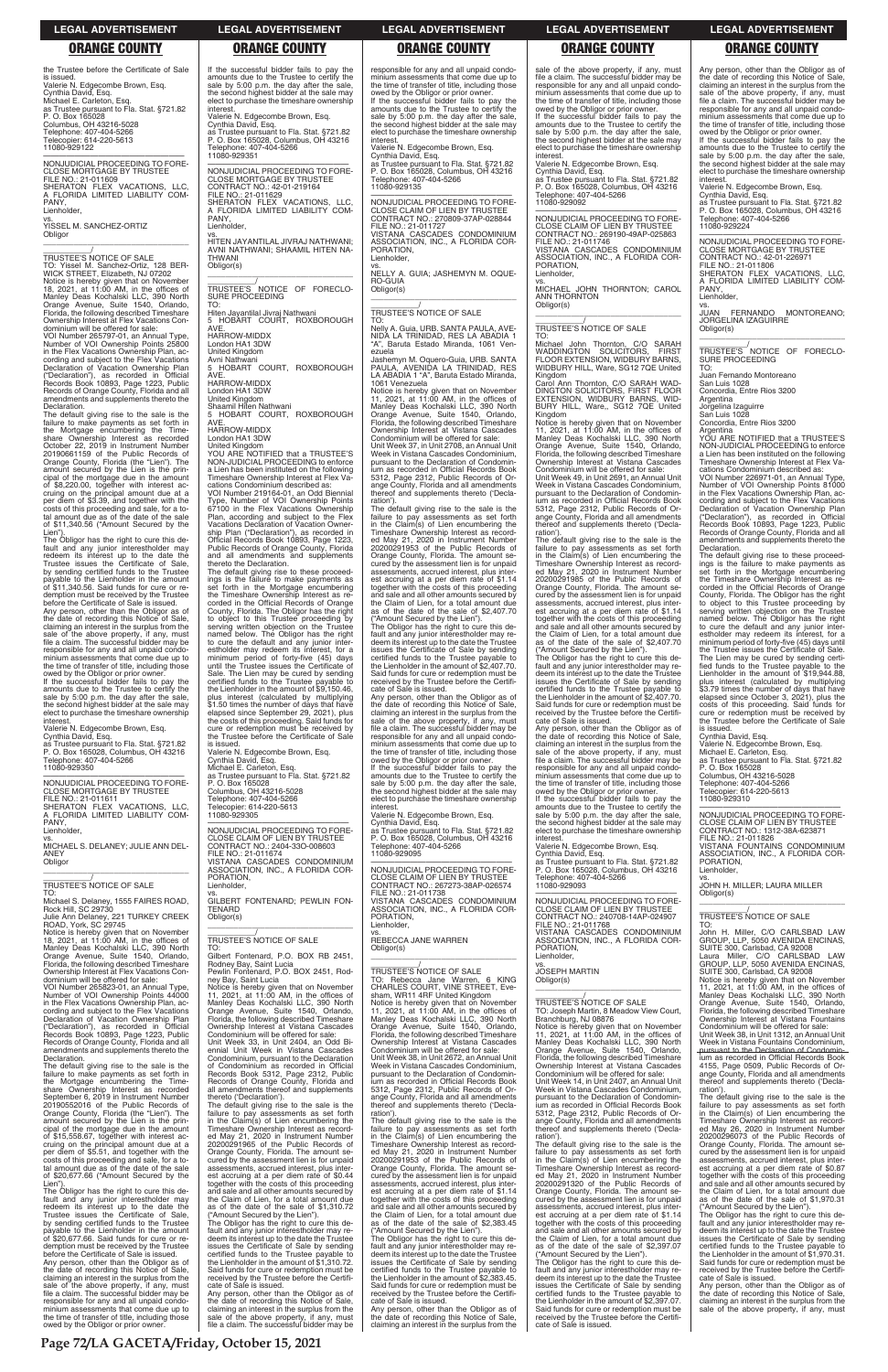file a claim. The successful bidder may be responsible for any and all unpaid condo-minium assessments that come due up to the time of transfer of title, including those owed by the Obligor or prior owner. If the successful bidder fails to pay the amounts due to the Trustee to certify the sale by 5:00 p.m. the day after the sale, the second highest bidder at the sale may elect to purchase the timeshare ownership interest.

Valerie N. Edgecombe Brown, Esq. Cynthia David, Esq. as Trustee pursuant to Fla. Stat. §721.82 P. O. Box 165028, Columbus, OH 43216 Telephone: 407-404-5266 11080-929225

—————————————————— NONJUDICIAL PROCEEDING TO FORE-CLOSE CLAIM OF LIEN BY TRUSTEE FILE NO.: 21-011871 VISTANA LAKES CONDOMINIUM AS-SOCIATION, INC., A FLORIDA CORPO-RATION, Lienholder, vs.

JOYCE M. TINKLER Obligor \_\_\_\_\_\_\_\_\_\_\_\_\_\_\_\_\_\_\_\_\_\_\_\_\_\_\_\_\_\_\_\_\_

\_\_\_\_\_\_\_\_\_\_\_/ TRUSTEE'S NOTICE OF SALE TO: Joyce M. Tinkler, 41646 Adamson

The default giving rise to the sale is the failure to pay assessments as set forth in the Claim(s) of Lien encumbering the Timeshare Ownership Interest as recorded May 22, 2020 in Instrument Number 20200293262 of the Public Records of Orange County, Florida. The amount secured by the assessment lien is for unpaid assessments, accrued interest, plus inter-est accruing at a per diem rate of \$0.45 together with the costs of this proceeding and sale and all other amounts secured by the Claim of Lien, for a total amount due as of the date of the sale of \$1,487.57

Drive, Aldie, VA 20105 Notice is hereby given that on November 18, 2021, at 11:00 AM, in the offices of Manley Deas Kochalski LLC, 390 North Orange Avenue, Suite 1540, Orlando, Florida, the following described Timeshare Ownership Interest at Vistana Lakes Con-dominium will be offered for sale:

Unit Week 51, in Unit 1779, an Even Biennial Unit Week in Vistana Lakes Con-dominium, pursuant to the Declaration of Condominium as recorded in Official Records Book 4859, Page 3789, Public Records of Orange County, Florida and all amendments thereof and supplements thereto ('Declaration').

vs. NICOLA PUCCIARELLI; JOSEFINA PUC-CIARELLI **Obligor**  $\overline{\phantom{a}}$  , and the set of the set of the set of the set of the set of the set of the set of the set of the set of the set of the set of the set of the set of the set of the set of the set of the set of the set of the s

("Amount Secured by the Lien"). The Obligor has the right to cure this default and any junior interestholder may re-deem its interest up to the date the Trustee issues the Certificate of Sale by sending certified funds to the Trustee payable to the Lienholder in the amount of \$1,487.57. Said funds for cure or redemption must be received by the Trustee before the Certificate of Sale is issued.

Any person, other than the Obligor as of the date of recording this Notice of Sale, claiming an interest in the surplus from the sale of the above property, if any, must file a claim. The successful bidder may be responsible for any and all unpaid condominium assessments that come due up to the time of transfer of title, including those

owed by the Obligor or prior owner. If the successful bidder fails to pay the amounts due to the Trustee to certify the sale by 5:00 p.m. the day after the sale, the second highest bidder at the sale may elect to purchase the timeshare ownership interest.

Valerie N. Edgecombe Brown, Esq.

TES **Obligor** 

Cynthia David, Esq. as Trustee pursuant to Fla. Stat. §721.82 P. O. Box 165028, Columbus, OH 43216 Telephone: 407-404-5266 11080-929360

—————————————————— NONJUDICIAL PROCEEDING TO FORE-CLOSE CLAIM OF LIEN BY TRUSTEE FILE NO.: 21-011923 VISTANA LAKES CONDOMINIUM AS-SOCIATION, INC., A FLORIDA CORPO-RATION, Lienholder,

# \_\_\_\_\_\_\_\_\_\_\_/ TRUSTEE'S NOTICE OF SALE

TO: Nicola Pucciarelli, Ave. La Playa, Esq. Teleferico, Res. Caracolito PH, Macuto, 11729 Venezuela

Josefina Pucciarelli, Ave. La Playa, Esq. Teleferico, Res. Caracolito PH, Macuto, 11729 Venezuela

Notice is hereby given that on November 11, 2021, at 11:00 AM, in the offices of Manley Deas Kochalski LLC, 390 North Orange Avenue, Suite 1540, Orlando, Florida, the following described Timeshare Ownership Interest at Vistana Lakes Condominium will be offered for sale: Unit Week 36, in Unit 1764, an Odd Bien-nial Unit Week and Unit Week 36, in Unit 1763, an Odd Biennial Unit Week in Vistana Lakes Condominium, pursuant to the Declaration of Condominium as recorded in Official Records Book 4859, Page 3789, Public Records of Orange County, Florida and all amendments thereof and supplements thereto ('Declaration'). The default giving rise to the sale is the failure to pay assessments as set forth in the Claim(s) of Lien encumbering the Timeshare Ownership Interest as record-ed May 22, 2020 in Instrument Number 20200293260 of the Public Records of Orange County, Florida. The amount se-cured by the assessment lien is for unpaid assessments, accrued interest, plus interest accruing at a per diem rate of \$0.55 together with the costs of this proceeding and sale and all other amounts secured by<br>the Claim of Lien, for a total amount due<br>as of the date of the sale of \$1,495.06<br>("Amount Secured by the Lien").<br>The Obligor has the right to cure this default and any junior interestholder may redeem its interest up to the date the Trustee issues the Certificate of Sale by sending certified funds to the Trustee payable to the Lienholder in the amount of \$1,495.06. Said funds for cure or redemption must be received by the Trustee before the Certificate of Sale is issued. Any person, other than the Obligor as of the date of recording this Notice of Sale, claiming an interest in the surplus from the sale of the above property, if any, must file a claim. The successful bidder may be responsible for any and all unpaid condo-

The Obligor has the right to cure this default and any junior interestholder may redeem its interest up to the date the Trustee issues the Certificate of Sale by sending certified funds to the Trustee payable to the Lienholder in the amount of \$2,089.91. Said funds for cure or redemption must be received by the Trustee before the Certificate of Sale is issued.

amounts due to the Trustee to certify the sale by 5:00 p.m. the day after the sale, the second highest bidder at the sale may elect to purchase the timeshare ownership **interest** 

minium assessments that come due up to the time of transfer of title, including those owed by the Obligor or prior owner. If the successful bidder fails to pay the amounts due to the Trustee to certify the sale by 5:00 p.m. the day after the sale, the second highest bidder at the sale may elect to purchase the timeshare ownership

> vs. KORRI L. ROSS; LESTER E. ROSS, AKA LESTER ROSS Obligor(s)  $\overline{\phantom{a}}$  , and the set of the set of the set of the set of the set of the set of the set of the set of the set of the set of the set of the set of the set of the set of the set of the set of the set of the set of the s

\_\_\_\_\_\_\_\_\_\_\_/<br>TRUSTEE'S NOTICE OF FORECLO-<br>SURE PROCEEDING

interest.

Valerie N. Edgecombe Brown, Esq. Cynthia David, Esq. as Trustee pursuant to Fla. Stat. §721.82 P. O. Box 165028, Columbus, OH 43216 Telephone: 407-404-5266

11080-929094

—————————————————— NONJUDICIAL PROCEEDING TO FORE-CLOSE CLAIM OF LIEN BY TRUSTEE FILE NO.: 21-011944 VISTANA LAKES CONDOMINIUM AS-SOCIATION, INC., A FLORIDA CORPO-

RATION, Lienholder,

vs. MIGUEL BECERRA; RAQUEL CIFUEN-

 $\overline{\phantom{a}}$  , and the set of the set of the set of the set of the set of the set of the set of the set of the set of the set of the set of the set of the set of the set of the set of the set of the set of the set of the s

TO:

Miguel Becerra, Vergara 24 OF 908, Santiago, Chile Raquel Cifuentes, Vergara 24 OF 908, Santiago, Chile

Notice is hereby given that on November 18, 2021, at 11:00 AM, in the offices of Manley Deas Kochalski LLC, 390 North Orange Avenue, Suite 1540, Orlando, Florida, the following described Timeshare Ownership Interest at Vistana Lakes Con-

dominium will be offered for sale: Unit Week 48, in Unit 1796, an Annual Unit Week in Vistana Lakes Condominium, pursuant to the Declaration of Con-dominium as recorded in Official Records Book 4859, Page 3789, Public Records of Orange County, Florida and all amendments thereof and supplements thereto ('Declaration').

> TO: Nestor Reyes, 1024 Bryan Court, Kingsport, TN 37660

The default giving rise to the sale is the failure to pay assessments as set forth in the Claim(s) of Lien encumbering the Timeshare Ownership Interest as record-ed May 22, 2020 in Instrument Number 20200293261 of the Public Records of Orange County, Florida. The amount se-cured by the assessment lien is for unpaid assessments, accrued interest, plus interest accruing at a per diem rate of \$0.92 together with the costs of this proceeding and sale and all other amounts secured by the Claim of Lien, for a total amount due as of the date of the sale of \$2,095.23

> The Obligor has the right to cure this default and any junior interestholder may redeem its interest up to the date the Trustee issues the Certificate of Sale by sending certified funds to the Trustee payable to the Lienholder in the amount of \$992.90. Said funds for cure or redemption must be received by the Trustee before the Certificate of Sale is issued.

("Amount Secured by the Lien"). The Obligor has the right to cure this de-fault and any junior interestholder may redeem its interest up to the date the Trustee issues the Certificate of Sale by sending certified funds to the Trustee payable to the Lienholder in the amount of \$2,095.23. Said funds for cure or redemption must be received by the Trustee before the Certificate of Sale is issued.

SOCIATION, INC., A FLORIDA CORPO-RATION, Lienholder

Any person, other than the Obligor as of the date of recording this Notice of Sale, claiming an interest in the surplus from the sale of the above property, if any, must file a claim. The successful bidder may be responsible for any and all unpaid condo-minium assessments that come due up to the time of transfer of title, including those owed by the Obligor or prior owner.

If the successful bidder fails to pay the amounts due to the Trustee to certify the sale by 5:00 p.m. the day after the sale, the second highest bidder at the sale may elect to purchase the timeshare ownership interest.

Valerie N. Edgecombe Brown, Esq. Cynthia David, Esq. as Trustee pursuant to Fla. Stat. §721.82 P. O. Box 165028, Columbus, OH 43216 Telephone: 407-404-5266 11080-929346

—————————————————— NONJUDICIAL PROCEEDING TO FORE-CLOSE CLAIM OF LIEN BY TRUSTEE FILE NO.: 21-012011 VISTANA LAKES CONDOMINIUM AS-SOCIATION, INC., A FLORIDA CORPO-RATION, Lienholder,

vs. CARLOS BLAMEY

Obligor

\_\_\_\_\_\_\_\_\_\_\_\_\_\_\_\_\_\_\_\_\_\_\_\_\_\_\_\_\_\_\_\_\_

\_\_\_\_\_\_\_\_\_\_\_/ TRUSTEE'S NOTICE OF SALE TO: Carlos Blamey, Camino De La Superi-ora #6697, La FLorida, Santiago, 8280421

### \_\_\_\_\_\_\_\_\_\_\_/ TRUSTEE'S NOTICE OF SALE Korri L. Ross 2609 SIERRA AVENUE Plainfield, IL 60586

Chile Notice is hereby given that on November 18, 2021, at 11:00 AM, in the offices of Manley Deas Kochalski LLC, 390 North Orange Avenue, Suite 1540, Orlando,

Florida, the following described Timeshare Ownership Interest at Vistana Lakes Condominium will be offered for sale: Unit Week 17, in Unit 1993, an Annual

vs. TONI RAIL **Obligor** 

Unit Week in Vistana Lakes Condominium, pursuant to the Declaration of Condominium as recorded in Official Records Book 4859, Page 3789, Public Records of Orange County, Florida and all amendments thereof and supplements thereto ('Declaration').

The default giving rise to the sale is the failure to pay assessments as set forth in the Claim(s) of Lien encumbering the Timeshare Ownership Interest as recorded May 22, 2020 in Instrument Number 20200293257 of the Public Records of Orange County, Florida. The amount secured by the assessment lien is for unpaid assessments, accrued interest, plus interest accruing at a per diem rate of \$0.92 together with the costs of this proceeding and sale and all other amounts secured by the Claim of Lien, for a total amount due as of the date of the sale of \$2,089.91 ("Amount Secured by the Lien").

Any person, other than the Obligor as of the date of recording this Notice of Sale, claiming an interest in the surplus from the sale of the above property, if any, must file a claim. The successful bidder may be responsible for any and all unpaid condominium assessments that come due up to the time of transfer of title, including those owed by the Obligor or prior owner. If the successful bidder fails to pay the

JESUS M. RIVERA, AKA J. R.; REBECCA S. RIVERA Obligor(s)  $\overline{\phantom{a}}$  ,  $\overline{\phantom{a}}$  ,  $\overline{\phantom{a}}$  ,  $\overline{\phantom{a}}$  ,  $\overline{\phantom{a}}$  ,  $\overline{\phantom{a}}$  ,  $\overline{\phantom{a}}$  ,  $\overline{\phantom{a}}$  ,  $\overline{\phantom{a}}$  ,  $\overline{\phantom{a}}$  ,  $\overline{\phantom{a}}$  ,  $\overline{\phantom{a}}$  ,  $\overline{\phantom{a}}$  ,  $\overline{\phantom{a}}$  ,  $\overline{\phantom{a}}$  ,  $\overline{\phantom{a}}$ 

\_\_\_\_\_\_\_\_\_\_\_/<br>TRUSTEE'S NOTICE OF FORECLO-<br>SURE PROCEEDING TO:

Valerie N. Edgecombe Brown, Esq. Cynthia David, Esq. as Trustee pursuant to Fla. Stat. §721.82

P. O. Box 165028, Columbus, OH 43216 Telephone: 407-404-5266 11080-929354

—————————————————— NONJUDICIAL PROCEEDING TO FORE-CLOSE CLAIM OF LIEN BY TRUSTEE CONTRACT NO.: 2125-15EO-043094 FILE NO.: 21-012057 VISTANA CASCADES CONDOMINIUM ASSOCIATION, INC., A FLORIDA COR-PORATION, Lienholder,

TO:

Lester E. Ross, AKA Lester Ross 2609 SIERRA AVENUE

Plainfield, IL 60586

vs. BLOWERS WHOLESALE PRODUCTS, LLC, A LIMITED LIABILITY COMPANY **Obligor**  $\overline{\phantom{a}}$  ,  $\overline{\phantom{a}}$  ,  $\overline{\phantom{a}}$  ,  $\overline{\phantom{a}}$  ,  $\overline{\phantom{a}}$  ,  $\overline{\phantom{a}}$  ,  $\overline{\phantom{a}}$  ,  $\overline{\phantom{a}}$  ,  $\overline{\phantom{a}}$  ,  $\overline{\phantom{a}}$  ,  $\overline{\phantom{a}}$  ,  $\overline{\phantom{a}}$  ,  $\overline{\phantom{a}}$  ,  $\overline{\phantom{a}}$  ,  $\overline{\phantom{a}}$  ,  $\overline{\phantom{a}}$ 

TRUSTEE'S MOTICE OF SALE<br>TO: Blowers Wholesale Products, LLC, a<br>Limited Liability Company, 131 Northeast<br>724th Street, Old Town, FL 32680<br>Notice is hereby given that on November<br>11, 2021, at 11:00 AM, in the offices of

YOU ARE NOTIFIED that a TRUSTEE'S NON-JUDICIAL PROCEEDING to enforce a Lien has been instituted on the following Timeshare Ownership Interest at Vistana Cascades Condominium described as: Unit Week 15, in Unit 2125, an Even Biennial Unit Week in Vistana Cascades Condominium, pursuant to the Declaration of Condominium as recorded in Official Records Book 5312, Page 2312, Public Records of Orange County, Florida and all amendments thereof and supplements

thereto ('Declaration').

The default giving rise to these proceed-ings is the failure to pay condominium assessments and dues resulting in a Claim of Lien encumbering the Timeshare Ownership Interest as recorded in the Official Records of Orange County, Florida. The Obligor has the right to object to this

Trustee proceeding by serving written ob-jection on the Trustee named below. The Obligor has the right to cure the default and any junior interestholder may redeem its interest, for a minimum period of fortyfive (45) days until the Trustee issues the Certificate of Sale. The Lien may be cured by sending certified funds to the Trustee payable to the Lienholder in the amount of \$930.84, plus interest (calculated by multiplying \$0.22 times the number of days have elapsed since September 28 2021), plus the costs of this proceeding. Said funds for cure or redemption must be received by the Trustee before the Certifi-cate of Sale is issued.

Cynthia David, Esq. Valerie N. Edgecombe Brown, Esq. Michael E. Carleton, Esq.

as Trustee pursuant to Fla. Stat. §721.82 P. O. Box 165028 Columbus, OH 43216-5028 —————————————————— NONJUDICIAL PROCEEDING TO FORE-CLOSE CLAIM OF LIEN BY TRUSTEE

Telephone: 407-404-5266 Telecopier: 614-220-5613 11080-929131

FILE NO.: 21-012061 VISTANA CASCADES CONDOMINIUM ASSOCIATION, INC., A FLORIDA COR-

PORATION, Lienholder, vs. NESTOR REYES **Obligor** \_\_\_\_\_\_\_\_\_\_\_\_\_\_\_\_\_\_\_\_\_\_\_\_\_\_\_\_\_\_\_\_\_

\_\_\_\_\_\_\_\_\_\_\_/ TRUSTEE'S NOTICE OF SALE

Notice is hereby given that on November<br>18, 2021, at 11:00 AM, in the offices of<br>Manley Deas Kochalski LLC, 390 North<br>Orange Avenue, Suite 1540, Orlando,<br>Florida, the following described Timeshare<br>Ownership Interest at Vis

Unit Week 02, in Unit 2220, an Odd Bi-

ennial Unit Week in Vistana Cascades Condominium, pursuant to the Declaration of Condominium as recorded in Official Records Book 5312, Page 2312, Public Records of Orange County, Florida and all amendments thereof and supplements thereto ('Declaration').

The default giving rise to the sale is the failure to pay assessments as set forth in the Claim(s) of Lien encumbering the Timeshare Ownership Interest as record-ed May 21, 2020 in Instrument Number 20200291402 of the Public Records of Orange County, Florida. The amount secured by the assessment lien is for unpaid assessments, accrued interest, plus inter-

est accruing at a per diem rate of \$0.22 together with the costs of this proceeding and sale and all other amounts secured by the Claim of Lien, for a total amount due as of the date of the sale of \$992.90 ("Amount Secured by the Lien").

Any person, other than the Obligor as of the date of recording this Notice of Sale, claiming an interest in the surplus from the sale of the above property, if any, must sale of the above property, if any, must file a claim. The successful bidder may be responsible for any and all unpaid condominium assessments that come due up to the time of transfer of title, including those

owed by the Obligor or prior owner. If the successful bidder fails to pay the amounts due to the Trustee to certify the sale by 5:00 p.m. the day after the sale, the second highest bidder at the sale may elect to purchase the timeshare ownership interest.

Valerie N. Edgecombe Brown, Esq. Cynthia David, Esq.

as Trustee pursuant to Fla. Stat. §721.82 P. O. Box 165028, Columbus, OH 43216 Telephone: 407-404-5266 11080-929229

—————————————————— NONJUDICIAL PROCEEDING TO FORE-CLOSE CLAIM OF LIEN BY TRUSTEE FILE NO.: 21-012065 VISTANA SPRINGS CONDOMINIUM AS-

vs. NAJAH ABDULLAH S. ABA ALKHAIL; KHALED IBRAHIM ABU BOTAIN Obligor \_\_\_\_\_\_\_\_\_\_\_\_\_\_\_\_\_\_\_\_\_\_\_\_\_\_\_\_\_\_\_\_\_

\_\_\_\_\_\_\_\_\_\_\_/ TRUSTEE'S NOTICE OF SALE

TO: Najah Abdullah S. Aba Alkhail, PO BOX 57184, Riyadh 11574, Saudi Arabia Khaled Ibrahim Abu Botain, PO BOX 57184, Riyadh 11574, Saudi Arabia Notice is hereby given that on November 11, 2021, at 11:00 AM, in the offices of

Manley Deas Kochalski LLC, 390 North Orange Avenue, Suite 1540, Orlando, Florida, the following described Timeshare Ownership Interest at Vistana Springs Condominium will be offered for sale: Unit Week 21, in Unit 0814, an Annual Unit

Week in Vistana Springs Condominium, pursuant to the Declaration of Condominium as recorded in Official Records Book 4052, Page 3241, Public Records of Orange County, Florida and all amendments thereof and supplements thereto ('Declaration'). The default giving rise to the sale is the

failure to pay assessments as set forth in the Claim(s) of Lien encumbering the Timeshare Ownership Interest as record-ed May 21, 2020 in Instrument Number 20200291299 of the Public Records of Orange County, Florida. The amount se-cured by the assessment lien is for unpaid assessments, accrued interest, plus interest accruing at a per diem rate of \$0.86 together with the costs of this proceeding and sale and all other amounts secured by the Claim of Lien, for a total amount due as of the date of the sale of \$1,947.65

("Amount Secured by the Lien"). The Obligor has the right to cure this default and any junior interestholder may re-deem its interest up to the date the Trustee issues the Certificate of Sale by sending certified funds to the Trustee payable to the Lienholder in the amount of \$1,947.65. Said funds for cure or redemption must be received by the Trustee before the Certifi-

cate of Sale is issued. Any person, other than the Obligor as of the date of recording this Notice of Sale, claiming an interest in the surplus from the sale of the above property, if any, must file a claim. The successful bidder may be responsible for any and all unpaid condo minium assessments that come due up to the time of transfer of title, including those

owed by the Obligor or prior owner. If the successful bidder fails to pay the amounts due to the Trustee to certify the sale by 5:00 p.m. the day after the sale, the second highest bidder at the sale may elect to purchase the timeshare ownership interest.

Valerie N. Edgecombe Brown, Esq. Cynthia David, Esq. as Trustee pursuant to Fla. Stat. §721.82 P. O. Box 165028, Columbus, OH 43216 Telephone: 407-404-5266 11080-929147

—————————————————— NONJUDICIAL PROCEEDING TO FORE-CLOSE CLAIM OF LIEN BY TRUSTEE FILE NO.: 21-012074 VISTANA SPRINGS CONDOMINIUM AS-SOCIATION, INC., A FLORIDA CORPO-RATION, Lienholder,

\_\_\_\_\_\_\_\_\_\_\_\_\_\_\_\_\_\_\_\_\_\_\_\_\_\_\_\_\_\_\_\_\_

\_\_\_\_\_\_\_\_\_\_\_/ TRUSTEE'S NOTICE OF SALE TO: Toni Rail, 986 WITTSHIRE LANE, Cincinatti, OH 45255

Notice is hereby given that on November 18, 2021, at 11:00 AM, in the offices of Manley Deas Kochalski LLC, 390 North Orange Avenue, Suite 1540, Orlando, Florida, the following described Timeshare Ownership Interest at Vistana Springs Condominium will be offered for sale:

Unit Week 09, in Unit 0858, an Annual Unit Week in Vistana Springs Condominium, pursuant to the Declaration of Condominium as recorded in Official Records Book 4052, Page 3241, Public Records of Orange County, Florida and all amendments thereof and supplements thereto ('Declaration').

The default giving rise to the sale is the failure to pay assessments as set forth in the Claim(s) of Lien encumbering the Timeshare Ownership Interest as record-ed May 21, 2020 in Instrument Number 20200291299 of the Public Records of Orange County, Florida. The amount se-cured by the assessment lien is for unpaid assessments, accrued interest, plus interest accruing at a per diem rate of \$0.86 together with the costs of this proceeding and sale and all other amounts secured by the Claim of Lien, for a total amount due as of the date of the sale of \$2,125.10

("Amount Secured by the Lien").

The Obligor has the right to cure this de-fault and any junior interestholder may redeem its interest up to the date the Trustee issues the Certificate of Sale by sending certified funds to the Trustee payable to the Lienholder in the amount of \$2,125.10. Said funds for cure or redemption must be received by the Trustee before the Certificate of Sale is issued. Any person, other than the Obligor as of

the date of recording this Notice of Sale, claiming an interest in the surplus from the sale of the above property, if any, must file a claim. The successful bidder may be responsible for any and all unpaid condominium assessments that come due up to the time of transfer of title, including those owed by the Obligor or prior owner. If the successful bidder fails to pay the

amounts due to the Trustee to certify the sale by 5:00 p.m. the day after the sale, the second highest bidder at the sale may elect to purchase the timeshare ownership

interest. Valerie N. Edgecombe Brown, Esq.

Cynthia David, Esq. as Trustee pursuant to Fla. Stat. §721.82 P. O. Box 165028, Columbus, OH 43216 Telephone: 407-404-5266 11080-929227

—————————————————— NONJUDICIAL PROCEEDING TO FORE-CLOSE CLAIM OF LIEN BY TRUSTEE CONTRACT NO.: 1475-24O-714080 FILE NO.: 21-012148 VISTANA FOUNTAINS II CONDOMIN-IUM ASSOCIATION, INC., A FLORIDA CORPORATION, Lienholder,

vs.

Jesus M. Rivera, AKA J. R. 961 Stuart Draft Highway Staunton, VA 24401

Rebecca S. Rivera

58 Provence Drive Apartment L110

Stuarts Draft, VA 24477 YOU ARE NOTIFIED that a TRUSTEE'S NON-JUDICIAL PROCEEDING to enforce a Lien has been instituted on the following Timeshare Ownership Interest at Vistana Fountains II Condominium described as: Unit Week 24, in Unit 1475, an Odd Bi-ennial Unit Week in Vistana Fountains II Condominium, pursuant to the Declaration of Condominium as recorded in Official Records Book 4598, Page 3299, Public Records of Orange County, Florida and all amendments thereof and supplements thereto ('Declaration').

The default giving rise to these proceed-ings is the failure to pay condominium assessments and dues resulting in a Claim of Lien encumbering the Timeshare Ownership Interest as recorded in the Of-ficial Records of Orange County, Florida. The Obligor has the right to object to this Trustee proceeding by serving written ob-jection on the Trustee named below. The Obligor has the right to cure the default and any junior interestholder may redeem its interest, for a minimum period of fortyfive (45) days until the Trustee issues the Certificate of Sale. The Lien may be cured by sending certified funds to the Trustee payable to the Lienholder in the amount of \$1,404.00, plus interest (calculated by multiplying \$0.44 times the number of days that have elapsed since September 28, 2021), plus the costs of this proceed-ing. Said funds for cure or redemption must be received by the Trustee before the Certificate of Sale is issued.

Cynthia David, Esq. Valerie N. Edgecombe Brown, Esq. Michael E. Carleton, Esq. as Trustee pursuant to Fla. Stat. §721.82 P. O. Box 165028

Columbus, OH 43216-5028 Telephone: 407-404-5266 Telecopier: 614-220-5613

11080-929130

—————————————————— NONJUDICIAL PROCEEDING TO FORE-CLOSE CLAIM OF LIEN BY TRUSTEE FILE NO.: 21-012152 VISTANA FOUNTAINS II CONDOMIN-IUM ASSOCIATION, INC., A FLORIDA CORPORATION, Lienholder,

Manley Deas Kochalski LLC, 390 North Orange Avenue, Suite 1540, Orlando, Florida, the following described Timeshare Ownership Interest at Vistana Fountains II Condominium will be offered for sale:

Unit Week 37, in Unit 1469, an Odd Biennial Unit Week in Vistana Fountains II Condominium, pursuant to the Declaration of Condominium as recorded in Official Records Book 4598, Page 3299, Public Records of Orange County, Florida and all amendments thereof and supplements thereto ('Declaration').

The default giving rise to the sale is the failure to pay assessments as set forth in the Claim(s) of Lien encumbering the Timeshare Ownership Interest as record-ed May 21, 2020 in Instrument Number 20200291191 of the Public Records of Orange County, Florida. The amount secured by the assessment lien is for unpaid assessments, accrued interest, plus inter-est accruing at a per diem rate of \$0.44 together with the costs of this proceeding and sale and all other amounts secured by the Claim of Lien, for a total amount due as of the date of the sale of \$1,285.84 ("Amount Secured by the Lien").

The Obligor has the right to cure this default and any junior interestholder may re-deem its interest up to the date the Trustee issues the Certificate of Sale by sending certified funds to the Trustee payable to the Lienholder in the amount of \$1,285.84. Said funds for cure or redemption must be received by the Trustee before the Certificate of Sale is issued.

Any person, other than the Obligor as of the date of recording this Notice of Sale, claiming an interest in the surplus from the ale of the above property, if any, must file a claim. The successful bidder may be responsible for any and all unpaid condominium assessments that come due up to the time of transfer of title, including those owed by the Obligor or prior owner. If the successful bidder fails to pay the amounts due to the Trustee to certify the sale by 5:00 p.m. the day after the sale, the second highest bidder at the sale may elect to purchase the timeshare ownership interest. Valerie N. Edgecombe Brown, Esq. Cynthia David, Esq. as Trustee pursuant to Fla. Stat. §721.82 P. O. Box 165028, Columbus, OH 43216 Telephone: 407-404-5266 11080-929172 —————————————————— NONJUDICIAL PROCEEDING TO FORE-CLOSE CLAIM OF LIEN BY TRUSTEE FILE NO.: 21-012160 VISTANA FOUNTAINS II CONDOMIN-IUM ASSOCIATION, INC., A FLORIDA CORPORATION, Lienholder, vs.<br>FARIBORZ PEZESHKI, AKA F. PEZESH-<br>KI; HALLEH EMAMI PEZESHKI, AKA H. PEZESHKI **Obligor** \_\_\_\_\_\_\_\_\_\_\_\_\_\_\_\_\_\_\_\_\_\_\_\_\_\_\_\_\_\_\_\_\_

\_\_\_\_\_\_\_\_\_\_\_/ TRUSTEE'S NOTICE OF SALE TO: FARIBORZ PEZESHKI, AKA F. PEZESH-KI, PO Box 478505, Dubai, 0000 United Arab Emirates

Halleh Emami Pezeshki, AKA H. Pezesh-

### **LEGAL ADVERTISEMENT LEGAL ADVERTISEMENT LEGAL ADVERTISEMENT LEGAL ADVERTISEMENT LEGAL ADVERTISEMENT**

**ORANGE COUNTY ORANGE COUNTY ORANGE COUNTY ORANGE COUNTY ORANGE COUNTY**

**(Continued on next page)**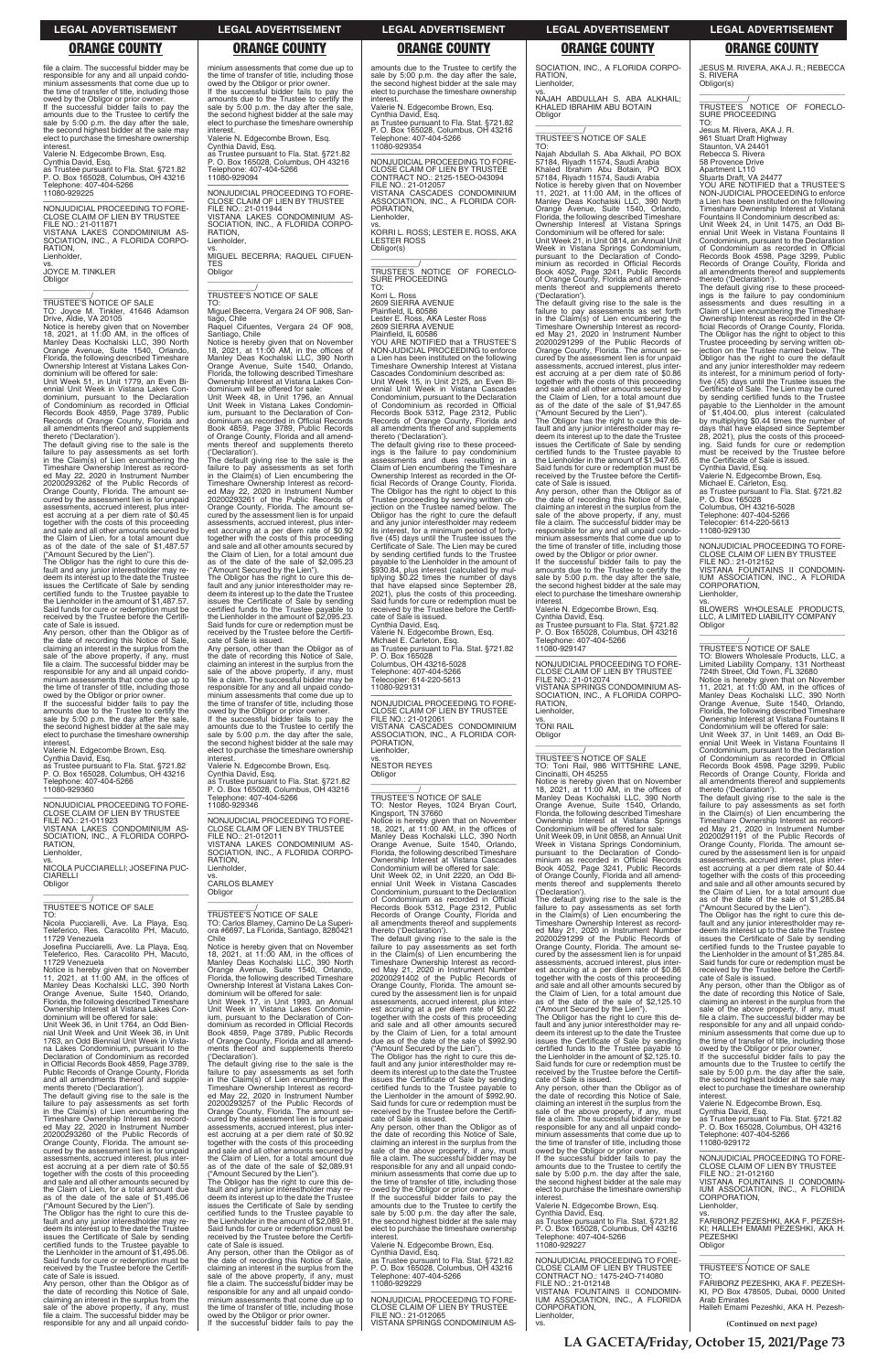ki, PO Box 61052, Sharjah, United Arab

Emirates<br>Notice is hereby given that on November<br>11, 2021, at 11:00 AM, in the offices of<br>Manley Deas Kochalski LLC, 390 North<br>Orange Avenue, Suite 1540, Orlando,<br>Florida, the following described Timeshare<br>Ownership Intere Condominium will be offered for sale:

Unit Week 50, in Unit 1666, an Even Bi-ennial Unit Week in Vistana Fountains II Condominium, pursuant to the Declaration of Condominium as recorded in Official Records Book 4598, Page 3299, Public Records of Orange County, Florida and all amendments thereof and supplements thereto ('Declaration').

The default giving rise to the sale is the failure to pay assessments as set forth in the Claim(s) of Lien encumbering the Timeshare Ownership Interest as recorded May 21, 2020 in Instrument Number 20200291261 of the Public Records of Orange County, Florida. The amount se-cured by the assessment lien is for unpaid assessments, accrued interest, plus interest accruing at a per diem rate of \$0.44 together with the costs of this proceeding and sale and all other amounts secured by the Claim of Lien, for a total amount due as of the date of the sale of \$1,311.36 ("Amount Secured by the Lien").

If the successful bidder fails to pay the amounts due to the Trustee to certify the sale by 5:00 p.m. the day after the sale, the second highest bidder at the sale may elect to purchase the timeshare ownership

The Obligor has the right to cure this de-fault and any junior interestholder may re-deem its interest up to the date the Trustee issues the Certificate of Sale by sending certified funds to the Trustee payable to the Lienholder in the amount of \$1,311.36. Said funds for cure or redemption must be received by the Trustee before the Certifi cate of Sale is issued.

Any person, other than the Obligor as of the date of recording this Notice of Sale, claiming an interest in the surplus from the sale of the above property, if any, must file a claim. The successful bidder may be responsible for any and all unpaid condominium assessments that come due up to the time of transfer of title, including those owed by the Obligor or prior owner.

The default giving rise to the sale is the failure to pay assessments as set forth in the Claim(s) of Lien encumbering the Timeshare Ownership Interest as record-ed May 22, 2020 in Instrument Number 20200293257 of the Public Records of Orange County, Florida. The amount se-cured by the assessment lien is for unpaid assessments, accrued interest, plus interest accruing at a per diem rate of \$1.09 together with the costs of this proceeding and sale and all other amounts secured by the Claim of Lien, for a total amount due as of the date of the sale of \$2,394.51

interest. Valerie N. Edgecombe Brown, Esq.

Cynthia David, Esq. as Trustee pursuant to Fla. Stat. §721.82 P. O. Box 165028, Columbus, OH 43216 Telephone: 407-404-5266 11080-929170

NON ILIDICIAL PROCEEDING TO FORE NONJUDICIAL PROCEEDING TO FORE-CLOSE CLAIM OF LIEN BY TRUSTEE FILE NO.: 21-012219 VISTANA LAKES CONDOMINIUM AS-SOCIATION, INC., A FLORIDA CORPO-RATION, Lienholder.

vs. PATRICIA WHYTE; JAMES KIRK WHYTE **Obligor** \_\_\_\_\_\_\_\_\_\_\_\_\_\_\_\_\_\_\_\_\_\_\_\_\_\_\_\_\_\_\_\_\_

# \_\_\_\_\_\_\_\_\_\_\_/ TRUSTEE'S NOTICE OF SALE

TO: Patricia Whyte, 419 4H STREET W, Brooks, T1R 0E6 Canada James Kirk Whyte, 419 4H STREET W,

Brooks, T1R 0E6 Canada Notice is hereby given that on November 11, 2021, at 11:00 AM, in the offices of Manley Deas Kochalski LLC, 390 North Orange Avenue, Suite 1540, Orlando, Florida, the following described Timeshare Ownership Interest at Vistana Lakes Con-

dominium will be offered for sale: Unit Week 16, in Unit 1943, an Annual Unit Week in Vistana Lakes Condominium, pursuant to the Declaration of Con-dominium as recorded in Official Records Book 4859, Page 3789, Public Records of Orange County, Florida and all amend-ments thereof and supplements thereto ('Declaration').

("Amount Secured by the Lien"). The Obligor has the right to cure this de-fault and any junior interestholder may redeem its interest up to the date the Trustee issues the Certificate of Sale by sending certified funds to the Trustee payable to the Lienholder in the amount of \$2,394.51. Said funds for cure or redemption must be received by the Trustee before the Certifi-

cate of Sale is issued.

J. Leslie Corbett, 18 WESTCROSS ROAD, Savannah, GA 31411 Notice is hereby given that on November 11, 2021, at 11:00 AM, in the offices of Manley Deas Kochalski LLC, 390 North

Orange Avenue, Suite 1540, Orlando, Florida, the following described Timeshare Ownership Interest at Vistana Lakes Con-

The default giving rise to the sale is the failure to pay assessments as set forth in the Claim(s) of Lien encumbering the Timeshare Ownership Interest as recorded May 22, 2020 in Instrument Number 20200293260 of the Public Records of Orange County, Florida. The amount se-cured by the assessment lien is for unpaid assessments, accrued interest, plus interest accruing at a per diem rate of \$1.09 together with the costs of this proceeding and sale and all other amounts secured by the Claim of Lien, for a total amount due as of the date of the sale of \$2,372.58 ("Amount Secured by the Lien"). The Obligor has the right to cure this default and any junior interestholder may re-deem its interest up to the date the Trustee issues the Certificate of Sale by sending certified funds to the Trustee payable to the Lienholder in the amount of \$2,372.58. Said funds for cure or redemption must be received by the Trustee before the Certifi-

dominium will be offered for sale: Unit Week 40, in Unit 1919, an Annual Unit Week in Vistana Lakes Condominium, pursuant to the Declaration of Condominium as recorded in Official Records Book 4859, Page 3789, Public Records of Orange County, Florida and all amendments thereof and supplements thereto

('Declaration').

the date of recording this Notice of Sale,<br>claiming an interest in the surplus from the<br>sale of the above property, if any, must<br>file a claim. The successful bidder may be responsible for any and all unpaid condo-minium assessments that come due up to the time of transfer of title, including those owed by the Obligor or prior owner. If the successful bidder fails to pay the

vs.<br>MYRON E. WOOLRIDGE, AKA M.<br>WOOLRIDGE; RITA I. WOOLRIDGE,<br>AKA R. WOOLRIDGE Obligor \_\_\_\_\_\_\_\_\_\_\_\_\_\_\_\_\_\_\_\_\_\_\_\_\_\_\_\_\_\_\_\_\_

cate of Sale is issued.

Notice is hereby given that on November<br>11, 2021, at 11:00 AM, in the offices of<br>Manley Deas Kochalski LLC, 390 North<br>Orange Avenue, Suite 1540, Orlando,<br>Florida, the following described Timeshare Ownership Interest at Vistana Lakes Con-

Any person, other than the Obligor as of the date of recording this Notice of Sale, claiming an interest in the surplus from the sale of the above property, if any, must file a claim. The successful bidder may be responsible for any and all unpaid condominium assessments that come due up to the time of transfer of title, including those owed by the Obligor or prior owner. If the successful bidder fails to pay the amounts due to the Trustee to certify the sale by 5:00 p.m. the day after the sale, the second highest bidder at the sale may elect to purchase the timeshare ownership interest. Valerie N. Edgecombe Brown, Esq. Cynthia David, Esq. as Trustee pursuant to Fla. Stat. §721.82 P. O. Box 165028, Columbus, OH 43216

> The default giving rise to the sale is the failure to pay assessments as set forth in the Claim(s) of Lien encumbering the Timeshare Ownership Interest as record-ed May 22, 2020 in Instrument Number 20200293257 of the Public Records of Orange County, Florida. The amount se-cured by the assessment lien is for unpaid assessments, accrued interest, plus interest accruing at a per diem rate of \$0.92 together with the costs of this proceeding and sale and all other amounts secured by the Claim of Lien, for a total amount due as of the date of the sale of \$2,109.72 ("Amount Secured by the Lien").

Telephone: 407-404-5266 11080-929186

—————————————————— NONJUDICIAL PROCEEDING TO FORE-CLOSE CLAIM OF LIEN BY TRUSTEE CONTRACT NO.: 2627-37AO-020796 FILE NO.: 21-012329 VISTANA CASCADES CONDOMINIUM ASSOCIATION, INC., A FLORIDA COR-

PORATION, Lienholder,

vs. GONZALO J. ARNAL, AKA G. ARNAL J.; CARMEN L. CHACON DE ARNAL

Obligor(s)

\_\_\_\_\_\_\_\_\_\_\_\_\_\_\_\_\_\_\_\_\_\_\_\_\_\_\_\_\_\_\_\_\_ \_\_\_\_\_\_\_\_\_\_\_/ TRUSTEE'S NOTICE OF SALE

TO:

Gonzalo J. Arnal, AKA G. Arnal J., RES. VISTA HERMOSA APT. 9B, PISO 9 CAL-LE EL LIMON, EL CAFETAL, Caracas,

Venezuela

Carmen L. Chacon De Arnal, POLICLI-NICA MENDEZ GIMON AV., ANDRES BELLO, ENTRE LAS PALMAS, Y LOS MANOLOS 2NDO CONSLT 23, Caracas, Venezuela Notice is hereby given that on November 11, 2021, at 11:00 AM, in the offices of Manley Deas Kochalski LLC, 390 North Orange Avenue, Suite 1540, Orlando, Florida, the following described Timeshare Ownership Interest at Vistana Cascades Condominium will be offered for sale: Unit Week 37, in Unit 2627, an Annual Unit Week in Vistana Cascades Condominium, pursuant to the Declaration of Condominium as recorded in Official Records Book 5312, Page 2312, Public Records of Orange County, Florida and all amendments thereof and supplements thereto ('Declaration'). The default giving rise to the sale is the failure to pay assessments as set forth in the Claim(s) of Lien encumbering the Timeshare Ownership Interest as recorded May 21, 2020 in Instrument Number 20200291953 of the Public Records of Orange County, Florida. The amount secured by the assessment lien is for unpaid assessments, accrued interest, plus interest accruing at a per diem rate of \$0.42 together with the costs of this proceeding and sale and all other amounts secured by the Claim of Lien, for a total amount due as of the date of the sale of \$1,305.95 ("Amount Secured by the Lien"). The Obligor has the right to cure this default and any junior interestholder may re $\overline{\phantom{a}}$  , and the set of the set of the set of the set of the set of the set of the set of the set of the set of the set of the set of the set of the set of the set of the set of the set of the set of the set of the s \_\_\_\_\_\_\_\_\_\_\_/ TRUSTEE'S NOTICE OF SALE

\_\_\_\_\_\_\_\_\_\_\_/ TRUSTEE'S NOTICE OF SALE

TO: John Wilson, 503 WATT ST, Fergus, N1M 3K3 Canada Doreen Wilson, 503 WATT ST, Fergus,

N1M 3K3 Canada

Notice is hereby given that on November 11, 2021, at 11:00 AM, in the offices of Manley Deas Kochalski LLC, 390 North Orange Avenue, Suite 1540, Orlando, Florida, the following described Timeshare Ownership Interest at Vistana Cascades Condominium will be offered for sale:

Unit Week 06, in Unit 2209, an Annual Unit Week in Vistana Cascades Condominium pursuant to the Declaration of Condomin ium as recorded in Official Records Book 5312, Page 2312, Public Records of Or-ange County, Florida and all amendments thereof and supplements thereto ('Declaration').

The default giving rise to the sale is the failure to pay assessments as set forth in the Claim(s) of Lien encumbering the Timeshare Ownership Interest as recorded May 21, 2020 in Instrument Number 20200291955 of the Public Records of Orange County, Florida. The amount secured by the assessment lien is for unpaid assessments, accrued interest, plus inter-est accruing at a per diem rate of \$0.42 together with the costs of this proceeding and sale and all other amounts secured by the Claim of Lien, for a total amount due as of the date of the sale of \$1,316.42

> —————————————————— NONJUDICIAL PROCEEDING TO FORE-CLOSE CLAIM OF LIEN BY TRUSTEE FILE NO.: 21-012467 VISTANA LAKES CONDOMINIUM AS-SOCIATION, INC., A FLORIDA CORPO-**RATION** Lienholder

> vs. JAIME H. LAFAURIE; CATALINA VAR-GAS **Obligor**  $\overline{\phantom{a}}$  ,  $\overline{\phantom{a}}$  ,  $\overline{\phantom{a}}$  ,  $\overline{\phantom{a}}$  ,  $\overline{\phantom{a}}$  ,  $\overline{\phantom{a}}$  ,  $\overline{\phantom{a}}$  ,  $\overline{\phantom{a}}$  ,  $\overline{\phantom{a}}$  ,  $\overline{\phantom{a}}$  ,  $\overline{\phantom{a}}$  ,  $\overline{\phantom{a}}$  ,  $\overline{\phantom{a}}$  ,  $\overline{\phantom{a}}$  ,  $\overline{\phantom{a}}$  ,  $\overline{\phantom{a}}$

("Amount Secured by the Lien"). The Obligor has the right to cure this default and any junior interestholder may redeem its interest up to the date the Trustee issues the Certificate of Sale by sending certified funds to the Trustee payable to the Lienholder in the amount of \$1,316.42. Said funds for cure or redemption must be received by the Trustee before the Certificate of Sale is issued. Any person, other than the Obligor as of

> The Obligor has the right to cure this default and any junior interestholder may re-deem its interest up to the date the Trustee issues the Certificate of Sale by sending certified funds to the Trustee payable to the Lienholder in the amount of \$2,088.79. Said funds for cure or redemption must be

amounts due to the Trustee to certify the sale by 5:00 p.m. the day after the sale, the second highest bidder at the sale may elect to purchase the timeshare ownership interest.

Valerie N. Edgecombe Brown, Esq. Cynthia David, Esq. as Trustee pursuant to Fla. Stat. §721.82 P. O. Box 165028, Columbus, OH 43216

Telephone: 407-404-5266 11080-929168

—————————————————— NONJUDICIAL PROCEEDING TO FORE-CLOSE CLAIM OF LIEN BY TRUSTEE FILE NO.: 21-012364 VISTANA LAKES CONDOMINIUM AS-SOCIATION, INC., A FLORIDA CORPO-RATION, Lienholder,

# \_\_\_\_\_\_\_\_\_\_\_/ TRUSTEE'S NOTICE OF SALE

TO:

Myron E. Woolridge, AKA M. Woolridge, #44 MY LORDS BAY ROAD, Hamilton Parish, CR02 Bermuda

Rita I. Woolridge, AKA R. Woolridge, #44 MY LORDS BAY ROAD, Hamilton Parish, CR02 Bermuda

dominium will be offered for sale: Unit Week 17, in Unit 1859, an Annual Unit Week in Vistana Lakes Condominium, pursuant to the Declaration of Con-dominium as recorded in Official Records Book 4859, Page 3789, Public Records of Orange County, Florida and all amend-ments thereof and supplements thereto ('Declaration').

| Any person, other than the Obligor as of<br>the date of recording this Notice of Sale,<br>claiming an interest in the surplus from the<br>sale of the above property, if any, must<br>file a claim. The successful bidder may be                                       | deem its interest up to the date the Trustee<br>issues the Certificate of Sale by sending<br>certified funds to the Trustee payable to<br>the Lienholder in the amount of \$1,305.95.<br>Said funds for cure or redemption must be                           | The Obligor has the right to cure this de-<br>fault and any junior interestholder may re-<br>deem its interest up to the date the Trustee<br>issues the Certificate of Sale by sending<br>certified funds to the Trustee payable to                                       | the Lienholder in the amount of \$2,004.25.<br>Said funds for cure or redemption must be<br>received by the Trustee before the Certifi-<br>cate of Sale is issued.<br>Any person, other than the Obligor as of                                                              | received by the Trustee before the Certifi-<br>cate of Sale is issued.<br>Any person, other than the Obligor as of<br>the date of recording this Notice of Sale,<br>claiming an interest in the surplus from the                                                       |
|------------------------------------------------------------------------------------------------------------------------------------------------------------------------------------------------------------------------------------------------------------------------|--------------------------------------------------------------------------------------------------------------------------------------------------------------------------------------------------------------------------------------------------------------|---------------------------------------------------------------------------------------------------------------------------------------------------------------------------------------------------------------------------------------------------------------------------|-----------------------------------------------------------------------------------------------------------------------------------------------------------------------------------------------------------------------------------------------------------------------------|------------------------------------------------------------------------------------------------------------------------------------------------------------------------------------------------------------------------------------------------------------------------|
| responsible for any and all unpaid condo-<br>minium assessments that come due up to<br>the time of transfer of title, including those<br>owed by the Obligor or prior owner.<br>If the successful bidder fails to pay the<br>amounts due to the Trustee to certify the | received by the Trustee before the Certifi-<br>cate of Sale is issued.<br>Any person, other than the Obligor as of<br>the date of recording this Notice of Sale,<br>claiming an interest in the surplus from the<br>sale of the above property, if any, must | the Lienholder in the amount of \$2.109.72.<br>Said funds for cure or redemption must be<br>received by the Trustee before the Certifi-<br>cate of Sale is issued.<br>Any person, other than the Obligor as of<br>the date of recording this Notice of Sale,              | the date of recording this Notice of Sale,<br>claiming an interest in the surplus from the<br>sale of the above property, if any, must<br>file a claim. The successful bidder may be<br>responsible for any and all unpaid condo-<br>minium assessments that come due up to | sale of the above property, if any, must<br>file a claim. The successful bidder may be<br>responsible for any and all unpaid condo-<br>minium assessments that come due up to<br>the time of transfer of title, including those<br>owed by the Obligor or prior owner. |
| sale by 5:00 p.m. the day after the sale,<br>the second highest bidder at the sale may<br>elect to purchase the timeshare ownership<br>interest.<br>Valerie N. Edgecombe Brown, Esg.                                                                                   | file a claim. The successful bidder may be<br>responsible for any and all unpaid condo-<br>minium assessments that come due up to<br>the time of transfer of title, including those<br>owed by the Obligor or prior owner.                                   | claiming an interest in the surplus from the<br>sale of the above property, if any, must<br>file a claim. The successful bidder may be<br>responsible for any and all unpaid condo-<br>minium assessments that come due up to                                             | the time of transfer of title, including those<br>owed by the Obligor or prior owner.<br>If the successful bidder fails to pay the<br>amounts due to the Trustee to certify the<br>sale by 5:00 p.m. the day after the sale,                                                | If the successful bidder fails to pay the<br>amounts due to the Trustee to certify the<br>sale by 5:00 p.m. the day after the sale,<br>the second highest bidder at the sale may<br>elect to purchase the timeshare ownership                                          |
| Cynthia David, Esg.<br>as Trustee pursuant to Fla. Stat. §721.82<br>P. O. Box 165028, Columbus, OH 43216<br>Telephone: 407-404-5266<br>11080-929279                                                                                                                    | If the successful bidder fails to pay the<br>amounts due to the Trustee to certify the<br>sale by 5:00 p.m. the day after the sale,<br>the second highest bidder at the sale may<br>elect to purchase the timeshare ownership<br>interest.                   | the time of transfer of title, including those<br>owed by the Obligor or prior owner.<br>If the successful bidder fails to pay the<br>amounts due to the Trustee to certify the<br>sale by 5:00 p.m. the day after the sale,<br>the second highest bidder at the sale may | the second highest bidder at the sale may<br>elect to purchase the timeshare ownership<br>interest.<br>Valerie N. Edgecombe Brown. Esg.<br>Cynthia David, Esg.<br>as Trustee pursuant to Fla. Stat. §721.82                                                                 | interest.<br>Valerie N. Edgecombe Brown, Esg.<br>Cynthia David, Esq.<br>as Trustee pursuant to Fla. Stat. §721.82<br>P. O. Box 165028, Columbus, OH 43216<br>Telephone: 407-404-5266                                                                                   |
| NONJUDICIAL PROCEEDING TO FORE-<br>CLOSE CLAIM OF LIEN BY TRUSTEE<br>FILE NO.: 21-012236<br>VISTANA LAKES CONDOMINIUM AS-<br>SOCIATION, INC., A FLORIDA CORPO-<br>RATION.                                                                                              | Valerie N. Edgecombe Brown, Esg.<br>Cynthia David, Esq.<br>as Trustee pursuant to Fla. Stat. §721.82<br>P. O. Box 165028, Columbus, OH 43216<br>Telephone: 407-404-5266<br>11080-929149                                                                      | elect to purchase the timeshare ownership<br>interest.<br>Valerie N. Edgecombe Brown, Esg.<br>Cynthia David, Esq.<br>as Trustee pursuant to Fla. Stat. §721.82<br>P. O. Box 165028, Columbus, OH 43216                                                                    | P. O. Box 165028, Columbus, OH 43216<br>Telephone: 407-404-5266<br>11080-929359<br>NONJUDICIAL PROCEEDING TO FORE-<br>CLOSE CLAIM OF LIEN BY TRUSTEE                                                                                                                        | 11080-929187<br>NONJUDICIAL PROCEEDING TO FORE-<br>CLOSE CLAIM OF LIEN BY TRUSTEE<br>FILE NO.: 21-012478<br>VISTANA CASCADES CONDOMINIUM                                                                                                                               |
| Lienholder,<br>D. CHARLES CORBETT; J. LESLIE<br><b>CORBETT</b><br>Obligor                                                                                                                                                                                              | NONJUDICIAL PROCEEDING TO FORE-<br>CLOSE CLAIM OF LIEN BY TRUSTEE<br>CONTRACT NO.: 2209-06AO-001272<br>FILE NO.: 21-012339<br>VISTANA CASCADES CONDOMINIUM                                                                                                   | Telephone: 407-404-5266<br>11080-929171<br>NONJUDICIAL PROCEEDING TO FORE-<br>CLOSE CLAIM OF LIEN BY TRUSTEE<br>CONTRACT NO.: 2305-43A-046312                                                                                                                             | FILE NO.: 21-012391<br>VISTANA CASCADES CONDOMINIUM<br>ASSOCIATION, INC., A FLORIDA COR-<br>PORATION.<br>Lienholder.<br>VS.                                                                                                                                                 | ASSOCIATION, INC., A FLORIDA COR-<br>PORATION.<br>Lienholder,<br>VS.<br>DOUGLAS:<br><b>ELEANOR</b><br><b>RUDOLPH</b><br><b>DOUGLAS</b>                                                                                                                                 |
| <b>TRUSTEE'S NOTICE OF SALE</b><br>TO:<br>D. Charles Corbett. 18 WESTCROSS<br>ROAD, Savannah, GA 31411<br>D. Charles Corbett, 44141 Russell Branch                                                                                                                     | ASSOCIATION, INC., A FLORIDA COR-<br>PORATION.<br>Lienholder,<br>VS.<br>JOHN WILSON: DOREEN WILSON                                                                                                                                                           | FILE NO.: 21-012369<br>VISTANA CASCADES CONDOMINIUM<br>ASSOCIATION, INC., A FLORIDA COR-<br>PORATION.<br>Lienholder,                                                                                                                                                      | JOHN FERKO; DAINA FERKO<br>Obligor<br><b>TRUSTEE'S NOTICE OF SALE</b><br>TO:                                                                                                                                                                                                | Obligor<br>TRUSTEE'S NOTICE OF SALE                                                                                                                                                                                                                                    |
| Parkway, Unit 238, Ashburn, VA 20147                                                                                                                                                                                                                                   | Obligor(s)                                                                                                                                                                                                                                                   | VS.<br><b>GAIL E. SCHMIEDEL</b>                                                                                                                                                                                                                                           | John Ferko, 1473 TANNER COURT,                                                                                                                                                                                                                                              | (Continued on next page)                                                                                                                                                                                                                                               |

Obligor(s)

\_\_\_\_\_\_\_\_\_\_\_\_\_\_\_\_\_\_\_\_\_\_\_\_\_\_\_\_\_\_\_\_\_ \_\_\_\_\_\_\_\_\_\_\_/ TRUSTEE'S NOTICE OF SALE

TO: Gail E. Schmiedel, 25 SLOOP ROAD, Shermans Dale, PA 17090 Notice is hereby given that on November 11, 2021, at 11:00 AM, in the offices of Manley Deas Kochalski LLC, 390 North Orange Avenue, Suite 1540, Orlando, Florida, the following described Timeshare Ownership Interest at Vistana Cascades Condominium will be offered for sale: Unit Week 43, in Unit 2305, an Annual Unit Week in Vistana Cascades Condominium, pursuant to the Declaration of Condomin-ium as recorded in Official Records Book 5312, Page 2312, Public Records of Orange County, Florida and all amendments thereof and supplements thereto ('Decla-

ration').

The default giving rise to the sale is the failure to pay assessments as set forth in the Claim(s) of Lien encumbering the Timeshare Ownership Interest as record-ed May 21, 2020 in Instrument Number 20200292012 of the Public Records of Orange County, Florida. The amount se-cured by the assessment lien is for unpaid assessments, accrued interest, plus interest accruing at a per diem rate of \$0.88 together with the costs of this proceeding and sale and all other amounts secured by the Claim of Lien, for a total amount due as of the date of the sale of \$1,980.60 ("Amount Secured by the Lien"). The Obligor has the right to cure this de-fault and any junior interestholder may redeem its interest up to the date the Trustee issues the Certificate of Sale by sending certified funds to the Trustee payable to the Lienholder in the amount of \$1,980.60. Said funds for cure or redemption must be received by the Trustee before the Certifi-

cate of Sale is issued.

Any person, other than the Obligor as of the date of recording this Notice of Sale, claiming an interest in the surplus from the sale of the above property, if any, must file a claim. The successful bidder may be responsible for any and all unpaid condominium assessments that come due up to the time of transfer of title, including those owed by the Obligor or prior owner. If the successful bidder fails to pay the amounts due to the Trustee to certify the sale by 5:00 p.m. the day after the sale. the second highest bidder at the sale may elect to purchase the timeshare ownership

interest. Valerie N. Edgecombe Brown, Esq. Cynthia David, Esq. as Trustee pursuant to Fla. Stat. §721.82 P. O. Box 165028, Columbus, OH 43216 Telephone: 407-404-5266

11080-929099

—————————————————— NONJUDICIAL PROCEEDING TO FORE-CLOSE CLAIM OF LIEN BY TRUSTEE FILE NO.: 21-012383 VISTANA CASCADES CONDOMINIUM ASSOCIATION, INC., A FLORIDA COR-

PORATION, Lienholder,

**Obligor** 

vs. BEATRIZ M. LINAREZ SANOJA, AKA

TO: Beatriz M. Linarez Sanoja, AKA Beat-riz M. Linarez, 10MA Transversal, De Los Palos Grandes, 5TA El Algarrobo, Cara-

cas, 1060 Venezuela

Notice is hereby given that on November 18, 2021, at 11:00 AM, in the offices of Manley Deas Kochalski LLC, 390 North Orange Avenue, Suite 1540, Orlando, Florida, the following described Timeshare Ownership Interest at Vistana Cascades Condominium will be offered for sale: Unit Week 51, in Unit 2506, an Annual Unit Week in Vistana Cascades Condominium, pursuant to the Declaration of Condominium as recorded in Official Records Book 5312, Page 2312, Public Records of Or-ange County, Florida and all amendments thereof and supplements thereto ('Decla-

ration').

BEATRIZ M. LINAREZ

The default giving rise to the sale is the failure to pay assessments as set forth in the Claim(s) of Lien encumbering the Timeshare Ownership Interest as record-

ed May 21, 2020 in Instrument Number 20200291483 of the Public Records of Orange County, Florida. The amount secured by the assessment lien is for unpaid assessments, accrued interest, plus inter-est accruing at a per diem rate of \$0.88 together with the costs of this proceeding and sale and all other amounts secured by the Claim of Lien, for a total amount due as of the date of the sale of \$2,004.25 ("Amount Secured by the Lien"). The Obligor has the right to cure this default and any junior interestholder may redeem its interest up to the date the Trustee issues the Certificate of Sale by sending certified funds to the Trustee payable to

Oakville, L6M 2Z3 Canada Daina Ferko, 1473 TANNER COURT, Oakville, L6M2Z4 Canada

Notice is hereby given that on November 18, 2021, at 11:00 AM, in the offices of Manley Deas Kochalski LLC, 390 North Orange Avenue, Suite 1540, Orlando, Florida, the following described Timeshare Ownership Interest at Vistana Cascades Condominium will be offered for sale:

Unit Week 44, in Unit 2745, an Annual Unit Week in Vistana Cascades Condominium, pursuant to the Declaration of Condomin-ium as recorded in Official Records Book 5312, Page 2312, Public Records of Orange County, Florida and all amendments thereof and supplements thereto ('Declaration').

The default giving rise to the sale is the failure to pay assessments as set forth in the Claim(s) of Lien encumbering the Timeshare Ownership Interest as record-ed May 21, 2020 in Instrument Number 20200292012 of the Public Records of Orange County, Florida. The amount se-cured by the assessment lien is for unpaid assessments, accrued interest, plus interest accruing at a per diem rate of \$0.88 together with the costs of this proceeding and sale and all other amounts secured by the Claim of Lien, for a total amount due as of the date of the sale of \$2,028.50 ("Amount Secured by the Lien").

The Obligor has the right to cure this de-fault and any junior interestholder may redeem its interest up to the date the Trustee issues the Certificate of Sale by sending certified funds to the Trustee payable to the Lienholder in the amount of \$2,028.50. Said funds for cure or redemption must be received by the Trustee before the Certificate of Sale is issued.

Any person, other than the Obligor as of the date of recording this Notice of Sale, claiming an interest in the surplus from the<br>sale of the above property, if any, must sale of the above property, if any, must file a claim. The successful bidder may be responsible for any and all unpaid condo-minium assessments that come due up to the time of transfer of title, including those

owed by the Obligor or prior owner. If the successful bidder fails to pay the amounts due to the Trustee to certify the sale by 5:00 p.m. the day after the sale the second highest bidder at the sale may elect to purchase the timeshare ownership interest.

Valerie N. Edgecombe Brown, Esq. Cynthia David, Esq.

as Trustee pursuant to Fla. Stat. §721.82 P. O. Box 165028, Columbus, OH 43216 Telephone: 407-404-5266 11080-929356

# \_\_\_\_\_\_\_\_\_\_\_/ TRUSTEE'S NOTICE OF SALE

TO: Jaime H. Lafaurie, CARRERA 7 93A-35, APTO 805, Bogota, Colombia Catalina Vargas, CARRERA 7 93A-35, APTO 805, Bogota, Colombia

Notice is hereby given that on November 11, 2021, at 11:00 AM, in the offices of Manley Deas Kochalski LLC, 390 North Orange Avenue, Suite 1540, Orlando, Florida, the following described Timeshare Ownership Interest at Vistana Lakes Condominium will be offered for sale:

Unit Week 18, in Unit 1871, an Annual Unit Week in Vistana Lakes Condominium, pursuant to the Declaration of Condominium as recorded in Official Records Book 4859, Page 3789, Public Records of Orange County, Florida and all amend-ments thereof and supplements thereto ('Declaration').

The default giving rise to the sale is the failure to pay assessments as set forth in the Claim(s) of Lien encumbering the Timeshare Ownership Interest as recorded May 22, 2020 in Instrument Number 20200293257 of the Public Records of Orange County, Florida. The amount secured by the assessment lien is for unpaid assessments, accrued interest, plus interest accruing at a per diem rate of \$0.92 together with the costs of this proceeding and sale and all other amounts secured by the Claim of Lien, for a total amount due as of the date of the sale of \$2,088.79 ("Amount Secured by the Lien").

**LEGAL ADVERTISEMENT LEGAL ADVERTISEMENT LEGAL ADVERTISEMENT LEGAL ADVERTISEMENT LEGAL ADVERTISEMENT**

### **ORANGE COUNTY ORANGE COUNTY ORANGE COUNTY ORANGE COUNTY ORANGE COUNTY**

**Page 74/LA GACETA/Friday, October 15, 2021**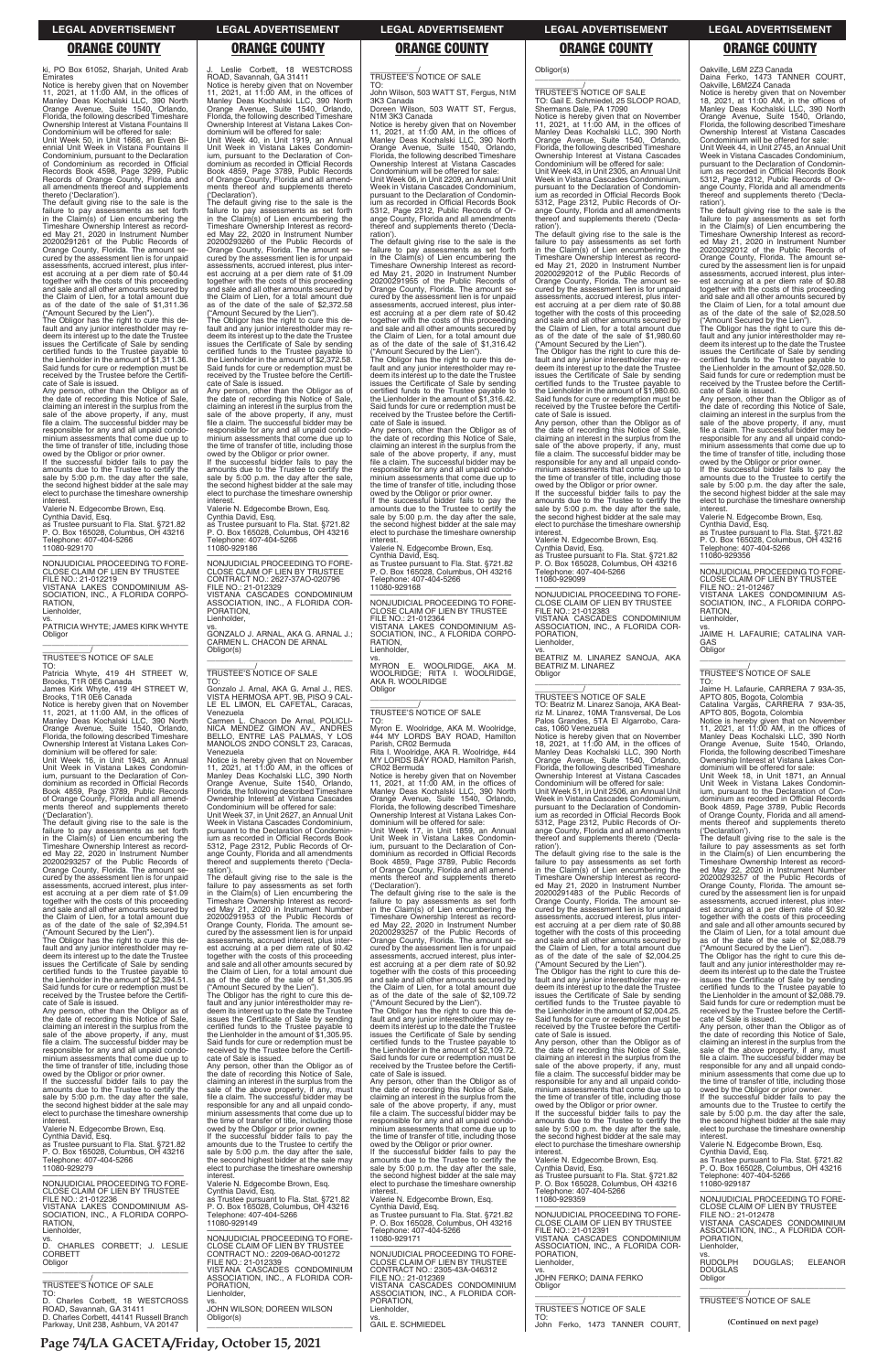TO: Rudolph Douglas, Tower Es-tates Drive, Sans-Souci, # 50, Nassau, CB11054 Bahamas Eleanor Douglas, P.O. Box N8719, Nas-

sau, Bahamas Notice is hereby given that on November 11, 2021, at 11:00 AM, in the offices of Manley Deas Kochalski LLC, 390 North

Orange Avenue, Suite 1540, Orlando, Florida, the following described Timeshare Ownership Interest at Vistana Cascades Condominium will be offered for sale: Unit Week 45, in Unit 2622, an Annual Unit

Week in Vistana Cascades Condominium, pursuant to the Declaration of Condomin-ium as recorded in Official Records Book 5312, Page 2312, Public Records of Orange County, Florida and all amendments thereof and supplements thereto ('Declaration').

The default giving rise to the sale is the failure to pay assessments as set forth<br>Timeshare Ownership Interest as record-<br>Ed May 21, 2020 in Instrument Number<br>ed May 21, 2020 in Instrument Number<br>20200291981 of the Public Records of Orange County, Florida. The amount se-cured by the assessment lien is for unpaid assessments, accrued interest, plus interest accruing at a per diem rate of \$0.42 together with the costs of this proceeding and sale and all other amounts secured by the Claim of Lien, for a total amount due as of the date of the sale of \$1,316.42 ("Amount Secured by the Lien").

If the successful bidder fails to pay the amounts due to the Trustee to certify the sale by 5:00 p.m. the day after the sale, the second highest bidder at the sale may elect to purchase the timeshare ownership **interest** 

vs. DHANIRAM RAMDHANAS; JULIA R. RAMDHANAS Obligor(s)  $\overline{\phantom{a}}$  ,  $\overline{\phantom{a}}$  ,  $\overline{\phantom{a}}$  ,  $\overline{\phantom{a}}$  ,  $\overline{\phantom{a}}$  ,  $\overline{\phantom{a}}$  ,  $\overline{\phantom{a}}$  ,  $\overline{\phantom{a}}$  ,  $\overline{\phantom{a}}$  ,  $\overline{\phantom{a}}$  ,  $\overline{\phantom{a}}$  ,  $\overline{\phantom{a}}$  ,  $\overline{\phantom{a}}$  ,  $\overline{\phantom{a}}$  ,  $\overline{\phantom{a}}$  ,  $\overline{\phantom{a}}$ 

The Obligor has the right to cure this default and any junior interestholder may redeem its interest up to the date the Trustee issues the Certificate of Sale by sending certified funds to the Trustee payable to the Lienholder in the amount of \$1,316.42. Said funds for cure or redemption must be received by the Trustee before the Certifi-cate of Sale is issued.

Any person, other than the Obligor as of the date of recording this Notice of Sale, claiming an interest in the surplus from the sale of the above property, if any, must file a claim. The successful bidder may be responsible for any and all unpaid condo-minium assessments that come due up to the time of transfer of title, including those owed by the Obligor or prior owner.

Valerie N. Edgecombe Brown, Esq. Cynthia David, Esq. as Trustee pursuant to Fla. Stat. §721.82 P. O. Box 165028, Columbus, OH 43216 Telephone: 407-404-5266 11080-929166

—————————————————— NONJUDICIAL PROCEEDING TO FORE-CLOSE CLAIM OF LIEN BY TRUSTEE CONTRACT NO.: 0257-22A-911970 FILE NO.: 21-012500 VISTANA FALLS CONDOMINIUM ASSO-CIATION, INC., A FLORIDA CORPORA-TION, Lienholder,

The Obligor has the right to cure this de fault and any junior interestholder may redeem its interest up to the date the Trustee issues the Certificate of Sale by sending certified funds to the Trustee the Lienholder in the amount of \$1,892.15. Said funds for cure or redemption must be received by the Trustee before the Certificate of Sale is issued. Any person, other than the Obligor as of the date of recording this Notice of Sale, claiming an interest in the surplus from the sale of the above property, if any, must file a claim. The successful bidder may be responsible for any and all unpaid condominium assessments that come due up to the time of transfer of title, including those owed by the Obligor or prior owner. If the successful bidder fails to pay the amounts due to the Trustee to certify the sale by 5:00 p.m. the day after the sale. the second highest bidder at the sale may elect to purchase the timeshare ownership interest. Valerie N. Edgecombe Brown, Esq. Cynthia David, Esq. as Trustee pursuant to Fla. Stat. §721.82 P. O. Box 165028, Columbus, OH 43216 Telephone: 407-404-5266 11080-929188

vs. ALLISON CASTRO ARGUEDAS; JORGE ARTURO FERNANDEZ MELENDEZ Obligor(s)  $\overline{\phantom{a}}$  ,  $\overline{\phantom{a}}$  ,  $\overline{\phantom{a}}$  ,  $\overline{\phantom{a}}$  ,  $\overline{\phantom{a}}$  ,  $\overline{\phantom{a}}$  ,  $\overline{\phantom{a}}$  ,  $\overline{\phantom{a}}$  ,  $\overline{\phantom{a}}$  ,  $\overline{\phantom{a}}$  ,  $\overline{\phantom{a}}$  ,  $\overline{\phantom{a}}$  ,  $\overline{\phantom{a}}$  ,  $\overline{\phantom{a}}$  ,  $\overline{\phantom{a}}$  ,  $\overline{\phantom{a}}$ 

 $\overline{\phantom{a}}$ 

\_\_\_\_\_\_\_\_\_\_\_/ TRUSTEE'S NOTICE OF SALE

TO: Dhaniram Ramdhanas, 450 LAKEVIEW DR. #1, Weston, FL 33326 Julia R. Ramdhanas, 450 LAKEVIEW DR. #1, Weston, FL 33326

Notice is hereby given that on November 11, 2021, at 11:00 AM, in the offices of Manley Deas Kochalski LLC, 390 North Orange Avenue, Suite 1540, Orlando, Florida, the following described Timeshare Ownership Interest at Vistana Falls Con-

dominium will be offered for sale: Unit Week 22, in Unit 0257, an Annual Unit Week in Vistana Falls Condominium, pursuant to the Declaration of Condomin-ium as recorded in Official Records Book 3340, Page 2429, Public Records of Orange County, Florida and all amendments thereof and supplements thereto ('Declaration').

The default giving rise to the sale is the failure to pay assessments as set forth in the Claim(s) of Lien encumbering the Timeshare Ownership Interest as record-ed May 20, 2020 in Instrument Number 20200288971 of the Public Records of Orange County, Florida. The amount se-cured by the assessment lien is for unpaid assessments, accrued interest, plus interest accruing at a per diem rate of \$0.90 together with the costs of this proceeding and sale and all other amounts secured by the Claim of Lien, for a total amount due as of the date of the sale of \$1,892.15 ("Amount Secured by the Lien").

PORATION, Lienholder, vs.<br>MARIO G. YANEZ; MARTHA G. GONZA-<br>LEZ, AKA GERMANIA GONZALEZ DE<br>YANEZ, AKA MARTHA G. GONZALES

les, PASAJE A #175, INTERSECCION<br>ZAMORA, Quito, Ecuador<br>Notice is hereby given that on November<br>11, 2021, at 11:00 AM, in the offices of<br>Manley Deas Kochalski LLC, 390 North<br>Orange Avenue, Suite 1540, Orlando, Florida, the following described Timeshare Ownership Interest at Vistana Cascades Condominium will be offered for sale:

Unit Week 10, in Unit 2233, an Annual Unit Week in Vistana Cascades Condominium, pursuant to the Declaration of Condominium as recorded in Official Records Book 5312, Page 2312, Public Records of Orange County, Florida and all amendments thereof and supplements thereto ('Declaration')

The Obligor has the right to cure this default and any junior interestholder may redeem its interest up to the date the Trustee issues the Certificate of Sale by sending certified funds to the Trustee payable to the Lienholder in the amount of \$1,318.42. Said funds for cure or redemption must be received by the Trustee before the Certificate of Sale is issued.

—————————————————— NONJUDICIAL PROCEEDING TO FORE-CLOSE CLAIM OF LIEN BY TRUSTEE CONTRACT NO.: 1706-41A-718002 FILE NO.: 21-012506 VISTANA FOUNTAINS II CONDOMIN-IUM ASSOCIATION, INC., A FLORIDA CORPORATION, Lienholder,

### TRUSTEE'S NOTICE OF SALE

TO: Allison Castro Arguedas, FERNANDEZ<br>CASTRO IND SA, APARTADO POSTAL<br>110-2350-10106, SAN FRANCISCO DE DOS RIOS, San Jose, Costa Rica Jorge Arturo Fernandez Melendez, CUR-RIDABAT RESIDENTIAL LOMAS DE, CURRIDABAT CASA 13-A, San Jose, Costa Rica

Notice is hereby given that on November 11, 2021, at 11:00 AM, in the offices of Manley Deas Kochalski LLC, 390 North Orange Avenue, Suite 1540, Orlando, Florida, the following described Timeshare Ownership Interest at Vistana Fountains II Condominium will be offered for sale:

Unit Week 41, in Unit 1706, an Annual Unit Week in Vistana Fountains II Condominium, pursuant to the Declaration of Condominium as recorded in Official Records Book 4598, Page 3299, Public Records of Orange County, Florida and all amendments thereof and supplements thereto ('Declaration').

> amounts due to the Trustee to certify the sale by 5:00 p.m. the day after the sale, the second highest bidder at the sale may elect to purchase the timeshare ownership interest

The default giving rise to the sale is the failure to pay assessments as set forth in the Claim(s) of Lien encumbering the Timeshare Ownership Interest as recorded May 21, 2020 in Instrument Number 20200291261 of the Public Records of Orange County, Florida. The amount secured by the assessment lien is for unpaid assessments, accrued interest, plus interest accruing at a per diem rate of \$0.87 together with the costs of this proceeding and sale and all other amounts secured by the Claim of Lien, for a total amount due as of the date of the sale of \$2,037.95 ("Amount Secured by the Lien").

The Obligor has the right to cure this de-fault and any junior interestholder may redeem its interest up to the date the Trustee issues the Certificate of Sale by sending certified funds to the Trustee payable to the Lienholder in the amount of \$2,037.95. Said funds for cure or redemption must be received by the Trustee before the Certificate of Sale is issued.

Any person, other than the Obligor as of the date of recording this Notice of Sale, claiming an interest in the surplus from the sale of the above property, if any, must file a claim. The successful bidder may be responsible for any and all unpaid condominium assessments that come due up to the time of transfer of title, including those owed by the Obligor or prior owner. If the successful bidder fails to pay the

> ("Amount Secured by the Lien"). Obligor has the right to cure this de-

amounts due to the Trustee to certify the sale by 5:00 p.m. the day after the sale, the second highest bidder at the sale may elect to purchase the timeshare ownership interest.

Valerie N. Edgecombe Brown, Esq.

Cynthia David, Esq. as Trustee pursuant to Fla. Stat. §721.82 P. O. Box 165028, Columbus, OH 43216 Telephone: 407-404-5266 11080-929148

—————————————————— NONJUDICIAL PROCEEDING TO FORE-CLOSE CLAIM OF LIEN BY TRUSTEE CONTRACT NO.: 2233-10AO-001580 FILE NO.: 21-012523 VISTANA CASCADES CONDOMINIUM ASSOCIATION, INC., A FLORIDA COR-

> vs. PIETRO NORMA; TAMAR E. NORMA **Obligor**

### $\overline{\phantom{a}}$  , and the set of the set of the set of the set of the set of the set of the set of the set of the set of the set of the set of the set of the set of the set of the set of the set of the set of the set of the s \_\_\_\_\_\_\_\_\_\_\_/ TRUSTEE'S NOTICE OF SALE

Obligor(s) \_\_\_\_\_\_\_\_\_\_\_\_\_\_\_\_\_\_\_\_\_\_\_\_\_\_\_\_\_\_\_\_\_

# \_\_\_\_\_\_\_\_\_\_\_/ TRUSTEE'S NOTICE OF SALE

TO: Mario G. Yanez, PASAJE A N 45 - 75, IN-TERSECCION ZAMORA, Quito, Ecuador Martha G. Gonzalez, AKA Germania Gon-zalez De Yanez, AKA Martha G. GonzaAny person, other than the Obligor as of the date of recording this Notice of Sale, claiming an interest in the surplus from the sale of the above property, if any, must file a claim. The successful bidder may be responsible for any and all unpaid condominium assessments that come due up to the time of transfer of title, including those

The default giving rise to the sale is the failure to pay assessments as set forth in the Claim(s) of Lien encumbering the Timeshare Ownership Interest as recorded May 21, 2020 in Instrument Number 20200291343 of the Public Records of Orange County, Florida. The amount secured by the assessment lien is for unpaid assessments, accrued interest, plus interest accruing at a per diem rate of \$0.42 together with the costs of this proceeding

and sale and all other amounts secured by the Claim of Lien, for a total amount due as of the date of the sale of \$1,318.42 ("Amount Secured by the Lien").

Any person, other than the Obligor as of the date of recording this Notice of Sale, claiming an interest in the surplus from the sale of the above property, if any, must file a claim. The successful bidder may be responsible for any and all unpaid condominium assessments that come due up to the time of transfer of title, including those owed by the Obligor or prior owner. If the successful bidder fails to pay the

amounts due to the Trustee to certify the sale by 5:00 p.m. the day after the sale, the second highest bidder at the sale may elect to purchase the timeshare ownership interest.

Valerie N. Edgecombe Brown, Esq. Cynthia David, Esq. as Trustee pursuant to Fla. Stat. §721.82 P. O. Box 165028, Columbus, OH 43216 Diego E. Davila, AKA Diego Davila A., 5424 DAHLIA RESERVE DRIVE, Kissi

Telephone: 407-404-5266 11080-929174

—————————————————— NONJUDICIAL PROCEEDING TO FORE-CLOSE CLAIM OF LIEN BY TRUSTEE CONTRACT NO.: 2731-19E-049343 FILE NO.: 21-012526 VISTANA CASCADES CONDOMINIUM ASSOCIATION, INC., A FLORIDA COR-

Notice is hereby given that on November<br>11, 2021, at 11:00 AM, in the offices of<br>Manley Deas Kochalski LLC, 390 North<br>Orange Avenue, Suite 1540, Orlando,<br>Florida, the following described Timeshare<br>Ownership Interest at Vis Condominium will be offered for sale:

PORATION,

Lienholder,

vs. JENNY WEBER Obligor(s)

\_\_\_\_\_\_\_\_\_\_\_\_\_\_\_\_\_\_\_\_\_\_\_\_\_\_\_\_\_\_\_\_\_ \_\_\_\_\_\_\_\_\_\_\_/ TRUSTEE'S NOTICE OF SALE

TO: Jenny Weber, PO Box 212, Rembert, SC 29128

Notice is hereby given that on November 11, 2021, at 11:00 AM, in the offices of Manley Deas Kochalski LLC, 390 North Orange Avenue, Suite 1540, Orlando, Florida, the following described Timeshare Ownership Interest at Vistana Cascades Condominium will be offered for sale:

Unit Week 19, in Unit 2731, an Even Bi-ennial Unit Week in Vistana Cascades Condominium, pursuant to the Declaration of Condominium as recorded in Official Records Book 5312, Page 2312, Public Records of Orange County, Florida and all amendments thereof and supplements thereto ('Declaration').

The default giving rise to the sale is the failure to pay assessments as set forth in the Claim(s) of Lien encumbering the Timeshare Ownership Interest as recorded May 21, 2020 in Instrument Number 20200291959 of the Public Records of Orange County, Florida. The amount secured by the assessment lien is for unpaid assessments, accrued interest, plus interest accruing at a per diem rate of \$0.44 together with the costs of this proceeding and sale and all other amounts secured by the Claim of Lien, for a total amount due as of the date of the sale of \$1,267.27 ("Amount Secured by the Lien").

The Obligor has the right to cure this de-fault and any junior interestholder may redeem its interest up to the date the Trustee issues the Certificate of Sale by sending certified funds to the Trustee payable to the Lienholder in the amount of \$1,267.27. Said funds for cure or redemption must be received by the Trustee before the Certificate of Sale is issued.

Any person, other than the Obligor as of the date of recording this Notice of Sale, claiming an interest in the surplus from the sale of the above property, if any, must file a claim. The successful bidder may be responsible for any and all unpaid condominium assessments that come due up to the time of transfer of title, including those owed by the Obligor or prior owner. If the successful bidder fails to pay the

Valerie N. Edgecombe Brown, Esq.

Cynthia David, Esq. as Trustee pursuant to Fla. Stat. §721.82 P. O. Box 165028, Columbus, OH 43216 Telephone: 407-404-5266 11080-929152

—————————————————— NONJUDICIAL PROCEEDING TO FORE-CLOSE CLAIM OF LIEN BY TRUSTEE FILE NO.: 21-012565

VISTANA CASCADES CONDOMINIUM ASSOCIATION, INC., A FLORIDA COR-PORATION, Lienholder,

vs. JOY EMANUELSON; CILIA EMANUEL-SON **Obligor** \_\_\_\_\_\_\_\_\_\_\_\_\_\_\_\_\_\_\_\_\_\_\_\_\_\_\_\_\_\_\_\_\_

\_\_\_\_\_\_\_\_\_\_\_/ TRUSTEE'S NOTICE OF SALE

TO: Joy Emanuelson, KAYA HARMONIA 125, Willemstad, n/a Curaçao Cilia Emanuelson, KAYA HARMONIA

125, Willemstad, Curaçao Notice is hereby given that on November 18, 2021, at 11:00 AM, in the offices of Manley Deas Kochalski LLC, 390 North Orange Avenue, Suite 1540, Orlando, Florida, the following described Timeshare Ownership Interest at Vistana Cascades Condominium will be offered for sale: Unit Week 13, in Unit 2543, an Annual Unit Week in Vistana Cascades Condominium, pursuant to the Declaration of Condominium as recorded in Official Records Book 5312, Page 2312, Public Records of Or-ange County, Florida and all amendments thereof and supplements thereto ('Decla-

ration'). The default giving rise to the sale is the failure to pay assessments as set forth in the Claim(s) of Lien encumbering the Timeshare Ownership Interest as record-ed May 21, 2020 in Instrument Number 20200291320 of the Public Records of Orange County, Florida. The amount secured by the assessment lien is for unpaid assessments, accrued interest, plus interest accruing at a per diem rate of \$0.42 together with the costs of this proceeding and sale and all other amounts secured by the Claim of Lien, for a total amount due as of the date of the sale of \$1,319.36

fault and any junior interestholder may redeem its interest up to the date the Trustee issues the Certificate of Sale by sending certified funds to the Trustee payable to the Lienholder in the amount of \$1,319.36. Said funds for cure or redemption must be received by the Trustee before the Certificate of Sale is issued. Any person, other than the Obligor as of the date of recording this Notice of Sale, claiming an interest in the surplus from the<br>sale of the above property, if any, must sale of the above property, if any, must file a claim. The successful bidder may be responsible for any and all unpaid condominium assessments that come due up to the time of transfer of title, including those owed by the Obligor or prior owner. If the successful bidder fails to pay the amounts due to the Trustee to certify the sale by 5:00 p.m. the day after the sale, the second highest bidder at the sale may elect to purchase the timeshare ownership interest. Valerie N. Edgecombe Brown, Esq. Cynthia David, Esq. as Trustee pursuant to Fla. Stat. §721.82 P. O. Box 165028, Columbus, OH 43216

Telephone: 407-404-5266 11080-929358

—————————————————— NONJUDICIAL PROCEEDING TO FORE-CLOSE CLAIM OF LIEN BY TRUSTEE FILE NO.: 21-012846 VISTANA LAKES CONDOMINIUM AS-SOCIATION, INC., A FLORIDA CORPO-RATION, Lienholder,

TO: Pietro Norma, AVE RAUL LEONI, RES CONOSCA PISO 6, APTO 61 LOMAS DEL MIRADOR, Caracas, 1060 Venezuela

Tamar E. Norma, AVE RAUL LEONI, RES CONOSCA PISO 6, APTO 61, LOMAS DEL MIRADOR, Caracas, 1060 Venezu-

ela Notice is hereby given that on November 11, 2021, at 11:00 AM, in the offices of Manley Deas Kochalski LLC, 390 North Orange Avenue, Suite 1540, Orlando, Florida, the following described Timeshare Ownership Interest at Vistana Lakes Con-dominium will be offered for sale:

Unit Week 20, in Unit 1840, an Odd Biennial Unit Week in Vistana Lakes Con-dominium, pursuant to the Declaration of Condominium as recorded in Official Records Book 4859, Page 3789, Public Records of Orange County, Florida and all amendments thereof and supplements thereto ('Declaration').

The default giving rise to the sale is the failure to pay assessments as set forth in the Claim(s) of Lien encumbering the Timeshare Ownership Interest as record-ed May 22, 2020 in Instrument Number 20200293257 of the Public Records of Orange County, Florida. The amount secured by the assessment lien is for unpaid assessments, accrued interest, plus interest accruing at a per diem rate of \$0.46 together with the costs of this proceeding and sale and all other amounts secured by the Claim of Lien, for a total amount due as of the date of the sale of \$1,343.90 ("Amount Secured by the Lien").

The Obligor has the right to cure this default and any junior interestholder may redeem its interest up to the date the Trustee issues the Certificate of Sale by sending certified funds to the Trustee payable to the Lienholder in the amount of \$1,343.90. Said funds for cure or redemption must be received by the Trustee before the Certificate of Sale is issued.

owed by the Obligor or prior owner. If the successful bidder fails to pay the amounts due to the Trustee to certify the sale by 5:00 p.m. the day after the sale the second highest bidder at the sale may elect to purchase the timeshare ownership

interest. Valerie N. Edgecombe Brown, Esq. Cynthia David, Esq.

as Trustee pursuant to Fla. Stat. §721.82 P. O. Box 165028, Columbus, OH 43216 Telephone: 407-404-5266 11080-929189

—————————————————— NONJUDICIAL PROCEEDING TO FORE-CLOSE CLAIM OF LIEN BY TRUSTEE CONTRACT NO.: 2307-05O-011359 FILE NO.: 21-012858 VISTANA CASCADES CONDOMINIUM ASSOCIATION, INC., A FLORIDA COR-PORATION,

Lienholder,

vs. ANTONIO RODRIGUEZ, AKA ANTONIO RODRIGUEZ VIZCAINO; CYNTHIA I. GONZALEZ DE RODRIGUEZ Obligor(s) \_\_\_\_\_\_\_\_\_\_\_\_\_\_\_\_\_\_\_\_\_\_\_\_\_\_\_\_\_\_\_\_\_

\_\_\_\_\_\_\_\_\_\_\_/ TRUSTEE'S NOTICE OF FORECLO-SURE PROCEEDING TO:

Antonio Rodriguez, AKA Antonio Rodriguez Vizcaino Aristoteles 3162

Vallarta San Jorge De Rodriguez Guadalajara 44690

Mexico Cynthia I. Gonzalez De Rodriguez

Aristoteles 3162 Vallarta San Jorge De Rodriguez Guadalajara 44690

Mexico YOU ARE NOTIFIED that a TRUSTEE'S NON-JUDICIAL PROCEEDING to enforce a Lien has been instituted on the following Timeshare Ownership Interest at Vistana Cascades Condominium described as: Unit Week 05, in Unit 2307, an Odd Bi-ennial Unit Week in Vistana Cascades

Condominium, pursuant to the Declaration of Condominium as recorded in Official Records Book 5312, Page 2312, Public Records of Orange County, Florida and all amendments thereof and supplements thereto ('Declaration').

The default giving rise to these proceedings is the failure to pay condominium assessments and dues resulting in a Claim of Lien encumbering the Timeshare Ownership Interest as recorded in the Official Records of Orange County, Florida. The Obligor has the right to object to this Trustee proceeding by serving written objection on the Trustee named below. The Obligor has the right to cure the default and any junior interestholder may redeem its interest, for a minimum period of fortyfive (45) days until the Trustee issues the Certificate of Sale. The Lien may be cured by sending certified funds to the Trustee payable to the Lienholder in the amount of \$1,223.70, plus interest (calculated by multiplying \$0.44 times the number of days that have elapsed since September 29, 2021), plus the costs of this proceed-ing. Said funds for cure or redemption must be received by the Trustee before the Certificate of Sale is issued. Michael E. Carleton, Esq. Valerie N. Edgecombe Brown, Esq. Cynthia David, Esq. as Trustee pursuant to Fla. Stat. §721.82 P. O. Box 165028 Columbus, OH 43216-5028 Telephone: 407-404-5266 Telecopier: 614-220-5613 11080-929210 —————————————————— NONJUDICIAL PROCEEDING TO FORE-CLOSE CLAIM OF LIEN BY TRUSTEE CONTRACT NO.: 2731-28A-034525 FILE NO.: 21-012882 VISTANA CASCADES CONDOMINIUM ASSOCIATION, INC., A FLORIDA COR-PORATION,

Lienholder,

vs. DIEGO E. DAVILA, AKA DIEGO DAVILA A.; ELSA PALADINES DE DAVILA, AKA ELSA P. DE DAVILA

Obligor(s)

# $\overline{\phantom{a}}$  ,  $\overline{\phantom{a}}$  ,  $\overline{\phantom{a}}$  ,  $\overline{\phantom{a}}$  ,  $\overline{\phantom{a}}$  ,  $\overline{\phantom{a}}$  ,  $\overline{\phantom{a}}$  ,  $\overline{\phantom{a}}$  ,  $\overline{\phantom{a}}$  ,  $\overline{\phantom{a}}$  ,  $\overline{\phantom{a}}$  ,  $\overline{\phantom{a}}$  ,  $\overline{\phantom{a}}$  ,  $\overline{\phantom{a}}$  ,  $\overline{\phantom{a}}$  ,  $\overline{\phantom{a}}$

\_\_\_\_\_\_\_\_\_\_\_/ TRUSTEE'S NOTICE OF SALE TO:

mee, FL 34758 Elsa Paladines De Davila, AKA Elsa P. De Davila, 5424 DAHLIA RESERVE DRIVE, Kissimmee, FL 34758

Unit Week 28, in Unit 2731, an Annual Unit Week in Vistana Cascades Condominium, pursuant to the Declaration of Condominium as recorded in Official Records Book 5312, Page 2312, Public Records of Orange County, Florida and all amendments thereof and supplements thereto ('Declaration'). The default giving rise to the sale is the

failure to pay assessments as set forth in the Claim(s) of Lien encumbering the Timeshare Ownership Interest as recorded May 21, 2020 in Instrument Number 20200291300 of the Public Records of Orange County, Florida. The amount secured by the assessment lien is for unpaid assessments, accrued interest, plus interest accruing at a per diem rate of \$0.88 together with the costs of this proceeding and sale and all other amounts secured by the Claim of Lien, for a total amount due as of the date of the sale of \$1,989.36 ("Amount Secured by the Lien").

The Obligor has the right to cure this de-fault and any junior interestholder may redeem its interest up to the date the Trustee issues the Certificate of Sale by sending certified funds to the Trustee payable to the Lienholder in the amount of \$1,989.36. Said funds for cure or redemption must be received by the Trustee before the Certificate of Sale is issued.

Any person, other than the Obligor as of the date of recording this Notice of Sale, claiming an interest in the surplus from the sale of the above property, if any, must file a claim. The successful bidder may be responsible for any and all unpaid condominium assessments that come due up to the time of transfer of title, including those

owed by the Obligor or prior owner. If the successful bidder fails to pay the amounts due to the Trustee to certify the sale by 5:00 p.m. the day after the sale, the second highest bidder at the sale may elect to purchase the timeshare ownership interest.

Valerie N. Edgecombe Brown, Esq.

Cynthia David, Esq. as Trustee pursuant to Fla. Stat. §721.82 P. O. Box 165028, Columbus, OH 43216 Telephone: 407-404-5266 11080-929290

—————————————————— NONJUDICIAL PROCEEDING TO FORE-CLOSE CLAIM OF LIEN BY TRUSTEE CONTRACT NO.: 2439-34AO-013949

FILE NO.: 21-012901 VISTANA CASCADES CONDOMINIUM ASSOCIATION, INC., A FLORIDA COR-

PORATION, Lienholder, vs.

DANIEL O. RUSTICHELLI; ADRIANA B. VALENTI, AKA A.B.V.

Obligor(s)

\_\_\_\_\_\_\_\_\_\_\_\_\_\_\_\_\_\_\_\_\_\_\_\_\_\_\_\_\_\_\_\_\_ \_\_\_\_\_\_\_\_\_\_\_/ TRUSTEE'S NOTICE OF SALE

TO:

Daniel O. Rustichelli, LEOPARDI 328,

Buenos Aires, 1407 Argentina<br>Adriana B. Valenti, AKA A.B.V., LEOP-<br>ARDI 328, Buenos Aires, 1407 Argentina<br>Notice is hereby given that on November<br>11, 2021, at 11:00 AM, in the offices of<br>Manley Deas Kochalski LLC, 390 Nort

Florida, the following described Timeshare Ownership Interest at Vistana Cascades Condominium will be offered for sale: Unit Week 34, in Unit 2439, an Annual Unit Week in Vistana Cascades Condominium, pursuant to the Declaration of Condominium as recorded in Official Records Book 5312, Page 2312, Public Records of Orange County, Florida and all amendments thereof and supplements thereto ('Decla-

ration').

The default giving rise to the sale is the failure to pay assessments as set forth in the Claim(s) of Lien encumbering the Timeshare Ownership Interest as record-ed May 21, 2020 in Instrument Number 20200291965 of the Public Records of Orange County, Florida. The amount se-cured by the assessment lien is for unpaid assessments, accrued interest, plus inter-est accruing at a per diem rate of \$0.42

together with the costs of this proceeding and sale and all other amounts secured by the Claim of Lien, for a total amount due as of the date of the sale of \$1,317.42 ("Amount Secured by the Lien"). The Obligor has the right to cure this de-fault and any junior interestholder may redeem its interest up to the date the Trustee issues the Certificate of Sale by sending certified funds to the Trustee payable to the Lienholder in the amount of \$1,317.42. Said funds for cure or redemption must be received by the Trustee before the Certifi-cate of Sale is issued. Any person, other than the Obligor as of the date of recording this Notice of Sale, claiming an interest in the surplus from the sale of the above property, if any, must file a claim. The successful bidder may be responsible for any and all unpaid condominium assessments that come due up to the time of transfer of title, including those owed by the Obligor or prior owner. If the successful bidder fails to pay the amounts due to the Trustee to certify the sale by 5:00 p.m. the day after the sale, the second highest bidder at the sale may elect to purchase the timeshare ownership interest. Valerie N. Edgecombe Brown, Esq. Cynthia David, Esq. as Trustee pursuant to Fla. Stat. §721.82 P. O. Box 165028, Columbus, OH 43216 Telephone: 407-404-5266 11080-929167

—————————————————— NONJUDICIAL PROCEEDING TO FORE-CLOSE CLAIM OF LIEN BY TRUSTEE CONTRACT NO.: 2720-25A-034545 FILE NO.: 21-012907 VISTANA CASCADES CONDOMINIUM ASSOCIATION, INC., A FLORIDA COR-PORATION,

### **LEGAL ADVERTISEMENT LEGAL ADVERTISEMENT LEGAL ADVERTISEMENT LEGAL ADVERTISEMENT LEGAL ADVERTISEMENT**

### **ORANGE COUNTY ORANGE COUNTY ORANGE COUNTY ORANGE COUNTY ORANGE COUNTY**

**LA GACETA/Friday, October 15, 2021/Page 75**

**(Continued on next page)**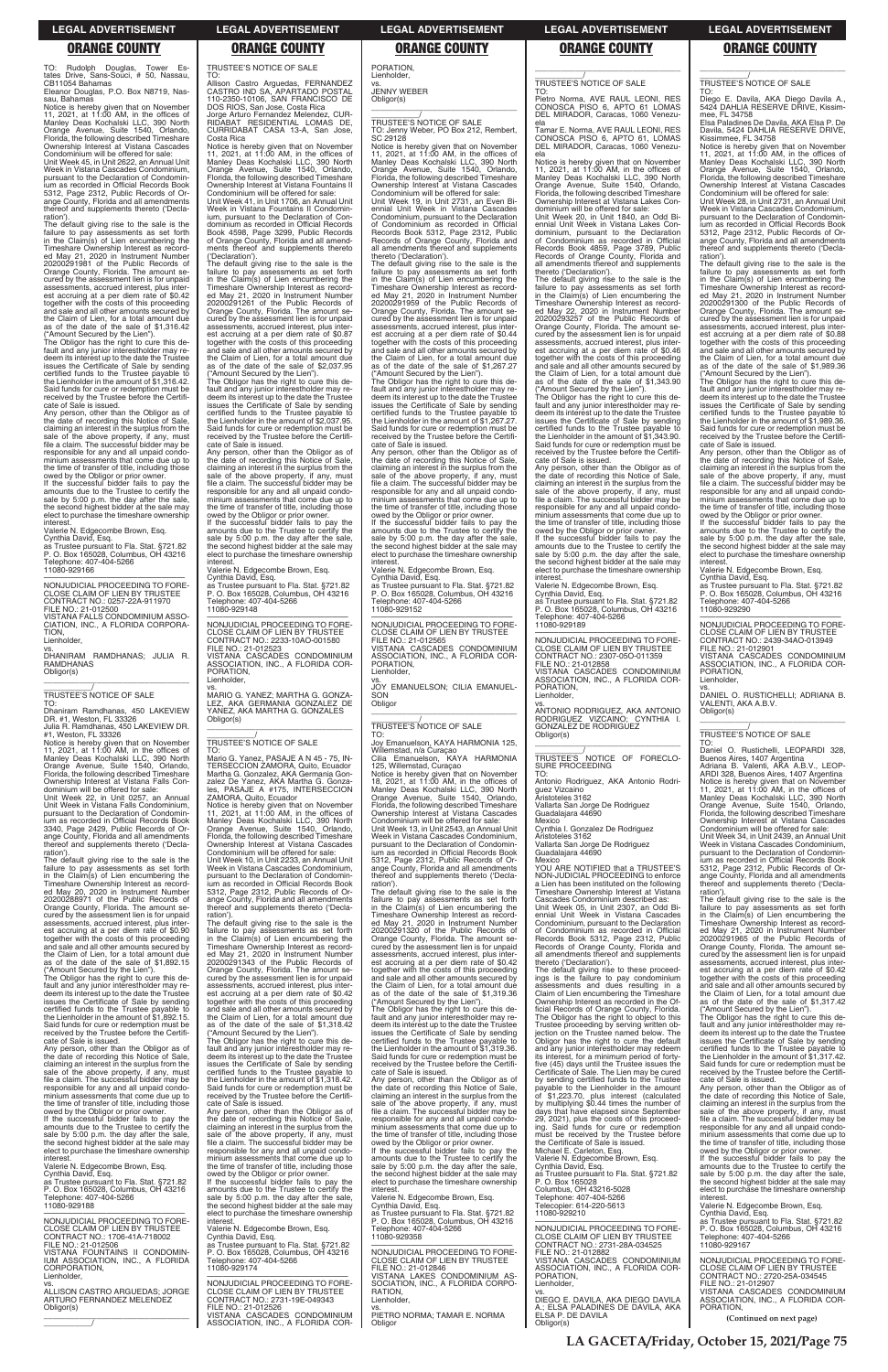Lienholder,

vs. THERESE C. FISCHER Obligor(s)

\_\_\_\_\_\_\_\_\_\_\_/ TRUSTEE'S NOTICE OF SALE Therese C. Fischer, 408 Southeast 15th Street, Fort Lauderdale, FL 33316 Notice is hereby given that on November 11, 2021, at 11:00 AM, in the offices of Manley Deas Kochalski LLC, 390 North Orange Avenue, Suite 1540, Orlando, Florida, the following described Timeshare Ownership Interest at Vistana Cascades Condominium will be offered for sale: Unit Week 25, in Unit 2720, an Annual Unit Week in Vistana Cascades Condominium, pursuant to the Declaration of Condomin-ium as recorded in Official Records Book 5312, Page 2312, Public Records of Orange County, Florida and all amendments thereof and supplements thereto ('Declaration')

\_\_\_\_\_\_\_\_\_\_\_\_\_\_\_\_\_\_\_\_\_\_\_\_\_\_\_\_\_\_\_\_\_

The default giving rise to the sale is the failure to pay assessments as set forth in the Claim(s) of Lien encumbering the Timeshare Ownership Interest as record-ed May 21, 2020 in Instrument Number 20200291341 of the Public Records of Orange County, Florida. The amount se-cured by the assessment lien is for unpaid assessments, accrued interest, plus interest accruing at a per diem rate of \$0.88 together with the costs of this proceeding and sale and all other amounts secured by the Claim of Lien, for a total amount due as of the date of the sale of \$2,153.89

("Amount Secured by the Lien"). The Obligor has the right to cure this de-fault and any junior interestholder may redeem its interest up to the date the Trustee issues the Certificate of Sale by sending certified funds to the Trustee payable to the Lienholder in the amount of \$2,153.89. Said funds for cure or redemption must be received by the Trustee before the Certificate of Sale is issued.

Notice is hereby given that on November<br>11, 2021, at 11:00 AM, in the offices of<br>Manley Deas Kochalski LLC, 390 North<br>Orange Avenue, Suite 1540, Orlando,<br>Florida, the following described Timeshare<br>Ownership Interest at Vis Condominium will be offered for sale:

Unit Week 26, in Unit 2704, an Annual Unit Week in Vistana Cascades Condominium, pursuant to the Declaration of Condomin-ium as recorded in Official Records Book 5312, Page 2312, Public Records of Orange County, Florida and all amendments thereof and supplements thereto ('Declaration')

Any person, other than the Obligor as of the date of recording this Notice of Sale, claiming an interest in the surplus from the sale of the above property, if any, must file a claim. The successful bidder may be responsible for any and all unpaid condo-minium assessments that come due up to the time of transfer of title, including those

owed by the Obligor or prior owner. If the successful bidder fails to pay the amounts due to the Trustee to certify the sale by 5:00 p.m. the day after the sale, the second highest bidder at the sale may elect to purchase the timeshare ownership interest.

The Obligor has the right to cure this default and any junior interestholder may redeem its interest up to the date the Trustee issues the Certificate of Sale by sending certified funds to the Trustee payable to the Lienholder in the amount of \$2,023.34. Said funds for cure or redemption must be received by the Trustee before the Certificate of Sale is issued.

Valerie N. Edgecombe Brown, Esq. Cynthia David, Esq. as Trustee pursuant to Fla. Stat. §721.82 P. O. Box 165028, Columbus, OH 43216 Telephone: 407-404-5266 11080-929173

If the successful bidder fails to pay the amounts due to the Trustee to certify the sale by 5:00 p.m. the day after the sale, the second highest bidder at the sale may elect to purchase the timeshare ownership

—————————————————— NONJUDICIAL PROCEEDING TO FORE-CLOSE CLAIM OF LIEN BY TRUSTEE CONTRACT NO.: 2704-26A-034132 FILE NO.: 21-012912 VISTANA CASCADES CONDOMINIUM ASSOCIATION, INC., A FLORIDA COR-PORATION,

Lienholder,

vs. CARLOS A. GONZALEZ; RUBEN DE ALBA RAMIREZ, AKA R. DE ALBA Obligor(s)

# \_\_\_\_\_\_\_\_\_\_\_/ TRUSTEE'S NOTICE OF SALE

TO: Carlos A. Gonzalez, Calle 5 De Mayo No.356 P.H., Colonia Centro, Aguascalientes, 20000 Mexico

Ruben De Alba Ramirez, AKA R. De Alba, Pasco De Yahualica #236, Canteras De S. Javier, Aguascalientes, 20210 Mexico

The default giving rise to the sale is the failure to pay assessments as set forth in the Claim(s) of Lien encumbering the Timeshare Ownership Interest as recorded May 21, 2020 in Instrument Number 20200291300 of the Public Records of Orange County, Florida. The amount secured by the assessment lien is for unpaid assessments, accrued interest, plus interest accruing at a per diem rate of \$0.88 together with the costs of this proceeding and sale and all other amounts secured by the Claim of Lien, for a total amount due

P. O. Box 165028, Columbus, OH 43216 phone: 407-404-5266

Shanawaaz Khan, PO Box 1534, Potchefstroom, 2520 South Africa Fatima Bibi Patel, 26 Wagner Str. V.D. Park, Potchefstroom, 2531 South

as of the date of the sale of \$2,023.34 ("Amount Secured by the Lien").

Any person, other than the Obligor as of the date of recording this Notice of Sale, claiming an interest in the surplus from the sale of the above property, if any, must file a claim. The successful bidder may be responsible for any and all unpaid condominium assessments that come due up to the time of transfer of title, including those owed by the Obligor or prior owner.

amounts due to the Trustee to certify the sale by 5:00 p.m. the day after the sale, the second highest bidder at the sale may elect to purchase the timeshare ownership nterest

interest. Valerie N. Edgecombe Brown, Esq. Cynthia David, Esq. as Trustee pursuant to Fla. Stat. §721.82 P. O. Box 165028, Columbus, OH 43216 Telephone: 407-404-5266 11080-929151

—————————————————— NONJUDICIAL PROCEEDING TO FORE-CLOSE CLAIM OF LIEN BY CONTRACT NO.: 2420-27A-025689 FILE NO.: 21-012930 VISTANA CASCADES CONDOMINIUM ASSOCIATION, INC., A FLORIDA COR-PORATION, Lienholder,

TO: Jose A. Chirinos, AVENIDA PRINCIPAL, URBANIZACION SANTA INES #442, MINAS DE BARUTA, Caracas, 1080 Venezuela

\_\_\_\_\_\_\_\_\_\_\_\_\_\_\_\_\_\_\_\_\_\_\_\_\_\_\_\_\_\_\_\_\_ 11080-929215 PORATION, Lienholder, vs. SHANAWAAZ KHAN; FATIMA BIBI PA-TEL Obligor \_\_\_\_\_\_\_\_\_\_\_\_\_\_\_\_\_\_\_\_\_\_\_\_\_\_\_\_\_\_\_\_\_ \_\_\_\_\_\_\_\_\_\_\_/ TRUSTEE'S NOTICE OF SALE TO:

### vs. TONY A. GATEWOOD Obligor(s)

Zaira Lima De Chirinos, CHIP 2-268, PO<br>BOX 02-5210, Miami, FL 33102-5210<br>Notice is hereby given that on November<br>18, 2021, at 11:00 AM, in the offices of Manley Deas Kochalski LLC, 390 North Orange Avenue, Suite 1540, Orlando, Florida, the following described Timeshare Ownership Interest at Vistana Cascades Condominium will be offered for sale: Unit Week 31, in Unit 2267, an Annual Unit

\_\_\_\_\_\_\_\_\_\_\_\_\_\_\_\_\_\_\_\_\_\_\_\_\_\_\_\_\_\_\_\_\_ \_\_\_\_\_\_\_\_\_\_\_/ TRUSTEE'S NOTICE OF SALE TO: Tony A. Gatewood, 743 Cedar Creek Way, Woodstock, GA 30189-5140 Notice is hereby given that on November<br>11, 2021, at 11:00 AM, in the offices of<br>Manley Deas Kochalski LLC, 390 North<br>Orange Avenue, Suite 1540, Orlando,<br>Florida, the following described Timeshare<br>Ownership Interest at Vis Condominium will be offered for sale: Unit Week 27, in Unit 2420, an Annual Unit Week in Vistana Cascades Condominium, pursuant to the Declaration of Condominium as recorded in Official Records Book 5312, Page 2312, Public Records of Or-

ange County, Florida and all amendments teof and supplements thereto ('Declaration'). The default giving rise to the sale is the failure to pay assessments as set forth in the Claim(s) of Lien encumbering the Timeshare Ownership Interest as recorded May 21, 2020 in Instrument Number 20200291300 of the Public Records of

> amounts due to the Trustee to certify the sale by 5:00 p.m. the day after the sale, the second highest bidder at the sale may elect to purchase the timeshare ownership interest

Orange County, Florida. The amount se-cured by the assessment lien is for unpaid assessments, accrued interest, plus interest accruing at a per diem rate of \$0.88 together with the costs of this proceeding and sale and all other amounts secured by the Claim of Lien, for a total amount due as of the date of the sale of \$1,980.60 ("Amount Secured by the Lien").

The Obligor has the right to cure this de-fault and any junior interestholder may re-deem its interest up to the date the Trustee issues the Certificate of Sale by sending certified funds to the Trustee payable to the Lienholder in the amount of \$1,980.60. Said funds for cure or redemption must be received by the Trustee before the Certifi-cate of Sale is issued.

Any person, other than the Obligor as of the date of recording this Notice of Sale, claiming an interest in the surplus from the sale of the above property, if any, must file a claim. The successful bidder may be responsible for any and all unpaid condominium assessments that come due up to the time of transfer of title, including those owed by the Obligor or prior owner.

If the successful bidder fails to pay the amounts due to the Trustee to certify the sale by 5:00 p.m. the day after the sale, the second highest bidder at the sale may elect to purchase the timeshare ownership

interest. Valerie N. Edgecombe Brown, Esq. Cynthia David, Esq. as Trustee pursuant to Fla. Stat. §721.82 —————————————————— NONJUDICIAL PROCEEDING TO FORE-

CLOSE CLAIM OF LIEN BY TRUSTEE FILE NO.: 21-013266 VISTANA CASCADES CONDOMINIUM ASSOCIATION, INC., A FLORIDA COR-

 $\overline{\phantom{a}}$  , and the set of the set of the set of the set of the set of the set of the set of the set of the set of the set of the set of the set of the set of the set of the set of the set of the set of the set of the s \_\_\_\_\_\_\_\_\_\_\_/ TRUSTEE'S NOTICE OF SALE

Jose A. Alvarez, Colonia San Ignacio, 2 Calle 3 Y 4 Avenida, Villa Zafiro #3, Tegucigalpa, 20181 Honduras Florencia M. Mayrena De Alvarez, Colonia San Ignacio, 2 Ćalle 3 Y 4 Avenida, Villa

Africa

Notice is hereby given that on November 18, 2021, at 11:00 AM, in the offices of Manley Deas Kochalski LLC, 390 North Orange Avenue, Suite 1540, Orlando, Florida, the following described Timeshare Ownership Interest at Vistana Cascades

Condominium will be offered for sale:

Unit Week 28, in Unit 2411, an Annual Unit Week in Vistana Cascades Condominium, pursuant to the Declaration of Condominium as recorded in Official Records Book 5312, Page 2312, Public Records of Orange County, Florida and all amendments thereof and supplements thereto ('Decla-

ration'). The default giving rise to the sale is the failure to pay assessments as set forth in the Claim(s) of Lien encumbering the ed May 21, 2020 in Instrument Number 20200291300 of the Public Records of Orange County, Florida. The amount se-cured by the assessment lien is for unpaid est accruing at a per diem rate of \$0.88 together with the costs of this proceeding and sale and all other amounts secured by as of the date of the sale of \$2,028.50 ("Amount Secured by the Lien").

Timeshare Ownership Interest as recordassessments, accrued interest, plus i the Claim of Lien, for a total amount due

# $\overline{\phantom{a}}$  , and the set of the set of the set of the set of the set of the set of the set of the set of the set of the set of the set of the set of the set of the set of the set of the set of the set of the set of the s

The Obligor has the right to cure this de-fault and any junior interestholder may re-

PANY, Lienholder

deem its interest up to the date the Trustee issues the Certificate of Sale by sending certified funds to the Trustee payable to the Lienholder in the amount of \$2,028.50. Said funds for cure or redemption must be received by the Trustee before the Certifi-cate of Sale is issued.

Any person, other than the Obligor as of the date of recording this Notice of Sale, claiming an interest in the surplus from the sale of the above property, if any, must file a claim. The successful bidder may be responsible for any and all unpaid condominium assessments that come due up to the time of transfer of title, including those owed by the Obligor or prior owner. If the successful bidder fails to pay the

- Valerie N. Edgecombe Brown, Esq. Cynthia David, Esq. as Trustee pursuant to Fla. Stat. §721.82 P. O. Box 165028, Columbus, OH 43216
- lephone: 407-404-5266 11080-929353

Noe Manuel Mendoza Pineda IZCALLI SAN MATEO #21 C Naucalpan, EDO DE MEXICO 53250 **Mexico** 

—————————————————— NONJUDICIAL PROCEEDING TO FORE-CLOSE CLAIM OF LIEN BY TRUSTEE FILE NO.: 21-013291 VISTANA CASCADES CONDOMINIUM ASSOCIATION, INC., A FLORIDA COR-PORATION, Lienholder, vs. JOSE A. CHIRINOS; ZAIRA LIMA DE CHIRINOS Obligor

# \_\_\_\_\_\_\_\_\_\_\_/ TRUSTEE'S NOTICE OF SALE

Week in Vistana Cascades Condominium, pursuant to the Declaration of Condominium as recorded in Official Records Book 5312, Page 2312, Public Records of Or-ange County, Florida and all amendments thereof and supplements thereto ('Declaration'). The default giving rise to the sale is the

failure to pay assessments as set forth in the Claim(s) of Lien encumbering the Timeshare Ownership Interest as recorded May 21, 2020 in Instrument Number 20200291296 of the Public Records of Orange County, Florida. The amount secured by the assessment lien is for unpaid assessments, accrued interest, plus inter-est accruing at a per diem rate of \$0.88 together with the costs of this proceeding and sale and all other amounts secured by the Claim of Lien, for a total amount due as of the date of the sale of \$2,011.01

> YOU ARE NOTIFIED that a TRUSTEE'S NON-JUDICIAL PROCEEDING to enforce a Lien has been instituted on the following Timeshare Ownership Interest at Vistana Cascades Condominium described as:

("Amount Secured by the Lien"). The Obligor has the right to cure this default and any junior interestholder may redeem its interest up to the date the Trustee issues the Certificate of Sale by sending certified funds to the Trustee payable to the Lienholder in the amount of \$2,011.01. Said funds for cure or redemption must be received by the Trustee before the Certifi-

cate of Sale is issued. Any person, other than the Obligor as of the date of recording this Notice of Sale,<br>claiming an interest in the surplus from the<br>sale of the above property, if any, must<br>file a claim. The successful bidder may be responsible for any and all unpaid condo-minium assessments that come due up to the time of transfer of title, including those owed by the Obligor or prior owner. If the successful bidder fails to pay the

Valerie N. Edgecombe Brown, Esq.

Cynthia David, Esq. as Trustee pursuant to Fla. Stat. §721.82 P. O. Box 165028, Columbus, OH 43216 Telephone: 407-404-5266 11080-929357

—————————————————— NONJUDICIAL PROCEEDING TO FORE-CLOSE CLAIM OF LIEN BY TRUSTEE CONTRACT NO.: 2291-17A-038714 FILE NO.: 21-013342 VISTANA CASCADES CONDOMINIUM ASSOCIATION, INC., A FLORIDA COR-PORATION, Lienholder,

vs. HAMID REZA EBRAHIMZADEH; ZAHRA MIRHOSSEINI Obligor(s) \_\_\_\_\_\_\_\_\_\_\_\_\_\_\_\_\_\_\_\_\_\_\_\_\_\_\_\_\_\_\_\_\_

# \_\_\_\_\_\_\_\_\_\_\_/ TRUSTEE'S NOTICE OF SALE

TO: Hamid Reza Ebrahimzadeh, 5 CON-CORDE PLACE, SUITE 2805, Toronto, M3C 3M8Canada<br>Zahra Mirhosseini, Zahra Mirhosseini, 1 BOYD COURT, Markham, L6C1A6 Canada Notice is hereby given that on November 11, 2021, at 11:00 AM, in the offices of Manley Deas Kochalski LLC, 390 North Orange Avenue, Suite 1540, Orlando, Florida, the following described Timeshare Ownership Interest at Vistana Cascades Condominium will be offered for sale: Unit Week 17, in Unit 2291, an Annual Unit Week in Vistana Cascades Condominium, pursuant to the Declaration of Condominium as recorded in Official Records Book

5312, Page 2312, Public Records of Or-ange County, Florida and all amendments thereof and supplements thereto ('Declaration' The default giving rise to the sale is the

failure to pay assessments as set forth in the Claim(s) of Lien encumbering the Timeshare Ownership Interest as recorded May 21, 2020 in Instrument Number 20200291962 of the Public Records of Orange County, Florida. The amount secured by the assessment lien is for unpaid assessments, accrued interest, plus inter-est accruing at a per diem rate of \$0.88 together with the costs of this proceeding and sale and all other amounts secured by the Claim of Lien, for a total amount due as of the date of the sale of \$2,022.34

("Amount Secured by the Lien"). The Obligor has the right to cure this default and any junior interestholder may redeem its interest up to the date the Trustee issues the Certificate of Sale by sending certified funds to the Trustee payable to the Lienholder in the amount of \$2,022.34. Said funds for cure or redemption must be received by the Trustee before the Certificate of Sale is issued. Any person, other than the Obligor as of the date of recording this Notice of Sale, claiming an interest in the surplus from the sale of the above property, if any, must file a claim. The successful bidder may be responsible for any and all unpaid condo-minium assessments that come due up to the time of transfer of title, including those owed by the Obligor or prior owner. If the successful bidder fails to pay the amounts due to the Trustee to certify the sale by 5:00 p.m. the day after the sale, the second highest bidder at the sale may elect to purchase the timeshare ownership **interest** Valerie N. Edgecombe Brown, Esq. Cynthia David, Esq. as Trustee pursuant to Fla. Stat. §721.82 P. O. Box 165028, Columbus, OH 43216 Telephone: 407-404-5266 11080-929150 —————————————————— NONJUDICIAL PROCEEDING TO FORE-CLOSE CLAIM OF LIEN BY TRUSTEE CONTRACT NO.: 2313-16O-005551

FILE NO.: 21-013348

VISTANA CASCADES CONDOMINIUM ASSOCIATION, INC., A FLORIDA COR-

PORATION, Lienholder, vs.

JOSE A. ALVAREZ; FLORENCIA M. MAYRENA DE ALVAREZ

Obligor(s)

TO:

interest

Zafiro, Tegucigalba, Honduras Notice is hereby given that on November 11, 2021, at 11:00 AM, in the offices of Manley Deas Kochalski LLC, 390 North Orange Avenue, Suite 1540, Orlando,

Florida, the following described Timeshare Ownership Interest at Vistana Cascades Condominium will be offered for sale: Unit Week 16, in Unit 2313, an Odd Biennial Unit Week in Vistana Cascades Condominium, pursuant to the Declaration of Condominium as recorded in Official Records Book 5312, Page 2312, Public Records of Orange County, Florida and all amendments thereof and supplements thereto ('Declaration'). The default giving rise to the sale is the failure to pay assessments as set forth in the Claim(s) of Lien encumbering the Timeshare Ownership Interest as record-

ed May 21, 2020 in Instrument Number 20200291962 of the Public Records of Orange County, Florida. The amount secured by the assessment lien is for unpaid assessments, accrued interest, plus inter-est accruing at a per diem rate of \$0.44 together with the costs of this proceeding and sale and all other amounts secured by the Claim of Lien, for a total amount due as of the date of the sale of \$1,310.72 ("Amount Secured by the Lien"). The Obligor has the right to cure this default and any junior interestholder may redeem its interest up to the date the Trustee issues the Certificate of Sale by sending certified funds to the Trustee payable to the Lienholder in the amount of \$1,310.72. Said funds for cure or redemption must be received by the Trustee before the Certificate of Sale is issued. Any person, other than the Obligor as of the date of recording this Notice of Sale, claiming an interest in the surplus from the sale of the above property, if any, must file a claim. The successful bidder may be responsible for any and all unpaid condo-minium assessments that come due up to the time of transfer of title, including those owed by the Obligor or prior owner. If the successful bidder fails to pay the amounts due to the Trustee to certify the sale by 5:00 p.m. the day after the sale, the second highest bidder at the sale may elect to purchase the timeshare ownership

Valerie N. Edgecombe Brown, Esq. Cynthia David, Esq. as Trustee pursuant to Fla. Stat. §721.82 P. O. Box 165028, Columbus, OH 43216

Telephone: 407-404-5266 11080-929105

—————————————————— NONJUDICIAL PROCEEDING TO FORE-

CLOSE MORTGAGE BY TRUSTEE<br>CONTRACT NO.: 42-01-231813<br>FILE NO.: 21-013375<br>SHERATON FLEX VACATIONS, LLC,<br>A FLORIDA LIMITED LIABILITY COM-

vs.<br>CHRISTOPHER DREW STRICKLIN;<br>JENNIFER LEES STRICKLIN

Obligor(s)

**Declaration** 

\_\_\_\_\_\_\_\_\_\_\_\_\_\_\_\_\_\_\_\_\_\_\_\_\_\_\_\_\_\_\_\_\_ \_\_\_\_\_\_\_\_\_\_\_/ TRUSTEE'S NOTICE OF FORECLO-

SURE PROCEEDING

TO:

Christopher Drew Stricklin 16977 CAMELLIA ROAD Silverhill, AL 36576 Jennifer Lees Stricklin 16977 CAMELLIA ROAD

Silverhill, AL 36576 YOU ARE NOTIFIED that a TRUSTEE'S NON-JUDICIAL PROCEEDING to enforce a Lien has been instituted on the following Timeshare Ownership Interest at Flex Vacations Condominium described as: VOI Number 231813-01, an Annual Type, Number of VOI Ownership Points 30500 in the Flex Vacations Ownership Plan, according and subject to the Flex Vacations Declaration of Vacation Ownership Plan ("Declaration"), as recorded in Official Records Book 10893, Page 1223, Public Records of Orange County, Florida and all amendments and supplements thereto the

The default giving rise to these proceed-

ings is the failure to make payments as set forth in the Mortgage encumbering the Timeshare Ownership Interest as recorded in the Official Records of Orange County, Florida. The Obligor has the right to object to this Trustee proceeding by

serving written objection on the Trustee named below. The Obligor has the right to cure the default and any junior interestholder may redeem its interest, for a minimum period of forty-five (45) days until the Trustee issues the Certificate of Sale. The Lien may be cured by sending certified funds to the Trustee payable to the Lienholder in the amount of \$9,140.53, plus interest (calculated by multiplying \$2.37 times the number of days that have elapsed since September 29, 2021), plus the costs of this proceeding. Said funds for cure or redemption must be received by the Trustee before the Certificate of Sale is issued. Michael E. Carleton, Esq. Valerie N. Edgecombe Brown, Esq. Cynthia David, Esq. as Trustee pursuant to Fla. Stat. §721.82 P. O. Box 165028 Columbus, OH 43216-5028 Telephone: 407-404-5266 Telecopier: 614-220-5613 11080-929211 —————————————————— NONJUDICIAL PROCEEDING TO FORE-CLOSE MORTGAGE BY TRUSTEE CONTRACT NO.: 42-01-232424 FILE NO.: 21-013381 SHERATON FLEX VACATIONS, LLC, A FLORIDA LIMITED LIABILITY COM-PANY, Lienholder, vs. NOE MANUEL MENDOZA PINEDA; YOLANDA DEL SOCORRO FUENTE Y GARCIA Obligor(s) \_\_\_\_\_\_\_\_\_\_\_\_\_\_\_\_\_\_\_\_\_\_\_\_\_\_\_\_\_\_\_\_\_ \_\_\_\_\_\_\_\_\_\_\_/ TRUSTEE'S NOTICE OF FORECLO-

SURE PROCEEDING TO:

Yolanda Del Socorro Fuente Y Garcia IZCALLI SAN MATEO #21 C-4 Naucalpan 53250

Mexico YOU ARE NOTIFIED that a TRUSTEE'S NON-JUDICIAL PROCEEDING to enforce a Lien has been instituted on the following Timeshare Ownership Interest at Flex Vacations Condominium described as:

VOI Number 232424-01, an Annual Type, Number of VOI Ownership Points 67100 in the Flex Vacations Ownership Plan, according and subject to the Flex Vacations Declaration of Vacation Ownership Plan ("Declaration"), as recorded in Official Records Book 10893, Page 1223, Public Records of Orange County, Florida and all amendments and supplements thereto the Declaration.

The default giving rise to these proceedings is the failure to make payments as set forth in the Mortgage encumbering the Timeshare Ownership Interest as re-corded in the Official Records of Orange County, Florida. The Obligor has the right to object to this Trustee proceeding by serving written objection on the Trustee named below. The Obligor has the right to cure the default and any junior interestholder may redeem its interest, for a minimum period of forty-five (45) days until the Trustee issues the Certificate of Sale. The Lien may be cured by sending certified funds to the Trustee payable to the Lienholder in the amount of \$21,910.33, plus interest (calculated by multiplying \$5.20 times the number of days that have elapsed since October 3, 2021), plus the costs of this proceeding. Said funds for cure or redemption must be received by the Trustee before the Certificate of Sale is issued.

Cynthia David, Esq. Valerie N. Edgecombe Brown, Esq. Michael E. Carleton, Esq. as Trustee pursuant to Fla. Stat. §721.82 P. O. Box 165028 Columbus, OH 43216-5028 Telephone: 407-404-5266 Telecopier: 614-220-5613 11080-929311

—————————————————— NONJUDICIAL PROCEEDING TO FORE-CLOSE CLAIM OF LIEN BY TRUSTEE<br>CONTRACT NO : 2221-18A-004727 CONTRACT NO.: 2221-18A-004727 FILE NO.: 21-013387 VISTANA CASCADES CONDOMINIUM ASSOCIATION, INC., A FLORIDA COR-PORATION, Lienholder,

vs. SANDOVAL ROJAS Y CIA. EN C., A CO-LUMBIAN CORPORATION Obligor(s) \_\_\_\_\_\_\_\_\_\_\_\_\_\_\_\_\_\_\_\_\_\_\_\_\_\_\_\_\_\_\_\_\_

\_\_\_\_\_\_\_\_\_\_\_/ TRUSTEE'S NOTICE OF FORECLO-SURE PROCEEDING TO: Sandoval Rojas Y Cia. En C., a Columbian Corporation CARRERA 14 # 104-20

Bogota Colombia

Unit Week 18, in Unit 2221, an Annual Unit Week in Vistana Cascades Condominium, pursuant to the Declaration of Condominium as recorded in Official Records Book 5312, Page 2312, Public Records of Orange County, Florida and all amendments thereof and supplements thereto ('Decla-

ration'). The default giving rise to these proceed-ings is the failure to pay condominium assessments and dues resulting in a Claim of Lien encumbering the Timeshare Ownership Interest as recorded in the Of-ficial Records of Orange County, Florida. The Obligor has the right to object to this Trustee proceeding by serving written ob-jection on the Trustee named below. The Obligor has the right to cure the default and any junior interestholder may redeem its interest, for a minimum period of fortyfive (45) days until the Trustee issues the Certificate of Sale. The Lien may be cured by sending certified funds to the Trustee payable to the Lienholder in the amount<br>of \$1,884.45 plus interests of of \$1,884.45, plus interest (calculated by multiplying \$0.88 times the number of days that have elapsed since September 29, 2021), plus the costs of this proceed-ing. Said funds for cure or redemption must be received by the Trustee before the Certificate of Sale is issued. Cynthia David, Esq.

Valerie N. Edgecombe Brown, Esq. Michael E. Carleton, Esq. as Trustee pursuant to Fla. Stat. §721.82

P. O. Box 165028<br>Columbus, OH 43216-5028

Columbus, OH 43216-5028 Telephone: 407-404-5266 Telecopier: 614-220-5613 11080-929208 —————————————————— NONJUDICIAL PROCEEDING TO FORE-CLOSE MORTGAGE BY TRUSTEE CONTRACT NO.: 42-01-246477 FILE NO.: 21-013401 SHERATON FLEX VACATIONS, LLC, A FLORIDA LIMITED LIABILITY COM-PANY, Lienholder vs. JESSIE LUELLA FOLLETT; SCOTT MARTIN FOLLETT Obligor(s) \_\_\_\_\_\_\_\_\_\_\_\_\_\_\_\_\_\_\_\_\_\_\_\_\_\_\_\_\_\_\_\_\_ \_\_\_\_\_\_\_\_\_\_\_/ TRUSTEE'S NOTICE OF FORECLO-SURE PROCEEDING TO: Jessie Luella Follett 3623 Munger Shaw Road Cloquet, MN 55720 Scott Martin Follett 3623 Munger Shaw Road Cloquet, MN 55720 YOU ARE NOTIFIED that a TRUSTEE'S NON-JUDICIAL PROCEEDING to enforce a Lien has been instituted on the following Timeshare Ownership Interest at Flex Vacations Condominium described as: VOI Number 246477-01, an Odd Biennial Type, Number of VOI Ownership Points 51700 in the Flex Vacations Ownership Plan, according and subject to the Flex Vacations Declaration of Vacation Ownership Plan ("Declaration"), as recorded in **(Continued on next page)**

### **LEGAL ADVERTISEMENT LEGAL ADVERTISEMENT LEGAL ADVERTISEMENT LEGAL ADVERTISEMENT LEGAL ADVERTISEMENT**

### **ORANGE COUNTY ORANGE COUNTY ORANGE COUNTY ORANGE COUNTY ORANGE COUNTY**

**Page 76/LA GACETA/Friday, October 15, 2021**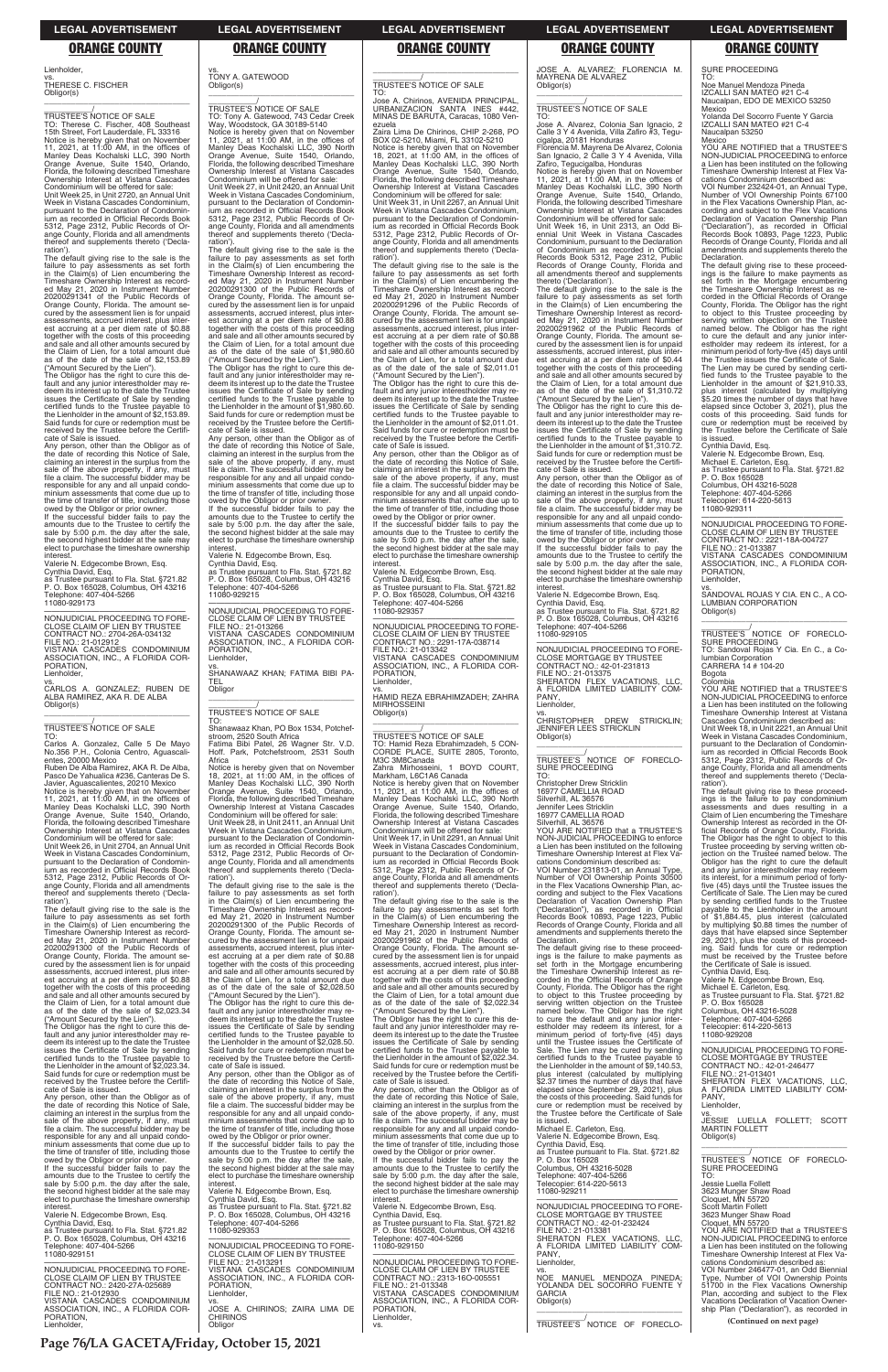Official Records Book 10893, Page 1223, Public Records of Orange County, Florida and all amendments and supplements thereto the Declaration.

The default giving rise to these proceedings is the failure to make payments as set forth in the Mortgage encumbering the Timeshare Ownership Interest as recorded in the Official Records of Orange County, Florida. The Obligor has the right to object to this Trustee proceeding by serving written objection on the Trustee named below. The Obligor has the right to cure the default and any junior interestholder may redeem its interest, for a minimum period of forty-five (45) days until the Trustee issues the Certificate of Sale. The Lien may be cured by sending certified funds to the Trustee payable to the Lienholder in the amount of \$13,088.81, plus interest (calculated by multiplying \$3.90 times the number of days that have elapsed since September 28, 2021), plus the costs of this proceeding. Said funds for cure or redemption must be received by the Trustee before the Certificate of Sale is issued.

vs. RENYI ZHENG; SHARADA ALI-ZHENG Obligor(s)  $\overline{\phantom{a}}$  ,  $\overline{\phantom{a}}$  ,  $\overline{\phantom{a}}$  ,  $\overline{\phantom{a}}$  ,  $\overline{\phantom{a}}$  ,  $\overline{\phantom{a}}$  ,  $\overline{\phantom{a}}$  ,  $\overline{\phantom{a}}$  ,  $\overline{\phantom{a}}$  ,  $\overline{\phantom{a}}$  ,  $\overline{\phantom{a}}$  ,  $\overline{\phantom{a}}$  ,  $\overline{\phantom{a}}$  ,  $\overline{\phantom{a}}$  ,  $\overline{\phantom{a}}$  ,  $\overline{\phantom{a}}$ 

# Cynthia David, Esq. Valerie N. Edgecombe Brown, Esq.

Michael E. Carleton, Esq. as Trustee pursuant to Fla. Stat. §721.82 P. O. Box 165028 Columbus, OH 43216-5028 Telephone: 407-404-5266 Telecopier: 614-220-5613 11080-929128

—————————————————— NONJUDICIAL PROCEEDING TO FORE-CLOSE CLAIM OF LIEN BY TRUSTEE CONTRACT NO.: 2519-40E-010813 FILE NO.: 21-013418

VISTANA CASCADES CONDOMINIUM ASSOCIATION, INC., A FLORIDA COR-PORATION, Lienholder,

# \_\_\_\_\_\_\_\_\_\_\_/ TRUSTEE'S NOTICE OF SALE

TO: Renyi Zheng, PO Box 129, Columbus, NJ

08022 Sharada Ali-Zheng, 2 Alexander Lane, P.O. Box 129, Columbus, NJ 08022 Notice is hereby given that on November 11, 2021, at 11:00 AM, in the offices of Manley Deas Kochalski LLC, 390 North Orange Avenue, Suite 1540, Orlando, Florida, the following described Timeshare Ownership Interest at Vistana Cascades Condominium will be offered for sale:

Unit Week 40, in Unit 2519, an Even Bi-ennial Unit Week in Vistana Cascades Condominium, pursuant to the Declaration of Condominium as recorded in Official Records Book 5312, Page 2312, Public Records of Orange County, Florida and all amendments thereof and supplements thereto ('Declaration').

The default giving rise to the sale is the failure to pay assessments as set forth in the Claim(s) of Lien encumbering the Timeshare Ownership Interest as record-ed May 21, 2020 in Instrument Number 20200291970 of the Public Records of Orange County, Florida. The amount se-cured by the assessment lien is for unpaid assessments, accrued interest, plus interest accruing at a per diem rate of \$0.44 together with the costs of this proceeding and sale and all other amounts secured by the Claim of Lien, for a total amount due as of the date of the sale of \$1,313.48 ("Amount Secured by the Lien").

The Obligor has the right to cure this de-fault and any junior interestholder may re-deem its interest up to the date the Trustee issues the Certificate of Sale by sending certified funds to the Trustee payable to the Lienholder in the amount of \$1,313.48. Said funds for cure or redemption must be received by the Trustee before the Certifi-cate of Sale is issued.

Any person, other than the Obligor as of the date of recording this Notice of Sale, claiming an interest in the surplus from the sale of the above property, if any, must file a claim. The successful bidder may be responsible for any and all unpaid condominium assessments that come due up to the time of transfer of title, including those owed by the Obligor or prior owner.

### NON IUDICIAL PROCEEDING TO FORE-NONJUDICIAL PROCEEDING TO FORE-CLOSE CLAIM OF LIEN BY TRUSTEE FILE NO.: 21-013432 VISTANA CASCADES CONDOMINIUM ASSOCIATION, INC., A FLORIDA COR-PORATION, Lienholder,

If the successful bidder fails to pay the amounts due to the Trustee to certify the sale by 5:00 p.m. the day after the sale, the second highest bidder at the sale may elect to purchase the timeshare ownership

Notice is hereby given that on November<br>11, 2021, at 11:00 AM, in the offices of<br>Manley Deas Kochalski LLC, 390 North<br>Orange Avenue, Suite 1540, Orlando,<br>Florida, the following described Timeshare Ownership Interest at Vistana Cascades

interest. Valerie N. Edgecombe Brown, Esq. Cynthia David, Esq. as Trustee pursuant to Fla. Stat. §721.82

P. O. Box 165028, Columbus, OH 43216 Telephone: 407-404-5266 11080-929235

—————————————————— NONJUDICIAL PROCEEDING TO FORE-CLOSE CLAIM OF LIEN BY TRUSTEE CONTRACT NO.: 2302-05A-003254

cured by the assessment lien is for unpaid assessments, accrued interest, plus interest accruing at a per diem rate of \$0.88 together with the costs of this proceeding and sale and all other amounts secured by the Claim of Lien, for a total amount due as of the date of the sale of \$2,006.34 ("Amount Secured by the Lien").

The Obligor has the right to cure this de-fault and any junior interestholder may re-deem its interest up to the date the Trustee issues the Certificate of Sale by sending certified funds to the Trustee payable to the Lienholder in the amount of \$2,006.34. Said funds for cure or redemption must be received by the Trustee before the Certificate of Sale is issued. Any person, other than the Obligor as of

> vs. MARCELO M. CASTILLO; SANDRA S. JARAMILLO, AKA SANDRA J. DE CAS-TILLO **Obligor**

> TO: Marcelo M. Castillo, Urbanizacion San Isidro, Manzana#2, Villa B, Guayaquil, Isidro, Manza<br>3373 Ecuador

the date of recording this Notice of Sale, claiming an interest in the surplus from the sale of the above property, if any, must file a claim. The successful bidder may be responsible for any and all unpaid condominium assessments that come due up to the time of transfer of title, including those owed by the Obligor or prior owner.

If the successful bidder fails to pay the amounts due to the Trustee to certify the sale by 5:00 p.m. the day after the sale, the second highest bidder at the sale may elect to purchase the timeshare ownership

interest. Valerie N. Edgecombe Brown, Esq. Cynthia David, Esq. as Trustee pursuant to Fla. Stat. §721.82 P. O. Box 165028, Columbus, OH 43216 Telephone: 407-404-5266 11080-929232

> The Obligor has the right to cure this default and any junior interestholder may re-deem its interest up to the date the Trustee issues the Certificate of Sale by sending certified funds to the Trustee payable to the Lienholder in the amount of \$2,007.34. Said funds for cure or redemption must be received by the Trustee before the Certifi-cate of Sale is issued.

vs. ANTOINETTE HEWLETT; SILVAINUS HEWLETT **Obligor** \_\_\_\_\_\_\_\_\_\_\_\_\_\_\_\_\_\_\_\_\_\_\_\_\_\_\_\_\_\_\_\_\_

# \_\_\_\_\_\_\_\_\_\_\_/ TRUSTEE'S NOTICE OF SALE

TO: Antoinette Hewlett, 7 LYEFIELD ROAD, WORLE WESTON-SUPER MARE, North Somerset, BS22 9PD United Kingdom Silvainus Hewlett, 7 LYEFIELD ROAD, WORLE WESTON-SUPER MARE, Somerset, BS22 9PD United Kingdom

Condominium will be offered for sale: Unit Week 03, in Unit 2560, an Annual Unit Week in Vistana Cascades Condominium, pursuant to the Declaration of Condomin-ium as recorded in Official Records Book 5312, Page 2312, Public Records of Orange County, Florida and all amendments thereof and supplements thereto ('Declaration').

The default giving rise to the sale is the failure to pay assessments as set forth in the Claim(s) of Lien encumbering the Timeshare Ownership Interest as record-ed May 21, 2020 in Instrument Number 20200291955 of the Public Records of Orange County, Florida. The amount se-cured by the assessment lien is for unpaid assessments, accrued interest, plus interest accruing at a per diem rate of \$0.88 together with the costs of this proceeding and sale and all other amounts secured by the Claim of Lien, for a total amount due as of the date of the sale of \$2,006.34

—————————————————— NONJUDICIAL PROCEEDING TO FORE-CLOSE CLAIM OF LIEN BY TRUSTEE FILE NO.: 21-013452 VISTANA CASCADES CONDOMINIUM ASSOCIATION, INC., A FLORIDA COR-PORATION, Lienholder.

vs. EDUARDO L. BISONNI; ELISA A. MEZ-ZINA **Obligor** 

("Amount Secured by the Lien"). The Obligor has the right to cure this de-fault and any junior interestholder may redeem its interest up to the date the Trustee issues the Certificate of Sale by sending certified funds to the Trustee payable to the Lienholder in the amount of \$2,006.34. Said funds for cure or redemption must be received by the Trustee before the Certificate of Sale is issued.

TO:<br>Eduardo L. Bisonni. AVELLANEDA 1479 Eduardo L. Bisonni, AVELLANEDA 1479<br>FLORIDA, Buenos Aires, 1602 Argentina<br>Elisa A. Mezzina, AVELLANEDA 1479<br>FLORIDA, Buenos Aires, 1602 Argentina<br>Notice is hereby given that on November<br>11, 2021, at 11:00 AM, in the office Florida, the following described Timeshare Ownership Interest at Vistana Cascades Condominium will be offered for sale:

Any person, other than the Obligor as of the date of recording this Notice of Sale, claiming an interest in the surplus from the sale of the above property, if any, must file a claim. The successful bidder may be responsible for any and all unpaid condominium assessments that come due up to the time of transfer of title, including those

owed by the Obligor or prior owner. If the successful bidder fails to pay the amounts due to the Trustee to certify the sale by 5:00 p.m. the day after the sale, the second highest bidder at the sale may elect to purchase the timeshare ownership interest.

Valerie N. Edgecombe Brown, Esq. Cynthia David, Esq.

as Trustee pursuant to Fla. Stat. §721.82 P. O. Box 165028, Columbus, OH 43216 Telephone: 407-404-5266 11080-929169

Official Records Book 10893, Page 1223, Public Records of Orange County, Florida and all amendments and supplements thereto the Declaration.

> If the successful bidder fails to pay the amounts due to the Trustee to certify the sale by 5:00 p.m. the day after the sale, the second highest bidder at the sale may elect to purchase the timeshare ownership nterest

The default giving rise to these proceedings is the failure to make payments as set forth in the Mortgage encumbering the Timeshare Ownership Interest as recorded in the Official Records of Orange County, Florida. The Obligor has the right to object to this Trustee proceeding by serving written objection on the Trustee named below. The Obligor has the right to cure the default and any junior interestholder may redeem its interest, for a minimum period of forty-five (45) days until the Trustee issues the Certificate of Sale. The Lien may be cured by sending certi-fied funds to the Trustee payable to the Lienholder in the amount of \$48,954.85, plus interest (calculated by multiplying \$15.70 times the number of days that have elapsed since October 3, 2021), plus the costs of this proceeding. Said funds for cure or redemption must be received by the Trustee before the Certificate of Sale

is issued. Michael E. Carleton, Esq. Valerie N. Edgecombe Brown, Esq. Cynthia David, Esq. as Trustee pursuant to Fla. Stat. §721.82 P. O. Box 165028 Columbus, OH 43216-5028 Telephone: 407-404-5266 Telecopier: 614-220-5613 11080-929316

—————————————————— NONJUDICIAL PROCEEDING TO FORE-CLOSE CLAIM OF LIEN BY TRUSTEE FILE NO.: 21-013439 VISTANA CASCADES CONDOMINIUM ASSOCIATION, INC., A FLORIDA COR-PORATION, Lienholder,

\_\_\_\_\_\_\_\_\_\_\_\_\_\_\_\_\_\_\_\_\_\_\_\_\_\_\_\_\_\_\_\_\_

# \_\_\_\_\_\_\_\_\_\_\_/ TRUSTEE'S NOTICE OF SALE

If the successful bidder fails to pay the amounts due to the Trustee to certify the sale by 5:00 p.m. the day after the sale, the second highest bidder at the sale may elect to purchase the timeshare ownership nterest.

Sandra S. Jaramillo, AKA Sandra J. De Castillo, Urbanizacion San Isidro, Man-zana#2, Villa B, Guayaquil, 3373 Ecuador Notice is hereby given that on November 11, 2021, at 11:00 AM, in the offices of Manley Deas Kochalski LLC, 390 North Orange Avenue, Suite 1540, Orlando, Florida, the following described Timeshare Ownership Interest at Vistana Cascades Condominium will be offered for sale:

Unit Week 37, in Unit 2303, an Annual Unit Week in Vistana Cascades Condominium, pursuant to the Declaration of Condominium as recorded in Official Records Book 5312, Page 2312, Public Records of Orange County, Florida and all amendments thereof and supplements thereto ('Decla-

ration'). The default giving rise to the sale is the failure to pay assessments as set forth in the Claim(s) of Lien encumbering the Timeshare Ownership Interest as recorded May 21, 2020 in Instrument Number 20200291977 of the Public Records of Orange County, Florida. The amount se-cured by the assessment lien is for unpaid assessments, accrued interest, plus interest accruing at a per diem rate of \$0.88 together with the costs of this proceeding and sale and all other amounts secured by the Claim of Lien, for a total amount due as of the date of the sale of \$2,007.34 ("Amount Secured by the Lien").

Any person, other than the Obligor as of the date of recording this Notice of Sale, claiming an interest in the surplus from the sale of the above property, if any, must file a claim. The successful bidder may be responsible for any and all unpaid condominium assessments that come due up to the time of transfer of title, including those owed by the Obligor or prior owner.

If the successful bidder fails to pay the amounts due to the Trustee to certify the sale by 5:00 p.m. the day after the sale, the second highest bidder at the sale may elect to purchase the timeshare ownership interest.

Valerie N. Edgecombe Brown, Esq. Cynthia David, Esq. as Trustee pursuant to Fla. Stat. §721.82

P. O. Box 165028, Columbus, OH 43216 Telephone: 407-404-5266 11080-929104

| CONTRACT NO.: 2302-05A-003254              | 11080-929169                                |                                             | ROSIBEL FLORES DE TOME, AKA R. F.          | ASSOCIATION, INC., A FLORIDA COR-          |
|--------------------------------------------|---------------------------------------------|---------------------------------------------|--------------------------------------------|--------------------------------------------|
| FILE NO.: 21-013430                        |                                             | NONJUDICIAL PROCEEDING TO FORE-             | TOME: LUIS F. TOME                         | PORATION.                                  |
| VISTANA CASCADES CONDOMINIUM               | NONJUDICIAL PROCEEDING TO FORE-             | CLOSE MORTGAGE BY TRUSTEE                   | Obligor(s)                                 | Lienholder,                                |
| ASSOCIATION, INC., A FLORIDA COR-          | <b>CLOSE MORTGAGE BY TRUSTEE</b>            | CONTRACT NO.: 42-01-236524                  |                                            | VS.                                        |
| PORATION.                                  | CONTRACT NO.: 42-01-246166                  | FILE NO.: 21-013444                         |                                            | FABIAN F. LONDONO: MARTHA J.               |
| Lienholder,                                | FILE NO.: 21-013433                         | SHERATON FLEX VACATIONS. LLC.               | TRUSTEE'S NOTICE OF SALE                   | ARISTIZABAL: CLAUDIA M. ARISTIZA-          |
| VS.                                        | SHERATON FLEX VACATIONS, LLC,               | A FLORIDA LIMITED LIABILITY COM-            | TO: Rosibel Flores De Tome, AKA            | <b>BAL, AKA M ARISTIZABAL B</b>            |
| HORACIO A. VELASCO; MARTA M.               | A FLORIDA LIMITED LIABILITY COM-            | PANY.                                       | R. F. Tome. APARTADO<br>3203.              | Obligor(s)                                 |
| <b>APAOLAZA</b>                            | PANY.                                       | Lienholder,                                 | Tequcigalpa, Honduras                      |                                            |
| Obligor(s)                                 | Lienholder,                                 | VS.                                         | Luis F. Tome, PO BOX 117, Tequcigalpa,     |                                            |
|                                            | VS.                                         | RHENITA T. CADOGAN                          | Honduras                                   | TRUSTEE'S NOTICE OF SALE                   |
|                                            | JOSE<br><b>MARQUES:</b><br>CAROL E.<br>A.   | Obligor(s)                                  | Notice is hereby given that on November    | TO:                                        |
| TRUSTEE'S NOTICE OF SALE                   | <b>MARQUES</b>                              |                                             | 11, 2021, at $11:00$ AM, in the offices of | Fabian F. Londono, CALLE 142 #6-69         |
| TO:                                        | Obligor(s)                                  |                                             | Manley Deas Kochalski LLC, 390 North       | TORRE 3. APTO 101. BOSQUES DE LAS          |
| Horacio A. Velasco, AMBROSONI 518,         |                                             | TRUSTEE'S NOTICE OF FORECLO-                | Orange Avenue, Suite 1540, Orlando,        | CANADAS, Bogota, 81024 Colombia            |
| SAN FERNANDO, Buenos Aires 1644,           |                                             | SURE PROCEEDING                             | Florida, the following described Timeshare | Martha J. Aristizabal, 67 D. BROOKDALE     |
| Argentina                                  | TRUSTEE'S NOTICE OF FORECLO-                | TO:                                         | Ownership Interest at Vistana Cascades     | GARDENS, Bloomfield, NJ 07003              |
| Marta M. Apaolaza, AMBROSONI 518,          | SURE PROCEEDING                             | Rhenita T. Cadogan                          | Condominium will be offered for sale:      | Claudia M. Aristizabal. AKA M Aristizabal  |
| SAN FERNANDO, Buenos Aires 1644,           | TO:                                         | 537 Egan Street                             | Unit Week 21, in Unit 2232, an Annual Unit | B. CALLE 142 #6-59 TORRE 3. APTO           |
| Argentina                                  | Jose A. Marques                             | Brooklyn, NY 11239                          | Week in Vistana Cascades Condominium.      | 101, Bogota, Colombia                      |
| Notice is hereby given that on November    | 5 PINE TREE SHILLING ROAD                   | Flex Vacations Owners Association. Inc      | pursuant to the Declaration of Condomin-   | Notice is hereby given that on November    |
| 11. 2021. at $11:00$ AM. in the offices of | Unionville, CT 06085                        | a Florida Corporation not-for-profit        | jum as recorded in Official Records Book   | 11, 2021, at $11:00$ AM, in the offices of |
| Manley Deas Kochalski LLC, 390 North       | Carol E. Marques                            | 1200 Bartow Road                            | 5312, Page 2312, Public Records of Or-     | Manley Deas Kochalski LLC, 390 North       |
| Orange Avenue, Suite 1540, Orlando,        | 5 PINE TREE SHILLING ROAD                   | Lakeland. FL 33801                          | ange County, Florida and all amendments    | Orange Avenue, Suite 1540, Orlando,        |
| Florida, the following described Timeshare | Unionville, CT 06085                        | YOU ARE NOTIFIED that a TRUSTEE'S           | thereof and supplements thereto ('Decla-   | Florida, the following described Timeshare |
| Ownership Interest at Vistana Cascades     | Flex Vacations Owners Association, Inc.,    | NON-JUDICIAL PROCEEDING to enforce          | ration').                                  | Ownership Interest at Vistana Cascades     |
| Condominium will be offered for sale:      | a Florida Corporation not-for-profit        | a Lien has been instituted on the following | The default giving rise to the sale is the | Condominium will be offered for sale:      |
| Unit Week 05, in Unit 2302, an Annual Unit | 1200 Bartow Road                            | Timeshare Ownership Interest at Flex Va-    | failure to pay assessments as set forth    | Unit Week 35, in Unit 2465, an Annual Unit |
| Week in Vistana Cascades Condominium.      | Lakeland. FL 33801                          | cations Condominium described as:           | in the Claim(s) of Lien encumbering the    | Week in Vistana Cascades Condominium.      |
| pursuant to the Declaration of Condomin-   | YOU ARE NOTIFIED that a TRUSTEE'S           | VOI Number 236524-01, an Odd Biennial       | Timeshare Ownership Interest as record-    | pursuant to the Declaration of Condomin-   |
| ium as recorded in Official Records Book   | NON-JUDICIAL PROCEEDING to enforce          | Type, Number of VOI Ownership Points        | ed May 21, 2020 in Instrument Number       | ium as recorded in Official Records Book   |
| 5312, Page 2312, Public Records of Or-     | a Lien has been instituted on the following | 67100 in the Flex Vacations Ownership       | 20200291952 of the Public Records of       | 5312, Page 2312, Public Records of Or-     |
| ange County, Florida and all amendments    | Timeshare Ownership Interest at Flex Va-    | Plan, according and subject to the Flex     | Orange County, Florida. The amount se-     | ange County, Florida and all amendments    |
| thereof and supplements thereto ('Decla-   | cations Condominium described as:           | Vacations Declaration of Vacation Owner-    | cured by the assessment lien is for unpaid | thereof and supplements thereto ('Decla-   |
| ration').                                  | VOI Number 246166-01, an Annual Type,       | ship Plan ("Declaration"), as recorded in   | assessments, accrued interest, plus inter- | ration').                                  |
| The default giving rise to the sale is the | Number of VOI Ownership Points 81000        | Official Records Book 10893, Page 1223,     | est accruing at a per diem rate of \$0.88  | The default giving rise to the sale is the |
| failure to pay assessments as set forth    | and VOI Number 246166-02, an Annual         | Public Records of Orange County, Florida    | together with the costs of this proceeding | failure to pay assessments as set forth    |
| in the Claim(s) of Lien encumbering the    | Type, Number of VOI Ownership Points        | and all amendments and supplements          | and sale and all other amounts secured by  | in the Claim(s) of Lien encumbering the    |
| Timeshare Ownership Interest as record-    | 81000 in the Flex Vacations Ownership       | thereto the Declaration.                    | the Claim of Lien, for a total amount due  | Timeshare Ownership Interest as record-    |
| ed May 21, 2020 in Instrument Number       | Plan, according and subject to the Flex     | The default giving rise to these proceed-   | as of the date of the sale of \$2,007.34   |                                            |
| 20200291955 of the Public Records of       | Vacations Declaration of Vacation Owner-    | ings is the failure to make payments as     | ("Amount Secured by the Lien").            | (Continued on next page)                   |
| Orange County, Florida. The amount se-     | ship Plan ("Declaration"), as recorded in   | set forth in the Mortgage encumbering       | The Obligor has the right to cure this de- |                                            |
|                                            |                                             |                                             |                                            |                                            |

the Timeshare Ownership Interest as re-corded in the Official Records of Orange County, Florida. The Obligor has the right to object to this Trustee proceeding by serving written objection on the Trustee named below. The Obligor has the right to cure the default and any junior inter-estholder may redeem its interest, for a minimum period of forty-five (45) days until the Trustee issues the Certificate of Sale. The Lien may be cured by sending certified funds to the Trustee payable to the Lienholder in the amount of \$14,542.96, plus interest (calculated by multiplying \$3.21 times the number of days that have elapsed since September 28, 2021), plus the costs of this proceeding. Said funds for cure or redemption must be received by the Trustee before the Certificate of Sale is issued.

Valerie N. Edgecombe Brown, Esq. Cynthia David, Esq. Michael E. Carleton, Esq. as Trustee pursuant to Fla. Stat. §721.82 P. O. Box 165028

Columbus, OH 43216-5028 Telephone: 407-404-5266 opier: 614-220-5613 11080-929220

### \_\_\_\_\_\_\_\_\_\_\_\_\_\_\_\_\_\_\_\_\_\_\_\_\_\_\_\_\_\_\_\_\_ \_\_\_\_\_\_\_\_\_\_\_/ TRUSTEE'S NOTICE OF SALE

Unit Week 18, in Unit 2514, an Annual Unit Week in Vistana Cascades Condominium, pursuant to the Declaration of Condominium as recorded in Official Records Book 5312, Page 2312, Public Records of Or-ange County, Florida and all amendments thereof and supplements thereto ('Declaration').

The default giving rise to the sale is the failure to pay assessments as set forth in the Claim(s) of Lien encumbering the Timeshare Ownership Interest as recorded May 21, 2020 in Instrument Number 20200291959 of the Public Records of Orange County, Florida. The amount secured by the assessment lien is for unpaid assessments, accrued interest, plus inter-est accruing at a per diem rate of \$0.88 together with the costs of this proceeding and sale and all other amounts secured by the Claim of Lien, for a total amount due as of the date of the sale of \$2,006.34

("Amount Secured by the Lien"). The Obligor has the right to cure this default and any junior interestholder may redeem its interest up to the date the Trustee issues the Certificate of Sale by sending certified funds to the Trustee payable to the Lienholder in the amount of \$2,006.34. Said funds for cure or redemption must be received by the Trustee before the Certifi-

cate of Sale is issued. Any person, other than the Obligor as of the date of recording this Notice of Sale, claiming an interest in the surplus from the sale of the above property, if any, must file a claim. The successful bidder may be responsible for any and all unpaid condo-minium assessments that come due up to the time of transfer of title, including those owed by the Obligor or prior owner. If the successful bidder fails to pay the

amounts due to the Trustee to certify the sale by 5:00 p.m. the day after the sale, the second highest bidder at the sale may elect to purchase the timeshare ownership interest.

Valerie N. Edgecombe Brown, Esq.

Cynthia David, Esq. as Trustee pursuant to Fla. Stat. §721.82 P. O. Box 165028, Columbus, OH 43216 Telephone: 407-404-5266 11080-929103

—————————————————— NONJUDICIAL PROCEEDING TO FORE-CLOSE CLAIM OF LIEN BY TRUSTEE CONTRACT NO.: 2232-21A-016993 FILE NO.: 21-013456 VISTANA CASCADES CONDOMINIUM ASSOCIATION, INC., A FLORIDA COR-

PORATION,

Lienholder, vs. ROSIBEL FLORES DE TOME, AKA R. F.

fault and any junior interestholder may re-deem its interest up to the date the Trustee issues the Certificate of Sale by sending certified funds to the Trustee payable to the Lienholder in the amount of \$2,007.34. Said funds for cure or redemption must be received by the Trustee before the Certifi-cate of Sale is issued.

Any person, other than the Obligor as of the date of recording this Notice of Sale, claiming an interest in the surplus from the sale of the above property, if any, must file a claim. The successful bidder may be responsible for any and all unpaid condominium assessments that come due up to the time of transfer of title, including those owed by the Obligor or prior owner.

Valerie N. Edgecombe Brown, Esq. Cynthia David, Esq. as Trustee pursuant to Fla. Stat. §721.82 P. O. Box 165028, Columbus, OH 43216 Telephone: 407-404-5266 11080-929102

—————————————————— NONJUDICIAL PROCEEDING TO FORE-CLOSE CLAIM OF LIEN BY TRUSTEE CONTRACT NO.: 2287-22A-036903 FILE NO.: 21-013460 VISTANA CASCADES CONDOMINIUM ASSOCIATION, INC., A FLORIDA COR-PORATION, Lienholder,

vs. LINCOLN SALAZAR FERRER; CRISTI-NA GARCIA GUTIERREZ, AKA M CRIS-TINA G GUTIERREZ Obligor(s) \_\_\_\_\_\_\_\_\_\_\_\_\_\_\_\_\_\_\_\_\_\_\_\_\_\_\_\_\_\_\_\_\_

# \_\_\_\_\_\_\_\_\_\_\_/ TRUSTEE'S NOTICE OF SALE

TO: Lincoln Salazar Ferrer, MANGOS #46, FRACC FRAMBOYANES, Villahermosa, Mexico

Cristina Garcia Gutierrez, AKA M Cris-tina G Gutierrez, MANGOS #46, FRACC FRAMBOYANES, Villahermosa, Mexico Notice is hereby given that on November 11, 2021, at 11:00 AM, in the offices of Manley Deas Kochalski LLC, 390 North Orange Avenue, Suite 1540, Orlando, Florida, the following described Timeshare Ownership Interest at Vistana Cascades

Condominium will be offered for sale: Unit Week 22, in Unit 2287, an Annual Unit Week in Vistana Cascades Condominium, pursuant to the Declaration of Condominium as recorded in Official Records Book 5312, Page 2312, Public Records of Orange County, Florida and all amendments thereof and supplements thereto ('Decla-

ration'). The default giving rise to the sale is the failure to pay assessments as set forth in the Claim(s) of Lien encumbering the Timeshare Ownership Interest as recorded May 21, 2020 in Instrument Number 20200291952 of the Public Records of Orange County, Florida. The amount se-cured by the assessment lien is for unpaid assessments, accrued interest, plus interest accruing at a per diem rate of \$0.88 together with the costs of this proceeding and sale and all other amounts secured by the Claim of Lien, for a total amount due as of the date of the sale of \$2,007.34 ("Amount Secured by the Lien").

The Obligor has the right to cure this de-fault and any junior interestholder may re-deem its interest up to the date the Trustee issues the Certificate of Sale by sending certified funds to the Trustee payable to the Lienholder in the amount of \$2,007.34. Said funds for cure or redemption must be received by the Trustee before the Certifi-cate of Sale is issued.

Any person, other than the Obligor as of the date of recording this Notice of Sale, claiming an interest in the surplus from the sale of the above property, if any, must file a claim. The successful bidder may be responsible for any and all unpaid condominium assessments that come due up to the time of transfer of title, including those owed by the Obligor or prior owner.

Valerie N. Edgecombe Brown, Esq. Cynthia David, Esq. as Trustee pursuant to Fla. Stat. §721.82 P. O. Box 165028, Columbus, OH 43216 Telephone: 407-404-5266 11080-929101

—————————————————— NONJUDICIAL PROCEEDING TO FORE-CLOSE CLAIM OF LIEN BY TRUSTEE CONTRACT NO.: 2465-35A-013243 FILE NO.: 21-013462 VISTANA CASCADES CONDOMINIUM

# **LEGAL ADVERTISEMENT LEGAL ADVERTISEMENT LEGAL ADVERTISEMENT LEGAL ADVERTISEMENT LEGAL ADVERTISEMENT**

# **ORANGE COUNTY ORANGE COUNTY ORANGE COUNTY ORANGE COUNTY ORANGE COUNTY**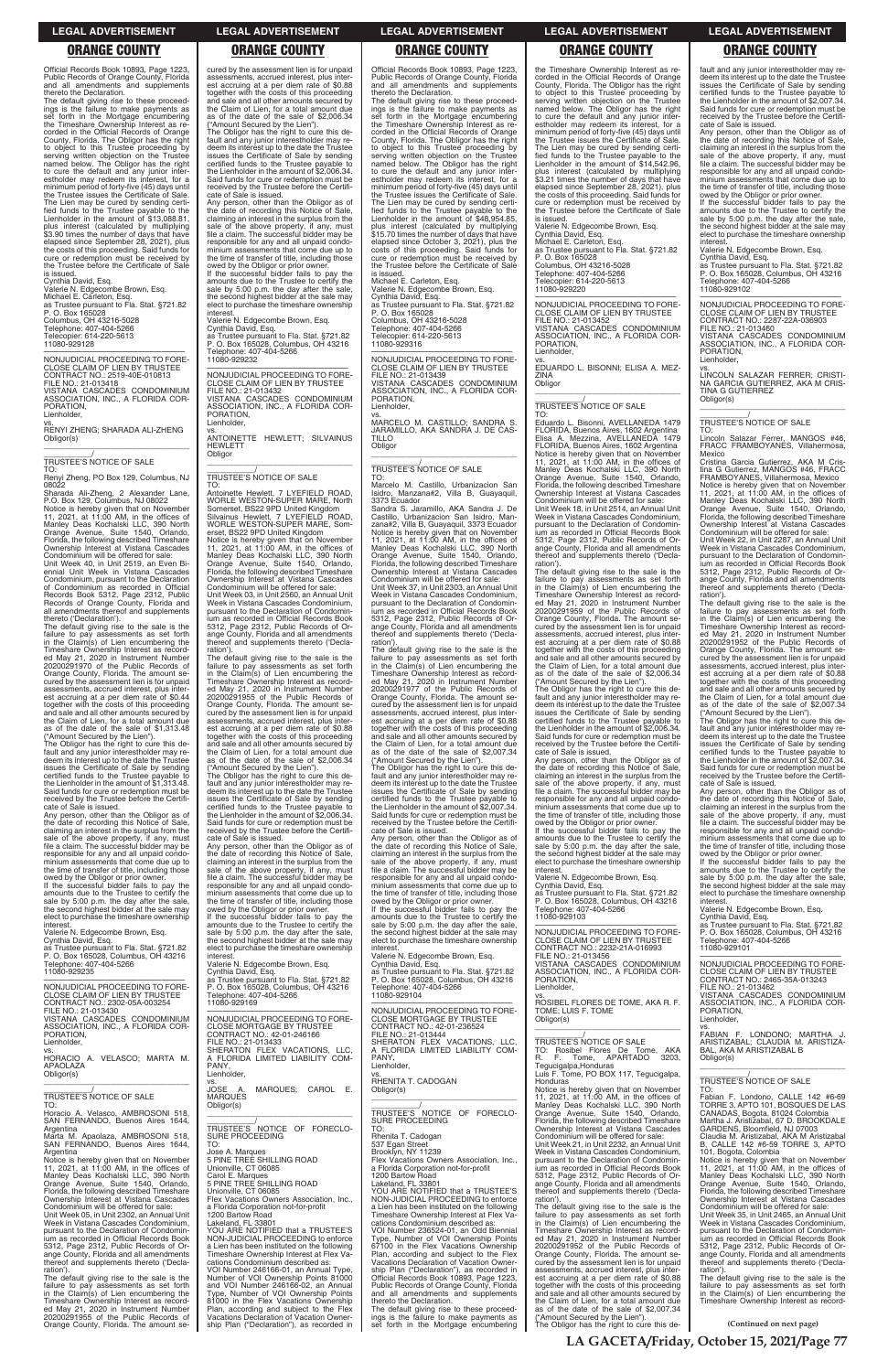ed May 21, 2020 in Instrument Number 20200291977 of the Public Records of Orange County, Florida. The amount seby the assessment lien is for unpaid assessments, accrued interest, plus in est accruing at a per diem rate of \$0.88 together with the costs of this proceeding and sale and all other amounts secured by the Claim of Lien, for a total amount due as of the date of the sale of \$2,021.39 ("Amount Secured by the Lien").

The Obligor has the right to cure this de-fault and any junior interestholder may re-deem its interest up to the date the Trustee issues the Certificate of Sale by sending certified funds to the Trustee payable to the Lienholder in the amount of \$2,021.39. Said funds for cure or redemption must be received by the Trustee before the Certifi-cate of Sale is issued.

vs. JOSE G. SOLANO; VIVIANA R. AGUERO SILES, AKA VIVIANA RAQUEL AGUERO SILES<sup></sup> **Obligor**  $\overline{\phantom{a}}$  , and the set of the set of the set of the set of the set of the set of the set of the set of the set of the set of the set of the set of the set of the set of the set of the set of the set of the set of the s

TO: Jose G. Solano, GUADALUPE 100 N<br>200E., DE LA ROBERT EL ALTO, San DE LA ROBERT EL ALTO, San

Any person, other than the Obligor as of the date of recording this Notice of Sale, claiming an interest in the surplus from the sale of the above property, if any, must file a claim. The successful bidder may be responsible for any and all unpaid condominium assessments that come due up to the time of transfer of title, including those owed by the Obligor or prior owner.

Jose, Costa Rica Viviana R. Aguero Siles, AKA Viviana Raquel Aguero Siles, APARTADO 7953-

If the successful bidder fails to pay the amounts due to the Trustee to certify the sale by 5:00 p.m. the day after the sale, the second highest bidder at the sale may elect to purchase the timeshare ownership

interest. Valerie N. Edgecombe Brown, Esq. Cynthia David, Esq. as Trustee pursuant to Fla. Stat. §721.82 P. O. Box 165028, Columbus, OH 43216 Telephone: 407-404-5266 11080-929100

—————————————————— NONJUDICIAL PROCEEDING TO FORE-CLOSE CLAIM OF LIEN BY TRUSTEE FILE NO.: 21-013464 VISTANA CASCADES CONDOMINIUM

ASSOCIATION, INC., A FLORIDA COR-PORATION, Lienholder,

# \_\_\_\_\_\_\_\_\_\_\_/ TRUSTEE'S NOTICE OF SALE

1000, San Jose, Costa Rica Notice is hereby given that on November 11, 2021, at 11:00 AM, in the offices of Manley Deas Kochalski LLC, 390 North Orange Avenue, Suite 1540, Orlando, Florida, the following described Timeshare Ownership Interest at Vistana Cascades Condominium will be offered for sale:

Unit Week 35, in Unit 2655, an Annual Unit Week in Vistana Cascades Condominium, pursuant to the Declaration of Condominium as recorded in Official Records Book 5312, Page 2312, Public Records of Or-ange County, Florida and all amendments thereof and supplements thereto ('Decla-

ration'). The default giving rise to the sale is the failure to pay assessments as set forth in the Claim(s) of Lien encumbering the Timeshare Ownership Interest as recorded May 21, 2020 in Instrument Number 20200291977 of the Public Records of Orange County, Florida. The amount secured by the assessment lien is for unpaid assessments, accrued interest, plus inter-est accruing at a per diem rate of \$0.88 together with the costs of this proceeding and sale and all other amounts secured by the Claim of Lien, for a total amount due as of the date of the sale of \$2,007.34

("Amount Secured by the Lien"). The Obligor has the right to cure this default and any junior interestholder may re-deem its interest up to the date the Trustee issues the Certificate of Sale by sending certified funds to the Trustee payable to the Lienholder in the amount of \$2,007.34. Said funds for cure or redemption must be received by the Trustee before the Certifi-

If the successful bidder fails to pay the amounts due to the Trustee to certify the sale by 5:00 p.m. the day after the sale, the second highest bidder at the sale may elect to purchase the timeshare ownership **interest** 

cate of Sale is issued. Any person, other than the Obligor as of the date of recording this Notice of Sale,<br>claiming an interest in the surplus from the<br>sale of the above property, if any, must<br>file a claim. The successful bidder may be responsible for any and all unpaid condo-minium assessments that come due up to the time of transfer of title, including those

 $\overline{\phantom{a}}$  , and the set of the set of the set of the set of the set of the set of the set of the set of the set of the set of the set of the set of the set of the set of the set of the set of the set of the set of the s TRUSTEE'S NOTICE OF FORECLO-SURE PROCEEDING TO: Tracey Lamar Hall P.O. Box 1233

VOI Number 249079-01, an Annual Type, Number of VOI Ownership Points 20700 in the Flex Vacations Ownership Plan, according and subject to the Flex Vacations Declaration of Vacation Ownership Plan ("Declaration"), as recorded in Official Records Book 10893, Page 1223, Public Records of Orange County, Florida and all amendments and supplements thereto the **Declaration** 

owed by the Obligor or prior owner. If the successful bidder fails to pay the amounts due to the Trustee to certify the sale by 5:00 p.m. the day after the sale, the second highest bidder at the sale may elect to purchase the timeshare ownership

interest. Valerie N. Edgecombe Brown, Esq. Cynthia David, Esq. as Trustee pursuant to Fla. Stat. §721.82

and all amendments and supplements thereto the Declaration.

The default giving rise to the sale is the failure to make payments as set forth in the Mortgage encumbering the Timeshare Ownership Interest as recorded October 17, 2018 in Instrument Number 20180610149 of the Public Records of Orange County, Florida (the "Lien"). The amount secured by the Lien is the prin-cipal of the mortgage due in the amount of \$16,312.15, together with interest ac-cruing on the principal amount due at a per diem of \$5.27, and together with the costs of this proceeding and sale, for a to-tal amount due as of the date of the sale of \$20,798.42 ("Amount Secured by the

the date of recording this Notice of Sale,<br>claiming an interest in the surplus from the<br>sale of the above property, if any, must<br>file a claim. The successful bidder may be responsible for any and all unpaid condo-minium assessments that come due up to the time of transfer of title, including those owed by the Obligor or prior owner. If the successful bidder fails to pay the

amounts due to the Trustee to certify the sale by 5:00 p.m. the day after the sale, the second highest bidder at the sale may elect to purchase the timeshare ownership interest

Lien"). The Obligor has the right to cure this de-fault and any junior interestholder may redeem its interest up to the date the Trustee issues the Certificate of Sale, by sending certified funds to the Trustee payable to the Lienholder in the amount of \$20,798.42. Said funds for cure or re-demption must be received by the Trustee

before the Certificate of Sale is issued. Any person, other than the Obligor as of the date of recording this Notice of Sale, claiming an interest in the surplus from the sale of the above property, if any, must file a claim. The successful bidder may be responsible for any and all unpaid condominium assessments that come due up to the time of transfer of title, including those owed by the Obligor or prior owner.

> ration') The default giving rise to the sale is the failure to pay assessments as set forth in the Claim(s) of Lien encumbering the Timeshare Ownership Interest as record-ed May 21, 2020 in Instrument Number 20200291402 of the Public Records of Orange County, Florida. The amount se-cured by the assessment lien is for unpaid assessments, accrued interest, plus interest accruing at a per diem rate of \$0.88 together with the costs of this proceeding and sale and all other amounts secured by the Claim of Lien, for a total amount due as of the date of the sale of \$2,006.34

Valerie N. Edgecombe Brown, Esq. Cynthia David, Esq.

as Trustee pursuant to Fla. Stat. §721.82 P. O. Box 165028, Columbus, OH 43216 Telephone: 407-404-5266 11080-929355

—————————————————— NONJUDICIAL PROCEEDING TO FORE-CLOSE MORTGAGE BY TRUSTEE CONTRACT NO.: 42-01-249079 FILE NO.: 21-013490 SHERATON FLEX VACATIONS, LLC, A FLORIDA LIMITED LIABILITY COM-PANY, Lienholder,

vs. TRACEY LAMAR HALL Obligor(s)

Redan, GA 30074 YOU ARE NOTIFIED that a TRUSTEE'S NON-JUDICIAL PROCEEDING to enforce a Lien has been instituted on the following Timeshare Ownership Interest at Flex Vacations Condominium described as:

The default giving rise to these proceedings is the failure to make payments as set forth in the Mortgage encumbering the Timeshare Ownership Interest as recorded in the Official Records of Orange County, Florida. The Obligor has the right to object to this Trustee proceeding by serving written objection on the Trustee named below. The Obligor has the right to cure the default and any junior interestholder may redeem its interest, for a minimum period of forty-five (45) days until the Trustee issues the Certificate of Sale. The Lien may be cured by sending certified funds to the Trustee payable to the Lienholder in the amount of \$8,216.32, plus interest (calculated by multiplying \$1.97 times the number of days that have elapsed since September 28, 2021), plus the costs of this proceeding. Said funds for cure or redemption must be received by the Trustee before the Certificate of Sale is issued.

vs. JORGE BATTEZZATI **Obligor** 

 $\overline{\phantom{a}}$  ,  $\overline{\phantom{a}}$  ,  $\overline{\phantom{a}}$  ,  $\overline{\phantom{a}}$  ,  $\overline{\phantom{a}}$  ,  $\overline{\phantom{a}}$  ,  $\overline{\phantom{a}}$  ,  $\overline{\phantom{a}}$  ,  $\overline{\phantom{a}}$  ,  $\overline{\phantom{a}}$  ,  $\overline{\phantom{a}}$  ,  $\overline{\phantom{a}}$  ,  $\overline{\phantom{a}}$  ,  $\overline{\phantom{a}}$  ,  $\overline{\phantom{a}}$  ,  $\overline{\phantom{a}}$ \_\_\_\_\_\_\_\_\_\_\_/ TRUSTEE'S NOTICE OF SALE

Valerie N. Edgecombe Brown, Esq. Cynthia David, Esq.

Michael E. Carleton, Esq. as Trustee pursuant to Fla. Stat. §721.82 P. O. Box 165028 Columbus, OH 43216-5028

Telephone: 407-404-5266 Telecopier: 614-220-5613 11080-929219

—————————————————— NONJUDICIAL PROCEEDING TO FORE-CLOSE CLAIM OF LIEN BY TRUSTEE FILE NO.: 21-013491 VISTANA CASCADES CONDOMINIUM ASSOCIATION, INC., A FLORIDA COR-PORATION,

and sale and all other amounts secured by the Claim of Lien, for a total amount due as of the date of the sale of \$1,503.36

("Amount Secured by the Lien"). The Obligor has the right to cure this default and any junior interestholder may redeem its interest up to the date the Trustee issues the Certificate of Sale by sending certified funds to the Trustee payable to the Lienholder in the amount of \$1,503.36. Said funds for cure or redemption must be received by the Trustee before the Certifi-cate of Sale is issued. Any person, other than the Obligor as of

> vs. SHENELL KAMILAH GLOVER Obligor(s)  $\overline{\phantom{a}}$  ,  $\overline{\phantom{a}}$  ,  $\overline{\phantom{a}}$  ,  $\overline{\phantom{a}}$  ,  $\overline{\phantom{a}}$  ,  $\overline{\phantom{a}}$  ,  $\overline{\phantom{a}}$  ,  $\overline{\phantom{a}}$  ,  $\overline{\phantom{a}}$  ,  $\overline{\phantom{a}}$  ,  $\overline{\phantom{a}}$  ,  $\overline{\phantom{a}}$  ,  $\overline{\phantom{a}}$  ,  $\overline{\phantom{a}}$  ,  $\overline{\phantom{a}}$  ,  $\overline{\phantom{a}}$

Valerie N. Edgecombe Brown, Esq.

VOI Number 250561-01, an Annual Type, Number of VOI Ownership Points 44000 in the Flex Vacations Ownership Plan, according and subject to the Flex Vacations Declaration of Vacation Ownership Plan ("Declaration"), as recorded in Official Records Book 10893, Page 1223, Public Records of Orange County, Florida and all amendments and supplements thereto the **Declaration** 

Cynthia David, Esq. as Trustee pursuant to Fla. Stat. §721.82 P. O. Box 165028, Columbus, OH 43216 Telephone: 407-404-5266 11080-929133

—————————————————— NONJUDICIAL PROCEEDING TO FORE-

CLOSE CLAIM OF LIEN BY TRUSTEE CONTRACT NO.: 2503-02A-042466 FILE NO.: 21-013502 VISTANA CASCADES CONDOMINIUM ASSOCIATION, INC., A FLORIDA COR-PORATION, Lienholder,

vs. ANTOINETTE HEWLETT; SILVAINUS **HEWLETT** Obligor(s)

\_\_\_\_\_\_\_\_\_\_\_\_\_\_\_\_\_\_\_\_\_\_\_\_\_\_\_\_\_\_\_\_\_

\_\_\_\_\_\_\_\_\_\_\_/ TRUSTEE'S NOTICE OF SALE

TO: Antoinette Hewlett, 7 LYEFIELD ROAD WORLE WESTON-SUPER MARE, North Somerset, BS22 9PD United Kingdom Silvainus Hewlett, 7 LYEFIELD ROAD, WORLE WESTON-SUPER MARE, Somerset, BS22 9PD United Kingdom Notice is hereby given that on November 11, 2021, at 11:00 AM, in the offices of Manley Deas Kochalski LLC, 390 North Orange Avenue, Suite 1540, Orlando, Florida, the following described Timeshare Ownership Interest at Vistana Cascades Condominium will be offered for sale: Unit Week 02, in Unit 2503, an Annual Unit Week in Vistana Cascades Condominium, pursuant to the Declaration of Condomin-ium as recorded in Official Records Book 5312, Page 2312, Public Records of Orange County, Florida and all amendments thereof and supplements thereto ('Decla-

("Amount Secured by the Lien"). The Obligor has the right to cure this de-fault and any junior interestholder may redeem its interest up to the date the Trustee issues the Certificate of Sale by sending certified funds to the Trustee payable to the Lienholder in the amount of \$2,006.34. Said funds for cure or redemption must be received by the Trustee before the Certificate of Sale is issued.

Any person, other than the Obligor as of the date of recording this Notice of Sale, claiming an interest in the surplus from the sale of the above property, if any, must file a claim. The successful bidder may be responsible for any and all unpaid condominium assessments that come due up to the time of transfer of title, including those

owed by the Obligor or prior owner. If the successful bidder fails to pay the amounts due to the Trustee to certify the sale by 5:00 p.m. the day after the sale, the second highest bidder at the sale may elect to purchase the timeshare ownership interest.

Valerie N. Edgecombe Brown, Esq. Cynthia David, Esq.

as Trustee pursuant to Fla. Stat. §721.82 P. O. Box 165028, Columbus, OH 43216 Telephone: 407-404-5266 11080-929287

—————————————————— NONJUDICIAL PROCEEDING TO FORE-CLOSE CLAIM OF LIEN BY TRUSTEE CONTRACT NO.: 2648-01A-047747

| as Trustee pursuant to Fla. Stat. §721.82<br>P. O. Box 165028, Columbus, OH 43216<br>Telephone: 407-404-5266<br>11080-929134<br>NONJUDICIAL PROCEEDING TO FORE-<br><b>CLOSE MORTGAGE BY TRUSTEE</b><br>FILE NO.: 21-013481<br>SHERATON FLEX VACATIONS. LLC.<br>A FLORIDA LIMITED LIABILITY COM-<br>PANY.                                                                                                                                                                                                                                                                                                                                                                                                                                                                                                                                           | PORATION.<br>Lienholder,<br>VS.<br>HAMID REZA EBRAHIMZADEH: ZAHRA<br><b>MIRHOSSEINI</b><br>Obligor<br>TRUSTEE'S NOTICE OF SALE<br>TO:<br>Hamid Reza Ebrahimzadeh, 5 CON-                                                                                                                                                                                                                                                                                                                                                                                                                                                                                                                                                                                                                                                                                                                                 | CONTRACT NO.: 2648-01A-047747<br>FILE NO.: 21-013503<br>VISTANA CASCADES CONDOMINIUM<br>ASSOCIATION, INC., A FLORIDA COR-<br>PORATION.<br>Lienholder,<br>VS.<br>OLUSEGUN AJOSE-AD-<br>OLAOTAN<br>EOGUN. AKA O. AJOSE-ADEOGUN:<br>ABAYOMI OKURIYIKE AJOSE-ADEO-<br>GUN, AKA A, AJOSE-ADEOGUN                                                                                                                                                                                                                                                                                                                                                                                                                                                                                                                                        | NONJUDICIAL PROCEEDING TO FORE-<br>CLOSE CLAIM OF LIEN BY TRUSTEE<br>CONTRACT NO.: 2306-19A-006283<br>FILE NO.: 21-013537<br>VISTANA CASCADES CONDOMINIUM<br>ASSOCIATION, INC., A FLORIDA COR-<br>PORATION.<br>Lienholder.<br>VS.<br>ANTHONY WILLIAM BECKINSALE, AKA                                                                                                                                                                                                                                                                                                                                                                                                                                                                                                                                                                                                           | <b>CLOSE MORTGAGE BY TRUSTEE</b><br>CONTRACT NO.: 42-01-230494<br>FILE NO.: 21-013559<br>SHERATON FLEX VACATIONS, LLC,<br>A FLORIDA LIMITED LIABILITY COM-<br>PANY.<br>Lienholder,<br>VS.<br>BYRON ENRIQUE ERAZO VARGAS<br>Obligor(s)                                                                                                                                                                                                                                                                                                                                                                                                                                                                                                                                                                                                            |
|----------------------------------------------------------------------------------------------------------------------------------------------------------------------------------------------------------------------------------------------------------------------------------------------------------------------------------------------------------------------------------------------------------------------------------------------------------------------------------------------------------------------------------------------------------------------------------------------------------------------------------------------------------------------------------------------------------------------------------------------------------------------------------------------------------------------------------------------------|----------------------------------------------------------------------------------------------------------------------------------------------------------------------------------------------------------------------------------------------------------------------------------------------------------------------------------------------------------------------------------------------------------------------------------------------------------------------------------------------------------------------------------------------------------------------------------------------------------------------------------------------------------------------------------------------------------------------------------------------------------------------------------------------------------------------------------------------------------------------------------------------------------|------------------------------------------------------------------------------------------------------------------------------------------------------------------------------------------------------------------------------------------------------------------------------------------------------------------------------------------------------------------------------------------------------------------------------------------------------------------------------------------------------------------------------------------------------------------------------------------------------------------------------------------------------------------------------------------------------------------------------------------------------------------------------------------------------------------------------------|--------------------------------------------------------------------------------------------------------------------------------------------------------------------------------------------------------------------------------------------------------------------------------------------------------------------------------------------------------------------------------------------------------------------------------------------------------------------------------------------------------------------------------------------------------------------------------------------------------------------------------------------------------------------------------------------------------------------------------------------------------------------------------------------------------------------------------------------------------------------------------|--------------------------------------------------------------------------------------------------------------------------------------------------------------------------------------------------------------------------------------------------------------------------------------------------------------------------------------------------------------------------------------------------------------------------------------------------------------------------------------------------------------------------------------------------------------------------------------------------------------------------------------------------------------------------------------------------------------------------------------------------------------------------------------------------------------------------------------------------|
| Lienholder,<br>VS.<br>DAVID A. IBARRA; CAROLINA CASTRO<br>Obligor<br><b>TRUSTEE'S NOTICE OF SALE</b>                                                                                                                                                                                                                                                                                                                                                                                                                                                                                                                                                                                                                                                                                                                                               | CORDE PLACE, SUITE 2805, Toronto,<br>M3C 3M8 Canada<br>Zahra Mirhosseini, 1 BOYD COURT,<br>Markham, L6C1A6 Canada<br>Notice is hereby given that on November<br>11, 2021, at 11:00 AM, in the offices of<br>Manley Deas Kochalski LLC, 390 North                                                                                                                                                                                                                                                                                                                                                                                                                                                                                                                                                                                                                                                         | Obligor(s)<br><b>TRUSTEE'S NOTICE OF SALE</b><br>TO:<br>Olaotan Olusegun Ajose-Adeogun, AKA<br>O. Ajose-Adeogun, FLAT 47 DOMUS                                                                                                                                                                                                                                                                                                                                                                                                                                                                                                                                                                                                                                                                                                     | <b>ANTHONY W. BECKINSALE</b><br>Obligor(s)<br>TRUSTEE'S NOTICE OF SALE<br>TO: Anthony William Beckinsale, AKA An-<br>thony W. Beckinsale, 1 OYSTERBRIDGE,                                                                                                                                                                                                                                                                                                                                                                                                                                                                                                                                                                                                                                                                                                                      | TRUSTEE'S NOTICE OF FORECLO-<br>SURE PROCEEDING<br>TO: Byron Enrique Erazo Vargas<br>La Garzota MZ 103 V.13<br>Guayaguil, Guayas<br>Ecuador                                                                                                                                                                                                                                                                                                                                                                                                                                                                                                                                                                                                                                                                                                      |
| TO:<br>David A. Ibarra, 414 North Third Avenue<br>#1, Villa Park, IL 60181<br>Carolina Castro, 414 North Third Avenue<br>#1. Villa Park. IL 60181<br>Flex Vacations Owners Association. Inc<br>a Florida Corporation not-for-profit, 1200<br>Bartow Road, Lakeland, FL 33801<br>Notice is hereby given that on November<br>18, 2021, at 11:00 AM, in the offices of<br>Manley Deas Kochalski LLC, 390 North<br>Orange Avenue, Suite 1540, Orlando,<br>Florida, the following described Timeshare<br>Ownership Interest at Flex Vacations Con-<br>dominium will be offered for sale:<br>VOI Number 253209-01, an Even Biennial<br>Type, Number of VOI Ownership Points<br>95700 in the Flex Vacations Ownership<br>Plan, according and subject to the Flex<br>Vacations Declaration of Vacation Owner-<br>ship Plan ("Declaration"), as recorded in | Orange Avenue, Suite 1540, Orlando,<br>Florida, the following described Timeshare<br>Ownership Interest at Vistana Cascades<br>Condominium will be offered for sale:<br>Unit Week 35, in Unit 2134, an Odd Bi-<br>ennial Unit Week in Vistana Cascades<br>Condominium, pursuant to the Declaration<br>of Condominium as recorded in Official<br>Records Book 5312, Page 2312, Public<br>Records of Orange County, Florida and<br>all amendments thereof and supplements<br>thereto ('Declaration').<br>The default giving rise to the sale is the<br>failure to pay assessments as set forth<br>in the Claim(s) of Lien encumbering the<br>Timeshare Ownership Interest as record-<br>ed May 21, 2020 in Instrument Number<br>20200291965 of the Public Records of<br>Orange County, Florida. The amount se-<br>cured by the assessment lien is for unpaid<br>assessments, accrued interest, plus inter- | COURT, # 23 FORTUNE AVE, HA80FJ,<br>Edgeware, United Kingdom<br>Abayomi Okuriyike Ajose-Adeogun, AKA<br>A. Ajose-Adeogun, FLAT 47 DOMUS<br>COURT, 23 FORTUNE AVE, Edgware,<br>United Kingdom<br>Notice is hereby given that on November<br>11. 2021. at $11:00$ AM. in the offices of<br>Manley Deas Kochalski LLC, 390 North<br>Orange Avenue, Suite 1540, Orlando,<br>Florida, the following described Timeshare<br>Ownership Interest at Vistana Cascades<br>Condominium will be offered for sale:<br>Unit Week 01. in Unit 2648, an Annual Unit<br>Week in Vistana Cascades Condominium,<br>pursuant to the Declaration of Condomin-<br>jum as recorded in Official Records Book<br>5312, Page 2312, Public Records of Or-<br>ange County, Florida and all amendments<br>thereof and supplements thereto ('Decla-<br>ration'). | BELL LANE, Great Bardfield Essex, CM7<br>4TJ United Kingdom<br>Notice is hereby given that on November<br>11, 2021, at 11:00 AM, in the offices of<br>Manley Deas Kochalski LLC, 390 North<br>Orange Avenue, Suite 1540, Orlando,<br>Florida, the following described Timeshare<br>Ownership Interest at Vistana Cascades<br>Condominium will be offered for sale:<br>Unit Week 19, in Unit 2306, an Annual Unit<br>Week in Vistana Cascades Condominium.<br>pursuant to the Declaration of Condomin-<br>jum as recorded in Official Records Book<br>5312. Page 2312. Public Records of Or-<br>ange County, Florida and all amendments<br>thereof and supplements thereto ('Decla-<br>ration').<br>The default giving rise to the sale is the<br>failure to pay assessments as set forth<br>in the Claim(s) of Lien encumbering the<br>Timeshare Ownership Interest as record- | YOU ARE NOTIFIED that a TRUSTEE'S<br>NON-JUDICIAL PROCEEDING to enforce<br>a Lien has been instituted on the following<br>Timeshare Ownership Interest at Flex Va-<br>cations Condominium described as:<br>VOI Number 230494-01, an Annual Type,<br>Number of VOI Ownership Points 81000<br>in the Flex Vacations Ownership Plan, ac-<br>cording and subject to the Flex Vacations<br>Declaration of Vacation Ownership Plan<br>("Declaration"), as recorded in Official<br>Records Book 10893, Page 1223, Public<br>Records of Orange County, Florida and all<br>amendments and supplements thereto the<br>Declaration.<br>The default giving rise to these proceed-<br>ings is the failure to make payments as<br>set forth in the Mortgage encumbering<br>the Timeshare Ownership Interest as re-<br>corded in the Official Records of Orange |
| Official Records Book 10893, Page 1223,<br>Public Records of Orange County, Florida                                                                                                                                                                                                                                                                                                                                                                                                                                                                                                                                                                                                                                                                                                                                                                | est accruing at a per diem rate of \$0.57<br>together with the costs of this proceeding                                                                                                                                                                                                                                                                                                                                                                                                                                                                                                                                                                                                                                                                                                                                                                                                                  | The default giving rise to the sale is the<br>failure to pay assessments as set forth                                                                                                                                                                                                                                                                                                                                                                                                                                                                                                                                                                                                                                                                                                                                              | ed May 21, 2020 in Instrument Number<br>20200291959 of the Public Records of                                                                                                                                                                                                                                                                                                                                                                                                                                                                                                                                                                                                                                                                                                                                                                                                   | (Continued on next page)                                                                                                                                                                                                                                                                                                                                                                                                                                                                                                                                                                                                                                                                                                                                                                                                                         |

in the Claim(s) of Lien encumbering the Timeshare Ownership Interest as recorded May 21, 2020 in Instrument Number 20200291402 of the Public Records of Orange County, Florida. The amount secured by the assessment lien is for unpaid assessments, accrued interest, plus inter-est accruing at a per diem rate of \$0.88 together with the costs of this proceeding and sale and all other amounts secured by the Claim of Lien, for a total amount due as of the date of the sale of \$2,008.34

("Amount Secured by the Lien"). The Obligor has the right to cure this default and any junior interestholder may re-deem its interest up to the date the Trustee issues the Certificate of Sale by sending certified funds to the Trustee payable to the Lienholder in the amount of \$2,008.34. Said funds for cure or redemption must be received by the Trustee before the Certifi-

cate of Sale is issued. Any person, other than the Obligor as of the date of recording this Notice of Sale, claiming an interest in the surplus from the sale of the above property, if any, must file a claim. The successful bidder may be responsible for any and all unpaid condo-minium assessments that come due up to the time of transfer of title, including those owed by the Obligor or prior owner. If the successful bidder fails to pay the

amounts due to the Trustee to certify the sale by 5:00 p.m. the day after the sale, the second highest bidder at the sale may elect to purchase the timeshare ownership interest.

Valerie N. Edgecombe Brown, Esq.

Cynthia David, Esq. as Trustee pursuant to Fla. Stat. §721.82 P. O. Box 165028, Columbus, OH 43216 Telephone: 407-404-5266

11080-929129

—————————————————— NONJUDICIAL PROCEEDING TO FORE-CLOSE CLAIM OF LIEN BY TRUSTEE FILE NO.: 21-013531 VISTANA CASCADES CONDOMINIUM ASSOCIATION, INC., A FLORIDA COR-PORATION, Lienholder,

TO: Jorge Battezzati, AZCUENAGA 883, MUNIZ-SAN MIGUEL, Buenos Aires, 1663 Argentina

Notice is hereby given that on November 11, 2021, at 11:00 AM, in the offices of Manley Deas Kochalski LLC, 390 North Orange Avenue, Suite 1540, Orlando, Florida, the following described Timeshare Ownership Interest at Vistana Cascades Condominium will be offered for sale: Unit Week 03, in Unit 2739, an Annual Unit

Week in Vistana Cascades Condominium, pursuant to the Declaration of Condominium as recorded in Official Records Book 5312, Page 2312, Public Records of Orange County, Florida and all amendments thereof and supplements thereto ('Declaration').

The default giving rise to the sale is the failure to pay assessments as set forth in the Claim(s) of Lien encumbering the Timeshare Ownership Interest as record-ed May 21, 2020 in Instrument Number 20200291955 of the Public Records of Orange County, Florida. The amount se-cured by the assessment lien is for unpaid assessments, accrued interest, plus interest accruing at a per diem rate of \$0.88 together with the costs of this proceeding and sale and all other amounts secured by the Claim of Lien, for a total amount due as of the date of the sale of \$1,982.09

("Amount Secured by the Lien"). The Obligor has the right to cure this de-fault and any junior interestholder may redeem its interest up to the date the Trustee issues the Certificate of Sale by sending certified funds to the Trustee payable to the Lienholder in the amount of \$1,982.09. Said funds for cure or redemption must be received by the Trustee before the Certificate of Sale is issued.

Any person, other than the Obligor as of the date of recording this Notice of Sale, claiming an interest in the surplus from the sale of the above property, if any, must file a claim. The successful bidder may be responsible for any and all unpaid condominium assessments that come due up to the time of transfer of title, including those

owed by the Obligor or prior owner. If the successful bidder fails to pay the amounts due to the Trustee to certify the sale by 5:00 p.m. the day after the sale, the second highest bidder at the sale may elect to purchase the timeshare ownership interest.

Valerie N. Edgecombe Brown, Esq. Cynthia David, Esq.

as Trustee pursuant to Fla. Stat. §721.82 P. O. Box 165028, Columbus, OH 43216 Telephone: 407-404-5266 11080-929137

Orange County, Florida. The amount se-cured by the assessment lien is for unpaid assessments, accrued interest, plus interest accruing at a per diem rate of \$0.88 together with the costs of this proceeding and sale and all other amounts secured by the Claim of Lien, for a total amount due as of the date of the sale of \$1,982.09

("Amount Secured by the Lien"). The Obligor has the right to cure this de-fault and any junior interestholder may redeem its interest up to the date the Trustee issues the Certificate of Sale by sending certified funds to the Trustee payable to the Lienholder in the amount of \$1,982.09. Said funds for cure or redemption must be received by the Trustee before the Certificate of Sale is issued.

Any person, other than the Obligor as of the date of recording this Notice of Sale, claiming an interest in the surplus from the sale of the above property, if any, must file a claim. The successful bidder may be responsible for any and all unpaid condo-minium assessments that come due up to the time of transfer of title, including those

owed by the Obligor or prior owner. If the successful bidder fails to pay the amounts due to the Trustee to certify the sale by 5:00 p.m. the day after the sale, the second highest bidder at the sale may elect to purchase the timeshare ownership interest.

Valerie N. Edgecombe Brown, Esq. Cynthia David, Esq.

as Trustee pursuant to Fla. Stat. §721.82 P. O. Box 165028, Columbus, OH 43216 Telephone: 407-404-5266 11080-929288

—————————————————— NONJUDICIAL PROCEEDING TO FORE-CLOSE MORTGAGE BY TRUSTEE

CONTRACT NO.: 42-01-250561 FILE NO.: 21-013557 SHERATON FLEX VACATIONS, LLC, A FLORIDA LIMITED LIABILITY COM-PANY,

Lienholder,

\_\_\_\_\_\_\_\_\_\_\_/ TRUSTEE'S NOTICE OF SALE

TO: Shenell Kamilah Glover, 5623 South Mullen Avenue, Los Angeles, CA 90043 Notice is hereby given that on November 11, 2021, at 11:00 AM, in the offices of Manley Deas Kochalski LLC, 390 North Orange Avenue, Suite 1540, Orlando, Florida, the following described Timeshare Ownership Interest at Flex Vacations Condominium will be offered for sale:

The default giving rise to the sale is the failure to make payments as set forth in the Mortgage encumbering the Timeshare Ownership Interest as recorded August 17, 2018 in Instrument Number 20180489771 of the Public Records of Orange County, Florida (the "Lien"). The amount secured by the Lien is the principal of the mortgage due in the amount of \$14,349.06, togeth-er with interest accruing on the principal amount due at a per diem of \$5.69, and together with the costs of this proceeding and sale, for a total amount due as of the date of the sale of \$19,738.44 ("Amount

Secured by the Lien"). The Obligor has the right to cure this default and any junior interestholder may redeem its interest up to the date the Trustee issues the Certificate of Sale, by sending certified funds to the Trustee payable to the Lienholder in the amount of \$19,738.44. Said funds for cure or redemption must be received by the Trustee before the Certificate of Sale is issued. Any person, other than the Obligor as of

the date of recording this Notice of Sale, claiming an interest in the surplus from the sale of the above property, if any, must file a claim. The successful bidder may be responsible for any and all unpaid condo-minium assessments that come due up to the time of transfer of title, including those owed by the Obligor or prior owner. If the successful bidder fails to pay the amounts due to the Trustee to certify the sale by 5:00 p.m. the day after the sale, the second highest bidder at the sale may elect to purchase the timeshare ownership

Valerie N. Edgecombe Brown, Esq. Cynthia David, Esq. as Trustee pursuant to Fla. Stat. §721.82 P. O. Box 165028, Columbus, OH 43216

Telephone: 407-404-5266

11080-929289

interes

—————————————————— NONJUDICIAL PROCEEDING TO FORE-

### **LEGAL ADVERTISEMENT LEGAL ADVERTISEMENT LEGAL ADVERTISEMENT LEGAL ADVERTISEMENT LEGAL ADVERTISEMENT**

# **ORANGE COUNTY ORANGE COUNTY ORANGE COUNTY ORANGE COUNTY ORANGE COUNTY**

**Page 78/LA GACETA/Friday, October 15, 2021**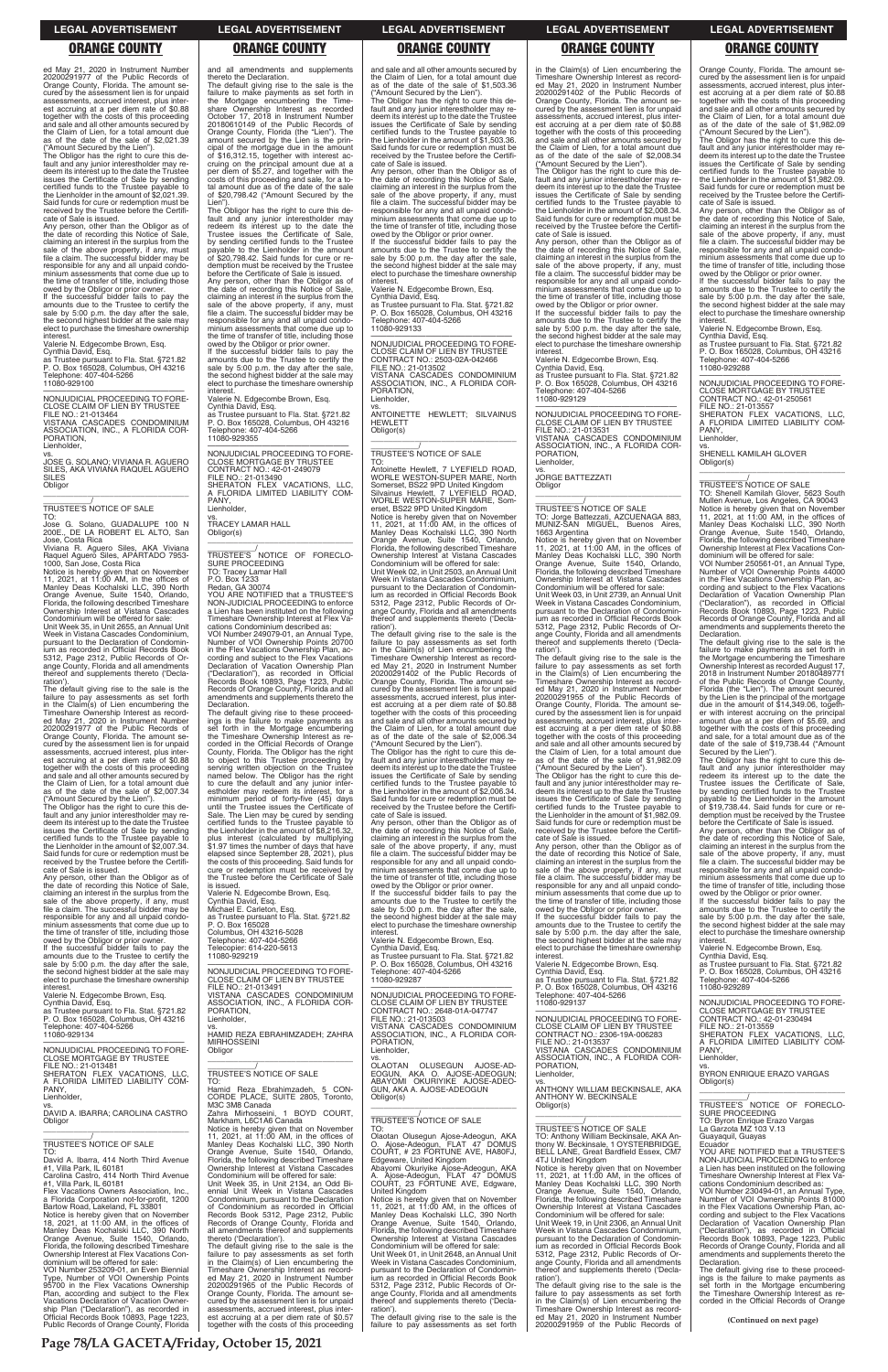County, Florida. The Obligor has the right to object to this Trustee proceeding by serving written objection on the Trustee named below. The Obligor has the right to cure the default and any junior inter-estholder may redeem its interest, for a minimum period of forty-five (45) days until the Trustee issues the Certificate of Sale. The Lien may be cured by sending certi-fied funds to the Trustee payable to the Lienholder in the amount of \$25,130.55, plus interest (calculated by multiplying \$6.27 times the number of days that have elapsed since October 3, 2021), plus the costs of this proceeding. Said funds for cure or redemption must be received by the Trustee before the Certificate of Sale is issued.

—————————————————— NONJUDICIAL PROCEEDING TO FORE-CLOSE MORTGAGE BY TRUSTEE CONTRACT NO.: 42-01-232087 FILE NO.: 21-013581 SHERATON FLEX VACATIONS, LLC,<br>A FLORIDA LIMITED LIABILITY COM-<br>PANY, Lienholder, vs. DANIEL CANO SOTO; YORENNI GA-MEZ FERNANDEZ Obligor(s) \_\_\_\_\_\_\_\_\_\_\_\_\_\_\_\_\_\_\_\_\_\_\_\_\_\_\_\_\_\_\_\_\_ \_\_\_\_\_\_\_\_\_\_\_\_/<br>TRUSTEE'S NOTICE OF FORECLO-<br>SURE PROCEEDING

Valerie N. Edgecombe Brown, Esq. Cynthia David, Esq. Michael E. Carleton, Esq. as Trustee pursuant to Fla. Stat. §721.82 P. O. Box 165028 Columbus, OH 43216-5028 Telephone: 407-404-5266 Telecopier: 614-220-5613 11080-929332

TO: Daniel Cano Soto 3350 NW 212th Street Miami Gardens, FL 33056-1016 Yorenni Gamez Fernandez 610 SW 14th Avenue Apartment 301 Miami, FL 33135 Flex Vacations Owners Association, Inc. a Florida Corporation not-for-profit 1200 Bartow Road Lakeland, FL 33801 YOU ARE NOTIFIED that a TRUSTEE'S NON-JUDICIAL PROCEEDING to enforce

a Lien has been instituted on the following Timeshare Ownership Interest at Flex Va-

cations Condominium described as: VOI Number 232087-01, an Annual Type, Number of VOI Ownership Points 25000 in the Flex Vacations Ownership Plan, according and subject to the Flex Vacations Declaration of Vacation Ownership Plan ("Declaration"), as recorded in Official Records Book 10893, Page 1223, Public Records of Orange County, Florida and all amendments and supplements thereto the Declaration.

The default giving rise to these proceed-ings is the failure to make payments as set forth in the Mortgage encumbering the Timeshare Ownership Interest as re-corded in the Official Records of Orange County, Florida. The Obligor has the right to object to this Trustee proceeding by serving written objection on the Trustee named below. The Obligor has the right to cure the default and any junior inter-estholder may redeem its interest, for a minimum period of forty-five (45) days until the Trustee issues the Certificate of Sale. The Lien may be cured by sending certi-fied funds to the Trustee payable to the Lienholder in the amount of \$10,195.61, plus interest (calculated by multiplying plus interest (calculated by multiplying \$2.93 times the number of days that have elapsed since September 27, 2021), plus the costs of this proceeding. Said funds for cure or redemption must be received by the Trustee before the Certificate of Sale

plus interest (calculated by multiplying \$3.20 times the number of days that have elapsed since September 29, 2021), plus the costs of this proceeding. Said funds for cure or redemption must be received by the Trustee before the Certificate of Sale is issued. Cynthia David, Esq. Valerie N. Edgecombe Brown, Esq. Michael E. Carleton, Esq. as Trustee pursuant to Fla. Stat. §721.82 P. O. Box 165028 Columbus, OH 43216-5028 Telephone: 407-404-5266

PANY Lienholder, vs.

\_\_\_\_\_\_\_\_\_\_\_\_\_\_\_\_\_\_\_\_\_\_\_\_\_\_\_\_\_\_\_\_\_ \_\_\_\_\_\_\_\_\_\_\_/<br>TRUSTEE'S NOTICE OF FORECLO-<br>SURE PROCEEDING

is issued. Valerie N. Edgecombe Brown, Esq. Cynthia David, Esq. Michael E. Carleton, Esq. as Trustee pursuant to Fla. Stat. §721.82

P. O. Box 165028 Columbus, OH 43216-5028 Telephone: 407-404-5266 Telecopier: 614-220-5613 11080-929121

—————————————————— NONJUDICIAL PROCEEDING TO FORE-CLOSE MORTGAGE BY TRUSTEE CONTRACT NO.: 42-01-244836 FILE NO.: 21-013591 SHERATON FLEX VACATIONS, LLC, A FLORIDA LIMITED LIABILITY COM-PANY Lienholder,

to cure the default and any junior inter-estholder may redeem its interest, for a minimum period of forty-five (45) days until the Trustee issues the Certificate of Sale. The Lien may be cured by sending certified funds to the Trustee payable to the Lienholder in the amount of \$26,430.13, plus interest (calculated by multiplying \$6.36 times the number of days that have elapsed since October 3, 2021), plus the costs of this proceeding. Said funds for cure or redemption must be received by the Trustee before the Certificate of Sale

vs.

TAMMY HARRIS ADAMS; FLEX VACA-TIONS OWNERS ASSOCIATION, INC., A FLORIDA CORPORATION NOT-FOR-PROFIT Obligor(s)

PANY Lienholder,

\_\_\_\_\_\_\_\_\_\_\_\_\_\_\_\_\_\_\_\_\_\_\_\_\_\_\_\_\_\_\_\_\_ \_\_\_\_\_\_\_\_\_\_\_/<br>TRUSTEE'S NOTICE OF FORECLO-<br>SURE PROCEEDING

Telecopier: 614-220-5613 11080-929196

—————————————————— NONJUDICIAL PROCEEDING TO FORE-CLOSE MORTGAGE BY TRUSTEE CONTRACT NO.: 42-01-237373

FILE NO.: 21-013621 SHERATON FLEX VACATIONS, LLC, A FLORIDA LIMITED LIABILITY COM-

RICHARD P. GAFFNEY

Obligor(s)

TO: Richard P. Gaffney 11 Oxford Street Lowell, MA 01854

> —————————————————— NONJUDICIAL PROCEEDING TO FORE-CLOSE MORTGAGE BY TRUSTEE CONTRACT NO.: 42-01-237633 FILE NO.: 21-013715 SHERATON FLEX VACATIONS, LLC, A FLORIDA LIMITED LIABILITY COM-PANY Lienholder,

YOU ARE NOTIFIED that a TRUSTEE'S NON-JUDICIAL PROCEEDING to enforce a Lien has been instituted on the following Timeshare Ownership Interest at Flex Vacations Condominium described as: VOI Number 237373-01, an Annual Type, Number of VOI Ownership Points 81000 in the Flex Vacations Ownership Plan, according and subject to the Flex Vacations

> \_\_\_\_\_\_\_\_\_\_\_/ TRUSTEE'S NOTICE OF FORECLO-SURE PROCEEDING TO: Carlynn Quant MONTE VERDE #88 **Oranjestad** Aruba Rayon Ronald Henriquez POS CHIQUITO 269-A **Oraniestad**

> Aruba Flex Vacations Owners Association, Inc., a Florida Corporation not-for-profit

cations Condominium described as: VOI Number 237633-01, an Annual Type, Number of VOI Ownership Points 20700 in the Flex Vacations Ownership Plan, according and subject to the Flex Vacations Declaration of Vacation Ownership Plan ("Declaration"), as recorded in Official Records Book 10893, Page 1223, Public Records of Orange County, Florida and all amendments and supplements thereto the **Declaration** 

Declaration of Vacation Ownership Plan ("Declaration"), as recorded in Official Records Book 10893, Page 1223, Public Records of Orange County, Florida and all amendments and supplements thereto the

Declaration.

The default giving rise to these proceed-ings is the failure to make payments as set forth in the Mortgage encumbering the Timeshare Ownership Interest as re-corded in the Official Records of Orange County, Florida. The Obligor has the right to object to this Trustee proceeding by serving written objection on the Trustee named below. The Obligor has the right

is issued. Michael E. Carleton, Esq.

Valerie N. Edgecombe Brown, Esq. Cynthia David, Esq. as Trustee pursuant to Fla. Stat. §721.82

P. O. Box 165028 Columbus, OH 43216-5028 Telephone: 407-404-5266 Telecopier: 614-220-5613 11080-929319

—————————————————— NONJUDICIAL PROCEEDING TO FORE-CLOSE MORTGAGE BY TRUSTEE CONTRACT NO.: 42-01-229644

FILE NO.: 21-013674 SHERATON FLEX VACATIONS, LLC, A FLORIDA LIMITED LIABILITY COM-

vs. MARCIA GRIFFITHS DUDLEY

Obligor(s)

TO:

Marcia Griffiths Dudley 314 ERMINES WAY

McDonough, GA 30253 Flex Vacations Owners Association, Inc., a Florida Corporation not-for-profit

The default giving rise to these proceedings is the failure to make payments as set forth in the Mortgage encumbering the Timeshare Ownership Interest as re-corded in the Official Records of Orange County, Florida. The Obligor has the right to object to this Trustee proceeding by serving written objection on the Trustee named below. The Obligor has the right<br>to cure the default and any junior inter-<br>estholder may redeem its interest, for a<br>minimum period of forty-five (45) days<br>until the Trustee issues the Certificate of Sale. The Lien may be cured by sending certified funds to the Trustee payable to the Lienholder in the amount of \$9,555.81, plus interest (calculated by multiplying \$2.25 times the number of days that have elapsed since October 3, 2021), plus the costs of this proceeding. Said funds for cure or redemption must be received by the Trustee before the Certificate of Sale is issued.

1200 Bartow Road Lakeland, FL 33801 YOU ARE NOTIFIED that a TRUSTEE'S NON-JUDICIAL PROCEEDING to enforce a Lien has been instituted on the following Timeshare Ownership Interest at Flex Va-

cations Condominium described as:<br>VOI Number 229644-01, an Annual Type,<br>Number of VOI Ownership Points 44000<br>in the Flex Vacations Ownership Plan, ac-<br>cording and subject to the Flex Vacations<br>Declaration of Vacation Owner

vs. ALEXANDRE RODOLFO LOBO DE BRI-TO Obligor(s)  $\overline{\phantom{a}}$  ,  $\overline{\phantom{a}}$  ,  $\overline{\phantom{a}}$  ,  $\overline{\phantom{a}}$  ,  $\overline{\phantom{a}}$  ,  $\overline{\phantom{a}}$  ,  $\overline{\phantom{a}}$  ,  $\overline{\phantom{a}}$  ,  $\overline{\phantom{a}}$  ,  $\overline{\phantom{a}}$  ,  $\overline{\phantom{a}}$  ,  $\overline{\phantom{a}}$  ,  $\overline{\phantom{a}}$  ,  $\overline{\phantom{a}}$  ,  $\overline{\phantom{a}}$  ,  $\overline{\phantom{a}}$ 

\_\_\_\_\_\_\_\_\_\_\_/<br>TRUSTEE'S NOTICE OF FORECLO-<br>SURE PROCEEDING

The default giving rise to these proceedings is the failure to make payments as set forth in the Mortgage encumbering the Timeshare Ownership Interest as re-corded in the Official Records of Orange County, Florida. The Obligor has the right<br>to object to this Trustee proceeding by<br>serving written objection on the Trustee<br>named below. The Obligor has the right<br>to cure the default and any junior inter-<br>estholder may red The Lien may be cured by sending certified funds to the Trustee payable to the<br>Lienholder in the amount of \$12,760.21, plus interest (calculated by multiplying \$3.10 times the number of days that have elapsed since September 28, 2021), plus the costs of this proceeding. Said funds for cure or redemption must be received by the Trustee before the Certificate of Sale is issued.

| <b>PROFIT</b>                                                                       | ("Declaration"), as recorded in Official                                             | Sale. The Lien may be cured by sending                         | Telephone: 407-404-5266                     | <b>CLOSE MORTGAGE BY TRUSTEE</b>                        |
|-------------------------------------------------------------------------------------|--------------------------------------------------------------------------------------|----------------------------------------------------------------|---------------------------------------------|---------------------------------------------------------|
| Obligor(s)                                                                          | Records Book 10893, Page 1223, Public                                                | certified funds to the Trustee payable to                      | Telecopier: 614-220-5613                    | CONTRACT NO.: 42-01-233798                              |
|                                                                                     | Records of Orange County, Florida and all                                            | the Lienholder in the amount of \$6,773.74.                    | 11080-929124                                | FILE NO.: 21-013749                                     |
|                                                                                     | amendments and supplements thereto the                                               | plus interest (calculated by multiplying                       |                                             | SHERATON FLEX VACATIONS. LLC.                           |
| TRUSTEE'S NOTICE OF FORECLO-                                                        | Declaration.                                                                         | \$1.30 times the number of days that have                      | NONJUDICIAL PROCEEDING TO FORE-             | A FLORIDA LIMITED LIABILITY COM-                        |
| <b>SURE PROCEEDING</b>                                                              | The default giving rise to these proceed-                                            | elapsed since October 3, 2021), plus the                       | <b>CLOSE MORTGAGE BY TRUSTEE</b>            | PANY.                                                   |
| TO:                                                                                 | ings is the failure to make payments as                                              | costs of this proceeding. Said funds for                       | CONTRACT NO.: 42-01-252030                  | Lienholder,                                             |
| <b>Tammy Harris Adams</b>                                                           | set forth in the Mortgage encumbering                                                | cure or redemption must be received by                         | FILE NO.: 21-013726                         | VS.                                                     |
| 20 3rd Avenue South                                                                 | the Timeshare Ownership Interest as re-                                              | the Trustee before the Certificate of Sale                     | SHERATON FLEX VACATIONS. LLC.               | <b>ERIC DEWAYNE SHEPPARD</b>                            |
| Birmingham, AL 35205                                                                | corded in the Official Records of Orange                                             | is issued.                                                     | A FLORIDA LIMITED LIABILITY COM-            | Obligor(s)                                              |
| Flex Vacations Owners Association, Inc.,                                            | County, Florida. The Obligor has the right                                           | Cynthia David, Esq.                                            | PANY.                                       |                                                         |
| a Florida Corporation not-for-profit                                                | to object to this Trustee proceeding by                                              | Valerie N. Edgecombe Brown, Esq.                               | Lienholder,                                 |                                                         |
| 1200 Bartow Road                                                                    | serving written objection on the Trustee                                             | Michael E. Carleton, Esq.                                      | VS.                                         | TRUSTEE'S NOTICE OF FORECLO-                            |
| Lakeland, FL 33801                                                                  | named below. The Obligor has the right                                               | as Trustee pursuant to Fla. Stat. §721.82                      | DAVID D. MARONEY; VICKI LYNN ECK-           | <b>SURE PROCEEDING</b>                                  |
| YOU ARE NOTIFIED that a TRUSTEE'S                                                   | to cure the default and any junior inter-                                            | P. O. Box 165028                                               | ELS, AKA VICKI ECKELS                       | TO:                                                     |
| NON-JUDICIAL PROCEEDING to enforce                                                  | estholder may redeem its interest, for a                                             | Columbus, OH 43216-5028                                        | Obligor(s)                                  | Eric Dewayne Sheppard                                   |
| a Lien has been instituted on the following                                         | minimum period of forty-five (45) days until                                         | Telephone: 407-404-5266                                        |                                             | 3122 Plains Lane                                        |
| Timeshare Ownership Interest at Flex Va-                                            | the Trustee issues the Certificate of Sale.                                          | Telecopier: 614-220-5613                                       | TRUSTEE'S NOTICE OF FORECLO-                | Albany, GA 31705                                        |
| cations Condominium described as:                                                   | The Lien may be cured by sending certi-                                              | 11080-929309                                                   |                                             | Flex Vacations Owners Association, Inc.,                |
| VOI Number 244836-01, an Even Biennial                                              | fied funds to the Trustee payable to the                                             |                                                                | SURE PROCEEDING<br>TO:                      | a Florida Corporation not-for-profit                    |
| Type, Number of VOI Ownership Points                                                | Lienholder in the amount of \$15,849.84.                                             | NONJUDICIAL PROCEEDING TO FORE-                                |                                             | 1200 Bartow Road                                        |
| 44000 in the Flex Vacations Ownership                                               | plus interest (calculated by multiplying                                             | <b>CLOSE MORTGAGE BY TRUSTEE</b><br>CONTRACT NO.: 42-01-241696 | David D. Maroney<br>6428 Roots Drive        | Lakeland, FL 33801<br>YOU ARE NOTIFIED that a TRUSTEE'S |
| Plan, according and subject to the Flex<br>Vacations Declaration of Vacation Owner- | \$4.53 times the number of days that have<br>elapsed since September 29, 2021), plus | FILE NO.: 21-013718                                            | Glen Burnie, MD 21061                       | NON-JUDICIAL PROCEEDING to enforce                      |
| ship Plan ("Declaration"), as recorded in                                           | the costs of this proceeding. Said funds for                                         | SHERATON FLEX VACATIONS. LLC.                                  | Vicki Lynn Eckels, AKA Vicki Eckels         | a Lien has been instituted on the following             |
| Official Records Book 10893, Page 1223,                                             | cure or redemption must be received by                                               | A FLORIDA LIMITED LIABILITY COM-                               | 6428 Roots Drive                            | Timeshare Ownership Interest at Flex Va-                |
| Public Records of Orange County, Florida                                            | the Trustee before the Certificate of Sale                                           | PANY.                                                          | Glen Burnie, MD 21061                       | cations Condominium described as:                       |
| and all amendments and supplements                                                  | is issued.                                                                           | Lienholder.                                                    | YOU ARE NOTIFIED that a TRUSTEE'S           | VOI Number 233798-01, an Annual Type,                   |
| thereto the Declaration.                                                            | Michael E. Carleton, Esq.                                                            | VS.                                                            | NON-JUDICIAL PROCEEDING to enforce          | Number of VOI Ownership Points 25000                    |
| The default giving rise to these proceed-                                           | Valerie N. Edgecombe Brown, Esq.                                                     | EUGENIO GONZALEZ RODRIGUEZ                                     | a Lien has been instituted on the following | in the Flex Vacations Ownership Plan, ac-               |
| ings is the failure to make payments as                                             | Cynthia David, Esq.                                                                  | Obligor(s)                                                     | Timeshare Ownership Interest at Flex Va-    | cording and subject to the Flex Vacations               |
| set forth in the Mortgage encumbering                                               | as Trustee pursuant to Fla. Stat. §721.82                                            |                                                                | cations Condominium described as:           | Declaration of Vacation Ownership Plan                  |
| the Timeshare Ownership Interest as re-                                             | P. O. Box 165028                                                                     |                                                                | VOI Number 252030-01, an Annual Type,       | ("Declaration"), as recorded in Official                |
| corded in the Official Records of Orange                                            | Columbus, OH 43216-5028                                                              | TRUSTEE'S NOTICE OF FORECLO-                                   | Number of VOI Ownership Points 44000        | Records Book 10893, Page 1223, Public                   |
| County, Florida. The Obligor has the right                                          | Telephone: 407-404-5266                                                              | <b>SURE PROCEEDING</b>                                         | and VOI Number 252030-02, an Annual         | Records of Orange County, Florida and all               |
| to object to this Trustee proceeding by                                             | Telecopier: 614-220-5613                                                             | TO:                                                            | Type, Number of VOI Ownership Points        | amendments and supplements thereto the                  |
| serving written objection on the Trustee                                            | 11080-929212                                                                         | Eugenio Gonzalez Rodriguez                                     | 44000 in the Flex Vacations Ownership       | Declaration.                                            |
| named below. The Obligor has the right                                              |                                                                                      | GUIDONI #713 NEXUS CRISTAL                                     | Plan, according and subject to the Flex     | The default giving rise to these proceed-               |
| to cure the default and any junior inter-                                           | NONJUDICIAL PROCEEDING TO FORE-                                                      | Escobedo, NUEVO LEON                                           | Vacations Declaration of Vacation Owner-    | ings is the failure to make payments as                 |
| estholder may redeem its interest, for a                                            | <b>CLOSE MORTGAGE BY TRUSTEE</b>                                                     | Mexico                                                         | ship Plan ("Declaration"), as recorded in   | set forth in the Mortgage encumbering                   |
| minimum period of forty-five (45) days until                                        | CONTRACT NO.: 42-01-235653                                                           | Flex Vacations Owners Association, Inc.,                       | Official Records Book 10893, Page 1223,     | the Timeshare Ownership Interest as re-                 |
| the Trustee issues the Certificate of Sale.                                         | FILE NO.: 21-013689                                                                  | a Florida Corporation not-for-profit                           | Public Records of Orange County, Florida    | corded in the Official Records of Orange                |
| The Lien may be cured by sending certi-                                             | SHERATON FLEX VACATIONS, LLC,                                                        | 1200 Bartow Road                                               | and all amendments and supplements          |                                                         |
| fied funds to the Trustee payable to the                                            | A FLORIDA LIMITED LIABILITY COM-                                                     | Lakeland, FL 33801                                             | thereto the Declaration.                    | (Continued on next page)                                |
| Lienholder in the amount of \$11,202.68.                                            | PANY.                                                                                |                                                                |                                             |                                                         |
|                                                                                     |                                                                                      |                                                                |                                             |                                                         |

# Lienholder,

vs. HECTOR PEREZ, JR. Obligor(s)

> FILE NO.: 21-013734 SHERATON FLEX VACATIONS, LLC, A FLORIDA LIMITED LIABILITY COM-PANY Lienholder,

\_\_\_\_\_\_\_\_\_\_\_\_\_\_\_\_\_\_\_\_\_\_\_\_\_\_\_\_\_\_\_\_\_ \_\_\_\_\_\_\_\_\_\_\_/<br>TRUSTEE'S NOTICE OF FORECLO-<br>SURE PROCEEDING TO: Hector Perez, Jr. PO Box 1941 Richmond, TX 77466 YOU ARE NOTIFIED that a TRUSTEE'S NON-JUDICIAL PROCEEDING to enforce a Lien has been instituted on the following Timeshare Ownership Interest at Flex Vacations Condominium described as: VOI Number 235653-01, an Odd Biennial Type, Number of VOI Ownership Points 110000 in the Flex Vacations Ownership Plan, according and subject to the Flex Vacations Declaration of Vacation Owner-ship Plan ("Declaration"), as recorded in Official Records Book 10893, Page 1223, Public Records of Orange County, Florida and all amendments and supplements thereto the Declaration. The default giving rise to these proceed-ings is the failure to make payments as set forth in the Mortgage encumbering the Timeshare Ownership Interest as re-corded in the Official Records of Orange County, Florida. The Obligor has the right to object to this Trustee proceeding by serving written objection on the Trustee named below. The Obligor has the right to cure the default and any junior interestholder may redeem its interest, for a minimum period of forty-five (45) days until the Trustee issues the Certificate of Sale. The Lien may be cured by sending certified funds to the Trustee payable to the<br>Lienholder in the amount of \$20,811.38, plus interest (calculated by multiplying \$5.04 times the number of days that have elapsed since September 28, 2021), plus the costs of this proceeding. Said funds for cure or redemption must be received by the Trustee before the Certificate of Sale is issued. Valerie N. Edgecombe Brown, Esq. Cynthia David, Esq. Michael E. Carleton, Esq. as Trustee pursuant to Fla. Stat. §721.82 P. O. Box 165028 Columbus, OH 43216-5028 Telephone: 407-404-5266

Telecopier: 614-220-5613 11080-929216

vs. CARLYNN QUANT; RAYON RONALD HENRIQUEZ Obligor(s)

\_\_\_\_\_\_\_\_\_\_\_\_\_\_\_\_\_\_\_\_\_\_\_\_\_\_\_\_\_\_\_\_\_

1200 Bartow Road Lakeland, FL 33801 YOU ARE NOTIFIED that a TRUSTEE'S NON-JUDICIAL PROCEEDING to enforce a Lien has been instituted on the following Timeshare Ownership Interest at Flex Va-

The default giving rise to these proceedings is the failure to make payments as set forth in the Mortgage encumbering the Timeshare Ownership Interest as recorded in the Official Records of Orange County, Florida. The Obligor has the right to object to this Trustee proceeding by serving written objection on the Trustee named below. The Obligor has the right to cure the default and any junior inter-estholder may redeem its interest, for a minimum period of forty-five (45) days until the Trustee issues the Certificate of Sale. The Lien may be cured by sending certified funds to the Trustee payable to the Lienholder in the amount of \$6,773.74, plus interest (calculated by multiplying \$1.30 times the number of days that have

YOU ARE NOTIFIED that a TRUSTEE'S NON-JUDICIAL PROCEEDING to enforce a Lien has been instituted on the following Timeshare Ownership Interest at Flex Vacations Condominium described as:

VOI Number 241696-01, an Annual Type, Number of VOI Ownership Points 25800 in the Flex Vacations Ownership Plan, ac-<br>cording and subject to the Flex Vacations<br>Declaration of Vacation Ownership Plan<br>("Declaration"), as recorded in Official<br>Records Book 10893, Page 1223, Public<br>Records of Orange Co amendments and supplements thereto the Declaration.

Valerie N. Edgecombe Brown, Esq. Cynthia David, Esq. Michael E. Carleton, Esq. as Trustee pursuant to Fla. Stat. §721.82 P. O. Box 165028 Columbus, OH 43216-5028 Telephone: 407-404-5266 Telecopier: 614-220-5613 11080-929333

—————————————————— NONJUDICIAL PROCEEDING TO FORE-CLOSE MORTGAGE BY TRUSTEE CONTRACT NO.: 42-01-239769 FILE NO.: 21-013723 SHERATON FLEX VACATIONS, LLC, A FLORIDA LIMITED LIABILITY COM-PANY, Lienholder,

TO: Alexandre Rodolfo Lobo De Brito 8070 King Palm Circle Kissimmee, FL 34747 Flex Vacations Owners Association, Inc. a Florida Corporation not-for-profit 1200 Bartow Road

Lakeland, FL 33801 YOU ARE NOTIFIED that a TRUSTEE'S NON-JUDICIAL PROCEEDING to enforce a Lien has been instituted on the following Timeshare Ownership Interest at Flex Vacations Condominium described as:

VOI Number 239769-01, an Annual Type, Number of VOI Ownership Points 37000 in the Flex Vacations Ownership Plan, according and subject to the Flex Vacations Declaration of Vacation Ownership Plan ("Declaration"), as recorded in Official Records Book 10893, Page 1223, Public Records of Orange County, Florida and all amendments and supplements thereto the Declaration.

Cynthia David, Esq. Valerie N. Edgecombe Brown, Esq. Michael E. Carleton, Esq.

as Trustee pursuant to Fla. Stat. §721.82 P. O. Box 165028 Columbus, OH 43216-5028 Telephone: 407-404-5266 Telecopier: 614-220-5613 11080-929124

The default giving rise to these proceed-ings is the failure to make payments as set forth in the Mortgage encumbering the Timeshare Ownership Interest as recorded in the Official Records of Orange County, Florida. The Obligor has the right to object to this Trustee proceeding by serving written objection on the Trustee named below. The Obligor has the right to cure the default and any junior inter-estholder may redeem its interest, for a minimum period of forty-five (45) days until the Trustee issues the Certificate of Sale. The Lien may be cured by sending certified funds to the Trustee payable to the<br>Lienholder in the amount of \$19,236.74, plus interest (calculated by multiplying \$4.71 times the number of days that have elapsed since September 27, 2021), plus the costs of this proceeding. Said funds for cure or redemption must be received by the Trustee before the Certificate of Sale is issued.

Valerie N. Edgecombe Brown, Esq. Cynthia David, Esq. Michael E. Carleton, Esq. as Trustee pursuant to Fla. Stat. §721.82 P. O. Box 165028 Columbus, OH 43216-5028

Telephone: 407-404-5266 Telecopier: 614-220-5613 11080-929117

—————————————————— NONJUDICIAL PROCEEDING TO FORE-CLOSE MORTGAGE BY TRUSTEE

vs. SANTIAGO BOTERO OLARTE; DAISY ELIANA SAN ROMAN **Obligor** \_\_\_\_\_\_\_\_\_\_\_\_\_\_\_\_\_\_\_\_\_\_\_\_\_\_\_\_\_\_\_\_\_

# \_\_\_\_\_\_\_\_\_\_\_/ TRUSTEE'S NOTICE OF SALE

TO: Santiago Botero Olarte, 2675 NORTH-<br>WEST 145TH STREET, Citra, FL 32113<br>Daisy Eliana San Roman, 2675 NORTH-<br>WEST 145TH STREET, Citra, FL 32113 Notice is hereby given that on November<br>18, 2021, at 11:00 AM, in the offices of<br>Manley Deas Kochalski LLC, 390 North<br>Orange Avenue, Suite 1540, Orlando,<br>Florida, the following described Timeshare<br>Ownership Interest at Fle dominium will be offered for sale:

VOI Number 245884-01, an Odd Biennial Type, Number of VOI Ownership Points 44000 in the Flex Vacations Ownership Plan, according and subject to the Flex Vacations Declaration of Vacation Ownership Plan ("Declaration"), as recorded in Official Records Book 10893, Page 1223, Public Records of Orange County, Florida and all amendments and supplements

thereto the Declaration. The default giving rise to the sale is the failure to make payments as set forth in the Mortgage encumbering the Timeshare Ownership Interest as recorded June 2018 in Instrument Number 20180325609 of the Public Records of Orange County, Florida (the "Lien"). The amount secured by the Lien is the principal of the mortgage due in the amount of \$7,820.48, together with interest accruing on the principal amount due at a per diem of \$3.11, and together with the costs of this proceeding and sale, for a total amount due as of the date of the sale of \$10,857.58 ("Amount

Secured by the Lien"). The Obligor has the right to cure this default and any junior interestholder may redeem its interest up to the date the Trustee issues the Certificate of Sale, by sending certified funds to the Trustee payable to the Lienholder in the amount of \$10,857.58. Said funds for cure or redemption must be received by the Trustee

before the Certificate of Sale is issued. Any person, other than the Obligor as of the date of recording this Notice of Sale, claiming an interest in the surplus from the sale of the above property, if any, must file a claim. The successful bidder may be responsible for any and all unpaid condominium assessments that come due up to the time of transfer of title, including those

owed by the Obligor or prior owner. If the successful bidder fails to pay the amounts due to the Trustee to certify the sale by 5:00 p.m. the day after the sale, the second highest bidder at the sale may elect to purchase the timeshare ownership

interest. Valerie N. Edgecombe Brown, Esq.

Cynthia David, Esq. as Trustee pursuant to Fla. Stat. §721.82 P. O. Box 165028, Columbus, OH 43216 Telephone: 407-404-5266 11080-929352

—————————————————— NONJUDICIAL PROCEEDING TO FORE-CLOSE MORTGAGE BY TRUSTEE CONTRACT NO.: 42-01-233798 FILE NO.: 21-013749

### **LEGAL ADVERTISEMENT LEGAL ADVERTISEMENT LEGAL ADVERTISEMENT LEGAL ADVERTISEMENT LEGAL ADVERTISEMENT**

# **ORANGE COUNTY ORANGE COUNTY ORANGE COUNTY ORANGE COUNTY ORANGE COUNTY**